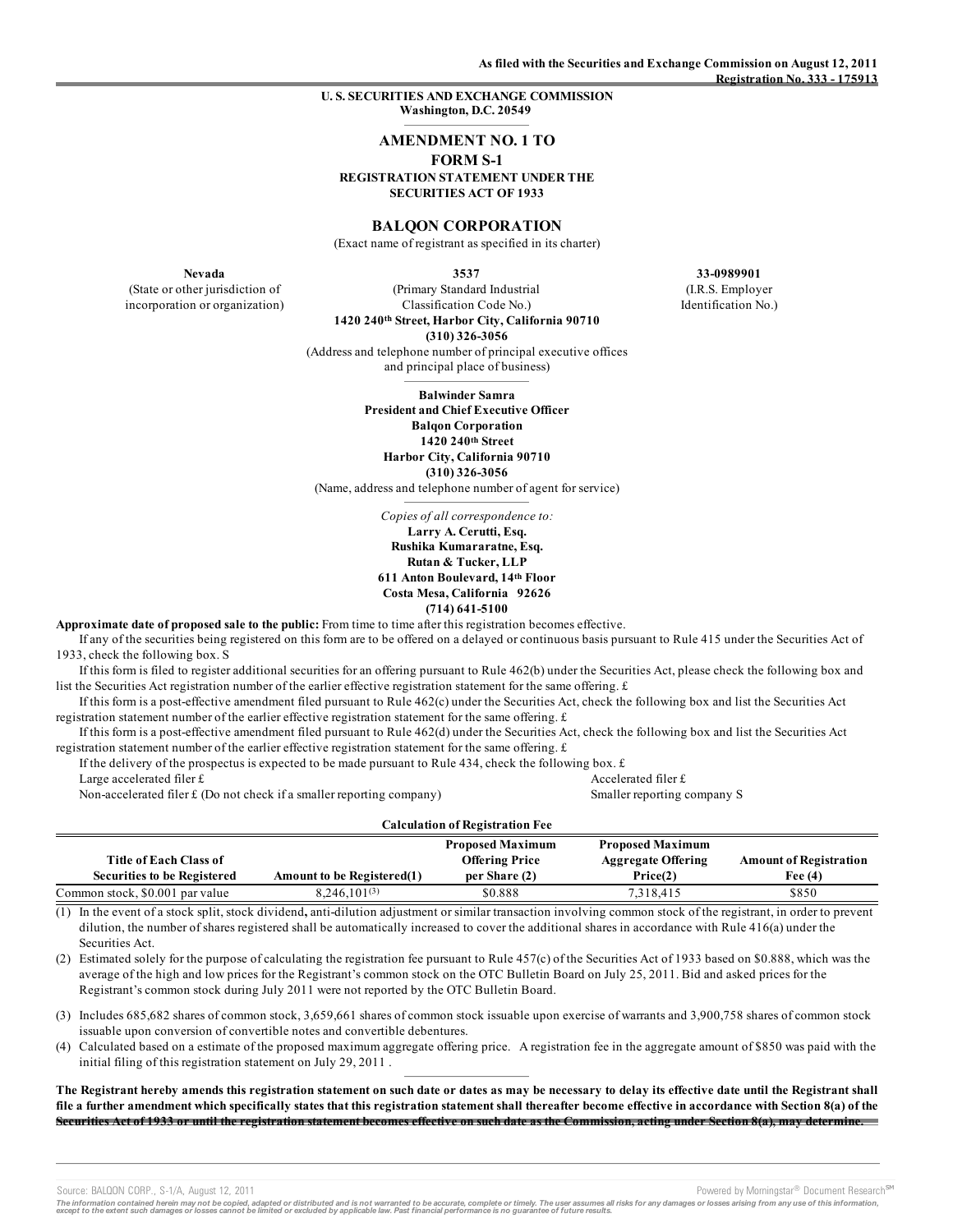The information in this prospectus is not complete and may be changed. The selling security holders will not sell these securities until after the registration statement filed with the Securities and Exchange Commission is declared effective. This prospectus is not an offer to sell these securities and it is not soliciting an offer to buy these securities in any state where the offer or sale is not permitted.

#### **SUBJECT TO COMPLETION, DATED AUGUST 12 , 2011**

**PROSPECTUS**

8,246,101 Shares

# **BALQON CORPORATION**

## **Common Stock**

This is a public offering of 8,246,101 shares of our common stock, including an aggregate of 3,659,661 shares of our common stock underlying warrants, 2,689,829 shares underlying 10% Unsecured Subordinated Convertible Promissory Notes, or convertible notes, and 1,210,929 shares underlying 10% Senior Secured Subordinated Convertible Debentures, or convertible debentures. All shares are being offered for resale by selling security holders identified in this prospectus. It is anticipated that the selling security holders will sell these shares of common stock from time to time in one or more transactions, in negotiated transactions or otherwise at prevailing market prices, or at prices otherwise negotiated. We will not receive any of the proceeds from the sale of the shares of common stock.

Our common stock is currently quoted on the OTC Bulletin Board under the symbol "BLQN." The last reported sale price of our common stock on the OTC Bulletin Board on August 10 , 2011, was \$0. 80 per share.

Our principal offices are located at 1420 240<sup>th</sup> Street, Harbor City, California 90710 and our telephone number is (310) 326-3056.

Investing in our shares of common stock involves substantial risks. See "Risk Factors" beginning on page 6 of this prospectus for factors you **should consider before buying shares of our common stock.**

Neither the Securities and Exchange Commission nor any state securities commission has approved or disapproved of these securities or determined if this prospectus is truthful or complete. Any representation to the contrary is a criminal offense.

The date of this prospectus is  $, 2011$ .

Source: BALQON CORP., S-1/A, August 12, 2011 **Powered by Morningstar<sup>®</sup> Document Research<sup>™</sup>** 

 $\overline{\phantom{a}}$  , where  $\overline{\phantom{a}}$  , where  $\overline{\phantom{a}}$  , where  $\overline{\phantom{a}}$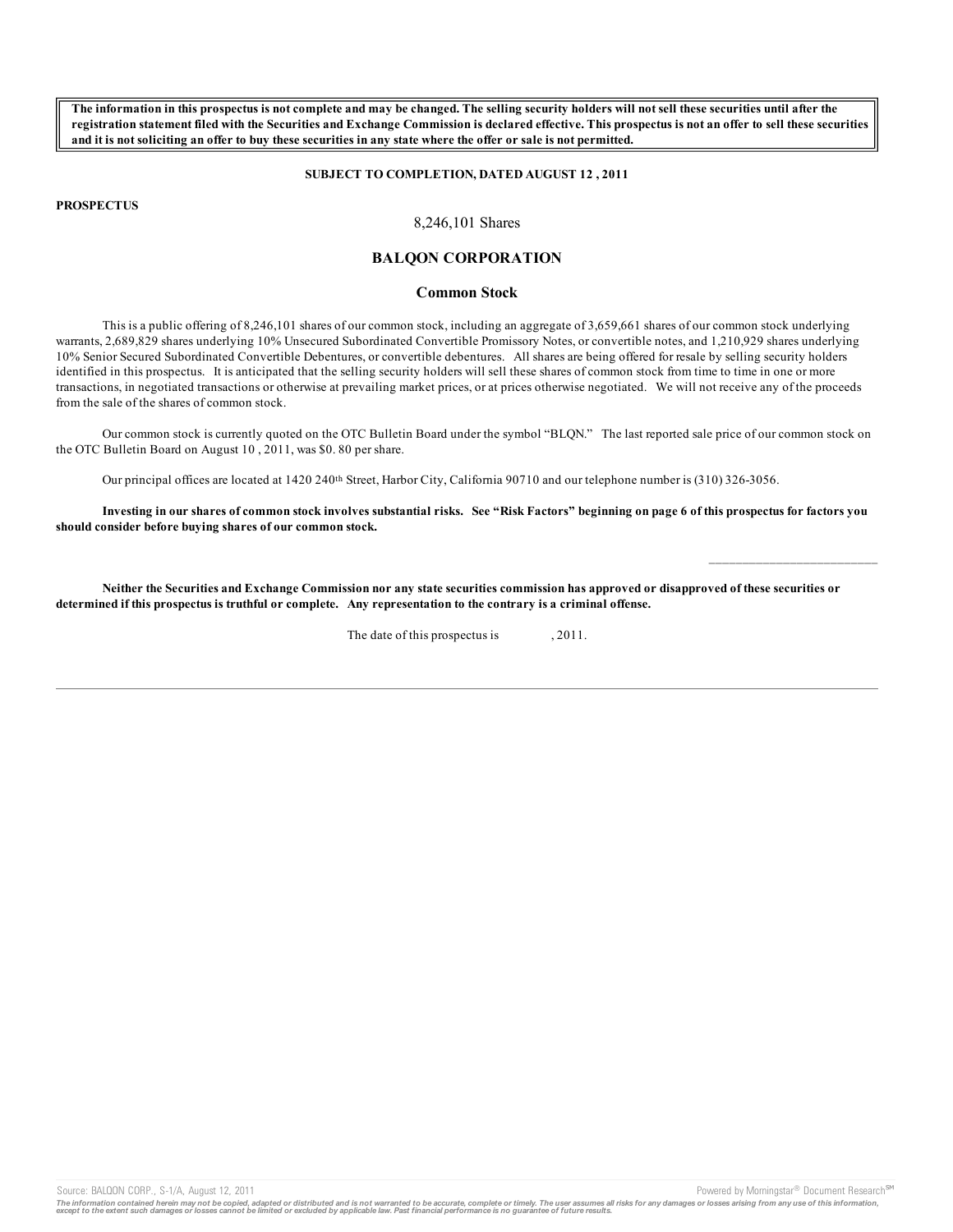# **TABLE OF CONTENTS**

|                                                                                       | Page           |
|---------------------------------------------------------------------------------------|----------------|
| PROSPECTUS SUMMARY                                                                    | $\overline{2}$ |
| <b>RISK FACTORS</b>                                                                   | 5              |
| SPECIAL NOTE REGARDING FOR WARD-LOOKING STATEMENTS                                    | 15             |
| <b>USE OF PROCEEDS</b>                                                                | 15             |
| <b>DIVIDEND POLICY</b>                                                                | 15             |
| PRICE RANGE OF COMMON STOCK                                                           | 16             |
| MANAGEMENT'S DISCUSSION AND ANALYSIS OF FINANCIAL CONDITION AND RESULTS OF OPERATIONS | 17             |
| <b>BUSINESS</b>                                                                       | 30             |
| <b>MANAGEMENT</b>                                                                     | 48             |
| CERTAIN RELATIONSHIPS AND RELATED TRANSACTIONS                                        | 73             |
| PRINCIPAL STOCKHOLDERS                                                                | 80             |
| <b>SELLING SECURITY HOLDERS</b>                                                       | 81             |
| PLAN OF DISTRIBUTION                                                                  | 90             |
| DESCRIPTION OF CAPITAL STOCK                                                          | 92             |
| <b>LEGAL MATTERS</b>                                                                  | 95             |
| <b>EXPERTS</b>                                                                        | 95             |
| WHERE YOU CAN FIND MORE INFORMATION                                                   | 95             |
| <b>INDEX TO FINANCIAL STATEMENTS</b>                                                  | $F-1$          |

Source: BALQON CORP., S-1/A, August 12, 2011<br>The information contained herein may not be copied, adapted or distributed and is not warranted to be accurate, complete or timely. The user assumes all risks for any damages or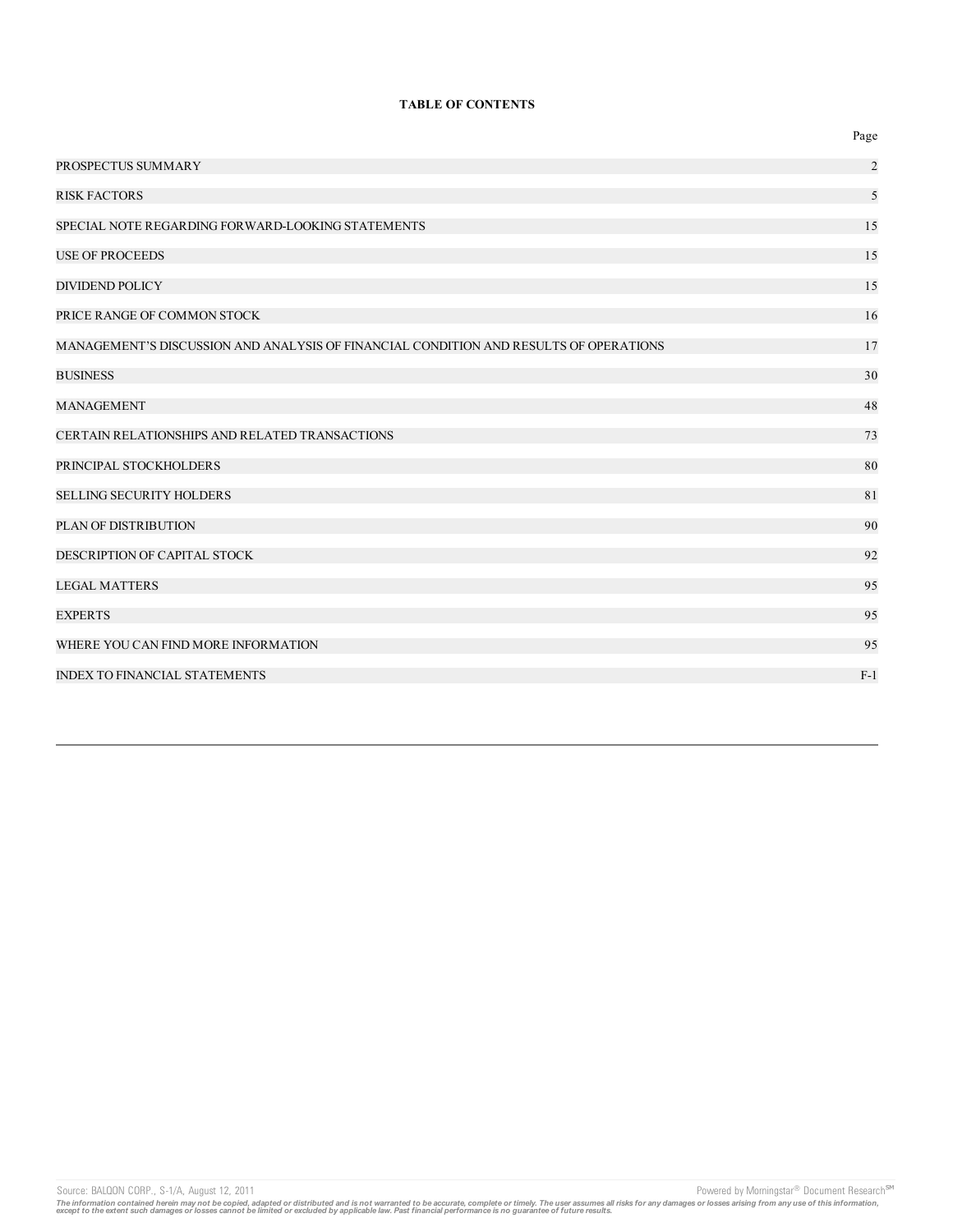#### **PROSPECTUS SUMMARY**

To fully understand this offering and its consequences to you, you should read the following summary along with the more detailed information and our financial statements and the notes to those statements appearing elsewhere in this prospectus. In this prospectus, the words "we," "us," "our" and *similar terms refer to Balqon Corporation unless the context provides otherwise.*

#### **Our Company**

We develop and manufacture electric drive systems and battery systems for trucks, tractors, buses, industrial equipment and renewable energy storage devices. We also develop, design, assemble, market and sell zero-emissions heavy-duty electric yard tractors, heavy-duty short haul drayage tractors, heavy-duty inner city Class 7 and Class 8 delivery trucks and medium-duty electric trucks that feature our proprietary electric drive systems and lithium battery modules.

Our electric drive systems are comprised of an electric motor, transmission, our proprietary flux vector motor controller, power electronic components and proprietary software configured to specific application needs. Our flux vector motor controllers control the speed of an electric motor by varying the input frequency and voltage from a vehicle's batteries. Our lithium battery modules feature our proprietary battery management system, or BMS. Our BMS is an electronic device mounted on each lithium battery cell to monitor and balance the state of charge of the battery, including its temperature, voltage and current during charge and discharge cycles. Our proprietary software allows our BMS to be used on any battery cell chemistry.

We sell our electric drive systems and lithium battery modules to global original equipment manufacturers, or OEMs, of trucks, buses and industrial equipment. Our heavy-duty electric vehicles are suitable for use in the transportation of containers and heavy loads in on-highway and off-highway applications. Our medium-duty electric trucks are designed for inner city applications.

Significant orders for our electric drive systems include a purchase order from Winston Global Energy, or WGE, an affiliate of our Chairman of the Board based in China, under which WGE has agreed to purchase 300 of our electric drive systems at an aggregate purchase price of approximately \$15.9 million for integration into 14 to 30 passenger mini-buses. We also have an agreement with Ashok Leyland, Ltd., a large manufacturer of trucks and buses based in India, under which we will work with Ashok Leyland to jointly develop and test six electric vehicles (comprised of buses and trucks) using Ashok Leyland's glider chassis and our electric drive systems and lithium battery modules.

Significant orders for our electric vehicles includes an agreement with the City of Los Angeles under which we agreed to sell 20 heavy-duty electric yard tractors and five short-haul tractors for use at the Port of Los Angeles. We also have an agreement with T&K Logistics, Inc., the provider of logistics services to Ford Motor Company and the manager of on-site transportation of trailers and containers at Ford Motor Company's assembly plant in Wayne, Michigan, under which T&K Logistics has agreed to lease 10 of our Nautilus yard tractors for use at Ford Motor Company's assembly plant for a period of 36 months.

#### **Our Strategy**

As one of the few companies focused on the zero emissions medium-duty and heavy-duty electric vehicle market worldwide, we are dedicated to providing cost effective solutions to these markets through the continued development and integration of our drive system and battery technologies to increase the performance of our vehicles and the vehicles, material handling equipment and other applications into which our drive systems and battery modules are incorporated.

Source: BALQON CORP., S-1/A, August 12, 2011 **Powered by Morningstar® Document Research** in Powered by Morningstar® Document Research in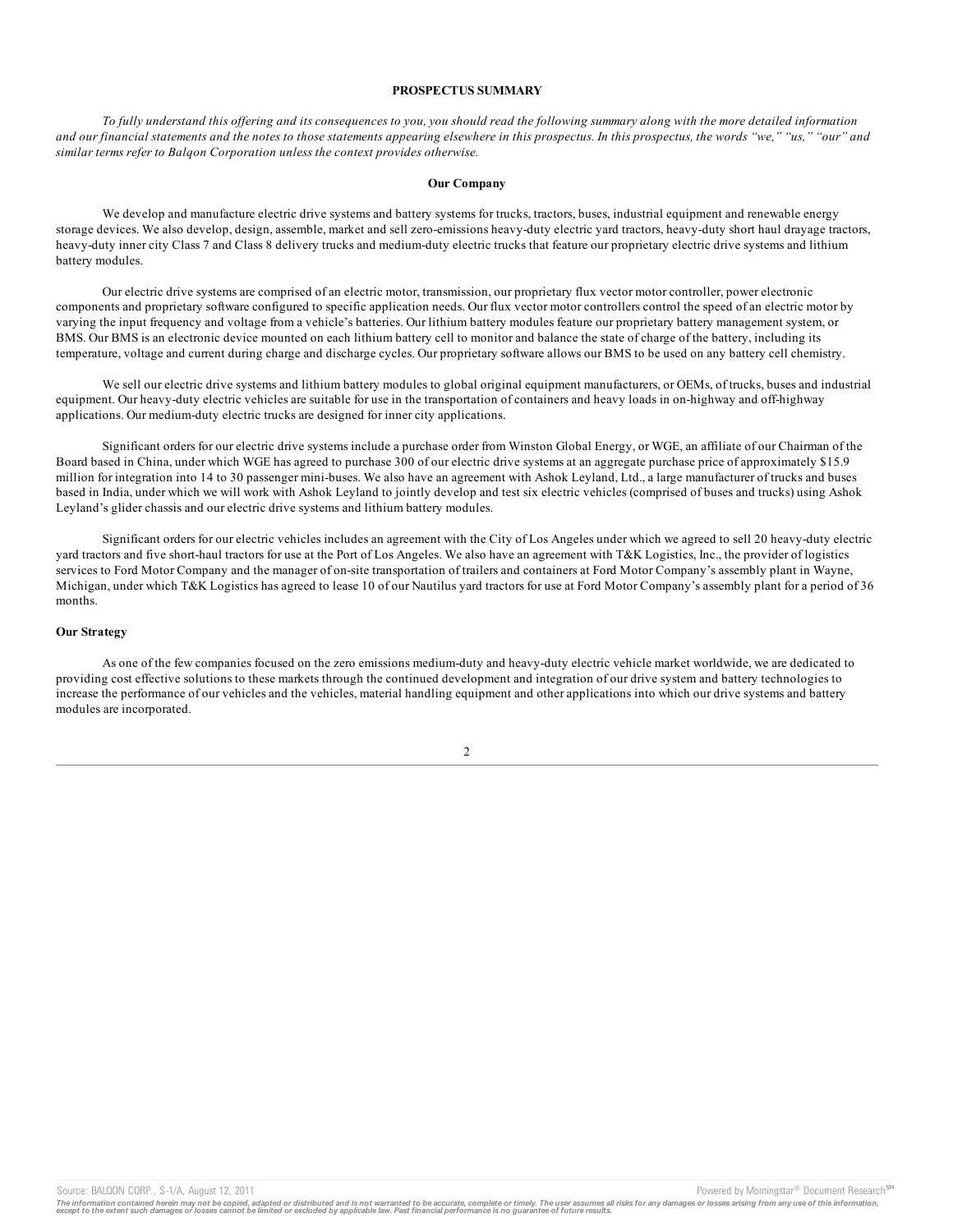We develop technologies that can be easily adapted for use in various vehicle platforms. Our electric drive systems are built as a single integrated unit that can be really installed into the existing electrical and transmission components of fossil fuel powered vehicles or material handling equipment such as container handlers and industrial forklifts. Both our proprietary electric drive system and our lithium battery modules are configurable to meet different vehicle platform specifications, including trucks, tractors. electric buses, delivery vans, forklifts for both off-highway and on-highway applications.

The primary elements of our strategy include:

- increasing our current market presence and selectively pursue new opportunities;
- developing technologies that can be easily integrated into various platforms;
- developing global sales and service network;
- providing superior after market service; and
- building capital efficient industry alliances.

#### **Corporate Information**

We are a Nevada corporation that was incorporated on November 21, 2001. Our principal executive offices are located at 1420 240th Street, Harbor City, California 90710. Our telephone number is (310) 326-3056 and our Internet website is www.balqon.com . The content of our Internet website does not constitute a part of this prospectus.

## **Information in this Prospectus**

You should rely only on the information contained in this prospectus in connection with this offering. We have not authorized anyone to provide you with information that is different. The selling security holders are not making an offer to sell these securities in any jurisdiction where the offer or sale is not permitted. You should assume that the information appearing in this prospectus is accurate only as of the date on the front cover of this prospectus.

Source: BALQON CORP., S-1/A, August 12, 2011 **Powered by Morningstar® Document Research** <sup>5M</sup>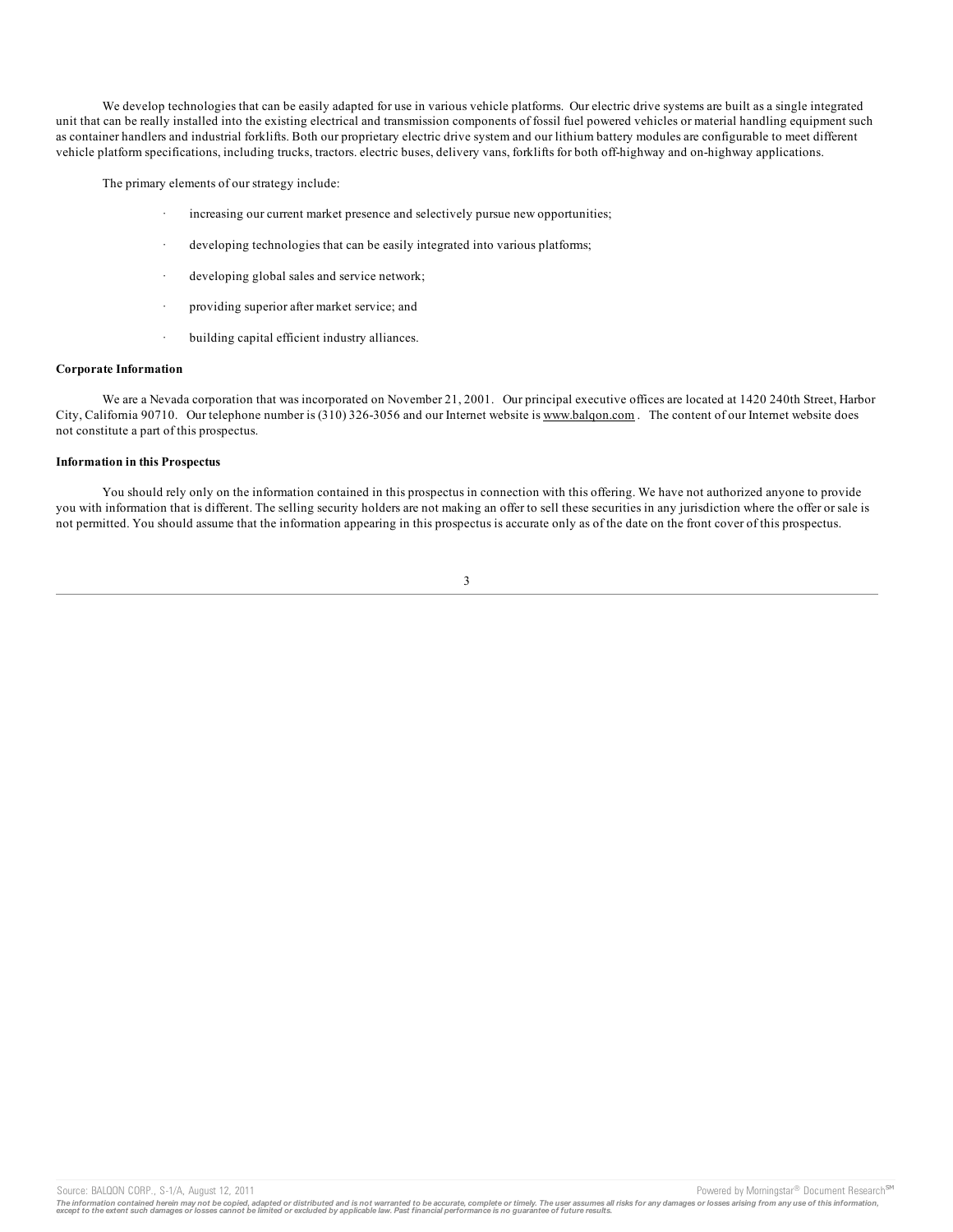#### **The Offering**

Common stock offered by the selling security holders 8,246,101 Common stock outstanding prior to this offering 35,591,530<br>
Common stock to be outstanding after this offering 43,151,949(1) Common stock to be outstanding after this offering

Use of Proceeds and the Section All proceeds of this offering will be received by selling security holders for their own accounts. See "Use of Proceeds."

(1) Represents 35,591,530 shares of common stock currently outstanding plus 7,560,419 shares of common stock underlying warrants, convertible notes and convertible debentures.

The number of shares of common stock being offered by the selling security holders assumes the exercise of the warrants and the conversion of the convertible notes and convertible debentures whose underlying shares of common stock are covered by this prospectus in exchange for 3,659,611 shares, 2,689,829 shares and 1,210,929 shares of common stock, respectively, and the immediate resale of all those shares of common stock. The number of shares of common stock that will be outstanding upon the completion of this offering is based on 35,591,530 shares outstanding as of August 10 , 2011, and excludes the following:

· 7,500,000 shares of common stock reserved for issuance under our 2008 Stock Incentive Plan, or 2008 Plan, of which options to purchase 1,416,695 shares were outstanding under the 2008 Plan as of that date, at a weighted average exercise price of \$2.50 per share;

· 11,278,755 shares of common stock reserved for issuance under certain warrants to purchase common stock outstanding as of that date, at a weighted average exercise price of \$0.93 per share; and

any additional shares of common stock we may issue from time to time after that date.

### **Risk Factors**

There are several risks related to our business, this offering and ownership of our common stock that you should consider before you decide to buy our common stock in this offering. You should read the "Risk Factors" section beginning on page 6 , as well as other cautionary statements throughout this prospectus, before investing in shares of our common stock.

The risks related to our business this offering and ownership of our common stock, which are described further in the "Risk Factors" section beginning on page 6 include the following:

- · We have a history of only nominal revenues and have incurred significant losses in the past, expect continued losses and may never achieve profitability. If we are unable to fulfill our current purchase order, obtain addition purchase orders or expand our market share, we may never achieve profitability. If we are unable to achieve profitability, we may be prevented from successfully developing, producing and selling our products.
- · Without substantial additional financing, we may be unable to achieve the objectives of our current business strategy, which would adversely affect our operations and the price of our common stock.
- · A majority of our backlog consists of purchase orders from two large customers. As of August 10 , 2011, approximately 89 % of our backlog is attributable to two customers . A purchase order for 300 of our electric drive systems from WGE, an affiliate of our Chairman of the Board, represents approximately 79 % of our backlog on August 10 , 2011. If we are unable to significantly expand our customer base, our business, operating results and financial condition may be materially and adversely affected.

The information contained herein may not be copied, adapted or distributed and is not warranted to be accurate, complete or timely. The user assumes all risks for any damages or losses arising from any use of this informat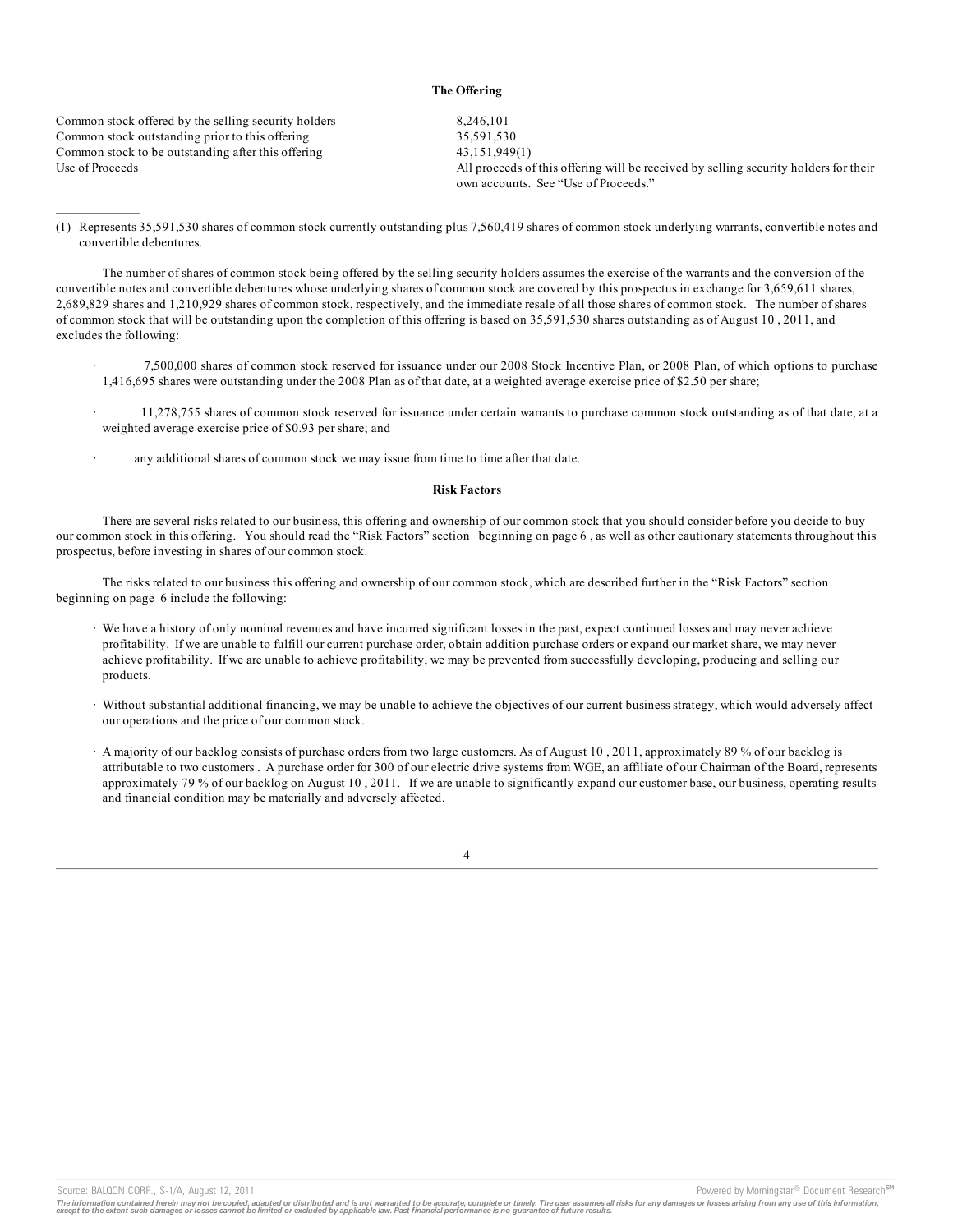#### **RISK FACTORS**

The following summarizes material risks that you should carefully consider before you decide to buy our common stock in this offering. Any of the following risks, if they actually occur, would likely harm our business, financial condition and results of operations. As a result, the trading price of our *common stock could decline, and you could lose the money you paid to buy our common stock.*

#### **Risks Relating to Our Business**

## We have a history of only nominal revenues, have incurred significant losses, expect continued losses and may never achieve profitability. If we continue to incur losses, we may have to curtail our operations, which may prevent us from successfully deploying our electric drive systems, battery *systems, renewable energy storage devices and electric vehicles as well as operating and expanding our business.*

We have a history of only nominal revenues, have not been profitable and expect continued losses. Historically, we have relied upon cash from financing activities to fund substantially all of the cash requirements of our activities and have incurred significant losses and experienced negative cash flow. As of June 30, 2011, we had an accumulated deficit of \$19,011,005. For the six months ended June 30, 2011 we incurred a net loss of \$3,672,112 and for our fiscal years ended December 31, 2010 and 2009, we incurred a net loss of \$4,302,633 and \$3,015,405, respectively. We cannot predict when we will become profitable or if we ever will become profitable. We may continue to incur losses for an indeterminate period of time and may never achieve or sustain profitability. An extended period of losses and negative cash flow may prevent us from successfully producing and selling our electric drive systems, lithium battery modules, flux vector motor controllers, and electric vehicles and operating or expanding our business.

Our significant losses have resulted principally from costs incurred in connection with the development of our products and from costs associated with our administrative activities. We expect our operating expenses to dramatically increase as a result of our planned production and sale of our electric drive systems, renewable energy storage devices and electric vehicles. Since we have no significant operating history, we cannot assure you that our business will ever become profitable or that we will ever generate sufficient revenues to meet our expenses and support our planned activities. Even if we are able to achieve profitability, we may be unable to sustain or increase our profitability on a quarterly or annual basis.

#### Without substantial additional financing, we may be unable to achieve the objectives of our current business strategy, which could force us to delay, curtail or eliminate our product and service development programs thereby adversely affecting our operations and the price of our common stock.

For the six months ended June 30, 2011, we recorded a net loss of \$3,672,112 and utilized cash in operations of \$4,156,454. As of that date, we had a working capital deficit of \$1,394,428 and a shareholders' deficiency of \$730,989. Our capital requirements for the next 12 months will continue to be significant. We have been, and currently are, working toward identifying and obtaining new sources of financing. No assurances can be given that we will be successful in obtaining additional financing in the future. Any future financing that we may obtain may cause significant dilution to existing stockholders. Any debt financing or other financing of securities senior to common stock that we are able to obtain will likely include financial and other covenants that will restrict our flexibility. At a minimum, we expect these covenants to include restrictions on our ability to pay dividends on our common stock. Any failure to comply with these covenants would have a material adverse effect on our business, prospects, financial condition, results of operations and cash flows. In addition, our convertible debentures contain covenants that include restrictions on our ability to pay dividends on our common stock.



The information contained herein may not be copied, adapted or distributed and is not warranted to be accurate, complete or timely. The user assumes all risks for any damages or losses arising from any use of this informat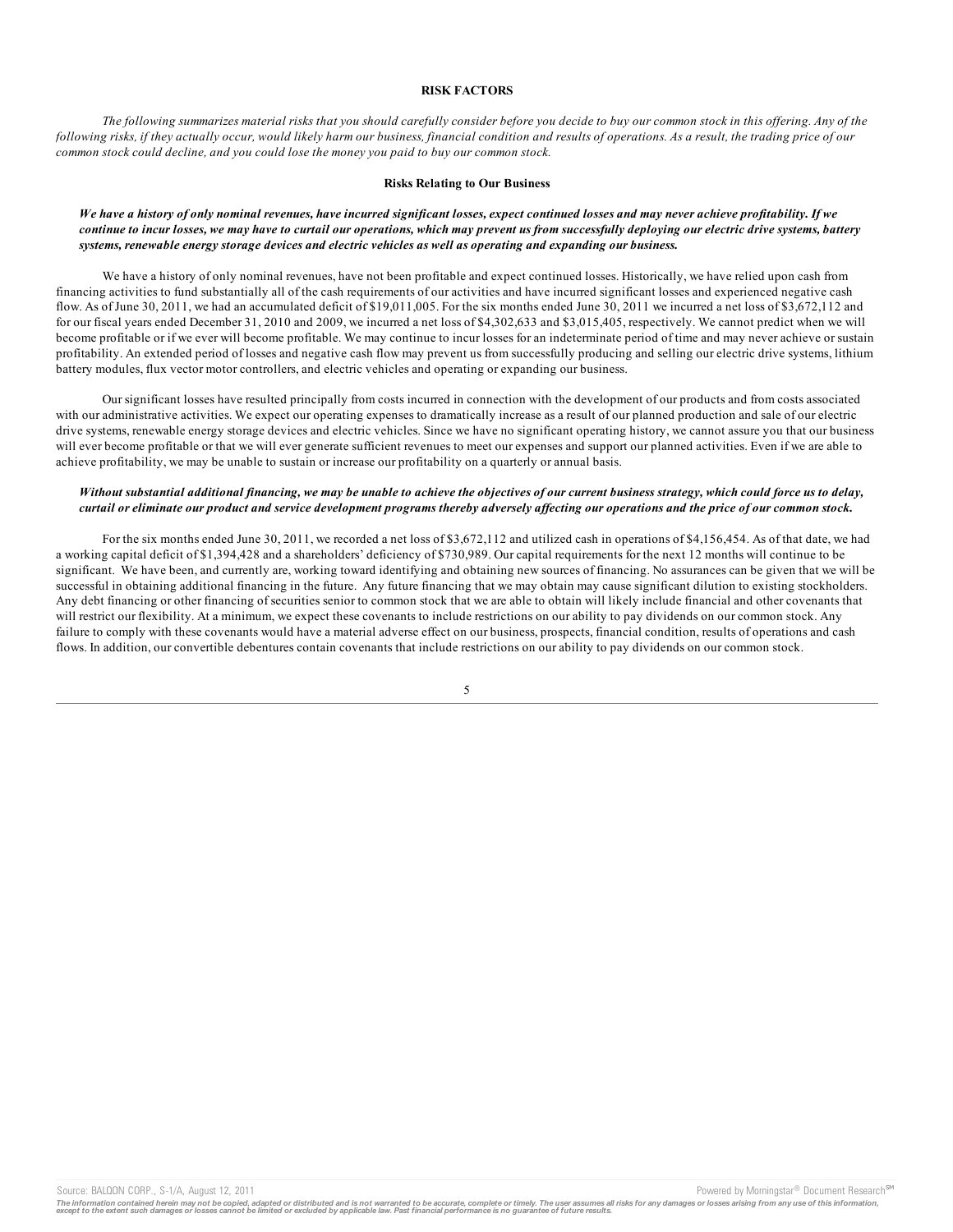If adequate funds are not available, we may be required to delay, scale back or eliminate portions of our operations and product and service development efforts or to obtain funds through arrangements with strategic partners or others that may require us to relinquish rights to certain of our technologies or potential products or other assets. Accordingly, the inability to obtain such financing could result in a significant loss of ownership and/or control of our proprietary technology and other important assets and could also adversely affect our ability to fund our continued operations and our product and service development efforts and adversely affect the price of our common stock.

### We have very limited operating experience; therefore, regardless of the viability or market acceptance of our products, we may be unable to achieve *profitability or realize our other business goals.*

The production of our products is the result of a new venture. We have been engaged primarily in research and development of electric vehicles technologies since 2006, and we have only recently begun shipments of our products. Our success will depend in large part on our ability to address problems, expenses and delays frequently associated with bringing a new product to market. We may not be able to successfully sell our products even if our products prove to be a viable solution and achieve market acceptance. Consequently, we may be unable to achieve profitability or realize our other business goals.

### The current global financial crisis and uncertainty in global economic conditions could prevent us from accurately forecasting demand for our *products which could adversely af ect our operating results or market share.*

The current market instability, including the instability of the financial condition of the United States and the State of California, makes it increasingly difficult for us, our customers and our suppliers to accurately forecast future product demand trends. If, as a result, we produce excess products our inventory carrying costs will increase and result in obsolete inventory. Alternatively, due to the forecasting difficulty caused by the unstable economic conditions, we may be unable to satisfy demand for our products which may in turn result in a loss of market share.

## We depend on the services of Balwinder Samra, and the loss of him could adversely affect our ability to achieve our business objectives.

Our success depends in part upon the continued service of Balwinder Samra, who is our President and Chief Executive Officer. Mr. Samra is critical to the overall management of Balqon Corporation as well as to the development of our technologies, our culture and our strategic direction and is instrumental in developing and maintaining close ties with our customer base. Although we have entered into an employment agreement with Mr. Samra, the agreement does not guarantee the service of Mr. Samra for a specified period of time. The loss of Mr. Samra could significantly delay or prevent the achievement of our business objectives. Consequently, the loss of Mr. Samra could adversely affect our business, financial condition and results of operations.

## Our results of operations could be adversely affected as a result of impairments of goodwill and other intangible assets.

In connection with the acquisition of substantially all of the intellectual property assets of Electric Motorsports, LLC, or EMS, in September 2008, we recorded approximately \$166,500 in goodwill and \$186,965 of trade secrets based on the application of purchase accounting. In addition, during 2010, we recorded our three-year distribution agreement, or Distribution Agreement, with Seven One Limited, or SOL, as an intangible asset in the amount of approximately \$1,403,375, which amount represents the consideration we paid in connection with the execution of the Distribution Agreement. We provide that goodwill and other intangible assets that have indefinite useful lives not be amortized, but instead be tested at least annually for impairment, and intangible assets that have finite useful lives continue to be amortized over their useful lives. Management makes certain estimates and assumptions when allocating goodwill to reporting units and determining the fair value of reporting unit net assets and liabilities, including, among other things, an assessment of market conditions, projected cash flows, investment rates, cost of capital and growth rates, which could significantly impact the reported value of goodwill and other intangible assets. Fair value is determined using a combination of the discounted cash flow, market multiple and market capitalization valuation approaches. Absent any impairment indicators, we perform our impairment tests annually during the fourth quarter. Our impairment test in the fourth quarter of 2010 did not indicate that the intangible assets we purchased from EMS were impaired as of December 31, 2010. Any future impairments, including impairments of the goodwill or intangible assets recorded in connection with the acquisition of substantially all of the assets of EMS or the Distribution Agreement, would negatively impact our results of operations for the period in which the impairment is recognized.



Source: BALQON CORP., S-1/A, August 12, 2011 **Powered by Morningstar® Document Research** in Powered by Morningstar® Document Research in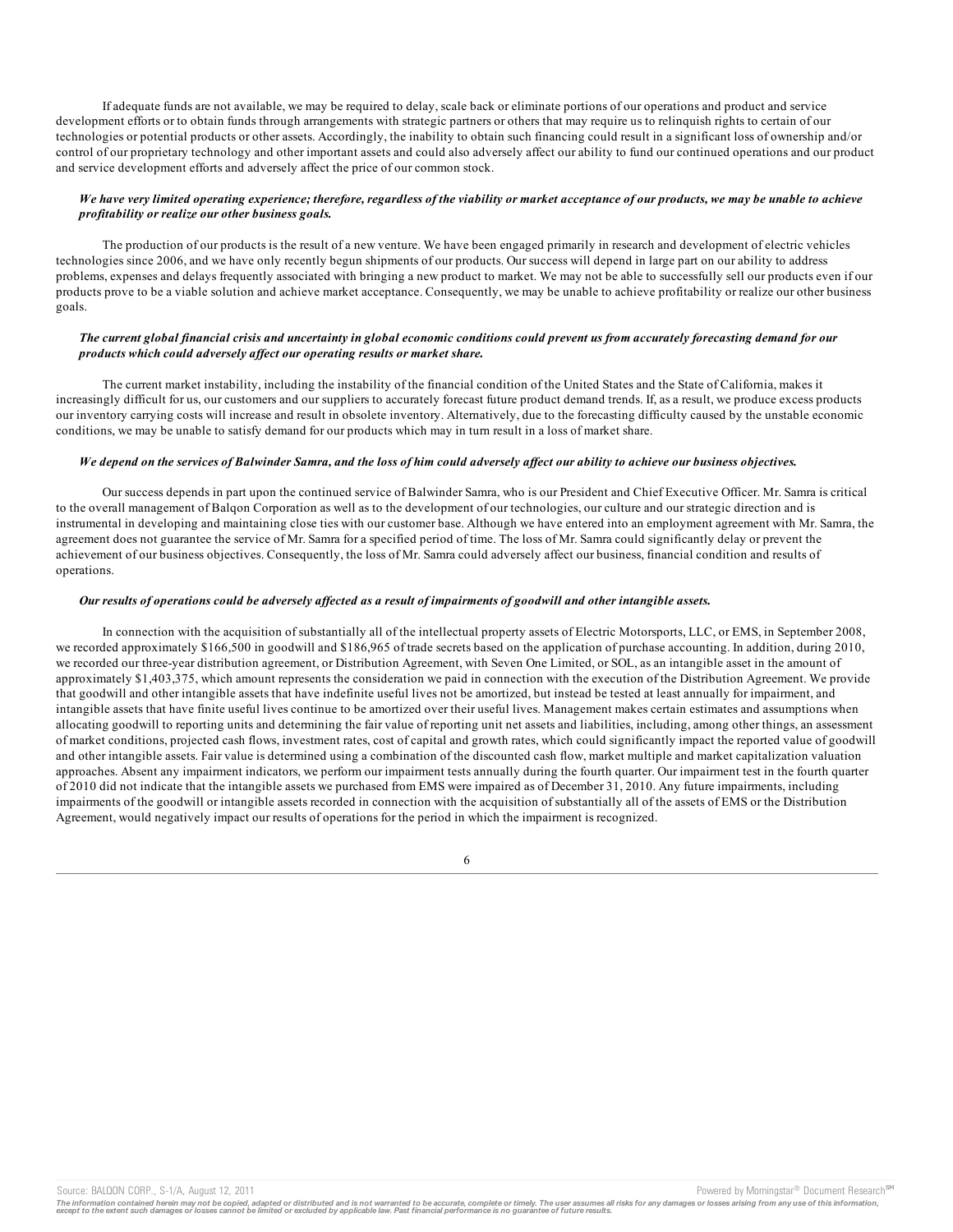#### We are targeting a new and evolving market and we cannot be certain that our business strategy will be successful.

The market for electric vehicles is relatively new and rapidly changing. We cannot accurately predict the size of this market or its potential growth. Our products represent only one of the possible solutions for alternative fuel vehicles for container transportation and other material handling equipment applications. Use of electric vehicles for container transportation at terminals and/or other facilities has not been adopted as an industry standard and it may not be adopted on a broad scale. The new and evolving nature of the market that we intend to target makes an accurate evaluation of our business prospects and the formulation of a viable business strategy very difficult. Thus, our business strategy may be faulty or even obsolete and as a result, we may not properly plan for or address many obstacles to success, including the following:

- the timing and necessity of substantial expenditures for the development, production and sale of our products;
- the emergence of newer, more competitive technologies and products;
- the future cost of batteries used in our systems;
- applicable regulatory requirements;
- the reluctance of potential customers to consider new technologies;
- the failure to strategically position ourselves in relation to joint venture or strategic partners, and potential and actual competitors;
- · the failure of our products to satisfy the needs of the markets that we intend to target and the resulting lack of widespread or adequate acceptance of our products; and
- the difficulties in managing rapid growth of operations and personnel.

### The industry within which we compete is highly competitive. Many of our competitors have greater financial and other resources and greater name recognition than we do and one or more of these competitors could use their greater financial and other resources or greater name recognition to gain *market share at our expense.*

The industry within which we compete is highly competitive. New developments in technology may negatively affect the development or sale of some or all of our products or make our products uncompetitive or obsolete. Competition for our products may come from current fossil fuel based drive system technologies, improvements to current drive system technologies and new alternative fuel drive system technologies. Our target market is currently serviced by existing manufacturers with existing customers and suppliers using proven and widely accepted fossil fuel powered drive systems. Additionally, we have competitors working on developing technologies such as cleaner diesel engines, bio-diesel, fuel cells, natural gas, hybrid electric/internal combustion engines, and hydrogen powered fuel cell technologies. Our products compete directly with fossil fuel powered vehicles which are lower in price and higher in key performance specifications such as range, speed and load carrying capacity. In addition, our competitors have a long history of producing high volume products with established dealer and service networks. Many of our competitors have substantially greater financial resources, more extensive engineering, manufacturing, marketing and customer service and support capabilities, larger installed bases of current generation products, as well as greater name recognition than we do. Competitors for our Nautilus product line include manufacturers of fossil fuel powered vehicles, including Kalmar Industries Corp, Capacity of Texas, Inc., MAFI Transport Systems GmbH, Mol Transport Solutions and Terberg DTS (UK) Ltd. Competitors for our Mule product line include large automotive vehicle manufacturers such as Kenworth Truck Company, Freightliner Trucks, Mack Trucks, Inc., International Trucks and Peterbilt Motors Company. We also face competition from manufacturers of electric or zero-emissions vehicles, including Smith Electric Vehicles, Vision Industries Corp., Freightliner Custom Chassis and Navistar. As a result, our competitors may be able to compete more aggressively and sustain that competition over a larger period of time than we could. Each of these competitors has the potential to capture market share in various markets, which could have a material adverse effect on our position in the industry and our financial results.



Source: BALQON CORP., S-1/A, August 12, 2011 **Powered by Morningstar® Document Research** Morningstar® Document Research

The information contained herein may not be copied, adapted or distributed and is not warranted to be accurate, complete or timely. The user assumes all risks for any damages or losses arising from any use of this informat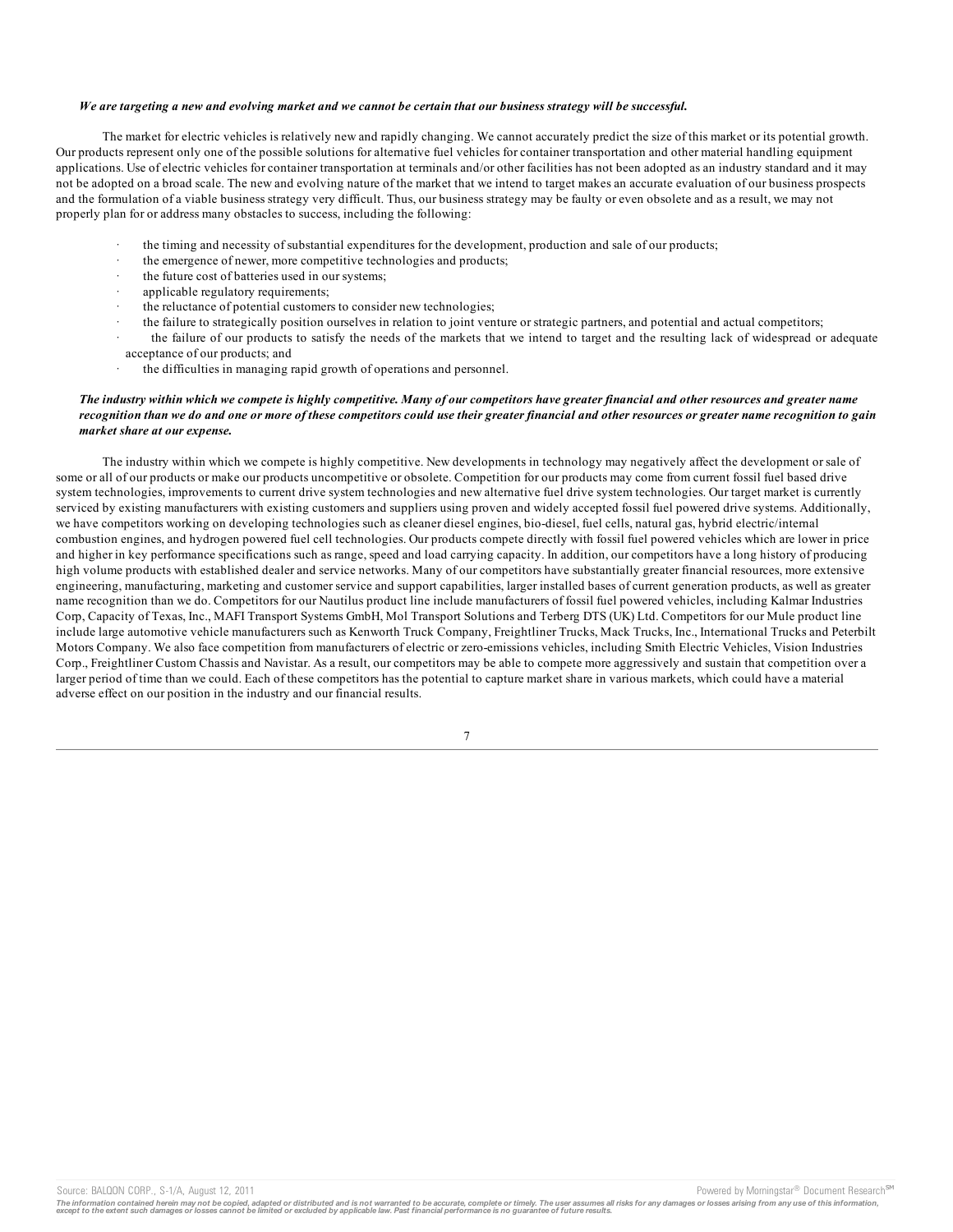We also face competition from small to medium size manufacturers of alternative fuel drive systems such as Cummins Inc., Westport Innovations Inc., US Hybrid Corporation, Enova Systems Inc., UQM Technologies, Inc., Azure Dynamics Inc. and Vision Industries Corp. These competitors' products target new and retrofit markets with drive systems powered by natural gas, electric hybrid and fuel cell powered vehicles. These small to medium size manufacturers offer products competitive in price to our current product line and these products are expected to exceed the performance of our products in key performance specifications such as range and speed. There can be no assurance that our zero emissions products will be able to offer competitive advantages over alternative fuel powered vehicles being developed by our competitors. Our lack of resources relative to many of our significant competitors may cause us to fail to anticipate or respond adequately to new developments and other competitive pressures. This failure could reduce our competitiveness and cause a decline in our market share, sales and profitability.

#### The majority of our backlog consists of purchase orders from two large customers. Our lack of purchase orders from a more diversified customer base *could cause our business, operating results and financial condition to be materially and adversely af ected.*

As of August 10, 2011 , approximately 89 % of our backlog is attributable to two customers. We have received a purchase order for 300 of our electric drive systems from Winston Global Energy, or WGE, an affiliate of our Chairman of the Board. This purchase order from WGE represented approximately 79 % of our backlog on August 10 , 2011. Our obligation to deliver the remaining 10 heavy-duty electric vehicles to the City of Los Angeles under its purchase order for 25 heavy-duty electric vehicles represented approximately 10% of our backlog on August 10 , 2011. If we are unable to deliver the electric drive systems to WGE, unable to fill the remainder of our order from the City of Los Angeles and/or unable to obtain additional orders for our products, our sales and financial condition will decline. Further, because our customers are still relatively concentrated, any adverse developments experienced by any of their customers could have an adverse impact on our business, operating results and financial condition.

### Products within the industry in which we operate are subject to rapid technological changes. If we fail to accurately anticipate and adapt to these *changes, the products we sell will become obsolete, causing a decline in our sales and profitability.*

The industry within which we compete is subject to rapid technological change and frequent new product introductions and enhancements which often cause product obsolescence. We believe that our future success depends on our ability to continue to enhance our existing products and technologies, and to develop and manufacture in a timely manner new products with improved technologies. We may incur substantial unanticipated costs to ensure product functionality and reliability early in its products' life cycles. If we are not successful in the introduction and manufacture of new products or in the development and introduction, in a timely manner, of new products or enhancements to our existing products and technologies that satisfy customer needs and achieve market acceptance, our sales and profitability will decline.

8

Source: BALQON CORP., S-1/A, August 12, 2011 **Powered by Morningstar® Document Research** Morningstar® Document Research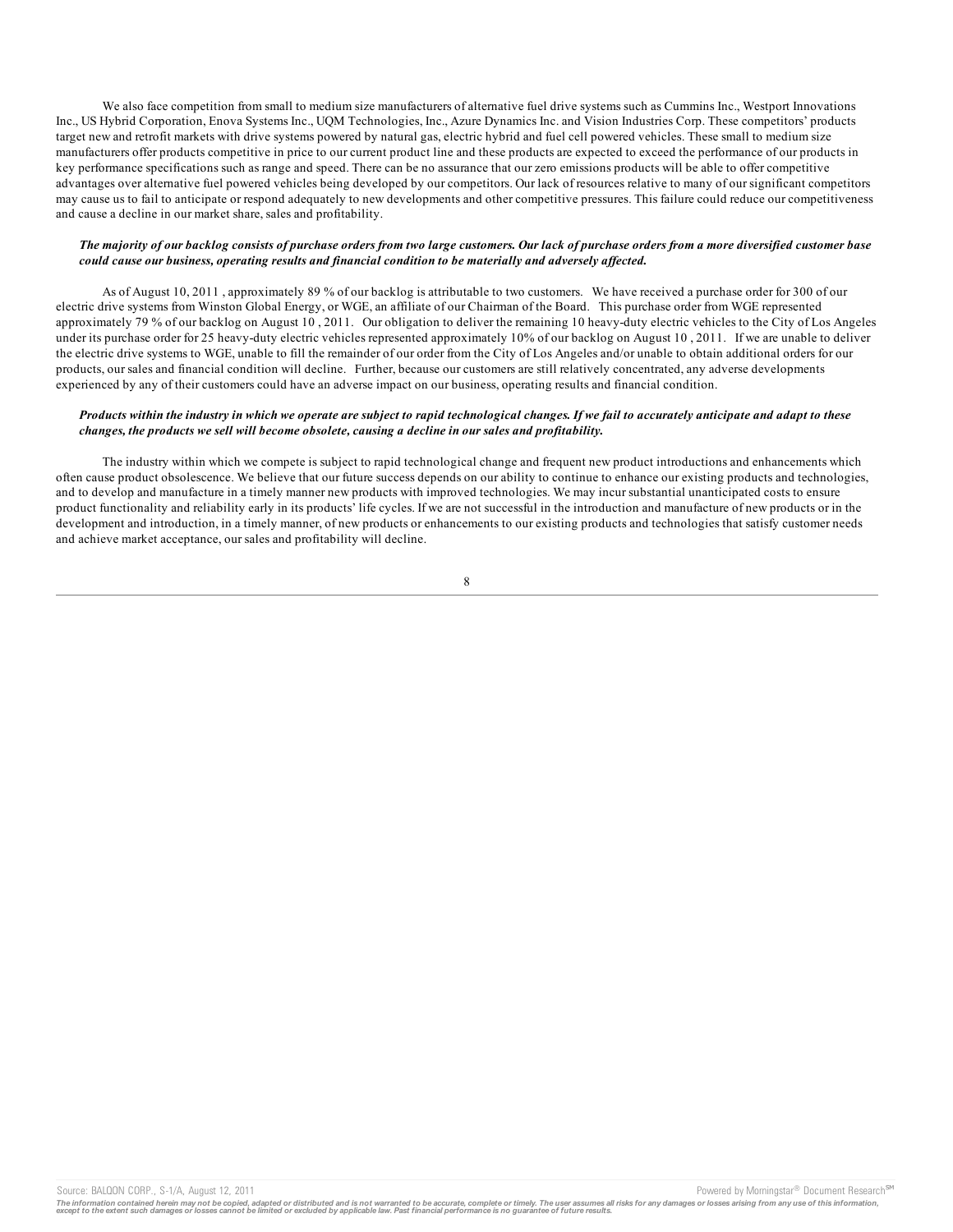### We obtain some of the components and subassemblies included in our products from a limited group of suppliers, the partial or complete loss of which *could have an adverse ef ect on our sales and profitability.*

We obtain some of the components and subassemblies for our products from a limited group of suppliers. Although we seek to qualify additional suppliers, the partial or complete loss of these sources could adversely affect our sales and profitability and damage customer relationships by impeding our ability to fulfill our current customers' orders. Further, a significant increase in the price of one or more of these components or subassemblies could adversely affect our profit margins and profitability if no lower-priced alternative source is approved.

## We manufacture and assemble all of our products at one facility. Any prolonged disruption in the operations of this facility would result in a decline *in our sales and profitability.*

We assemble our electric vehicles and electric drive systems and we manufacture and assemble our flux vector motor controllers in a facility located in Harbor City, California. Any prolonged disruption in the operations of our manufacturing and assembly facility, whether due to technical or labor difficulties, destruction of or damage to this facility as a result of an earthquake, fire or any other reason, would result in a decline in our sales and profitability.

### Because we believe that proprietary rights are material to our success, misappropriation of those rights or claims of infringement or legal actions *related to intellectual property could adversely impact our financial condition.*

We currently rely on a combination of contractual rights, copyrights, trade names and trade secrets to protect our proprietary rights. Although our flux vector motor controllers, electric drive systems, and their constituent components could benefit from patent protection, we have chosen to retain the proprietary rights associated with our flux vector motor controllers, electric drive systems, and BMSs predominantly as trade secrets. Although we currently rely to a great extent on trade secret protection for much of our technology, we cannot assure you that our means of protecting our proprietary rights will be adequate or that our competitors will not independently develop comparable or superior technologies or obtain unauthorized access to our proprietary technology.

We own, license or have otherwise obtained the right to use certain technologies incorporated in our flux vector motor controllers. We may receive infringement claims from third parties relating to our products and technologies. In those cases, we intend to investigate the validity of the claims and, if we believe the claims have merit, to respond through licensing or other appropriate actions. To the extent claims relate to technology included in components purchased from third-party vendors for incorporation into our products, we would forward those claims to the appropriate vendor. If we or our component manufacturers are unable to license or otherwise provide any necessary technology on a cost-effective basis, we could be prohibited from marketing products containing that technology, incur substantial costs in redesigning products incorporating that technology, or incur substantial costs defending any legal action taken against us.

Source: BALQON CORP., S-1/A, August 12, 2011 **Powered by Morningstar® Document Research** <sup>5M</sup>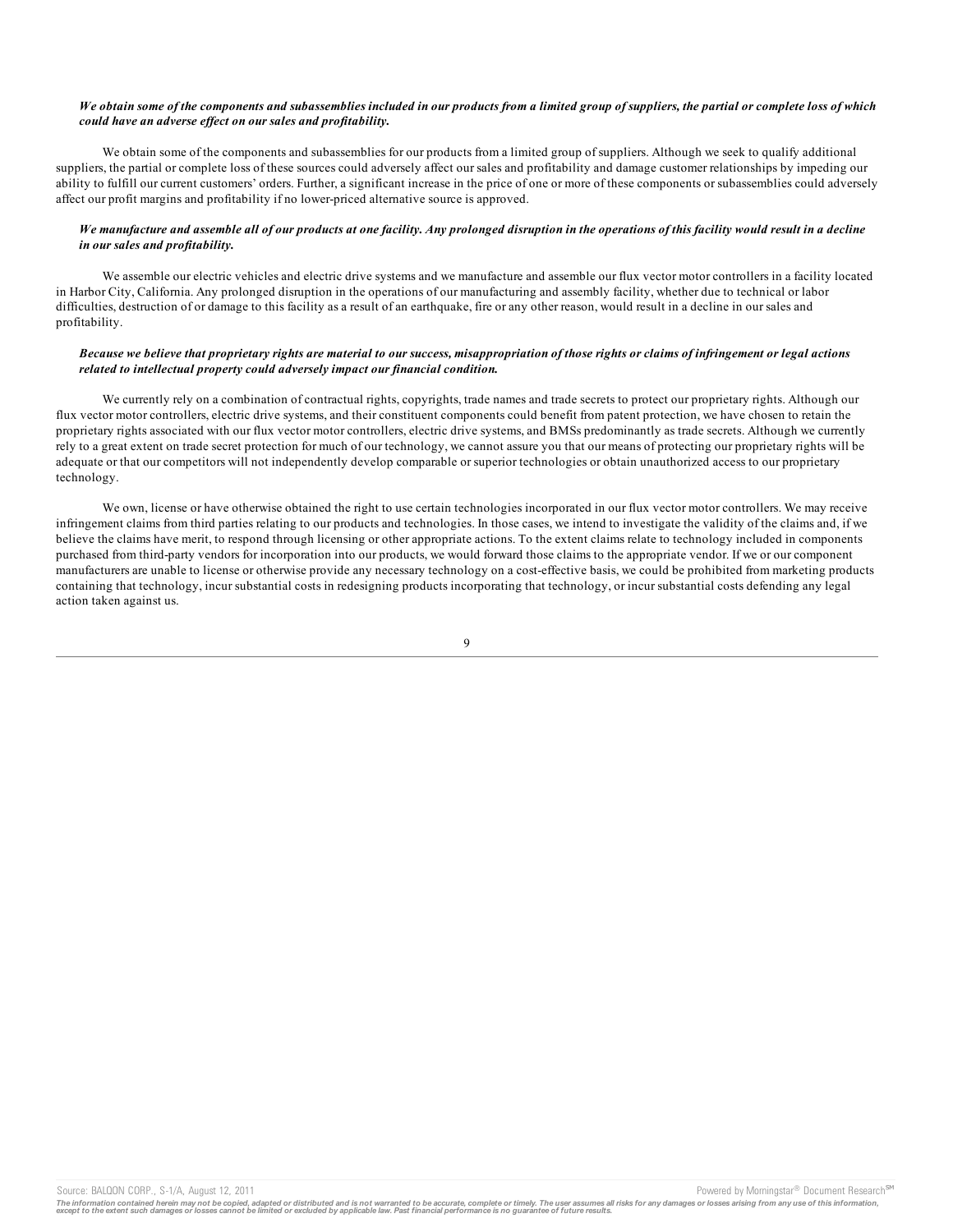### Fluctuation in the price, availability and quality of materials could increase our cost of goods and decrease our profitability.

We purchase materials directly from various suppliers. The prices we charge for our products are dependent in part on the cost of materials used to produce them. The price, availability and quality of our materials may fluctuate substantially, depending on a variety of factors, including demand, supply conditions, transportation costs, government regulation, economic climates and other unpredictable factors. Any material price increases could increase our cost of goods and decrease our profitability unless we are able to pass higher prices on to our customers. We do not have any long-term written agreements with any of these suppliers; except for Autocar, and do not anticipate entering into any such agreements in the near future.

#### *Our limited production, commercial launch activities and continued field tests could encounter problems.*

We are currently conducting, and plan to continue to conduct, limited production and field tests on a number of our products as part of our product development cycle and we are working on scaling up our production capabilities. These production readiness activities and additional field tests may encounter problems and delays for a number of reasons, including the failure of our technology, the failure of the technology of others, the failure to combine these technologies properly and the failure to maintain and service the test prototypes properly. Some of these potential problems and delays are beyond our control. Any problem or perceived problem with our limited production and field tests could damage our reputation and the reputation of our products and delay their commercial launch.

### *Demand for our electric vehicles may fluctuate as the price of diesel fuel changes.*

If diesel fuel prices decrease to a level such that using our electric vehicles does not result in fuel cost savings, potential customers may not purchase our electric vehicles. Any decrease in demand for our electric vehicles could have a material adverse effect on our business, prospects, financial condition and results of operations. If in the future we need to reduce the price of our electric vehicles to keep them competitive with the life cycle cost of diesel fuel powered vehicles, our business might suffer and our revenue and profits might decline.

### *Significant changes in government regulation may hinder our sales.*

The production, distribution and sale in the United States of our products are subject to various federal, state, and local statutes and regulations. New statutes and regulations may also be instituted in the future. If a regulatory authority finds that a current or future product is not in compliance with any of these regulations, we may be fined, or our product may have to be recalled, thus adversely affecting our financial condition and operations.

 $1<sub>0</sub>$ 

The information contained herein may not be copied, adapted or distributed and is not warranted to be accurate, complete or timely. The user assumes all risks for any damages or losses arising from any use of this informat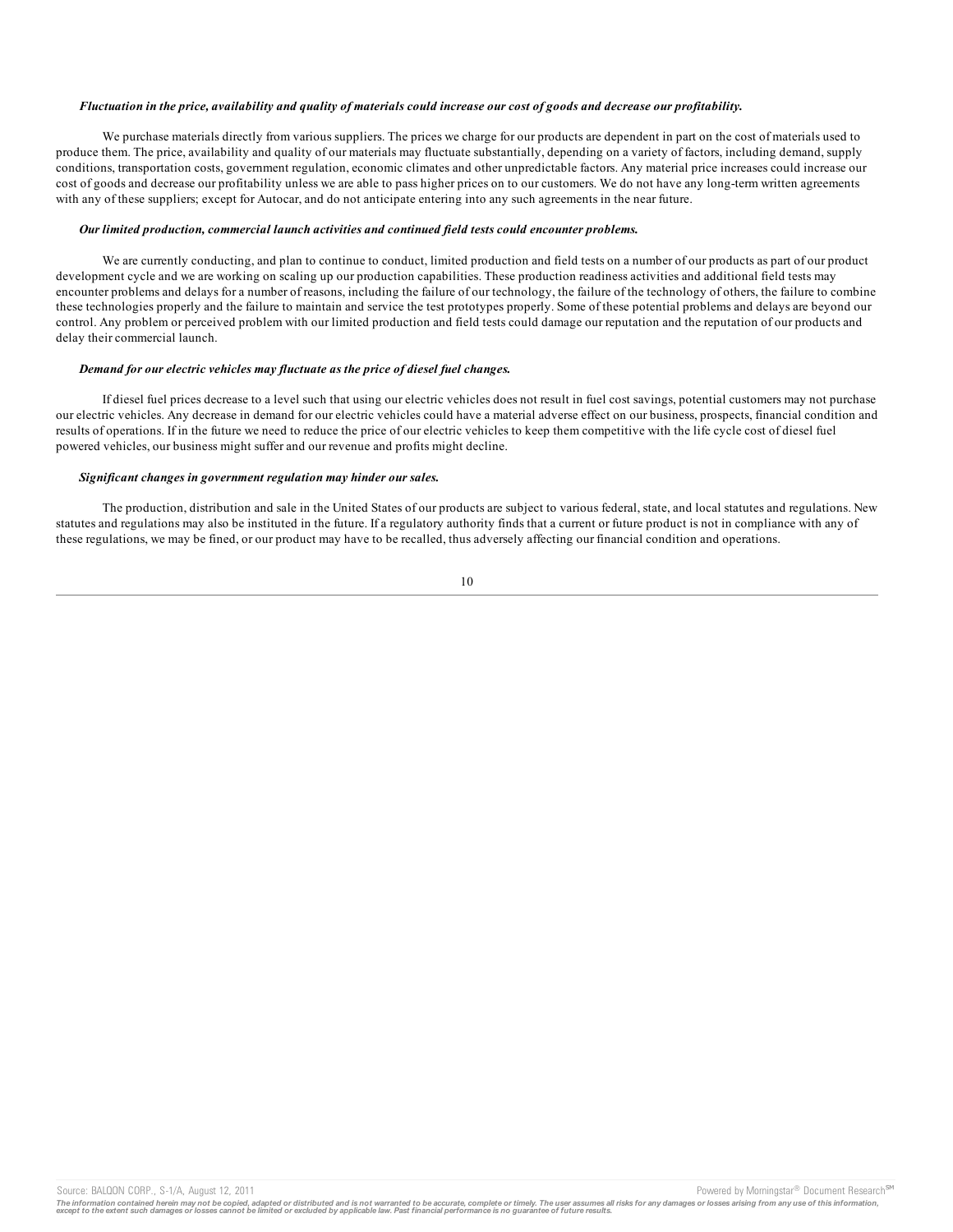#### *If* we do not properly manage foreign sales and operations, our business could suffer.

We expect that a significant portion of our future revenues will be derived from sales outside of the United States, and we may operate in jurisdictions where we may lack sufficient expertise, local knowledge or contacts. Establishment of an international market for our products may take longer and cost more to develop than we anticipate, and is subject to inherent risks, including unexpected changes in government policies, trade barriers, significant regulation, difficulty in staffing and managing foreign operations, longer payment cycles, and foreign exchange controls that restrict or prohibit repatriation of funds. As a result, if we do not properly manage foreign sales and operations, our business could suffer.

#### Our inability to diversify our operations may subject us to economic fluctuations within the electric vehicle industry.

Our limited financial resources reduce the likelihood that we will be able to diversify our operations. Our probable inability to diversify our activities into more than one business area will subject us to economic fluctuations within the electric vehicle industry and therefore increase the risks associated with our operations.

#### *Our failure to manage our growth ef ectively could prevent us from achieving our goals.*

Our strategy envisions a period of growth that may impose a significant burden on our administrative, financial and operational resources. The growth of our business will require significant investments of capital and management's close attention. Our ability to effectively manage our growth will require us to substantially expand the capabilities of our administrative and operational resources and to attract, train, manage and retain qualified management, engineers and other personnel. We may be unable to do so. In addition, our failure to successfully manage our growth could result in our sales not increasing commensurately with our capital investments. If we are unable to successfully manage our growth, we may be unable to achieve our goals.

#### **Risks Relating to this Offering and Ownership of Our Common Stock**

## We cannot predict the extent to which an active public trading market for our common stock will develop or be sustained. If a public trading market does not develop or cannot be sustained, you may be unable to liquidate your investment in Balgon Corporation.

We cannot predict the extent to which an active public market for our common stock will develop or be sustained due to a number of factors, including the fact that we are a small company that is relatively unknown to stock analysts, stock brokers, institutional investors, and others in the investment community that generate or influence sales volume, and that even if we came to the attention of such persons, they tend to be risk-averse and would be reluctant to follow an unproven company such as ours or purchase or recommend the purchase of our shares of common stock until such time as we became more seasoned and viable. As a consequence, there may be periods of several days or more when trading activity in our shares is minimal or nonexistent, as compared to a seasoned issuer which has a large and steady volume of trading activity that will generally support continuous sales without an adverse effect on share price. We cannot give you any assurance that a public trading market for our common stock will be sustained. If such a market cannot be sustained, you may be unable to liquidate your investment in Balqon Corporation.

In addition, the market price for our common stock may be particularly volatile given our status as a relatively small company with a small and thinly-traded "public float" that could lead to wide fluctuations in our share price. You may be unable to sell your common stock at or above your purchase price if at all, which may result in substantial losses to you.



The information contained herein may not be copied, adapted or distributed and is not warranted to be accurate, complete or timely. The user assumes all risks for any damages or losses arising from any use of this informat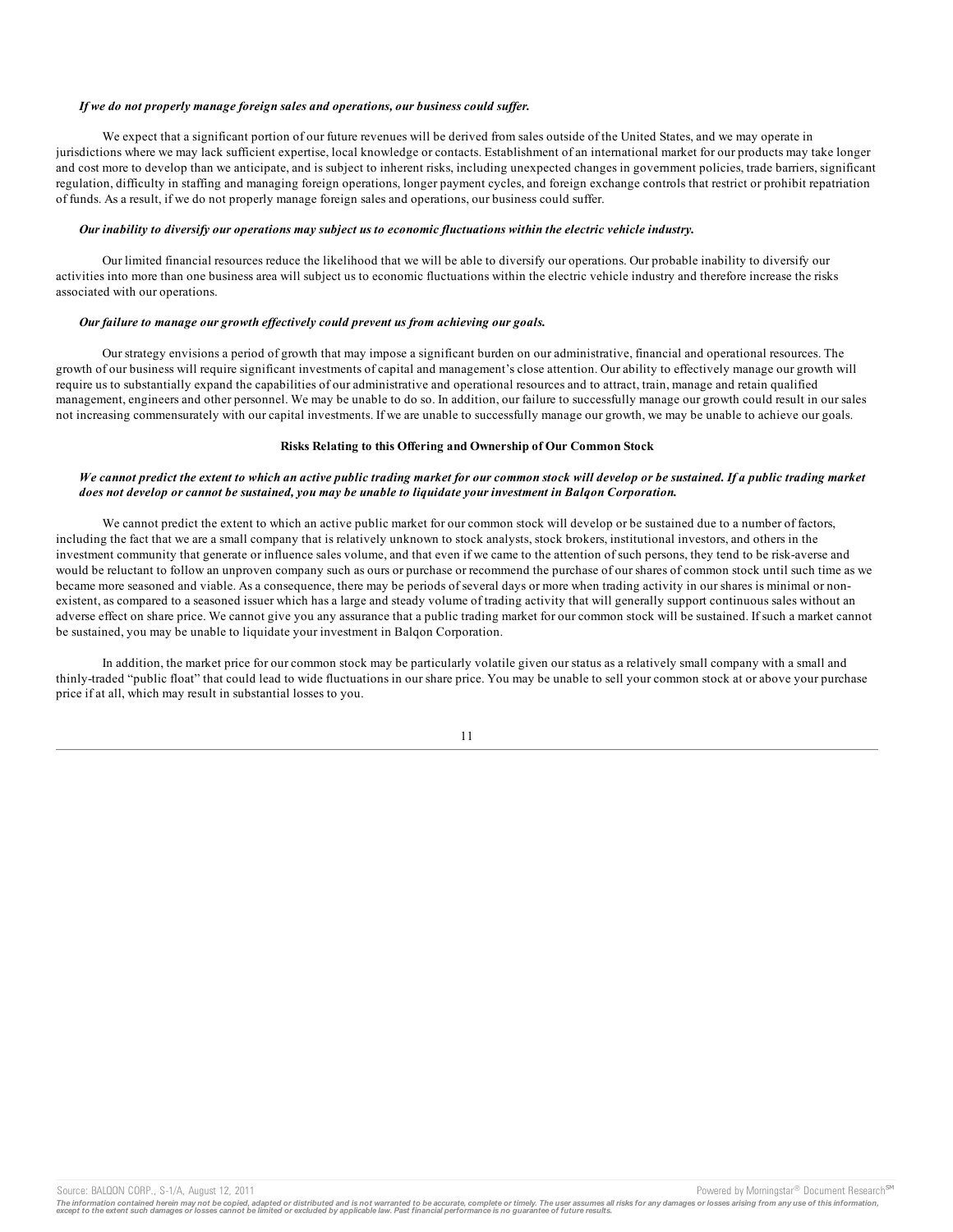#### Our common stock may be subject to significant price volatility which may have an adverse effect on your ability to liquidate your investment in our *common stock.*

The market for our common stock may be characterized by significant price volatility when compared to seasoned issuers, and we expect that our share price will be more volatile than a seasoned issuer for the indefinite future. The potential volatility in our share price is attributable to a number of factors. First, our common shares may be sporadically and/or thinly traded. As a consequence of this lack of liquidity, the trading of relatively small quantities of shares by our stockholders may disproportionately influence the price of those shares in either direction. The price for our shares could, for example, decline precipitously in the event that a large number of our common shares are sold on the market without commensurate demand, as compared to a seasoned issuer that could better absorb those sales without adverse impact on its share price. Secondly, an investment in us is a speculative or "risky" investment due to our lack of meaningful revenues or any profits to date and uncertainty of future market acceptance for current and potential products. As a consequence of this enhanced risk, more risk-adverse investors may, under the fear of losing all or most of their investment in the event of negative news or lack of progress, be more inclined to sell their shares on the market more quickly and at greater discounts than would be the case with the stock of a seasoned issuer.

#### Voting power of a significant percentage of our common stock is held by our president and chief executive officer, who, as a result, is able to control *or exercise significant influence over the outcome of matters to be voted on by our stockholders.*

Balwinder Samra, our President and Chief Executive Officer, has voting power equal to approximately 48% of all votes eligible to be cast at a meeting of our stockholders. As a result of his significant ownership interest, Mr. Samra will be able to exercise significant influence with respect to the election of directors, offers to acquire Balqon Corporation and other matters submitted to a vote of all of our stockholders.

### Shares of our common stock eligible, or to become eligible, for public sale could adversely affect our stock price and make it difficult for us to raise *additional capital through sales of equity securities.*

We cannot predict the effect, if any, that market sales of shares of our common stock or the availability of shares of common stock for sale will have on the market price prevailing from time to time. As of August 10 , 2011, we had 35,591,530 shares of common stock outstanding. Of the 35,591,530 shares of common stock that were restricted under the Securities Act of 1933, as amended, or Securities Act, on August 10 , 2011, 35, 485,802 shares of common stock were issued by us more than six months prior to that date and, therefore, can be sold without restriction subject to the limitations imposed by Rule 144 of the Securities Act (of these 35, 485,802 shares of our common stock that have been held for more than six months, 8, 615,052 shares of our common stock are held by non-affiliates). As of August 10 , 2011, we also had outstanding options and warrants that were exercisable for approximately 16,354,450 shares of common stock and convertible notes and convertible debentures convertible into an aggregate of 3,900,758 shares of our common stock. Sales of shares of our common stock in the public market, or the perception that sales could occur, could adversely affect the market price of our common stock. Any adverse effect on the market price of our common stock could make it difficult for us to raise additional capital through sales of equity securities at a time and at a price that we deem appropriate.

12

Source: BALQON CORP., S-1/A, August 12, 2011 **Powered by Morningstar® Document Research** in Powered by Morningstar® Document Research in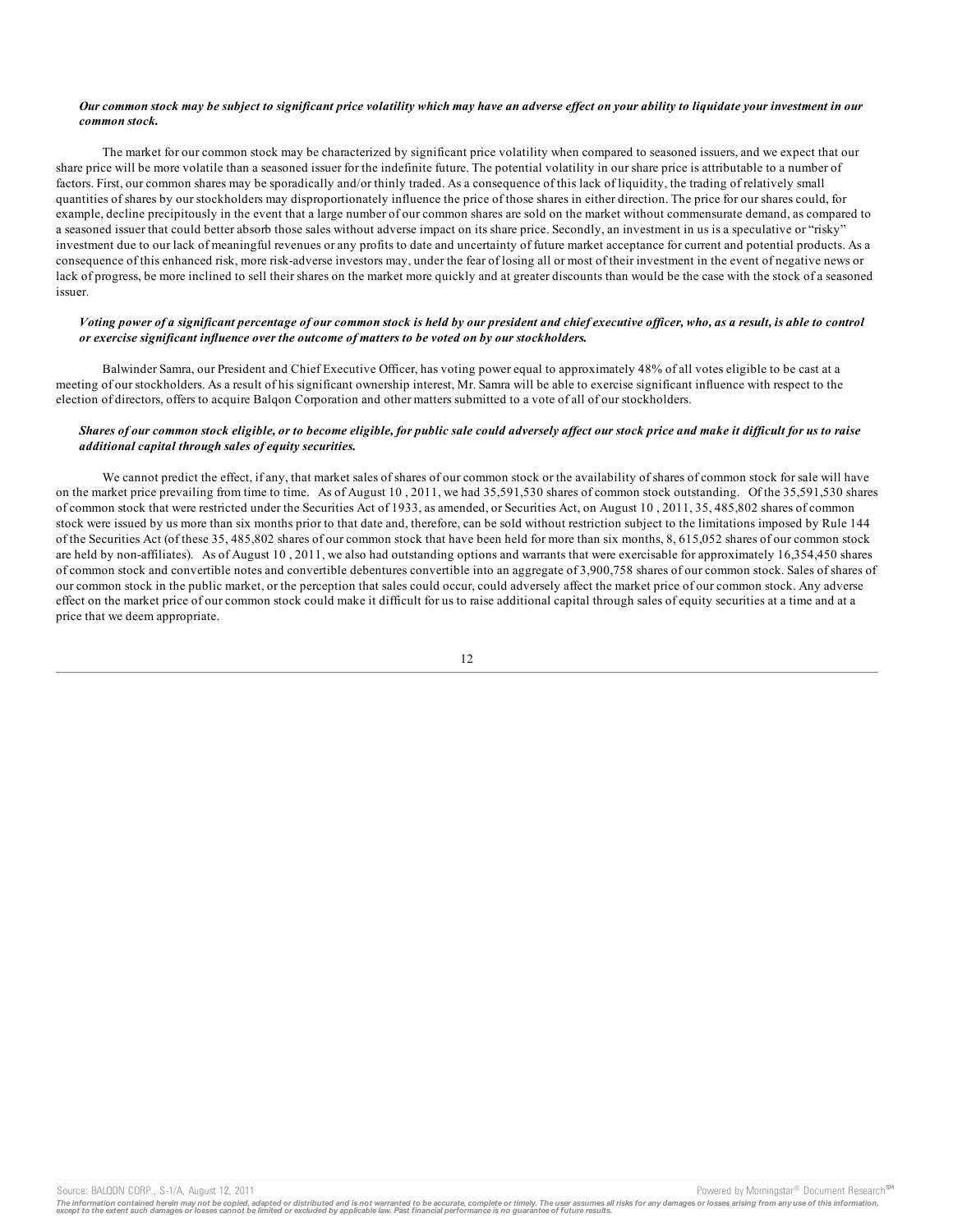### The exercise of outstanding options and warrants to purchase our common stock and the conversion into common stock of our outstanding convertible notes and convertible debentures could substantially dilute your investment, impede our ability to obtain additional financing, and cause *us to incur additional expenses.*

Under the terms of our outstanding options and warrants to purchase our common stock issued to employees and others and the terms of our outstanding convertible notes and convertible debentures, the holders are given an opportunity to profit from a rise in the market price of our common stock that, upon the exercise of the options and/or warrants or the conversion of the convertible notes and/or convertible debentures, could result in dilution in the interests of our other stockholders. The terms on which we may obtain additional financing may be adversely affected by the existence and potentially dilutive impact of our outstanding options, warrants, convertible notes and convertible debentures. In addition, holders of certain of the warrants and holders of convertible notes and convertible debentures have registration rights with respect to the common stock underlying these warrants, convertible notes and convertible debentures. The registration of these underlying shares of common stock will cause us to incur a substantial expense.

### The market price of our common stock and the value of your investment could substantially decline if our warrants, options, convertible notes or convertible debentures are exercised or converted into shares of our common stock and resold into the market, or if a perception exists that a substantial number of shares will be issued upon exercise of our warrants and options or conversion of our convertible notes or convertible debentures *and then resold into the market.*

If the exercise prices of our warrants and options and conversion prices of our convertible notes and convertible debentures are lower than the price at which you made your investment, immediate dilution of the value of your investment will occur. In addition, sales of a substantial number of shares of common stock issued upon exercise of our warrants and options and upon conversion of our convertible notes and convertible debentures, or even the perception that such sales could occur, could adversely affect the market price of our common stock. You could, therefore, experience a substantial decline in the value of your investment as a result of both the actual and potential exercise of our warrants or options or the conversion of our convertible notes or convertible debentures.

## Because we may be subject to the "Penny Stock" rules, the level of trading activity in our common stock may be reduced.

Our common stock is quoted on the OTC Bulletin Board. The last reported sale price per share of our common stock on August 10 , 2011, was \$0. 80. As a result, our common stock will most likely constitute "Penny Stock." Broker-dealer practices in connection with transactions in Penny Stocks are regulated by rules adopted by the Securities and Exchange Commission, or SEC. Penny Stocks are generally equity securities with a price per share of less than \$5.00 (other than securities registered on certain national exchanges). The Penny Stock rules require a broker-dealer, prior to a transaction in Penny Stocks not exempt from the rules, to deliver a standardized risk disclosure document that provides information about Penny Stocks and the nature and level of risks in the Penny Stock market. The broker-dealer must also provide the customer with current bid and offer quotations for the Penny Stock, the compensation of the broker-dealer and the salesperson in the transaction, and monthly accounting statements showing the market value of each Penny Stock held in the customer's account. In addition, the broker-dealer must make a special written determination that the Penny Stock is a suitable investment for the purchaser and receive the purchaser's written agreement to the transaction. These requirements may have the effect of reducing the level of trading activity in a Penny Stock, such as our common stock, and investors in our common stock may find it difficult to sell their shares.



Source: BALQON CORP., S-1/A, August 12, 2011 **Powered by Morningstar® Document Research** Morningstar® Document Research

The information contained herein may not be copied, adapted or distributed and is not warranted to be accurate, complete or timely. The user assumes all risks for any damages or losses arising from any use of this informat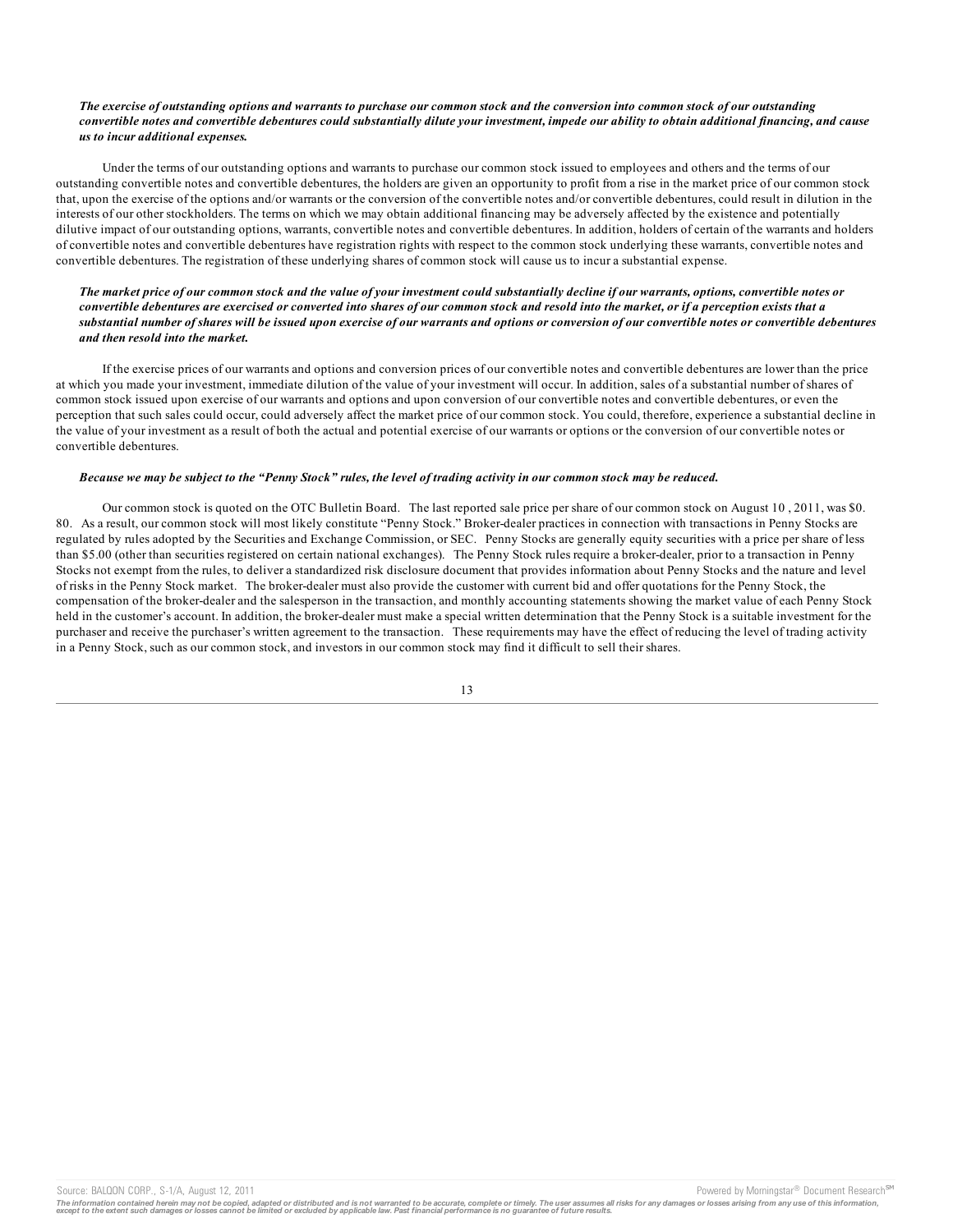### Because our common stock is not listed on a national securities exchange, you may find it difficult to dispose of or obtain quotations for our common *stock.*

Our common stock is quoted on the OTC Bulletin Board under the symbol "BLQN." Because our stock is quoted on the OTC Bulletin Board rather than on a national securities exchange, you may find it difficult to either dispose of, or to obtain quotations as to the price of, our common stock.

### Our Articles of Incorporation, our bylaws and Nevada law each contain provisions that could discourage transactions resulting in a change in control *of Balqon Corporation, which may negatively af ect the market price of our common stock.*

Our Articles of Incorporation and our bylaws contain provisions that may enable our Board of Directors to discourage, delay or prevent a change in the ownership of Balqon Corporation or in our management. In addition, these provisions could limit the price that investors would be willing to pay in the future for shares of our common stock. These provisions include the following:

- · our Board of Directors is authorized, without prior stockholder approval, to create and issue preferred stock, commonly referred to as "blank check" preferred stock, with rights senior to those of our common stock; and
- · our Board of Directors is expressly authorized to make, alter or repeal our bylaws.

Furthermore, we may be subject to the restrictions contained in Sections 78.378 through 78.3793 of the Nevada Revised Statutes which provide, subject to certain exceptions and conditions, that if a person acquires a "controlling interest," which is equal to either one-fifth or more but less than onethird, one-third or more but less than a majority, or a majority or more of the voting power of a corporation, that person is an "interested stockholder" and may not vote that person's shares. The effect of these restrictions may be to discourage, delay or prevent a change in control of Balqon Corporation.

## Failure to achieve and maintain effective internal controls in accordance with Section 404 of the Sarbanes-Oxley Act of 2002 could result in a restatement of our financial statements, cause investors to lose confidence in our financial statements and our company and have a material adverse *ef ect on our business and stock price.*

We produce our financial statements in accordance with accounting principles generally accepted in the United States, or GAAP. Effective internal controls are necessary for us to provide reliable financial reports to help mitigate the risk of fraud and to operate successfully as a publicly traded company. As a public company, we are required to document and test our internal control procedures in order to satisfy the requirements of Section 404 of the Sarbanes-Oxley Act of 2002, or Section 404. Further, Section 404 requires annual management assessments of the effectiveness of our internal controls over financial reporting.

Testing and maintaining internal controls can divert our management's attention from other matters that are important to our business. We may not be able to conclude on an ongoing basis that we have effective internal controls over financial reporting in accordance with Section 404. If we are unable to conclude that we have effective internal controls over financial reporting, investors could lose confidence in our reported financial information and our company, which could result in a decline in the market price of our common stock, and cause us to fail to meet our reporting obligations in the future, which in turn could impact our ability to raise additional financing if needed in the future.

14

The information contained herein may not be copied, adapted or distributed and is not warranted to be accurate, complete or timely. The user assumes all risks for any damages or losses arising from any use of this informat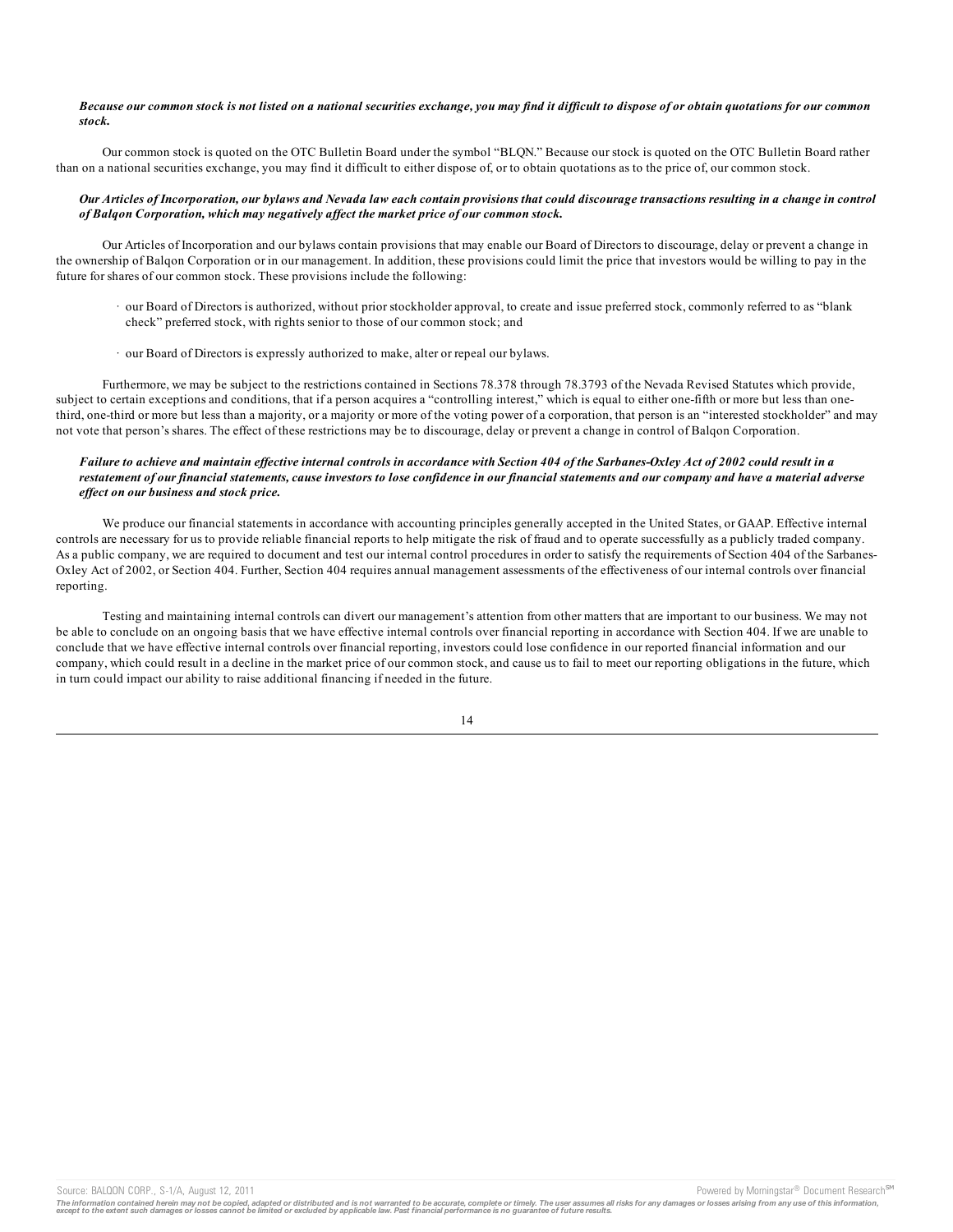### **SPECIAL NOTE REGARDING FORWARD-LOOKING STATEMENTS**

This prospectus contains forward-looking statements, including statements concerning future conditions in the industries within which we operate, and concerning our future business, financial condition, operating strategies, and operational and legal risks. Words like "believe," "expect," "may," "will," "could," "seek," "estimate," "continue," "anticipate," "intend," "future," "plan" or variations of those terms and other similar expressions, including their use in the negative, are used in this prospectus to identify forward-looking statements. You should not place undue reliance on these forward-looking statements, which speak only as to our expectations, as of the date of this prospectus. These forward-looking statements are subject to a number of risks and uncertainties, including those identified under "Risk Factors" and elsewhere in this prospectus. Although we believe that the expectations reflected in these forwardlooking statements are reasonable, actual conditions in the industries within which we operate, and actual conditions and results in our business, could differ materially from those expressed in these forward-looking statements. In addition, none of the events anticipated in the forward-looking statements may actually occur. Any of these different outcomes could cause the price of our common stock to decline substantially. Except as required by law, we undertake no duty to update any forward-looking statement after the date of this prospectus, either to conform any statement to reflect actual results or to reflect the occurrence of unanticipated events.

## **USE OF PROCEEDS**

We will not receive any of the proceeds from the sale of the shares of common stock offered under this prospectus by the selling security holders. Rather, the selling security holders will receive those proceeds directly.

Upon exercise of the warrants issued to investors in our various private offerings, the underlying shares of common stock of which are offered for sale hereunder, we expect to receive aggregate proceeds of approximately \$2,954,850. We expect to use any cash proceeds from the exercise of warrants for general working capital purposes.

## **DIVIDEND POLICY**

We currently anticipate that we will not declare or pay cash dividends on our common stock in the foreseeable future. We will pay dividends on our common stock only if and when declared by our Board of Directors. Our Board of Directors' ability to declare a dividend is subject to restrictions imposed by Nevada and California law. In determining whether to declare dividends, the Board of Directors will consider these restrictions as well as our financial condition, results of operations, working capital requirements, future prospects and other factors it considers relevant.

#### 15

Source: BALQON CORP., S-1/A, August 12, 2011 **Powered by Morningstar® Document Research** <sup>5M</sup>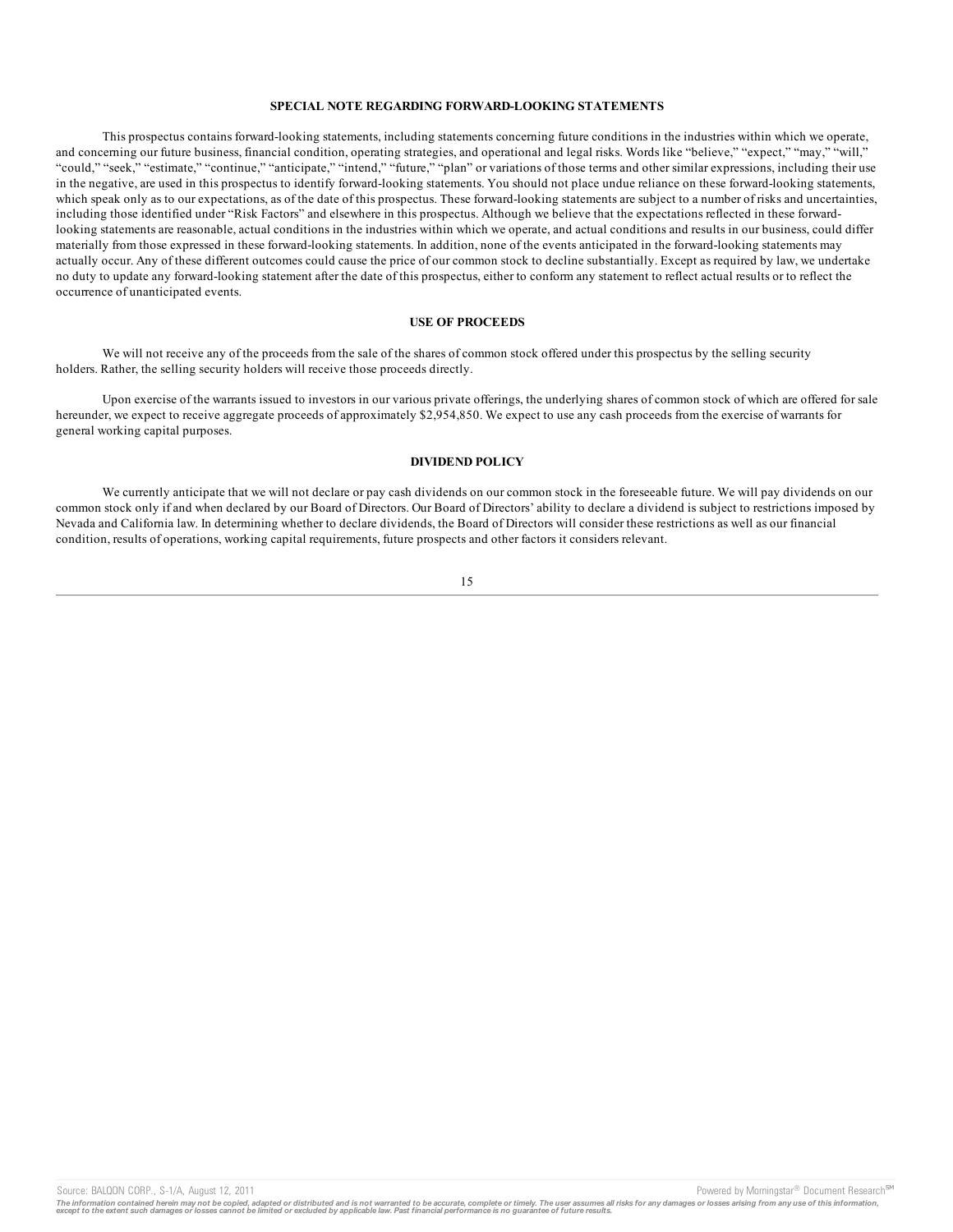#### **PRICE RANGE OF COMMON STOCK**

Shares of our common stock trade on the OTC Bulletin Board under the symbol "BLQN." Shares of our common stock began trading on the OTC Bulletin Board on November 20, 2008. The table below sets forth for the quarters indicated for the years ended December 31, 2009 and 2010, the reported high and low bid prices of our common stock as reported on the OTC Bulletin Board. The table below also sets forth for the quarters indicated for the year ending December 31, 2011, the reported high and low sales prices of our common stock as reported on the OTC Bulletin Board. Bid and asked prices for our common stock during July 2011 were not reported by the OTC Bulletin Board. The prices shown below reflect inter-dealer quotations without retail markups, markdowns or commissions, and may not necessarily represent actual transactions.

|                                          |              | High         | Low  |
|------------------------------------------|--------------|--------------|------|
| Year Ended December 31, 2009             |              |              |      |
| First Quarter (January $1 - March 31$ )  | \$           | 3.00 S       | 1.65 |
| Second Quarter (April $1 -$ June 30)     | ъ            | 3.05<br>\$.  | 0.05 |
| Third Quarter (July $1 -$ September 30)  | \$           | 2.95<br>-8   | 1.00 |
| Fourth Quarter (October 1 – December 31) | \$           | 2.00<br>\$.  | 0.10 |
|                                          |              |              |      |
| Year Ended December 31, 2010             |              |              |      |
| First Ouarter                            | \$           | 1.13<br>-8   | 0.65 |
| Second Quarter                           | ъ            | 0.95<br>S.   | 0.20 |
| Third Quarter                            | \$           | 0.54<br>- S  | 0.01 |
| Fourth Quarter                           | \$           | 0.70<br>-S   | 0.01 |
|                                          |              |              |      |
| <b>Year Ending December 31, 2011</b>     |              |              |      |
| First Quarter                            | $\mathbb{S}$ | 1.90<br>- \$ | 0.58 |
| Second Quarter                           | э            | 1.18<br>£.   | 0.85 |
| Third Quarter (July $1 -$ August 10)     | \$           | 1.01<br>S    | 0.51 |

As of August 10 , 2011, we had 35,591,530 shares of common stock outstanding held of record by approximately 73 stockholders. These holders of record include depositories that hold shares of stock for brokerage firms which, in turn, hold shares of stock for numerous beneficial owners. On August 10 , 2011, the last reported sale price of our common stock on the OTC Bulletin Board was \$0. 80 per share.

### 16

Source: BALQON CORP., S-1/A, August 12, 2011 **Powered by Morningstar® Document Research** <sup>5M</sup>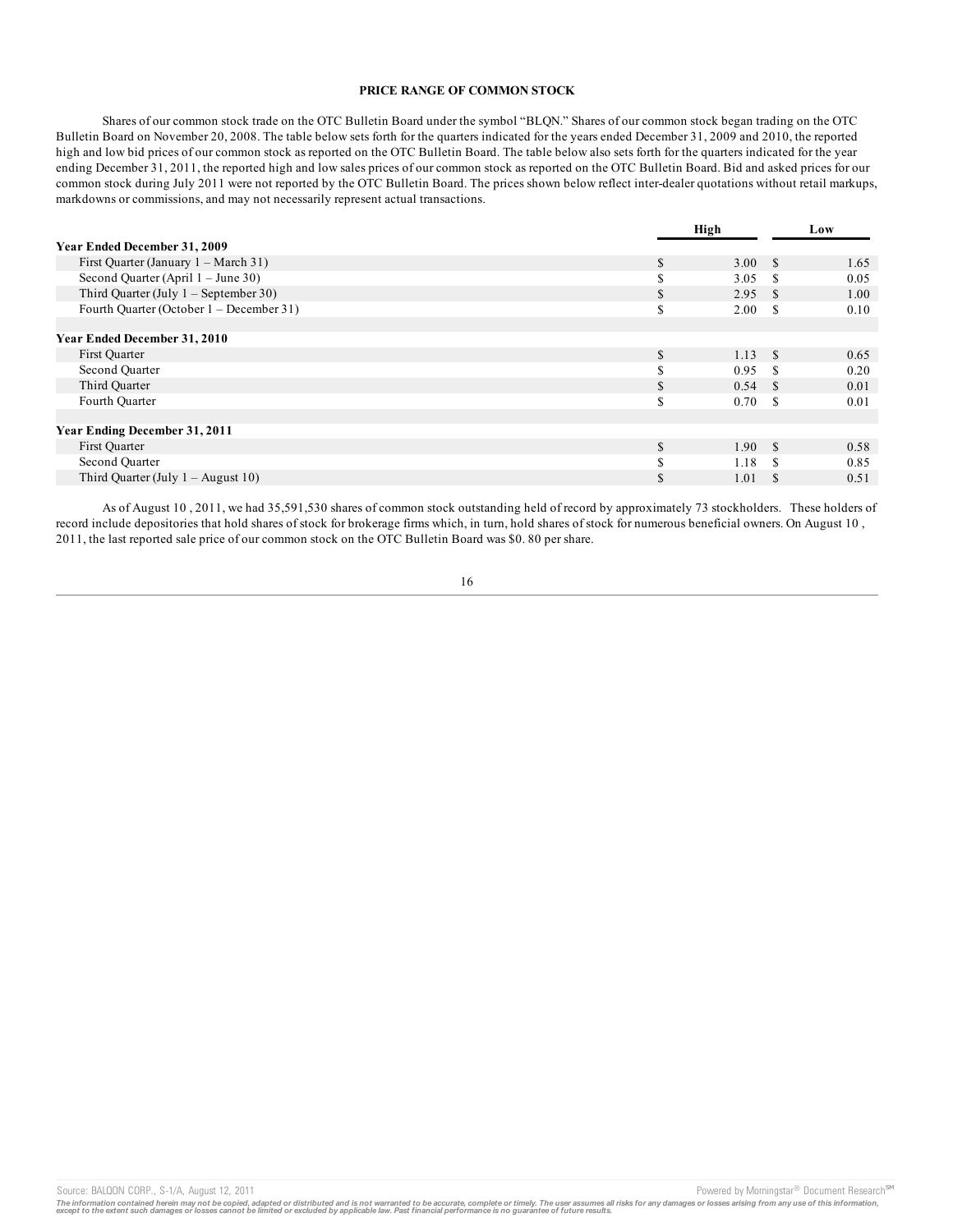### **MANAGEMENT'S DISCUSSION AND ANALYSIS OF FINANCIAL CONDITION AND RESULTS OF OPERATIONS**

The following discussion and analysis should be read in conjunction with our financial statements and the related notes to financial statements included elsewhere in this prospectus. This prospectus and our financial statements and notes to financial statements contain forward-looking statements, which generally include the plans and objectives of management for future operations, including plans and objectives relating to our future economic performance and our current beliefs regarding revenues we might generate and profits we might earn if we are successful in implementing our business strategies. Our actual results could differ materially from those expressed in these forward-looking statements as a result of any number of factors, including those set forth under the "Risk Factors" section and elsewhere in this prospectus. The forward-looking statements and associated risks may include, relate to or be qualified by other important factors, including, without limitation:

- the projected growth or contraction in the industries within which we operate;
- our business strategy for expanding, maintaining or contracting our presence in these markets;
- anticipated trends in our financial condition and results of operations; and
- our ability to distinguish ourselves from our current and future competitors.

We do not undertake to update, revise or correct any forward-looking statements.

Any of the factors described above, elsewhere in this prospectus or in the "Risk Factors" section of this prospectus could cause our financial results, including our net income or loss or growth in net income or loss to differ materially from prior results, which in turn could, among other things, cause the price of our common stock to fluctuate substantially.

## **Business Overview**

We are a developer and manufacturer of electric drive systems and battery systems for trucks, tractors, buses, industrial equipment and renewable energy storage devices. We also design and assemble electric powered yard tractors, short haul drayage tractors and inner city trucks utilizing our proprietary drive system technologies.

Each of our electric drive systems is comprised of an electric motor, transmission, our proprietary flux vector motor controller (which controls the speed of an electric motor by varying the input frequency and voltage from a vehicle's batteries), power electronic components and proprietary software configured to specific application needs. Our lithium battery modules feature our proprietary battery management system, or BMS, an electronic device mounted on each lithium battery cell to monitor and balance the state of charge of the battery, including its temperature, voltage and current during charge and discharge cycles. Our proprietary software allows our BMS to be used on any battery cell chemistry.

We sell our electric drive systems and lithium battery modules to global original equipment manufacturers, or OEMs, of trucks, buses and industrial equipment that are engaged in the development of electric or hybrid vehicle platforms to address local market needs. Our sales strategy is to partner with OEMs to develop product solutions for specific market needs utilizing our complete propulsion and energy systems. We believe that this strategy will result in a reduction of the costs associated with product development and integration and will also reduce time to market cycles for our OEM partners' new product platforms.



The information contained herein may not be copied, adapted or distributed and is not warranted to be accurate, complete or timely. The user assumes all risks for any damages or losses arising from any use of this informat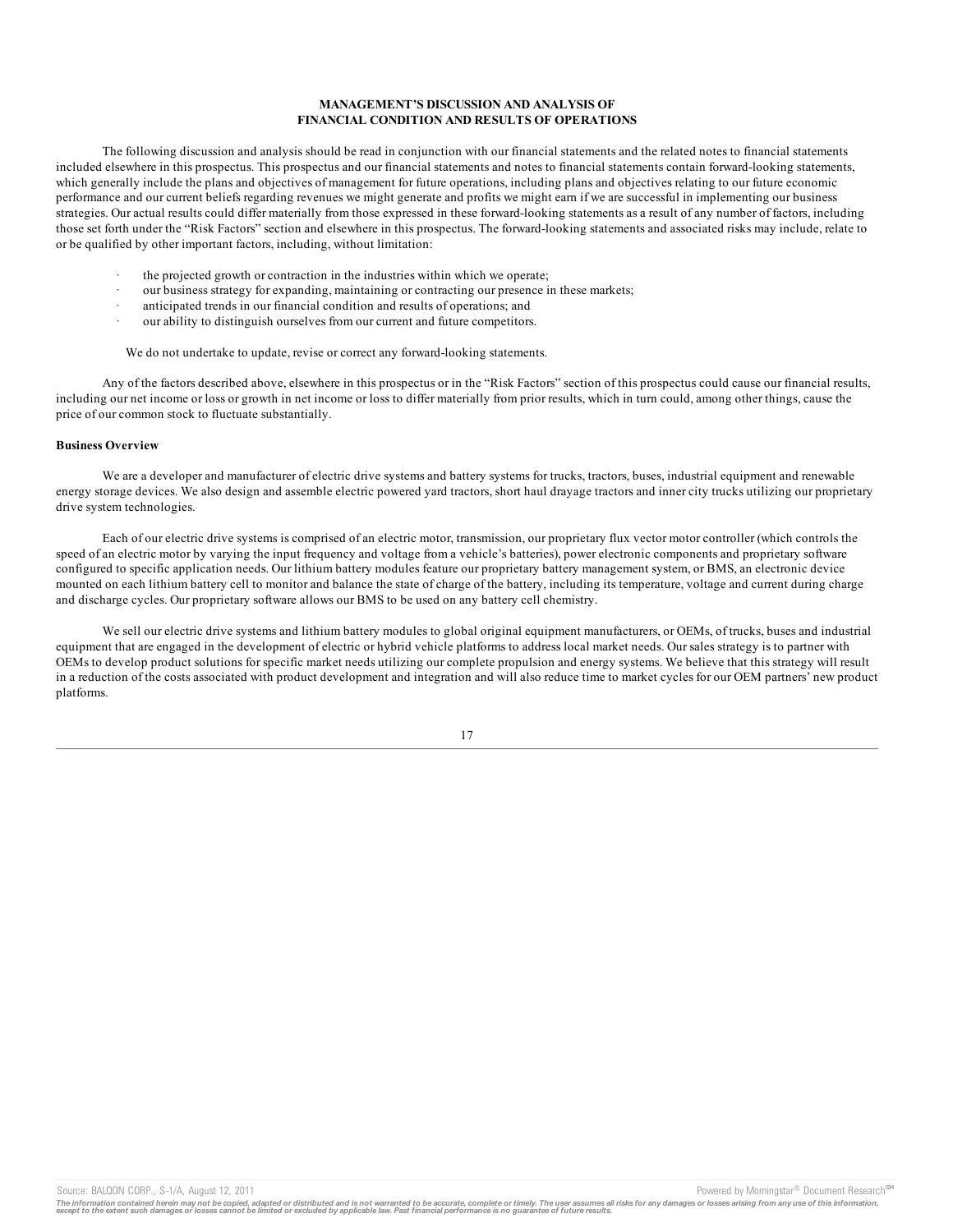We also develop, design, assemble, market and sell zero-emissions heavy-duty electric yard tractors, heavy-duty short haul drayage tractors, heavyduty inner city Class 7 and Class 8 delivery trucks and medium-duty electric trucks that feature our proprietary electric drive systems and lithium battery modules. Our heavy-duty electric vehicles are suitable for use in the transportation of containers and heavy loads in on-highway and off-highway applications at facilities such as marine terminals, rail yards, industrial warehouses, intermodal facilities (facilities where freight is transferred from one mode of transportation to another without actual handling of the freight itself when changing modes), military bases and industrial plants. Our medium-duty electric trucks are designed for inner city applications.

As of August 10, 2011 , our electric vehicle product portfolio features three products in our Nautilus product line, the Nautilus XE20, a heavy-duty electric yard tractor, the Nautilus XE30, a heavy-duty electric short-haul tractor, and the Nautilus XRE20, a longer-range version of the Nautilus XE20. We also offer a heavy-duty Class 7 and Class 8 electric truck, the Mule M150, and a medium-duty electric truck, the Mule M100, that feature our proprietary electric drive systems and lithium battery modules. The Mule M150 is designed as a zero emissions solution to transport loads of up to 7 tons in short-haul on-highway applications while the Mule M100 is an on-road electric truck designed for use in inner city applications and designed to transport loads of up to four tons with a range of between 96 and 150 miles under loaded conditions.

During the first six months of 2011 and through August 10, 2011, a significant portion of our production efforts have been focused on designing an electric drive system configuration that can be integrated into 14 to 30 passenger mini-buses in connection with an order from Winston Global Energy, or WGE, and an agreement with Ashok Leyland Ltd., integrating the electric drive systems we developed in connection with the WGE order and our agreement with Ashok Leyland into the mini-bus chassis specified by each of them, developing a medium-duty on-road electric truck, our Mule M100, and producing Nautilus XRE20s in connection with an agreement with T&K Logistics, Inc. and an agreement with the City of Los Angeles. During the second quarter of 2011, our research and development efforts also included work on the development of new products to address the on-road markets in the United States and increasing the range of our yard tractors.

#### **Critical Accounting Policies**

Our financial statements have been prepared in accordance with GAAP . The preparation of these financial statements requires us to make estimates and judgments that affect the reported amounts of assets, liabilities, revenues and expenses, and related disclosure of contingent assets and liabilities. We base our estimates on historical experience and on various other assumptions that are believed to be reasonable under the circumstances, the results of which form the basis of making judgments about the carrying values of assets and liabilities that are not readily apparent from other sources. Actual results may differ from these estimates under different assumptions or conditions.

We believe that the following critical accounting policies, among others, affect our more significant judgments and estimates used in the preparation of our financial statements:

## *Estimates*

The preparation of financial statements in conformity with GAAP requires management to make estimates and assumptions that affect the reported amounts of assets and liabilities and disclosure of contingent assets and liabilities at the date of the financial statements and the reported amounts of revenue and expenses during the reporting period. Material estimates relate to the recognition of contract revenues and estimated costs to complete contracts in process, and recoverability of reported amounts of long-lived assets. Actual results may differ from those estimates.

$$
18\\
$$

Source: BALQON CORP., S-1/A, August 12, 2011 **Powered by Morningstar® Document Research** <sup>5M</sup>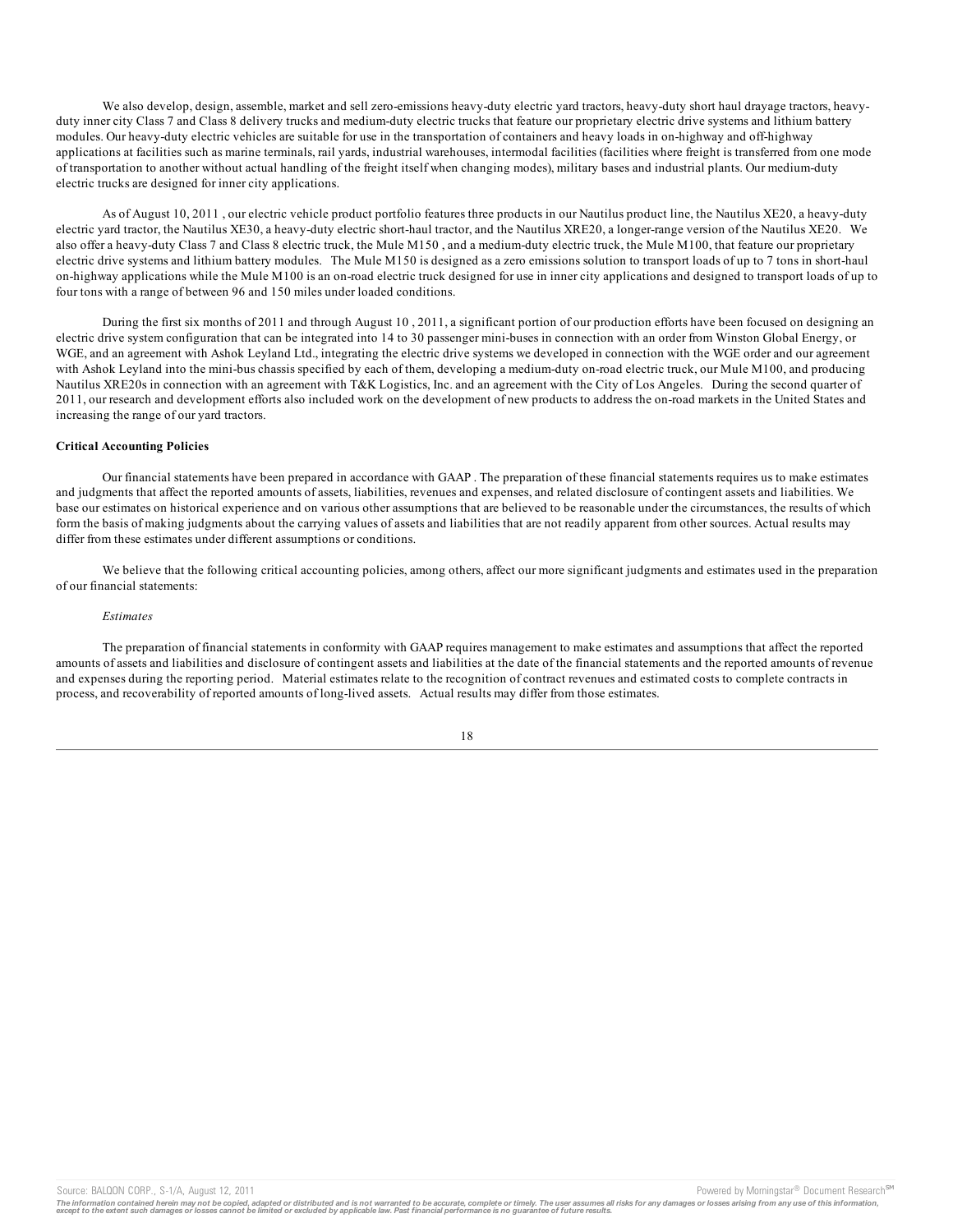#### *Revenues*

Sales of Production Units and Parts. We recognize revenue from the sale of completed production units and parts when there is persuasive evidence that an arrangement exists, delivery of the product has occurred and title has passed, the selling price is both fixed and determinable, and collectability is reasonably assured, all of which generally occurs upon shipment of our product or delivery of the product to the destination specified by the customer.

We determine whether delivery has occurred based on when title transfers and the risks and rewards of ownership have transferred to the buyer, which usually occurs when we place the products with the buyer's carrier. We regularly review our customers' financial positions to ensure that collectability is reasonably assured. Except for warranties, we have no post-sales obligations.

Contract Revenue and Cost Recognition on Prototype Vehicles. In accounting for contracts, we recognize revenues using the percentage-ofcompletion method of accounting by relating contract costs incurred to date to the total estimated costs at completion. This method is used because management considers costs to be the best available measure of progress on its contracts. Contract losses are provided for in their entirety in the period that they become known, without regard to the percentage-of-completion. We also recognize as revenues costs associated with claims and unapproved change orders to the extent it is probable that such claims and change orders will result in additional contract revenue, and the amount of such additional revenue can be reliably estimated.

Contract costs include all direct material and labor costs. The liability "Billings in excess of costs and estimated earnings on uncompleted contracts" represents billings in excess of revenues earned.

#### *Stock-Based Compensation*

We periodically issue stock instruments, including shares of our common stock, stock options, and warrants to purchase shares of our common stock to employees and non-employees in non-capital raising transactions for services and for financing costs. We account for stock option awards issued and vesting to employees in accordance with authorization guidance of the Financial Accounting Standards Board, or FASB, where the value of stock-based compensation is measured at the grant date, based on the fair value of the award, and is recognized as expense over the requisite service period. Options to purchase shares of our common stock vest and expire according to the terms established at the grant date.

We account for stock options and warrant grants issued and vesting to non-employees in accordance with the authoritative guidance of the FASB whereas the value of the stock compensation is based upon the measurement date as determined at either (a) the date at which a performance commitment is reached, or (b) at the date at which the necessary performance to earn the equity instruments is complete.

We estimate the fair value of stock options and warrants using the Black-Scholes option-pricing model, which was developed for use in estimating the fair value of options that have no vesting restrictions and are fully transferable. This model requires the input of subjective assumptions, including the expected price volatility of the underlying stock and the expected life of stock options. Projected data related to the expected volatility of stock options is based on the average volatility of the trading prices of comparable companies and the expected life of stock options is based upon the average term and vesting schedules of the options. Changes in these subjective assumptions can materially affect the fair value of the estimate, and therefore the existing valuation models do not provide a precise measure of the fair value of our employee stock options.

19

Source: BALQON CORP., S-1/A, August 12, 2011 **Powered by Morningstar® Document Research** in Powered by Morningstar® Document Research in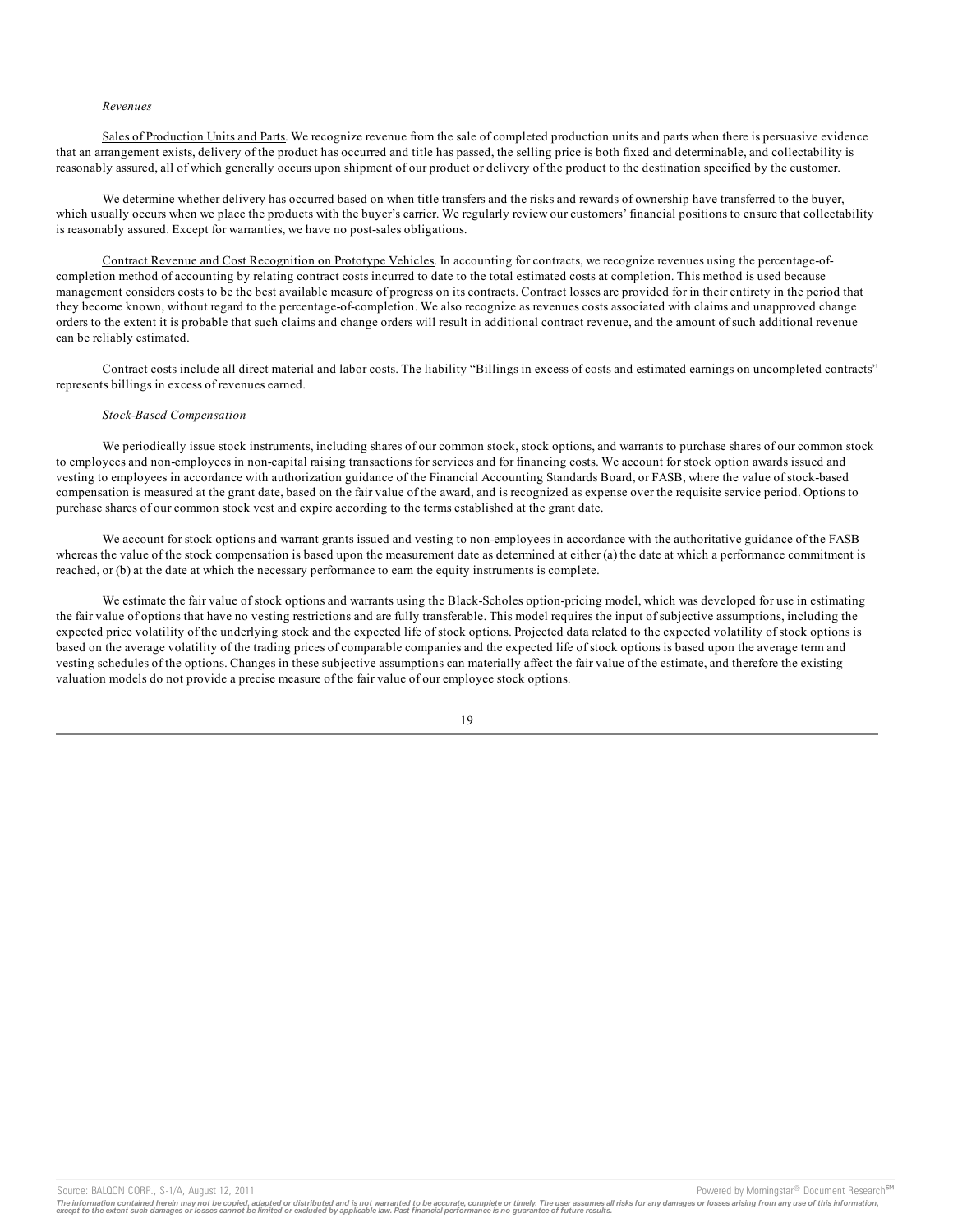We estimate the fair value of shares of common stock issued for services based on the closing price of our common stock on the date shares are granted.

## *Derivative Financial Instruments*

We evaluate all of our financial instruments to determine if such instruments are derivatives or contain features that qualify as embedded derivatives. For derivative financial instruments that are accounted for as liabilities, the derivative instrument is initially recorded at its fair value and is then re-valued at each reporting date, with changes in the fair value reported in the statements of operations. For stock-based derivative financial instruments, we use the Monte Carlo simulation model to value the derivative instruments at inception and on subsequent valuation dates. The classification of derivative instruments, including whether such instruments should be recorded as liabilities or as equity, is evaluated at the end of each reporting period. Derivative instrument liabilities are classified in the balance sheet as current or non-current based on whether or not net-cash settlement of the derivative instrument could be required within 12 months of the balance sheet date.

#### *Goodwill and Intangible Assets*

Management performs impairment tests of goodwill and indefinite-lived intangible assets whenever an event occurs or circumstances change that indicate impairment has more likely than not occurred. Management performs impairment testing of goodwill and indefinite-lived intangible assets at least annually.

Management tests goodwill for impairment at the reporting unit level. We only have one reporting unit. At the time of goodwill impairment testing, management determines fair value through the use of a discounted cash flow valuation model incorporating discount rates commensurate with the risks involved with its reporting unit. If the calculated fair value is less than the current carrying value, impairment may exist. The use of a discounted cash flow valuation model to determine estimated fair value is common practice in impairment testing in the absence of available domestic and international transactional market evidence to determine the fair value. The key assumptions used in the discounted cash flow valuation model for impairment testing include discount rates, growth rates, cash flow projections and terminal value rates. Discount rates are set by using the Weighted Average Cost of Capital, or WACC, methodology. The WACC methodology considers market and industry data as well as Balqon-specific risk factors for each reporting unit in determining the appropriate discount rates to be used. The discount rate utilized is indicative of the return an investor would expect to receive for investing in such a business. Operational management, considering industry and Balqon-specific historical and projected data, develops growth rates and cash flow projections for Balqon. Terminal value rate determination follows common methodology of capturing the present value of perpetual cash flow estimates beyond the last projected period assuming a constant WACC and low long-term growth rates. As an indicator that each reporting unit has been valued appropriately through the use of the discounted cash flow valuation model, the aggregate fair value of all reporting units is reconciled to our total market capitalization. The discounted cash flow valuation methodology and calculations will be used in 2011 impairment testing. Impairment tests of the goodwill we acquired from EMS were conducted during the fourth quarters of 2009 and 2010. These impairment tests did not indicate that the goodwill we acquired from EMS was impaired as of December 31, 2009 and 2010. An impairment test of the value of the Distribution Agreement will be conducted during the fourth quarter of 2011.

20

The information contained herein may not be copied, adapted or distributed and is not warranted to be accurate, complete or timely. The user assumes all risks for any damages or losses arising from any use of this informat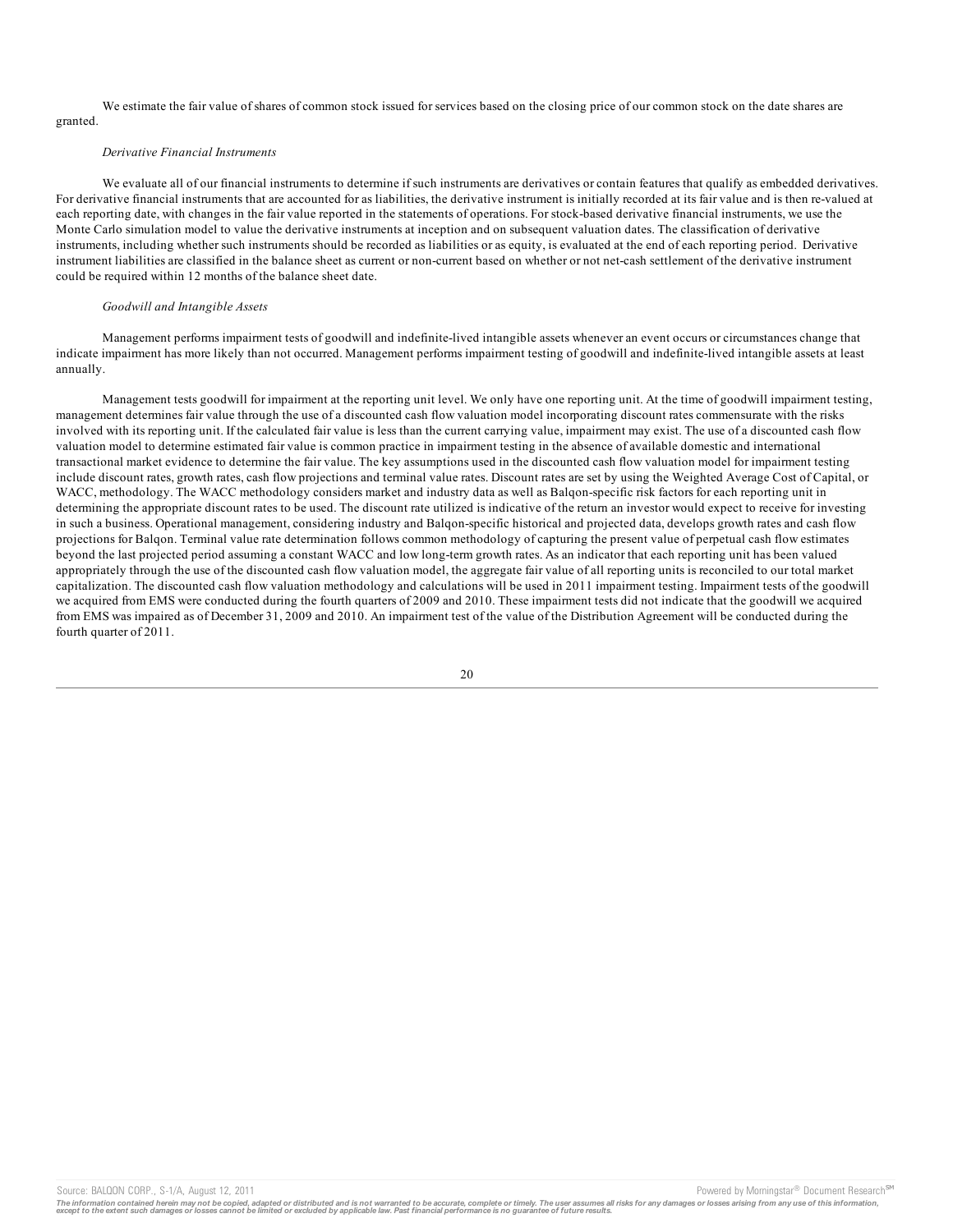We review intangible assets subject to amortization at least annually to determine if any adverse conditions exist or a change in circumstances has occurred that would indicate impairment or a change in the remaining useful life. If the carrying value of an asset exceeds its undiscounted cash flows, we write-down the carrying value of the intangible asset to its fair value in the period identified. If the carrying value of assets is determined not to be recoverable, we record an impairment loss equal to the excess of the carrying value over the fair value of the assets. Our estimate of fair value is based on the best information available to us, in the absence of quoted market prices. We generally calculate fair value as the present value of estimated future cash flows that we expect to generate from the asset using a discounted cash flow income approach as described above. If the estimate of an intangible asset's remaining useful life is changed, we amortize the remaining carrying value of the intangible asset prospectively over the revised remaining useful life. Based on management's assessments, there were no indicators of impairment of any of the Company's intangible assets at December 31, 2010.

#### *Impairment of Long-Lived Assets*

The FASB, has established guidelines regarding when impairment losses on long-lived assets, which include property and equipment, should be recognized and how impairment losses should be measured. Guidance of the FASB also provides a single accounting model for long-lived assets to be disposed of and significantly changes the criteria that would have to be met to classify an asset as held-for-sale. We periodically review, at least annually, such assets for possible impairment and expected losses. If any losses are determined to exist they are recorded in the period when such impairment is determined. Based upon management's assessment, there were no indicators of impairment of our long lived assets at June 30, 2011 or December 31, 2010.

#### *Income Taxes*

We recognize income taxes for the amount of taxes payable or refundable for the current year and deferred tax liabilities and assets are recognized for the future tax consequences of transactions that have been recognized in our financial statements or tax returns. A valuation allowance is provided when it is more likely than not that some portion or the entire deferred tax asset will not be realized.

## **Financial Condition and Results of Operations**

Our total revenues increased by \$73,188, or 13.5%, to \$615,606 for the first six months of 2011 as compared to \$542,418 for the first six months of 2010. We reported a net loss of \$3,672,112 for the first six months of 2011 as compared to a net loss of \$1,790,371 for the first six months of 2010. The decline in our financial performance during 2011 is a result of increased operating, marketing and interest expenses, offset by the change in fair value of our derivative instruments, without a commensurate increase in revenues.

In December 2010, we raised \$5,000,000 in connection with a private placement of common stock and warrants. Using the capital we raised in December 2010, we ramped up our production processes during the first six months of 2011.

Our lack of significant revenues during the first six months of 2011 is a direct result of the length and complexity of our product development process. Typically, we experience a significant time lag between receiving an order for our electric drive systems and recognizing revenue in connection with the order due to the development time required to integrate our technologies into new vehicle platforms specified by our customers. For example, while our electric drive systems and battery modules can be integrated into a multitude of product platforms, often times a substantial amount of time is needed to make design modifications to our product to ensure its integration into each new vehicle platform. In most cases new designs require sourcing of raw materials contributing further to the already lengthy production time. In the case of a new customer or a new product platform, it is customary in our business to complete and deliver a single unit prior to producing the entire order. Once the initial product is delivered, installed and accepted by our customer, we begin production on the remaining order based on production delivery dates agreed upon with our customer.

 $21$ 

The information contained herein may not be copied, adapted or distributed and is not warranted to be accurate, complete or timely. The user assumes all risks for any damages or losses arising from any use of this informat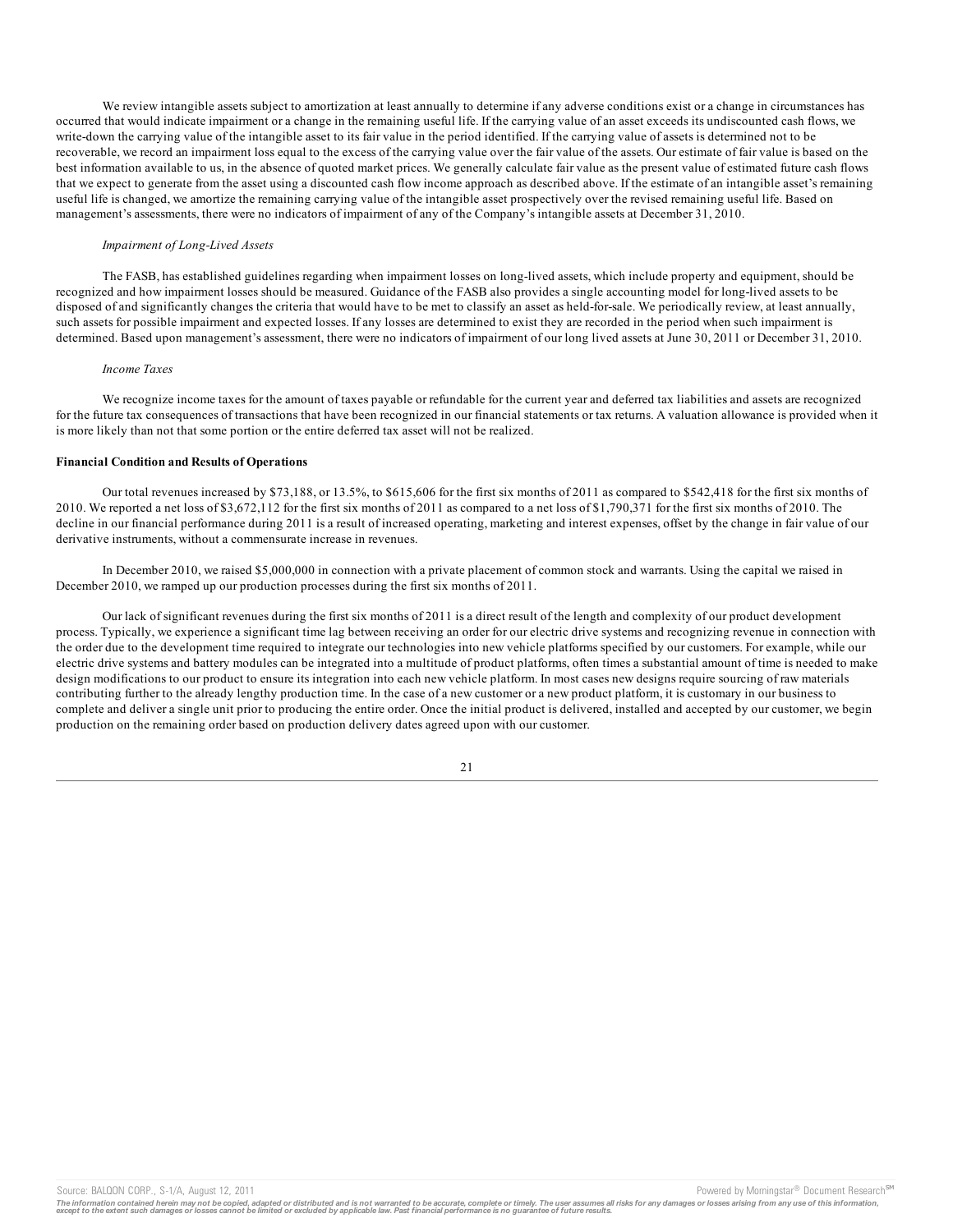While most of our production efforts during the first six months of 2011 were focused on the WGE purchase order and the T&K Logistics leasing arrangement, 75% of our revenues were derived from the delivery of drive systems to our OEM customers in the United States, Asia and Europe. These drive systems were customized for vehicle configurations to be used in both on-road and off-road applications. We anticipate that the delivery of these drive systems will result in additional orders from our OEM partners in the future.

During the first six months of 2011, approximately 8% of our revenues were derived from engineering services provided to Alliant Techsystems, Inc., in connection with a joint development project to determine the feasibility of the use of hydrogen fuel cells in our Nautilus XE20 yard tractors. During the first phase of the project, we provided design concepts to Alliant Techsystems to demonstrate the feasibility of utilizing hydrogen fuel cells in a plug-in hybrid Nautilus XE20 as an on-board charger for lithium batteries. As of August 10 , 2011, our design proposal has been accepted by Alliant Techsytems and we are awaiting approval of the second phase of the project during which, if approved, we will provide a completed prototype vehicle Nautilus XE20 that features an integrated hydrogen fuel cell charging system designed by a third party. We do not anticipate that a significant portion of our future revenues will be derived from engineering services, but rather will be derived from the sale of our products as we begin to generate revenues as a result of the ramp up in our production efforts and continue to focus on obtaining new orders for our products.

As of June 30, 2011, we had a working capital deficiency of \$1,394,428, an accumulated deficit of \$19,011,005 and reported a net loss for the first six months of 2011 of \$3,672,112. Our plans for correcting these deficiencies include the future sales of our products and technologies and the raising of capital, which we expect will help provide us with the liquidity necessary to meet operating expenses. Over the longer-term, we plan to achieve profitability through the sale of our drive systems, electric vehicles and other products.

Although approximately \$16 million of our current backlog of approximately \$ 20 million is attributable to our outstanding purchase order for 300 of our electric drive systems from WGE, we believe that our customer base will expand during the remainder of 2011. In 2011, we expect our sales to grow in emerging markets such as India and China. We are optimistic that the demonstration of electric buses utilizing our technologies for Ashok Leyland in Asia during 2010 will result in additional sales in the region. In addition, we believe that the integration of our drive systems into medium-duty on-road commercial vehicles will result in increased sales in the United States in 2011. Our OEM partners in domestic and international markets have experienced increased sales activity for their products, which we expect will result in increased sales for our electric drive systems and battery systems.

We anticipate that a majority of future sales of our electric vehicles will be made directly to domestic and international OEMs. In 2010, we demonstrated the performance of our Nautilus XE20 to a large automotive company, a marine terminal and several warehouses and we are optimistic that these demonstrations will result in an increase in our domestic sales.

The tables presented below, which compare our results of operations from one period to another, present the results for each period, the change in those results from one period to another in both dollars and percentage change, and the results for each period as a percentage of net revenues. The columns present the following:

The first two data columns in each table show the absolute results for each period presented.

Source: BALQON CORP., S-1/A, August 12, 2011 **Powered by Morningstar® Document Research** <sup>5M</sup>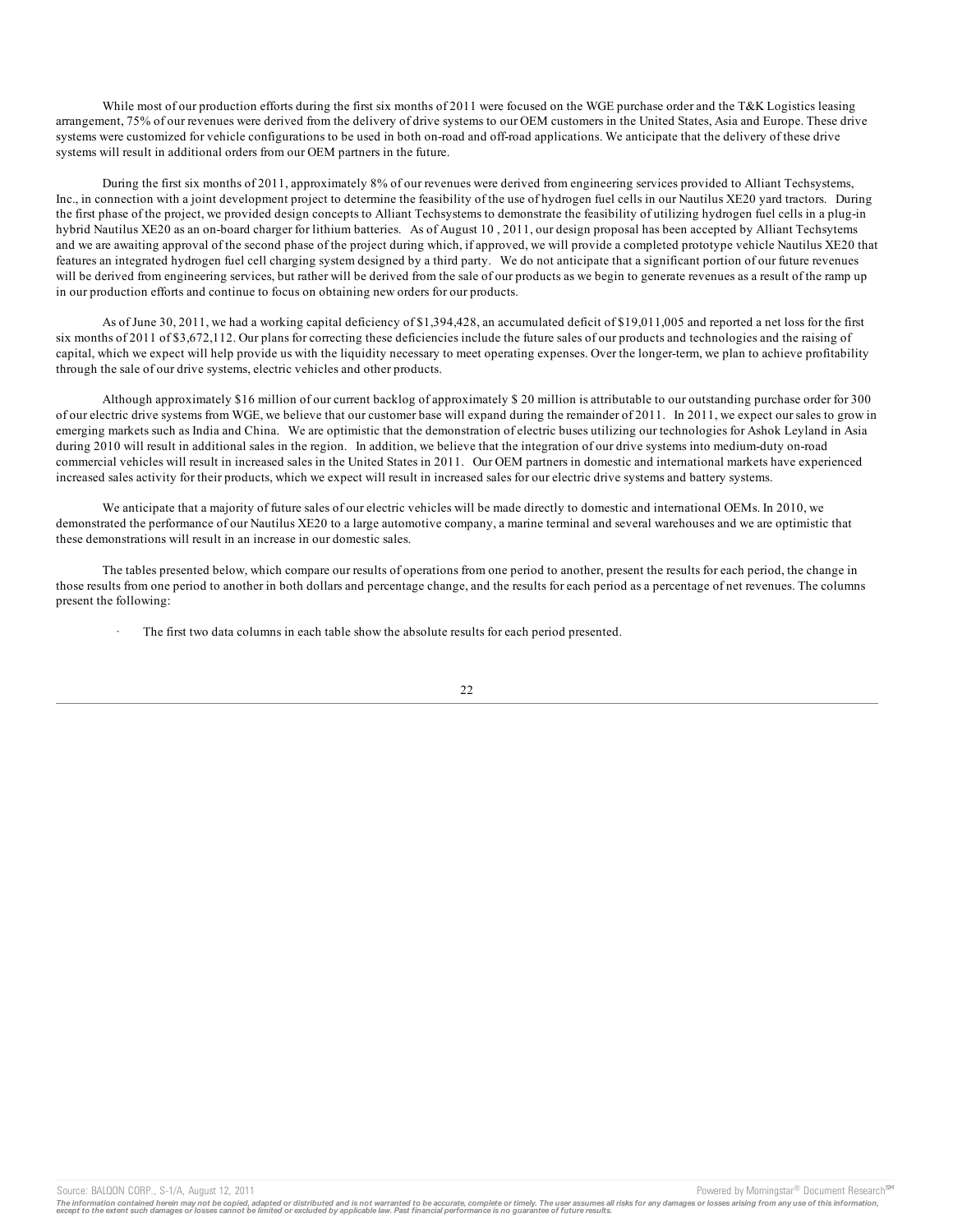- The columns entitled "Dollar Variance" and "Percentage Variance" shows the change in results, both in dollars and percentages. These two columns show favorable changes as a positive and unfavorable changes as negative. For example, when our net revenues increase from one period to the next, that change is shown as a positive number in both columns. Conversely, when expenses increase from one period to the next, that change is shown as a negative in both columns.
- The last two columns in each table show the results for each period as a percentage of net revenues.

### *Six Months Ended June 30, 2011 Compared to the Six Months Ended June 30, 2010*

|                                        | <b>Six Months</b><br>Ended<br><b>June 30,</b><br>2011<br>(Unaudited) |             |                     |             | <b>Dollar</b><br>Variance  |             | Percentage<br>Variance     | Results as a Percentage<br>of Net Revenues for the<br><b>Six Months Ended</b><br><b>June 30,</b> |           |
|----------------------------------------|----------------------------------------------------------------------|-------------|---------------------|-------------|----------------------------|-------------|----------------------------|--------------------------------------------------------------------------------------------------|-----------|
|                                        |                                                                      |             | 2010<br>(Unaudited) |             | Favorable<br>(Unfavorable) |             | Favorable<br>(Unfavorable) | 2011                                                                                             | 2010      |
| Net revenues                           | S.                                                                   | 615,606     | S.                  | 542,418     |                            | 73,188      | 13.5%                      | 100%                                                                                             | $100\%$   |
| Cost of revenues                       |                                                                      | 408,940     |                     | 496,602     |                            | 87,662      | $(17.7\%)$                 | 66%                                                                                              | 92%       |
| Gross profit                           |                                                                      | 206,666     |                     | 45,816      |                            | (160, 850)  | $(351.1\%)$                | 34%                                                                                              | $8\%$     |
| General and administrative expenses    |                                                                      | 2,176,445   |                     | 1,164,967   |                            | (1,011,478) | $(86.8\%)$                 | 354%                                                                                             | 215%      |
| Research and development               |                                                                      | 293,724     |                     | 124,118     |                            | (169,606)   | $(136.6\%)$                | 48%                                                                                              | 23%       |
| Depreciation and amortization          |                                                                      | 314,044     |                     | 75,035      |                            | (239,009)   | $(318.5\%)$                | 51%                                                                                              | 14%       |
| Loss on change in derivative liability |                                                                      | 98.258      |                     |             |                            | (98, 258)   | 100.0%                     | 16%                                                                                              |           |
| Interest expense                       |                                                                      | 996,307     |                     | 472,067     |                            | (524, 240)  | 111.1%                     | 162%                                                                                             | 87%       |
| Net loss                               |                                                                      | (3,672,112) |                     | (1,790,371) |                            | (1,881,741) | $(105.1\%)$                | (597%)                                                                                           | $(330\%)$ |

*Net Revenues*. The improvement in our financial performance during the first six months of 2011 as compared to the same period in 2010 is largely due a change in the mix of products and services sold during each of the periods. During the first six months of 2011, approximately 75% of our revenues were generated from the sale of drive systems while approximately 63% of our revenues generated during the first six months of 2010 were from the sale of two electric vehicles and related battery charging equipment. During the first six months of 2011, we also generated \$48,450 in revenues from engineering services provided as compared to \$34,874 in contract revenues related to the lithium-ion grant from the City of Los Angeles earned during the first quarter of 2010. The net increase of \$13,576 in services revenues accounts for the additional increase in revenues during the first quarter of 2011 as compared to the first quarter of 2010. Based on our current backlog and capital resources, we expect that our revenues will increase significantly over the second half of 2011. Additionally, we expect that in 2011 we will derive more revenues from the sale of drive systems than from the sale of our electric vehicles and batteries. We expect that sales of our drive systems will represent approximately 75% of net revenues during 2011.

#### 23

Source: BALQON CORP., S-1/A, August 12, 2011 **Powered by Morningstar® Document Research** in Powered by Morningstar® Document Research in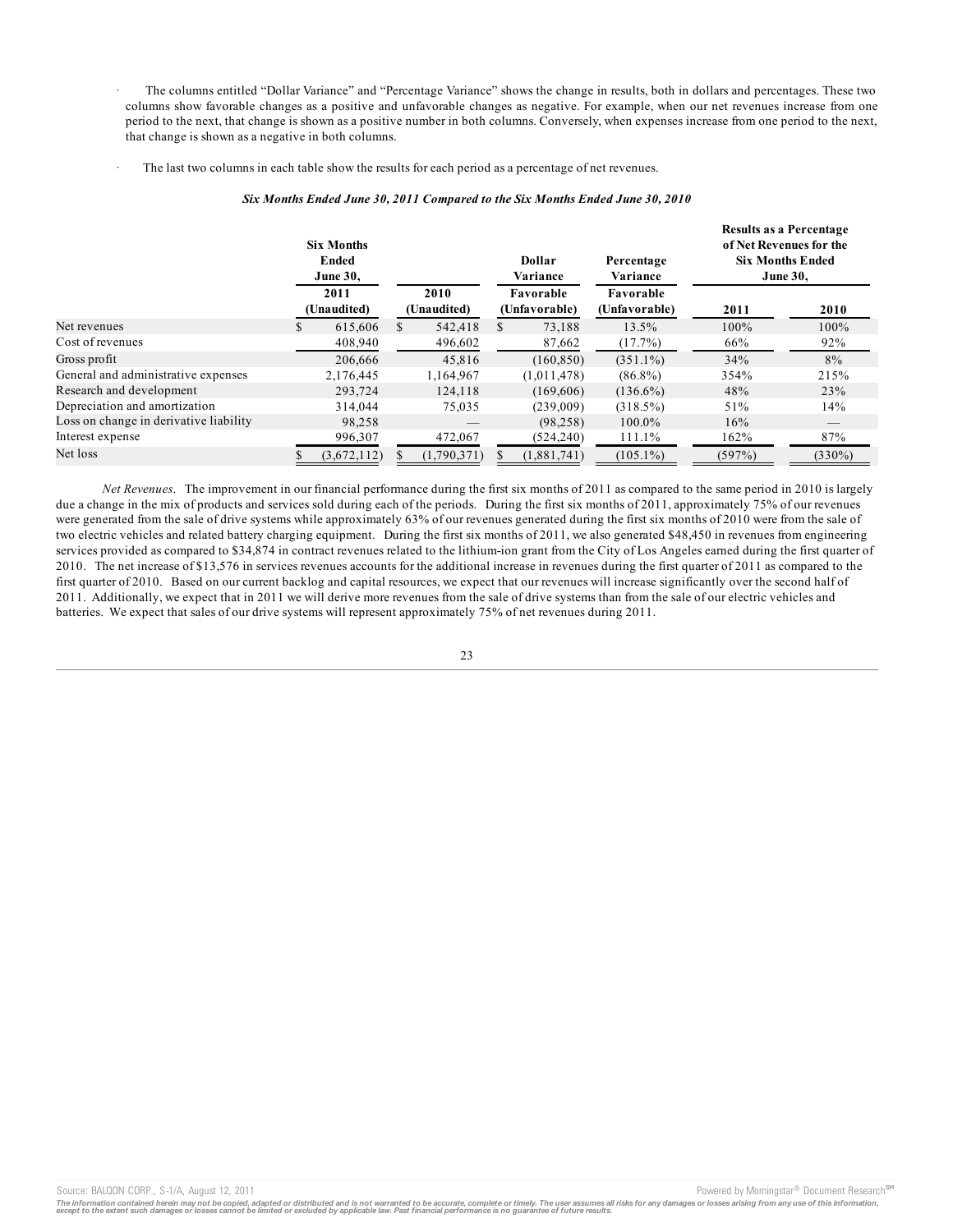*Gross Profit*. During the six months of 2011 our gross profit margin was attributable to higher margins on the sales of drive systems and batteries. Additionally, during the first six months of 2011 we recorded revenues from engineering services that were rendered at a minimal direct cost. The gross margin of 8% during the first six months of 2010 was attributable to lower profit margins from the sales of two electric vehicles and related battery charging equipment, coupled with no profit margin on the \$34,874 of contract revenues generated during the first six months of 2010. Based on current cost data for the products in our backlog that we anticipate will be shipping during the remainder of 2011, we anticipate that our gross profit margin will be approximately 18% of net revenues for 2011.

*General and Administrative Expenses*. The increase in general and administrative expenses is comprised largely of an increase in unapplied overhead of \$377,025, an increase in marketing expenses of \$271,740, an increase in legal, consulting and professional fees of \$249,546, and a net increase of \$113,167 of other general and administrative expenses. While our general and administrative expenses are expected to increase over the near term, these expenses as a percentage of net revenues are expected to decrease as we increase our net revenues. We expect that over the near term, our general and administrative expenses will increase as a result of expenses related to increased management personnel, additional administrative and sales personnel, and additional employees associated with the anticipated ramp up in our business and sales.

*Research and Development Expenses.* The increase in research and development expenses is comprised of a \$22,323 increase in supplies and a \$147,283 increase in salaries and wages related to personnel employed to further our research and development efforts. We expect our research and development expenses to remain high during the remainder of the year as we develop new drive systems for our OEM partners worldwide.

*Depreciation and Amortization.* The increase in depreciation and amortization expenses is due largely to a \$253,387 amortization expense related to the battery distribution agreement with SOL for the first six months of 2011, which expense was not incurred during the first six months of 2010. We expect depreciation and amortization expenses to continue at comparable levels over the next few quarters until the Distribution Agreement has been fully amortized in December 2013.

*Change in Fair Value of Derivative Liability.* At June 30, 2011, the fair value of our derivatives increased to \$1,054,232. This amount was determined by management with the use of an independent valuation specialist using a Monte Carlo simulation model. The difference between the fair value of the derivatives at June 30, 2011 and December 31, 2010 of \$98,258 was recognized as change in the fair value of derivatives on our financial statements during the period ended June 30, 2011. The financial instruments that resulted in the derivative liability were not in place during the first six months of 2010.

*Interest Expense.* The increase in interest expense is attributable to interest and the amortization of the related beneficial conversion feature on the additional \$536,500 of convertible notes payable that were issued between June 30, 2010 and June 30, 2011.

24

Source: BALQON CORP., S-1/A, August 12, 2011 **Powered by Morningstar® Document Research** <sup>5M</sup>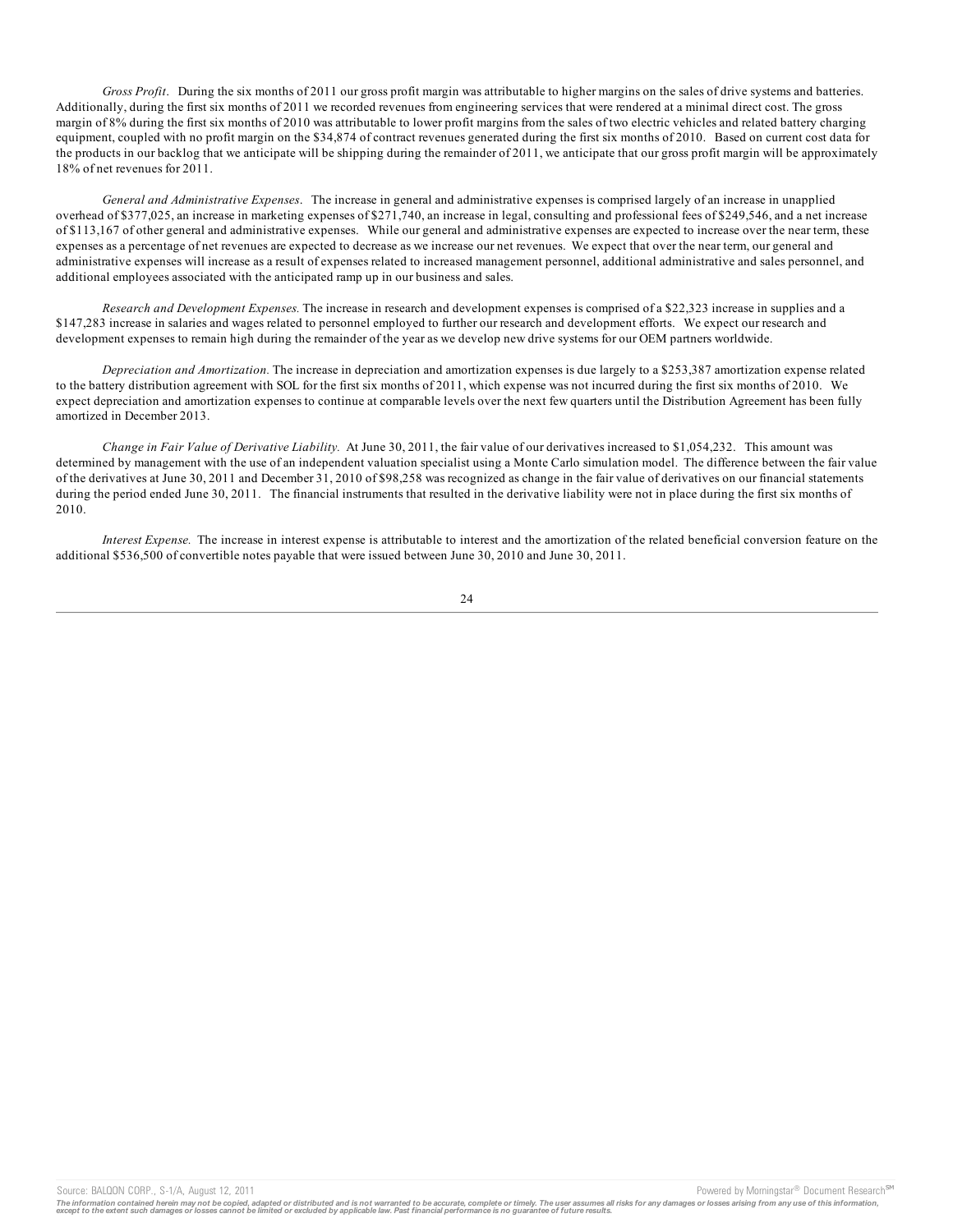*Year Ended December 31, 2010 Compared to the Year Ended December 31, 2009*

|                                          |    | <b>Year Ended</b><br>December 31, |    |             | Dollar<br>Variance |                            | Percentage<br>Variance<br>Favorable<br>(Unfavorable) | Results as a Percentage<br>of Net Revenues for the<br><b>Years Ended</b><br>December 31, |       |
|------------------------------------------|----|-----------------------------------|----|-------------|--------------------|----------------------------|------------------------------------------------------|------------------------------------------------------------------------------------------|-------|
|                                          |    | 2010                              |    | 2009        |                    | Favorable<br>(Unfavorable) |                                                      | 2010                                                                                     | 2009  |
| Net revenues                             | ъ. | 677.745                           | \$ | 3,598,752   |                    | (2,921,007)                | (82%)                                                | 100%                                                                                     | 100%  |
| Cost of revenues                         |    | 611,328                           |    | 3,488,797   |                    | 2,877,469                  | 83%                                                  | 90%                                                                                      | 97%   |
| Gross profit                             |    | 66.417                            |    | 109.955     |                    | (43, 538)                  | $(40\%)$                                             | 10%                                                                                      | 3%    |
| General and administrative expenses      |    | 2.418.681                         |    | 2,525,225   |                    | 106,544                    | $4\%$                                                | 357%                                                                                     | 70%   |
| Research and development                 |    | 270.134                           |    | 167,195     |                    | (102, 939)                 | (62%)                                                | 40%                                                                                      | 5%    |
| Depreciation and amortization            |    | 108,457                           |    | 100,104     |                    | (8,353)                    | $(8\%)$                                              | 16%                                                                                      | 3%    |
| Private Placement costs                  |    | 359,339                           |    |             |                    | (359, 339)                 | $(100\%)$                                            | 53%                                                                                      |       |
| (Gain) on change in derivative liability |    | (59, 865)                         |    |             |                    | 59,865                     | $100\%$                                              | 9%                                                                                       |       |
| Interest expense                         |    | 1,272,304                         |    | 332,836     |                    | (939, 468)                 | (282%)                                               | 188%                                                                                     | 9%    |
| Net loss                                 |    | (4,302,633)                       |    | (3,015,405) |                    | 1.287.228                  | 43%                                                  | (635%)                                                                                   | (84%) |

*Net Revenues*. The substantial decrease in net revenues in 2010 as compared to 2009 is a result of a decline in sales in 2010 due to significant working capital constraints. Our revenues during the 2010 included revenues derived from the sale of one heavy-duty electric truck, three electric drive systems, nine flux vector motor controllers, and other parts and services. During the year ended December 31, 2009, we derived revenues of \$3,223,798 from product sales and \$374,954 of contract and grant revenues.

*Gross Profit*. The decrease in cost of revenues in 2010 was due to the decrease in sales during 2010 as compared to 2009. Our 2010 gross profit margin of 10% is comprised of a 14% gross margin on the vehicle materials costs, offset by 4% combined direct labor and manufacturing overhead costs. In 2009, our gross profit margin was 3%, and was comprised of 10% gross margin on the vehicle materials costs, offset by 5% direct labor and 2% manufacturing overhead costs.

*General and Administrative Expenses.* General and administrative expenses decreased by \$106,544 in 2010. This decrease is attributable to a \$390,069 increase in investor relations consulting and a \$136,569 increase in travel expenses related to new international sales opportunities, offset by a \$258,779 decrease in legal and professional fees and a \$374,403 net decrease in other general and administrative expenses.

*Research and Development Expenses.* Our research and development expenses for 2010 and 2009 were \$270,134 and \$167,195, respectively. The increase in research and development expenses of \$102,939 in 2010 is attributable to increased development costs during 2010 of our growing product line of electric drive systems, battery modules and flux-vector motor controllers.

*Depreciation and Amortization.* During 2010 our depreciation and amortization expenses increased by \$8,353, largely due to the depreciation of new equipment acquired late in 2009 and in 2010.

*Private Placement Costs and Change in Derivative Liability, Net.* During 2010, we incurred \$299,474 of non-cash costs relating to a derivative liability created upon issuance of certain of our convertible notes and warrants.

*Interest Expenses*. The increase in interest expenses in 2010 was primarily attributable to borrowings of \$2,350,000 under convertible notes in 2010 as compared to borrowings of \$1,000,000 under convertible notes in 2009. Interest expense also increased due to increases in borrowings under our line of credit from Bridge Bank and amortization of the beneficial conversion feature interest cost incurred on our convertible notes and warrants.

25

Source: BALQON CORP., S-1/A, August 12, 2011 **Powered by Morningstar® Document Research** <sup>5M</sup>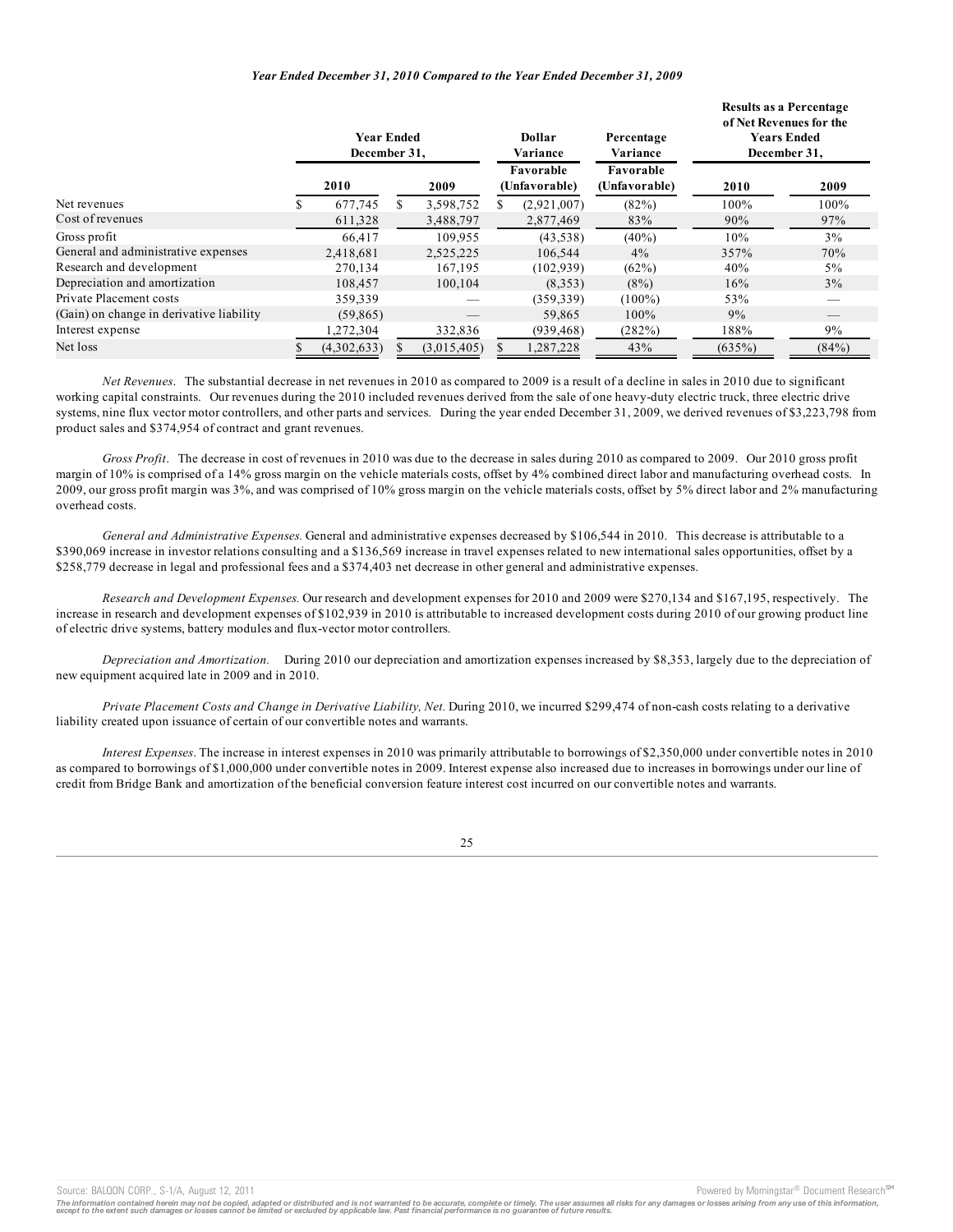### **Liquidity and Capital Resources**

During the first six months of 2011, we funded our operations from cash provided from operations, the issuance of common stock in connection with the exercise of outstanding warrants and the remaining proceeds from the issuance and sale of our secured and unsecured debt and equity securities during 2010. As of June 30, 2011, we had a working capital deficiency of \$1,394,428 as compared to working capital of \$1,955,146 at December 31, 2010. At June 30, 2011 and December 31, 2010 we had an accumulated deficit of \$19,011,005 and \$15,338,893, respectively, and cash and cash equivalents of \$353,076 and \$4,407,273, respectively. The significant decrease in our cash position is a result of an increase in inventories associated with the shipment of five Nautilus XRE20s to T&K Logistics. Once battery units are installed we plan to sell our vehicles to a leasing company thereby reducing inventories.

Our available capital resources at June 30, 2011 consisted primarily of approximately \$353,076 in cash and cash equivalents. We expect that our future available capital resources will consist primarily of cash on hand, cash generated from our business, if any, and future debt and/or equity financings, if any.

Cash used in operating activities for the first six months of 2011 was \$4,156,454 as compared to \$1,574,756 of cash used in operating activities for first six months of 2010. During the first six months of 2011, cash used in operating activities included a net loss of \$3,672,112, depreciation and amortization of \$314,044, amortization of note discount of \$822,739, an increase in the fair value of derivative liabilities of \$98,258, and net cash used by operating assets and liabilities of \$1,719,382. Material changes in asset and liabilities at June 30, 2011 as compared to December 31, 2010 that affected these results include:

- an increase in accounts receivable of \$499,048;
- an increase in inventory of \$862,398;
- an increase in prepaid expenses of \$327,099; and
- a decrease in accounts payable of \$30,838.

Cash used in investing activities totaled \$30,409 for the first six months of 2011 as compared to \$6,436 of cash used in investing activities for the first six months of 2010.

Cash provided by financing activities totaled \$132,666 for the first six months of 2011 as compared to \$1,532,425 for the first six months of 2010.

Between February 2010 and April 2010, we raised an aggregate of \$1,500,000 through the issuance of convertible notes to 11 accredited investors. The convertible notes are convertible into an aggregate of 1,999,993 shares of our common stock. In connection with this offering, we also issued three-year warrants to purchase an aggregate of 1,999,993 shares of common stock at an exercise price of \$0.50 per share.

Between July 2010 and December 2010, we raised an aggregate of \$850,000 through the issuance of senior secured convertible debentures to 26 accredited investors. The senior secured convertible debentures are secured by a security interest in all of our personal property (subject to customary exceptions) and were initially convertible into shares of our common stock at an initial conversion price of \$0.75 per share (subject to adjustment). In connection with this offering, we also issued five-year warrants to purchase an aggregate of 850,000 shares of our common stock at an initial exercise price of \$0.75 per share (subject to adjustment). Under the adjustment provisions of the senior secured convertible debentures and warrants, the conversion price of the senior secured convertible debentures and the exercise price of the warrants were reduced to \$0.64 in connection with a private placement of our common stock and warrants in December 2010. The terms of the senior secured convertible debentures include a restriction on our ability to pay dividends on our common stock.

26

Source: BALQON CORP., S-1/A, August 12, 2011 **Powered by Morningstar® Document Research** <sup>5M</sup>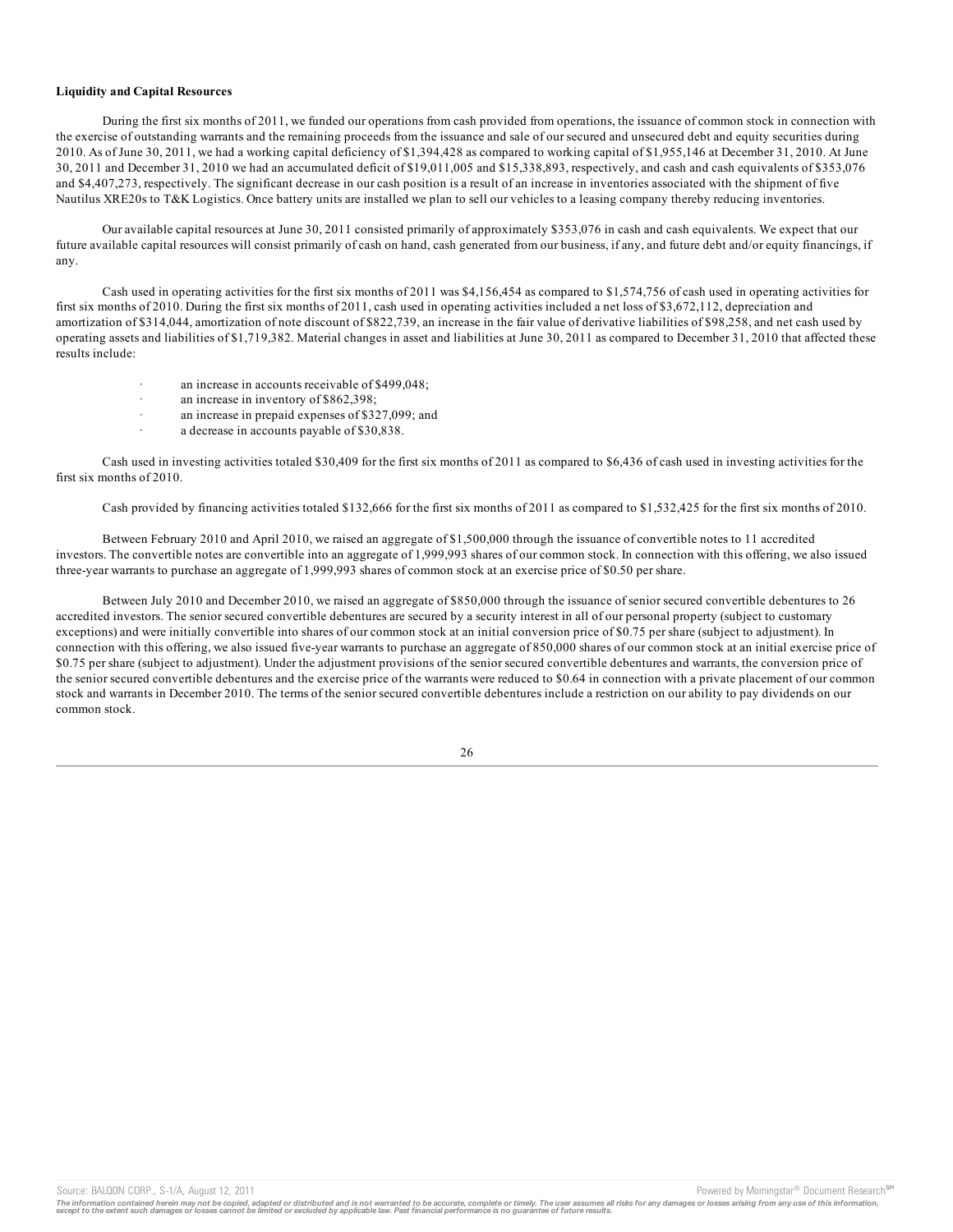In December 2010, we raised \$5,000,000 through the issuance of 7,812,500 shares of our common stock and a five-year warrant to purchase up to 7,812,500 shares of our common stock at an exercise price of \$0.64 per share.

During the first six months of 2011, we raised \$132,666 in connection with the issuance of 258,332 shares of our common stock upon the exercise of warrants.

We are obligated under registration rights agreements related to the above described private placements to file a registration statement with the SEC registering for resale shares of common stock and certain shares of common stock underlying the convertible notes and warrants issued in certain of the private placement transactions consummated between March 2009 and December 2010.

Effective February 18, 2009, we entered into a Business Financing Agreement with Bridge Bank, National Association, or Bridge Bank Agreement. The Bridge Bank Agreement, as amended to date, provides us with an accounts receivable based credit facility in the aggregate amount of up to \$2,000,000.

The credit facility is formula-based and generally provides that the outstanding borrowings under the credit facility may not exceed an aggregate of 80% of eligible accounts receivable. We must immediately pay any advance made under the credit facility within 90 days of the earlier of (i) the invoice date of the receivable that substantiated the advance and (ii) the date on which the advance was made. Interest on the credit facility is payable monthly. As of June 30, 2011, there were no outstanding borrowings under the credit facility, eligible accounts receivable was \$500,954 and availability under the credit facility was \$400,763.

The interest rate is variable and is adjusted monthly based on the per annum prime rate as published by Bridge Bank plus two percentage points, subject to a minimum rate of 6.0% per annum.

In the event of a default and continuation of a default, Bridge Bank may accelerate the payment of the principal balance requiring us to pay the entire indebtedness outstanding on that date. Upon the occurrence and during the continuation of an event of default, the interest rate applicable to the outstanding balance borrowed under the credit facility will be increased by five percentage points above the per annum interest rate that would otherwise be applicable.

The credit facility is secured by a continuing first priority security interest in all of our personal property (subject to customary exceptions). The credit facility may be terminated at any time by either party.

Our plan of operations for the next 12 months includes (i) completing and delivering the remaining 10 heavy-duty electric vehicles under the City of Los Angeles Agreement, together with associated equipment including batteries and chargers, (ii) completing and delivering a substantial portion of the 300 electric drive systems ordered by WGE, (iii) completing and delivering the remaining five Nautilus XRE20 yard tractors to T&K Logistics for use at Ford Motor Company's assembly plant in Wayne, Michigan, (iv) working in conjunction with our OEM partners to develop medium-duty and light-duty commercial vehicles and (v) obtaining additional orders for our products.



Source: BALQON CORP., S-1/A, August 12, 2011 **Powered by Morningstar® Document Research** <sup>5M</sup>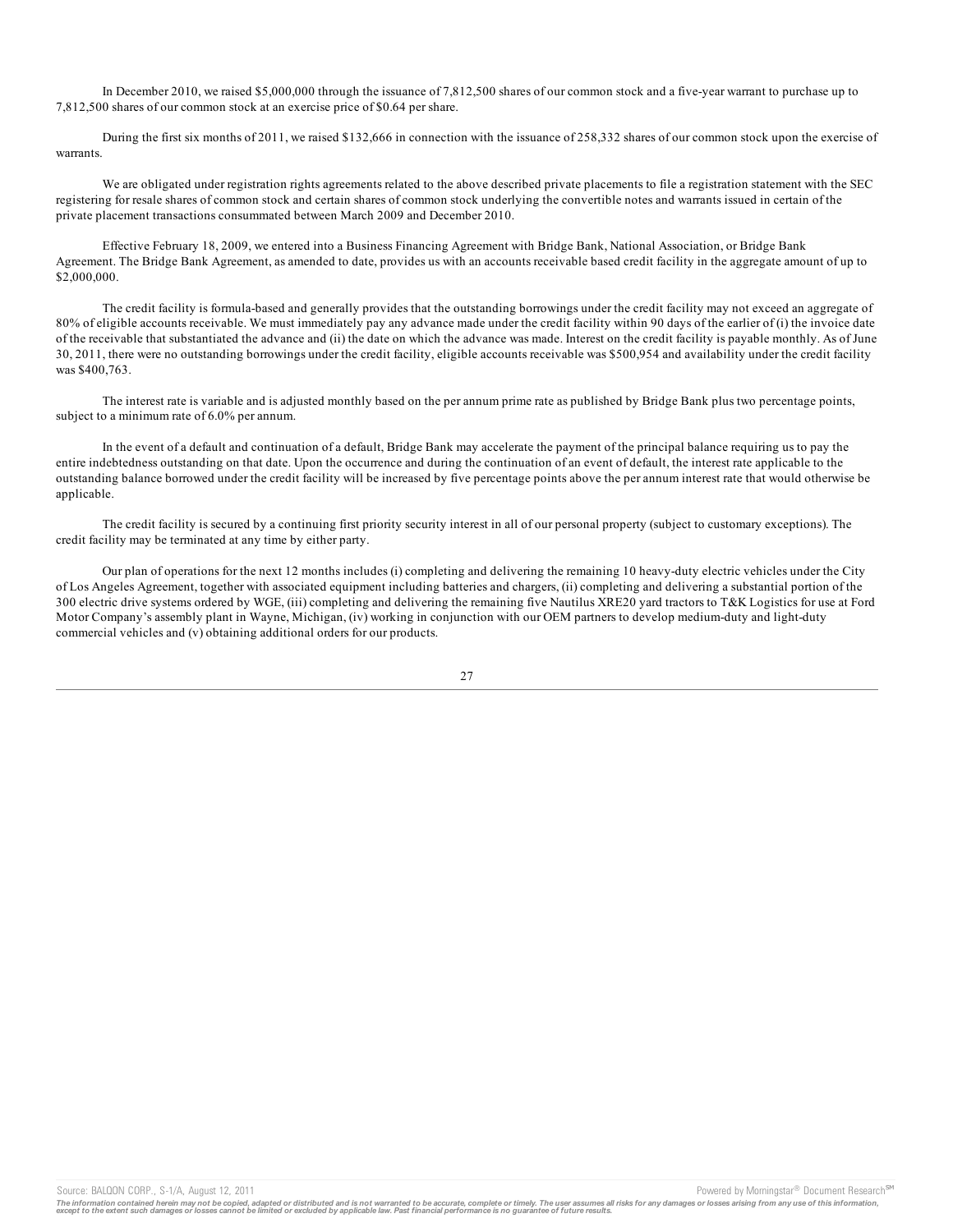In addition, during 2011, we expect to incur approximately \$400,000 in research and development expenses. We believe that we presently have sufficient plant and production equipment to meet our current operational plan and we do not intend to dispose of any plant and equipment.

We presently have 31 employees and expect to hire additional personnel to meet production demands of increased product sales. Our present staff is sufficient to meet our current operational plan and we expect to hire additional personnel as we ramp up our production efforts during the remainder of 2011.

Although we expect that the anticipated gross margin from the completion and delivery of these products will provide us with additional liquidity and capital resources, we believe that we will need additional liquidity and capital resources through debt and/or equity financing to complete all of our existing and anticipated future product backlog. As discussed in this prospectus and in notes to our financial statements included in this prospectus, we have suffered recurring losses from operations and at June 30, 2010, we had an accumulated deficit of \$19,011,005 and a working capital deficiency of \$1,394,428.

We have been, and currently are, working toward identifying and obtaining new sources of financing. No assurances can be given that we will be successful in obtaining additional financing in the future. Any future financing that we may obtain may cause significant dilution to existing stockholders. Any debt financing or other financing of securities senior to common stock that we are able to obtain will likely include financial and other covenants that will restrict our flexibility. At a minimum, we expect these covenants to include restrictions on our ability to pay dividends on our common stock. Any failure to comply with these covenants would have a material adverse effect on our business, prospects, financial condition, results of operations and cash flows. In addition, our senior secured convertible debentures issued between July and December 2010 contain covenants that include restrictions on our ability to pay dividends on our common stock.

If adequate funds are not available, we may be required to delay, scale back or eliminate portions of our operations and product and service development efforts or to obtain funds through arrangements with strategic partners or others that may require us to relinquish rights to certain of our technologies or potential products or other assets. Accordingly, the inability to obtain such financing could result in a significant loss of ownership and/or control of our proprietary technology and other important assets and could also adversely affect our ability to fund our continued operations and our product and service development efforts. See "Risk Factors."

### **Backlog**

As of August 10 , 2011, we had a backlog of \$ 19,970,477. The amount of backlog orders represents revenue that we anticipate recognizing in the future, as evidenced by purchase orders and other purchase commitments received from customers, but on which work has not yet been initiated or with respect to which work is currently in progress. Our backlog consists primarily of a \$15.9 million order from WGE, an affiliate of our Chairman of the Board, for 300 electric drive systems. Our backlog also includes our agreement to deliver six additional Nautilus XRE20 electric yard tractors and four additional Nautilus XE30 electric short haul tractors (and associated equipment) under our outstanding purchase order from the City of Los Angeles and our agreement to deliver five Nautilus XRE20 electric yard tractors for use at Ford Motor Company's assembly plant under our leasing arrangement with T&K Logistics. Our backlog also includes an order for an aggregate of 32 flux vector motor controllers from customers engaged in manufacturing monorail systems, electric buses and industrial equipment for use in military applications and our agreement to deliver four additional electric drive systems to Ashok Leyland. We believe that the majority of our current backlog will be shipped within the next 12 months. However, there can be no assurance that we will be successful in fulfilling such orders and commitments in a timely manner or that we will ultimately recognize as revenue the amounts reflected as backlog.



Source: BALQON CORP., S-1/A, August 12, 2011 **Powered by Morningstar® Document Research** in Powered by Morningstar® Document Research in

The information contained herein may not be copied, adapted or distributed and is not warranted to be accurate, complete or timely. The user assumes all risks for any damages or losses arising from any use of this informat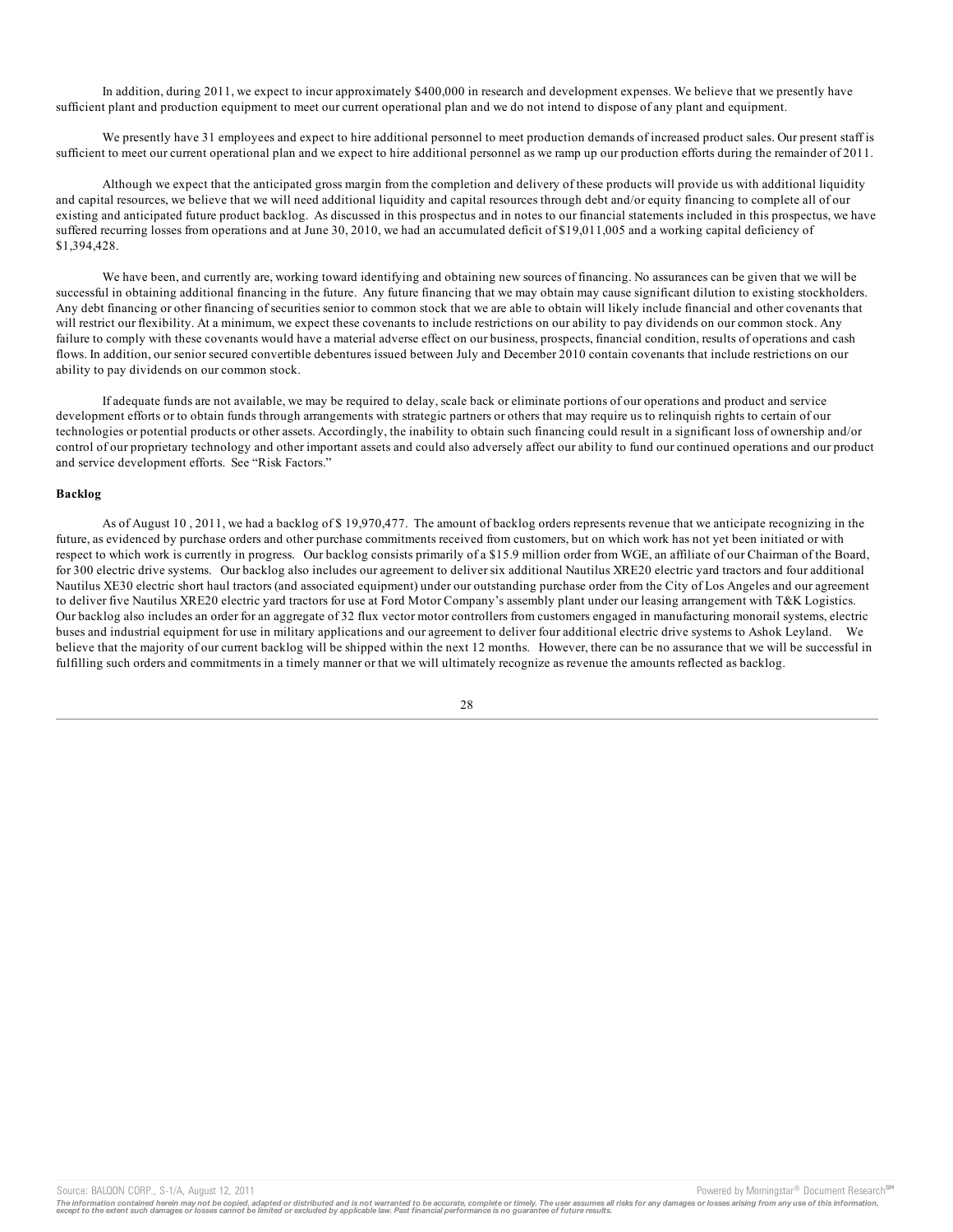## **Effects of Inflation**

The impact of inflation and changing prices has not been significant on the financial condition or results of operations of our company.

#### **Impacts of New Accounting Pronouncements**

In May 2011, the FASB issued Accounting Standards Update, or ASU, No. 2011-4, which amends the Fair Value Measurements Topic of the Accounting Standards Codification to help achieve common fair value measurement and disclosure requirements in GAAP and International Financial Reporting Standards. ASU No. 2011-4 does not require additional fair value measurements and is not intended to establish valuation standards or affect valuation practices outside of financial reporting. The ASU is effective for interim and annual periods beginning after December 15, 2011. We will adopt the ASU as required. The ASU will affect our fair value disclosures, but will not affect our results of operations, financial condition or liquidity.

In June 2011, the FASB issued ASU No. 2011-5, which amends the Comprehensive Income Topic of the ASU. The ASU eliminates the option to present the components of other comprehensive income as part of the statement of changes in shareholders' equity, and instead requires consecutive presentation of the statement of net income and other comprehensive income either in a continuous statement of comprehensive income or in two separate but consecutive statements. ASU No. 2011-5 is effective for interim and annual periods beginning after December 15, 2011. We will adopt the ASU as required. The ASU will have no affect on our results of operations, financial condition or liquidity.

We do not believe that the adoption of the above recent pronouncements will have a material effect on our results of operations, financial position or cash flow. Other recent accounting pronouncements issued by the FASB (including its Emerging Issues Task Force), the American Institute of Certified Public Accountants, and the SEC did not or are not believed by management to have a material impact on our present or future financial statements.

29

Source: BALQON CORP., S-1/A, August 12, 2011 **Powered by Morningstar® Document Research** in Powered by Morningstar® Document Research in

The information contained herein may not be copied, adapted or distributed and is not warranted to be accurate, complete or timely. The user assumes all risks for any damages or losses arising from any use of this informat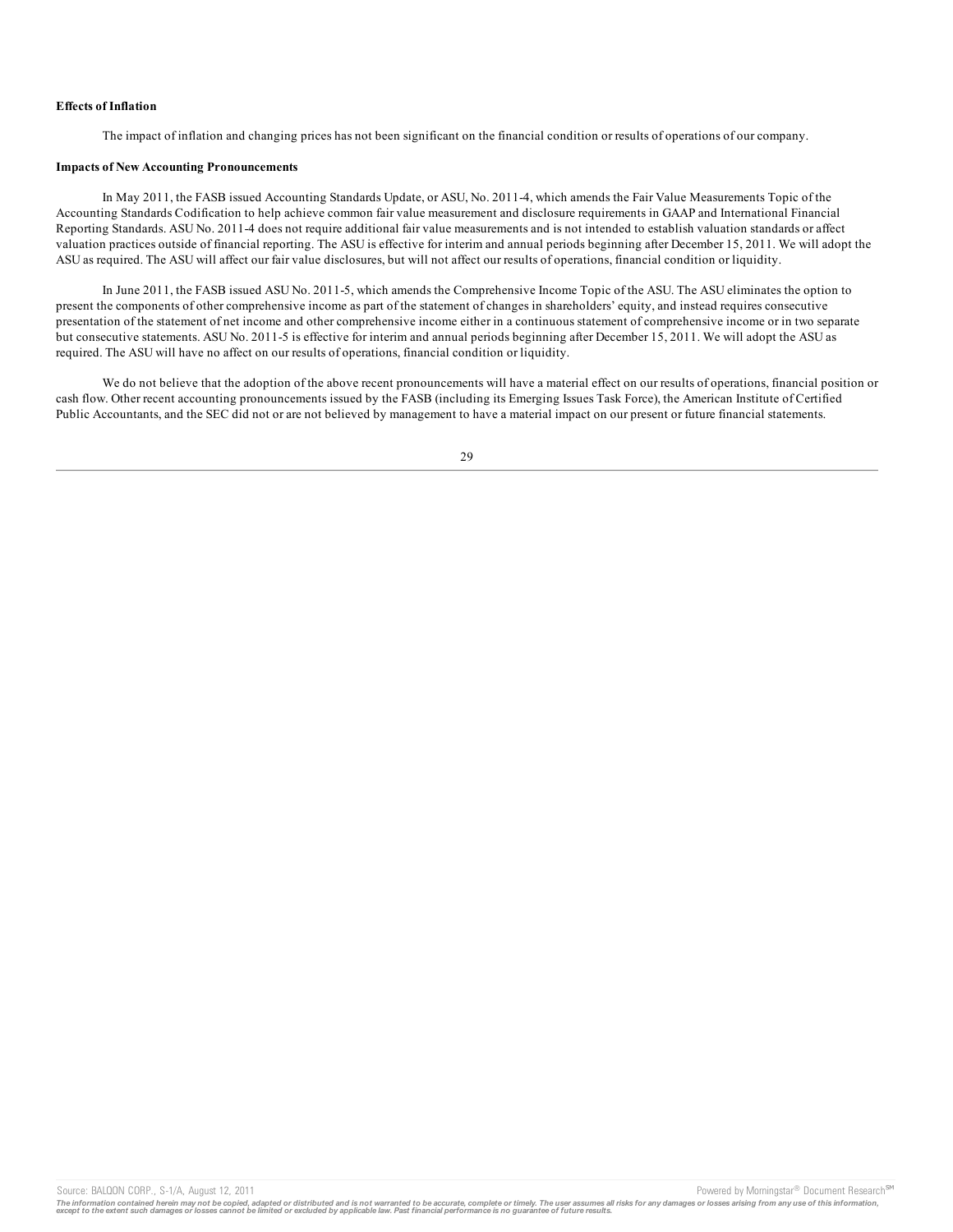## **BUSINESS**

## **Overview**

We are a developer and manufacturer of electric drive systems and battery systems for trucks, tractors, buses, industrial equipment and renewable energy storage devices. We also design and assemble electric powered yard tractors, short haul drayage tractors and inner city trucks utilizing our proprietary drive system technologies.

Each of our electric drive systems is comprised of an electric motor, transmission, our proprietary flux vector motor controller (which controls the speed of an electric motor by varying the input frequency and voltage from a vehicle's batteries), power electronic components and proprietary software configured to specific application needs. Our lithium battery modules feature our proprietary battery management system, or BMS, an electronic device mounted on each lithium battery cell to monitor and balance the state of charge of the battery, including its temperature, voltage and current during charge and discharge cycles. Our proprietary software allows our BMS to be used on any battery cell chemistry.

A key element of our strategy is to integrate our proprietary technologies such as our flux vector motor controllers and BMSs into diversified vehicle platforms to address a growing global demand for commercial electric vehicles. We are also engaged in the research and development of battery and power management systems for use in the renewable energy storage industries, such as the wind, solar and geothermal industries.

We sell our electric drive systems and lithium battery modules to global original equipment manufacturers, or OEMs, of trucks, buses and industrial equipment that are engaged in the development of electric or hybrid vehicle platforms to address local market needs. Our sales strategy is to partner with OEMs to develop product solutions for specific market needs utilizing our complete propulsion and energy systems. We believe that this strategy will result in a reduction of the costs associated with product development and integration and will also reduce time to market cycles for our OEM partners' new product platforms.

We also develop, design, assemble, market and sell zero-emissions heavy-duty electric yard tractors, heavy-duty short haul drayage tractors, heavyduty inner city Class 7 and Class 8 delivery trucks and medium-duty electric trucks that feature our proprietary electric drive systems and lithium battery modules. Our heavy-duty electric vehicles are suitable for use in the transportation of containers and heavy loads in on-highway and off-highway applications at facilities such as marine terminals, rail yards, industrial warehouses, intermodal facilities (facilities where freight is transferred from one mode of transportation to another without actual handling of the freight itself when changing modes), military bases and industrial plants. Our medium-duty electric trucks are designed for inner city applications.

As of August 10, 2011 , our electric vehicle product portfolio features three products in our Nautilus product line, the Nautilus XE20, a heavy-duty electric yard tractor, the Nautilus XE30, a heavy-duty electric short-haul tractor, and the Nautilus XRE20, a longer-range version of the Nautilus XE20. We also offer a heavy-duty Class 7 and Class 8 electric truck, the Mule M150, and a medium-duty electric truck, the Mule M100, that feature our proprietary electric drive systems and lithium battery modules. The Mule M150 is designed as a zero emissions solution to transport loads of up to 7 tons in short-haul on-highway applications while the Mule M100 is an on-road electric truck designed for use in inner city applications and is designed to transport loads of up to four tons with a range of between 96 and 150 miles under loaded conditions.

30

Source: BALQON CORP., S-1/A, August 12, 2011 **Powered by Morningstar® Document Research** in Powered by Morningstar® Document Research in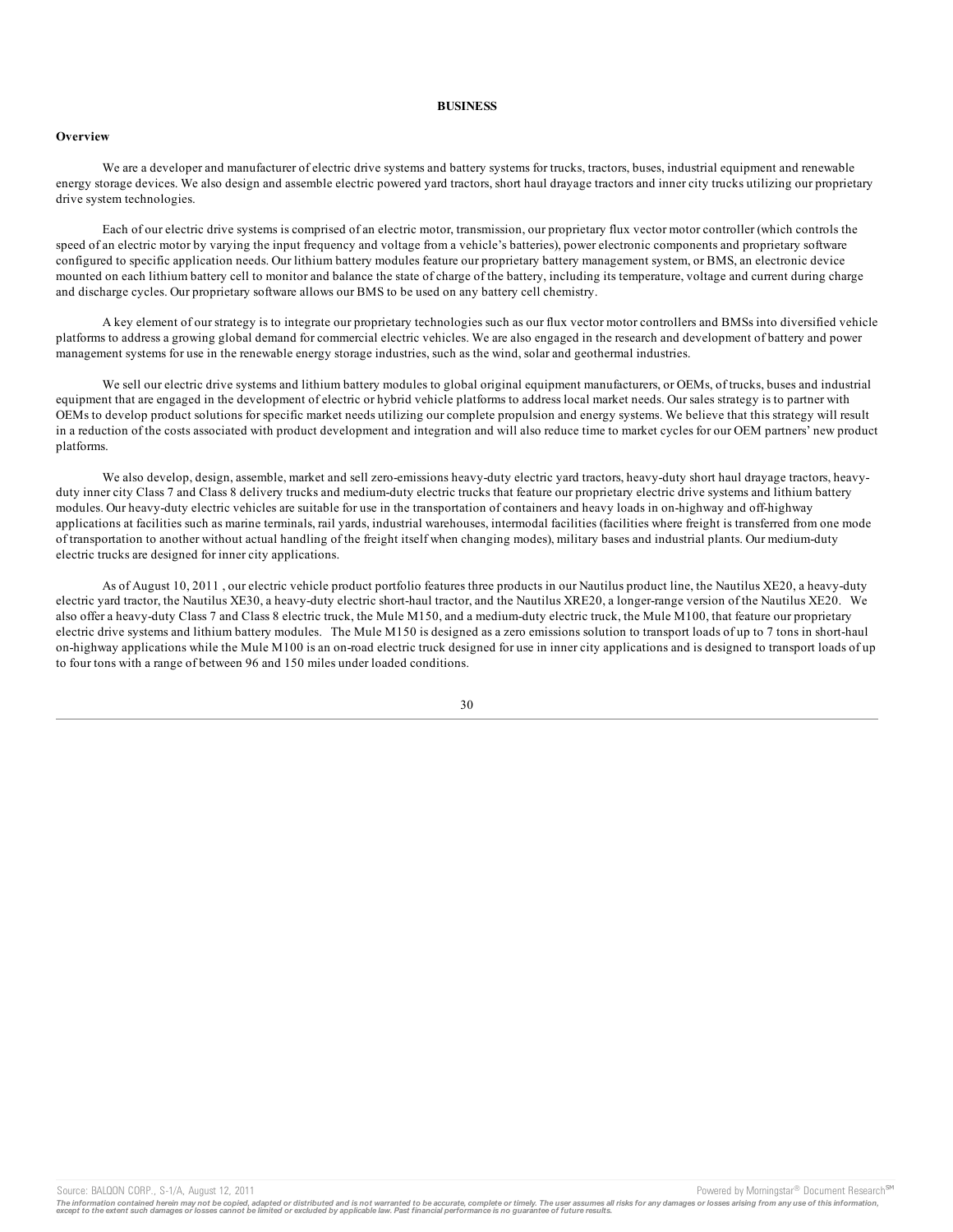#### **Recent Developments**

In November 2010, T&K Logistics, Inc., the provider of logistics services to Ford Motor Company and the manager of on-site transportation of trailers and containers at Ford Motor Company's assembly plant in Wayne, Michigan, agreed to lease 10 of our Nautilus yard tractors for use at the assembly plant for a period of 36 months. During the first six months of 2011, we shipped five of our Nautilus XRE20s to T&K Logistics and intend to deliver the remaining five units by October 31, 2011. The five Nautilus XRE20s we shipped featured battery modules with double the battery energy and, therefore, double the range of our Nautilus XE20s. As of August 10, 2011, the five Nautilus XRE20s we shipped are awaiting the installation of charging systems. We expect the vehicles to be installed with charging systems and become fully operational in August 2011 and expect to begin generating lease revenues associated with this leasing arrangement during the latter part of the third quarter of 2011.

In December 2010, we entered into a three year distribution agreement, or Distribution Agreement, with SOL under which we were appointed as the exclusive authorized distributor in the United States for the promotion, marketing and sale of lithium iron phosphate batteries and high voltage charging systems manufactured by Seven One Battery Company. The term of the Distribution Agreement extends through December 31, 2013 and will automatically renew for successive one year terms unless terminated under the terms of the Distribution Agreement.

During 2010, we expanded our sales force to include dealers in Argentina, Columbia, Costa Rica, Spain, and, generally, in Europe.

In January 2011, we entered into an agreement with Winston Global Energy, or WGE, an affiliate of our Chairman of the Board, under which WGE agreed to purchase 300 of our electric drive systems at an aggregate purchase price of approximately \$15.9 million. The electric drive systems are to be integrated into 14 to 30 passenger mini-buses and must be delivered by no later than July 25, 2012. During the second quarter of 2011, we spent significant efforts towards developing a medium-duty electric drive system that would seamlessly integrate into a 14 passenger mini-bus chassis specified by WGE. As of August 10 , 2011, we have delivered one electric drive system under the WGE purchase order and are working with WGE to ensure that it can be integrated into the mini-bus chassis specified by WGE. We expect to begin testing the 14 passenger mini-bus that incorporates our medium-duty electric drive system during the third quarter of 2011 and expect to begin generating revenues under the WGE purchase order during the latter part of the third quarter of 2011 and into the fourth quarter of 2011.

Under an agreement with the City of Los Angeles, or City of Los Angeles Agreement, we agreed to sell 20 Nautilus E20 heavy-duty electric yard tractors (the predecessor to our Nautilus XE20) and five Nautilus E30 short-haul tractors (the predecessor to our Nautilus XE30) to the City of Los Angeles for use at the Port of Los Angeles. As of August 10 , 2011, we have delivered 14 Nautilus E20s (including four Nautilus XE20s two of which have been retrofitted with extended range lithium batteries and are referred to as our Nautilus XRE20s) and one Nautilus XE30, to the Port of Los Angeles under the terms of the City of Los Angeles Agreement. Initial use of the electric vehicles at the Port of Los Angeles evidenced that the vehicles had a range of between five and six hours. Upon the request of the City of Los Angeles to increase the range of the vehicles to meet two shift operations, we retrofitted two of the vehicles we had delivered under the City of Los Angeles Agreement with extended range lithium battery systems, hydraulic systems and software thereby extending the range of the resultant vehicle, the Nautilus XRE20. The two Nautilus XRE20s have evidenced a range of over 16 hours of operation during preliminary testing. As of August 10 , 2011, the two Nautilus XRE20s continue to undergo further tests under various load conditions to determine whether the vehicles can operate for two shift operations on a single charge .

Source: BALQON CORP., S-1/A, August 12, 2011 **Properties and August 2018** Powered by Morningstar® Document Research <sup>sw</sup>

The information contained herein may not be copied, adapted or distributed and is not warranted to be accurate, complete or timely. The user assumes all risks for any damages or losses arising from any use of this informat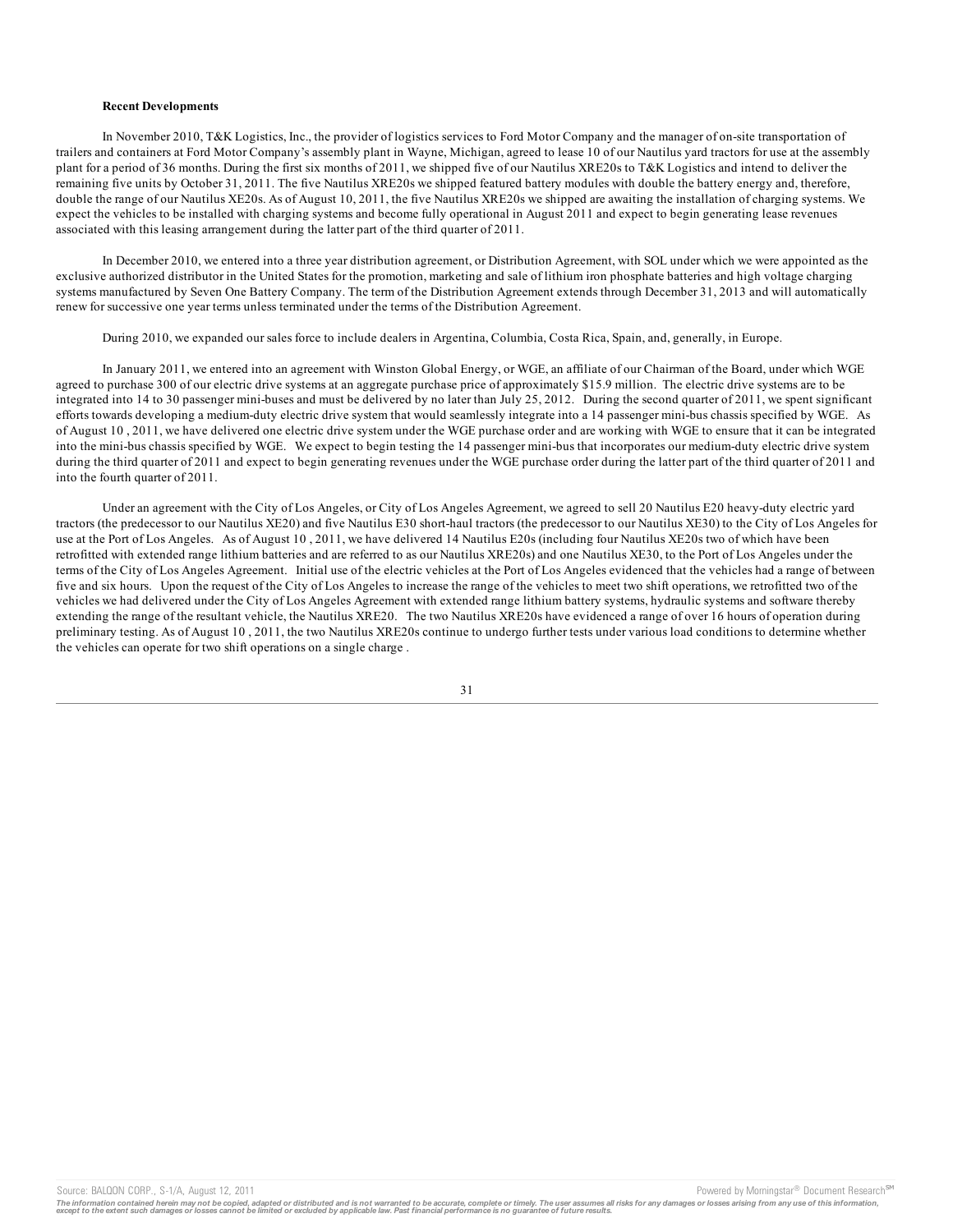During the year ended December 31, 2010, we delivered electric drive systems and lithium battery modules to Ashok Leyland, Ltd., a large manufacturer of trucks and buses based in India, to be installed into intercity hybrid buses to be used for demonstration purposes. The intercity hybrid buses incorporating our electric drive systems and lithium battery modules underwent field tests for eight months. As a result of the successful demonstration and testing of these intercity hybrid buses, in April 2011, we entered into a Joint Development Agreement with Ashok Leyland under which we will work with Ashok Leyland to jointly develop and test six electric vehicles (comprised of buses and trucks) using Ashok Leyland's glider chassis and our electric drive systems and lithium battery modules. As of August 10 , 2011, we have delivered two electric drive systems to Ashok Leyland for integration into prototype inner city buses. Subject to the six prototype vehicles meeting established performance and cost targets and/or Ashok Leyland obtaining firm requirements from its customers, Ashok Leyland has agreed to purchase a minimum of 14 drive systems from us for sale to its customers.

During the second quarter of 2011, we completed the development of our medium-duty electric truck, the Mule M100, and delivered one Mule M100 that incorporates our proprietary drive system to a customer in the United States.

During the second quarter of 2011, we delivered one complete electric drive system for integration in to a heavy-duty tractor to MOL Transport Solutions, or MOL , an OEM located in Europe. We anticipate that MOL will complete the heavy-duty tractor during the third quarter of 2011 and commence demonstrations at ports, warehouses and industrial plants across Europe during the fourth quarter of 2011. We anticipate that the heavy-duty tractor will comply with all European standards and will meet all required CE requirements. We expect that the anticipated demonstrations of the MOL tractor featuring our electric drive system will result in additional orders for our electric drive systems from OEMs in Europe.

During the second quarter of 2011, we also received orders for an aggregate of 32 flux vector motor controllers from customers engaged in manufacturing monorail systems, electric buses and industrial equipment for use in military applications.

#### **Historical Background**

We are a Nevada corporation that was incorporated on November 21, 2001, as BMR Solutions, Inc. On September 15, 2008, we entered into a Merger Agreement with Balqon Corporation, a California corporation, or Balqon California, and our wholly-owned subsidiary Balqon Acquisition Corp., or Acquisition Subsidiary, or Merger Transaction. Upon the closing of the Merger Transaction on October 24, 2008, Balqon California merged with and into Acquisition Subsidiary with Acquisition Subsidiary surviving and immediately thereafter, Acquisition Subsidiary merged with and into our company and at that time we also changed our name from BMR Solutions, Inc. to Balqon Corporation. Our current business is comprised solely of the business of Balqon California. Balqon California was incorporated on April 21, 2005 and commenced operations in 2006.

In May 2008, Balqon California received a purchase order, or AQMD Purchase Agreement, from the California South Coast Air Quality Management District, or AQMD, for one Nautilus E20 electric yard tractor to be used in a demonstration program to demonstrate the benefits of using zero emissions electric vehicles in off-highway container transportation applications. In March 2009, we delivered a Nautilus E20 to the AQMD under the terms of the AQMD Purchase Agreement. We continue to be obligated to pay the AQMD a royalty fee of \$1,000 per electric vehicle sold or leased to anyone other than the AQMD or the Port of Los Angeles. The royalty fee will be adjusted for inflation every five years. Under the terms of the AQMD Purchase Agreement, the AQMD has the right to use data collected during the test phase and has a royalty free, nonexclusive, irrevocable license to produce any copyrighted material produced under the AQMD Purchase Agreement.

32

The information contained herein may not be copied, adapted or distributed and is not warranted to be accurate, complete or timely. The user assumes all risks for any damages or losses arising from any use of this informat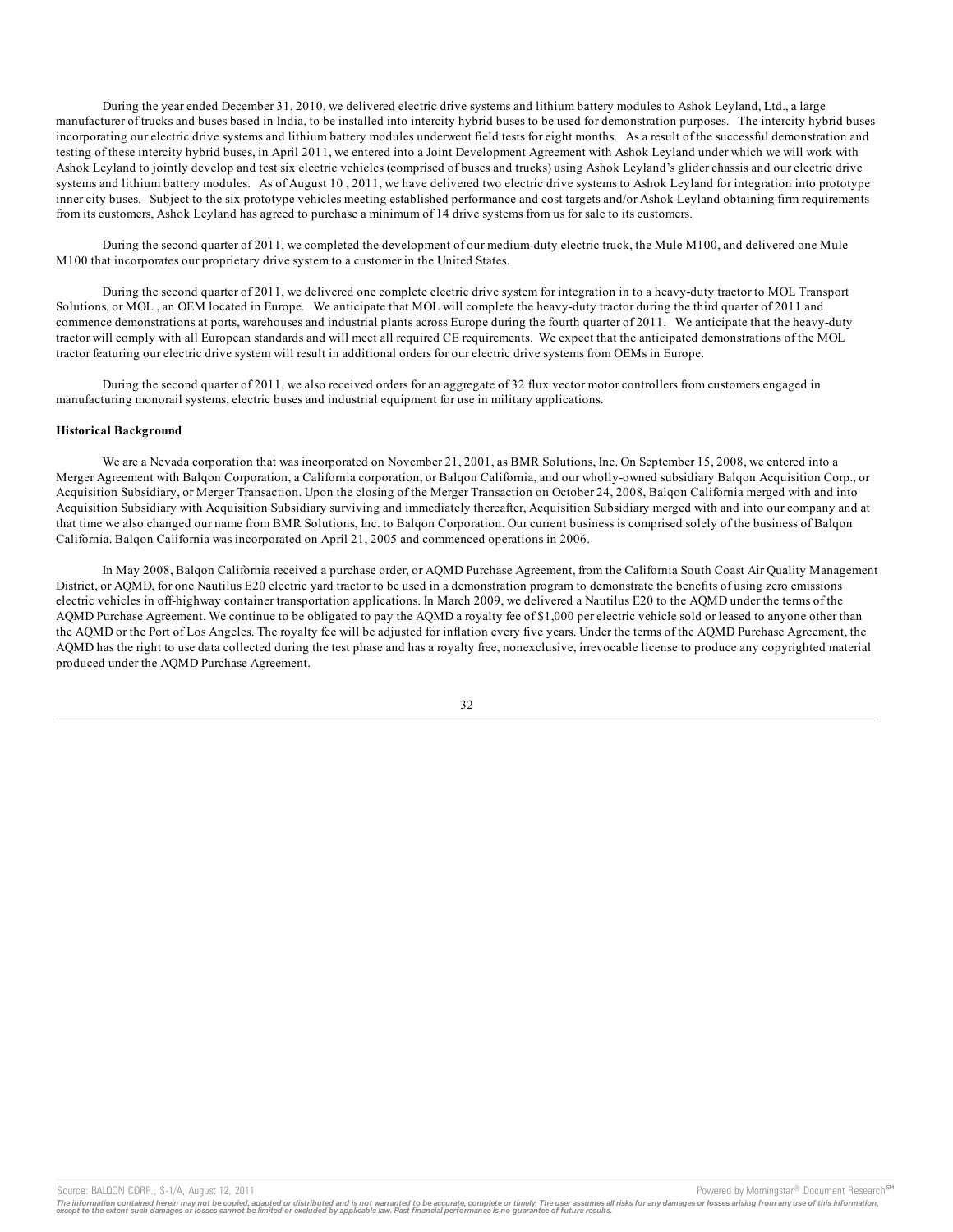In June 2008, Balqon California received a purchase order under the City of Los Angeles Agreement for 20 Nautilus E20 heavy-duty electric yard tractors (the predecessor to our Nautilus E20) and five Nautilus E30 short-haul tractors (the predecessor to our Nautilus XE30) to the City of Los Angeles for use at the Port of Los Angeles. The City of Los Angeles has agreed to pay us up to an aggregate of \$5,383,750, comprised of \$189,950 for each Nautilus E20 yard tractor, \$208,500 for each Nautilus E30 drayage tractor, and \$542,250 for the delivery of five sets of battery chargers. We are also obligated to pay the City of Los Angeles a royalty fee of \$1,000 per electric vehicle sold or leased to any party other than the City of Los Angeles or the AQMD. The royalty fee will be adjusted for inflation every five years.

In September 2008, Balqon California entered into an agreement with EMS, and its sole member, Robert Gruenwald, to acquire substantially all of the assets of EMS, including all intellectual property assets used in the development and manufacture of flux vector motor controllers. At the time of the acquisition, EMS had been engaged in developing, designing and manufacturing flux vector motor controllers for use in automotive products and material handling equipment since 1997. At the time of the acquisition, Mr. Gruenwald was, and continues to be, our Vice President Research and Development. As a result of this acquisition, Balqon California acquired proprietary technology and designs that we currently use in our electric vehicles. Since its inception in 1997, EMS had sold over 250 motor controllers for use in applications including industrial conveyor systems, electric buses, delivery trucks, a monorail system and mining vehicles. EMS sold products primarily to OEMs of electric buses, mining vehicles, delivery trucks and specialty automotive vehicles.

In May 2009, we received a grant, or Lithium Grant, of up to \$400,000 from the City of Los Angeles to reimburse us for costs we incur in connection with the installation, demonstration and evaluation of lithium powered battery modules in two of our zero emissions Nautilus vehicles. Upon completion of the testing of these two vehicles, one Nautilus XE20 and one Nautilus XE30, we delivered the two vehicles to the City of Los Angles against the City of Los Angeles Agreement. In June 2009, we completed the assembly of a Nautilus XE30 retrofitted with lithium battery modules, and an initial testing of this Nautilus XE30 demonstrated a range of over 150 miles on a single charge under unloaded conditions. In August 2009, we completed the assembly of a Nautilus XE20 retrofitted with lithium battery modules, and an initial testing of this Nautilus XE20 demonstrated a range of 95 miles on a single charge under unloaded conditions.

In June 2009, we entered into an agreement, or Autocar Agreement, with Autocar to collaborate on the development, marketing and sale of cab-over on-highway Class 7 and Class 8 zero emissions electric trucks, or Autocar Trucks, to be used in short-haul drayage and refuse hauling applications in North America. We have agreed to purchase Department of Transportation, or DOT, compliant chassis designed for cab-over-engine-heavy-duty vehicles, or Autocar Chassis, exclusively from Autocar for a period of at least three years. The Autocar Agreement is for an initial term commencing on June 9, 2009 and ending 36 months after the first sale of an Autocar Truck featuring a DOT compliant Autocar Chassis by us to an end user, or First Sale. After the initial term, the Autocar Agreement will automatically continue for successive one-year terms until it is terminated at the end of its term by either party giving the other party notice of termination at least 60 days prior to the end of the applicable term. Under the Autocar Agreement, we have agreed to purchase: a minimum of 50 Autocar Chassis during the first 12-month period after the First Sale (with at least five Autocar Chassis being purchased by December 9, 2009), a minimum of 75 Autocar Chassis during the second 12-month period after the First Sale, and a minimum of 112 Autocar Chassis during the third 12-month period after the First Sale. We purchased five Autocar Chassis during 2009. We did not purchase any Autocar Chassis during 2010, and, as of August 10 , 2011, the First Sale under the Autocar Agreement has not occurred. As of August 10, 2011, we have assembled one Nautilus XE30 using an Autocar Xpeditor chassis and incorporating our heavy-duty drive system and lithium battery technology. As of August 10 , 2011, the completed Nautilus XE30 is undergoing DOT testing. Upon completion of the DOT testing, we plan to market our vehicles through Autocar's existing authorized commercial truck dealer network in North America.

33

The information contained herein may not be copied, adapted or distributed and is not warranted to be accurate, complete or timely. The user assumes all risks for any damages or losses arising from any use of this informat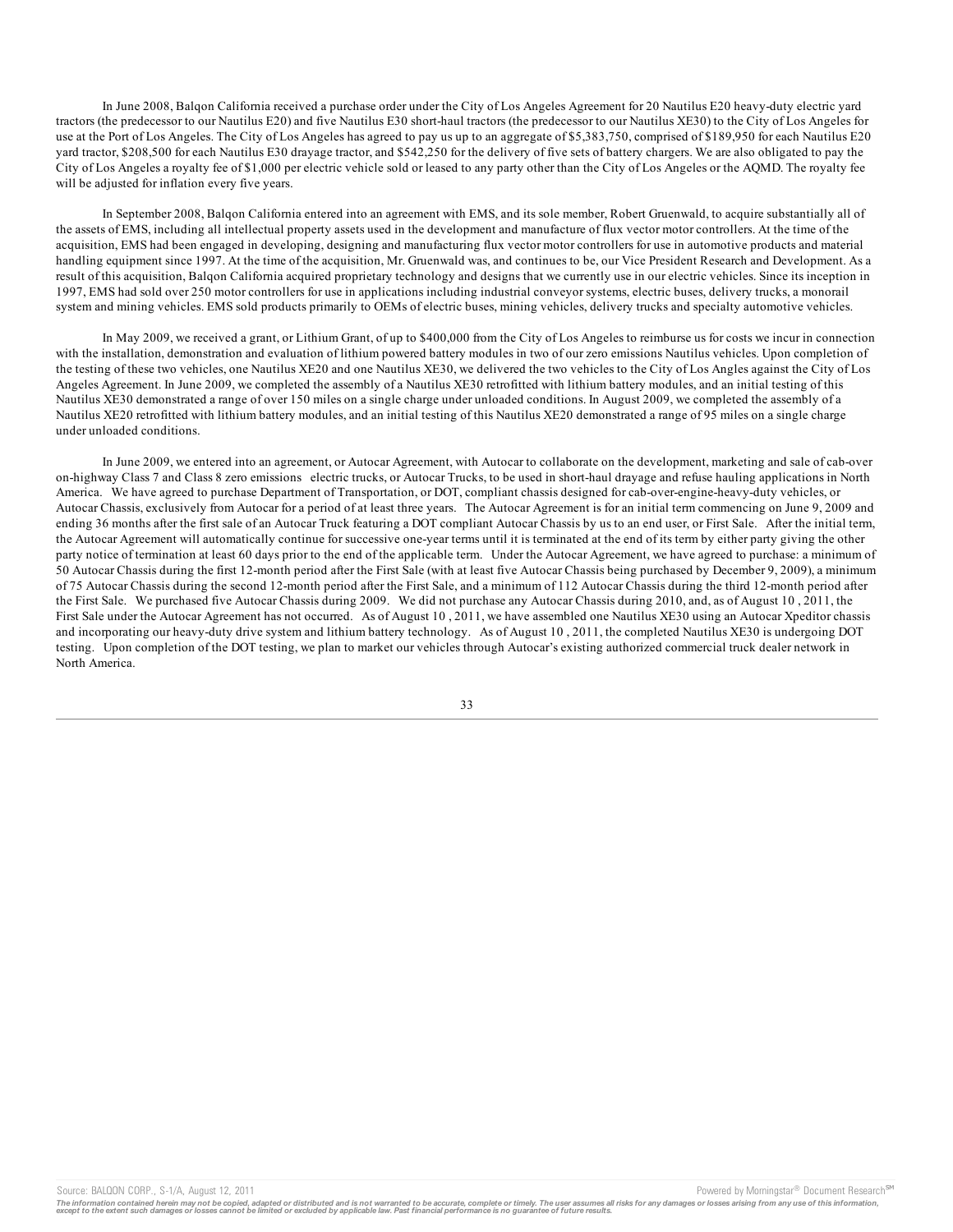During the term of the Autocar Agreement, Autocar has agreed that it will not partner with any supplier of electric drive systems other than with us for Autocar's production of on-highway Class 7 or Class 8 drayage vehicles for sale in North America (other than partners or suppliers of hydraulic hybrid or parallel hybrid systems), without our prior written consent. During the term of the Autocar Agreement and for an additional 12 months following termination of the Autocar Agreement, we agreed that we will not partner with, sell or otherwise supply or install electric drive systems to any OEM other than Autocar for all on-highway Class 7 and Class 8 drayage vehicles, refuse vehicles, aircraft service vehicles or any other application appropriate for cab-over engine chassis for sale in the United States, Canada or Mexico, without Autocar's prior written consent. However, we may sell such vehicles during the 12 months following termination of the Autocar Agreement without Autocar's prior written consent if we pay Autocar a fee of \$6,000 per vehicle.

We have agreed with Autocar to jointly provide aftermarket services for the Autocar Trucks, with us servicing the drive systems and Autocar servicing the Chassis. We have also agreed with Autocar to jointly develop sales leads, coordinate sales facilities, and train each other's sales forces in the operation and sale/lease of the Autocar Trucks. During the term of the Autocar Agreement, we will pay Autocar a sales commission of 3% of the purchase price of any electric vehicle we sell to an end-user arising out of or resulting from sales leads generated by Autocar or its dealers.

In September 2009, we released our first on-highway heavy-duty electric truck for short-haul on-highway applications, the Mule M150. The Mule M150 is designed as a zero emissions solution for short-haul on-highway routes in inner cities, port facilities and airports for the distribution of goods and cargo. The Mule M150 is equipped with our fully integrated heavy-duty electric drive system and lithium batteries and can travel at a maximum speed of 55 miles per hour with a range of 150 miles on a single charge under unloaded conditions.

During 2010, we focused our efforts on raising capital to fund our operations and on activities centered around innovation, the integration of our technologies across product platforms and the adoption of our products in the global marketplace. In 2010, we raised \$7,350,000 in gross proceeds through the sale of our convertible notes, convertible debentures and common stock and warrants in several private placement transactions and we completed the development of our proprietary lithium BMS which increases battery life and safety of our batteries across product platforms. During 2010, we also integrated lithium batteries into all of our electric vehicles. Our efforts to promote the integration of our electric drive systems and battery modules into a variety of applications have resulted in us forming strategic alliances with electric bus, truck and forklift manufacturers in Asia and North America. Further, during 2010, we expanded our sales force to include dealers in Argentina, Columbia, Costa Rica, Spain, and, generally, in Europe.

In January 2010, we released our lithium battery powered yard tractor, the Nautilus XE20, with a range of 95 miles under unloaded conditions, a maximum range of 40 miles under loaded conditions and maximum speed of 25 miles per hour. The Nautilus XE20 incorporates our electric drive system and proprietary BMS on a yard tractor chassis manufactured by Autocar, LLC. In February 2010, we successfully completed eight weeks of cold weather testing on our Nautilus XE20 in actual industrial applications during two eight hour shift operations at temperatures below 10°F under loads exceeding 30 tons.

34

Source: BALQON CORP., S-1/A, August 12, 2011 **Powered by Morningstar® Document Research** <sup>5M</sup>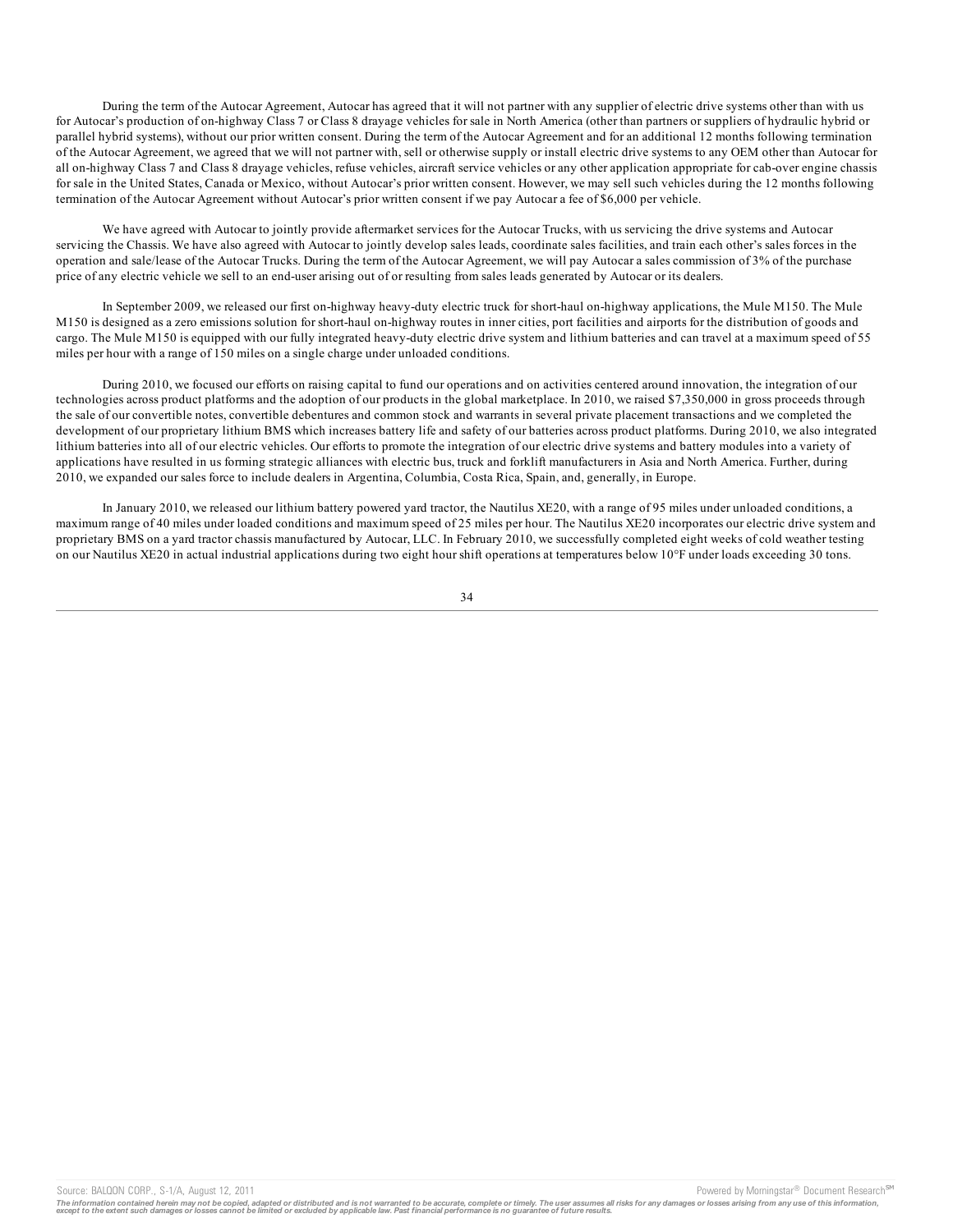In March 2010, we completed the design and testing of our proprietary BMS, which monitors battery conditions and balances battery cells during charge and discharge cycles. Our proprietary software allows our BMS to be used on any battery cell chemistry.

In May 2010, we successfully demonstrated the use of our Nautilus XE20 in a three shift operation at a warehousing facility utilizing a fast charger facilitated by our proprietary BMS that has the ability to charge our vehicles in less than two hours.

In July 2010, we shipped 240 kilo watt, or kW, flux vector motor controllers to an inner city electric bus manufacturer in United States.

During September 2010, we integrated one of our heavy-duty drive systems into a 45 foot, 25 ton Class A recreational vehicle manufactured by MVP RV, demonstrating the viability of our technology in the recreational vehicle market. This completed vehicle operates at speeds of 65 mph and has a demonstrated range of 250 miles on a single charge. Currently, the vehicle is undergoing road testing conducted by MVP RV, a potential international customer.

# **Electric Vehicle Industry**

Over the past 20 years, the electric vehicle industry has grown rapidly as a result of increasing demand for environmentally friendly modes of transportation. The high price of fossil fuel and heightened environmental concerns over greenhouse gas emissions worldwide have resulted in increased demand for electric and hybrid vehicles. Similarly, there has been an increase in demand for battery powered low or zero emissions vehicles in off-highway material handling applications.

We believe that large electric vehicle markets are developing in a wide-range of vehicle platforms for a variety reasons, including improved fuel economy, lower emissions, greater reliability, lower maintenance costs and improved performance. Of these myriad reasons, as crude oil prices rise and consumers and businesses alike contend with higher gasoline and diesel prices, improved fuel economy has emerged as a significant factor in the development and potential growth of the emerging electric vehicle markets.

In the past decade, increasing concerns over the effects of greenhouse gas emissions on climate change have accompanied a significant rate of growth of urban populations in countries such as China and India, resulting in global regulatory changes supporting the adoption of zero emissions electric vehicles in commercial and consumer markets. Further, a steady increase in fossil fuel prices and significant improvements in battery technology over the past three years have resulted in the adoption of electric vehicle technologies across product platforms in niche applications. We believe that the promise of new battery technologies over the next two years and the growing uncertainty related to increasing fossil fuel prices will result in further increases in the rate of adoption of electric vehicles in the global marketplace.

We believe that the market for commercial vehicles such as buses, trucks and tractors present the earliest growth opportunities for electric vehicles. We believe that a significant percentage of Class 3 through Class 8 commercial vehicles use diesel fuel, posing significant health risks in inner city areas. According to the California Energy Commission, among medium-duty and heavy-duty trucks, Class 8 trucks are both the largest emitters of carbon dioxide and the largest fuel users; consuming two-thirds of all truck fuel in the United States, or 1.57 million barrels per day. The current fuel economy for Class 8 trucks is estimated by the U.S. Department of Energy at 6.0 miles per gallon and is projected to rise to 6.8 miles per gallon by 2025. Further, the heavy-duty and medium-duty vehicle markets are sensitive to increases in fuel prices and is increasingly becoming subject to stringent regulations promulgated by local and federal air pollution agencies.

35

The information contained herein may not be copied, adapted or distributed and is not warranted to be accurate, complete or timely. The user assumes all risks for any damages or losses arising from any use of this informat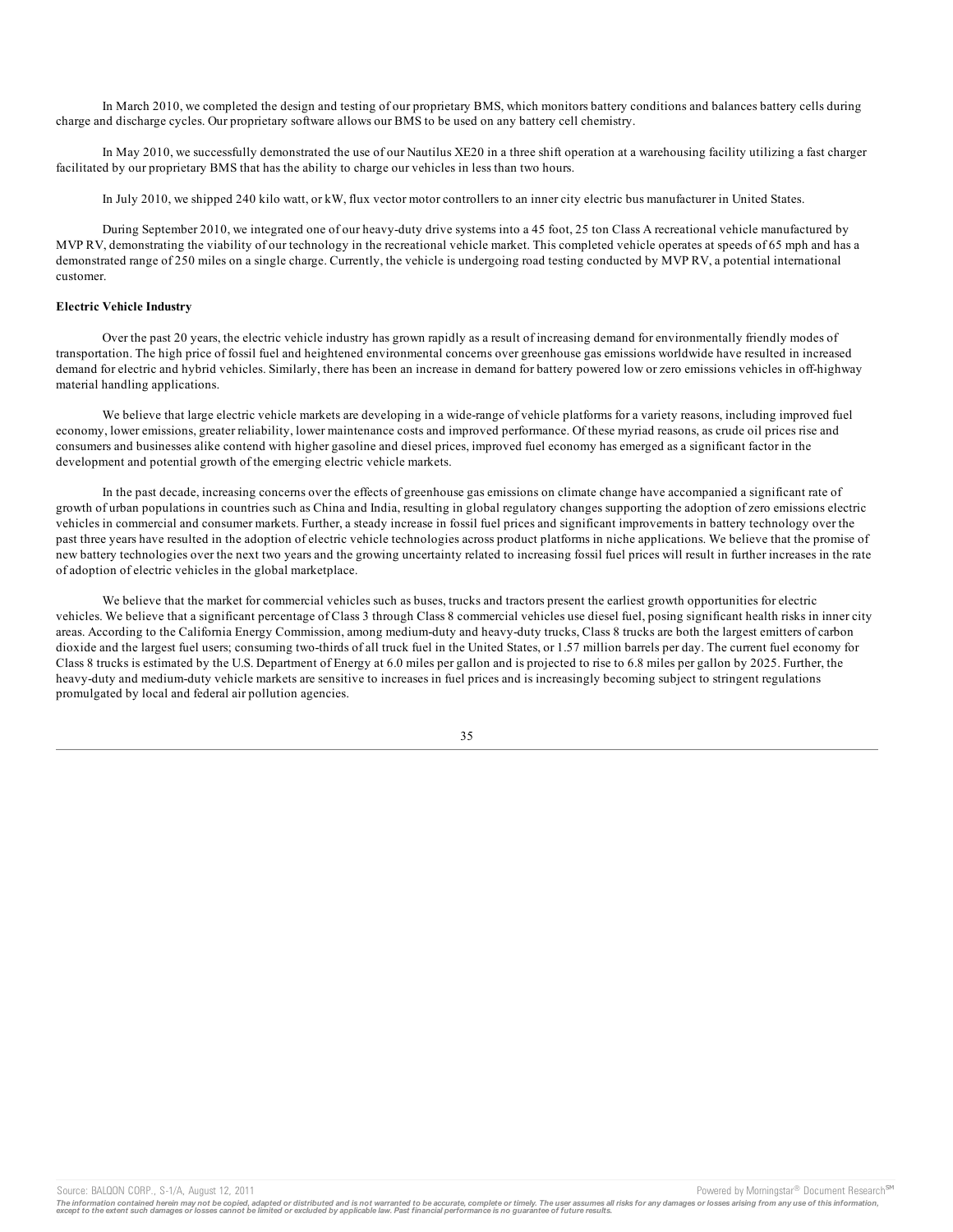We believe that the continued liberalization of global trade coupled with the growth in container packaging of goods has resulted in the use of larger container ships which, in turn, has resulted in a commensurate increase in ship capacities. This increase in the size of container ships has resulted in concentrated growth at larger ports which, in turn, has resulted in a higher rate of increase in air pollution at these ports and a desire for more stringent environmental regulations.

The California Air Resource Board has called for a 10% reduction in carbon emissions resulting from transportation fuels by year 2020. This legislation has required engine manufacturers to improve engine fuel economy which, in turn, has resulted in over a 10% increase in vehicle costs over the past two years. Furthermore, local entities, such as the Port of Los Angeles, have developed local legislation banning certain model years of trucks and engines to mitigate pollution risks in local communities.

In light of these recent regulatory initiatives, and the identification of heavy-duty truck pollution as the most significant source of air pollution at ports, we believe that the demand for heavy-duty electric vehicles will increase. In response to this anticipated increase in demand, we have developed and will continue to develop solutions for zero emissions vehicle platforms as an alternative to current fossil fuel based transportation solutions. In addition to being incorporated into our electric vehicles, our electric drive systems and lithium battery modules can also be incorporated into, among other platforms, inner city buses, refuse trucks, street sweepers, delivery vans, airport ground support equipment and inner city delivery trucks.

During the past two years increased production and technological improvements in lithium battery technologies have resulted in renewed interest in the use of lithium batteries in industrial equipment such as forklifts, pallet jacks and ground support equipment. Lithium batteries provide opportunities to lower the maintenance costs and gain higher run time in industrial equipment. We believe that providers of lower voltage lithium battery modules have a competitive edge over providers of lead acid batteries for use in industrial equipment.

## **Our Competitive Strengths**

Our fully integrated electric drive system provides us with the opportunity to incorporate our zero emissions technology into existing vehicles and industrial equipment used in high load carrying applications. Growing public awareness of the relationship between burning fossil fuels, health risks and global warming has increased the demand for a cost effective alternative to vehicles powered by fossil fuels. We believe the following competitive strengths serve as a foundation for our strategy:

- · *Quality, Excellence and Reliability*. We believe that our proprietary technologies and designs, high capacity liquid cooled flux vector motor controllers and fully integrated and field configurable electric drive systems increase the reliability of our electric vehicles and the vehicles and material handling equipment into which our component products are integrated. Our flux vector motor controllers, that range in power from 20 kW to 240 kW, have proven reliability in a wide range of applications.
- · *Electric Vehicle Technology.* Each of our electric drive systems incorporates lithium batteries, a BMS, a charging system, our proprietary flux vector motor controller, and an electric motor that is directly coupled to a heavy-duty or medium-duty automatic transmission, providing our customers with a single integrated system to that can be integrated into zero emission product platforms.

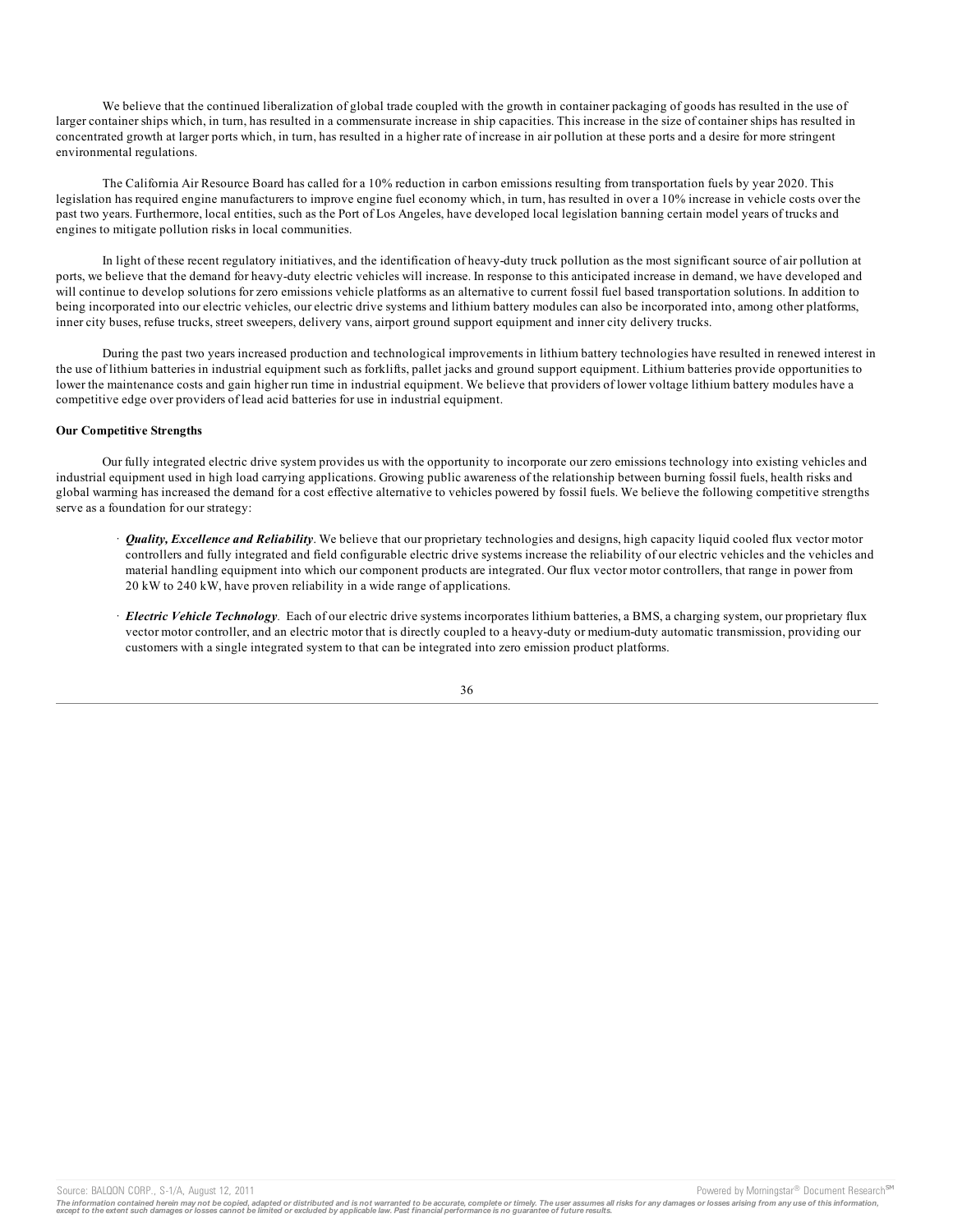- · *Low Operating Costs.* Our products target high idling vehicle applications, applications that most current fossil fuel powered vehicle designs have poor fuel economy. Our vehicles are designed such that their electric motors shut off while they are idling, resulting in our vehicles having lower operating and maintenance costs and longer vehicle life than fossil fuel powered vehicles operating in high idling applications.
- · *High Ef iciency.* Our electric drive system is equipped with a regenerative braking system which captures the energy back into the batteries during braking, saving brake wear and increasing energy efficiency as compared to fossil fuel powered vehicles.

### · *Highly Configurable Technology.*

Our proprietary technologies can be configured to serve a variety of vehicle platforms and the specific application needs of our customers. All major components in our fully integrated electric drive system communicate over a system that allows us to configure a vehicle's performance through uploading of key parameters utilizing our proprietary software. This capability allows us to configure a vehicle to specific application needs with minimal hardware changes. In addition, this capability provides us with full diagnostic capability to monitor and diagnose the performance of various components in the field during the life cycle of the vehicle. We believe that this flexibility and configurability will enable us to serve a wider variety of markets and product applications.

· *Experienced Management Team and Access to an Extensive Distribution Network.* Our senior management team has over 80 years of combined experience in the electric vehicle industry and has extensive experience in startup technology companies within this industry. In addition, members of our senior management have significant experience within the transportation industry.

# **Our Strategy**

As one of the leaders in the zero emissions heavy-duty electric vehicle market worldwide, we plan to continue the development and integration of new drive system and battery technologies that increase the performance of our vehicles and the vehicles, material handling equipment and other applications into which our drive systems and battery modules are incorporated. We also plan to continue to develop our technologies that have allowed us to integrate our drive systems into light and medium-duty vehicle platforms to address short-haul on-highway market needs. We believe that growing environmental concerns related to heavy-duty vehicle emissions combined with our belief that electric vehicles are inherently more cost effective and reliable than fossil fuel powered vehicles are the primary value propositions of our electric vehicles. We believe that continued development in battery technology resulting in increased vehicle range will benefit the market of zero emissions electric vehicles in short-haul and off-highway applications. The primary elements of our business strategy include:

- · *Increase our current market presence and selectively pursue new opportunities.* We intend to increase our global distribution network to increase the markets for our electric vehicles. In addition, we plan to partner with OEMs of various heavy-duty and medium-duty vehicles including buses, tractors, trucks and industrial equipment to offer additional product configurations to our customers and dealers worldwide.
- · *Develop technologies that can be easily integrated into various platforms.* Our proprietary electric drive system and our lithium battery modules are configurable to meet different vehicle platform specifications, including trucks, tractors. electric buses, delivery vans, forklifts for both off-highway and on-highway applications. Our fully integrated software design that includes our proprietary flux vector motor controller, BMS and charging system allows us to develop complete customized solutions for OEMs of vehicles worldwide. We are also engaged in the research and development of battery and power management systems for use in the renewable energy storage industries, such as the wind, solar and geothermal industries.

The information contained herein may not be copied, adapted or distributed and is not warranted to be accurate, complete or timely. The user assumes all risks for any damages or losses arising from any use of this informat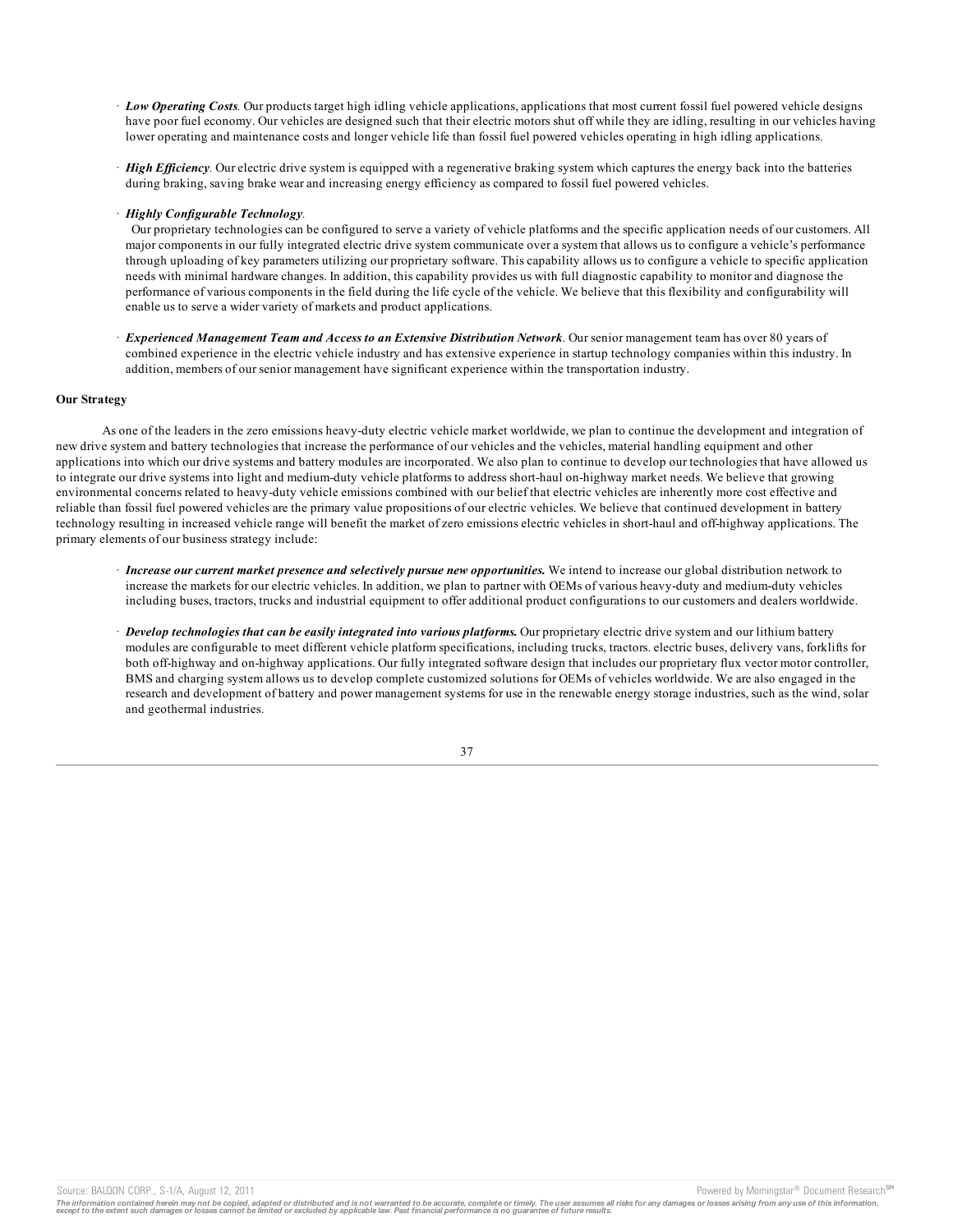- · *Develop global sales and service network.* We plan to build a global distribution system that utilizes regional dealers to promote, sell and service our vehicles worldwide. In addition, we plan to utilize the existing distribution system of our chassis suppliers to provide aftermarket support for our products worldwide. Several members of our senior management have significant experience in managing global dealer networks for material handling and electric vehicle manufacturers.
- · *Provide superior after market service.* We believe that after-market service is the key to success in the electric vehicle industry. Our electric vehicles are designed with a fully integrated proprietary diagnostic system that monitors and stores the performance of all critical components during the life of the vehicle allowing our service network to monitor vehicle performance and institute preventative maintenance programs to reduce vehicle downtime and increase vehicle life.
- · *Build capital ef icient industry alliances.* We purchase several components and assemblies for the production of our vehicles from leading manufactures within our industry. Our integrated electric drive system, which is preassembled and installed into vehicle chassis upon receipt, reduces our need for capital investment in inventory that would otherwise be required to manufacture chassis. This operation strategy provides us with the ability to focus a significant portion of our available capital into research and development, design, marketing and sales of our products while using high quality components from other manufacturers.

# **Our Technology**

We have developed and acquired proprietary technologies that we believe provide us with a significant competitive advantage. In 2007, Balqon California completed the development of a heavy-duty electric drive system that incorporates a transmission, an electric motor, a flux vector motor controller and related power conversion and management components into a single unit. Our electric drive system is powered by our proprietary liquid cooled flux vector motor controller provides the necessary torque to meet the application needs of users of commercial vehicles such as trucks, tractors, buses and industrial equipment. The incorporation of lithium battery modules in our vehicles during 2009 has resulted in increased range, lower vehicle weight and decreased the time needed to charge our vehicles. Our vehicles can now be completely charged in less than four hours. Our fast chargers are customized to meet our customers' changing needs, and provide our customers with the ability to charge vehicles in less than four hours.

### *Flux Vector Motor Controller Technology*

Our flux vector motor controllers are micro-processer controlled inverters designed to control motor speed through varying voltage and frequency. We currently offer both liquid and air cooled versions of our flux vector motor controllers in power ranging from 20 kW to 240 kW. Our flux vector motor controllers are Society of Automotive Engineers, or SAE, J1939 Controller Area Network, or CAN Bus, capable. SAE J1939 CAN Bus is a standard communication protocol used in the automotive industry to communicate between the engine and the transmission to optimize fuel efficiency and vehicle emissions. Although our flux vector motor controllers are available with both analog and SAE J1939 digital communication capabilities, we only utilize SAE J1939 capable inverters to provide efficient communication and diagnosis of complete vehicle systems in our electric vehicles. Based on power requirements, our motor controllers can be manufactured to meet specific motor or vehicle requirements ranging from electric motorcycles to high capacity on-highway or off-highway vehicles. Due to the software centric design capability of our flux vector motor controller technology, we have the capability to remotely modify, diagnose and monitor key performance parameters to meet specific application requirements. Our controllers are also used for air conditioning, power steering, air compressor and other auxiliary load applications in vehicles. We also offer bi-directional inverters for use in the energy storage industry for converting alternating current to direct current voltage. Our flux vector motor controllers have been sold for use in electric buses, mining vehicles and other specialty vehicles applications with over one million miles logged in actual operations.

38

The information contained herein may not be copied, adapted or distributed and is not warranted to be accurate, complete or timely. The user assumes all risks for any damages or losses arising from any use of this informat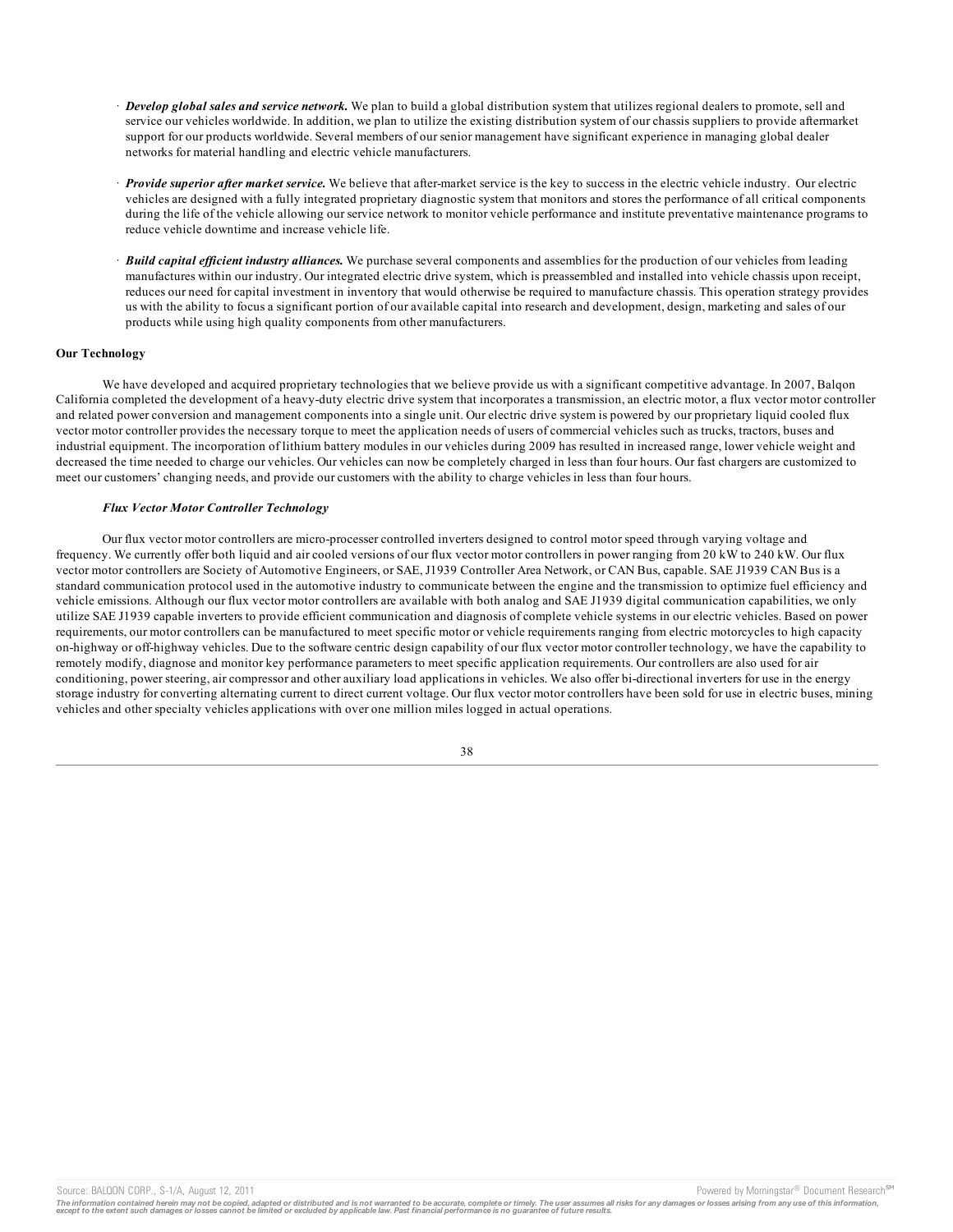## *CAN Bus Diagnostic System*

All power conversion and power management devices in our electric drive systems are connected via our J1939 CAN Bus diagnostic system, a digital multiplexer unit that stores vehicle data, diagnoses key performance parameters of a vehicle, and provides an intuitive vehicle status display of all performance parameters to the operator through a digital dash display mounted in the truck cabin. The J1939 CAN Bus diagnostic system records daily energy consumption, fuel economy, fault codes and the thermal status of major components on a vehicle. Our J1939 CAN Bus diagnostic system can also be used to monitor vehicles remotely to determine vehicle performance or to schedule vehicle maintenance. Our electric drive systems are available in 40kW to 240kW capacities and designed to work with variety of product platforms ranging from light duty step vans to heavy-duty trucks and transit buses.

### *Battery Management System (BMS)*

Our BMS, which is designed for large format lithium batteries, monitors each individual battery cell's voltage and protects the cells from over and under voltage conditions during charge and discharge cycles. Each BMS unit has the capability of monitoring up to 12 cells and can be connected in a series of up to 16 units. Our BMS units are J1939 CAN Bus capable, and can communicate via a J1939 CAN Bus diagnostic system contained in our traction controller during vehicle operation. During charge cycles, our BMS unit controls a safety disconnect feature within the charger to avoid an excessive charge and balances individual cells to increase battery life.

In 2009, we converted all our vehicles from lead acid battery technology to lithium battery technology. Our heavy-duty products utilize significantly larger battery modules than other consumer automotive applications.

On March 3, 2010, we released an improved BMS designed to optimize the battery cycle life of large format batteries, including the large format lithium batteries used in our vehicles. These controllers are equipped with multiple temperature sensors and a flash microcontroller powered by our proprietary software that can work with any electric vehicle's battery cell chemistry.

# **Products**

#### *Electric Drive Systems*

Our electric drive systems are designed to replace a fossil fuel powered drive train across various medium and heavy-duty product platforms. Our fully integrated electric drive systems have been designed and developed with a view towards use in existing vehicle platforms. Each electric drive system includes an electric motor, our proprietary flux vector motor controller, an automatic transmission assembly and related propulsion software and can be configured to application needs. We believe that our electric drive systems provide the functionality needed to replace fossil fuel powered drive systems. Our electric drive system is designed to be integrated into existing vehicle designs with minimum changes to the design of a vehicle's chassis. Our drive systems are also designed for use in plug-in hybrid vehicles where the electric motor provides the primary means of propulsion. We target OEMs of medium-duty and heavy-duty vehicles worldwide to incorporate our drive systems into their current vehicle configurations, including into electric buses, trucks, tractors, large industrial forklifts, delivery vans, inner city delivery vehicles and material handling equipment.

#### 39

The information contained herein may not be copied, adapted or distributed and is not warranted to be accurate, complete or timely. The user assumes all risks for any damages or losses arising from any use of this informat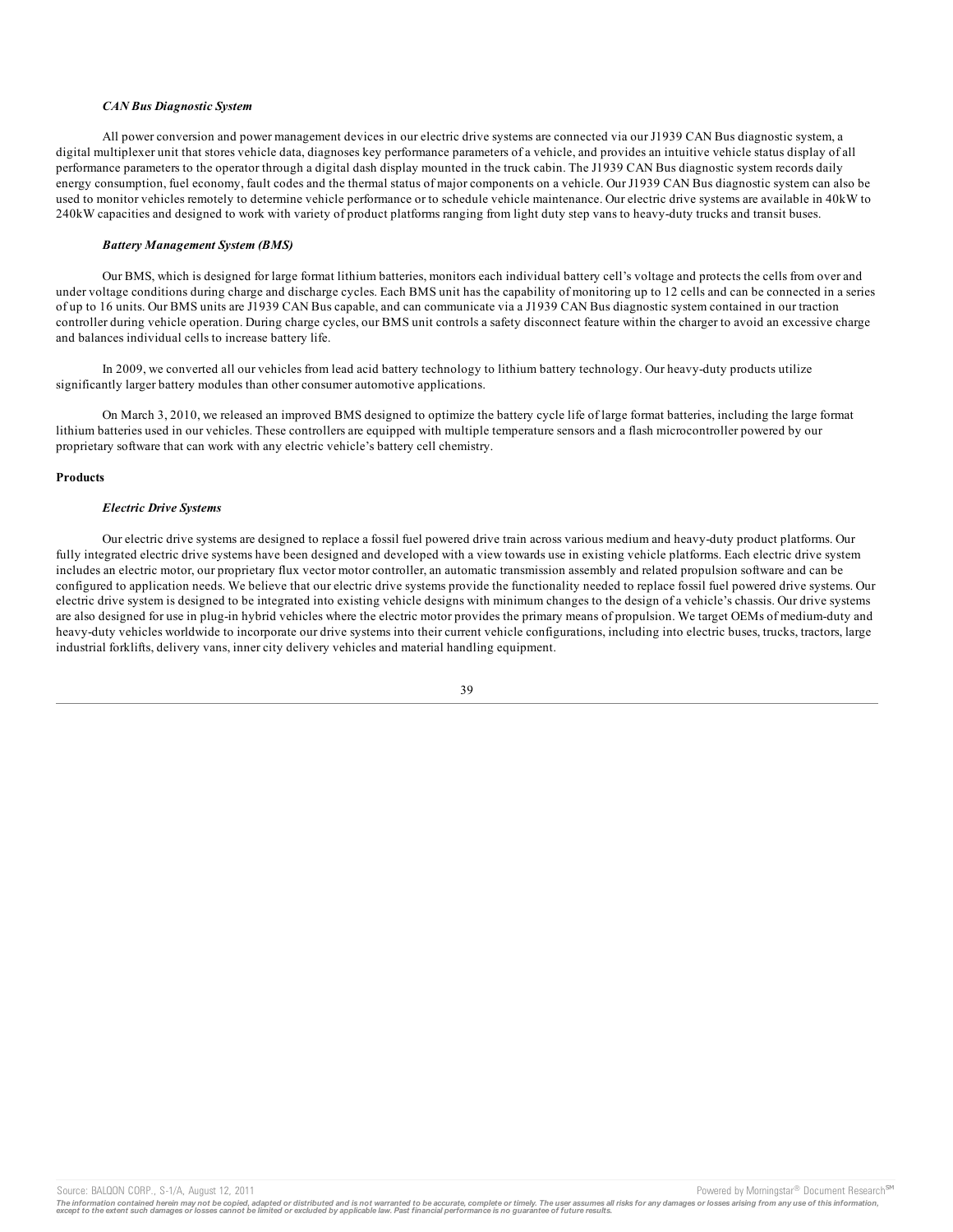Our family of electric drive systems includes:

- a 300 Volt, 40 kW electric drive system for use in light duty delivery vans;
- a 300 Volt, 80 kW electric drive system for use in inner city mini-buses, shuttles and trucks;
- · a 300 Volt, 160 kW electric drive system for use in medium-duty trucks and intercity buses; and
- a 600 Volt, 240 kW electric drive system for use in heavy-duty trucks, tractors, motor homes and transit buses.

#### *Lithium Battery Modules*

Our lithium battery modules include lithium battery cells, our proprietary BMS and related charging systems. We configure our battery modules to applications needs based on range requirements. Our battery modules are also used in plug-in hybrid vehicles.

Our battery modules are designed to provide maintenance free power for over 2,000 life cycles and are designed in various cell configurations to meet form fit requirements of the applications into which they are integrated. They are ideal for use in electric buses, golf cars, large industrial forklifts, heavy to medium-duty electric trucks and delivery vans. All our battery modules are equipped with a CAN BUS J1939 diagnostic system which provides seamless integration of our battery modules into a vehicle's drive system.

Our family of battery modules includes:

- 32 Kilo watt hour, or kWh, for use in light-duty delivery vans;
- · 64 kWh for use in inner city mini-buses, shuttles and trucks;
- 128 kWh for use in medium-duty trucks and intercity buses; and
- 256 kWh for use in heavy-duty trucks, tractors, motor homes and transit buses.

### *Flux Vector Motor Controllers*

Our proprietary variable flux vector motor controllers range in power from 40 kW to 240 kW. A flux vector motor controller regulates the flow of energy to and from the batteries during operation of the vehicle. Our flux vector motor controllers are available in liquid cooled or air cooled versions depending on the application, duty cycle and power requirements and are available with analog or digital output based on application needs. Our proprietary software allows our motor controllers to be customized for use in various applications, including in electric vehicles, hybrid vehicles, plug-in hybrids and stationary energy storage applications. Prior to our acquisition of EMS, EMS sold its flux vector motor controllers to OEMs for use in electric buses, mining equipment, military vehicles, delivery vans and automobiles. Our motor controllers can operate between 200 to 800 volts direct current and can be used in stationary and mobile applications.

40

The information contained herein may not be copied, adapted or distributed and is not warranted to be accurate, complete or timely. The user assumes all risks for any damages or losses arising from any use of this informat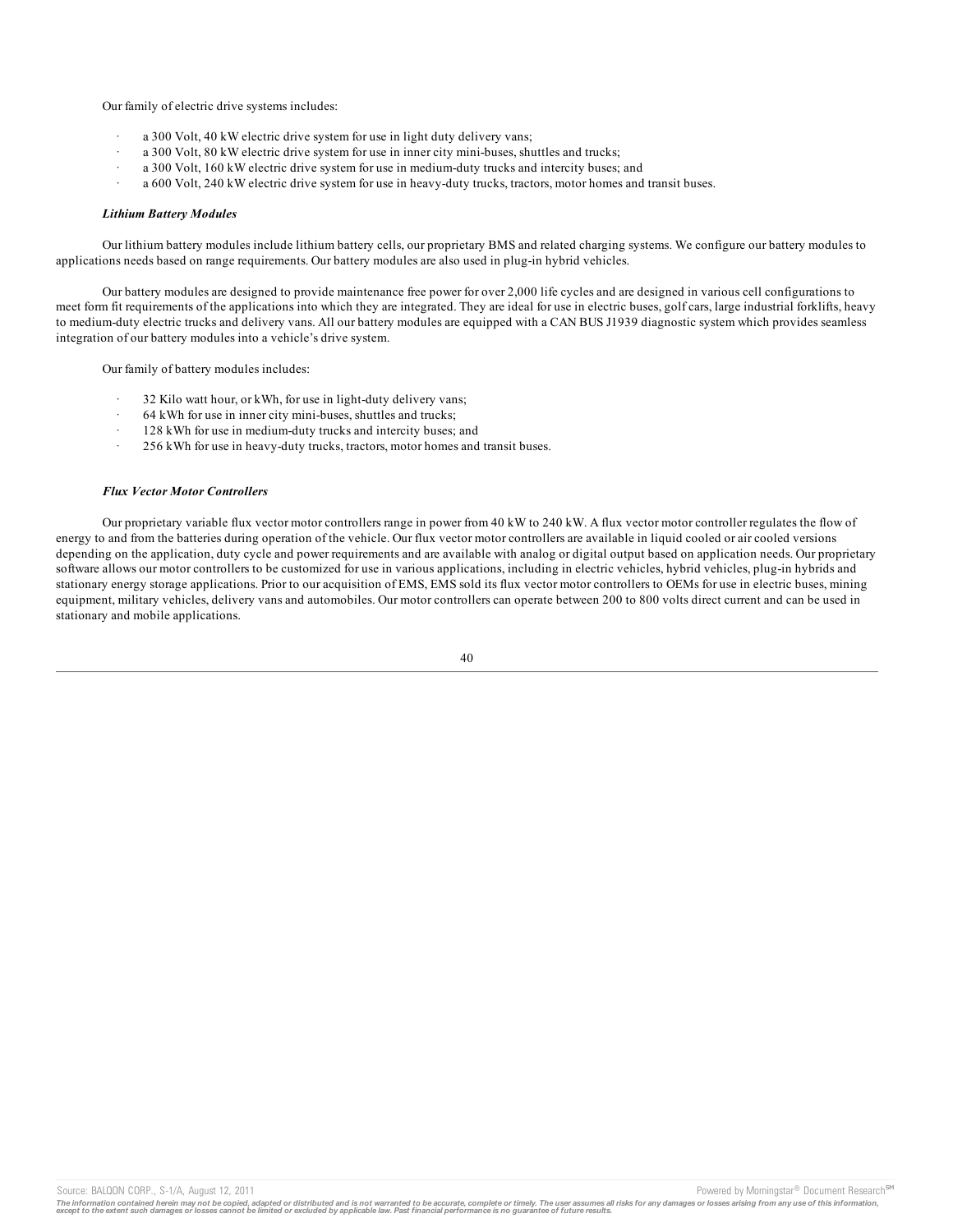# *Stationary Power and Energy Storage Products*

We offer integrated stationary power management and related energy storage products to vehicle manufacturers and renewable energy storage companies. Our lithium battery based energy storage products are designed to replace lead acid battery products in backup storage within the solar, wind and geothermal industries. We offer energy storage solutions ranging from 10 kW for golf cart applications to one megawatt for backup power applications. Our storage solutions feature our proprietary flux vector motor controllers and BMSs designed to provide bi-directional efficient conversion of power.

#### *Electric Vehicles*

Our current product line of zero emissions electric vehicles consists of our Nautilus products that feature zero emissions heavy-duty electric tractors and our Mule product line that features zero emissions electric trucks. Our Nautilus product line, the flagships of our product portfolio, consists of two product configurations, our on-highway product, the Nautilus XE30, and our off-highway product, the Nautilus XE20. We have also developed a longer version of the Nautilus XE20 called the Nautilus XRE20 and a heavy-duty electric truck, the Mule M150, which is a high-capacity on-highway delivery truck targeting inner city delivery applications and the Mule M100, a medium-duty on-road electric truck targeting inner city applications. All our products are equipped with our proprietary electric drive systems and our lithium battery modules that feature our proprietary BMS.

# *Nautilus XE20 and Nautilus XRE20 – Electric Yard Tractor*

The Nautilus XE20 is a zero emissions heavy-duty short wheelbase electric yard tractor designed for "in-terminal" operations to transport containers at shipyards, rail yards, intermodal facilities, industrial plants, distribution warehouses, food production facilities, military bases and mail facilities. The Nautilus XE20 can tow 30 tons of cargo containers at speeds of up to 25 miles per hour with a range of 95 miles on a single battery charge under unloaded conditions. The Nautilus XE20 has a range of between 40 and 95 miles on a single charge based on load conditions. In March 2011, we successfully integrated extended range lithium battery modules into our yard tractors, which doubled the range of the resulting vehicle, our Nautilus XRE20. Since March 2011, our new model XRE20 has been in use at a large automotive plant and has also been undergoing tests at a large warehouse location at the Port of Los Angeles.

In February 2010, we successfully completed eight weeks of cold weather testing on our Nautilus XE20. The vehicle was tested in an industrial application during dual eight hour shift operations with ambient temperatures below 10°F under and loads exceeding 30 tons. In May 2010, we successfully demonstrated the use of our Nautilus XE20 in a three shift operation at a warehousing facility utilizing a fast charger facilitated by our proprietary BMS that has the ability to charge our vehicles in less than two hours.

## *Nautilus XE30 – Electric Short-haul Tractor*

Our Nautilus XE30 is a Class 8 heavy-duty electric tractor that is designed for short-haul on-road applications designed to transport trailers and containers at ports and in inner city applications. The Nautilus XE30 is designed to compete with short-haul day cab fossil fuel powered vehicles used to transport cargo short distances within metropolitan areas. During 2010, we upgraded our Nautilus XE30 to feature a 600 Volt, 240 kW electric drive system which resulted in increased speed and gradeability. The Nautilus XE30 is undergoing third party testing and evaluation to determine whether it is compliant with DOT regulations for on-road use. The Nautilus XE30 is capable of hauling up to 30 tons of load at speeds of 55 miles per hour and, depending on specific application needs, can have a range of between 95 miles and 150 miles on a single battery charge under unloaded conditions.

41

Source: BALQON CORP., S-1/A, August 12, 2011 **Powered by Morningstar® Document Research** in Powered by Morningstar® Document Research in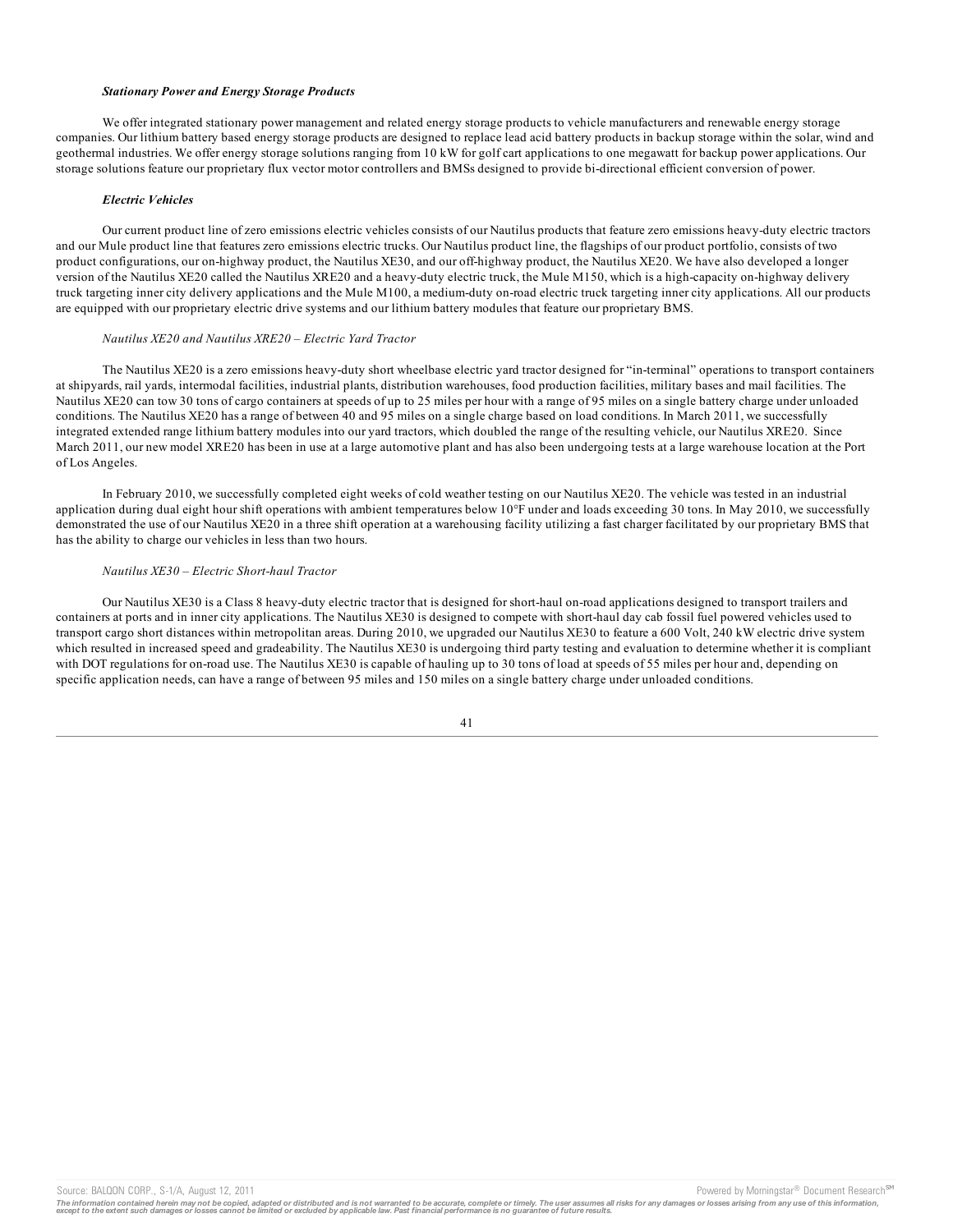# *Mule M150 – Heavy-Duty Electric Truck*

Our Mule M150 is designed as a zero emissions solution for short-haul on-highway routes in inner cities, port facilities and airports for the distribution of goods and cargo. The Mule M150 has a seven ton capacity with a single axle and a 12 ton capacity with tandem axles, with a top speed of 55 miles per hour and a range of 150 miles on a single charge under unloaded conditions. The Mule M150 is ideal for inner city congested applications with high idle duty cycles. We plan to test the Mule M150 for DOT compliance in the near future.

#### *Mule M100 – Medium-Duty Electric Truck*

Our Mule M100 is designed as a zero emissions solution for on-road inner city delivery applications in North America. The Mule M100 is designed to transport loads of up to four tons and has a range between 96 and 150 miles under loaded conditions. The M100 has a top speed of 70 miles per hour and can travel up to 100 miles on a single charge and is ideal for daily, short-haul deliveries. The M100 features our proprietary heavy-duty electric vehicle drive system that includes complete power management, propulsion, and power conversion systems, making it more powerful than other medium-duty trucks with similar functionality. In addition, the M100 features a 24-foot deck and four ton capacity to accommodate the shipment of large cargo in inner city delivery application. The M100 fully recharges in three hours and is DOT compliant.

# *Service Parts and Consumables*

We sell our products through an authorized sales and service dealer network. Our products require periodic maintenance and replacement of certain vehicle components. We sell components of our vehicles, including our battery modules and battery chargers, through a trained and authorized dealer network. Batteries, which are a key component in our vehicles, require replacement after a certain period of use based on application. We believe that our quick replacement battery modules that feature our BMS, given its integrated design with our heavy-duty electric drive system and communication systems, will require replacement only through authorized service dealers.

Our battery chargers are designed to be modular with J1939 CAN Bus controls to monitor the rate of charge and, compliant with SAE J1772 standards, provide safety features during rapid charge cycles. Our chargers range in voltage from 150 volts of direct current, or VDC, to 700 VDC and can charge electric vehicles up to 400 amps. The modular approach of our design allows us to customize charging solutions for varying vehicle configurations ranging from electric cars to heavy-duty electric trucks. We currently provide our chargers in both on-board and off-board configurations.

Periodically we may also provide vehicle upgrades or accessories to enhance performance and efficiency of our vehicles in the field, which we expect will provide additional revenues through sales of aftermarket parts marketed through our trained dealer network.

#### **Manufacturing and Assembly**

Our executive offices and our manufacturing and assembly facility is located in Harbor City, California, where we lease 18,754 square feet of manufacturing, assembly and office space.

Our manufacturing strategy begins with a design package consisting of engineering documentation, bill of materials and assembly drawings supported by assembly instructions where appropriate. We outsource our metal fabrication and painting operations to local qualified vendors. As our demand for certain configurations grows, we plan to outsource additional non-critical operations to qualified suppliers.

42

Source: BALQON CORP., S-1/A, August 12, 2011 **Powered by Morningstar® Document Research** <sup>5M</sup>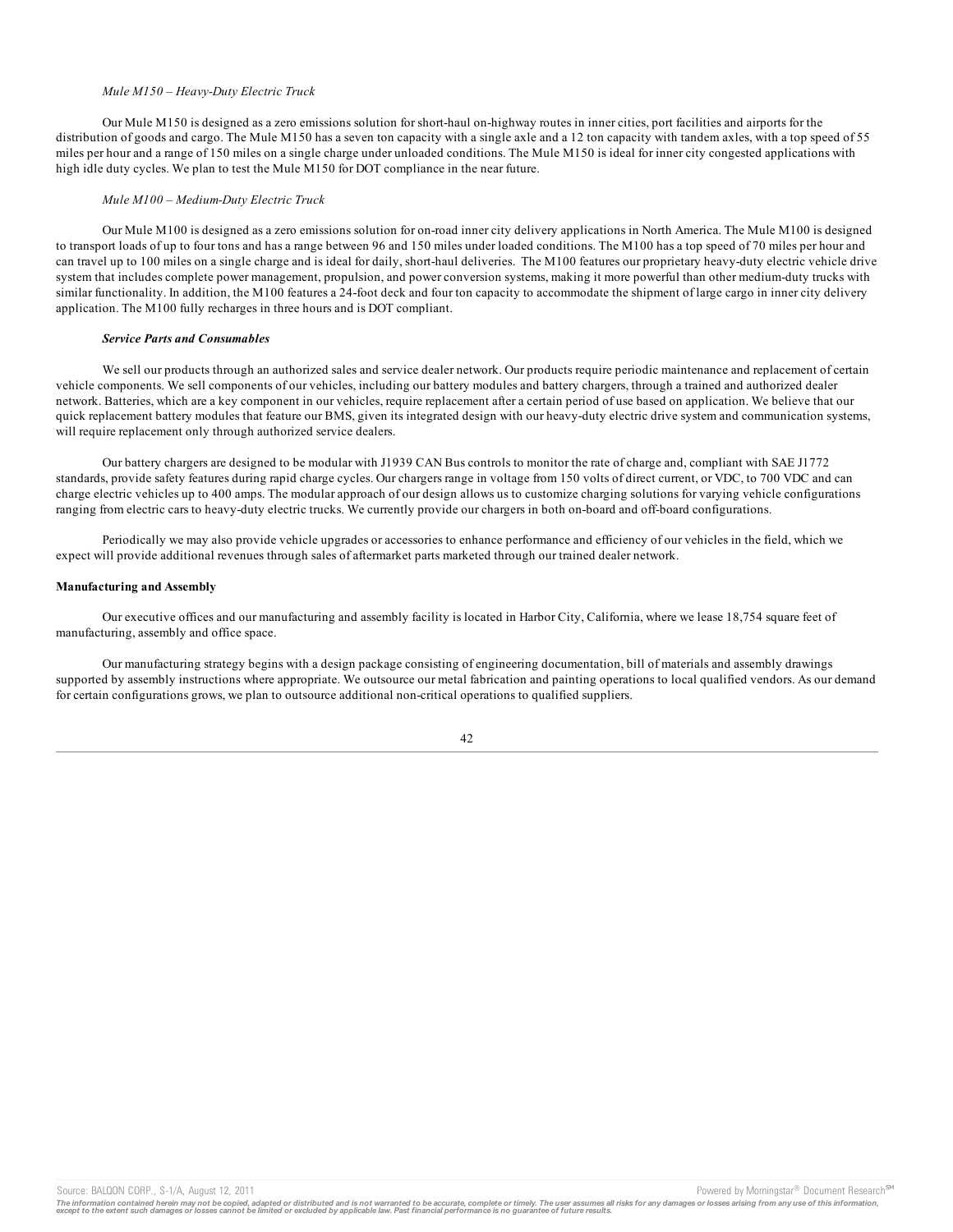Key components used in the assembly of our proprietary flux vector motor controllers, heavy-duty electric drive systems, lithium battery modules and charging systems, including transmissions and vehicle chassis, are supplied to us by large global manufacturers that we believe have the production capacity to meet our current and projected future production requirements.

All of our products carry a minimum of a one-year limited warranty with a prorated five-year warranty on batteries based on usage. Our key components are supplied with manufacturer's warranties which meet or exceed the warranties provided to our customers. In addition, suppliers of our key components have an extensive global sales and service network to support our dealers and customer service needs in a timely manner. Our management team has extensive experience in global sourcing of automotive components and has implemented a procurement and management system to monitor material costs on a real-time basis.

Final assembly of our electric vehicles and electric drive systems is conducted at our Harbor City facility. We also assemble and test our lithium battery modules and charging systems at this facility. Our engineering and procurement offices are also located at this facility to support our production needs. We estimate that our current manufacturing and assembly capacity at this facility provides us with the ability to substantially increase sales with the addition of direct labor personnel and relatively modest capital investments in plant, tooling and equipment. We believe that our facility is sufficient to meet our anticipated production needs over the next twelve months.

# **Customers**

As of August 10, 2011 , we have sold our heavy-duty electric vehicles to the City of Los Angeles and the AQMD. Customers for our electric vehicles also include T&K Logistics, the provider of logistics services to Ford Motor Company and the manager of on-site transportation of trailers and containers at Ford Motor Company's assembly plant in Wayne, Michigan, that has agreed to lease 10 of our Nautilus XE20s yard tractors for use at Ford Motor Company's assembly plant.

We have also sold our electric drive systems, lithium battery modules and flux vector motor controllers to OEMs for use in medium to heavy-duty vehicles and industrial equipment. Customers for our electric drive systems include, WGE that has agreed to purchase 300 of our electric drive systems at an aggregate purchase price of approximately \$15.9 million. Further, under our agreement with Ashok Leyland, we have developed electric drive systems for integration into prototype inner city buses to be used in India. Subject to the six prototype vehicles meeting established performance and cost targets and/or Ashok Leyland obtaining firm requirements from its customers, Ashok Leyland has agreed to purchase a minimum of 14 drive systems for sale to its customers.

Customers for our flux vector motor controllers include an inner city bus manufacturer located in the United States to whom we sold 240 kW flux vector motor controllers during 2010 and customers that manufacture monorail vehicles, electric buses and industrial equipment for use in military applications.

Under the terms of the Distribution Agreement, we also sell lithium iron phosphate batteries and high voltage charging systems manufactured by Seven One Battery Company to OEMs of vehicles and renewable energy integrators.



The information contained herein may not be copied, adapted or distributed and is not warranted to be accurate, complete or timely. The user assumes all risks for any damages or losses arising from any use of this informat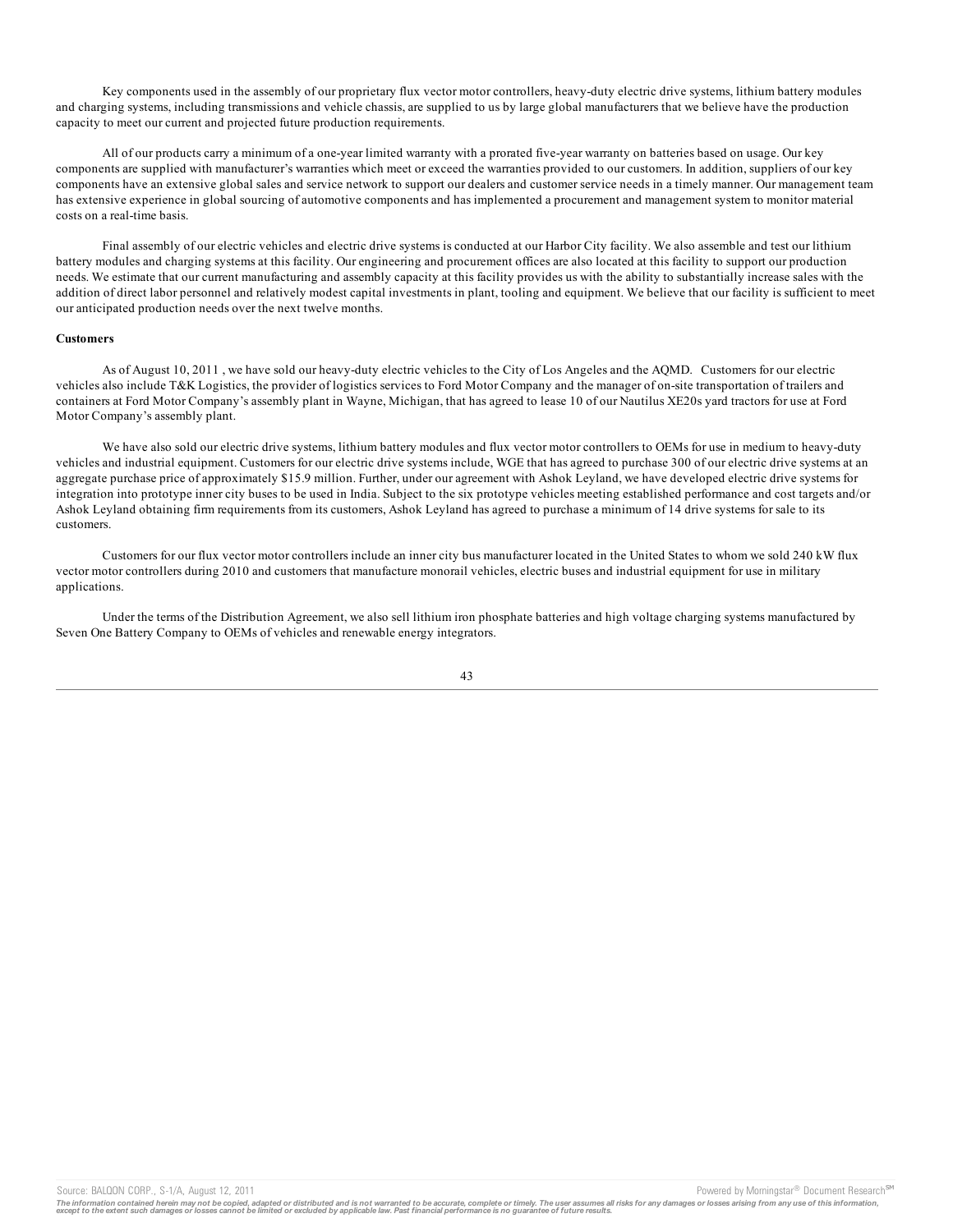### **Sales and Marketing**

Our sales and marketing strategy focuses on users and manufacturers of medium-duty and heavy-duty vehicles globally. We target our markets geographically based on key market indicators related to fuel prices, urban pollution, urban congestion, environmental regulations, local incentives and public and political emphasis on climate change. Our global strategy emphasizes first-to-market initiatives, where we identify regional OEMs who we can partner with to develop product solutions for specific market needs. We also promote a localization strategy, where we partner with OEMs to reduce nonvalue added costs such as freight, duties and import taxes. We rely on local branding of vehicles by our OEM partners to promote completed vehicles in the region. In regions where a localization strategy may not be practical or effective, we utilize indirect distribution channels through local dealers or distributors to sell completed products manufactured by us or our OEM partners. Additionally, we use Internet advertising and public relations campaigns to promote our products in domestic and international markets.

# *Electric Vehicle Sales*

We market, sell and service our electric vehicles through an authorized and trained worldwide dealer network. Our dealers are assigned geographic territories, the sizes of which vary based on a dealer's infrastructure and ability to adequately perform sales and service functions. Our authorized dealers will receive discounts along with installation fees as deemed appropriate for each territory and the dealer's annual sales. In addition, we plan to provide marketing incentives to our dealers in terms of cooperation on trade shows, providing demonstration equipment, marketing collateral materials, etc. as deemed necessary to increase sales and gain market share.

We believe that a substantial portion of our sales in the future will be made to customers located outside of the United States. As we grow our business through the expansion of our dealer network, we plan to establish facilities to provide sales and service support to our customers in countries outside the United States. Currently, sales and service of our products are also being performed by our staff located at our facility in Harbor City.

We currently have dealers that are marketing our electric vehicles in western Canada, Argentina, Colombia, Costa Rica, Spain, South Korea and, generally, in Europe. We have also expanded our staff in the United States to address our focus on increasing international sales.

In June 2009, we entered into the Autocar Agreement and plan to use Autocar's sales and dealer network to provide aftermarket services for our products. Under the terms of the agreement, we agreed with Autocar to collaborate on the marketing and sale of on-highway Class 7 and Class 8 zero emissions vehicles through Autocar's existing authorized commercial truck dealer network. We believe that Autocar has an established nationwide network of over 200 service locations that will provide aftermarket support for our vehicles in North America.

We anticipate that a majority of future sales of our electric vehicles will be made directly to end users, such as large terminal operators, shipping companies and OEMs, rather than directly to governmental agencies such as the AQMD and the City of Los Angeles.

# *OEM Sales*

We currently sell our heavy-duty and medium-duty electric drive systems, lithium battery modules and flux vector motor controllers directly to OEMs for use in medium to heavy-duty vehicles and industrial equipment. Our sales strategy is to partner with OEMs to develop product solutions for specific market needs utilizing our complete drive systems and battery systems. For example, under the Joint Development Agreement with Ashok Leyland, we are working with Ashok Leyland to jointly develop and test six prototype electric vehicles using Ashok Leyland's glider chassis and our heavy-duty electric drive systems. Our marketing strategy includes demonstrating the viability of our products in a variety of product platforms. For example, in September 2010, we integrated one of our heavy-duty drive systems into a 45 foot, 25 ton Class A recreational vehicle manufactured by MVP RV, demonstrating the viability of our technology in the recreational vehicle market.

44

The information contained herein may not be copied, adapted or distributed and is not warranted to be accurate, complete or timely. The user assumes all risks for any damages or losses arising from any use of this informat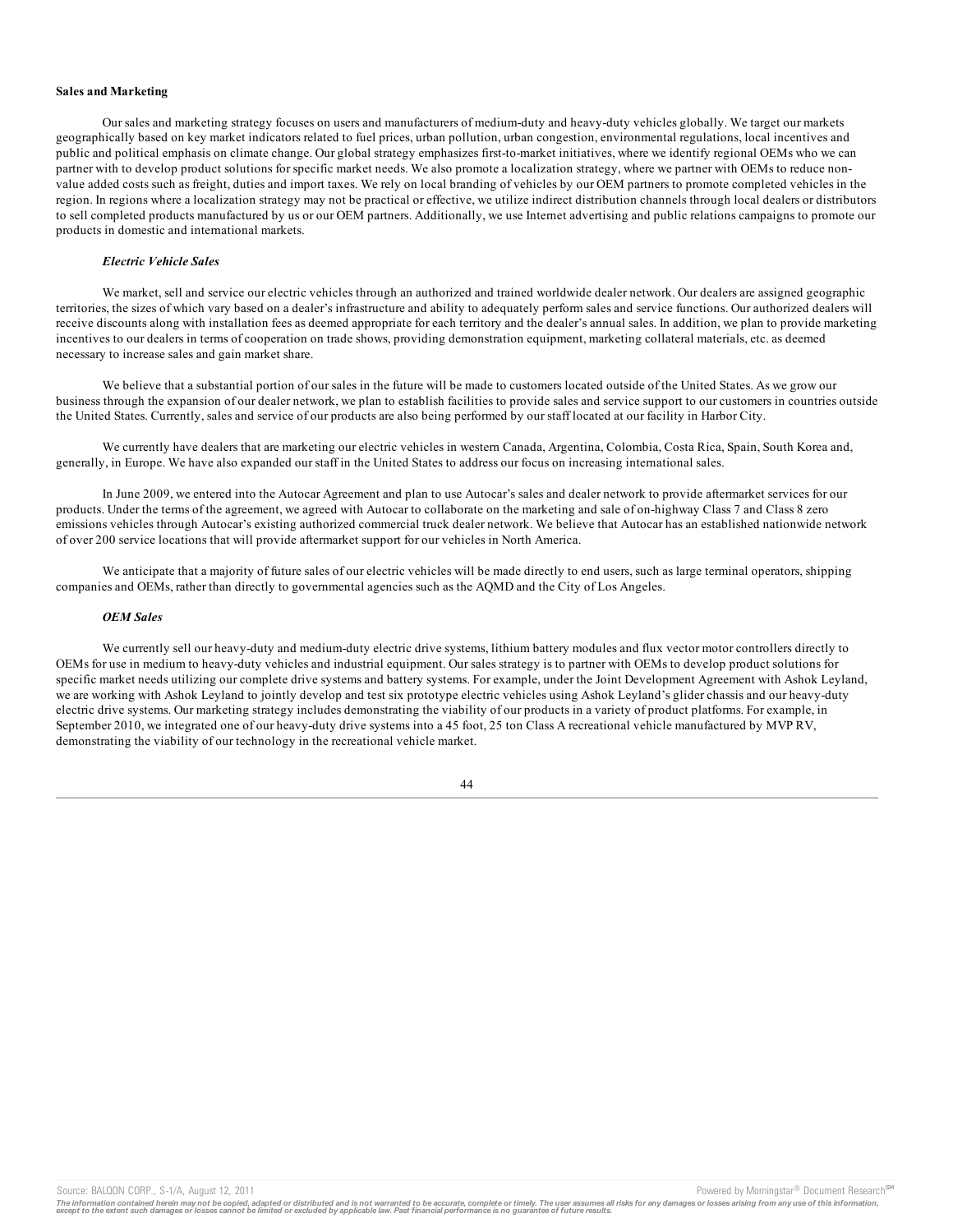#### **Competition**

Our competitors vary based on our product offerings. Our competitors within the medium and heavy-duty commercial electric vehicle markets primarily consist of small to medium sized companies engaged in the early stages of product development. In the electric drive system market, our primary competitors are small companies that offer pre-transmission technologies and components. Our competition also includes manufacturers of hybrid and alternative fuel technologies that offer compressed natural gas, fuel cells, liquid propane and bio diesel product solutions.

We believe that the industry in which we compete is in the early stages of its development and is experiencing strong growth globally with no significant market leader. We believe that the medium- and heavy-duty electric vehicle market is poised for growth as a result of global governmental initiatives providing zero emissions technologies and the development of new battery technologies. Further, we believe our first-to-market approach in the heavy-duty electric vehicle product category provides us with a competitive edge in markets where regulatory mandates or incentives favor heavy-duty or medium-duty electric vehicles.

We believe our advantages include our ability to provide complete drive system solutions to OEMs globally and our ability to provide customized, configurable, fully integrated drive systems to end users. While our competitors provide pre-transmission components or systems, we believe that our strategy of providing to our customers complete drive systems combined with battery modules and charging systems provides us with a competitive advantage. Our strategy allows our OEM partners to seamlessly and rapidly integrate our drive systems into their products, thereby reducing their research and development costs.

Our competitors' products target new and retrofit markets with drive systems powered by natural gas, electric, hybrid and fuel cell powered vehicles. Competitors within our addressed market consists of small to large global corporations providing medium-duty and heavy-duty vehicles powered by fossil fuels. Our competitors have substantially greater customer bases, businesses, and financial resources than us, and are currently engaged in the development of products and technologies related to hybrid drive systems that utilize current fossil fuel based drive systems combined with electric or hydraulic propulsion systems.

# *Electric Vehicles*

Our primary competition in the electric vehicle market is vehicles designed to operate with diesel propulsion systems. We also compete with other fuel powered vehicles such as bio-diesel, compressed natural gas, plug-in hybrid, hydraulic hybrid, hydrogen fuel cell and liquid natural gas powered vehicles.

Our competitors also compete with us on the basis of price, operating costs, longevity and performance. In general, our electric vehicles are significantly more expensive than similar vehicles powered by other fuels including vehicles powered by diesel or liquefied natural gas. In terms of performance, our competitors compete based on performance standards such as range, speed, and capacity. For example, Vision Industries Corp., a manufacturer of hydrogen fuel cell powered drayage vehicles, claims to have prototype of a hydrogen powered vehicle that has a range of 340 miles.

Source: BALQON CORP., S-1/A, August 12, 2011 **Powered by Morningstar® Document Research** in Powered by Morningstar® Document Research in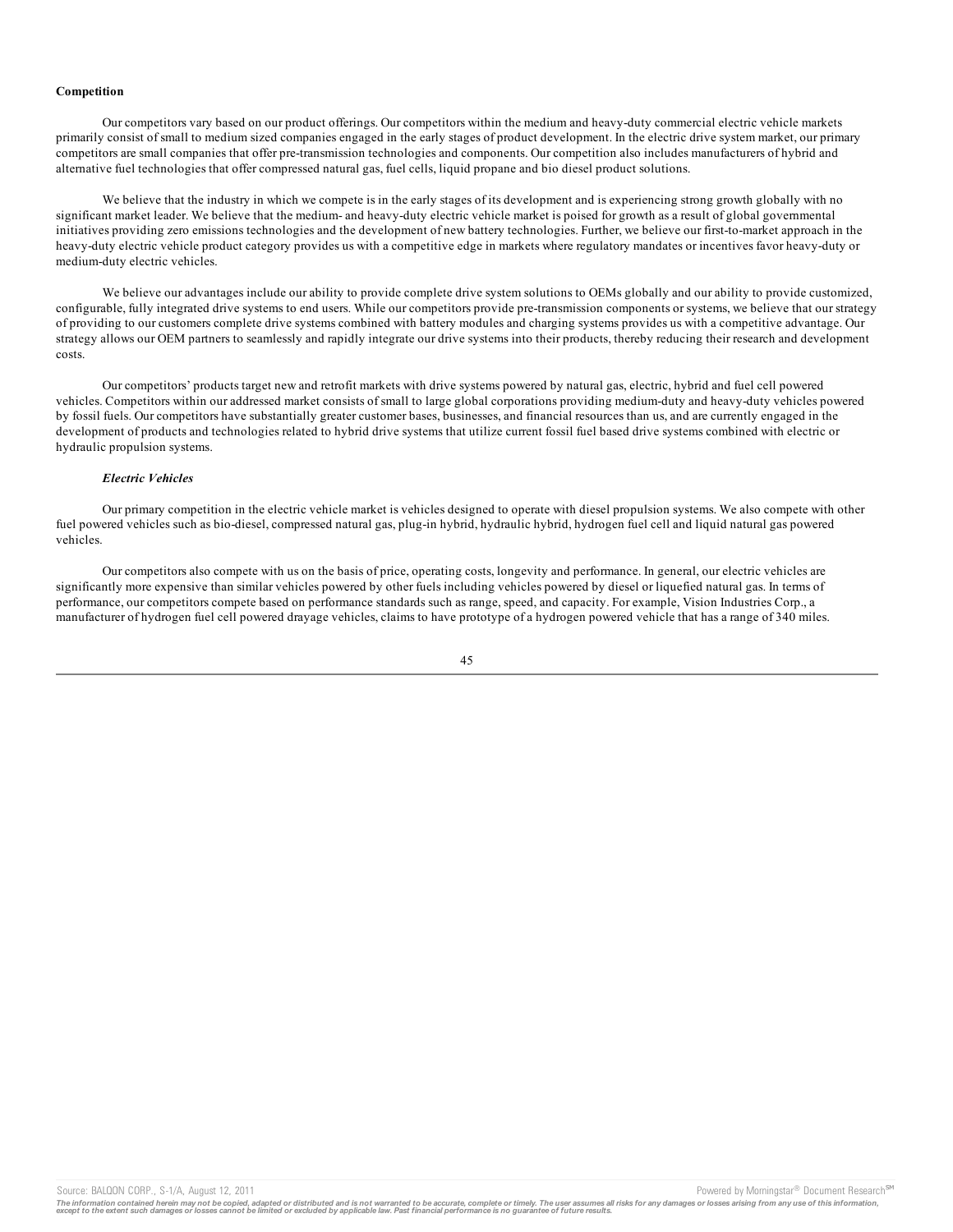Our competitors vary based on off-highway and on-highway market segments. Our Nautilus XE20 and Nautilus XRE20 primarily address the offhighway, in-terminal applications for container transportation. Our Nautilus XE30 primarily addresses the on-highway, inner city applications for container transportation. Our Mule M150 and Mule M100 address short-haul on-highway applications for load carrying applications. We believe that we are the first manufacturer to address these heavy load short-haul applications with zero emissions technologies and therefore expect most of our competitors to be current manufacturers of on-highway fossil fuel-based vehicles.

Our Nautilus XE20 and Nautilus XRE20 address applications related to container transportation at shipyards, rail yards, intermodal facilities, industrial plants, distribution warehouses, food production facilities, military bases and mail facilities. These applications require products with high visibility, tight turning radius, low speed and a lifting fifth wheel for increased operator productivity. Currently, this market is addressed by five main competitors, all of which produce diesel or other fossil fuel powered vehicles. These competitors are Kalmar Industries Corp, Capacity of Texas, Inc., MAFI Transport Systems GmbH, and Terberg DTS (UK) Ltd. We consider Kalmar Industries Corp. and Capacity of Texas, Inc. to be two manufacturers that have global presence, while Terberg DTS (UK) Ltd . and MAFI Transport Systems GmbH have a regional presence in Europe.

We expect that our Nautilus XE30, Mule M100 and Mule M150 product lines will address applications related to short-haul transportation of cargo at ports, airports, rail yards and inner cities. We anticipate that our Mule product line will target customized market niches where air pollution is a key driver for vehicle selection. In this product category our competitors include large automotive vehicle manufacturers such as Kenworth Truck Company, Vision Industries Corp., Peterbilt Motors Company, Mack Trucks, Inc., International Trucks, Smith Electric Vehicles and Freightliner Trucks. Our success in this market niche will depend upon increased regulatory incentives for use of zero emissions vehicles. We will also focus our efforts in promoting sales of these vehicles in international markets for distribution of goods and consumables in congested inner city areas.

### *Flux Vector Motor Controllers*

Electric vehicle propulsion systems primarily consist of two types of motor technologies, direct current and alternating current. Direct current powered systems are more dominant and cost effective in lower voltage and load carrying applications. We believe that during the past five years, cost effective alternative current systems have started to gain market share in lower cost products mainly due to the lower costs of maintenance associated with alternative current propulsion systems.

Heavy-duty and medium-duty electric vehicles require higher power and voltage rated propulsion systems requiring high level of safety, diagnostics and customization. Our competitors in this market consist of manufacturers of high capacity variable frequency motor controllers. These manufacturers market directly to OEMs or vehicle manufacturers. Our current competitors in the marketplace include Enova Systems Inc., Azure Dynamics Inc., UQM Technologies, Inc. and Raser Technologies, Inc.

#### *Electric Drive Systems*

We also face competition from small to medium size manufacturers of alternative fuel heavy-duty and medium-duty drive systems such as Cummins Inc., Westport Innovations Inc., Eaton Corporation, US Hybrid Corporation, Enova Systems Inc., UQM Technologies, Inc. and Azure Dynamics Inc. These competitors' products target new and retrofit markets with drive systems powered by natural gas, electric hybrid and fuel cell powered vehicles. These small to medium size manufacturers offer products competitive in price to our current product line and these products are expected to exceed the performance of our products in key performance specifications such as range and speed.

46

Source: BALQON CORP., S-1/A, August 12, 2011 **Powered by Morningstar® Document Research** Morningstar® Document Research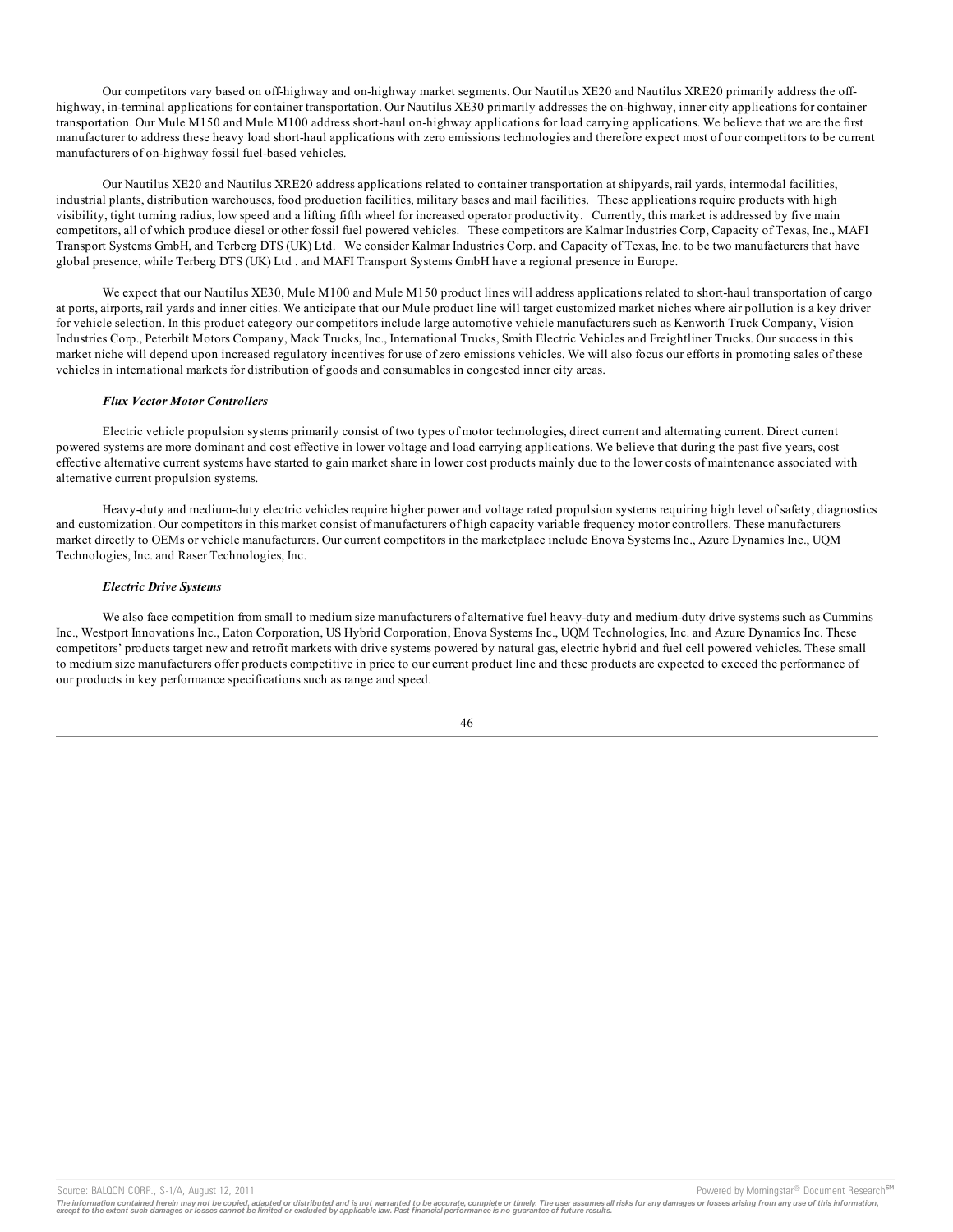### **Research and Development**

Our product development strategy contemplates the continued enhancement of our current products and the development of new technologies to improve the efficiency and reduce the cost of our products. We believe that the rapid development of new technologies and components in the electric vehicle market requires continued investment into new battery and power electronics technologies. We fund our research and development efforts through contracts with our customers and provide internal funding where technological development is critical for our future. Our current research and development effort is focused on the development of solutions for the light, medium and heavy-duty product platforms in commercial markets and the development of stationary power management technologies to address renewable energy storage products. We are also engaged in the research and development of battery and power management systems for use in the renewable energy storage industries, such as the wind, solar and geothermal industries. During the second quarter of 2011, our research and development efforts included work on the development of new products to address the on-road markets in the United States and increasing the range of our yard tractors.

During 2010 we developed a 600 Volt, 240 kW drive system to address the transit bus and motor home markets. We also developed and delivered a 600 Volt, 240 kW drive system for a hybrid bus manufacturer in Asia for use in an intercity bus application. During 2010, we developed a proprietary BMS for large format lithium batteries that is used across all our product lines.

Product development is spearheaded by members of our senior management who evaluate the development of new products and new market applications for existing products. Our research and development team has over 80 years of combined experience in the development of electric vehicle technologies. We believe our future success depends on our ability to increase our vehicle range through integration of new battery technologies into current vehicle designs. Our efforts are focused on the seamless integration of our leading technologies into various product configurations that are cost competitive. Further, we utilize the most advanced computer-aided design (CAD) systems to reduce time to market of our new products. We incurred approximately \$270,134 and \$167,195 in research and development expenses during 2010 and 2009, respectively, and expect to incur approximately \$400,000 in research and development expenses during 2011.

We believe in our market driven approach to the development of new technologies and product configurations and our emphasis is on developing zero emissions technologies that are cost effective and reliably address today's market needs. We continue to develop our proprietary flux vector motor controller technology to address higher capacity market niches and are also actively engaged in identifying suppliers for next generation of higher energy density battery technology.

# **Intellectual Property**

We believe that we have a broad intellectual property portfolio. We primarily own intellectual property protecting the proprietary technology for the flux vector motor controllers designed by us. Our portfolio consists of a trade name, trade secrets and proprietary processes.

Currently, we rely on common law rights to protect our "Balqon" trade name. Common law rights protect the use of this mark which is used to identify our products. It is possible that our competitors will adopt product or service names similar to ours, thereby impeding our ability to build brand identity and possibly leading to customer confusion. Our inability to protect our trade name will have a material adverse effect on our business, results of operations, and financial condition. We also rely on trade secrets and proprietary know-how and employ various methods to protect our proprietary technology and concepts. However, such methods may not afford complete protection, and there can be no assurance that others will not independently develop similar know-how or obtain access to our know-how and concepts. There can be no assurance that we will be able to adequately protect our intellectual property. Third parties may assert infringement claims against us or against third parties upon whom we rely and, in the event of an unfavorable ruling on any claim, we may be unable to obtain a license or similar agreement to use trade secrets that we rely upon to conduct our business.

### **Employees**

As of August 10 , 2011, we employed 31 employees on a full-time basis and one employee on a part-time basis. None of our employees are represented by labor unions, and there have not been any work stoppages at our facility. We generally consider our relationships with our employees to be satisfactory. In addition, from time to time, we utilize outside consultants or contractors for specific assignments.

### **Internet Website**

Our Internet website is www.balqon.com . The content of our Internet website does not constitute a part of this prospectus.

47

Source: BALQON CORP., S-1/A, August 12, 2011 **Powered by Morningstar® Document Research** <sup>5M</sup>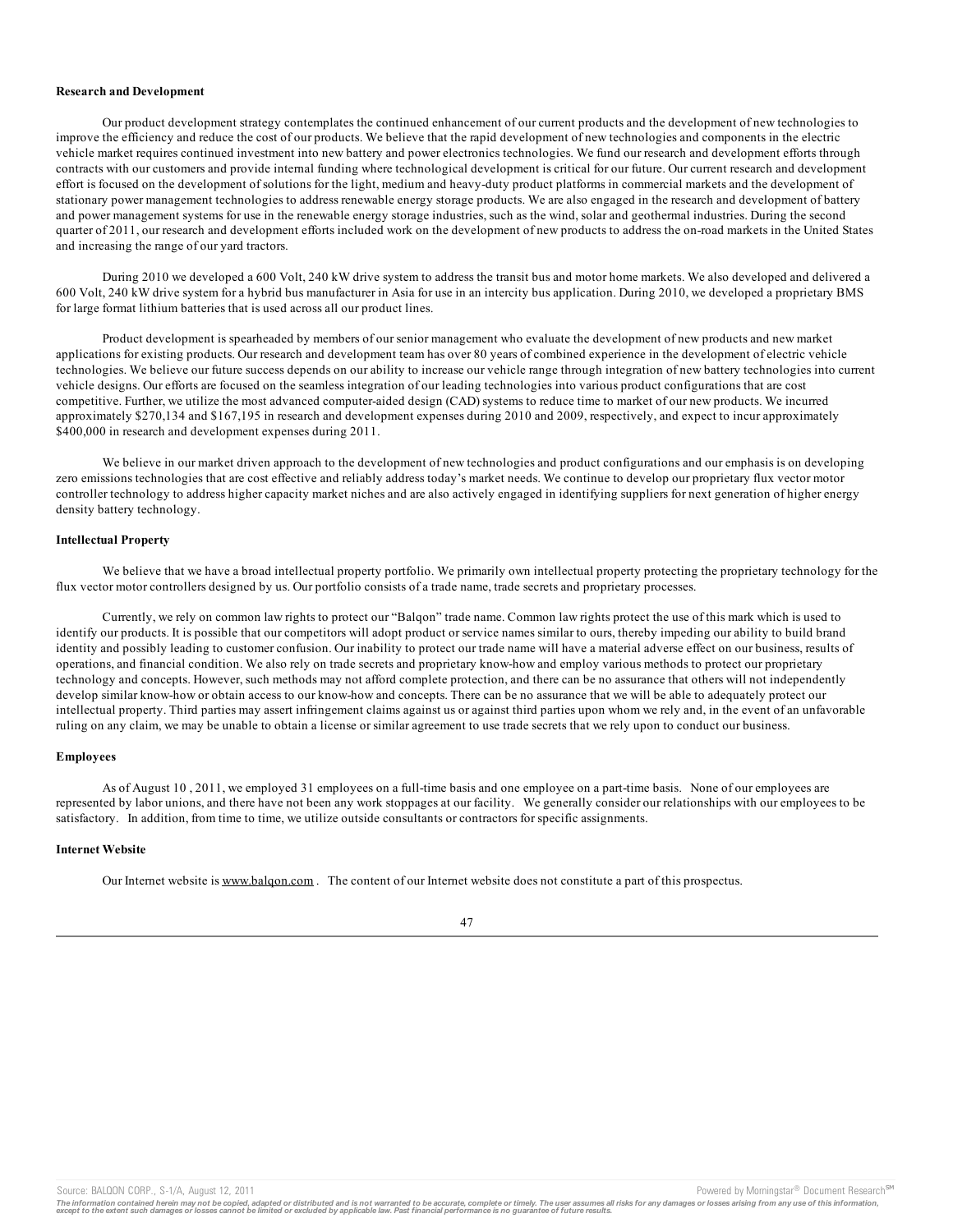#### **MANAGEMENT**

# **Directors and Executive Officers**

The names, ages and positions held by our directors and executive officers as of August 10 , 2011 and their business experience are as follows:

| <b>Name</b>        | Age | <b>Positions Held</b>                                                       |
|--------------------|-----|-----------------------------------------------------------------------------|
| Winston Chung      | 52  | Chairman of the Board and Director                                          |
| Balwinder Samra(1) | 49  | President, Chief Executive Officer, Vice Chairman of the Board and Director |
| Robert Miranda     | 58  | Chief Financial Officer                                                     |
| Henry Velasquez(1) | 35  | Vice President Engineering and Director                                     |
| Robert Gruenwald   |     | Vice President Research and Development                                     |

(1) Member of our Audit Committee, Compensation Committee and Nominating and Corporate Governance Committee.

*Balwinder Samra* was appointed as our President, Chief Executive Officer, and a director in connection with the consummation of the Merger Transaction and has served in such capacities since the Merger Transaction. Mr. Samra served as Chairman of the Board from the consummation of the Merger Transaction until December 14, 2011 when Mr. Winston Chung was appointed as Chairman of the Board and Mr. Samra was appointed as Vice Chairman of the Board. Mr. Samra was the President, Chief Executive Officer and Chairman of the Board of Balqon California from May 2005 to the closing of the Merger Transaction. Prior to that, Mr. Samra was president and chief executive officer of EVI, a leading manufacturer of electric buses, trucks and trailers. From 1991 to 2000, Mr. Samra was Corporate Vice President of Taylor-Dunn Manufacturing, a leading manufacturer of electric industrial vehicles and tow tractors. At Taylor-Dunn, Mr. Samra was responsible for worldwide marketing, dealer sales and operations. Mr. Samra's experience as our President and Chief Executive Officer combined with over 20 years of previous experience in senior management positions at other companies within the electric vehicle industry gives him unique insights into our challenges, opportunities and operations. Mr. Samra's extensive experience in the electric vehicle industry qualifies him to serve as a director of Balqon. Mr. Samra holds a B.S. degree in Chemistry from Punjab University, India.

*Winston Chung* was appointed as our Chairman of the Board and a director on December 14, 2011. Mr. Chung is the inventor of the lithium iron phosphate battery and the founder of WGE, a China based company engaged in the manufacturing and sales of energy storage solutions and lithium batteries. Mr. Chung also serves as Director and Chief Scientist for the People's Republic of China's National 863 Lithium Battery Research and Development Center. In 1982, Mr. Chung invented the world's first maintenance-free lead acid battery. In 1989, Mr. Chung invented the world's first plastic lithium-ion rechargeable battery. In 1995, he invented the waterborne adhesive lithium-ion rechargeable battery. In 2001, he applied the principles of human life, imitating bionics theory to successfully develop the world's first rare-earth element lithium yttrium rechargeable battery. In 2003, Mr. Chung developed the rare earth lithium sulfur rechargeable battery. Mr. Chung remains committed to expanding clean energy research and product development. Mr. Chung's extensive experience in the clean energy industry and his expertise in developing and manufacturing clean energy products makes him uniquely qualified to serve as a director and the Chairman of our Board of Directors.

Source: BALQON CORP., S-1/A, August 12, 2011 **Properties and August 2018** Powered by Morningstar® Document Research <sup>sw</sup>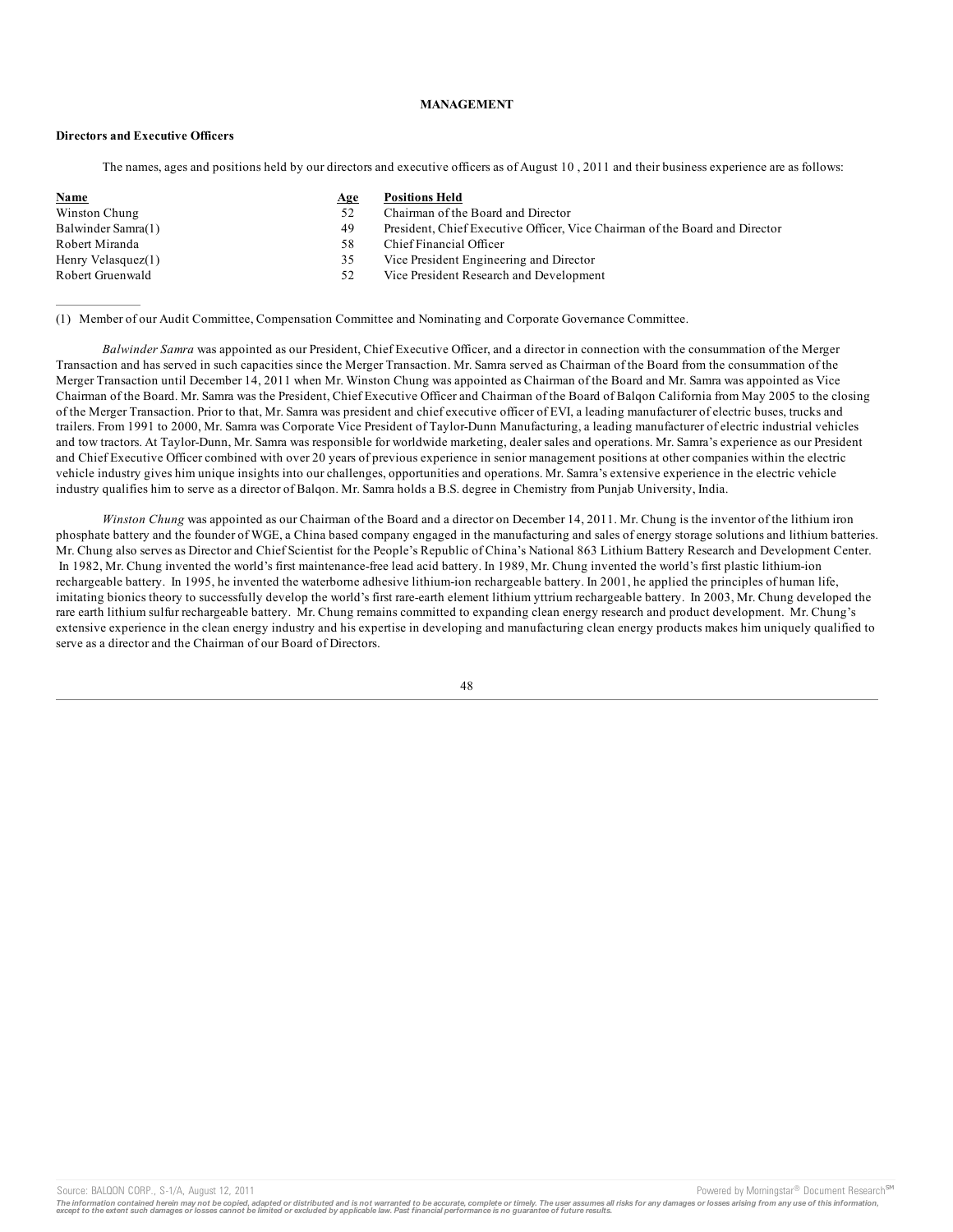*Robert Miranda* was appointed as our Chief Financial Officer in connection with the consummation of the Merger Transaction. From October 2008 to the closing of the Merger Transaction, Mr. Miranda served as Chief Financial Officer of Balqon California. Since October 2007, Mr. Miranda has been the managing director of Miranda & Associates, a professional accountancy corporation. From March 2003 through October 2007, Mr. Miranda was a Global Operations Director at Jefferson Wells, where he specialized in providing Sarbanes-Oxley compliance reviews for public companies. Mr. Miranda was a national director at Deloitte & Touche where he participated in numerous audits, corporate finance transactions, mergers, and acquisitions. Mr. Miranda is a licensed Certified Public Accountant and has over 35 years of experience in accounting, including experience in Sarbanes-Oxley compliance, auditing, business consulting, strategic planning and advisory services. Mr. Miranda holds a B.S. degree in Business Administration from the University of Southern California, a certificate from the Owner/President Management Program from the Harvard Business School and membership in the American Institute of Certified Public Accountants.

*Henry Velasquez* was appointed as our Vice President Engineering and a director in connection with the consummation of the Merger Transaction. From October 2008 to the closing of the Merger Transaction, Mr. Velasquez was Vice President Engineering and a member of the Board of Directors of Balqon California. From January 2007 to August 2008 Mr. Velasquez was a Senior Engineer at Honda Access America. From October 2000 to January 2007, Mr. Velasquez was an Engineer at Snugtop. Mr. Velasquez has over 10 years of experience in designing mechanical components, chassis and suspension systems for trucks, buses, trailers and utility vehicles. Mr. Velasquez has been awarded one United States patent related to composite body designs for pickup trucks. Mr. Velasquez's experience in vehicle design and his contacts with large automotive suppliers provides us with strategic insights into the global supply chain of automotive components. His extensive experience in engineering and manufacturing at various automotive and industrial companies qualifies him to serve as director of Balqon. Mr. Velasquez holds a B.S. degree in Mechanical Engineering from Loyola Marymount University, Los Angeles, California.

*Robert Gruenwald* was appointed as our Vice President Research and Development in connection with the consummation of the Merger Transaction. From 1997 to 2008, Mr. Gruenwald served as the President and Chief Engineer of EMS, where he designed and manufactured flux vector motor controllers for electric vehicles used in a variety of applications. From 1991 to 2000, Mr. Gruenwald served as the Manager of Product Development for Magnetek, where he was involved with the design and development of electric vehicles and electric vehicle components and software. Mr. Gruenwald also served as a senior electrical controls engineer for H-K Systems and an electrical designer for Procter & Gamble. Mr. Gruenwald has 30 years of experience in electrical engineering and design. Mr. Gruenwald has been named an inventor on four United States patents related to hybrid electric vehicles. Mr. Gruenwald holds an A.S. degree in Electrical Engineering Technology from the University of Cincinnati.

# *Term of Of ice and Family Relationships*

Our executive officers are appointed by, and serve at the discretion of, our Board of Directors. There are no family relationships among our executive officers and directors.

### **Composition of the Board of Directors**

Our Board of Directors has responsibility for our overall corporate governance and meets regularly throughout the year. Our Articles of Incorporation provide that our Board of Directors will be divided as equally as possible into three classes. Our bylaws provide that our Board of Directors may fix the exact number of directors between one and fifteen. Our Board of Directors has fixed the number of directors at three. At each annual meeting of our stockholders, directors are to be elected for a term of three years to succeed those directors whose terms expire on that annual meeting date and our directors hold office until the third succeeding annual meeting of stockholders, until their successors are elected or until their earlier death, resignation or removal. The term of our Class I director was set to expire at our 2010 annual meeting of stockholders, however, we did not hold an annual meeting of stockholders during 2010. As a result, Mr. Chung, our Class I director will hold office until our next annual meeting, until his successors is elected or until his earlier death, resignation or removal. Mr. Velasquez is a Class II director and he will hold office until our 2011 annual meeting of stockholders, until his successors is elected or until his earlier death, resignation or removal. Mr. Balwinder Samra is a Class III director and he will hold office until our 2012 annual meeting of stockholders, until his successors is elected or until his earlier death, resignation or removal.

49

Source: BALQON CORP., S-1/A, August 12, 2011 **Powered by Morningstar® Document Research** Morningstar® Document Research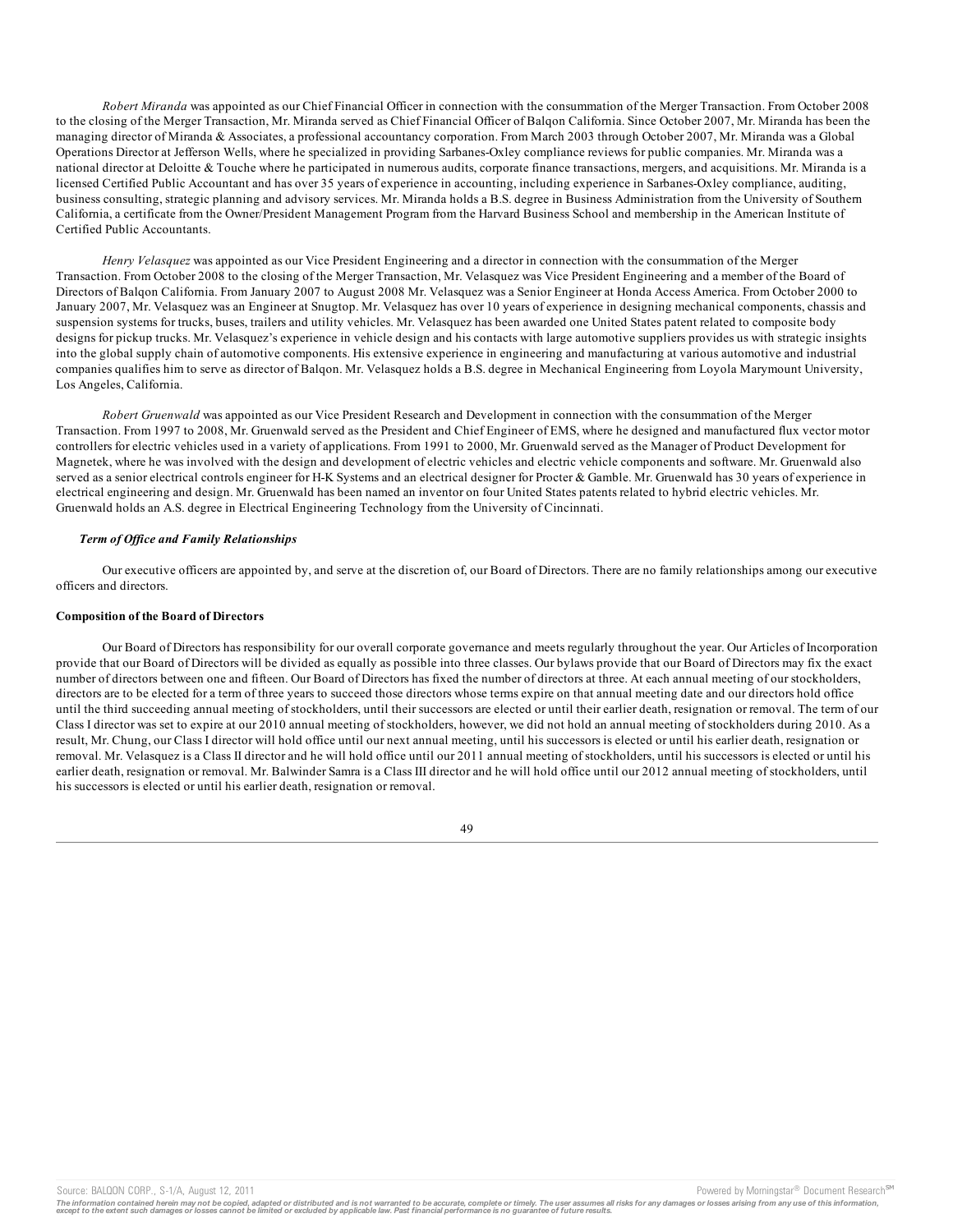Our directors are kept informed of our business through discussions with our executive officers, by reviewing materials provided to them and by participating in meetings of our Board of Directors and its committees. Our executive officers are appointed by and serve at the discretion of our Board of Directors. There are no family relationships among our executive officers and directors.

As discussed below, we have adopted procedures by which stockholders may elect nominees to our Board of Directors.

### **Corporate Governance**

Our Board of Directors believes that good corporate governance is paramount to ensure that Balqon Corporation is managed for the long-term benefit of our stockholders. Our Board of Directors has adopted corporate governance guidelines that guide its actions with respect to, among other things, the composition of the Board of Directors and its decision making processes, Board of Directors meetings and involvement of management, the Board of Director's standing committees and procedures for appointing members of the committees, and its performance evaluation for our Chief Executive Officer.

Our Board of Directors has adopted a Code of Ethics and Corporate Conduct that applies to all of our directors, officers and employees and an additional Code of Business Ethics that applies to our Chief Executive Officer and senior financial officers, or Codes of Ethics. The Code of Ethics, as applied to our principal executive officer, principal financial officer and principal accounting officer constitutes our "code of ethics" within the meaning of Section 406 of the Sarbanes-Oxley Act of 2002. Our Codes of Ethics are available on our Internet website, located at http://www.balqon.com/about\_us.php.

We intend to satisfy the disclosure requirement under Item 5.05 of Form 8-K relating to amendments to or waivers from provisions of these codes that relate to one or more of the items set forth in Item 406(b) of Regulation S-K, by describing on our Internet website, located at http://www.balqon.com, within four business days following the date of a waiver or a substantive amendment, the date of the waiver or amendment, the nature of the amendment or waiver, and the name of the person to whom the waiver was granted. Information on our Internet website is not, and shall not be deemed to be, a part of this prospectus or incorporated into any other filings we make with the SEC.

# **Director Independence**

Annually, the Board of Directors, with the assistance of the Nominating and Corporate Governance Committee, makes a determination as to the independence of each director using the current standards for "independence" established by the SEC and NASDAQ Market Place Rules, additional criteria set forth in our corporate governance guidelines and consideration of any other material relationship a director may have with Balqon Corporation. None of our directors are independent under these standards. Mr. Balwinder Samra and Henry Velasquez are our Chief Executive Officer and Vice President Engineering, respectively. SOL, of which Mr. Chung is President and Chief Executive Officer, is party to the Distribution Agreement under which we issued 1,375,000 shares of our common stock and a five-year warrant to purchase up to 1,500,000 shares of our common stock at an exercise price of \$1.50 per share on December 14, 2010 in consideration of certain distribution rights granted to us by SOL. Further, in January 2011, WGE, an affiliate of Mr. Chung, agreed to purchase 300 of our electric drive systems at an aggregate purchase price of approximately \$15.9 million.

The information contained herein may not be copied, adapted or distributed and is not warranted to be accurate, complete or timely. The user assumes all risks for any damages or losses arising from any use of this informat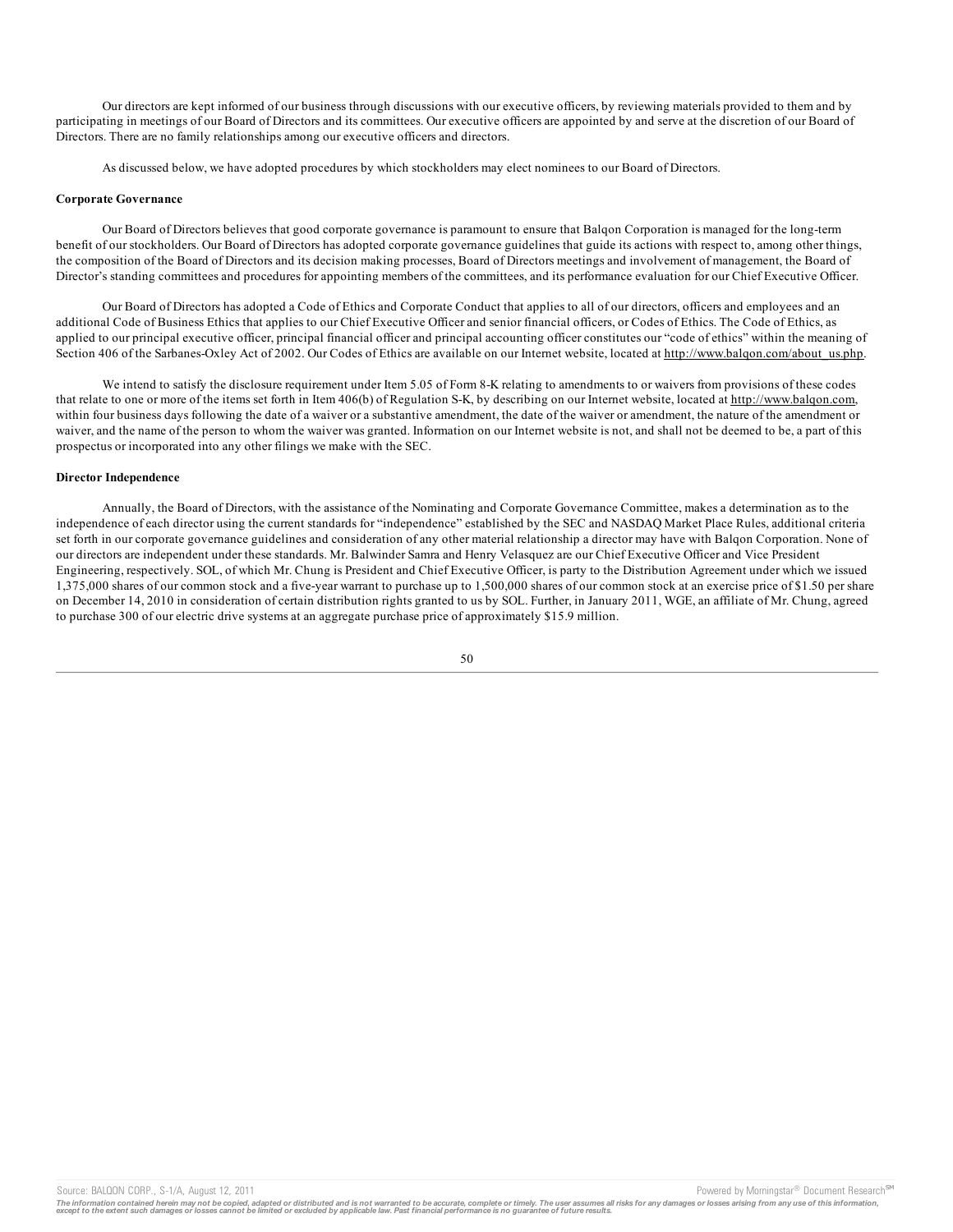Our Board of Directors intends to expand the number of directors to five and appoint at least two persons who qualify as "independent" under the current NASDAQ Marketplace Rules to our Board of Directors in the near future.

# **Stockholder Communications with our Board of Directors**

Our Board of Directors has implemented a process by which stockholders may send written communications directly to the attention of our Board of Directors or any individual member of our Board of Directors. Mr. Velasquez, the Chairman of our Audit Committee, is responsible for monitoring communications from stockholders and providing copies of such communications to the other directors as he considers appropriate. Communications will be forwarded to all directors if they relate to substantive matters and include suggestions or comments that Mr. Velasquez considers to be important for the directors to consider. Stockholders who wish to communicate with our Board of Directors can write to Mr. Henry Velasquez, The Board of Directors, Balqon Corporation, 1420 240th Street, Harbor City, California 90710.

# **Committees of the Board of Directors**

Our business, property and affairs are managed under the direction of our Board of Directors. Directors are kept informed of our business through discussions with our executive officers, by reviewing materials provided to them and by participating in meetings of our Board of Directors and its committees.

Our Board of Directors has established standing Audit, Compensation and Nominating and Corporate Governance Committees. Each committee has a written charter that is reviewed annually and revised as appropriate. Our Board of Directors intends to appoint at least two independent directors to our Board of Directors and each of its committees in the near future.

# *Audit Committee*

Our Audit Committee selects our independent auditors, reviews the results and scope of the audit and other services provided by our independent auditors, and reviews our financial statements for each interim period and for our year end.

Our Audit Committee operates pursuant to a charter approved by our Board of Directors and our Audit Committee, according to the rules and regulations of the SEC. Our Audit Committee consists of Balwinder Samra and Henry Velasquez. Amarpal Samra served on our Audit Committee in 2010 until his resignation on December 14, 2010. Mr. Velasquez serves as the Chairman of our Audit Committee. Our Board of Directors has determined that Balwinder Samra and Henry Velasquez are not "independent" under our Corporate Governance Guidelines, and the NASDAQ Marketplace Rules and that neither of them satisfies the other requirements under SEC rules regarding audit committee membership. None of the members of our Audit Committee qualify as an "audit committee financial expert" under applicable SEC rules and regulations governing the composition of the Audit Committee, or satisfies the "financial sophistication" requirements of the NASDAQ Marketplace Rules.



The information contained herein may not be copied, adapted or distributed and is not warranted to be accurate, complete or timely. The user assumes all risks for any damages or losses arising from any use of this informat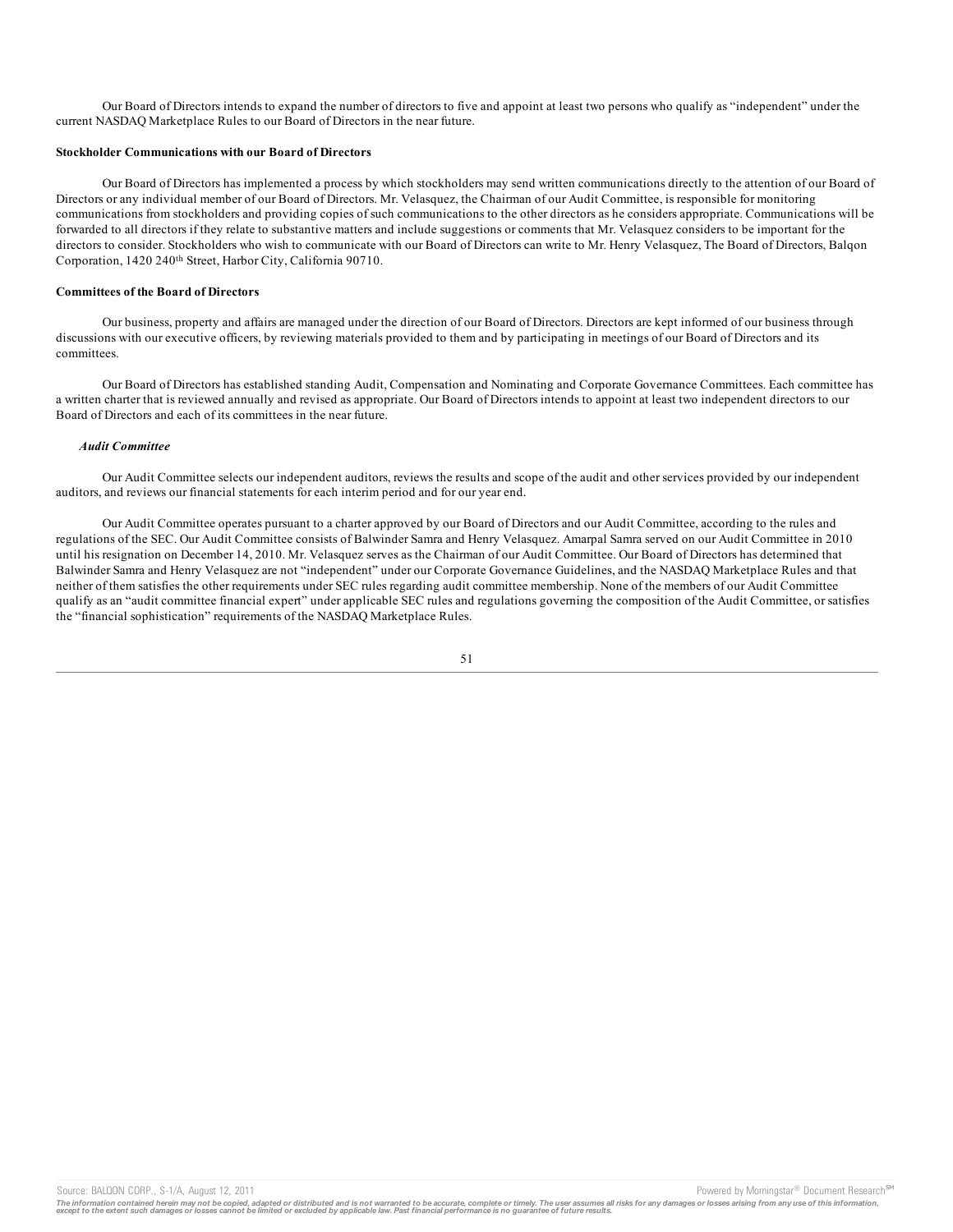#### *Compensation Committee*

Our Compensation Committee is responsible for establishing and administering our overall policies on compensation and the compensation to be provided to our executive officers, including, among other things, annual salaries and bonuses, stock options, stock grants, other stock-based awards, and other incentive compensation arrangements. In addition, the Compensation Committee reviews the philosophy and policies behind the salary, bonus and stock compensation arrangements for all other employees. Although our Compensation Committee makes all compensation decisions as to our executive officers, our Chief Executive Officer makes recommendations to our Compensation Committee regarding compensation for the other named executive officers. Our Compensation Committee has the authority to administer our 2008 Stock Incentive Plan, or 2008 Plan, with respect to grants to executive officers and directors, and also has authority to make equity awards under our 2008 Plan to all other eligible individuals. However, our Board of Directors may retain, reassume or exercise from time to time the power to administer our 2008 Plan.

The Compensation Committee evaluates both performance and compensation to ensure that the total compensation paid to our executive officers is fair, reasonable and competitive so that we can attract and retain superior employees in key positions. The Compensation Committee believes that compensation packages offered to our executives, including the named executive officers, should include both cash and equity-based compensation that reward performance as measured against established goals. The Compensation Committee has the authority to retain consultants, and other advisors and in furtherance of the foregoing objectives.

Our Compensation Committee operates pursuant to a charter approved by our Board of Directors and our Compensation Committee. Our Compensation Committee consists of Balwinder Samra and Henry Velasquez. Mr. Balwinder Samra serves as Chairman of our Compensation Committee. Amarpal Samra served on our Compensation Committee in 2010 until his resignation on December 14, 2010. Our Board of Directors has determined that none of the members of our Compensation Committee is "independent" under the NASDAQ Marketplace Rules.

#### *Nominating and Corporate Governance Committee*

Our Nominating and Corporate Governance Committee selects nominees for our Board of Directors. The Nominating and Corporate Governance Committee will consider candidates for director recommended by any stockholder that is the beneficial owner of shares representing more than 1% of the then-outstanding shares of our common stock and who has beneficially owned those shares for at least one year. The Nominating and Corporate Governance Committee will evaluate those recommendations by applying its regular nominee criteria and considering the additional information described in the Nominating and Corporate Governance Committee's below-referenced charter. Stockholders that desire to recommend candidates for the Board of Directors for evaluation may do so by contacting Balqon Corporation in writing, identifying the potential candidate and providing background and other relevant information. Our Nominating and Corporate Governance Committee utilizes a variety of methods for identifying and evaluating nominees for director. Candidates may also come to the attention of the Nominating and Corporate Governance Committee through current members of our Board of Directors, professional search firms and other persons. In evaluating potential candidates, our Nominating and Corporate Governance Committee will take into account a number of factors, including, among others, the following:

- the candidate's independence from management;
- whether the candidate has relevant business experience:
- judgment, skill, integrity and reputation;
- existing commitments to other businesses;
- corporate governance background;
- · financial and accounting background, to enable the committee to determine whether the candidate would be suitable for Audit Committee membership; and
- the size and composition of our Board of Directors.

### 52

Source: BALQON CORP., S-1/A, August 12, 2011 **Powered by Morningstar® Document Research** <sup>5M</sup>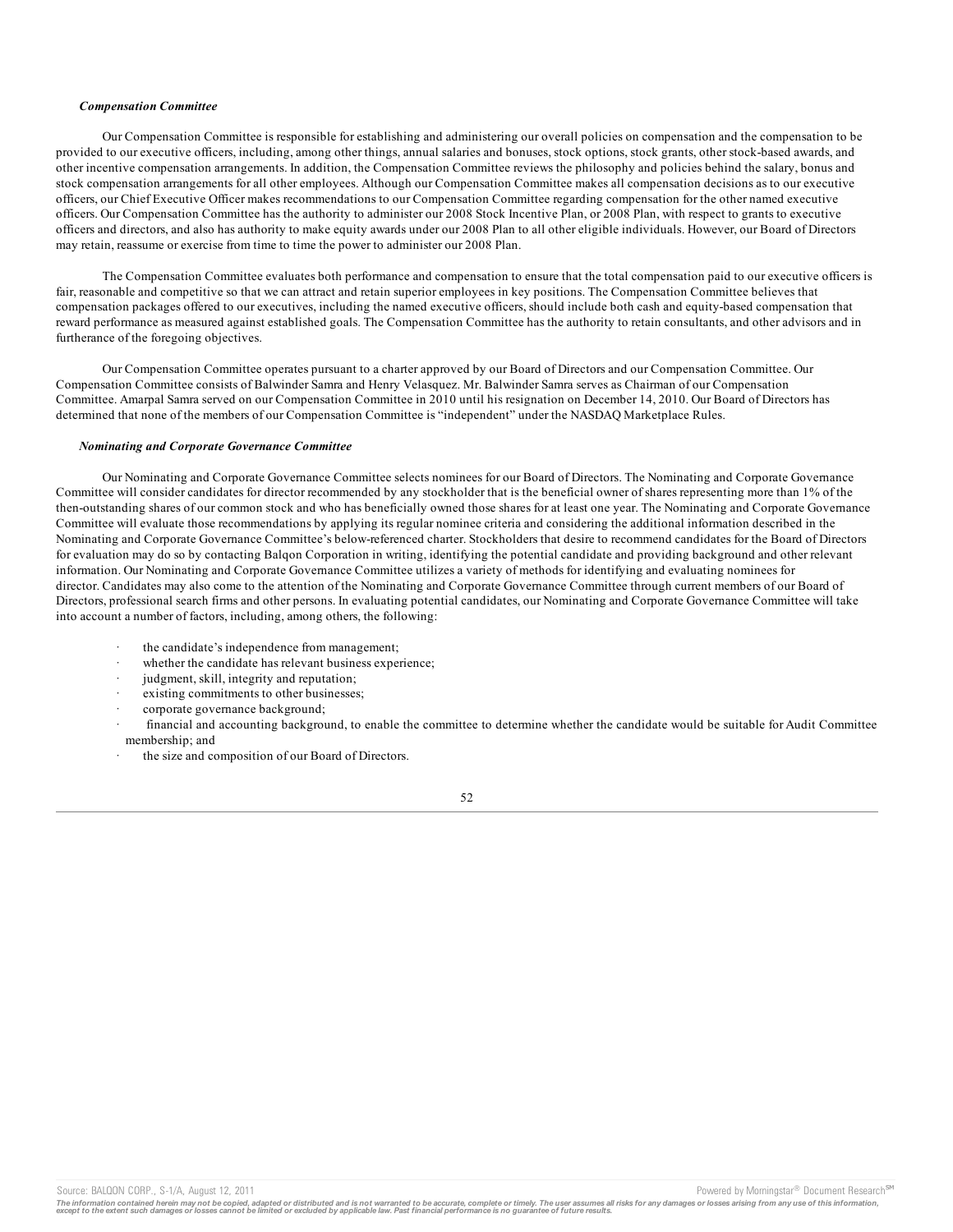When considering the size and composition of our Board of Directors during the evaluation of a potential candidate, our Nominating and Corporate Governance Committee examines, among other things, the following qualifications and skills of director candidates—their business or professional experience, their integrity and judgment, their records of public service, their ability to devote sufficient time to the affairs of the Balqon Corporation, the diversity of backgrounds and experience they will bring to our board and our needs. Our Nominating and Corporate Governance Committee also believes that all nominees should be individuals of substantial accomplishment with demonstrated leadership capabilities. Our Nominating and Corporate Governance Committee does not have a formal policy with regard to the consideration of diversity in indentifying nominees for director.

Our Nominating and Corporate Governance Committee operates pursuant to a charter approved by our Board of Directors and our Nominating and Corporate Governance Committee. Our Nominating and Corporate Governance Committee consists of Balwinder Samra and Henry Velasquez. Mr. Balwinder Samra serves as chairman of our Nominating and Corporate Governance Committee. Amarpal Samra served on our Nominating and Corporate Governance Committee in 2010 until his resignation on December 14, 2010. Our Board of Directors has determined that none of the members of our Nominating and Corporate Governance Committee is "independent" under the NASDAQ Marketplace Rules.

#### **Compensation of Directors**

We use a combination of cash and stock-based incentive compensation to attract and retain qualified candidates to serve on our Board of Directors. In setting the compensation of directors, we consider the significant amount of time that members of the Board of Directors spend in fulfilling their duties to Balqon Corporation as well as the experience level we require to serve on our Board of Directors. The Board of Directors, through its Compensation Committee, annually reviews the compensation and compensation policies for members of the Board of Directors. In recommending director compensation, the Compensation Committee is guided by three goals:

- · compensation should fairly pay directors for work required in a company of our size and scope;
- · compensation should align directors' interests with the long-term interests of our stockholders; and
- the structure of the compensation should be clearly disclosed to our stockholders.

Each of our non-employee directors is paid \$6,000 per year for serving on the Board of Directors. Our directors do not receive additional compensation for serving on the various committees of the Board of Directors. Directors are reimbursed for certain reasonable documented expenses in connection with attendance at meetings of our Board of Directors and its committees. Employee directors do not receive compensation in connection with their service as directors.



The information contained herein may not be copied, adapted or distributed and is not warranted to be accurate, complete or timely. The user assumes all risks for any damages or losses arising from any use of this informat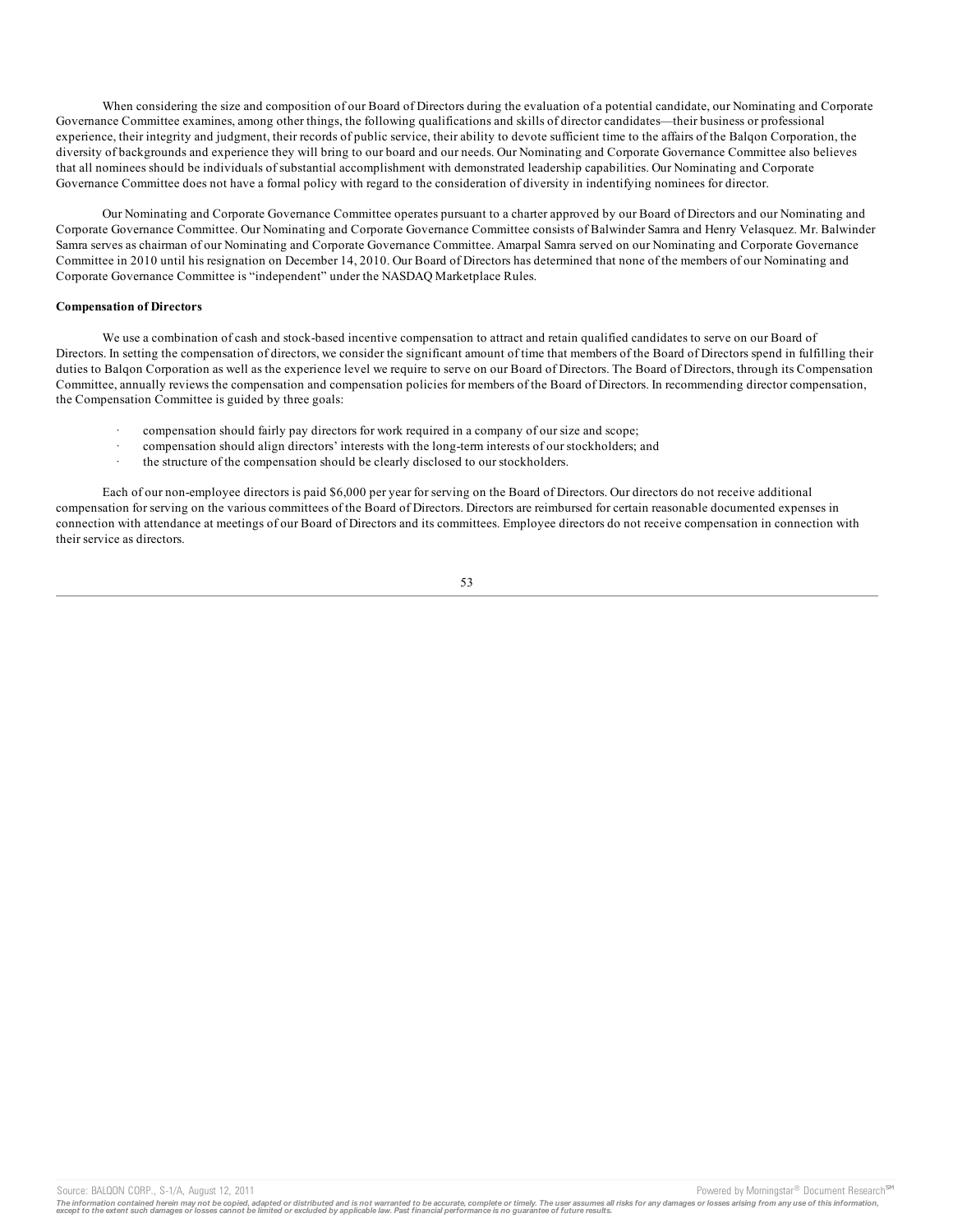# *Director Compensation Table – 2010*

The following table summarizes for the year ended December 31, 2010, the compensation awarded to or paid to, or earned by, Winston Chung, the only member of our Board of Directors who is not a named executive officer, and Amarpal Samra, a former member of our Board of Directors.

|                              | <b>Fees Earned or</b> |       |  |  |
|------------------------------|-----------------------|-------|--|--|
|                              | Paid in Cash          | Total |  |  |
| Name                         | (S)                   | (S)   |  |  |
| Winston Chung                | 250                   | 250   |  |  |
| Amarpal Samra <sup>(1)</sup> | 6.000                 | 6.000 |  |  |

(1) Mr. Samra resigned as a member of our Board of Directors on December 14, 2010. In June 2008, Mr. Samra was granted 1,250,025 shares of common stock in consideration of business strategy consulting services rendered to Balqon California, which shares were converted into the same number of shares of our common stock in connection with the Merger Transaction. As of December 31, 2010, Mr. Samra held 1,250,025 shares of our common stock. In June 2008, Mr. Samra was issued options to purchase 312,507 shares of common stock to in consideration of business strategy consulting services rendered to Balqon California, which options were converted into options to purchase the same number of shares of our common stock under our 2008 Plan in connection with the Merger Transaction. As of December 31, 2010, Mr. Samra held options to purchase 208,338 shares of our common stock.

# **Compensation Committee Interlocks and Insider Participation**

No member of our Board has a relationship that would constitute an interlocking relationship with executive officers and directors of another entity.

Source: BALQON CORP., S-1/A, August 12, 2011<br>The information contained herein may not be copied, adapted or distributed and is not warranted to be accurate, complete or timely. The user assumes all risks for any damages or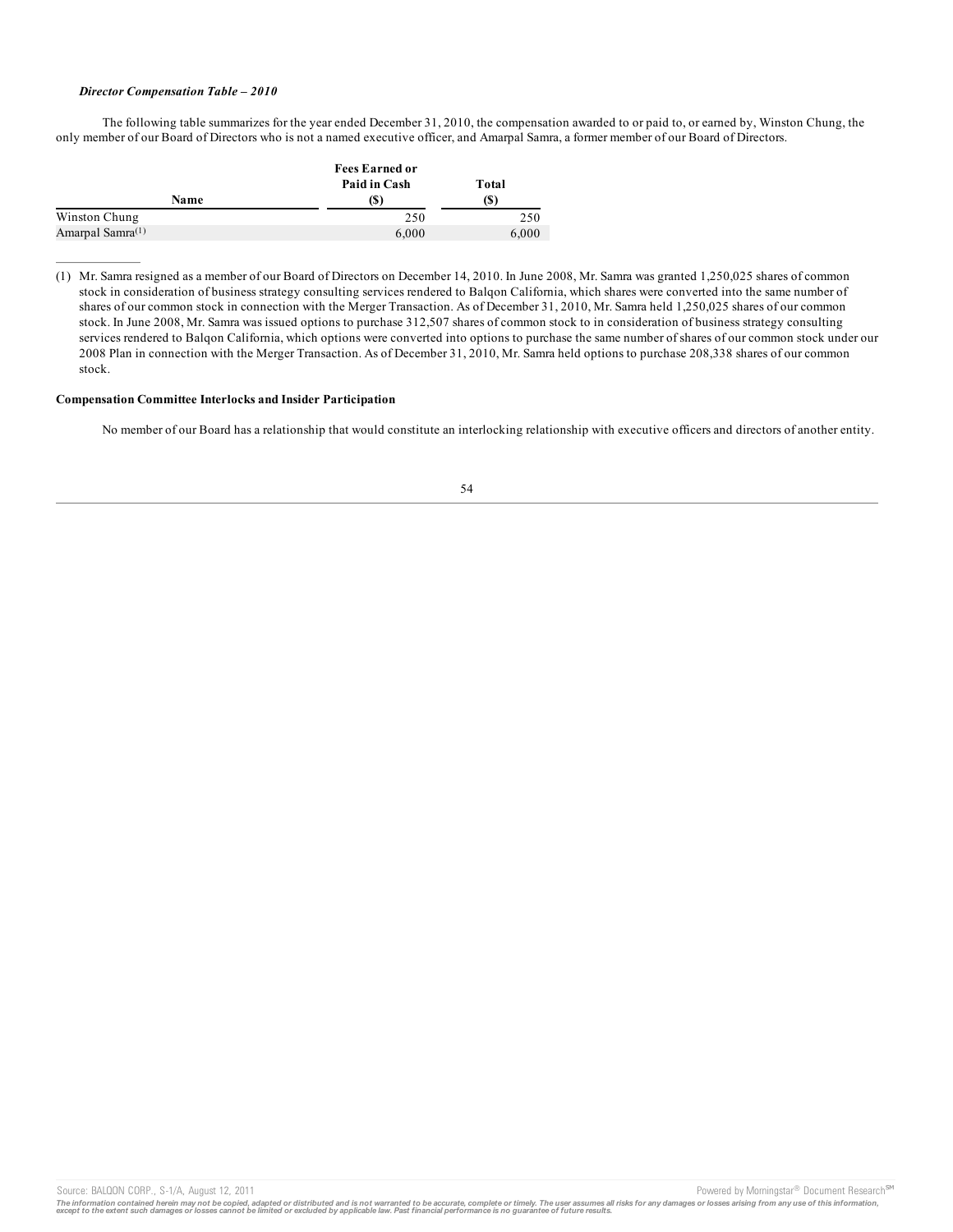## **Compensation of Executive Officers**

### *Summary Compensation Table*

The following table provides information concerning the compensation for the individual who served as our principal executive officer during the year ended December 31, 2010 and our two highest paid executive officers who were serving as an executive officer on December 31, 2010. These three individuals are collectively referred to in this prospectus as the "named executive officers."

|                                         |      | Salary          | Total   |
|-----------------------------------------|------|-----------------|---------|
| <b>Name and Principal Position</b>      | Year | <b>(S)</b>      | (S)     |
| Balwinder Samra                         | 2009 | $250,000^{(1)}$ | 250,000 |
| President and Chief Executive Officer   | 2010 | 280,208(2)      | 280,208 |
| Robert Miranda                          | 2009 | $150,000^{(3)}$ | 150,000 |
| Chief Financial Officer                 | 2010 | $175,000^{(3)}$ | 175,000 |
| Henry Velasquez                         | 2009 | 150,000         | 150,000 |
| Vice President Engineering and Director | 2010 | 167,188         | 167,188 |

(1) Of the \$250,000 Mr. Samra earned in 2009 under the terms of his employment agreement, Mr. Samra was owed \$98,918 in accrued salaries as of December 31, 2010.

(2) As of December 31, 2010, Mr. Samra was owed the entire \$280,208 he earned in 2010 under the terms of his employment agreement.

(3) Represents the portion of the total consulting fees paid to Miranda & Associates, a professional accountancy corporation wholly-owned by Mr. Miranda, in consideration of services, attributable to the services provided by Mr. Miranda as our chief financial officer.

# *Employment Agreement, dated October 24, 2008, between Balqon Corporation and Balwinder Samra*

On October 24, 2008, we entered into an executive employment agreement with Mr. Samra. Under the terms of the executive employment agreement, Mr. Samra has agreed to serve as our Chairman of the Board, President and Chief Executive Officer on an at-will basis. Mr. Samra served as Chairman of the Board from the consummation of the Merger Transaction until December 14, 2011 when Mr. Winston Chung was appointed as Chairman of the Board and Mr. Samra was appointed as Vice Chairman of the Board.

The agreement provides for an initial base salary of \$250,000 per year with an increase to \$300,000 after the second anniversary of the effective date of the employment agreement, paid vacation of at least six weeks per year and a monthly automobile allowance of at least \$750. Mr. Samra is eligible to receive increases and annual cash incentive bonuses based on our net revenues as shown on our annual report on Form 10-K for the previous fiscal year as compared to the internal forecasts proposed at or about the beginning of the previous fiscal year by our Chief Financial Officer and approved by our Audit Committee, as follows: (A) if the net revenues forecast is met, the incentive bonus will equal 25% of his base salary and (B) if the net revenue forecast is exceeded by more than 50%, the incentive bonus will equal 50% of his base salary. Mr. Samra is also eligible to participate in benefit and incentive programs we may offer. We have also agreed to maintain in effect a directors' and officers' liability insurance policy with a minimum limit of liability of \$3 million and that we would enter into an indemnification agreement with Mr. Samra upon terms mutually acceptable to us and Mr. Samra.

55

Source: BALQON CORP., S-1/A, August 12, 2011 **Powered by Morningstar® Document Research** Morningstar® Document Research

The information contained herein may not be copied, adapted or distributed and is not warranted to be accurate, complete or timely. The user assumes all risks for any damages or losses arising from any use of this informat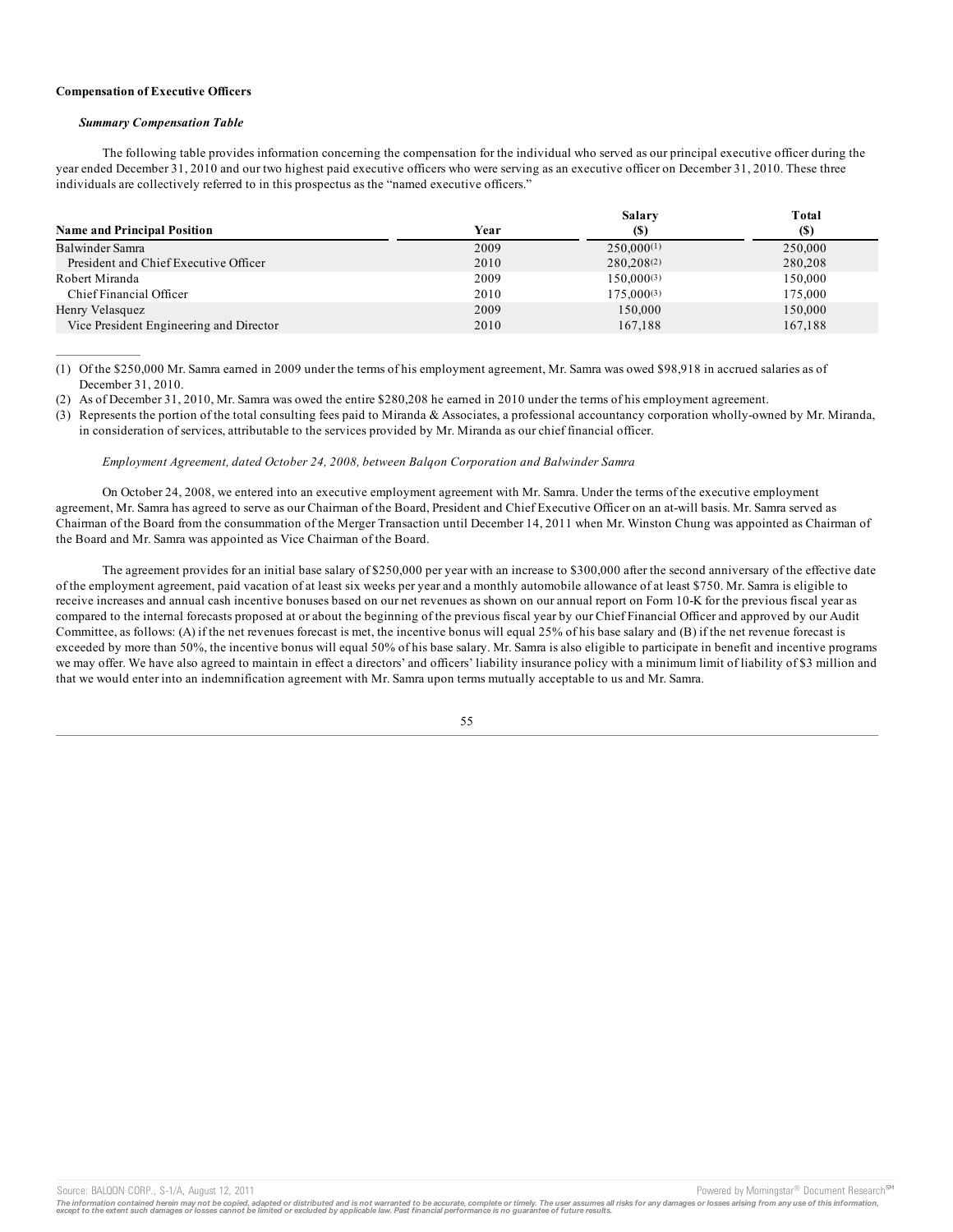The employment agreement contains non-competition provisions that prohibit Mr. Samra from engaging or participating in a competitive business or soliciting our customer or employees during his employment with us and for two years afterward. The agreement also contains provisions that restrict disclosure by Mr. Samra of our confidential information and assign ownership to us of inventions related to our business that are created by him during his employment and for two years afterward.

We may terminate the agreement at any time, with or without due cause. "Due cause" includes any intentional misapplication of our funds or other material assets, or any other act of dishonesty injurious to us, or conviction of a felony or a crime involving moral turpitude. "Due cause" also includes abuse of controlled substances or alcohol and breach, nonperformance or nonobservance of any of the terms of the agreement, provided that Mr. Samra fails to satisfactorily remedy the performance problem following 30 days' written notice.

Mr. Samra may terminate the agreement at any time, with or without good reason. However, termination for good reason must occur within 90 days of the occurrence of an event constituting good reason, and Mr. Samra must furnish us with written notice of the event within 30 days after the initial existence of the event and provide us with at least a 30-day cure period. "Good reason" includes: a material diminution in his authority, duties, responsibilities, titles or offices; a purported reduction in Mr. Samra's base salary amounting to a material diminution in his salary to an amount less than the greater of \$250,000 or 10% below the base salary in effect at the time of the reduction; our failure to timely cure or diligently initiate a cure of any material breach within 30 days after Mr. Samra gives us written notice of the breach.

If we terminate Mr. Samra's employment for due cause or due to Mr. Samra's breach of his employment agreement by refusing to continue his employment, or if Mr. Samra terminates his employment without good reason, then all compensation and benefits for Mr. Samra will cease, other than amounts under retirement and benefit plans and programs that were earned and vested by the date of termination, pro rata annual salary through the date of termination, any stock options that were vested as of the date of termination, and accrued vacation as required by California law.

If Mr. Samra becomes incapacitated, we may terminate his employment under the agreement upon 30 days' prior written notice. Upon Mr. Samra's death, the agreement terminates immediately. If Mr. Samra's employment terminates due to his incapacity or death, Mr. Samra or his estate or legal representative will be entitled to receive benefits under our retirement and benefits plans and programs that were earned and vested at the date of termination, a prorated incentive bonus for the fiscal year in which incapacity or death occurred (to the extent he would otherwise be eligible), and a lump sum cash payment in an amount equal to one year of his then current annual salary.

If Mr. Samra's employment terminates for good reason or other than as a result of due cause, incapacity, death or retirement, Mr. Samra will be entitled to his salary through the end of the month in which termination occurs plus credit for accrued vacation, and a prorated incentive bonus, if eligible, for the fiscal year during which termination occurred. In addition, under those circumstances, he will be entitled to receive (i) a severance payment equal to (A) two times his then current annual salary and (B) two times the amount of the average incentive bonus paid during the two calendar years preceding the date of termination, (ii) all medical insurance benefits to which he was entitled immediately prior to the date of termination for a period of 18 months or the date that Mr. Samra's continued participation in our medical insurance plan was not possible under the plan, whichever was earlier, and (iii) a lump-sum cash payment equal to 18 times the estimated monthly COBRA premiums at the time of termination (taking into account all known or anticipated premium increases) to be used by Mr. Samra to maintain his medical insurance coverage for an additional 18 months. If our medical insurance plan does not allow Mr. Samra's continued participation, then we will be required to pay to Mr. Samra, in monthly installments, the monthly premium or premiums for COBRA coverage, covering the 18-month period described in clause (ii) in the preceding sentence.

56

Source: BALQON CORP., S-1/A, August 12, 2011 **Powered by Morningstar® Document Research** in Powered by Morningstar® Document Research in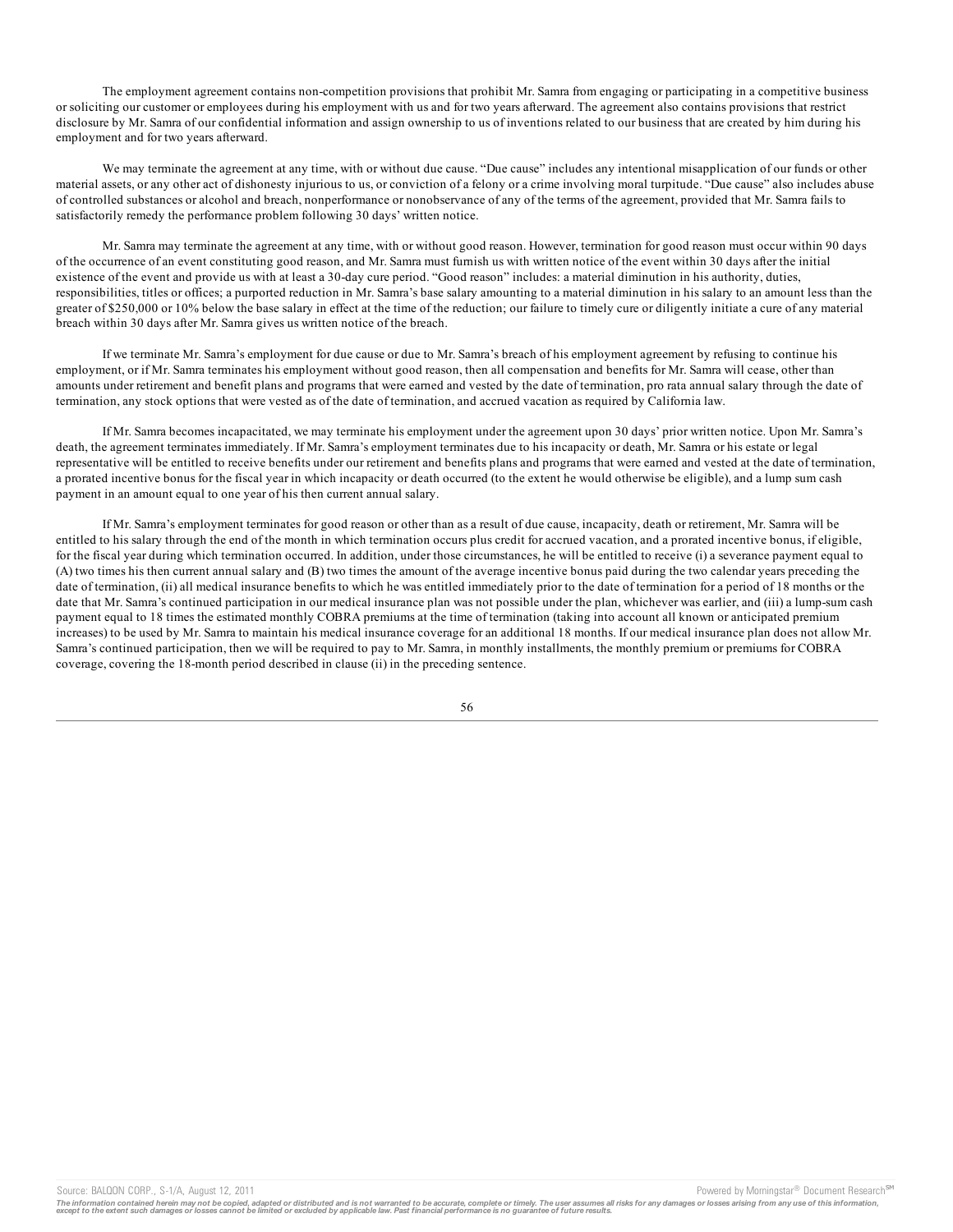Immediately preceding the occurrence of a change in control, and regardless of whether Mr. Samra's employment terminates and/or he receives severance payments as a result of the change in control, Mr. Samra will be entitled to receive a payment equal to (A) two times his then current annual salary and (B) two times the amount of the average incentive bonus paid during the two calendar years preceding the date of termination. A change in control includes the following circumstances:

(a) the acquisition by any person or group of beneficial ownership of securities entitled to vote generally in the election of our directors, or voting securities, that represent 40% or more of the combined voting power of our then outstanding voting securities or 50% or more of the combined fair market value of our then outstanding stock, other than:

(i) an acquisition by a trustee or other fiduciary holding securities under any employee benefit plan (or related trust) sponsored or maintained by us or any person controlled by us or by any employee benefit plan (or related trust) sponsored or maintained by us or any person controlled by us, or

an acquisition of voting securities by us or a corporation owned, directly or indirectly, by our stockholders in substantially the same proportions as their ownership of our stock;

(b) a majority of members of our board is replaced during any 12-month period by directors whose appointment or election is not endorsed by a majority of members of our board before the date of the appointment or election, excluding any individual whose initial assumption of office occurs as a result of an actual or threatened election contest with respect to the election or removal of directors or other actual or threatened solicitation of proxies or consents by or on behalf of a person other than our board;

(c) the acquisition by any person or group, or combined acquisitions during the 12-month period ending on the date of the most recent acquisition by such person or group, of ownership of assets from us that have a total gross fair market value equal to or more than 40% of the total gross fair market value of all of our assets immediately before such acquisition; and

(d) stockholder approval of a complete liquidation or dissolution of our company.

Regardless of circumstance (a) above, however, if we make an acquisition of our securities that (x) causes our voting securities beneficially owned by a person or group to represent 40% or more of the combined voting power of our then outstanding voting securities or (y) causes our stock beneficially owned by a person or group to represent 50% or more of the combined fair market value of our then outstanding stock, the acquisition will not be considered an acquisition by any person or group for purposes of circumstance (a) unless the person or group subsequently becomes the beneficial owner of additional securities of Balqon Corporation.

For purposes of circumstance (a) above, the calculation of voting power will be made as if the date of the acquisition were a record date for a vote of our stockholders, and for purposes of circumstance (c) above, the calculation of voting power will be made as if the date of the consummation of the transaction were a record date for a vote of our stockholders.

57

Source: BALQON CORP., S-1/A, August 12, 2011 **Powered by Morningstar® Document Research** in Powered by Morningstar® Document Research in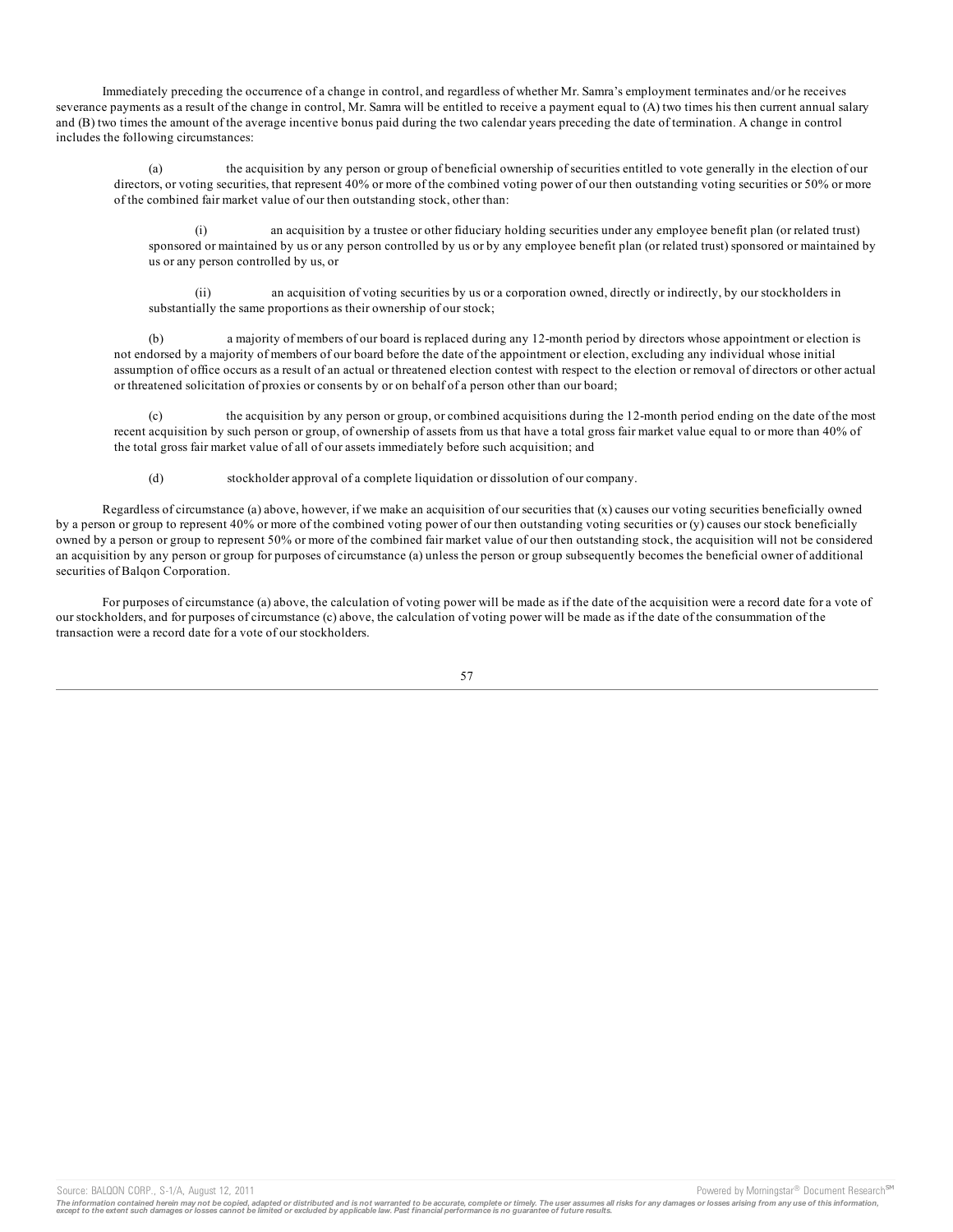Regardless of the above, there will be no change in control event when there is a transfer to an entity that is controlled by our stockholders immediately after the transfer. A transfer of assets by us is not treated as a change in control if the assets are transferred to: a stockholder of Balqon Corporation (immediately before the asset transfer) in exchange for or with respect to the stockholders' stock; an entity, 50% or more of the total value or voting power of which is owned, directly or indirectly, by us; a person or group that owns, directly or indirectly, 50% or more of the total value or voting power of all of our outstanding stock; or an entity, at least 50% of the total value or voting power of which is owned, directly or indirectly, by a person or group described in the immediately preceding clause.

### *Employment Agreement, dated October 24, 2008, between Balqon Corporation and Henry Velasquez*

On October 24, 2008, we entered into an executive employment agreement with Mr. Henry Velasquez. Under the terms of the executive employment agreement, Mr. Velasquez has agreed to serve as our Vice President Engineering on an at-will basis. The employment agreement has an effective date of October 24, 2008.

The agreement provides for an initial base salary of \$150,000 per year with an increase to \$175,000 per year after the second anniversary of the effective date of the employment agreement, respectively, and paid vacation of at least four weeks per year. Mr. Velasquez is eligible to receive salary increases and annual cash incentive bonuses at the discretion of our Compensation Committee. Mr. Velasquez is also eligible to participate in benefit and incentive programs we may offer. We have agreed to maintain in effect a directors' and officers' liability insurance policy with a minimum limit of liability of \$3 million and that we would enter into an indemnification agreement with Mr. Velasquez upon terms mutually acceptable to us and Mr. Velasquez.

The agreement contains non-competition provisions that prohibit Mr. Velasquez from engaging or participating in a competitive business or soliciting our customer or employees during his employment with us and for two years afterward. The agreement also contains provisions that restrict disclosure by Mr. Velasquez of our confidential information and assign ownership to us of inventions related to our business that are created by him during his employment and for two years afterward.

We may terminate the agreement at any time, with or without due cause. "Due cause" includes any intentional misapplication of our funds or other material assets, or any other act of dishonesty injurious to us, or conviction of a felony or a crime involving moral turpitude. "Due cause" also includes abuse of controlled substances or alcohol and breach, nonperformance or nonobservance of any of the terms of the agreement, provided that Mr. Velasquez fails to satisfactorily remedy the performance problem following 30 days' written notice.

Mr. Velasquez may terminate the agreement at any time, with or without good reason. However, termination for good reason must occur within 90 days of the occurrence of an event constituting good reason, and Mr. Velasquez must furnish us with written notice of the event within 30 days after the initial existence of the event and provide us with at least a 30-day cure period. "Good reason" includes: a material diminution in his authority, duties, responsibilities, titles or offices; a purported reduction in Mr. Velasquez's base salary amounting to a material diminution in his salary to an amount less than the greater of \$150,000 or 10% below the base salary in effect at the time of the reduction; our failure to timely cure or diligently initiate a cure of any material breach within 30 days after Mr. Velasquez gives us written notice of the breach.

Source: BALQON CORP., S-1/A, August 12, 2011 **Powered by Morningstar® Document Research** in Powered by Morningstar® Document Research in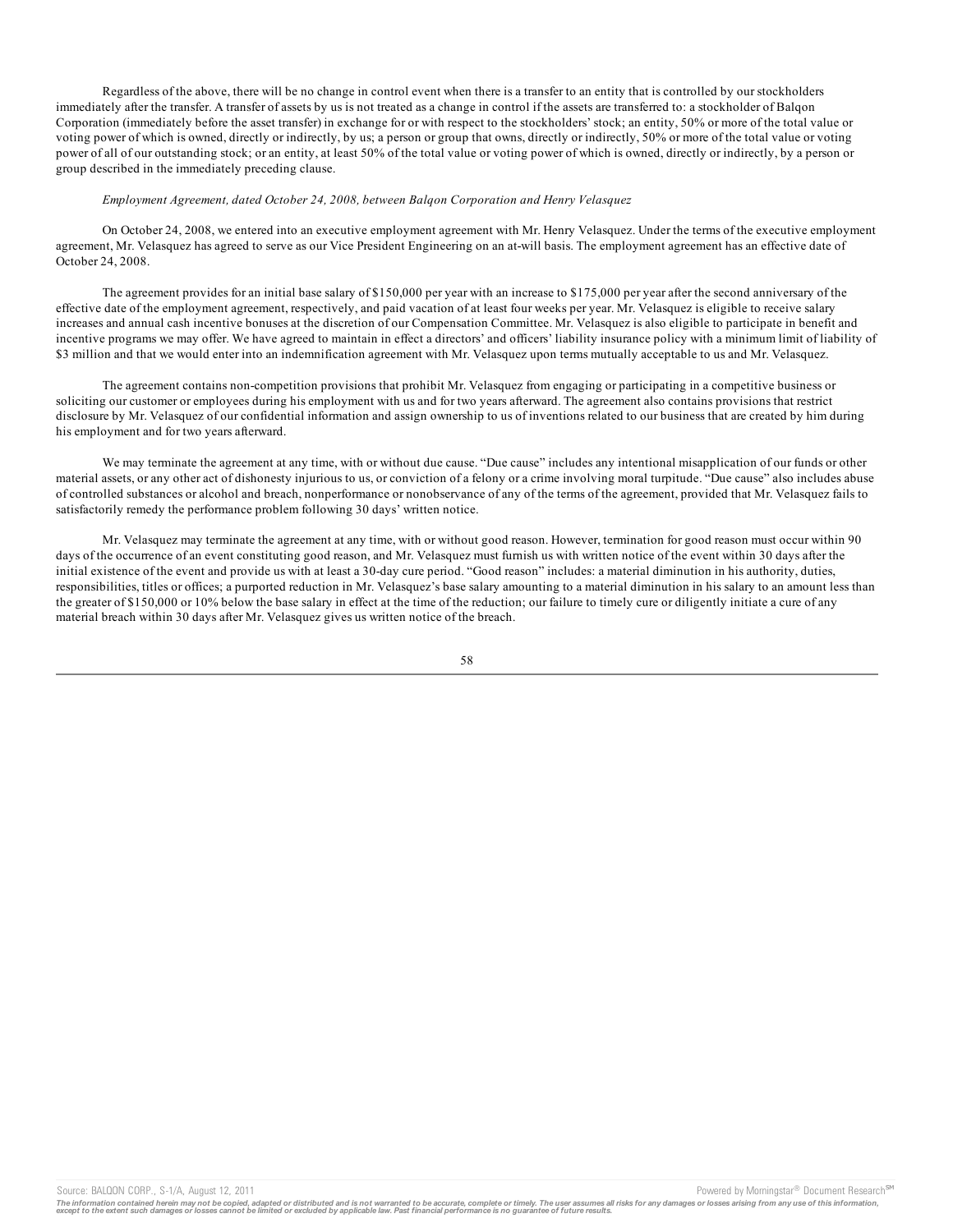If we terminate Mr. Velasquez's employment for due cause or due to Mr. Velasquez's breach of his employment agreement by refusing to continue his employment, or if Mr. Velasquez a terminates his employment without good reason, then all compensation and benefits for Mr. Velasquez will cease, other than amounts under retirement and benefit plans and programs that were earned and vested by the date of termination, pro rata annual salary through the date of termination, any stock options that were vested as of the date of termination, and accrued vacation as required by California law.

If Mr. Velasquez becomes incapacitated, we may terminate his employment under the agreement upon 30 days' prior written notice. Upon Mr. Velasquez's death, the agreement terminates immediately. If Mr. Velasquez's employment terminates due to his incapacity or death, Mr. Velasquez or his estate or legal representative will be entitled to receive benefits under our retirement and benefits plans and programs that were earned and vested at the date of termination, a prorated incentive bonus for the fiscal year in which incapacity or death occurred (to the extent he would otherwise be eligible), and a lump sum cash payment in an amount equal to one year of his then current annual salary.

If Mr. Velasquez's employment terminates for good reason or other than as a result of due cause, incapacity, death or retirement, Mr. Velasquez will be entitled to his salary through the end of the month in which termination occurs plus credit for accrued vacation, and a prorated incentive bonus, if eligible, for the fiscal year during which termination occurred. In addition, under those circumstances, if Mr. Velasquez enters into a separation and release agreement with us, then he will be entitled to receive (i) a severance payment equal to two times his then current annual salary, (ii) all medical insurance benefits to which he was entitled immediately prior to the date of termination for a period of 18 months or the date that Mr. Velasquez's continued participation in our medical insurance plan was not possible under the plan, whichever was earlier, and (iii) a lump-sum cash payment equal to 18 times the estimated monthly COBRA premiums at the time of termination (taking into account all known or anticipated premium increases) to be used by Mr. Velasquez to maintain his medical insurance coverage for an additional 18 months. If our medical insurance plan does not allow Mr. Velasquez's continued participation, then we will be required to pay to Mr. Velasquez, in monthly installments, the monthly premium or premiums for COBRA coverage, covering the 18-month period described in clause (ii) in the preceding sentence.

#### **Outstanding Equity Awards At Fiscal Year-End – 2010**

The following table sets forth information about outstanding equity awards held by our named executive officers as of December 31, 2010.

|                 | <b>Option Awards</b> |            |            |
|-----------------|----------------------|------------|------------|
|                 | Number of            |            |            |
|                 | <b>Securities</b>    |            |            |
|                 | Underlying           |            |            |
|                 | Unexercised          | Option     | Option     |
|                 | Options $(\#)$       | Exercise   | Expiration |
| Name            | Exercisable $(1)$    | Price (\$) | Date       |
| Balwinder Samra | 1,388,917            | \$2.00     | 6/30/2011  |
|                 | 1,388,917            | \$2.50     | 6/30/2012  |
|                 |                      |            |            |
| Robert Miranda  | __                   |            |            |
|                 |                      |            |            |
| Henry Velasquez | 27,778               | \$2.00     | 6/30/2011  |
|                 | 27,778               | \$2.50     | 6/30/2012  |

(1) All options represented in this table were granted in June 2008 in consideration of services provided to Balqon California and vested immediately upon grant. In connection with the Merger Transaction, all outstanding options to purchase shares of Balqon California's common stock were converted into options to purchase shares of our common stock. The material features of our 2008 Plan are described below and in Note 10 to our financial statements for the year ended December 31, 2010.

59

Source: BALQON CORP., S-1/A, August 12, 2011 **Properties and August 2018** Powered by Morningstar® Document Research <sup>sw</sup>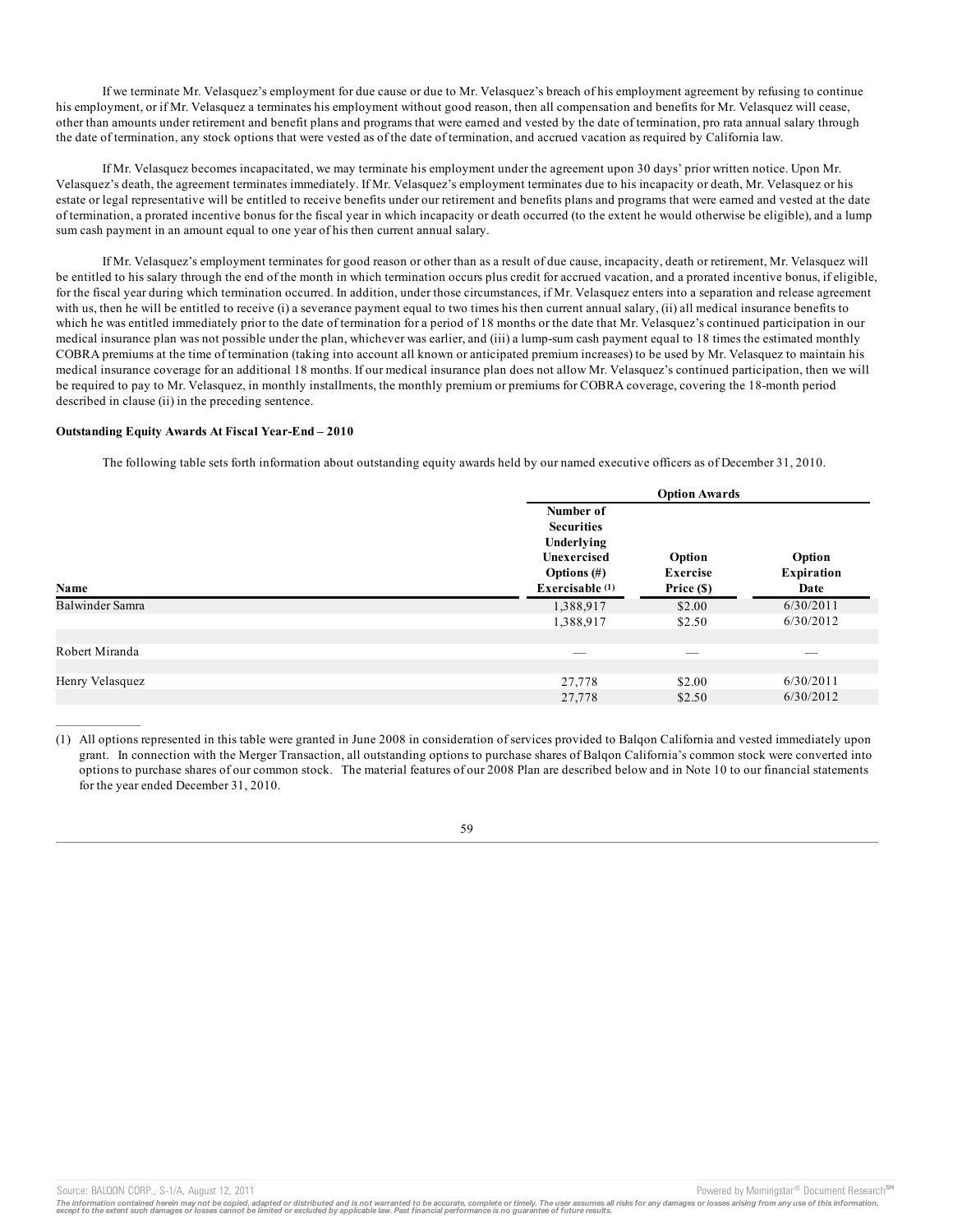## **Equity Compensation Plan Information**

The following table gives information about our common stock that may be issued upon the exercise of options, warrants and rights under all of our existing equity compensation plans as of December 31, 2010.

|                                                            | Number of<br>securities to be<br>issued upon<br>exercise of<br>outstanding<br>options, warrants | Weighted-<br>average exercise<br>price of<br>outstanding<br>options, warrants | Number of<br>securities<br>remaining<br>available for future<br>issuance under<br>equity<br>compensation<br>plans (excluding<br>securities reflected |
|------------------------------------------------------------|-------------------------------------------------------------------------------------------------|-------------------------------------------------------------------------------|------------------------------------------------------------------------------------------------------------------------------------------------------|
| Plan category                                              | and rights                                                                                      | and rights                                                                    | in column $(a)$ )                                                                                                                                    |
|                                                            | (a)                                                                                             | (b)                                                                           | (c)                                                                                                                                                  |
| Equity compensation plans approved by security holders     | 3,041,728(1)                                                                                    | \$2.25                                                                        | 4,458,272(2)                                                                                                                                         |
| Equity compensation plans not approved by security holders |                                                                                                 |                                                                               |                                                                                                                                                      |
| Total                                                      | 3,041,728                                                                                       |                                                                               | 4,458,272                                                                                                                                            |
|                                                            |                                                                                                 |                                                                               |                                                                                                                                                      |

(1) Represents shares of common stock underlying options that are outstanding under our 2008 Plan. The material features of our 2008 Plan are described immediately below.

(2) Represents shares of common stock available for issuance under our 2008 Plan.

## *2008 Stock Incentive Plan*

Our 2008 Plan is intended to promote Balqon Corporation's interests by providing eligible persons in our service with the opportunity to acquire a proprietary or economic interest, or otherwise increase their proprietary or economic interest, in our company as an incentive for them to remain in such service and render superior performance during such service. The 2008 Plan consists of two equity-based incentive programs, the Discretionary Grant Program and the Stock Issuance Program. Principal features of each program are summarized below.

# *Administration*

The Compensation Committee of our Board of Directors has the exclusive authority to administer the Discretionary Grant and Stock Issuance Programs with respect to option grants, restricted stock awards, restricted stock units, stock appreciation rights, direct stock issuances and other stock-based awards, or equity awards, made to executive officers and non-employee board members, and also has the authority to make equity awards under those programs to all other eligible individuals. However, our Board of Directors may retain, reassume or exercise from time to time the power to administer those programs. Equity awards made to members of the Compensation Committee must be authorized and approved by a disinterested majority of our Board of Directors.

The term "plan administrator," as used in this summary, means the Compensation Committee or our Board of Directors, to the extent either entity is acting within the scope of its administrative jurisdiction under the 2008 Plan.

#### 60

Source: BALQON CORP., S-1/A, August 12, 2011 **Powered by Morningstar® Document Research** in Powered by Morningstar® Document Research in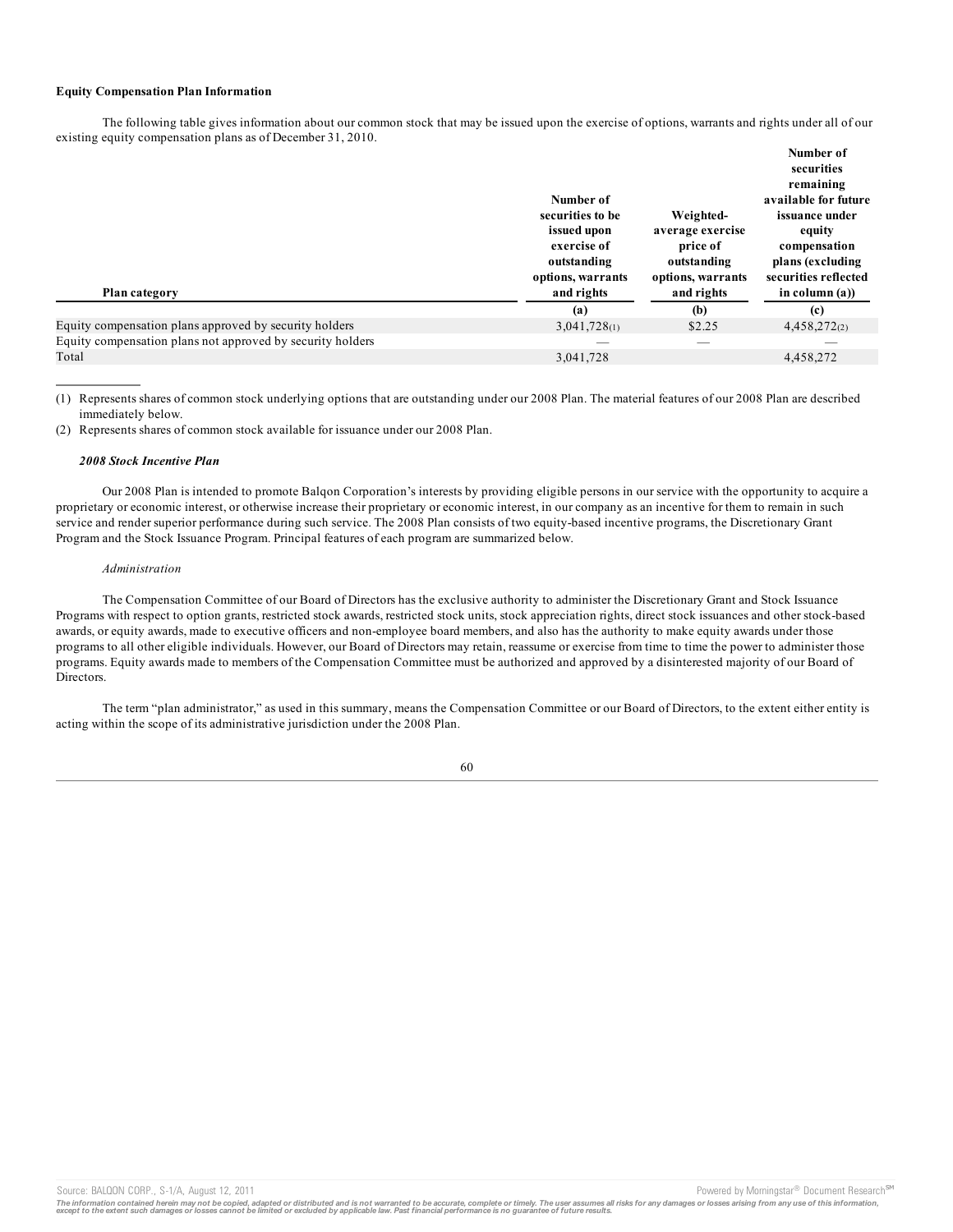## *Share Reserve*

Initially, 7,500,000 shares of common stock are authorized for issuance under the 2008 Plan. The 2008 Plan was adopted by our Board of Directors on October 24, 2008 and approved by our stockholders on October 23, 2009. As of August 10 , 2011, options to purchase 1,416,695 shares of common stock were issued and outstanding under the 2008 Plan.

No participant in the 2008 Plan may be granted equity awards for more than 5,000,000 shares of common stock per calendar year. This sharelimitation is intended to assure that any deductions to which we would otherwise be entitled, either upon the exercise of stock options or stock appreciation rights granted under the Discretionary Grant Program with an exercise price per share equal to the fair market value per share of our common stock on the grant date or upon the subsequent sale of the shares purchased under those options, will not be subject to the \$1.0 million limitation on the income tax deductibility of compensation paid per covered executive officer imposed under Internal Revenue Code Section 162(m). In addition, shares issued under the Stock Issuance Program may qualify as performance-based compensation that is not subject to the Internal Revenue Code Section 162(m) limitation, if the issuance of those shares is approved by the Compensation Committee and the vesting is tied solely to the attainment of the corporate performance milestones discussed below in the summary description of that program.

The shares of common stock issuable under the 2008 Plan may be drawn from shares of our authorized but unissued shares or from shares reacquired by us, including shares repurchased on the open market. Shares subject to any outstanding equity awards under the 2008 Plan that expire or otherwise terminate before those shares are issued will be available for subsequent awards. Unvested shares issued under the 2008 Plan and subsequently repurchased by us at the option exercise or direct issue price paid per share, pursuant to our repurchase rights under the 2008 Plan, will be added back to the number of shares reserved for issuance under the 2008 Plan and will be available for subsequent reissuance.

If the exercise price of an option under the 2008 Plan is paid with shares of common stock, then the authorized reserve of common stock under the 2008 Plan will be reduced only by the net number of new shares issued under the exercised stock option. If shares of common stock otherwise issuable under the 2008 Plan are withheld in satisfaction of the withholding taxes incurred in connection with the issuance, exercise or vesting of an equity award, then the number of shares of common stock available for issuance under the 2008 Plan will be reduced only by the net number of shares issued pursuant to that equity award. The withheld shares will not reduce the share reserve. Upon the exercise of any stock appreciation right granted under the 2008 Plan, the share reserve will only be reduced by the net number of shares actually issued upon exercise, and not by the gross number of shares as to which the stock appreciation right is exercised.

# *Eligibility*

Officers, employees, non-employee directors, and consultants and independent advisors who are under written contract and whose securities issued pursuant to the 2008 Plan, all of whom are in our service or the service of any parent or subsidiary of ours, whether now existing or subsequently established, are eligible to participate in the Discretionary Grant and Stock Issuance Programs.

# *Valuation*

The fair market value per share of our common stock on any relevant date under the 2008 Plan will be deemed to be equal to the closing selling price per share of our common stock at the close of regular hours trading on the OTC Bulletin Board on that date, as the price is reported by the Financial Industry Regulatory Authority , or FINRA . If there is no closing selling price for our common stock on the date in question, the fair market value will be the closing selling price on the last preceding date for which a quotation exists. In the absence of an established market for our common stock or if the plan administrator determines in good faith that our common stock is too thinly traded for fair market value to be determined in the manner described above, the fair market value per share of our common stock will be determined in good faith by the plan administrator.

61

Source: BALQON CORP., S-1/A, August 12, 2011 **Powered by Morningstar® Document Research** Morningstar® Document Research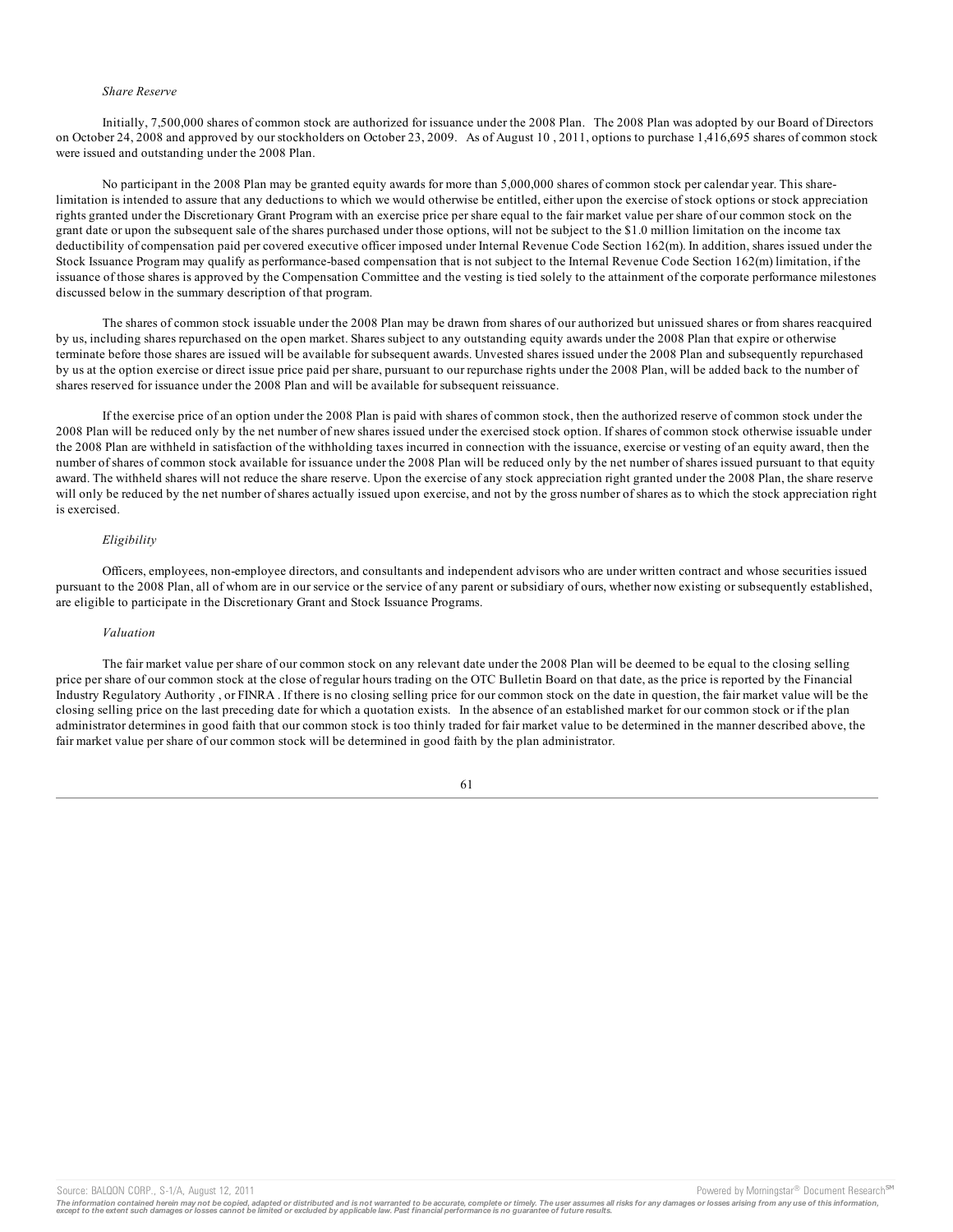# *Discretionary Grant Program*

The plan administrator has complete discretion under the Discretionary Grant Program to determine which eligible individuals are to receive equity awards under that program, the time or times when those equity awards are to be made, the number of shares subject to each award, the time or times when each equity award is to vest and become exercisable, the maximum term for which the equity award is to remain outstanding and the status of any granted option as either an incentive stock option or a non-statutory option under the federal tax laws.

*Stock Options.* Each granted option will have an exercise price per share determined by the plan administrator, provided that the exercise price will not be less than 100% of the fair market value of a share on the grant date. No granted option will have a term in excess of 10 years. Incentive options granted to an employee who beneficially owns more than 10% of our outstanding common stock must have exercise prices not less than 110% of the fair market value of a share on the grant date and a term of not more than five years measured from the grant date. Options generally will become exercisable in one or more installments over a specified period of service measured from the grant date. However, options may be structured so that they will be immediately exercisable for any or all of the option shares. Any unvested shares acquired under immediately exercisable options will be subject to repurchase, at the exercise price paid per share, if the optionee ceases service with us prior to vesting in those shares.

An optionee who ceases service with us other than due to misconduct will have a limited time within which to exercise outstanding options for any shares for which those options are vested and exercisable at the time of cessation of service. The plan administrator has complete discretion to extend the period following the optionee's cessation of service during which outstanding options may be exercised (but not beyond the expiration date) and/or to accelerate the exercisability or vesting of options in whole or in part; provided, that options will remain exercisable for no less than 30 days from the date of the optionee's cessation of service (or no less than six months if the cessation is caused by death or disability). Discretion may be exercised at any time while the options remain outstanding, whether before or after the optionee's actual cessation of service.

*Stock Appreciation Rights.* The plan administrator has the authority to issue the following three types of stock appreciation rights under the Discretionary Grant Program:

- · Tandem stock appreciation rights, which provide the holders with the right, upon approval of the plan administrator, to surrender their options for an appreciation distribution in an amount equal to the excess of the fair market value of the vested shares of common stock subject to the surrendered option over the aggregate exercise price payable for those shares.
- · Standalone stock appreciation rights, which allow the holders to exercise those rights as to a specific number of shares of common stock and receive in exchange an appreciation distribution in an amount equal to the excess of the fair market value on the exercise date of the shares of common stock as to which those rights are exercised over the aggregate base price in effect for those shares. The base price per share may not be less than the fair market value per share of the common stock on the date the standalone stock appreciation right is granted, and the right may not have a term in excess of 10 years.

Source: BALQON CORP., S-1/A, August 12, 2011 **Powered by Morningstar® Document Research** in Powered by Morningstar® Document Research in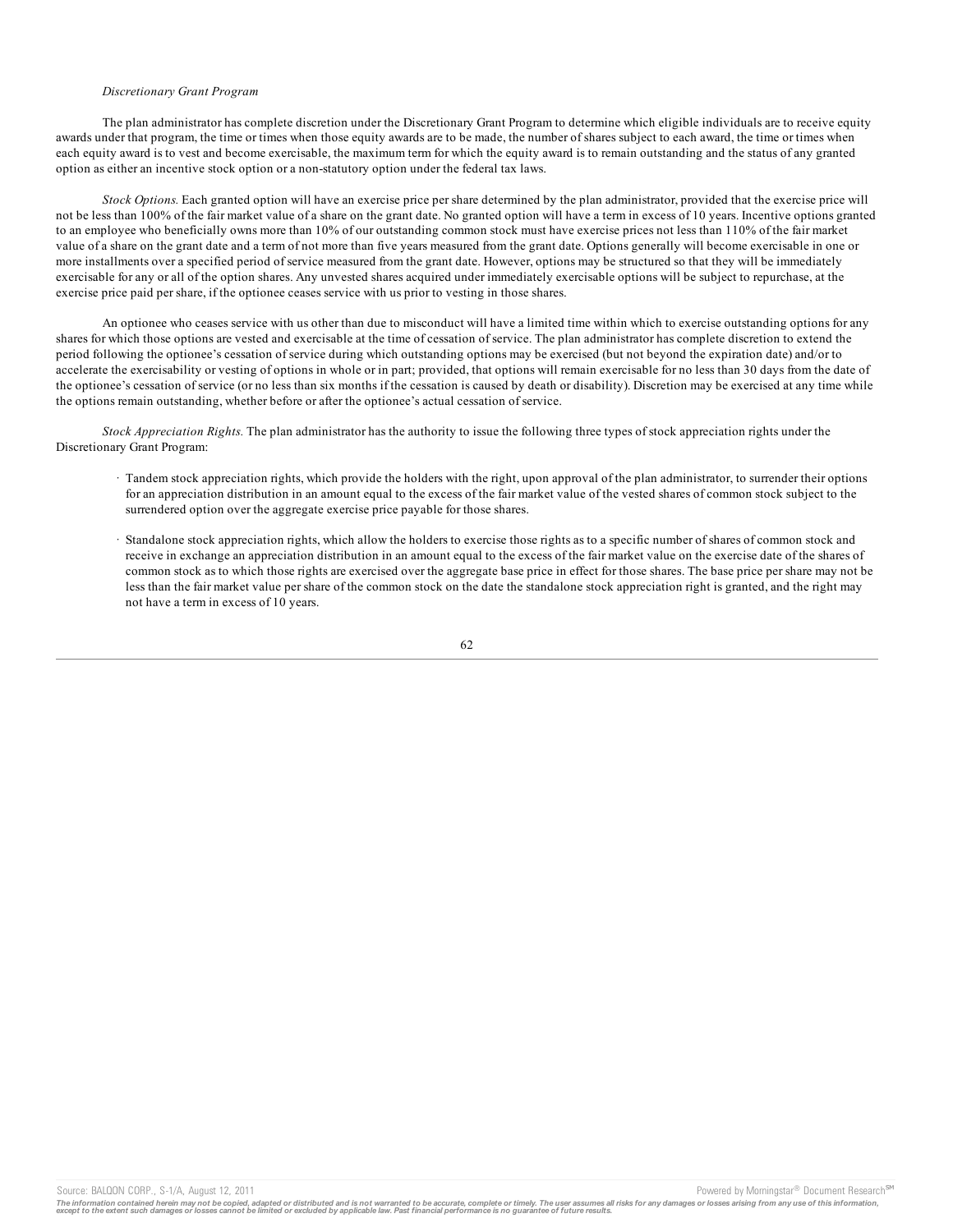· Limited stock appreciation rights, which may be included in one or more option grants made under the Discretionary Grant Program to executive officers or directors who are subject to the short-swing profit liability provisions of Section 16 of the Exchange Act. Upon the successful completion of a hostile takeover for more than 50% of our outstanding voting securities or a change in a majority of our board as a result of one or more contested elections for board membership over a period of up to 36 consecutive months, each outstanding option with a limited stock appreciation right may be surrendered in return for a cash distribution per surrendered option share equal to the excess of the fair market value per share at the time the option is surrendered or, if greater and the option is a non-statutory option, the highest price paid per share in the transaction, over the exercise price payable per share under the option.

Payments with respect to exercised tandem or standalone stock appreciation rights may, at the discretion of the plan administrator, be made in cash or in shares of common stock. All payments with respect to exercised limited stock appreciation rights will be made in cash. Upon cessation of service with us, the holder of one or more stock appreciation rights will have a limited period within which to exercise those rights as to any shares as to which those stock appreciation rights are vested and exercisable at the time of cessation of service. The plan administrator will have complete discretion to extend the period following the holder's cessation of service during which his or her outstanding stock appreciation rights may be exercised and/or to accelerate the exercisability or vesting of the stock appreciation rights in whole or in part. Discretion may be exercised at any time while the stock appreciation rights remain outstanding, whether before or after the holder's actual cessation of service.

*Repricing.* The plan administrator has the authority, with the consent of the affected holders, to effect the cancellation of any or all outstanding options or stock appreciation rights under the Discretionary Grant Program and to grant in exchange one or more of the following: (i) new options or stock appreciation rights covering the same or a different number of shares of common stock but with an exercise or base price per share not less than the fair market value per share of common stock on the new grant date or (ii) cash or shares of common stock, whether vested or unvested, equal in value to the value of the cancelled options or stock appreciation rights. The plan administrator also has the authority with or, if the affected holder is not subject to the short-swing profit liability of Section 16 under the Exchange Act, then without, the consent of the affected holders, to reduce the exercise or base price of one or more outstanding stock options or stock appreciation rights to the then current fair market value per share of common stock or to issue new stock options or stock appreciation rights with a lower exercise or base price in immediate cancellation of outstanding stock options or stock appreciation rights with a higher exercise or base price. However, no exchange or cancellation of outstanding options or stock appreciation rights may be effected so as to constitute the deferral of compensation or an additional deferral feature that would subject the stock options or stock appreciation rights to Internal Revenue Code Section 409A or to the Treasury Regulations promulgated thereunder.

#### *Stock Issuance Program*

Shares of common stock may be issued under the Stock Issuance Program for valid consideration under the Nevada General Corporation Law as the plan administrator deems appropriate, including cash, past services or other property. In addition, restricted shares of common stock may be issued pursuant to restricted stock awards that vest in one or more installments over the recipient's period of service or upon attainment of specified performance objectives. Shares of common stock may also be issued under the program pursuant to restricted stock units or other stock-based awards that entitle the recipients to receive the shares underlying those awards upon the attainment of designated performance goals, the satisfaction of specified service requirements and/or upon the expiration of a designated time period following the vesting of those awards or units, including without limitation, a deferred distribution date following the termination of the recipient's service with us.

#### 63

Source: BALQON CORP., S-1/A, August 12, 2011 **Powered by Morningstar® Document Research** in Powered by Morningstar® Document Research in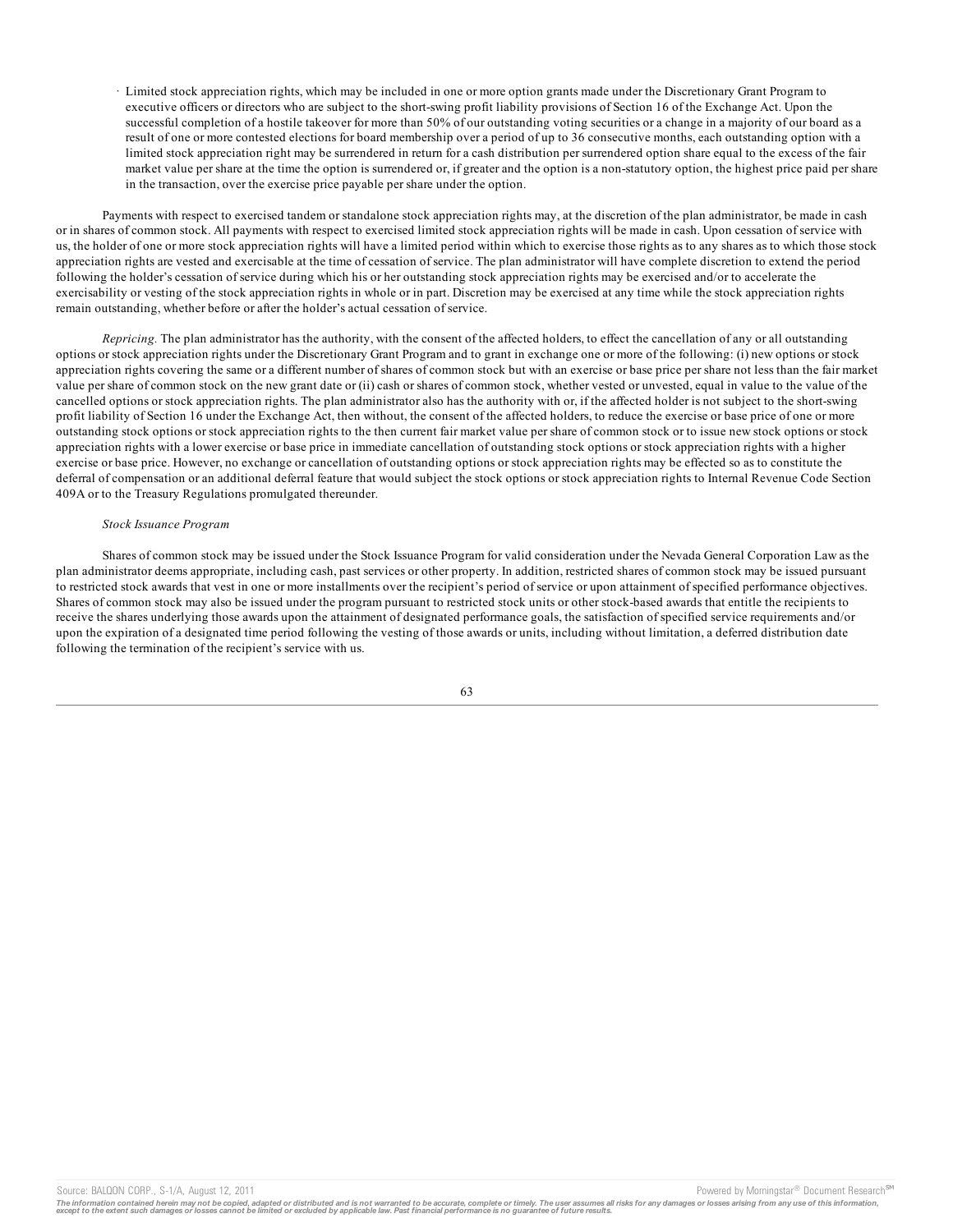The plan administrator will have complete discretion under the Stock Issuance Program to determine which eligible individuals are to receive equity awards under the program, the time or times when those equity awards are to be made, the number of shares subject to each equity award, the vesting schedule to be in effect for the equity award and the consideration, if any, payable per share. The shares issued pursuant to an equity award may be fully vested upon issuance or may vest upon the completion of a designated service period and/or the attainment of pre-established performance goals.

To assure that the compensation attributable to one or more equity awards under the Stock Issuance Program will qualify as performance-based compensation that will not be subject to the \$1.0 million limitation on the income tax deductibility of the compensation paid per covered executive officer imposed under Internal Revenue Code Section 162(m), the Compensation Committee will also have the discretionary authority to structure one or more equity awards under the Stock Issuance Program so that the shares subject to those particular awards will vest only upon the achievement of certain preestablished corporate performance goals. Goals may be based on one or more of the following criteria: (i) return on total stockholders' equity; (ii) net income per share; (iii) net income or operating income; (iv) earnings before interest, taxes, depreciation, amortization and stock-based compensation costs, or operating income before depreciation and amortization; (v) sales or revenue targets; (vi) return on assets, capital or investment; (vii) cash flow; (viii) market share; (ix) cost reduction goals; (x) budget comparisons; (xi) implementation or completion of projects or processes strategic or critical to our business operations; (xii) measures of customer satisfaction; (xiii) any combination of, or a specified increase in, any of the foregoing; and (xiv) the formation of joint ventures, research and development collaborations, marketing or customer service collaborations, or the completion of other corporate transactions intended to enhance our revenue or profitability or expand our customer base; provided, however, that for purposes of items (ii), (iii) and (vii) above, the Compensation Committee may, at the time the equity awards are made, specify certain adjustments to those items as reported in accordance with GAAP, which will exclude from the calculation of those performance goals one or more of the following: certain charges related to acquisitions, stock-based compensation, employer payroll tax expense on certain stock option exercises, settlement costs, restructuring costs, gains or losses on strategic investments, non-operating gains, certain other non-cash charges, valuation allowance on deferred tax assets, and the related income tax effects, purchases of property and equipment, and any extraordinary non-recurring items as described in Accounting Principles Board Opinion No. 30 or its successor, provided that those adjustments are in conformity with those reported by us on a non-GAAP basis. In addition, performance goals may be based upon the attainment of specified levels of our performance under one or more of the measures described above relative to the performance of other entities and may also be based on the performance of any of our business groups or divisions thereof or any parent or subsidiary. Performance goals may include a minimum threshold level of performance below which no award will be earned, levels of performance at which specified portions of an award will be earned, and a maximum level of performance at which an award will be fully earned. The Compensation Committee may provide that, if the actual level of attainment for any performance objective is between two specified levels, the amount of the award attributable to that performance objective shall be interpolated on a straight-line basis.

The plan administrator will have the discretionary authority at any time to accelerate the vesting of any and all shares of restricted stock or other unvested shares outstanding under the Stock Issuance Program. However, no vesting requirements tied to the attainment of performance objectives may be waived with respect to shares that were intended at the time of issuance to qualify as performance-based compensation under Internal Revenue Code Section 162(m), except in the event of certain involuntary terminations or changes in control or ownership.

Outstanding restricted stock units or other stock-based awards under the Stock Issuance Program will automatically terminate, and no shares of common stock will actually be issued in satisfaction of those awards, if the performance goals or service requirements established for those awards are not attained. The plan administrator, however, will have the discretionary authority to issue shares of common stock in satisfaction of one or more outstanding restricted stock units or other stock-based awards as to which the designated performance goals or service requirements are not attained. However, no vesting requirements tied to the attainment of performance objectives may be waived with respect to awards that were intended at the time of issuance to qualify as performance-based compensation under Internal Revenue Code Section 162(m), except in the event of certain involuntary terminations or changes in control or ownership.

64

Source: BALQON CORP., S-1/A, August 12, 2011 **Powered by Morningstar® Document Research** in Powered by Morningstar® Document Research in

The information contained herein may not be copied, adapted or distributed and is not warranted to be accurate, complete or timely. The user assumes all risks for any damages or losses arising from any use of this informat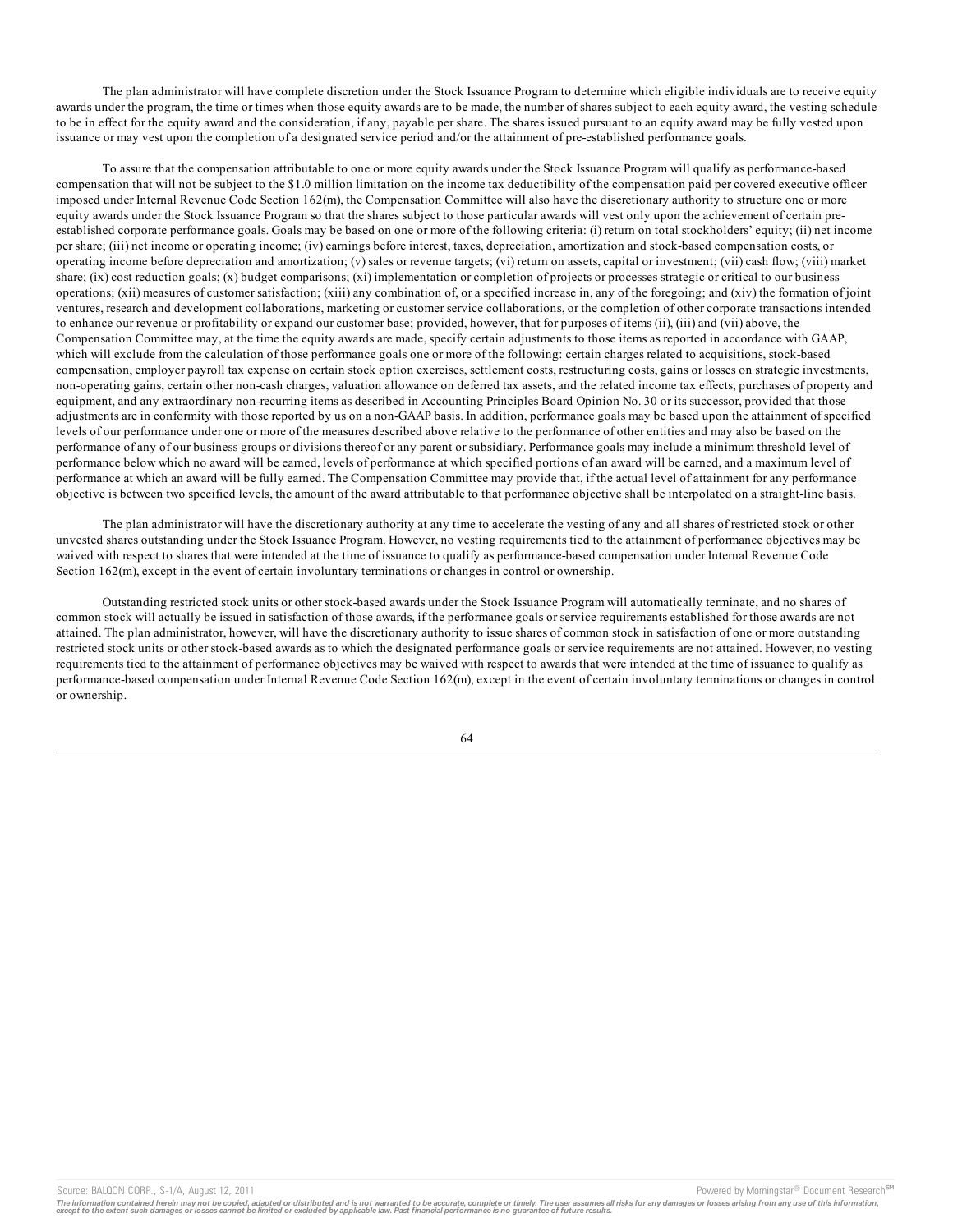# *General Provisions*

*Acceleration*. If a change in control occurs, each outstanding equity award under the Discretionary Grant Program will automatically accelerate in full, unless (i) that award is assumed by the successor corporation or otherwise continued in effect, (ii) the award is replaced with a cash retention program that preserves the spread existing on the unvested shares subject to that equity award (the excess of the fair market value of those shares over the exercise or base price in effect for the shares) and provides for subsequent payout of that spread in accordance with the same vesting schedule in effect for those shares, or (iii) the acceleration of the award is subject to other limitations imposed by the plan administrator. In addition, all unvested shares outstanding under the Discretionary Grant and Stock Issuance Programs will immediately vest upon the change in control, except to the extent our repurchase rights with respect to those shares are to be assigned to the successor corporation or otherwise continued in effect or accelerated vesting is precluded by other limitations imposed by the plan administrator. Each outstanding equity award under the Stock Issuance Program will vest as to the number of shares of common stock subject to that award immediately prior to the change in control, unless that equity award is assumed by the successor corporation or otherwise continued in effect or replaced with a cash retention program similar to the program described in clause (ii) above or unless vesting is precluded by its terms. Immediately following a change in control, all outstanding awards under the Discretionary Grant Program will terminate and cease to be outstanding except to the extent assumed by the successor corporation or its parent or otherwise expressly continued in full force and effect pursuant to the terms of the change in control transaction.

The plan administrator will have the discretion to structure one or more equity awards under the Discretionary Grant and Stock Issuance Programs so that those equity awards will vest in full either immediately upon a change in control or in the event the individual's service with us or the successor entity is terminated (actually or constructively) within a designated period following a change in control transaction, whether or not those equity awards are to be assumed or otherwise continued in effect or replaced with a cash retention program.

A change in control will be deemed to have occurred if, in a single transaction or series of related transactions:

(i) any person (as that term is used in Section 13(d) and 14(d) of the Securities Exchange Act of 1934, as amended, or Exchange Act), or persons acting as a group, other than a trustee or fiduciary holding securities under an employment benefit program, is or becomes a beneficial owner (as defined in Rule 13-3 under the Exchange Act), directly or indirectly of securities representing 51% or more of the combined voting power of our company, or

(ii) there is a merger, consolidation, or other business combination transaction of us with or into another corporation, entity or person, other than a transaction in which the holders of at least a majority of the shares of our voting capital stock outstanding immediately prior to such transaction continue to hold (either by such shares remaining outstanding or by their being converted into shares of voting capital stock of the surviving entity) a majority of the total voting power represented by the shares of voting capital stock of our company (or the surviving entity) outstanding immediately after the transaction, or

(iii) all or substantially all of our assets are sold.

*Stockholder Rights and Option Transferability.* The holder of an option or stock appreciation right will have no stockholder rights with respect to the shares subject to that option or stock appreciation right unless and until the holder exercises the option or stock appreciation right and becomes a holder of record of shares of common stock distributed upon exercise of the award. Incentive options are not assignable or transferable other than by will or the laws of inheritance following the optionee's death, and during the optionee's lifetime, may only be exercised by the optionee. However, non-statutory options and stock appreciation rights may be transferred or assigned during the holder's lifetime to one or more members of the holder's family or to a trust established for the benefit of the holder and/or one or more family members or to the holder's former spouse, to the extent the transfer is in connection with the holder's estate plan or pursuant to a domestic relations order.

65

Source: BALQON CORP., S-1/A, August 12, 2011 **Powered by Morningstar® Document Research** Morningstar® Document Research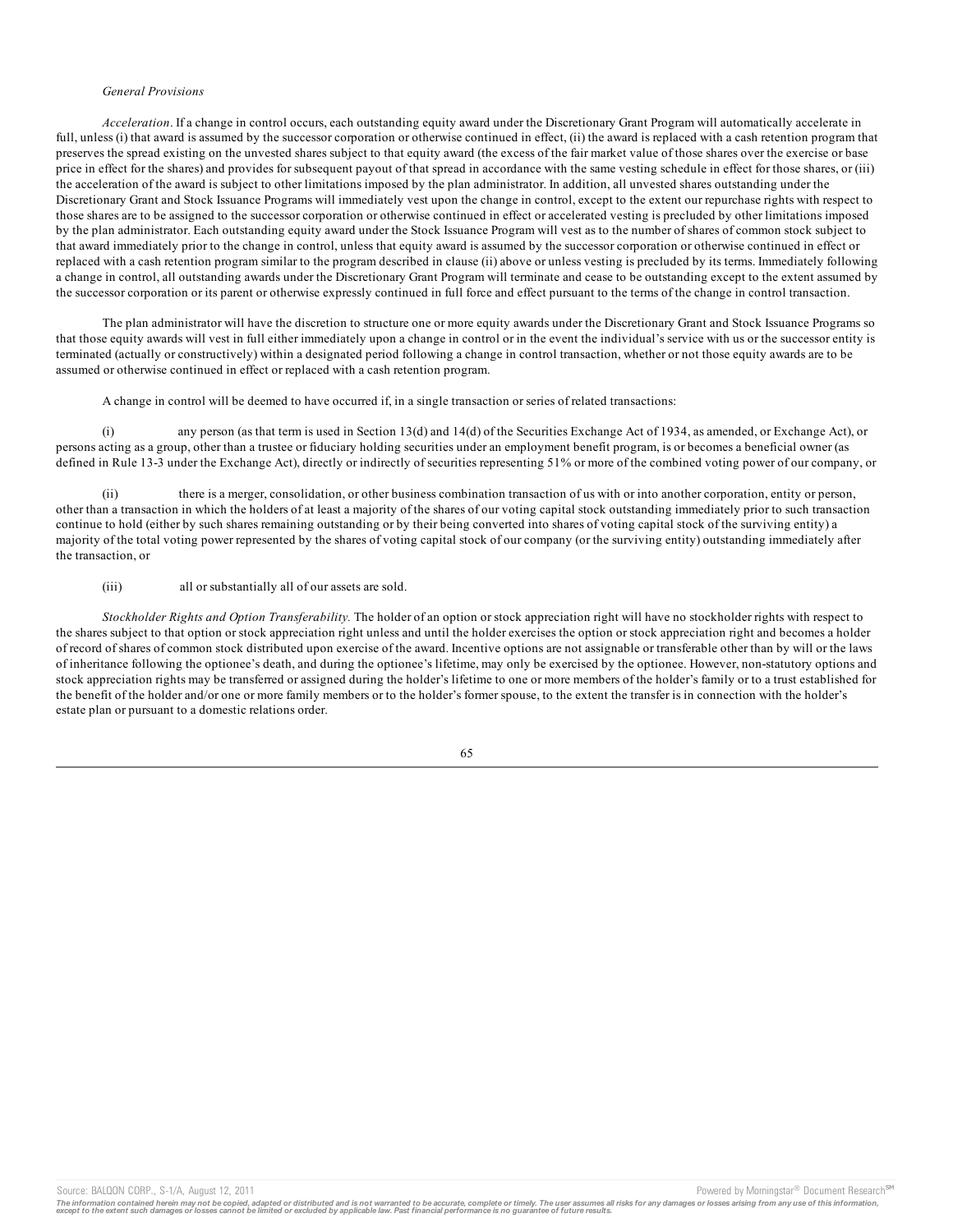A participant will have certain stockholder rights with respect to shares of common stock issued to the participant under the Stock Issuance Program, whether or not the participant's interest in those shares is vested. Accordingly, the participant will have the right to vote the shares and to receive any regular cash dividends paid on the shares, but will not have the right to transfer the shares prior to vesting. A participant will not have any stockholder rights with respect to the shares of common stock subject to restricted stock units or other stock-based awards until the awards vest and the shares of common stock are actually issued. However, dividend-equivalent units may be paid or credited, either in cash or in actual or phantom shares of common stock, on outstanding restricted stock units or other stock-based awards, subject to terms and conditions the plan administrator deems appropriate.

*Changes in Capitalization.* If any change is made to the outstanding shares of common stock by reason of any recapitalization, stock dividend, stock split, combination of shares, exchange of shares or other change in corporate structure effected without our receipt of consideration, appropriate adjustments will be made to (i) the maximum number and/or class of securities issuable under the 2008 Plan, (ii) the maximum number and/or class of securities for which any one person may be granted equity awards under the 2008 Plan per calendar year, (iii) the number and/or class of securities and the exercise price or base price per share in effect under each outstanding option or stock appreciation right, and (iv) the number and/or class of securities subject to each outstanding restricted stock unit or other stock-based award under the 2008 Plan and the cash consideration, if any, payable per share. All adjustments will be designed to preclude any dilution or enlargement of benefits under the 2008 Plan and the outstanding equity awards thereunder.

*Special Tax Election.* Subject to applicable laws, rules and regulations, the plan administrator may permit any or all holders of equity awards to utilize any or all of the following methods to satisfy all or part of the federal and state income and employment withholding taxes to which they may become subject in connection with the issuance, exercise or vesting of those equity awards:

*Stock Withholding*: The election to have us withhold, from the shares otherwise issuable upon the issuance, exercise or vesting of an equity award, a portion of those shares with an aggregate fair market value equal to the percentage of the withholding taxes (not to exceed 100%) designated by the holder and make a cash payment equal to the fair market value directly to the appropriate taxing authorities on the individual's behalf.

*Stock Delivery*: The election to deliver to us certain shares of common stock previously acquired by the holder (other than in connection with the issuance, exercise or vesting that triggered the withholding taxes) with an aggregate fair market value equal to the percentage of the withholding taxes (not to exceed 100%) designated by the holder.

*Sale and Remittance*: The election to deliver to us, to the extent the award is issued or exercised for vested shares, through a special sale and remittance procedure pursuant to which the optionee or participant will concurrently provide irrevocable instructions to a brokerage firm to effect the immediate sale of the purchased or issued shares and remit to us, out of the sale proceeds available on the settlement date, sufficient funds to cover the withholding taxes we are required to withhold by reason of the issuance, exercise or vesting.

66

Source: BALQON CORP., S-1/A, August 12, 2011 **Powered by Morningstar® Document Research** <sup>5M</sup>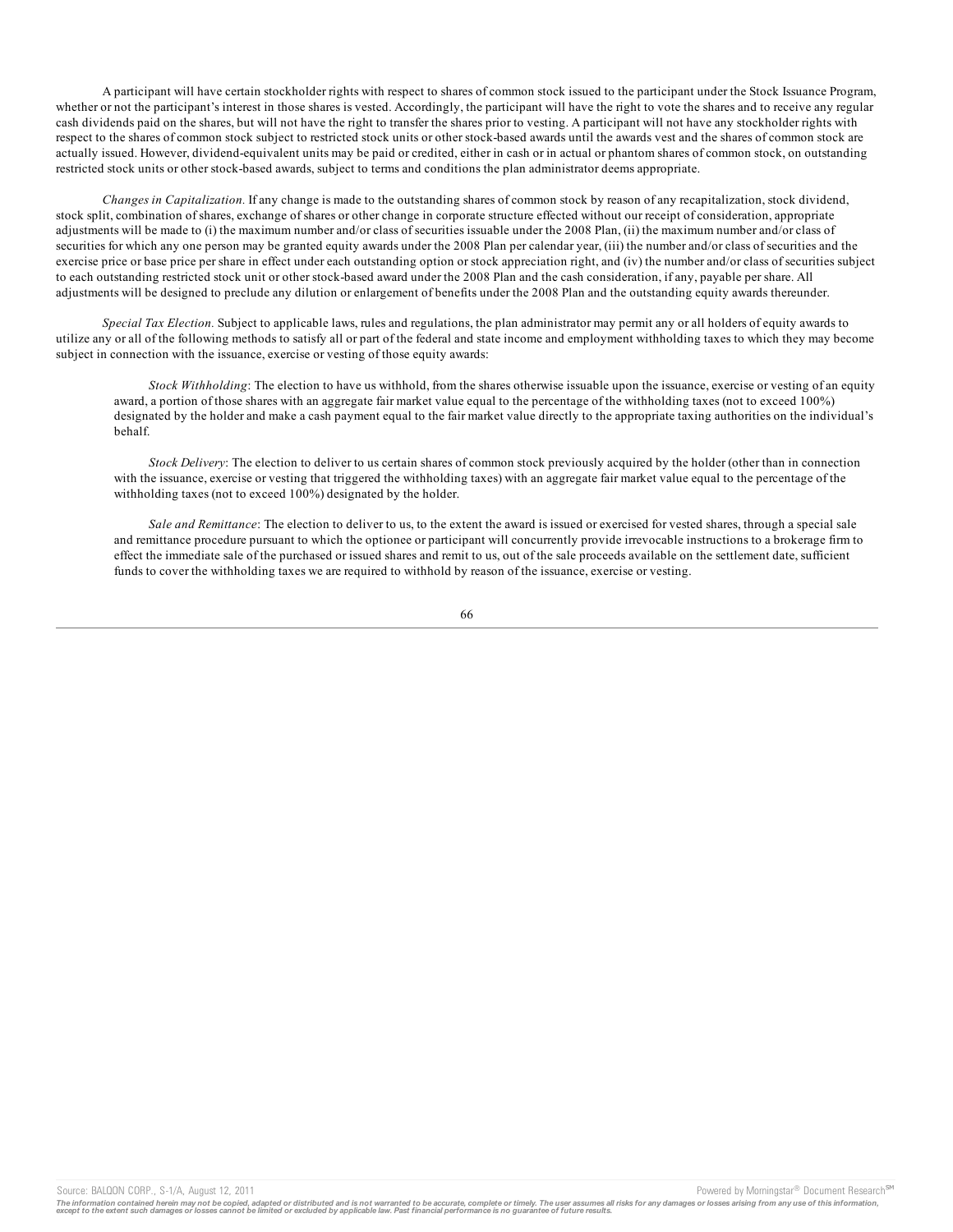# *Amendment, Suspension and Termination*

Our Board of Directors may suspend or terminate the 2008 Plan at any time. Our Board of Directors may amend or modify the 2008 Plan, subject to any required stockholder approval. Stockholder approval will be required for any amendment that materially increases the number of shares available for issuance under the 2008 Plan, materially expands the class of individuals eligible to receive equity awards under the 2008 Plan, materially increases the benefits accruing to optionees and other participants under the 2008 Plan or materially reduces the price at which shares of common stock may be issued or purchased under the 2008 Plan, materially extends the term of the 2008 Plan, expands the types of awards available for issuance under the 2008 Plan, or as to which stockholder approval is required by applicable laws, rules or regulations.

Unless sooner terminated by our board, the 2008 Plan will terminate on the earliest to occur of: (i) October 24, 2018; (ii) the date on which all shares available for issuance under the 2008 Plan have been issued as fully-vested shares; and (iii) the termination of all outstanding equity awards in connection with certain changes in control or ownership.

# *Federal Income Tax Consequences*

The following discussion summarizes income tax consequences of the 2008 Plan under current federal income tax law and is intended for general information only. In addition, the tax consequences described below are subject to the limitations of Internal Revenue Code Section 162(m), as discussed in further detail below. Other federal taxes and foreign, state and local income taxes are not discussed, and may vary depending upon individual circumstances and from locality to locality.

*Option Grants.* Options granted under the 2008 Plan may be either incentive stock options, which satisfy the requirements of Internal Revenue Code Section 422, or non-statutory stock options, which are not intended to meet those requirements. The federal income tax treatment for the two types of options differs as follows:

*Incentive Stock Options.* No taxable income is recognized by the optionee at the time of the option grant, and, if there is no disqualifying disposition at the time of exercise, no taxable income is recognized for regular tax purposes at the time the option is exercised, although taxable income may arise at that time for alternative minimum tax purposes equal to the excess of the fair market value of the purchased shares at the time over the exercise price paid for those shares.

The optionee will recognize taxable income in the year in which the purchased shares are sold or otherwise made the subject of certain dispositions. For federal tax purposes, dispositions are divided into two categories: qualifying and disqualifying. A qualifying disposition occurs if the sale or other disposition is made more than two years after the date the option for the shares involved in the sale or disposition was granted and more than one year after the date the option was exercised for those shares. If either of these two requirements is not satisfied, a disqualifying disposition will result.

67

Source: BALQON CORP., S-1/A, August 12, 2011 **Powered by Morningstar® Document Research** <sup>5M</sup>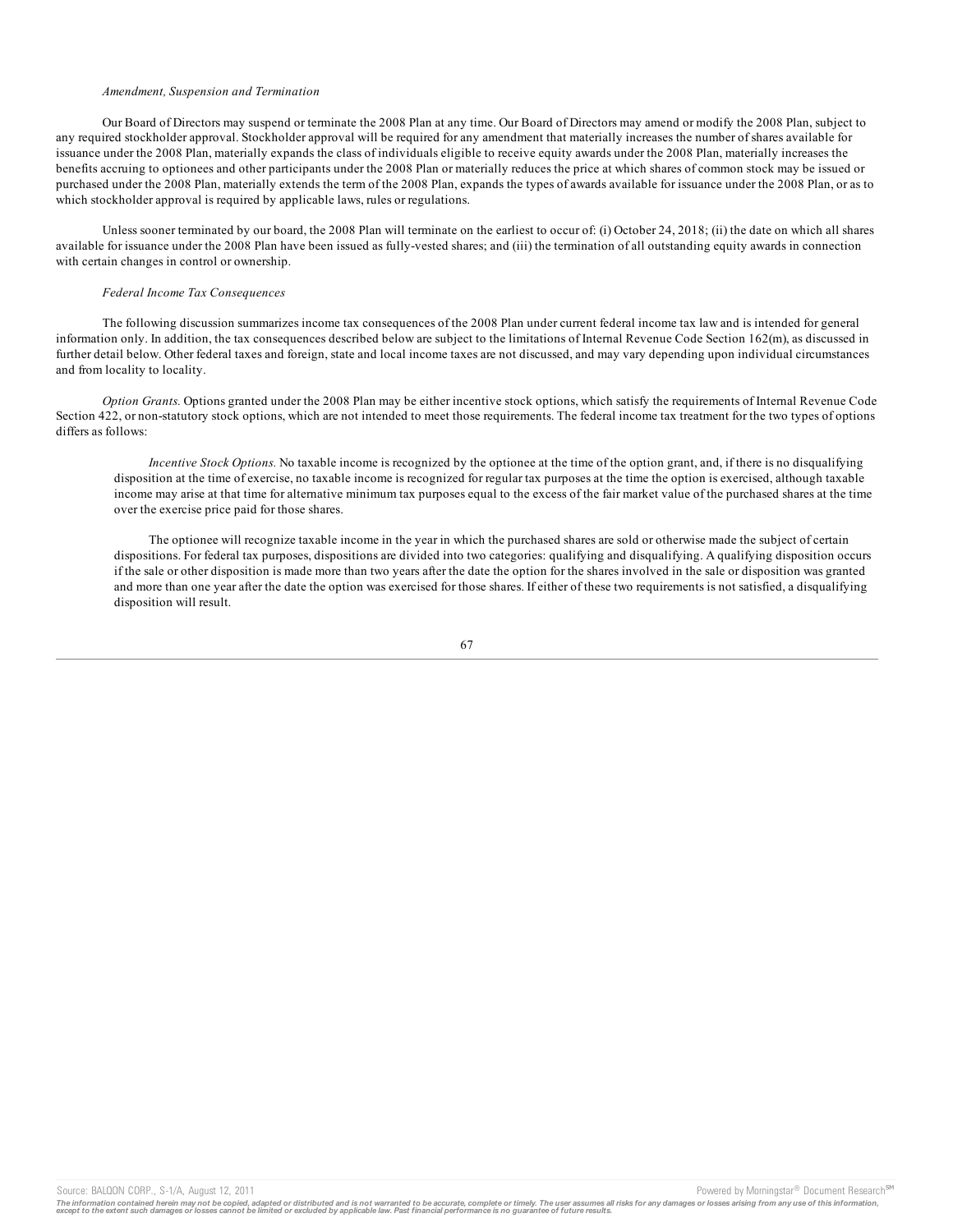Upon a qualifying disposition, the optionee will recognize long-term capital gain in an amount equal to the excess of the amount realized upon the sale or other disposition of the purchased shares over the exercise price paid for the shares. If there is a disqualifying disposition of the shares, the excess of the fair market value of those shares on the exercise date over the exercise price paid for the shares will be taxable as ordinary income to the optionee. Any additional gain or any loss recognized upon the disposition will be taxable as a capital gain or capital loss.

If the optionee makes a disqualifying disposition of the purchased shares, we will be entitled to an income tax deduction, for our taxable year in which the disposition occurs, equal to the excess of the fair market value of the shares on the option exercise date over the exercise price paid for the shares. If the optionee makes a qualifying disposition, we will not be entitled to any income tax deduction.

*Non-Statutory Stock Options.* No taxable income is recognized by an optionee upon the grant of a non-statutory option. The optionee will, in general, recognize ordinary income, in the year in which the option is exercised, equal to the excess of the fair market value of the purchased shares on the exercise date over the exercise price paid for the shares, and we will be required to collect certain withholding taxes applicable to the income from the optionee.

We will be entitled to an income tax deduction equal to the amount of any ordinary income recognized by the optionee with respect to an exercised non-statutory option. The deduction will in general be allowed for our taxable year in which the ordinary income is recognized by the optionee.

If the shares acquired upon exercise of the non-statutory option are unvested and subject to repurchase in the event of the optionee's cessation of service prior to vesting in those shares, the optionee will not recognize any taxable income at the time of exercise but will have to report as ordinary income, as and when our repurchase right lapses, an amount equal to the excess of the fair market value of the shares on the date the repurchase right lapses over the exercise price paid for the shares. The optionee may elect under Internal Revenue Code Section 83(b) to include as ordinary income in the year of exercise of the option an amount equal to the excess of the fair market value of the purchased shares on the exercise date over the exercise price paid for the shares. If a timely Internal Revenue Code Section 83(b) election is made, the optionee will not recognize any additional income as and when the repurchase right lapses.

*Stock Appreciation Rights.* No taxable income is recognized upon receipt of a stock appreciation right. The holder will recognize ordinary income in the year in which the stock appreciation right is exercised, in an amount equal to the excess of the fair market value of the underlying shares of common stock on the exercise date over the base price in effect for the exercised right, and we will be required to collect certain withholding taxes applicable to the income from the holder.

We will be entitled to an income tax deduction equal to the amount of any ordinary income recognized by the holder in connection with the exercise of a stock appreciation right. The deduction will in general be allowed for our taxable year in which the ordinary income is recognized by the holder.

*Direct Stock Issuances.* Stock granted under the 2008 Plan may include issuances such as unrestricted stock grants, restricted stock grants and restricted stock units. The federal income tax treatment for such stock issuances are as follows:

68

The information contained herein may not be copied, adapted or distributed and is not warranted to be accurate, complete or timely. The user assumes all risks for any damages or losses arising from any use of this informat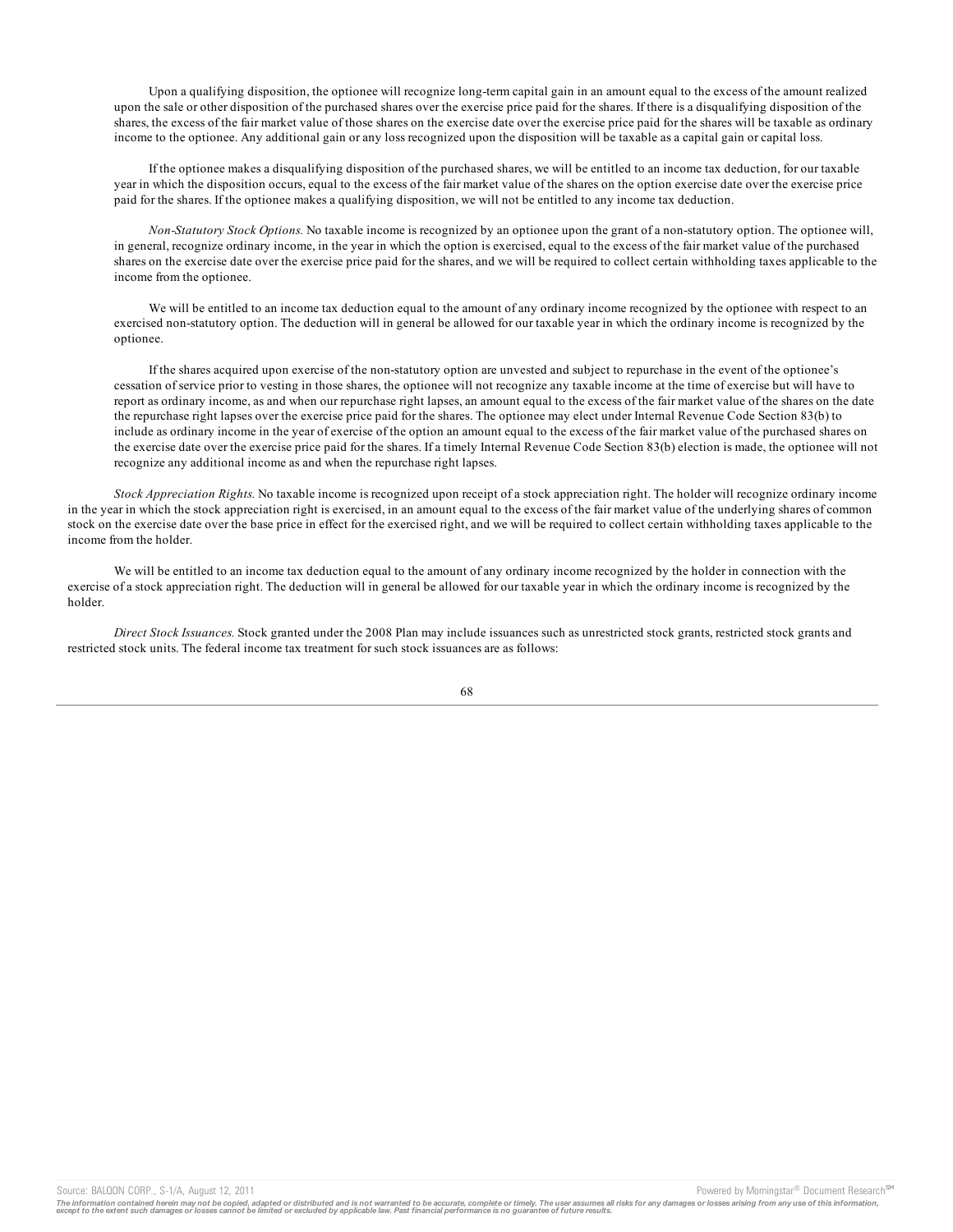*Unrestricted Stock Grants*. The holder will recognize ordinary income in the year in which shares are actually issued to the holder. The amount of that income will be equal to the fair market value of the shares on the date of issuance, and we will be required to collect certain withholding taxes applicable to the income from the holder.

We will be entitled to an income tax deduction equal to the amount of ordinary income recognized by the holder at the time the shares are issued. The deduction will in general be allowed for our taxable year in which the ordinary income is recognized by the holder.

*Restricted Stock Grants*. No taxable income is recognized upon receipt of stock that qualifies as performance-based compensation unless the recipient elects to have the value of the stock (without consideration of any effect of the vesting conditions) included in income on the date of receipt. The recipient may elect under Internal Revenue Code Section 83(b) to include as ordinary income in the year the shares are actually issued an amount equal to the fair market value of the shares. If a timely Internal Revenue Code Section 83(b) election is made, the holder will not recognize any additional income when the vesting conditions lapse and will not be entitled to a deduction in the event the stock is forfeited as a result of failure to vest.

If the holder does not file an election under Internal Revenue Code Section 83(b), he will not recognize income until the shares vest. At that time, the holder will recognize ordinary income in an amount equal to the fair market value of the shares on the date the shares vest. We will be required to collect certain withholding taxes applicable to the income of the holder at that time.

We will be entitled to an income tax deduction equal to the amount of ordinary income recognized by the holder at the time the shares are issued, if the holder elects to file an election under Internal Revenue Code Section 83(b), or we will be entitled to an income tax deduction at the time the vesting conditions occur, if the holder does not elect to file an election under Internal Revenue Code Section 83(b).

69

Source: BALQON CORP., S-1/A, August 12, 2011 **Powered by Morningstar® Document Research** in Powered by Morningstar® Document Research in

The information contained herein may not be copied, adapted or distributed and is not warranted to be accurate, complete or timely. The user assumes all risks for any damages or losses arising from any use of this informat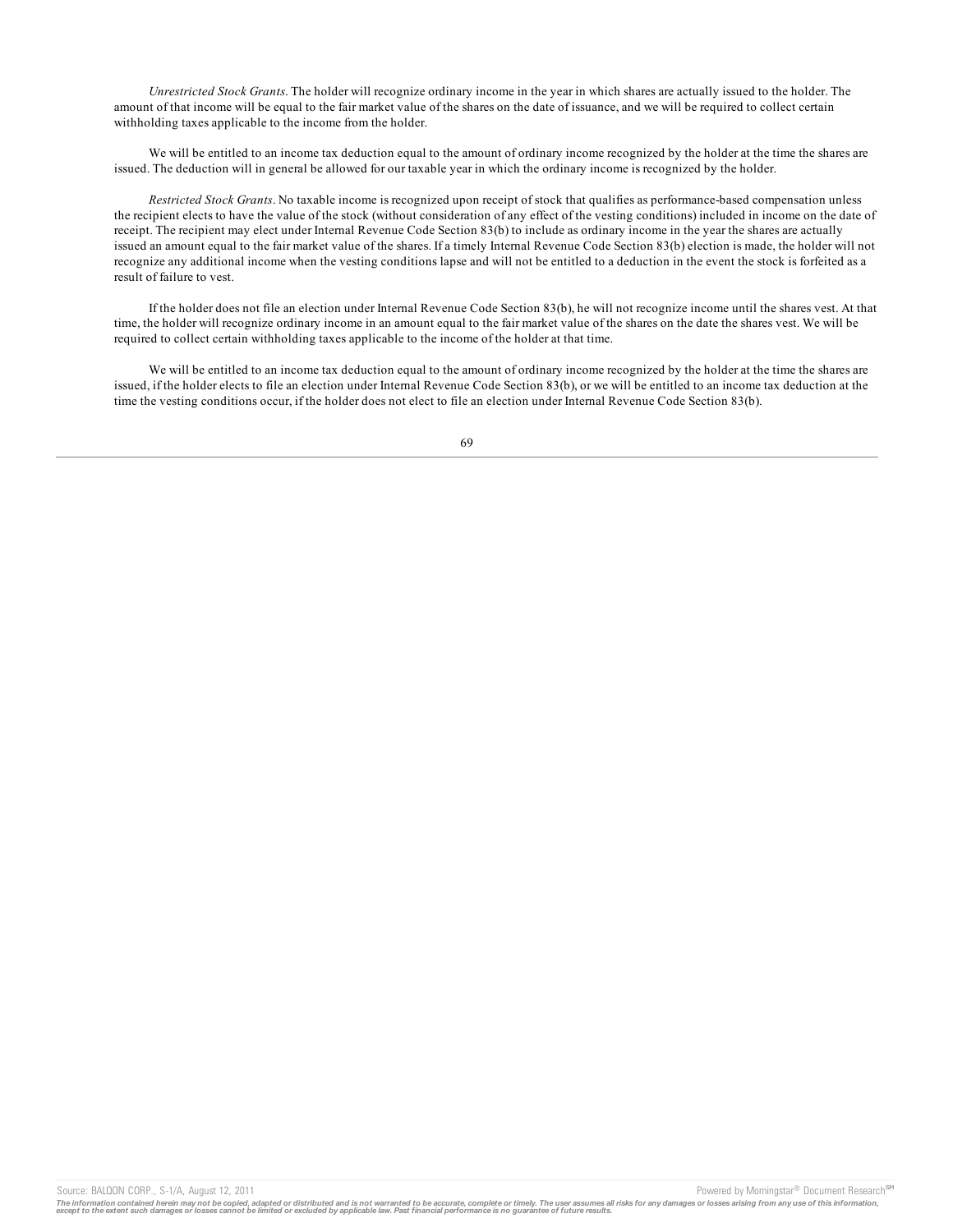*Restricted Stock Units*. No taxable income is recognized upon receipt of a restricted stock unit award. The holder will recognize ordinary income in the year in which the shares subject to that unit are actually issued to the holder. The amount of that income will be equal to the fair market value of the shares on the date of issuance, and we will be required to collect certain withholding taxes applicable to the income from the holder.

We will be entitled to an income tax deduction equal to the amount of ordinary income recognized by the holder at the time the shares are issued. The deduction will in general be allowed for our taxable year in which the ordinary income is recognized by the holder.

#### *Internal Revenue Code Section 409A*

It is the intention of Balqon Corporation that no option or stock appreciation right granted under the 2008 Plan will be "deferred compensation" that is subject to Internal Revenue Code Section 409A.

#### *Deductibility of Executive Compensation*

We anticipate that any compensation deemed paid by us in connection with disqualifying dispositions of incentive stock option shares or the exercise of non-statutory stock options or stock appreciation rights with exercise prices or base prices equal to or greater than the fair market value of the underlying shares on the grant date will qualify as performance-based compensation for purposes of Internal Revenue Code Section 162(m) and will not have to be taken into account for purposes of the \$1.0 million limitation per covered individual on the deductibility of the compensation paid to certain executive officers, provided that the grants are approved by a committee of at least two independent directors. Accordingly, all compensation deemed paid with respect to those options or stock appreciation rights should remain deductible without limitation under Internal Revenue Code Section 162(m). However, any compensation deemed paid by us in connection with shares issued under the Stock Issuance Program will be subject to the \$1.0 million limitation on deductibility per covered individual, except to the extent the vesting of those shares is based solely on one or more of the performance milestones specified above in the summary of the terms of the Stock Issuance Program.

70

The information contained herein may not be copied, adapted or distributed and is not warranted to be accurate, complete or timely. The user assumes all risks for any damages or losses arising from any use of this informat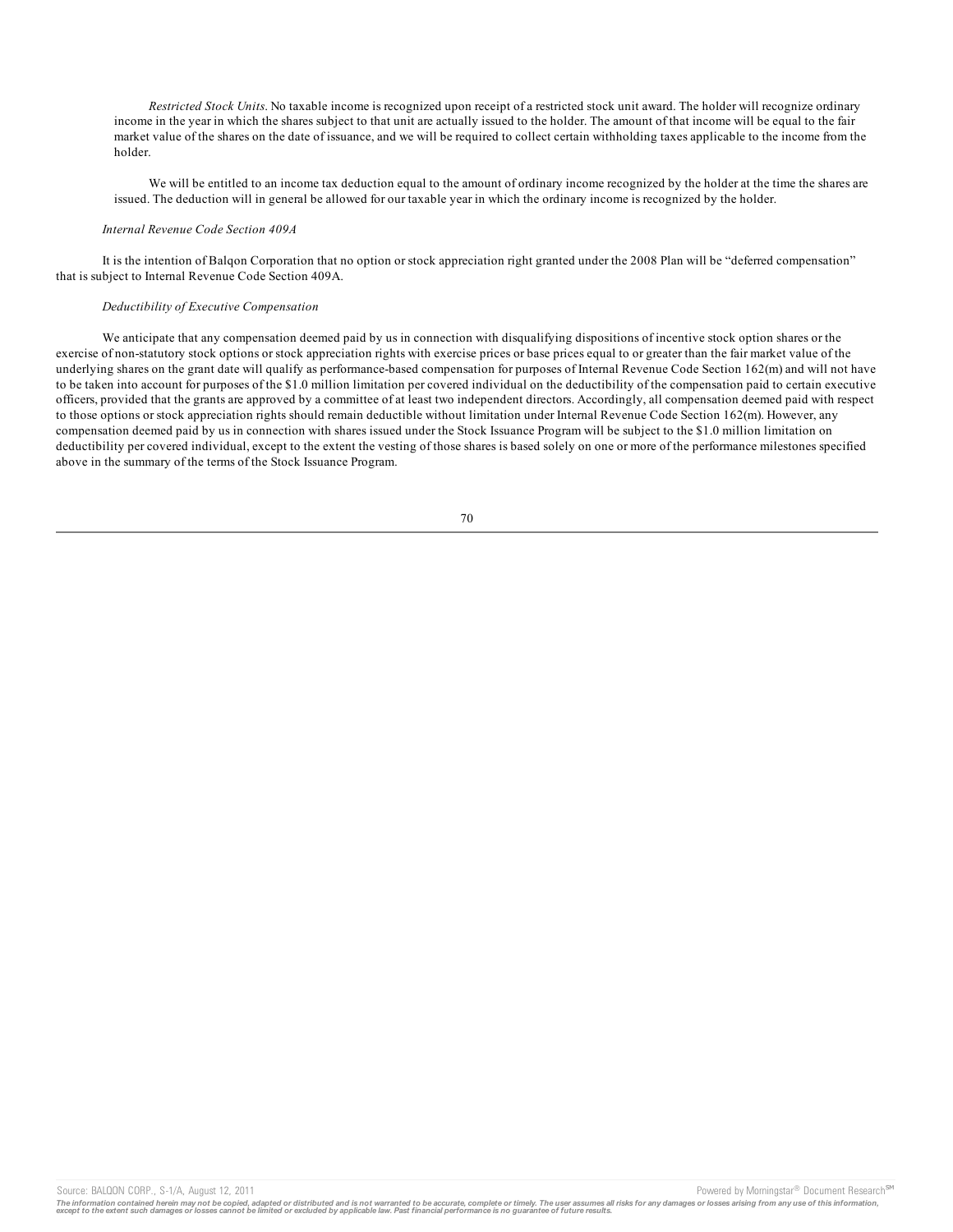#### *Accounting Treatment*

Under GAAP, we are required to recognize all share-based payments, including grants of stock options, restricted stock units and employee stock purchase rights, in our financial statements effective January 1, 2006. Accordingly, stock options that are granted to our employees and non-employee board members will have to be valued at fair value as of the grant date under an appropriate valuation formula, and that value will have to be charged as stockbased compensation expense against our reported GAAP earnings over the designated vesting period of the award. Similar option expensing will be required for any unvested options outstanding on January 1, 2006, with the grant date fair value of those unvested options to be expensed against our reported earnings over the remaining vesting period. For shares issuable upon the vesting of restricted stock units awarded under the 2008 Plan, we will be required to expense over the vesting period a compensation cost equal to the fair market value of the underlying shares on the date of the award. If any other shares are unvested at the time of their direct issuance, the fair market value of those shares at that time will be charged to our reported earnings ratably over the vesting period. This accounting treatment for restricted stock units and direct stock issuances will be applicable whether vesting is tied to service periods or performance goals. The issuance of a fully-vested stock bonus will result in an immediate charge to our earnings equal to the fair market value of the bonus shares on the issuance date.

Stock options and stock appreciation rights granted to non-employee consultants will result in a direct charge to our reported earnings based on the fair value of the grant measured on the vesting date of each installment of the underlying shares. Accordingly, the charge will take into account the appreciation in the fair value of the grant over the period between the grant date and the vesting date of each installment comprising that grant.

#### *Interests of Related Parties*

The 2008 Plan provides that our officers, employees, non-employee directors, and certain consultants and independent advisors will be eligible to receive awards under the 2008 Plan.

As discussed above, we may be eligible in certain circumstances to receive a tax deduction for certain executive compensation resulting from awards under the 2008 Plan that would otherwise be disallowed under Internal Revenue Code Section 162(m).

#### *Possible Anti-Takeover Ef ects*

Although not intended as an anti-takeover measure by our Board of Directors, one of the possible effects of the 2008 Plan could be to place additional shares, and to increase the percentage of the total number of shares outstanding, or to place other incentive compensation, in the hands of the directors and officers of Balqon Corporation. Those persons may be viewed as part of, or friendly to, incumbent management and may, therefore, under some circumstances be expected to make investment and voting decisions in response to a hostile takeover attempt that may serve to discourage or render more difficult the accomplishment of the attempt.

#### 71

Source: BALQON CORP., S-1/A, August 12, 2011 **Powered by Morningstar® Document Research** <sup>5M</sup>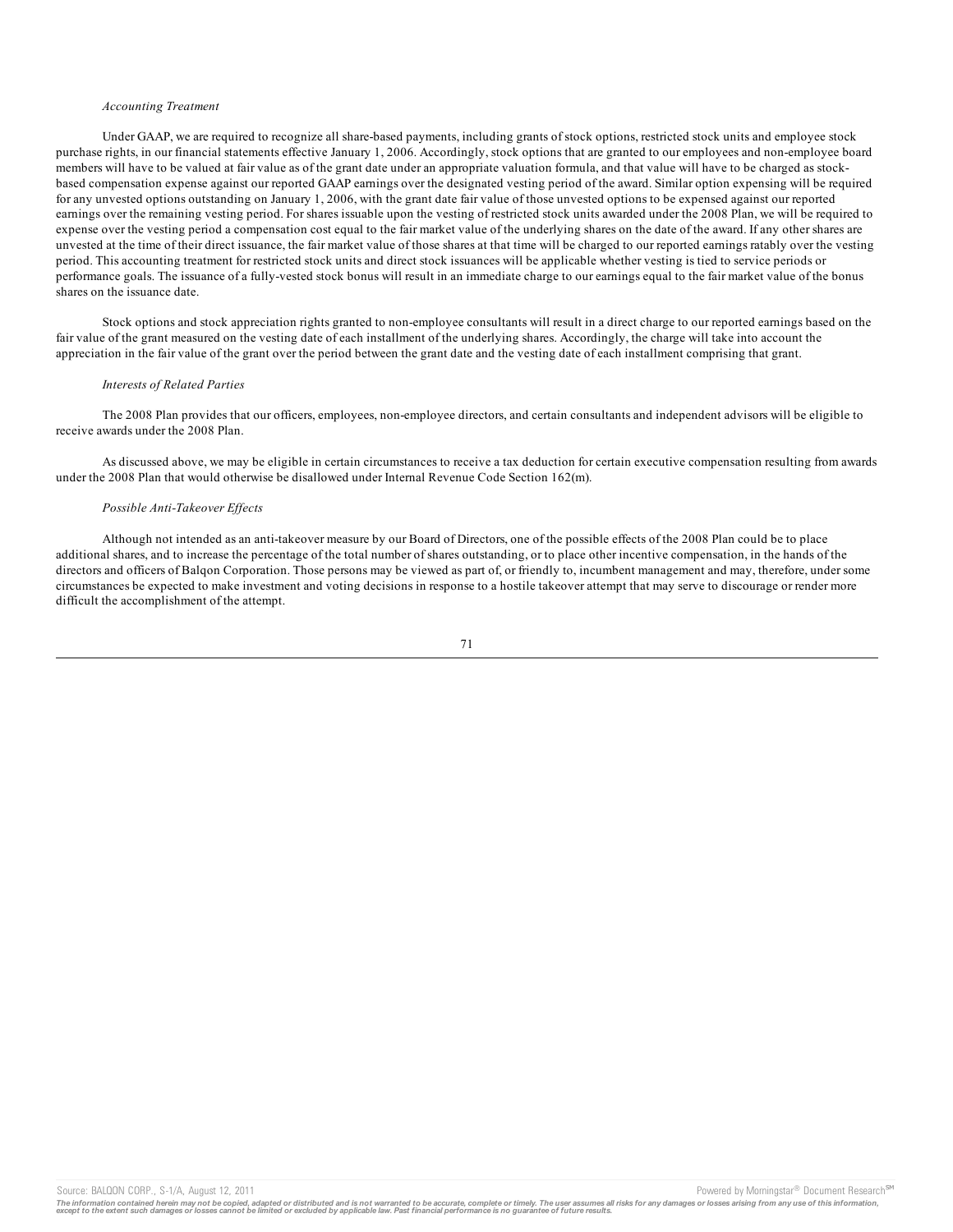In addition, options or other incentive compensation may, in the discretion of the plan administrator, contain a provision providing for the acceleration of the exercisability of outstanding, but unexercisable, installments upon the first public announcement of a tender offer, merger, consolidation, sale of all or substantially all of our assets, or other attempted changes in the control of Balqon Corporation. In the opinion of our Board of Directors, this acceleration provision merely ensures that optionees under the 2008 Plan will be able to exercise their options or obtain their incentive compensation as intended by our Board of Directors and stockholders prior to any extraordinary corporate transaction which might serve to limit or restrict that right. Our Board of Directors is, however, presently unaware of any threat of hostile takeover involving Balqon Corporation.

#### **Indemnification of Directors and Officers**

Our bylaws provide that we shall, to the fullest extent permitted by Nevada General Corporation Law, indemnify all persons that we have power to indemnify under that section against all expenses, liabilities or other matters covered by that section, and that this indemnification is not exclusive of any other indemnification rights to which those persons may be entitled. Indemnification under this provision is as to action both in an official capacity and in another capacity while holding office. Indemnification continues as to a person who has ceased to be a director, officer, employee or agent and extends to the benefit of the heirs, executors and administrators of such a person. Section 78.751 of the Nevada Revised Statutes provides that the expenses of our officers and directors incurred in defending a civil or criminal action, suit or proceeding must be paid by us as they are incurred and in advance of the final disposition of the action, suit or proceeding, upon receipt of an undertaking by or on behalf of the director or officer to repay the amount if it is ultimately determined by a court of competent jurisdiction that the director or officer is not entitled to indemnification.

Our Articles of Incorporation also provide that our directors and officers shall not be liable to us or our stockholders for damages for breach of fiduciary duty as a director, except to the extent required under Nevada General Corporation Law. Any amendment, modification or repeal of this provision by our stockholders would not adversely affect any right or protection of any director in respect of any act or omission occurring prior to the time of such amendment, modification or repeal. Our Articles of Incorporation do not, however, eliminate or limit a director's liability for any act or omission involving intentional misconduct, fraud or a knowing violation of law, or the payment of unlawful distributions to stockholders. We have purchased directors' and officers' liability insurance to protect our directors and executive officers against liability under circumstances specified in the policy.

Section 2115 of the California General Corporation Law, or California Code, provides that corporations such as us that are incorporated in jurisdictions other than California (in our case, Nevada) and that meet various tests are subject to several provisions of the California Code, to the exclusion of the law of the jurisdiction in which the corporation is incorporated. We believe that we meet the tests contained in Section 2115. Consequently, we are subject to, among other provisions of the California Code, Section 317 which governs indemnification of directors, officers and others. Section 317 generally eliminates the personal liability of a director for monetary damages in an action brought by or in the right of the company for breach of a director's duties to the company or our stockholders except for liability:

- · for acts or omissions that involve intentional misconduct or a knowing and culpable violation of law;
- · for acts or omissions that a director believes to be contrary to the best interests of the company or our stockholders or that involve the absence of good faith on the part of the director;
- · for any transaction for which a director derived an improper personal benefit;
- · for acts or omissions that show a reckless disregard for the director's duty to the company or our stockholders in circumstances in which the director was aware, or should have been aware, in the ordinary course of performing a director's duties, of a risk of serious injury to the company or our stockholders;
- for acts or omissions that constitute an unexcused pattern of inattention that amounts to an abdication of the director's duty to the company or our stockholders; and
- · for engaging in or approving transactions described in the California Code or California case law which result in liability.

72

Source: BALQON CORP., S-1/A, August 12, 2011 **Powered by Morningstar® Document Research** <sup>5M</sup>

The information contained herein may not be copied, adapted or distributed and is not warranted to be accurate, complete or timely. The user assumes all risks for any damages or losses arising from any use of this informat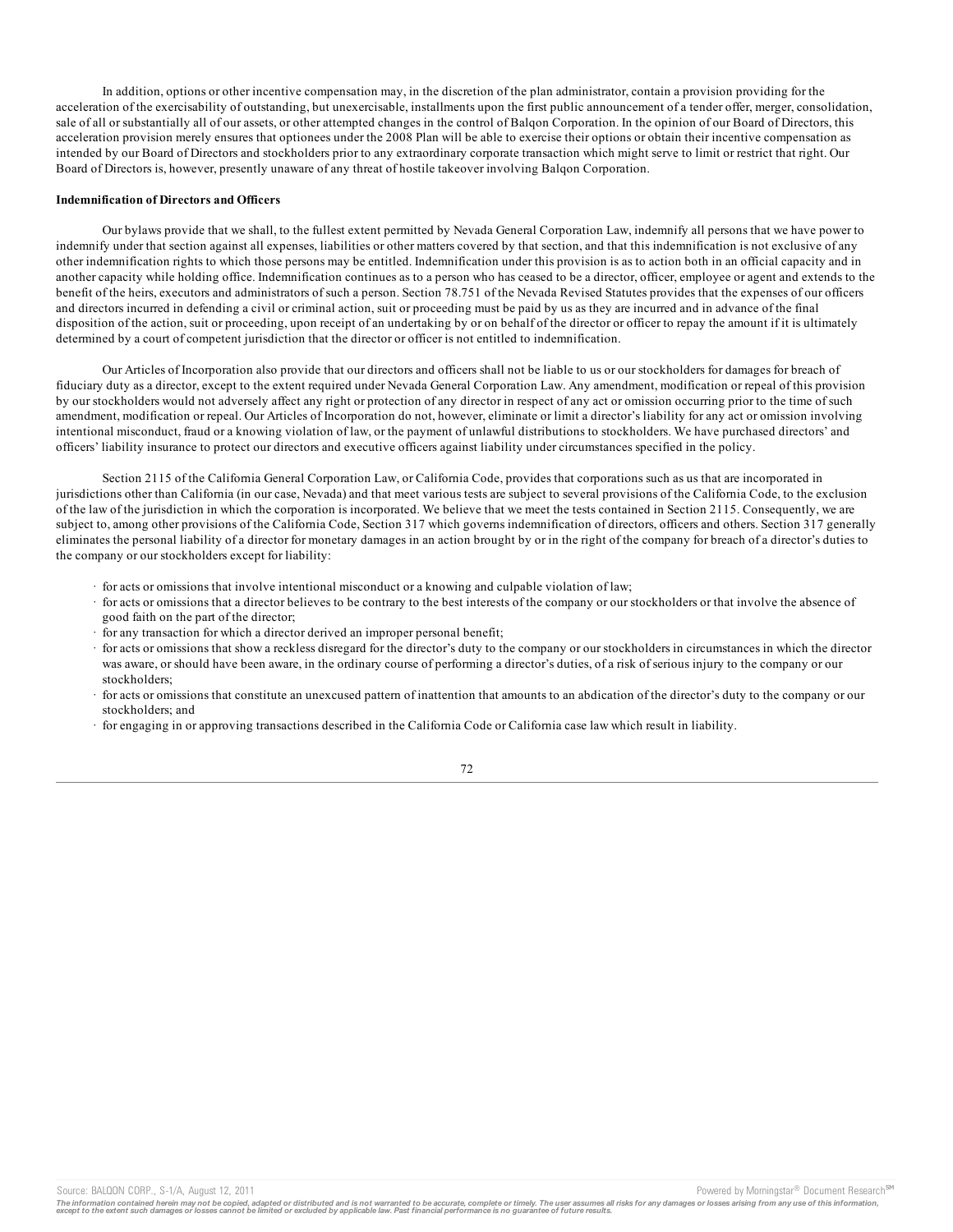We have entered into separate indemnification agreements with each of our directors and executive officers that provide the maximum indemnity allowed to directors and executive officers by applicable law and which allow for certain procedural protections. We also maintain directors and officers insurance to insure such persons against certain liabilities.

These indemnification provisions and the indemnification agreements that we have entered into with our directors and executive officers may be sufficiently broad to permit indemnification of our directors and executive officers for liabilities (including reimbursement of expenses incurred) arising under the Securities Act.

To the extent indemnification for liabilities arising under the Securities Act may be permitted to directors, officers and controlling persons of Balqon Corporation under the foregoing provisions, or otherwise, we have been advised that in the opinion of the SEC such indemnification is against public policy as expressed in the Securities Act, and is, therefore, unenforceable. In the event that a claim for indemnification against such liabilities (other than the payment by the registrant of expenses incurred or paid by a director, officer or controlling person of the registrant in the successful defense of any action, suit or proceeding) is asserted by such director, officer or controlling person in connection with the securities being registered, the registrant will, unless in the opinion of its counsel the matter has been settled by controlling precedent, submit to a court of appropriate jurisdiction the question of whether such indemnification by it is against public policy as expressed in the Securities Act and will be governed by the final adjudication of such issue.

The inclusion of the above provisions in our Articles of Incorporation, our bylaws and in our indemnification agreements with our officers and directors may have the effect of reducing the likelihood of derivative litigation against our directors and may discourage or deter stockholders or management from bringing a lawsuit against our directors for breach of their duty of care, even though such an action, if successful, might otherwise have benefited us and our stockholders. At present, there is no litigation or proceeding pending involving a director of Balqon Corporation as to which indemnification is being sought, nor are we aware of any threatened litigation that may result in claims for indemnification by any of our directors.

### **CERTAIN RELATIONSHIPS AND RELATED TRANSACTIONS**

#### **Policy Regarding Related Party Transactions**

We recognize that related party transactions present a heightened risk of conflicts of interest and have adopted a policy to which all related party transactions shall be subject. Pursuant to the policy, the Audit Committee of our Board of Directors reviews the relevant facts and circumstances of all related party transactions, including, but not limited to, whether the transaction is on terms comparable to those that could be obtained in arm's-length dealings with an unrelated third party and the extent of the related party's interest in the transaction. Pursuant to the policy, no director may participate in any approval of a related party transaction to which he or she is a related party.

#### 73

Source: BALQON CORP., S-1/A, August 12, 2011 **Powered by Morningstar® Document Research** in Powered by Morningstar® Document Research in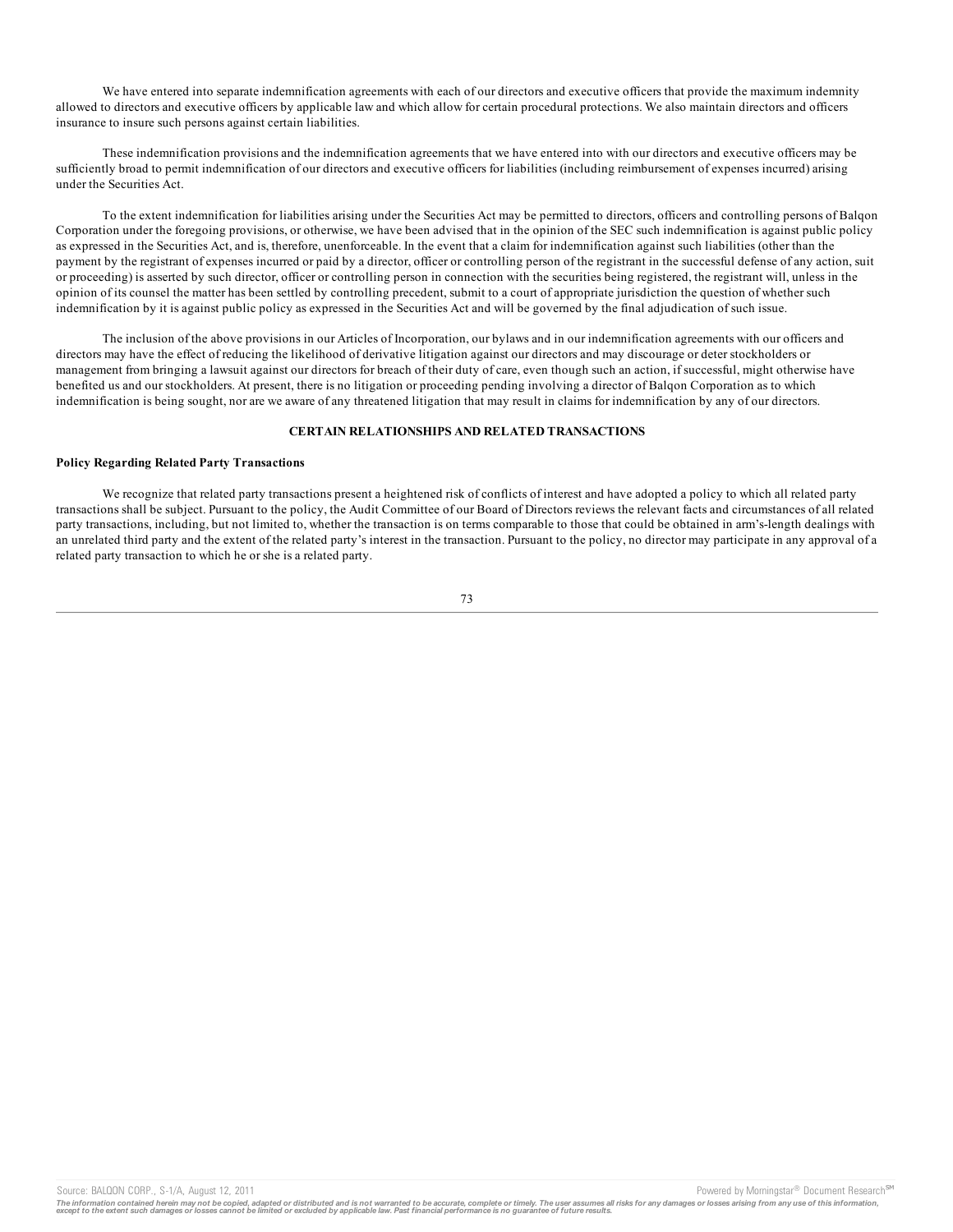The Audit Committee will then, in its sole discretion, either approve or disapprove the transaction. If advance Audit Committee approval of a transaction is not feasible, the transaction may be preliminarily entered into by management, subject to ratification of the transaction by the Audit Committee at the Audit Committee's next regularly scheduled meeting. If at that meeting the Audit Committee does not ratify the transaction, management shall make all reasonable efforts to cancel or annul such transaction.

Certain types of transactions, which would otherwise require individual review, have been preapproved by the Audit Committee. These types of transactions include, for example, (i) compensation to an officer or director where such compensation is required to be disclosed in our proxy statement, (ii) transactions where the interest of the related party arises only by way of a directorship or minority stake in another organization that is a party to the transaction and (iii) transactions involving competitive bids or fixed rates.

#### **Merger Transaction**

In connection with the Merger Transaction, we issued to the shareholders of Balqon California an aggregate of 23,908,348 shares of our common stock upon conversion of the same number of shares of Balqon California's common stock. The 1:1 exchange ratio was determined by arms-length negotiations between Balqon Corporation (formerly, BMR Solutions, Inc.) and Balqon California and was not based on any particular valuation or other financial data with respect to either company or a comparison of comparable companies or transactions.

In addition to the 23,908,348 shares common stock we issued to the shareholders of Balqon California, the holders of warrants to acquire an aggregate of 2,614,180 shares of common stock of Balqon California were deemed to hold warrants to acquire an equal number of shares of our common stock upon completion of the Merger Transaction. In connection with the Merger Transaction, we also issued under our 2008 Plan options to purchase an aggregate of 4,562,592 shares of our common stock to certain of our directors and employees who held options to purchase an equal number of shares of Balqon California's common stock immediately prior to the completion of the Merger Transaction.

In connection with the Merger Transaction we issued to (i) Balwinder Samra, our President and Chief Executive Officer, 16,999,910 shares of our common stock upon conversion of the same number of shares of common stock of Balqon California held by Mr. Samra and options to purchase 4,166,751 shares of common stock upon conversion of options to purchase the same number of shares of common stock of Balqon California held by Mr. Samra; (ii) Robert Miranda, our Chief Financial Officer, 100,000 shares of our common stock upon conversion of the same number of shares of common stock of Balqon California held by Mr. Miranda; (iii) Henry Velasquez, our Vice President Engineering and a director of our company, 333,340 shares of our common stock upon conversion of the same number of shares of common stock of Balqon California held by Mr. Velasquez and options to purchase 83,334 shares of common stock upon conversion of options to purchase the same number of shares of common stock of Balqon California held by Mr. Velasquez; (iv) Robert Gruenwald, our Vice President Research and Development 250,000 shares of our common stock upon conversion of the same number of shares of common stock of Balqon California held by Mr. Gruenwald; and (v) Amarpal Singh Samra, a former director of our company, 1,250,025 shares of our common stock upon conversion of the same number of shares of common stock of Balqon California held by Mr. Samra and options to purchase 312,507 shares of common stock upon conversion of options to purchase the same number of shares of common stock of Balqon California held by Mr. Samra. As a result of the Merger Transaction each of Mr. Balwinder Samra and Mr. Amarpal Samra became the beneficial owners of more than 5% of our common stock. The options issues to Messrs. Balwinder Samra, Amarpal Samra, and Henry Velasquez were issued under our 2008 Plan. One-third of these options have an exercise price of \$1.50 per share and expired on June 30, 2010, one-third of these options have an exercise price of \$2.00 per share and expired on June 30, 2011, and one-third of these options have an exercise price of \$2.50 per share and expire on June 30, 2012.

74

Source: BALQON CORP., S-1/A, August 12, 2011 **Powered by Morningstar® Document Research** <sup>5M</sup>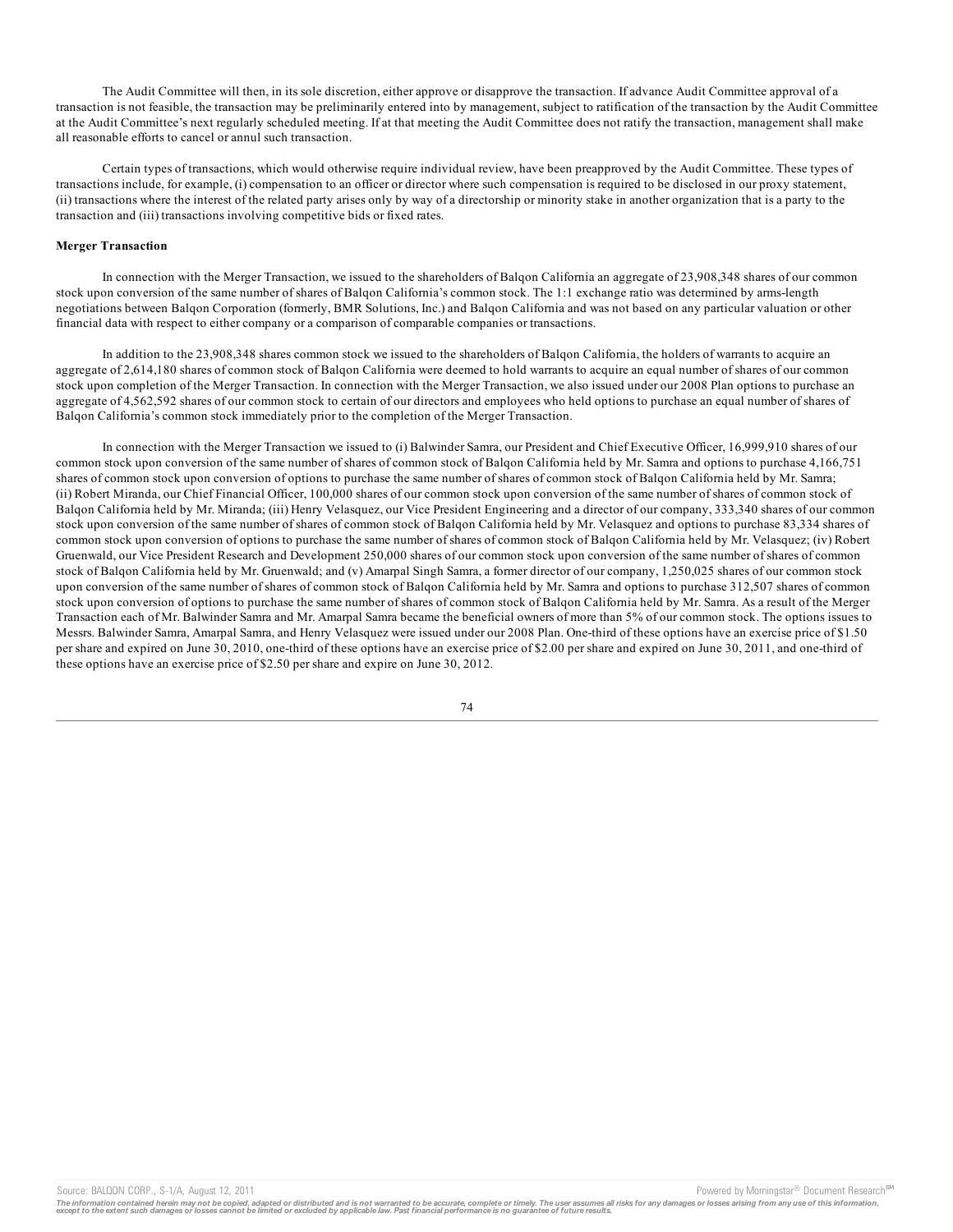In connection with the Merger Transaction we also issued to Marlin Financial Group, Inc. 2,916,725 shares of our common stock upon conversion of the same number of shares of common stock of Balqon California held by Marlin Financial Group, Inc. and warrants to purchase 729,180 shares of our common stock upon the conversion of warrants to purchase shares the same number shares of common stock of Balqon Corporation. One-third of the warrants have an exercise price of \$1.50 per share and expired on June 30, 2010, one-third of the warrants have an exercise price of \$2.00 per share and expired on June 30, 2011, and one-third of the warrants have an exercise price of \$2.50 per share and expire on June 30, 2012. As a result of the Merger Transaction, Marlin Financial Group, Inc. became the beneficial owner of more than 5% of our common stock.

#### **Employment, Compensation and Consulting Agreements**

We are or have been a party to compensation arrangements with our directors. See "—Compensation of Directors." On October 24, 2008, we entered into an executive employment agreement with each of Balwinder Samra and Henry Velasquez. See "—Compensation of Executive Officers —Employment Agreements" for a description of Mr. Samra's and Mr. Velasquez's executive employment agreements. On March 27, 2009, we entered into an executive employment agreement with Robert Gruenwald to be effective on October 24, 2008.

## *Employment Agreement, dated ef ective October 24, 2008, between the Company and Robert Gruenwald*

On March 27, 2009, we entered into an executive employment agreement with Mr. Robert Gruenwald. Under the terms of the executive employment agreement, Mr. Gruenwald has agreed to serve as our Vice President Research and Development on an at-will basis. The employment agreement has an effective date of October 24, 2008.

The agreement provides for an initial base salary of \$150,000 per year with an increase to \$175,000 and \$200,000 per year after the second and third anniversary of the effective date of the employment agreement, respectively, and paid vacation of at least four weeks per year. Mr. Gruenwald is eligible to receive salary increases and annual cash incentive bonuses at the discretion of our Compensation Committee. Mr. Gruenwald is also eligible to participate in benefit and incentive programs we may offer. We have agreed to maintain in effect a directors' and officers' liability insurance policy with a minimum limit of liability of \$3 million and that we would enter into an indemnification agreement with Mr. Gruenwald upon terms mutually acceptable to us and Mr. Gruenwald.

The agreement contains non-competition provisions that prohibit Mr. Gruenwald from engaging or participating in a competitive business or soliciting our customer or employees during his employment with us and for two years afterward. The agreement also contains provisions that restrict disclosure by Mr. Gruenwald of our confidential information and assign ownership to us of inventions related to our business that are created by him during his employment and for two years afterward.

We may terminate the agreement at any time, with or without due cause. "Due cause" includes any intentional misapplication of our funds or other material assets, or any other act of dishonesty injurious to us, or conviction of a felony or a crime involving moral turpitude. "Due cause" also includes abuse of controlled substances or alcohol and breach, nonperformance or nonobservance of any of the terms of the agreement, provided that Mr. Gruenwald fails to satisfactorily remedy the performance problem following 30 days' written notice.



Source: BALQON CORP., S-1/A, August 12, 2011 **Powered by Morningstar® Document Research** <sup>5M</sup>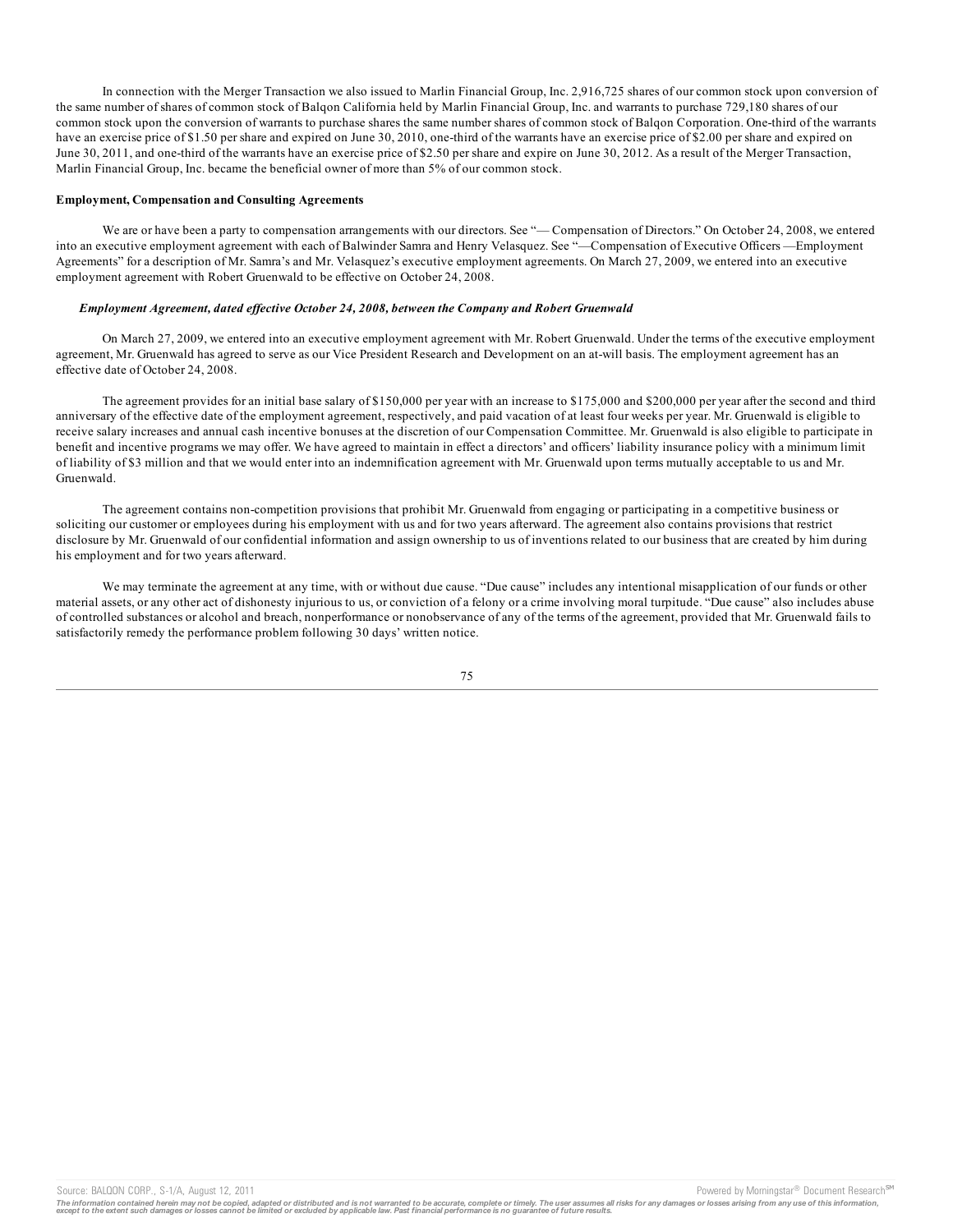Mr. Gruenwald may terminate the agreement at any time, with or without good reason. However, termination for good reason must occur within 90 days of the occurrence of an event constituting good reason, and Mr. Gruenwald must furnish us with written notice of the event within 30 days after the initial existence of the event and provide us with at least a 30-day cure period. "Good reason" includes: a material diminution in his authority, duties, responsibilities, titles or offices; a purported reduction in Mr. Gruenwald's base salary amounting to a material diminution in his salary to an amount less than the greater of \$150,000 or 10% below the base salary in effect at the time of the reduction; our failure to timely cure or diligently initiate a cure of any material breach within 30 days after Mr. Gruenwald gives us written notice of the breach.

If we terminate Mr. Gruenwald's employment for due cause or due to Mr. Gruenwald's breach of his employment agreement by refusing to continue his employment, or if Mr. Gruenwald a terminates his employment without good reason, then all compensation and benefits for Mr. Gruenwald will cease, other than amounts under retirement and benefit plans and programs that were earned and vested by the date of termination, pro rata annual salary through the date of termination, any stock options that were vested as of the date of termination, and accrued vacation as required by California law.

If Mr. Gruenwald becomes incapacitated, we may terminate his employment under the agreement upon 30 days' prior written notice. Upon Mr. Gruenwald's death, the agreement terminates immediately. If Mr. Gruenwald's employment terminates due to his incapacity or death, Mr. Gruenwald or his estate or legal representative will be entitled to receive benefits under our retirement and benefits plans and programs that were earned and vested at the date of termination, a prorated incentive bonus for the fiscal year in which incapacity or death occurred (to the extent he would otherwise be eligible), and a lump sum cash payment in an amount equal to one year of his then current annual salary.

If Mr. Gruenwald's employment terminates for good reason or other than as a result of due cause, incapacity, death or retirement, Mr. Gruenwald will be entitled to his salary through the end of the month in which termination occurs plus credit for accrued vacation, and a prorated incentive bonus, if eligible, for the fiscal year during which termination occurred. In addition, under those circumstances, if Mr. Gruenwald enters into a separation and release agreement with us, then he will be entitled to receive (i) a severance payment equal to two times his then current annual salary, (ii) all medical insurance benefits to which he was entitled immediately prior to the date of termination for a period of 18 months or the date that Mr. Gruenwald's continued participation in our medical insurance plan was not possible under the plan, whichever was earlier, and (iii) a lump-sum cash payment equal to 18 times the estimated monthly COBRA premiums at the time of termination (taking into account all known or anticipated premium increases) to be used by Mr. Gruenwald to maintain his medical insurance coverage for an additional 18 months. If our medical insurance plan does not allow Mr. Gruenwald's continued participation, then we will be required to pay to Mr. Gruenwald, in monthly installments, the monthly premium or premiums for COBRA coverage, covering the 18-month period described in clause (ii) in the preceding sentence.

#### **Indemnification Agreements**

On October 24, 2008, we entered into an indemnification agreement with each of Mr. Amarpal Samra, our former director, and each of our current executive officers other than Mr. Gruenwald. We entered into an indemnification agreement with Mr. Gruenwald on March 27, 2009. We entered into an indemnification agreement with Mr. Chung on December 14, 2010. The indemnification agreements and our Articles of Incorporation and bylaws require us to indemnify our directors and officers to the fullest extent permitted by Nevada law.



Source: BALQON CORP., S-1/A, August 12, 2011 **Powered by Morningstar® Document Research** <sup>5M</sup>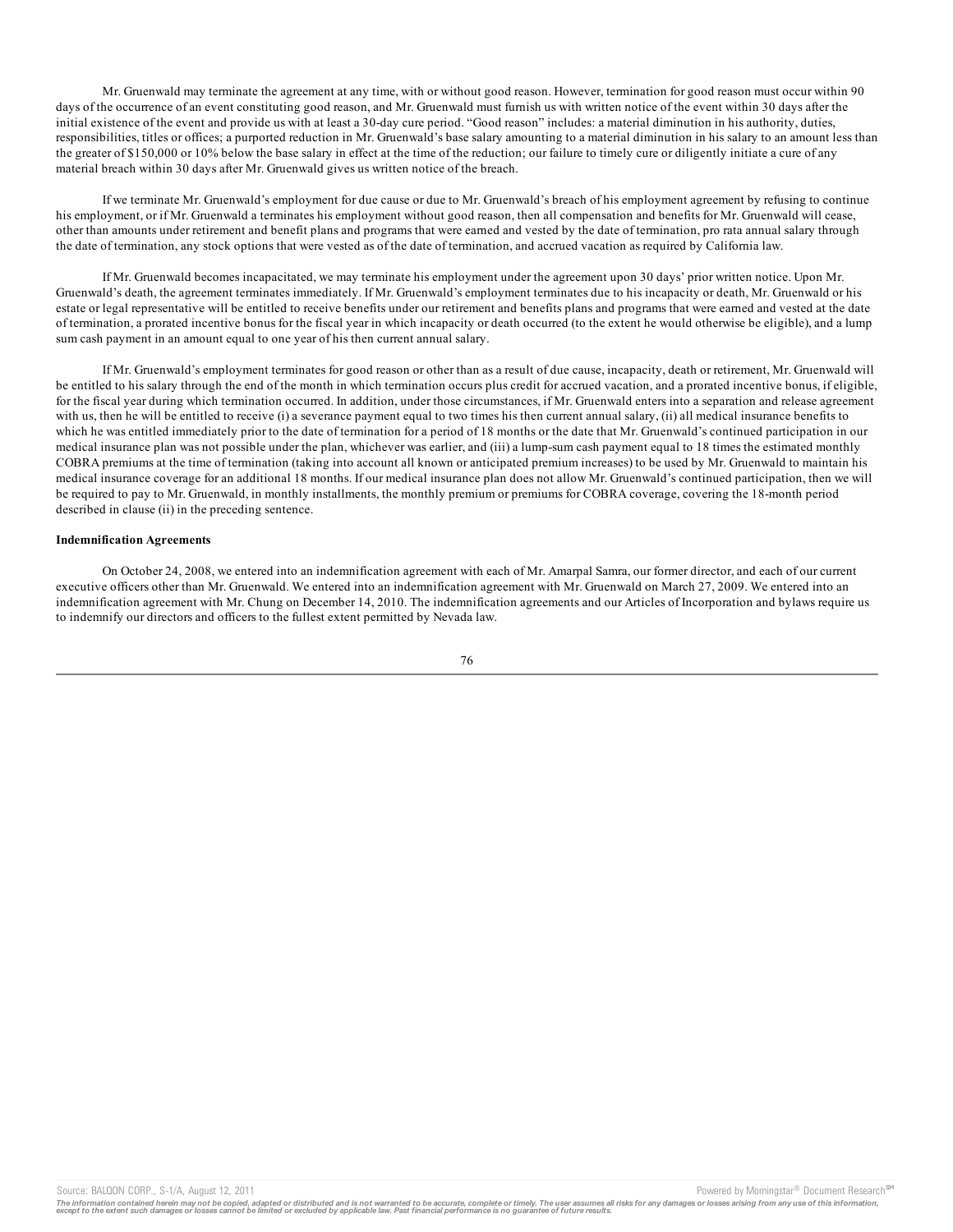### **Balqon California's Transactions Prior to the Consummation of the Merger Transaction**

Prior to the Merger Transaction, Balwinder Samra loaned an aggregate of \$59,377 to Balqon California to fund its operations. These no interest loans were recorded as "Advances from Shareholder" on Balqon California's financial statements. The largest aggregate amount of principal outstanding on these loans during the years ended December 31, 2008, 2009 and 2010 was \$57,420, \$34,877 and \$5,018, respectively. During the fiscal years ended December 31, 2008 and 2009, we paid \$22,543 and \$29,859 in principal, respectively, under the loans provided by Mr. Samra. During the fiscal year ended December 31, 2010 and the six months ended June 30, 2011, we did not make any principal or interest payments under the loans provided by Mr. Samra. As of August 10 , 2011, \$5,018 in principal was outstanding under these loans.

Between January 1, 2008 and September 30, 2008, Miranda & Associates, a professional accountancy corporation wholly-owned by Robert Miranda, our chief financial officer, was paid a total of \$38,000 in consulting fees in consideration of accounting and advisory services. As of September 30, 2008, Miranda & Associates was owed \$19,875 for accounting and advisory services rendered.

In June 2008, Balqon California issued options to purchase 4,166,751 shares of common stock to Balwinder Samra in consideration of services rendered. The fair value of the options on the grant date was determined to be \$539,614.

In June 2008, Balqon California issued 333,340 shares of common stock and options to purchase 83,334 shares of common stock to Henry Velasquez in consideration of engineering and design consulting services rendered. The value of the common stock was determined to be \$333,340 and the fair value of the options on the grant date was determined to be \$10,792.

In June 2008, Balqon California issued 1,250,025 shares of common stock and options to purchase 312,507 shares of common stock to Amarpal Samra, our former director, in consideration of business strategy consulting services rendered. The value of the common stock was determined to be \$1,250,025 and the fair value of the options on the grant date was determined to be \$40,471.

In June 2008, pursuant to a certain Stock and Warrant Purchase Agreement dated August 28, 2008, Balqon California issued 2,916,725 shares of common stock and warrants to purchase 729,180 shares of common stock to Marlin Financial Group, Inc. in consideration of business strategy and financial advisory services rendered. The value of the common stock was determined to be \$2,916,725 and the fair value of the warrants on the grant date was determined to be \$94,432. On March 30, 2009 we entered into Amendment No. 1 to the Stock and Warrant Purchase Agreement under which we revised certain terms of the warrants issued to Marlin Financial Group, Inc. On May 20, 2010, we entered into Amendment No. 2 to the Stock and Warrant Purchase Agreement under which we agreed with Marlin Financial Group, Inc. to terminate a contractual agreement between us and Marlin Financial Group, Inc. which restricted its ability to dispose of or transfer our securities. We and Marlin Financial Group, Inc. agreed to terminate this provision of the agreement due, in part, to the adverse tax consequences to Marlin Financial Group, Inc. associated with the change in valuation of the stock based compensation granted to Marlin Financial Group, Inc. as reflected in our financial statements.

In August 2008, Balqon California issued 100,000 shares of common stock to Robert Miranda, its then current Chief Financial Officer, in consideration of business strategy consulting services rendered. The value of the common stock was determined to be \$100,000.

In August 2008, Balqon California issued 250,000 shares of common stock to Robert Gruenwald in consideration of services provided. The value of the common stock was determined be \$250,000.

In August 2008, Balqon California issued 332,910 shares of common stock to Balwinder Samra in consideration of services rendered. The value of the common stock was determined be \$332,910.



Source: BALQON CORP., S-1/A, August 12, 2011 **Powered by Morningstar® Document Research** <sup>5M</sup>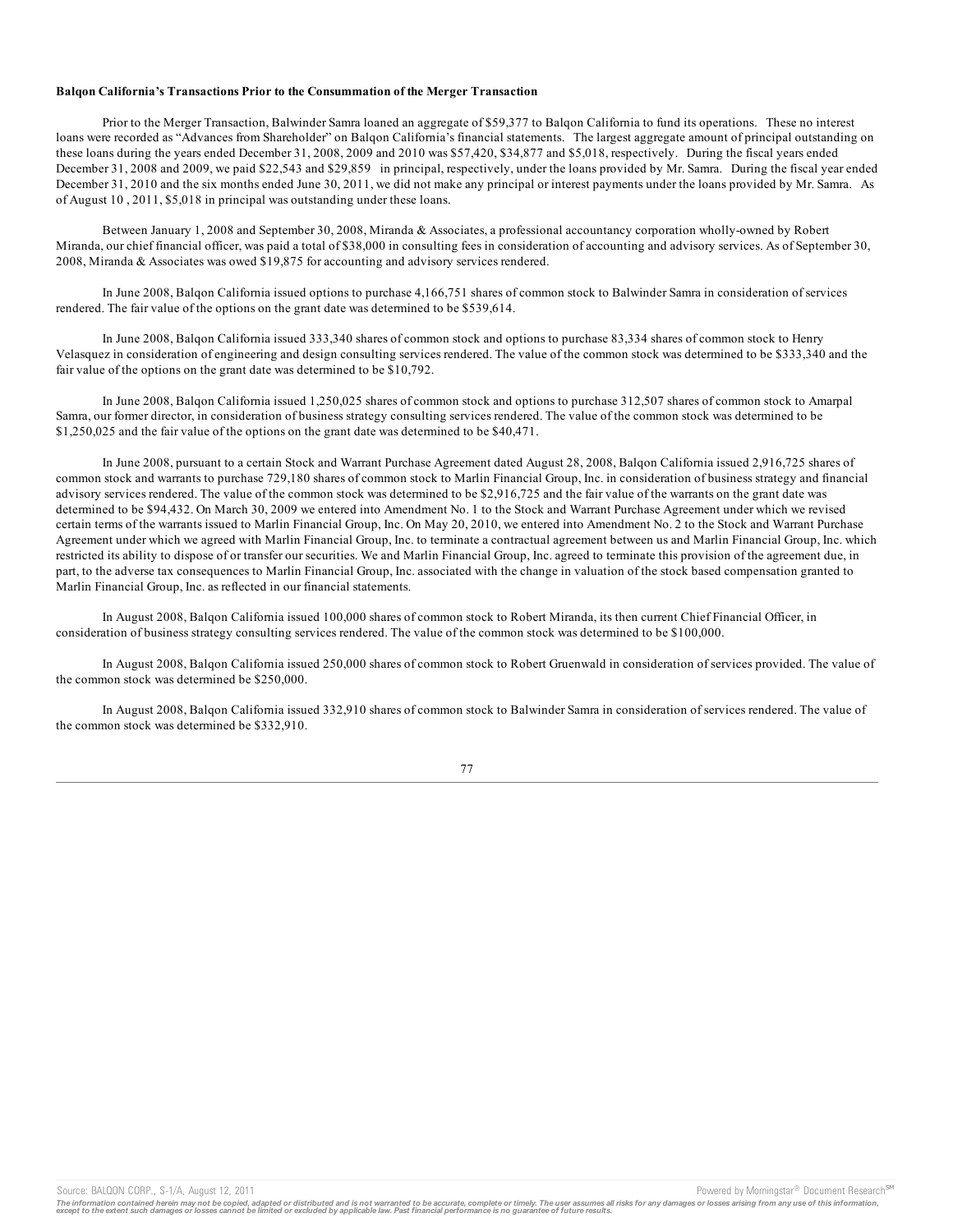On September 9, 2008, Balqon California entered into an Asset Purchase Agreement with EMS, and its sole member, Robert Gruenwald, to acquire substantially all of the assets of EMS, including all intellectual property assets used in the development and manufacture of flux vector motor controllers, for an aggregate purchase price of \$350,000, of which \$250,000 was paid in cash at closing and \$100,000 was paid in the form of a promissory note issued to EMS. The promissory note issued to EMS bares an interest rate of 5% per annum payable at maturity. During the fiscal year ended December 31, 2008, we did not make any payments of principal or interest due under the promissory note. The largest aggregate amount outstanding under the promissory note during the fiscal year ended December 31, 2010 was \$25,000. During the fiscal years ended December 31, 2009 and 2010, we made principal payments of \$75,000 and \$25,000, respectively, on the promissory note. In April 2011, we paid all accrued and unpaid interest under the promissory note and, as a result, as of April 14, 2011, the promissory note was paid in full.

On June 24, 2008, we issued a promissory note in the amount of \$25,875 to Marlin Financial Group, Inc. The promissory note bears interest at a rate of 6% per annum payable at maturity and became due and payable on December 6, 2008. During the fiscal year ended December 31, 2008, we paid \$25,000 in principal and did not make any interest payments due under the promissory note. As of December 31, 2009, the \$875 in principal that remained outstanding under the promissory note had been written off.

## **Private Placements**

In connection with a private placement transaction consummated on December 22, 2008, we issued to Marlin Financial Group, Inc. 25,000 shares of our common stock and warrants to purchase 25,000 shares of our common stock at an exercise price of \$1.50.

In connection with a private placement transaction consummated on February 10, 2010, we issued to Miranda & Associates, APC 401k Plan an aggregate of \$25,000 of 10% Unsecured Subordinated Convertible Promissory Notes which are convertible into an aggregate of 33,333 shares of our common stock at a conversion price of \$0.75 per share of common stock, subject to adjustment. Additionally, we issued to Miranda & Associates, APC 401k Plan three-year warrants to purchase an aggregate of 33,333 shares of common stock at an exercise price of \$0.50 per share. Miranda & Associates, APC 401k Plan is controlled by our chief financial officer, Robert Miranda.

On March 5, 2010, we issued to 6th Street Investments, LLC an aggregate of \$500,000 of 10% Unsecured Subordinated Convertible Promissory Notes which are convertible into an aggregate of 666,666 shares of our common stock at a conversion price of \$0.75 per share of common stock, subject to adjustment. Additionally, we issued to 6th Street Investments, LLC three-year warrants to purchase an aggregate of 666,666 shares of common stock at an exercise price of \$0.50 per share. We also granted 6th Street Investments, LLC a right to buy notes convertible into 666,666 shares of our common stock and warrants exercisable into 666,666 shares of common stock for a purchase price of \$500,000 on or before May 15, 2010. As a result, 6th Street Investments, LLC became the beneficial owner of more than 5% of our common stock. The right to purchase securities held by 6th Street Investments, LLC terminated on May 15, 2010. Ryan Turner and Michael Rivera jointly hold the power to vote and dispose of the shares beneficially held by 6th Street Investments, LLC as its managers.

Source: BALQON CORP., S-1/A, August 12, 2011 **Powered by Morningstar® Document Research** Morningstar® Document Research

The information contained herein may not be copied, adapted or distributed and is not warranted to be accurate, complete or timely. The user assumes all risks for any damages or losses arising from any use of this informat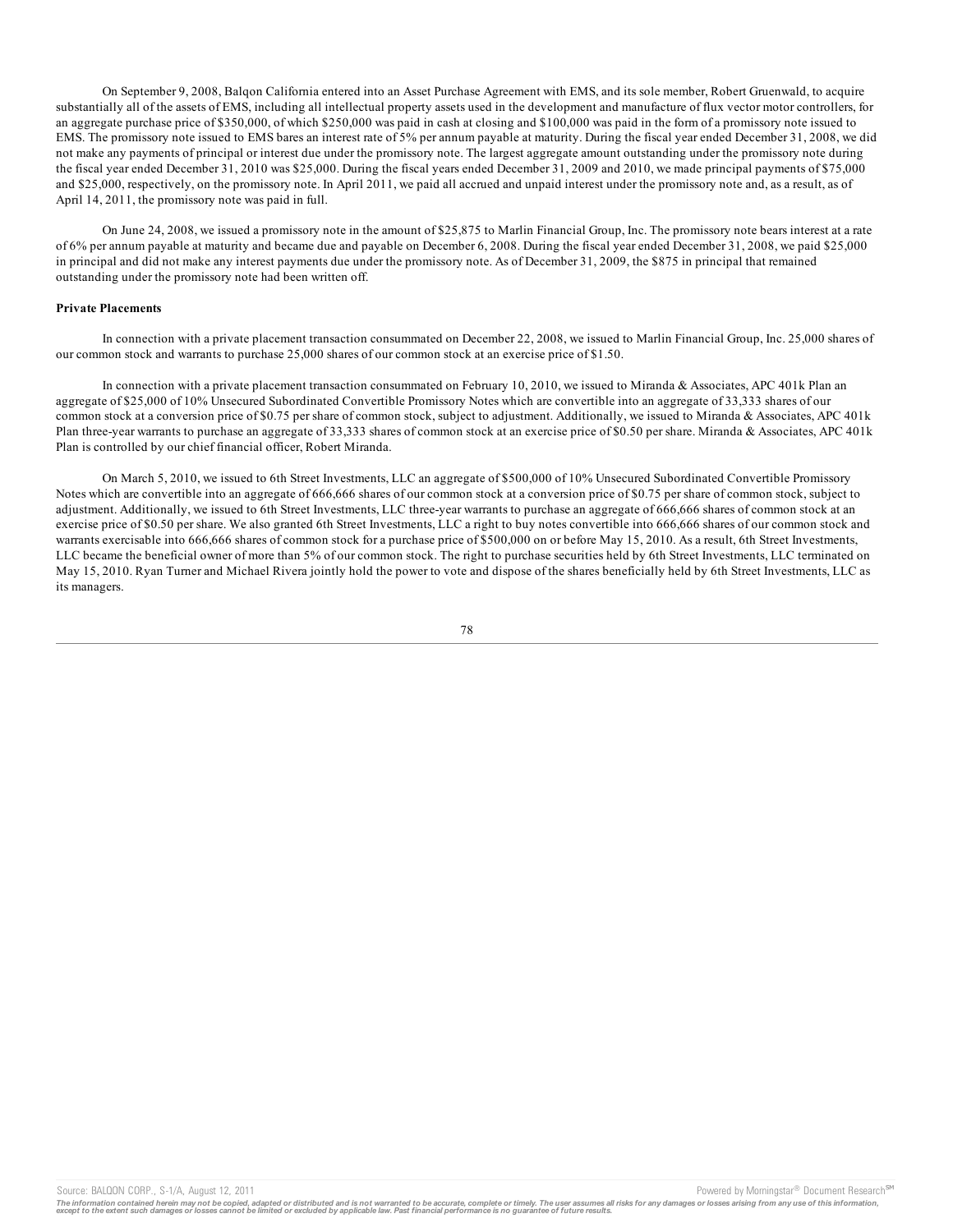#### **Fees Paid to Miranda & Associates**

Between September 30, 2008 and December 31, 2008, Miranda & Associates, a professional accountancy corporation wholly-owned by Robert Miranda, our chief financial officer, was paid a total of \$113,790 in consulting fees in consideration of accounting and advisory services. Miranda & Associates was paid a total of \$357,863 in consulting fees in consideration of accounting and advisory services during the year ended December 31, 2009, which amount includes \$150,000 in consulting fees paid in consideration of the services provided by Robert Miranda as our chief financial officer. Miranda & Associates was paid a total of \$273,192 in consulting fees in consideration of accounting and advisory services during the year ended December 31, 2010, which amount includes \$175,000 in consulting fees paid in consideration of services provided by Robert Miranda as our chief financial officer. Miranda & Associates was paid a total of \$153,695 in consulting fees in consideration of accounting and advisory services during the six months ended June 30, 2011, which amount includes \$87,500 in consulting fees paid in consideration of services provided by Robert Miranda as our chief financial officer. As of August 10 , 2011, Miranda & Associates was owed \$85,027 for accounting and advisory services rendered.

#### **Transactions with Seven One Limited and Winston Chung**

On December 14, 2010, we issued 7,812,500 shares of our common stock and a five-year warrant to purchase up to 7,812,500 shares of our common stock at an exercise price of \$0.64 per share to SOL, for an aggregate purchase price of \$5,000,000 in a private offering. As a result, SOL became the beneficial owner of more than 5% of our common stock. In connection with this transaction, Winston Chung was appointed as a member of our Board of Directors and Chairman of our Board of Directors. Mr. Chung is the chief executive officer of SOL.

On December 14, 2010, we also entered into the Distribution Agreement with SOL. Under the Distribution Agreement, as amended to date, we have been appointed as the exclusive authorized distributor for the promotion, marketing and sale of lithium iron phosphate batteries and high voltage charging systems manufactured by Seven One Battery Company in the United States. In consideration of our appointment as the exclusive distributor under the Distribution Agreement, we issued to SOL 1,375,000 shares of our common stock and a five-year warrant to purchase up to 1,500,000 shares of our common stock at an exercise price of \$1.50 per share. In January 2011, based on the terms of the Distribution Agreement, we received 3564 battery units valued at \$2,629,800 on a consignment basis. During the period ending June 30, 2011, we sold 203 units of these batteries with a cost of \$143,000. As of June 30, 2011, we held the remaining 3,361 units valued at \$2,487,700 on a consignment basis.

On January 25, 2011, we entered into an agreement with WGE under which WGE agreed to purchase 300 of our electric drive systems at an aggregate purchase price of approximately \$15.9 million. We have agreed to deliver the 300 electric drive systems to WGE by July 25, 2012. Winston Chung, the Chairman of our Board of Directors, is president and chief executive officer of WGE.

79

Source: BALQON CORP., S-1/A, August 12, 2011 **Powered by Morningstar® Document Research** and the second powered by Morningstar<sup>®</sup> Document Research in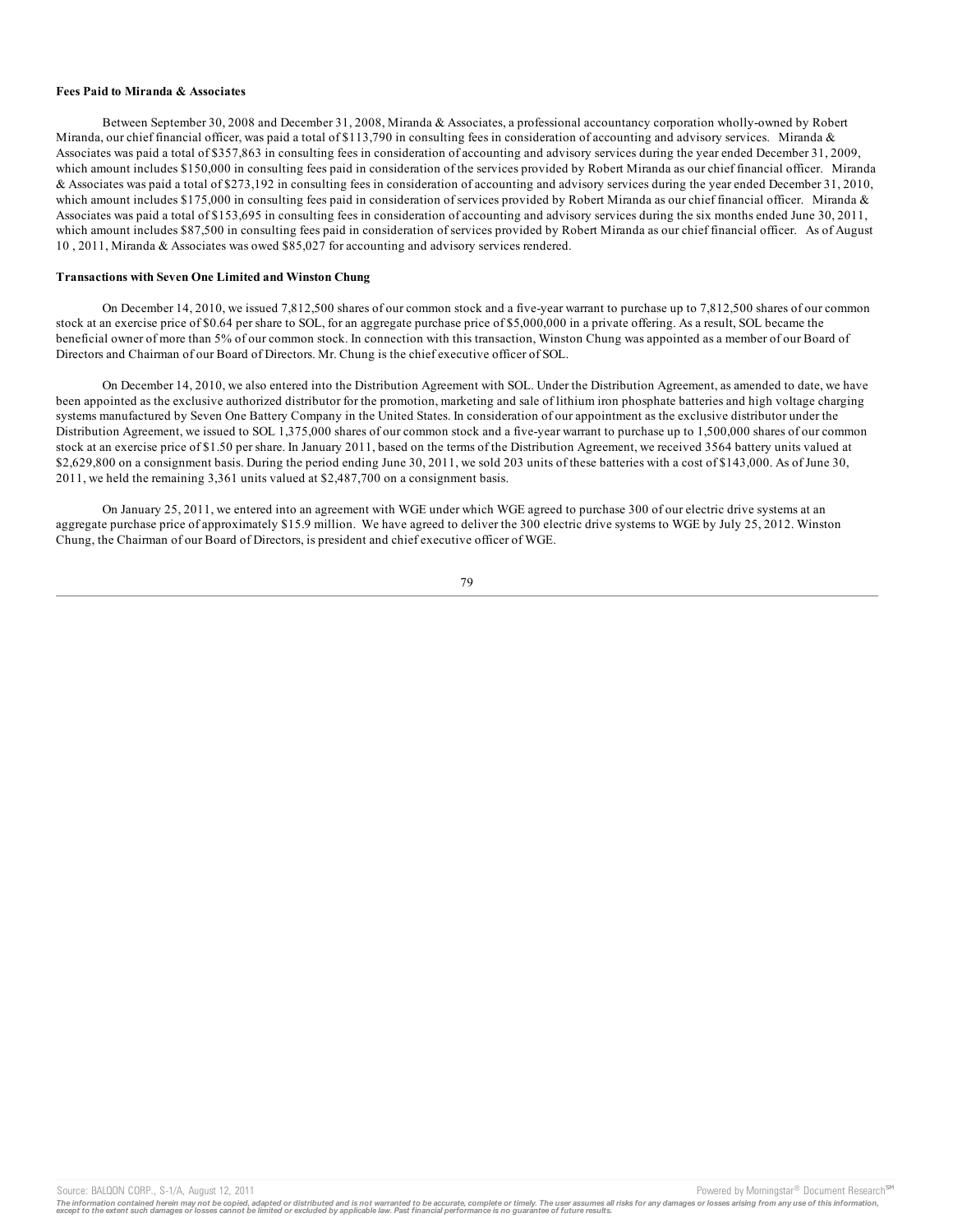# **PRINCIPAL STOCKHOLDERS**

The following table sets forth information with respect to the beneficial ownership of our voting stock as of August 10 , 2011, the date of the table,

- each person known by us to beneficially own more than 5% of the outstanding shares any class of our voting stock;
- each of our directors;

by:

- each of our current executive officers identified at the beginning of the "Management" section of this prospectus; and
- all of our current directors and executive officers as a group.

Beneficial ownership is determined in accordance with the rules of the SEC, and includes voting or investment power with respect to the securities. To our knowledge, except as indicated by footnote, and subject to community property laws where applicable, the persons named in the table below have sole voting and investment power with respect to all shares of voting stock shown as beneficially owned by them. Except as indicated by footnote, all shares of common stock underlying derivative securities, if any, that are currently exercisable or convertible or are scheduled to become exercisable or convertible for or into shares of common stock within 60 days after the date of the table are deemed to be outstanding for the purpose of calculating the percentage ownership of each listed person or group but are not deemed to be outstanding as to any other person or group. Percentage of beneficial ownership of our common stock is based on 35,591,530 shares of common stock outstanding as of the date of the table.

The address of each of the following stockholders, unless otherwise indicated below, is c/o Balqon Corporation, 1420 240<sup>th</sup> Street, Harbor City, California 90710. The address for Marlin Financial Group, Inc. is 9812 Falls Road, Suite 114-198, Potomac, Maryland 20854. The address for SOL and Winston Chung is One East Broward Blvd., Suite 1400, Fort Lauderdale, FL 33301. Messrs. Samra, Miranda, Velasquez and Gruenwald are executive officers of Balqon Corporation. Messrs. Samra, Velasquez and Chung are directors of Balqon Corporation.

| <b>Amount and Nature</b>                            |                       |                            |                     |  |
|-----------------------------------------------------|-----------------------|----------------------------|---------------------|--|
| <b>Name of Beneficial Owner</b>                     | <b>Title of Class</b> | of Beneficial<br>Ownership | Percent<br>of Class |  |
|                                                     |                       |                            |                     |  |
| Balwinder Samra                                     | Common                | 18,388,827(1)              | 49.73%              |  |
| Robert Miranda                                      | Common                | 166,666(2)                 | $\ast$              |  |
| Henry Velasquez                                     | Common                | 361,118(3)                 | $1.01\%$            |  |
| Robert Gruenwald                                    | Common                | 250,000                    | $\ast$              |  |
| Seven One Limited and Winston Chung                 | Common                | 18,500,000(4)              | $41.20\%$           |  |
| Marlin Financial Group, Inc.                        | Common                | 1,902,535(5)               | 5.30%               |  |
| All directors and executive officers as a group (5) |                       |                            |                     |  |
| persons)                                            | Common                | 37,666,611(6)              | 81.20%              |  |

Less than  $1\%$ .

- (1) Includes 1,388,917 shares of common stock underlying options.
- (2) Includes 33,333 shares of common stock underlying convertible notes and 33,333 shares of common stock underlying warrants which Mr. Miranda acquired beneficial ownership of on February 10, 2010 through the Miranda & Associates, APC 401k Plan.

(3) Includes 27,778 shares of common stock underlying options.

- (4) Includes 9,312,500 shares of common stock underlying warrants. Securities are held by SOL. Winston Chung, Chairman of our Board of Directors, has the power to vote and dispose of the securities held by SOL, as its Chief Executive Officer.
- (5) Includes 325,392 shares of common stock underlying warrants. Mark Levin has the power to vote and dispose of the securities held by Marlin Financial Group, Inc. as its president.
- (6) Includes 1,416,695 shares of common stock underlying options, 33,333 shares of common stock underlying convertible notes, and 9,345,833 shares of common stock underlying warrants.



Source: BALQON CORP., S-1/A, August 12, 2011 **Properties and August 2018** Powered by Morningstar® Document Research <sup>sw</sup>

The information contained herein may not be copied, adapted or distributed and is not warranted to be accurate, complete or timely. The user assumes all risks for any damages or losses arising from any use of this informat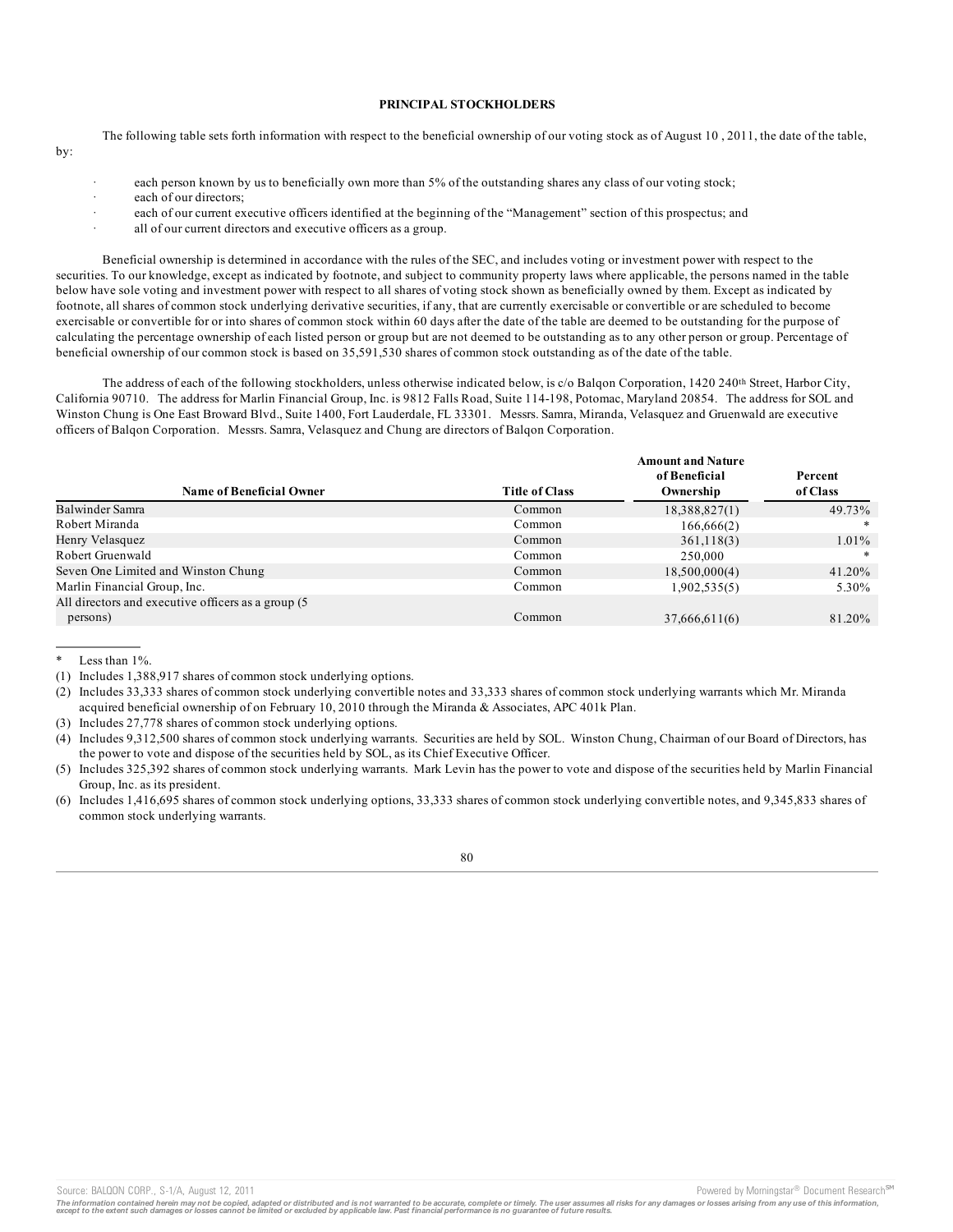#### **SELLING SECURITY HOLDERS**

#### **Selling Security Holder Table**

This prospectus covers the offer and sale by the selling security holders of up to an aggregate of 8,246,101 shares of common stock, consisting of 685,682 shares of common stock, 2,689,829 shares underlying convertible notes, 1,210,929 shares underlying convertible debentures and 3,659,661 shares underlying warrants. The following table sets forth, to our knowledge, certain information about the selling security holders as of August 10 , 2011, the date of the table, based on information furnished to us by the selling security holders. Except as indicated in the footnotes or description of the private placement transactions following the table, each selling security holder has indicated to us that it is acting individually, not as a member of a group, and none of the selling security holders or their affiliates has held any position or office or had any other material relationship with us in the past three years. Except as disclosed in the footnotes to the table below, each of the selling security holders have represented to us that they are not a broker-dealer, or affiliated with or associated with a broker-dealer registered with the SEC or designated as a member of FINRA. The shares of common stock being offered under this prospectus may be offered for sale from time to time during the period the registration statement of which this prospectus is a part remains effective, by or for the accounts of the selling security holders listed below.

Beneficial ownership is determined in accordance with the rules of the SEC, and includes voting or investment power with respect to the securities. To our knowledge, except as indicated by footnote, and subject to community property laws where applicable, the persons named in the table below have sole voting and investment power with respect to all shares of common stock shown as beneficially owned by them. Except as indicated by footnote, all shares of common stock underlying derivative securities, if any, that are currently exercisable or convertible or are scheduled to become exercisable or convertible for or into shares of common stock within 60 days after the date of the table are deemed to be outstanding for the purpose of calculating the percentage ownership of each listed person or group but are not deemed to be outstanding as to any other person or group. Percentage of beneficial ownership is based on 35,591,530 shares of common stock outstanding as of the date of the table. Shares shown as beneficially owned after the offering assume that all shares being offered are sold.

| Name of                                                                                                         | <b>Shares</b> of<br><b>Common Stock</b><br><b>Shares</b> of<br><b>Beneficially Owned</b><br><b>Common Stock</b> |                       | <b>Shares</b> of<br><b>Common Stock</b><br><b>Beneficially Owned</b><br>After Offering (#) |            |  |  |  |
|-----------------------------------------------------------------------------------------------------------------|-----------------------------------------------------------------------------------------------------------------|-----------------------|--------------------------------------------------------------------------------------------|------------|--|--|--|
| <b>Beneficial Owner</b>                                                                                         | <b>Prior to Offering</b>                                                                                        | <b>Being Offered</b>  | Number                                                                                     | Percentage |  |  |  |
| Ronald W. Zamber                                                                                                | 140,000(1)                                                                                                      | $50,000(2)(\alpha)$   | 50,000(3)                                                                                  | $\ast$     |  |  |  |
| Edgar P. Trotter and Sandra T. DeAngelis                                                                        | 20,000(4)                                                                                                       | $20,000(4)(\alpha)$   |                                                                                            |            |  |  |  |
| Sue A. Johnson                                                                                                  | 60,000(5)                                                                                                       | $30,000(6)(\alpha)$   |                                                                                            |            |  |  |  |
| Greg L. Johnson and Sue A. Johnson                                                                              | 60,000(7)                                                                                                       | $30,000(8)(\alpha)$   |                                                                                            |            |  |  |  |
| Jason Ortega                                                                                                    | 156,000(9)                                                                                                      | $20,000(10)(\alpha)$  | 136,000(11)                                                                                | $\ast$     |  |  |  |
| William M. Crawford and Gaynor M. Crawford, Trustees of<br>the Crawford Revocable Trust U/A dated April 6, 2004 | 20,000(12)                                                                                                      | $20,000(12)(\alpha)$  |                                                                                            |            |  |  |  |
| William M. Crawford                                                                                             | 20,000(13)                                                                                                      | $20,000(13)(\alpha)$  |                                                                                            |            |  |  |  |
| James A. Cucullu                                                                                                | 20,000(14)                                                                                                      | $20,000(14)(\alpha)$  |                                                                                            |            |  |  |  |
| David Cucullu                                                                                                   | 20,000(15)                                                                                                      | $20,000(15)(\alpha)$  |                                                                                            |            |  |  |  |
| Crouch Family Trust                                                                                             | 60,000(16)                                                                                                      | $60,000(16)(\alpha)$  |                                                                                            |            |  |  |  |
| Larry D. Coon                                                                                                   | 20,000(17)                                                                                                      | $20,000(17)(\alpha)$  |                                                                                            |            |  |  |  |
| David E. Swanson, M.D.                                                                                          | 100,000(18)                                                                                                     | $100,000(18)(\alpha)$ |                                                                                            |            |  |  |  |

81

Source: BALQON CORP., S-1/A, August 12, 2011 **Powered by Morningstar® Document Research** <sup>5M</sup>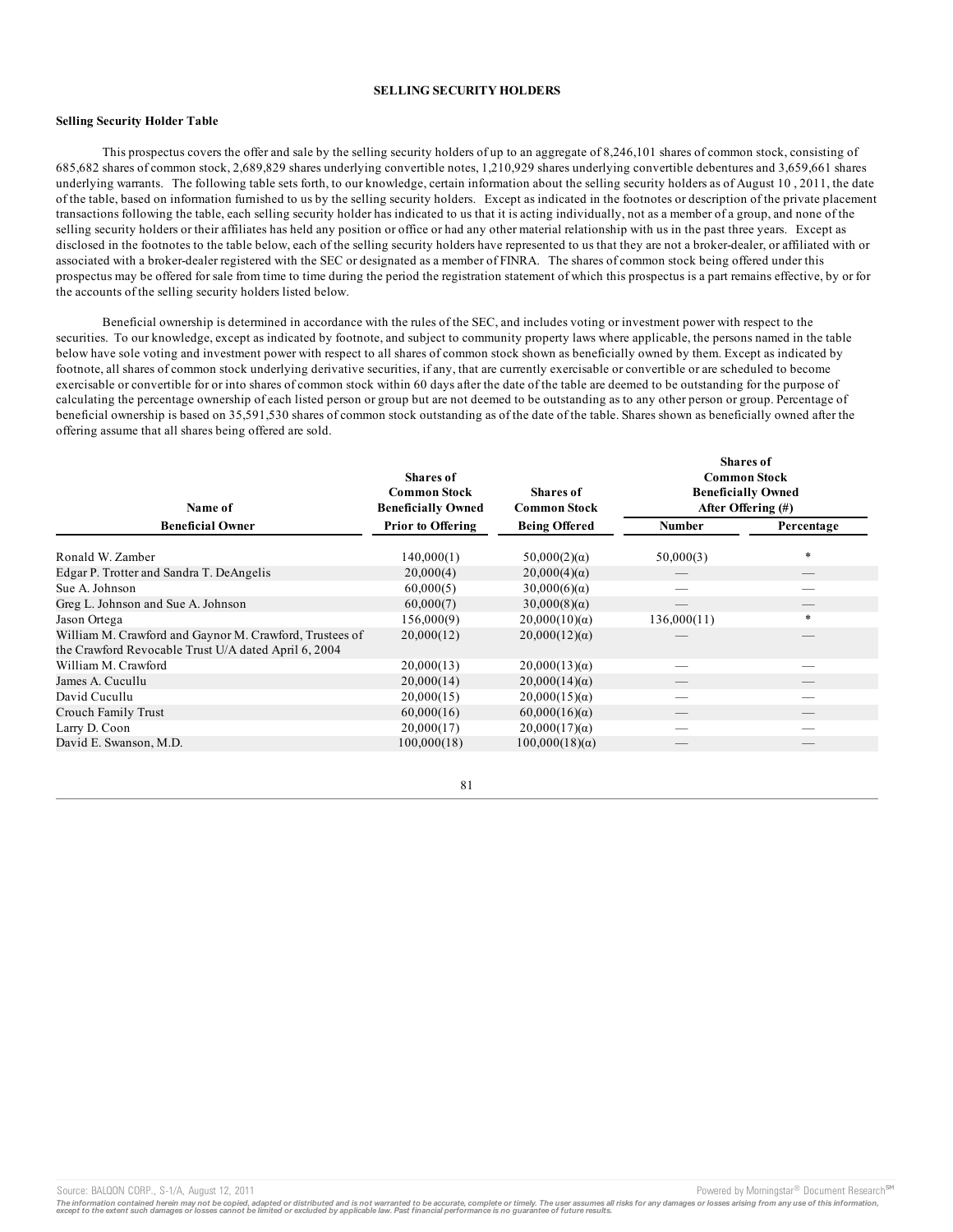| Name of                               | <b>Shares</b> of<br><b>Common Stock</b><br><b>Beneficially Owned</b> | <b>Shares</b> of<br><b>Common Stock</b> | <b>Shares</b> of<br><b>Common Stock</b><br><b>Beneficially Owned</b><br>After Offering (#) |                          |  |  |
|---------------------------------------|----------------------------------------------------------------------|-----------------------------------------|--------------------------------------------------------------------------------------------|--------------------------|--|--|
| <b>Beneficial Owner</b>               | <b>Prior to Offering</b>                                             | <b>Being Offered</b>                    | <b>Number</b>                                                                              | Percentage               |  |  |
|                                       |                                                                      |                                         |                                                                                            |                          |  |  |
| Karen Fu                              | 20,000(19)                                                           | $20,000(19)(\alpha)$                    |                                                                                            |                          |  |  |
| Glen LaPalme                          | 10,000(20)                                                           | $10,000(20)(\alpha)$                    | $\overline{\phantom{0}}$                                                                   |                          |  |  |
| 5 Hole, LLC                           | 70,000(21)                                                           | $70,000(21)(\alpha)$                    |                                                                                            |                          |  |  |
| Brian Culaciati                       | 120,541(22)                                                          | $20,000(23)(\alpha)$                    | 100,541(24)                                                                                | $\ast$                   |  |  |
| Mark Alan Wade                        | 100,00(25)                                                           | $100,00(25)(\alpha)$                    |                                                                                            |                          |  |  |
| Karl and Nancy Hanneman               | 40,000(26)                                                           | $40,000(26)(\alpha)$                    | $\overline{\phantom{0}}$                                                                   |                          |  |  |
| Michael and Mary Weber                | 30,000(27)                                                           | $30,000(27)(\alpha)$                    |                                                                                            |                          |  |  |
| Forevergreen Partners                 | 150,000(28)                                                          | $150,000(28)(\alpha)$                   | $\qquad \qquad$                                                                            |                          |  |  |
| Mark A. Scheland & Tammy F. Scheland  | 20,000(29)                                                           | $20,000(29)(\alpha)$                    |                                                                                            |                          |  |  |
| Alyson D. Schlosser                   | 26,000(30)                                                           | $26,000(30)(\alpha)$                    | $\overline{\phantom{0}}$                                                                   |                          |  |  |
| Juli-Ann Cialone                      | 26,000(31)                                                           | $26,000(31)(\alpha)$                    |                                                                                            |                          |  |  |
| Russell S. Dritz                      | 26,000(32)                                                           | $26,000(32)(\alpha)$                    | $\overline{\phantom{0}}$                                                                   |                          |  |  |
| James L. Dritz                        | 222,000(33)                                                          | $222,000(33)(\alpha)$                   | $\overline{\phantom{0}}$                                                                   |                          |  |  |
| Timothy E. Hartley                    | 20,000(34)                                                           | $20,000(34)(\alpha)$                    |                                                                                            |                          |  |  |
| Fred Shulski                          | 40,000(35)                                                           | $40,000(35)(\alpha)$                    | $\overline{\phantom{0}}$                                                                   |                          |  |  |
| Timothy W. Teslow                     | 80,000(36)                                                           | $80,000(36)(\alpha)$                    |                                                                                            |                          |  |  |
| Visionary Investments LLC             | 40,000(37)                                                           | $40,000(37)(\alpha)$                    |                                                                                            |                          |  |  |
| Polly J. Kadel                        | 40,000(38)                                                           | $40,000(38)(\alpha)$                    | $\overline{\phantom{0}}$                                                                   | $\overline{\phantom{0}}$ |  |  |
| Stephen H. Sutley                     | 40,000(39)                                                           | $40,000(39)(\alpha)$                    | $\overline{\phantom{0}}$                                                                   |                          |  |  |
| David R. Flory                        | 20,000(40)                                                           | $20,000(40)(\alpha)$                    | $\overline{\phantom{0}}$                                                                   |                          |  |  |
| Nevaheel Consortium LLC               | 500,000(41)                                                          | $500,000(41)(\alpha)$                   |                                                                                            |                          |  |  |
| Linda Fischer                         | 459,672(42)                                                          | $50,000(43)(\alpha)$                    | 409,672(44)                                                                                | 1.15%                    |  |  |
| Beige Capital, LLC                    | 86,666(45)                                                           | $86,666(45)(\beta)$                     |                                                                                            |                          |  |  |
| Cosmo Real Finance S.A.               | 133,332(46)                                                          | $133,332(46)(\beta)$                    |                                                                                            |                          |  |  |
| Force International Co. S.A.          | 133,332(46)                                                          | 133,332(46)(β)                          |                                                                                            |                          |  |  |
| Robert Miranda                        | 166,666(47)                                                          | $66,666(48)(\beta)$                     | 100,000                                                                                    | $\ast$                   |  |  |
| 6th Street Investments                | 1,333,332(49)                                                        | $1,333,332(49)(\beta)$                  |                                                                                            |                          |  |  |
| Glen Nelson                           | 133,332(50)                                                          | $133,332(50)(\beta)$                    | $\overline{\phantom{0}}$                                                                   | $\overline{\phantom{0}}$ |  |  |
| Nautilus SFFGC, LLC                   | 1,533,332(51)                                                        | $1,533,332(51)(\beta)$                  |                                                                                            |                          |  |  |
| Alvin Segel                           | 213,332(52)                                                          | $213,332(52)(\beta)$                    | $\overline{\phantom{0}}$                                                                   | $\overline{\phantom{0}}$ |  |  |
| Adam Segel                            | 93,332(53)                                                           | $93,332(53)(\beta)$                     |                                                                                            |                          |  |  |
| Eric Bosshard                         | 93,332(54)                                                           | $93,332(54)(\beta)$                     | $\overline{\phantom{0}}$                                                                   |                          |  |  |
| Jonathan Kirkland                     | 133,332(55)                                                          | $133,332(55)(\beta)$                    |                                                                                            |                          |  |  |
| Marlin Financial Group, Inc.(56)      | 1,902,535(57)                                                        | 46,666(58)                              | 1,855,569(59)                                                                              | 5.17%                    |  |  |
| IRA FBO Theodore D. Gelman (60)       | 64,062(61)                                                           | $64,062(61)(\mu)$                       |                                                                                            |                          |  |  |
| Theodore D. Gelman (60)               | 128,124(62)                                                          | $64,062(63)(\mu)$                       |                                                                                            |                          |  |  |
| John Ranson & Christiana Dunn Roussel | 64,062(64)                                                           | $64,062(64)(\mu)$                       |                                                                                            |                          |  |  |
| Paul R. Alter                         | 64,062(65)                                                           | $64,062(66)(\mu)$                       | $\overline{\phantom{a}}$                                                                   |                          |  |  |
| Mark D. Friedman                      | 64,062(67)                                                           | $64,062(67)(\mu)$                       |                                                                                            |                          |  |  |
| Gonzalez Family Trust                 | 64,062(68)                                                           | $64,062(68)(\mu)$                       |                                                                                            | $\overline{\phantom{0}}$ |  |  |
| Bernard & Eileen Kraft                | 128,125(69)                                                          | $128,125(69)(\mu)$                      | $\overline{\phantom{0}}$                                                                   |                          |  |  |
| Barbara B. Price                      | 64,062(70)                                                           | $64,062(70)(\mu)$                       |                                                                                            |                          |  |  |
| Murray A. & Beth K. Ruben             | 64,062(71)                                                           | $64,062(71)(\mu)$                       |                                                                                            |                          |  |  |
| IRA FBO Harry J. Friedman             | 64,062(72)                                                           | $64,062(72)(\mu)$                       |                                                                                            |                          |  |  |
| <b>IRA FBO Thomas Wagner</b>          | 64,062(73)                                                           | $64,062(73)(\mu)$                       | $\overline{\phantom{0}}$                                                                   |                          |  |  |
| Louis P. Buck III                     | 64,062(74)                                                           | $64,062(74)(\mu)$                       | $\overline{\phantom{0}}$                                                                   |                          |  |  |
| Susan Metzger                         | 128, 125(75)                                                         | $128, 125(75)(\mu)$                     | $\overline{\phantom{0}}$                                                                   |                          |  |  |
|                                       |                                                                      |                                         |                                                                                            |                          |  |  |

82

Source: BALQON CORP., S-1/A, August 12, 2011<br>The information contained herein may not be copied, adapted or distributed and is not warranted to be accurate, complete or timely. The user assumes all risks for any damages or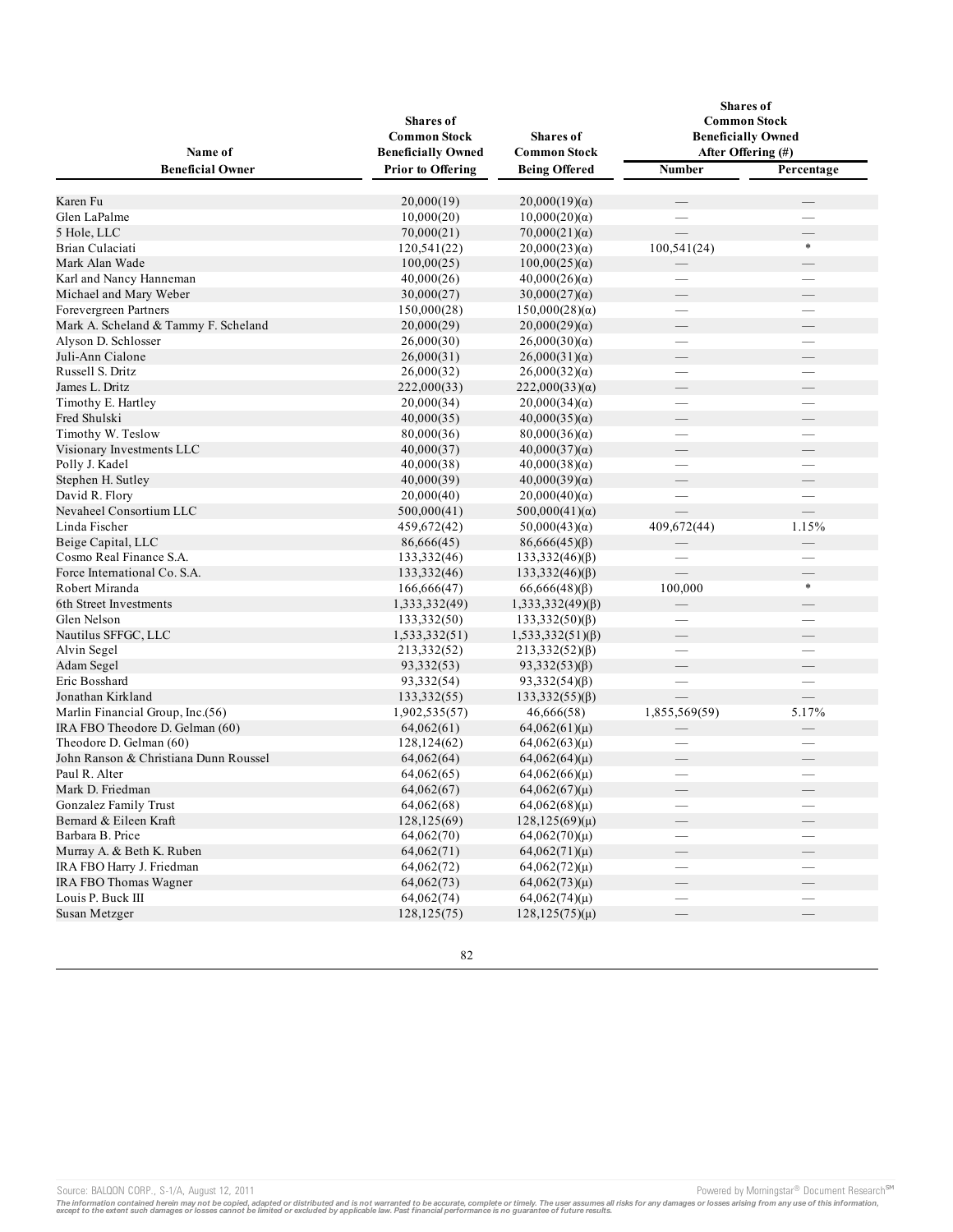| Name of                             | <b>Shares</b> of<br><b>Common Stock</b><br><b>Beneficially Owned</b> | <b>Shares</b> of<br><b>Common Stock</b> |               | <b>Shares</b> of<br><b>Common Stock</b><br><b>Beneficially Owned</b><br>After Offering (#) |  |  |  |
|-------------------------------------|----------------------------------------------------------------------|-----------------------------------------|---------------|--------------------------------------------------------------------------------------------|--|--|--|
| <b>Beneficial Owner</b>             | <b>Prior to Offering</b>                                             | <b>Being Offered</b>                    | <b>Number</b> | Percentage                                                                                 |  |  |  |
| IRA FBO Gordon S. Calder Jr.        | 64,062(76)                                                           | $64,062(76)(\mu)$                       |               |                                                                                            |  |  |  |
| IRA FBO Deborah Goldberg            | 64,062(77)                                                           | $64,062(77)(\mu)$                       |               |                                                                                            |  |  |  |
| Twinville Corp                      | 64,062(78)                                                           | $64,062(78)(\mu)$                       |               |                                                                                            |  |  |  |
| MKJL Investments LLC                | 64,062(79)                                                           | $64,062(79)(\mu)$                       |               |                                                                                            |  |  |  |
| Michael Campbell (80)               | 162, 125(81)                                                         | $128, 125(82)(\mu)$                     |               |                                                                                            |  |  |  |
| Steffen Leistner                    | 64,062(83)                                                           | $64,062(84)(\mu)$                       |               |                                                                                            |  |  |  |
| Paul E. Perito                      | 64,062(85)                                                           | $64,062(85)(\mu)$                       |               | --                                                                                         |  |  |  |
| Josef C. Mueller III                | 64,062(86)                                                           | $64,062(86)(\mu)$                       |               |                                                                                            |  |  |  |
| Mark Vincent Goodyear               | 128,125(87)                                                          | $128, 125(87)(\mu)$                     |               |                                                                                            |  |  |  |
| <b>Anne Christine Roberts</b>       | 128,125(88)                                                          | $128,125(88)(\mu)$                      |               |                                                                                            |  |  |  |
| Donald Kline                        | 256,250(89)                                                          | $256,250(89)(\mu)$                      |               |                                                                                            |  |  |  |
| Jeffrey Russell and Martine Russell | 64,062(90)                                                           | $64,062(90)(\mu)$                       |               |                                                                                            |  |  |  |
| Dale Hersch and Cynthia Hersch      | 64,062(91)                                                           | $64,062(91)(\mu)$                       |               |                                                                                            |  |  |  |
| Dominick and Dominick, LLC          | 34,000(92)                                                           | 34,000(92)                              |               |                                                                                            |  |  |  |
| Todd M. DeMatteo                    | 3,400(93)                                                            | 3,400(93)                               |               |                                                                                            |  |  |  |
| Michael L. Shwarts                  | 30,600(94)                                                           | 30,600(94)                              |               |                                                                                            |  |  |  |
|                                     |                                                                      |                                         |               |                                                                                            |  |  |  |

Less than  $1.00\%$ 

(#) Assumes all shares being offered under this prospectus are sold. The percentage of share ownership indicated is based on 35,591,530 shares of our common stock outstanding as of August 10 , 2011.

(α)The shares of common stock offered by the selling security holder were acquired upon conversion of convertible notes or upon exercise of warrants, or underlie convertible notes or warrants, that were acquired from us in connection with the 2009 Private Placement.

(β)The shares of common stock offered by the selling security holder were acquired upon conversion of convertible notes or upon exercise of warrants, or underlie convertible notes or warrants, that were acquired from us in connection with the 2010 Private Placement.

(µ) The shares of common stock offered by the selling security holder were acquired upon conversion of convertible debentures or exercise of warrants, or underlie convertible debentures or warrants, that were acquired from us in connection with the Dominick Private Placement.

(1) In addition to the 25,000 shares underlying convertible notes and 25,000 shares underlying warrants being offered under this prospectus by the selling security holder, includes 25,000 shares of common stock and 25,000 shares underlying warrants that the selling security holder acquired from us in a private placement transaction consummated in December 2008. Also includes the securities represented as beneficially owned by selling security holder Visionary Investments LLC.

(2) Represents 25,000 shares underlying convertible notes and 25,000 shares underlying warrants.

(3) Represents 25,000 shares of common stock and 25,000 shares underlying warrants that the selling security holder acquired from us in a private placement transaction consummated in December 2008.

- (4) Represents 10,000 shares underlying convertible notes and 10,000 shares underlying warrants.
- (5) Represents 15,000 shares underlying convertible notes and 15,000 shares underlying warrants.

(6) In addition to the 15,000 shares underlying convertible notes and 15,000 shares underlying warrants being offered under this prospectus by the selling security holder, includes the securities represented as beneficially owned by selling security holder Greg and Sue Johnson, as joint owners.

(7) Represents 15,000 shares underlying convertible notes and 15,000 shares underlying warrants.

(8) In addition to 15,000 shares underlying convertible notes and 15,000 shares underlying warrants being offered under this prospectus by the selling security holder, also includes the securities represented as beneficially owned by selling security holder Greg Johnson in his individual capacity.

(9) In addition to the 10,000 shares underlying convertible notes and 10,000 shares underlying warrants being offered under this prospectus by the selling security holder, includes 15,350 shares held directly by Jason Ortega. Also includes 60,650 shares of common stock and 60,000 shares underlying warrants held by Trojan Five Investments, LLC. Jason Ortega, as manager of Trojan Five Investments, LLC, has the sole power to vote and dispose of the securities held by Trojan Five Investments, LLC.

83

Source: BALQON CORP., S-1/A, August 12, 2011 **Powered by Morningstar® Document Research** Morningstar® Document Research

The information contained herein may not be copied, adapted or distributed and is not warranted to be accurate, complete or timely. The user assumes all risks for any damages or losses arising from any use of this informat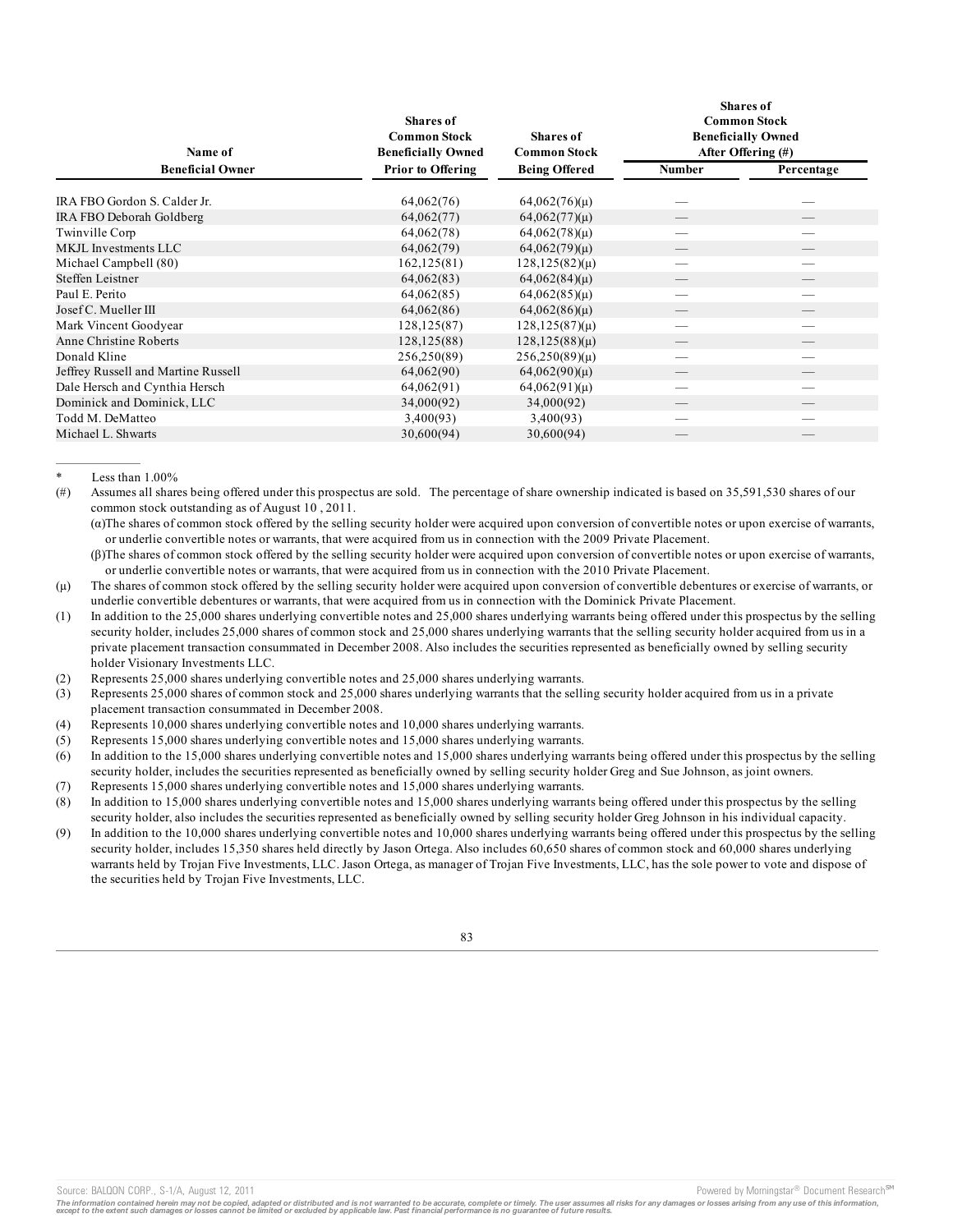- (10) Represents 10,000 shares underlying convertible notes and 10,000 shares underlying warrants.
- (11) Includes 15,350 shares of common stock held directly by Jason Ortega. Also includes 60,650 shares and 60,000 shares underlying warrants held by Trojan Five Investments, LLC. Jason Ortega, as manager of Trojan Five Investments, LLC, has the sole power to vote and dispose of the securities held by Trojan Five Investments, LLC.
- (12) Represents 10,000 shares underlying convertible notes and 10,000 shares underlying warrants.
- (13) Represents 10,000 shares underlying convertible notes and 10,000 shares underlying warrants.
- (14) Represents 10,000 shares underlying convertible notes and 10,000 shares underlying warrants.
- (15) Represents 10,000 shares underlying convertible notes and 10,000 shares underlying warrants.
- (16) Represents 30,000 shares underlying convertible notes and 30,000 shares underlying warrants. Edward E. Crouch and Carolyn H. Crouch share the power to vote and dispose of the securities held by the Crouch Family Trust as trustees of the Crouch Family Trust.
- (17) Represents 10,000 shares underlying convertible notes and 10,000 shares underlying warrants.
- (18) Represents 50,000 shares underlying convertible notes and 50,000 shares underlying warrants.
- (19) Represents 10,000 shares issued upon conversion of convertible notes and 10,000 shares underlying warrants. Karen Fu and her spouse, Scott Mills, share the power to vote and dispose of the securities.
- (20) Represents 5,000 shares issued upon conversion of convertible notes and 5,000 shares underlying warrants.
- (21) Represents 35,000 shares issued upon conversion of convertible notes and 35,000 shares underlying warrants. Brett Bernstein and Robert Kantor, as partners of 5 Hole, LLC, share the power to vote and dispose of the securities held by 5 Hole, LLC. Brett Bernstein and Robert Kantor are "affiliates" of a U.S. registered broker-dealer and have represented that 5 Hole, LLC acquired the securities its is offering under this prospectus for its own account in the ordinary course of business, and at the time it acquired the securities, it had no agreements, plans or understandings, directly or indirectly, to distribute the securities.
- (22) In addition to the 10,000 shares underlying convertible notes and 10,000 shares underlying warrants being offered under this prospectus by the selling security holder, includes 50,541 shares of common stock and 50,000 shares underlying warrants held by the selling security holder.
- (23) Represents 10,000 shares underlying convertible notes and 10,000 shares underlying warrants.
- (24) Represents 50,541 shares of common stock and 50,000 shares underlying warrants held by the selling security holder.
- (25) Represents 50,000 shares underlying convertible notes and 50,000 shares underlying warrants.
- (26) Represents 20,000 shares underlying convertible notes and 20,000 shares underlying warrants.
- (27) Represents 15,000 shares underlying convertible notes and 15,000 shares underlying warrants.
- (28) Represents 15,000 shares issued upon conversion of convertible notes, 60,000 shares underlying convertible notes and 75,000 shares underlying warrants. Bernard Laterman, as General Partner of Forevergreen Partners, has the power to vote and dispose of the securities held by the selling security holder.
- (29) Represents 10,000 shares underlying convertible notes and 10,000 shares underlying warrants.
- (30) Represents 2,500 shares issued upon conversion of convertible notes, 10,500 shares underlying convertible notes and 13,000 shares underlying warrants.
- (31) Represents 2,500 shares issued upon conversion of convertible notes, 10,500 shares underlying convertible notes and 13,000 shares underlying warrants.
- (32) Represents 2,500 shares issued upon conversion of convertible notes, 10,500 shares underlying convertible notes and 13,000 shares underlying warrants.
- (33) Represents 11,000 shares issued upon conversion of convertible notes, 100,000 shares underlying convertible notes and 111,000 shares underlying warrants.
- (34) Represents 10,000 shares underlying convertible notes and 10,000 shares underlying warrants.
- (35) Represents 20,000 shares underlying convertible notes and 20,000 shares underlying warrants.
- (36) Represents 40,000 shares underlying convertible notes and 40,000 shares underlying warrants.
- (37) Represents 20,000 shares underlying convertible notes and 20,000 shares underlying warrants. Ronald W. Zamber, a selling security holder, has the power to vote and dispose of the securities held by Visionary Investments LLC as its manager.
- (38) Represents 20,000 shares underlying convertible notes and 20,000 shares underlying warrants.
- (39) Represents 20,000 shares underlying convertible notes and 20,000 shares underlying warrants.
- (40) Represents 10,000 shares underlying convertible notes and 10,000 shares underlying warrants.

Source: BALQON CORP., S-1/A, August 12, 2011 **Powered by Morningstar® Document Research** Morningstar® Document Research

The information contained herein may not be copied, adapted or distributed and is not warranted to be accurate, complete or timely. The user assumes all risks for any damages or losses arising from any use of this informat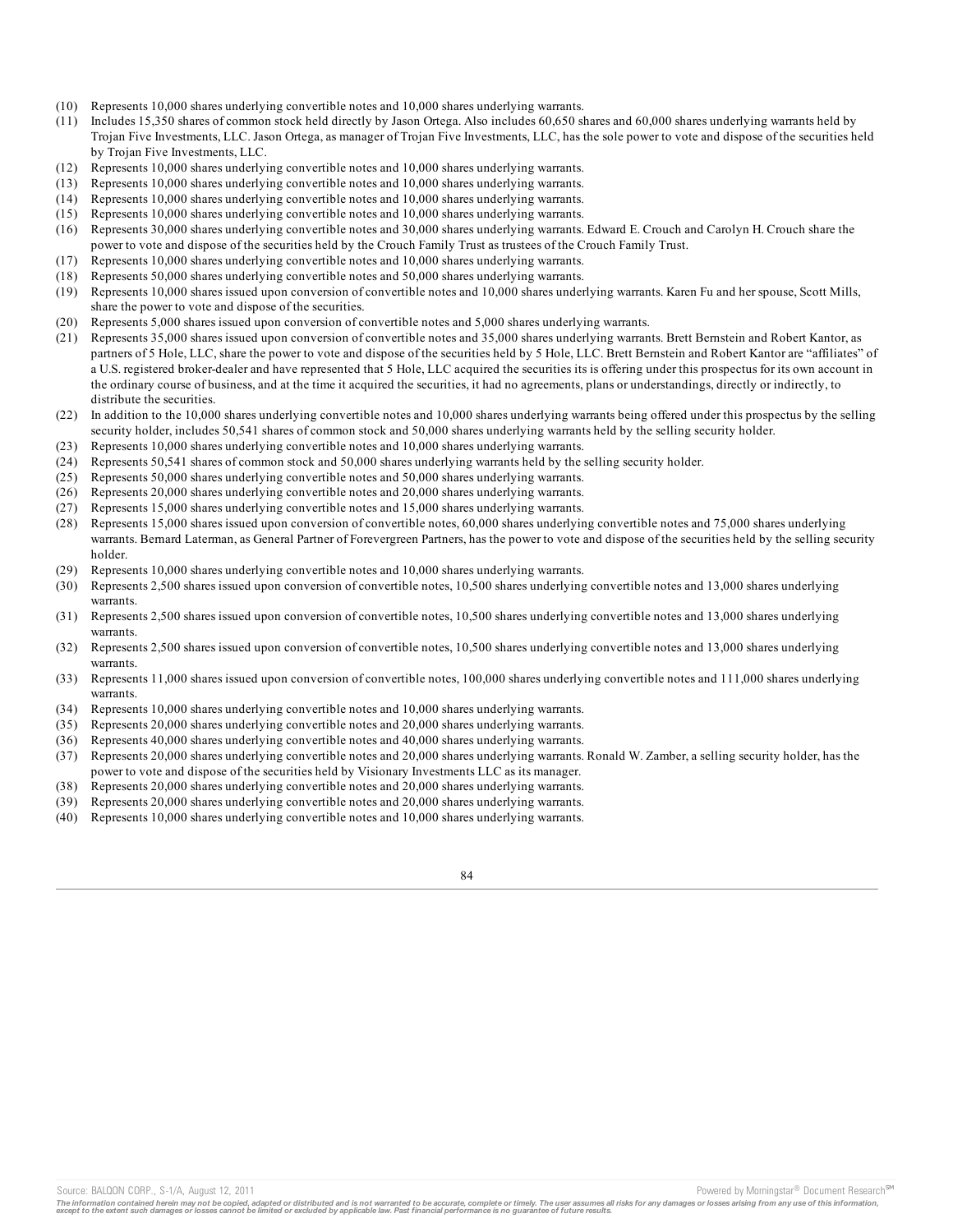- (41) Represents 250,000 shares underlying convertible notes and 250,000 shares underlying warrants. John Clair and Troy Werline, as managers of Nevaheel Consortium LLC, share the power to vote and dispose of the securities held by the selling security holder.
- (42) Includes 212,000 shares of common stock held by Ms. Fischer. Also includes 25,000 shares underlying convertible notes and 25,000 shares underlying warrants being offered under this prospectus by the selling security holder. Further includes 177,739 shares of common stock and 19,933 underlying warrants held by Ms. Fischer's spouse.
- (43) Represents 25,000 shares underlying convertible notes and 25,000 shares underlying warrants.
- (44) Includes 212,000 shares of common stock held by Ms. Fischer. Also includes 177,739 shares of common stock and 19,933 underlying warrants held by Ms. Fischer's spouse.
- (45) Represents 66,666 shares issued upon conversion of convertible notes and 20,000 shares issued upon conversion of warrants. Roy Bejarano, as Managing Director of Beige Capital, LLC, has the power to vote and dispose of the shares of Beige Capital, LLC. The selling security holder is an "affiliate" of a U.S. registered broker-dealer and has represented that it acquired the securities it is offering under this prospectus for its own account in the ordinary course of business, and at the time it acquired the securities, it had no agreements, plans or understandings, directly or indirectly, to distribute the securities.
- (46) Represents 66,666 shares issued upon conversion of warrants and 66,666 shares underlying convertible notes. Kenneth Mizzi, as director of the selling security holder, has the power to vote and dispose of the securities held by the selling security holder.
- (47) Includes 33,333 shares underlying convertible notes and 33,333 shares underlying warrants. Mr. Miranda is our chief financial officer. Mr. Miranda acquired beneficial ownership of the securities he is offering under this prospectus through the Miranda & Associates, APC 401k Plan. The Miranda & Associates, APC 401k Plan is controlled by our chief financial officer, Robert Miranda.
- (48) Represents 33,333 shares underlying convertible notes and 33,333 shares underlying warrants.
- (49) Represents 666,666 shares underlying convertible notes and 666,666 shares underlying warrants. Ryan Turner and Michael Rivera jointly hold the power to vote and dispose of the securities held by 6th Street Investments, LLC as its managers
- (50) Represents 66,666 shares issued upon conversion of convertible notes and 66,666 shares underlying warrants.
- (51) Represents 80,000 shares issued upon conversion of warrants, 766,666 shares underlying convertible notes and 686,666 shares underlying
- warrants. Matthew E. Goldman has the power to vote and dispose of the securities held by the selling security holder as its Managing Member.
- (52) Represents 106,666 shares underlying convertible notes and 106,666 shares underlying warrants.
- (53) Represents 46,666 shares issued upon conversion of convertible notes and 46,666 shares underlying warrants.
- (54) Represents 46,666 shares issued upon conversion of convertible notes and 46,666 shares underlying warrants. The selling security holder is an "affiliate" of a U.S. registered broker-dealer and has represented that it acquired the securities it is offering under this prospectus for its own account in the ordinary course of business, and at the time it acquired the securities, it had no agreements, plans or understandings, directly or indirectly, to distribute the securities.
- (55) Represents 66,666 shares underlying convertible notes and 66,666 shares underlying warrants.
- (56) Mark Levin has the power to vote and dispose of the securities held by Marlin Financial Group, Inc. as its president. Mark Levin provides services to the registrant on a consultancy basis.
- (57) Includes 325,292 shares underlying warrants. The shares of common stock beneficially owned by Marlin Financial Group, Inc. prior to the offering is based exclusively on information received from Mark Levin.
- (58) Represents 46,666 shares underlying warrants acquired by Marlin Financial Group, Inc. in a private transaction from selling security holder Beige Capital, LLC. Beige Capital, LLC acquired the warrants from us in connection with the 2009 Private Placement.
- (59) Includes 278,726 shares underlying warrants. The shares of common stock beneficially owned by Marlin Financial Group, Inc. after the offering is based on information received from Mark Levin.
- (60) Mr. Gelman is the managing member of Dominick and Dominick, LLC. Dominick and Dominick, LLC acted as our placement agent in connection with the Dominick Private Placement. Theodore D. Gelman is an "affiliate" of a U.S. registered broker-dealer Dominick and Dominick, LLC. Mr. Gelaman has represented that he acquired the securities he is offering under this prospectus for his own account in the ordinary course of business, and at the time he acquired the securities, he had no agreements, plans or understandings, directly or indirectly, to distribute the securities.
- (61) Represents 39,062 shares underlying convertible debentures and 25,000 shares underlying warrants.
- (62) Includes 39,062 shares issued upon conversion of convertible debentures and 25,000 shares issued upon conversion of warrants being offered under this prospectus by the selling security holder. Also includes 39,062 shares underlying convertible debentures and 25,000 shares underlying warrants held by selling security holder IRA FBO Theodore D. Gelman.
- (63) Represents 39,062 shares issued upon conversion of convertible debentures and 25,000 shares issued upon conversion of warrants.



Source: BALQON CORP., S-1/A, August 12, 2011 **Powered by Morningstar® Document Research** Morningstar® Document Research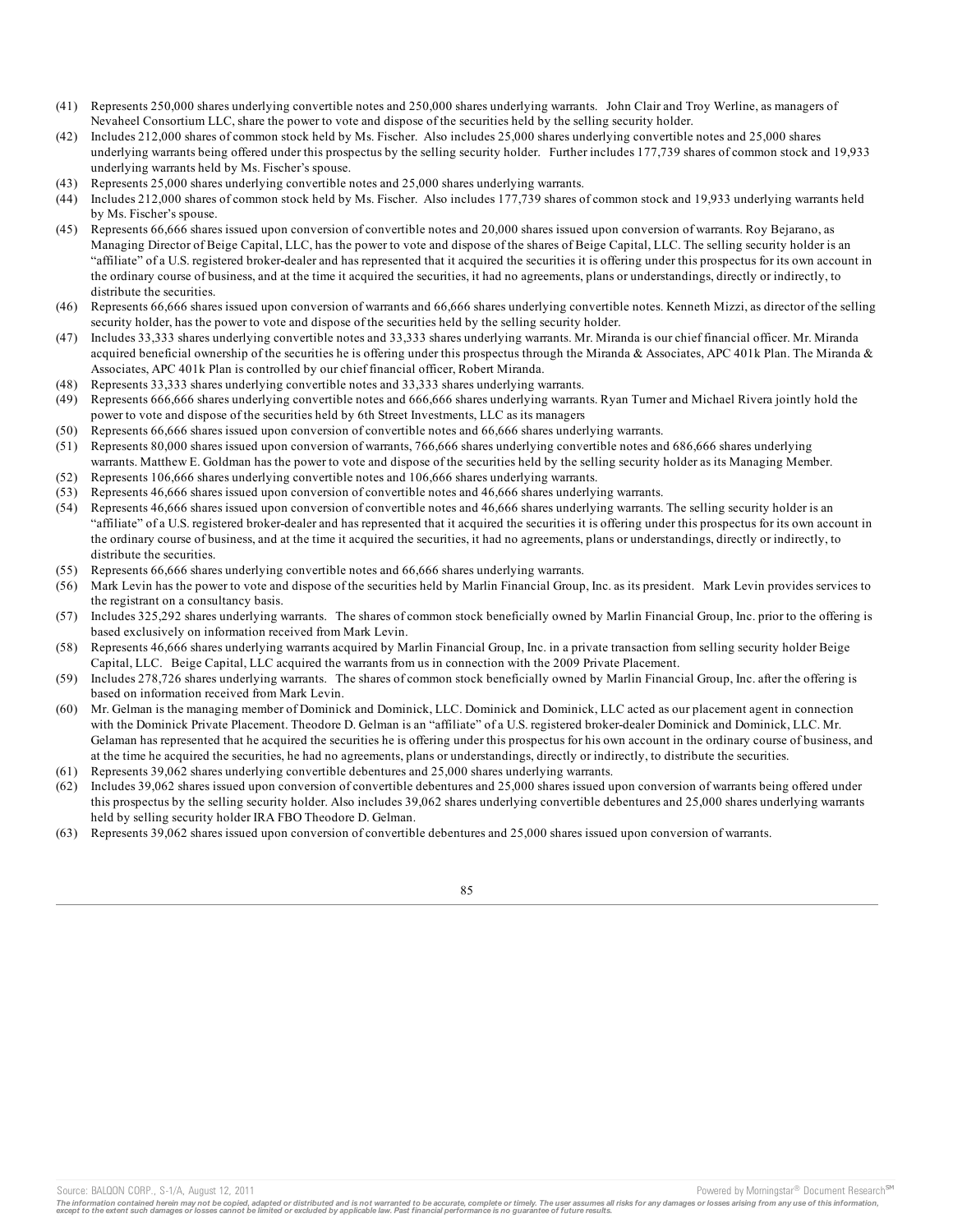- (64) Represents 39,062 shares underlying convertible debentures and 25,000 shares underlying warrants.
- (65) Represents 39,062 shares underlying convertible debentures and 25,000 shares underlying warrants.
- (66) Represents 39,062 shares underlying convertible debentures and 25,000 shares underlying warrants.
- (67) Represents 39,062 shares underlying convertible debentures and 25,000 shares underlying warrants.
- (68) Represents 39,062 shares issued upon conversion of convertible debentures and 25,000 shares underlying warrants. John and Kathleen Gonzalez share the power to vote and dispose of the securities held by the Gonzalez Family Trust as its trustees.
- (69) Represents 39,062 shares issued upon conversion of convertible debentures, 39,063 shares underlying convertible debentures and 50,000 shares underlying warrants.
- (70) Represents 39,062 shares underlying convertible debentures and 25,000 shares underlying warrants.
- (71) Represents 39,062 shares underlying convertible debentures and 25,000 shares underlying warrants.
- (72) Represents 39,062 shares underlying convertible debentures and 25,000 shares underlying warrants.
- (73) Represents 39,062 shares underlying convertible debentures and 25,000 shares underlying warrants.
- (74) Represents 39,062 shares underlying convertible debentures and 25,000 shares underlying warrants.
- (75) Represents 78,125 shares underlying convertible debentures and 50,000 shares underlying warrants.
- (76) Represents 39,062 shares underlying convertible debentures and 25,000 shares underlying warrants.
- (77) Represents 39,062 shares underlying convertible debentures and 25,000 shares underlying warrants.
- (78) Represents 39,062 shares underlying convertible debentures and 25,000 shares underlying warrants. William Garcia has the power to vote and dispose of the securities held by the selling security holder as its president.
- (79) Represents 39,062 shares underlying convertible debentures and 25,000 shares underlying warrants. Jeffrey Lahoste and Moises Kaufman share the power to vote and dispose of the securities held by the selling security holder as presidents of the selling security holder.
- (80) Michael Campbell is the Chief Executive Officer of Dominick and Dominick, LLC. Dominick and Dominick, LLC acted as our placement agent in connection with the Dominick Private Placement.
- (81) Includes the 78,125 shares underlying convertible debentures and 50,000 shares underlying warrants being offered under this prospectus by Michael Campbell. Also includes the securities represented as beneficially owned by selling security holder Dominick and Dominick, LLC.
- (82) Represents 78,125 shares underlying convertible debentures and 50,000 shares underlying warrants. Michael Campbell is an "affiliate" of a U.S. registered broker-dealer Dominick and Dominick, LLC. Michael Campbell has represented that he acquired the securities he is offering under this prospectus for his own account in the ordinary course of business, and at the time he acquired the securities, he had no agreements, plans or understandings, directly or indirectly, to distribute the securities.
- (83) Includes 39,062 shares underlying convertible debentures and 25,000 shares underlying warrants.
- (84) Represents 39,062 shares underlying convertible debentures and 25,000 shares underlying warrants.
- (85) Represents 39,062 shares underlying convertible debentures and 25,000 shares underlying warrants.
- (86) Represents 39,062 shares underlying convertible debentures and 25,000 shares underlying warrants.
- (87) Represents 78,125 shares underlying convertible debentures and 50,000 shares underlying warrants.
- (88) Represents 78,125 shares underlying convertible debentures and 50,000 shares underlying warrants.
- (89) Represents 156,250 shares underlying convertible debentures and 100,000 shares underlying warrants.
- (90) Represents 39,062 shares underlying convertible debentures and 25,000 shares underlying warrants.
- (91) Represents 39,062 shares underlying convertible debentures and 25,000 shares underlying warrants.
- (92) Represents shares underlying warrants issued as placement agent compensation to the selling security holder in connection with the Dominick Private Placement. Michael Campbell, Chief Executive Officer of Dominick and Dominick, LLC, Rob Reilly, Chief Operating Officer of Dominick and Dominick, LLC, and Kevin McKay , Senior Managing Director of Dominick and Dominick, share the power to vote and dispose of the securities represented as held by Dominick and Dominick, LLC. Dominick and Dominick, LLC acted as our placement agent in connection with the Dominick Private Placement. Dominick and Dominick, LLC is a U.S. registered broker-dealer. Dominick and Dominick, LLC. has represented that it received the securities it is offering under this prospectus for its own account in the ordinary course of business, as transaction-based compensation for investment banking services, and at the time it acquired the securities, it had no agreements, plans or understandings, directly or indirectly, to distribute the securities.

86

Source: BALQON CORP., S-1/A, August 12, 2011 **Properties and August 2018** Powered by Morningstar® Document Research <sup>sw</sup>

The information contained herein may not be copied, adapted or distributed and is not warranted to be accurate, complete or timely. The user assumes all risks for any damages or losses arising from any use of this informat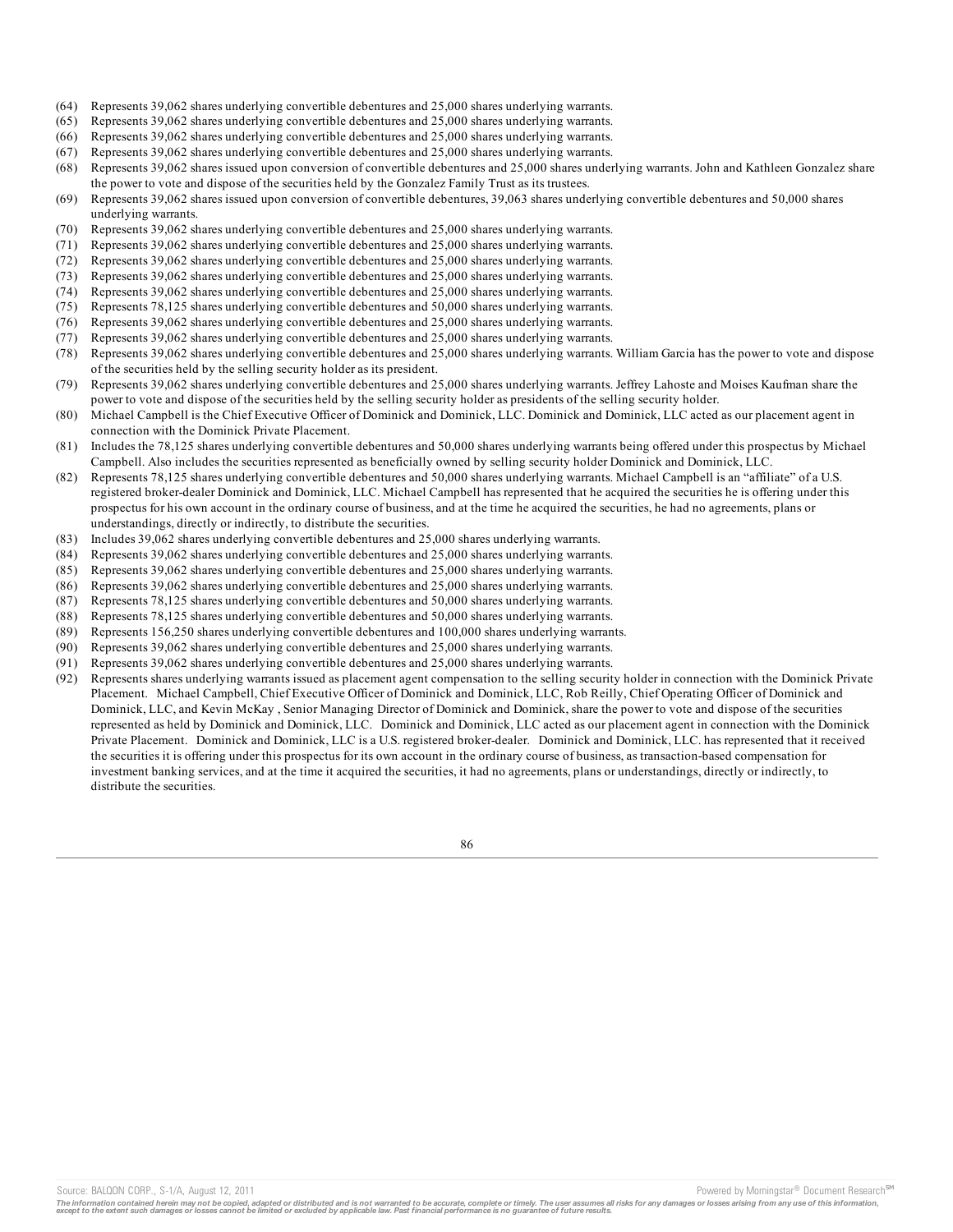- (93) Represents shares underlying warrants issued as placement agent compensation in connection with the Dominick Private Placement. The selling security holder is an employee of Dominick and Dominick, LLC, which acted as our placement agent in connection with the Dominick Private Placement. The selling security holder is an "affiliate" of a U.S. registered broker-dealer Dominick and Dominick, LLC. The selling security holder has represented that he acquired the securities he is offering under this prospectus for his own account in the ordinary course of business, as transactionbased compensation for investment banking services, and at the time he acquired the securities, he had no agreements, plans or understandings, directly or indirectly, to distribute the securities.
- (94) Represents shares underlying warrants issued as placement agent compensation in connection with the Dominick Private Placement. The selling security holder is a former employee of Dominick and Dominick, LLC, and was employed by Dominick and Dominick, LLC when Dominick and Dominick, LLC acted as our placement agent in connection with the Dominick Private Placement. The selling security holder is currently an employee of a U.S. registered broker-dealer. The selling security holder has represented that he acquired the securities he is offering under this prospectus for his own account in the ordinary course of business, as transaction-based compensation for investment banking services, and at the time he acquired the securities, he had no agreements, plans or understandings, directly or indirectly, to distribute the securities.

#### **Private Placements Through Which the Selling Security Holders Obtained Beneficial Ownership of the Offered Shares**

All shares of common stock offered by the selling security holders were acquired, or underlie warrants, convertible notes or convertible debentures that were acquired, or were issued upon the exercise of warrants or the conversion of convertible notes or convertible debentures that were acquired, from us in connection with the private placement transactions described below.

#### *2009 Private Placement*

During March and June 2009, we entered into agreements with 34 accredited investors for the sale by us of an aggregate of \$1,000,000 of our convertible notes which are convertible into an aggregate of 1,000,000 shares of our common stock at a conversion price of \$1.00 per share of common stock, or 2009 Private Placement. Additionally, we issued three-year warrants to purchase an aggregate of 1,000,000 shares of common stock at an exercise price of \$1.50 per share. The aggregate gross proceeds of the offering of \$1,000,000 were allocated to working capital. The convertible notes issued in the 2009 Private Placement become due on March 31, 2012. The convertible notes and warrants issued in the 2009 Private Placement contain customary adjustment provisions for stock splits, stock dividends and the like.

### *2010 Private Placement*

Between February 5, 2010 and April 12, 2010, we entered into agreements with 11 accredited investors for the sale by us of an aggregate of \$1,500,000 of our convertible notes which are convertible into an aggregate of 1,999,993 shares of our common stock at a conversion price of \$0.75 per share of common stock, or 2010 Private Placement. Additionally, we issued to these investors three-year warrants to purchase an aggregate of 1,999,993 shares of common stock at an exercise price of \$0.50 per share. The aggregate gross proceeds of the offering of \$1,500,000 were allocated to working capital. In connection with the sale of certain of the 2010 convertible notes, we paid an aggregate of \$12,000 in finder's fees and issued three year warrants to purchase an aggregate of 15,999 shares of our common stock at an exercise price of \$0.50 per share to two accredited investors in consideration of finder services rendered. The convertible notes issued in the 2010 Private Placement become due on September 1, 2012. The convertible notes and warrants issued in the 2010 Private Placement contain customary adjustment provisions for stock splits, stock dividends and the like.

|             | v<br>× |  |
|-------------|--------|--|
| I<br>×<br>٧ |        |  |

Source: BALQON CORP., S-1/A, August 12, 2011 **Powered by Morningstar® Document Research** <sup>5M</sup>

The information contained herein may not be copied, adapted or distributed and is not warranted to be accurate, complete or timely. The user assumes all risks for any damages or losses arising from any use of this informat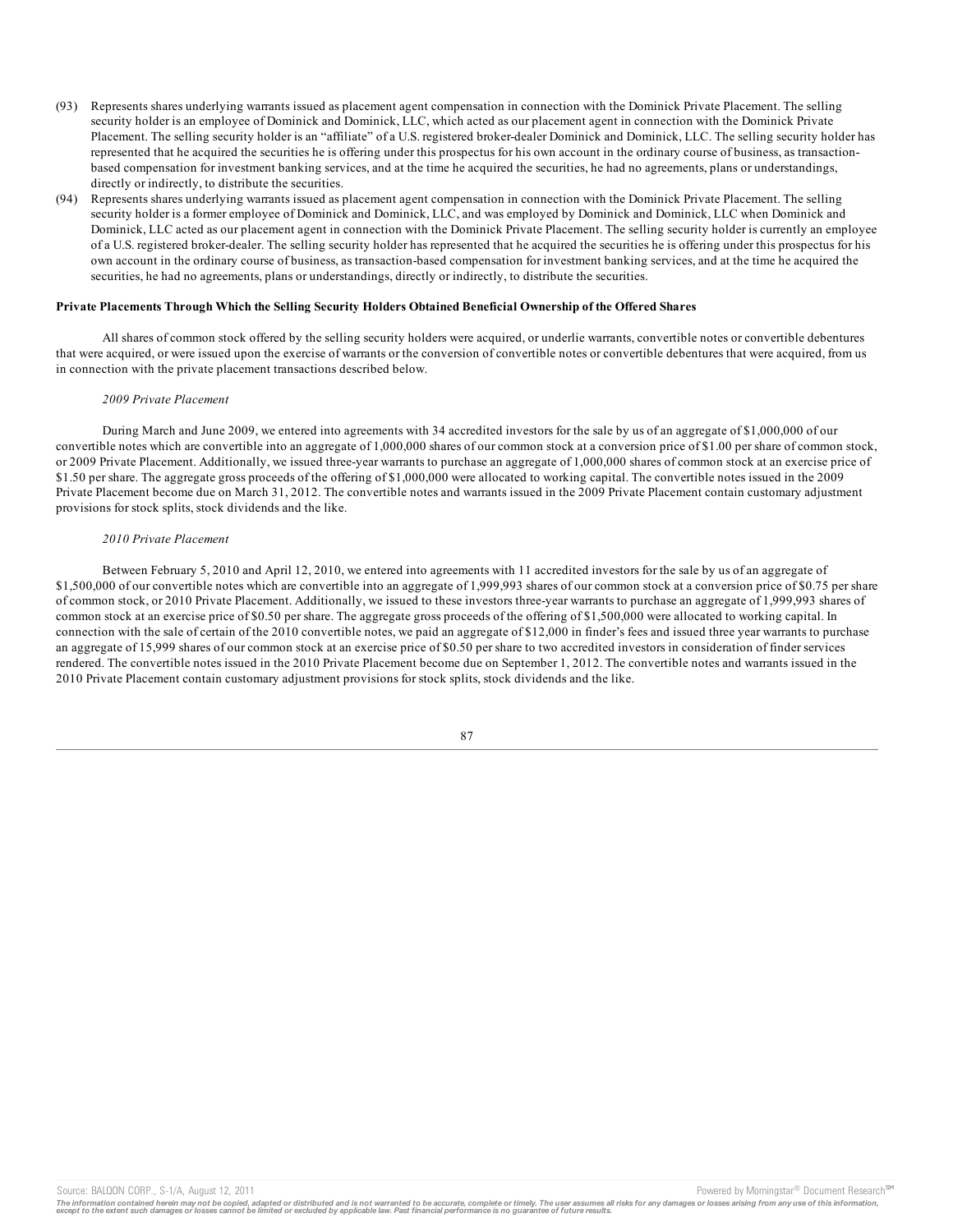### *Dominick Private Placement*

Between July 29, 2010 and December 2, 2010, we entered into agreements with 26 accredited investors under which we sold an aggregate of \$850,000 of our convertible debentures, or Dominick Private Placement. Our convertible debentures were initially convertible into an aggregate of 1,133,333 shares of our common stock at an initial conversion price of \$0.75 per share, subject to adjustment including anti-dilution protection. The convertible debentures are secured by a security interest in all of our personal property (subject to customary exceptions), which security interest is subject to and subordinate to the security interest under our secured credit facilities with one or more financial institutions, now existing or hereafter arising, in an amount of up to \$2,500,000 in the aggregate, provided that we do not issue any of our equity securities in connection with the creation of any additional senior debt. Additionally, we issued to these investors five-year warrants to purchase an aggregate of 850,000 shares of our common stock at an initial exercise price of \$0.75 per share, subject to adjustment including anti-dilution protection. Dominick and Dominick, LLC, a selling security holder, acted as our placement agent in the offering and we paid placement agent fees of approximately \$93,500 to Dominick and Dominick, LLC, consisting of a cash commission of \$68,000 and a non-accountable expense allowance of \$25,500. We also issued five-year warrants to purchase an aggregate of 68,000 shares of our common stock at an initial exercise price of \$0.75 per share, subject to adjustment including anti-dilution protection, to Dominick and Dominick, LLC and its designees. The aggregate gross proceeds of the offering of \$850,000 of the offering, less \$93,500 paid to the placement agent, less other offering expenses, were allocated to working capital. Under the adjustment provisions of the convertible debentures, Dominick Warrants and Placement Warrants, the conversion price of the convertible debentures and the exercise price of the Dominick Warrants and the Placement Warrants were reduced to \$0.64 in connection with a private placement of our common stock and warrants in December 2010. As a result, an aggregate of 1,328,115 shares of common stock are issuable, or have been issued, upon conversion of the convertible debentures. The convertible debentures and warrants issued in the Dominick Private Placement contain customary anti-dilution provisions as well as customary adjustment provisions for stock splits, stock dividends and the like. The terms of the convertible debentures include a restriction on our ability to pay dividends on our common stock.

The convertible debentures mature on September 30, 2012 or at the Company's sole discretion, on March 31, 2013. Interest is payable in cash quarterly on the 5th business day after the last business day of each calendar quarter at a rate of 10% per annum, commencing with the quarter ending September 30, 2010. Balgon has the right to redeem the convertible debentures at any time after September 30, 2011 by payment in cash of 100% of the then outstanding principal amount of the convertible debentures plus (i) accrued but unpaid interest and (ii) all liquidated damages and other amounts due in respect of the convertible debentures. Balqon must meet certain equity conditions in order to redeem the convertible debentures. The convertible debentures impose certain covenants on Balqon including restrictions against (a) incurring additional indebtedness, (b) creating any liens on its property, (c) amending its charter documents, (d) repaying or repurchasing more than a de minimis number of shares of its common stock, (e) repaying or repurchasing any indebtedness, and (f) entering into certain related party transactions.

The convertible debentures are secured under the terms of a security agreement by a senior security interest in certain of our personal property, including, without limitation, all goods; all contract rights and other general intangibles; all accounts, together with all instruments, all documents of title representing any of the foregoing, all rights in any merchandising, goods, equipment, motor vehicles and trucks which any of the same may represent, and all right, title, security and guaranties with respect to each account; all documents, letter-of-credit rights, instruments and chattel paper; all commercial tort claims; all deposit accounts and all cash; all investment property; all supporting obligations; all files, records, books of account, business papers, and computer programs; and the products and proceeds of all of the foregoing. The security interest granted in connection with the Dominick Private Placement is subordinated to our credit facility with Bridge Bank.

88

Source: BALQON CORP., S-1/A, August 12, 2011 **Powered by Morningstar® Document Research** in Powered by Morningstar® Document Research in

The information contained herein may not be copied, adapted or distributed and is not warranted to be accurate, complete or timely. The user assumes all risks for any damages or losses arising from any use of this informat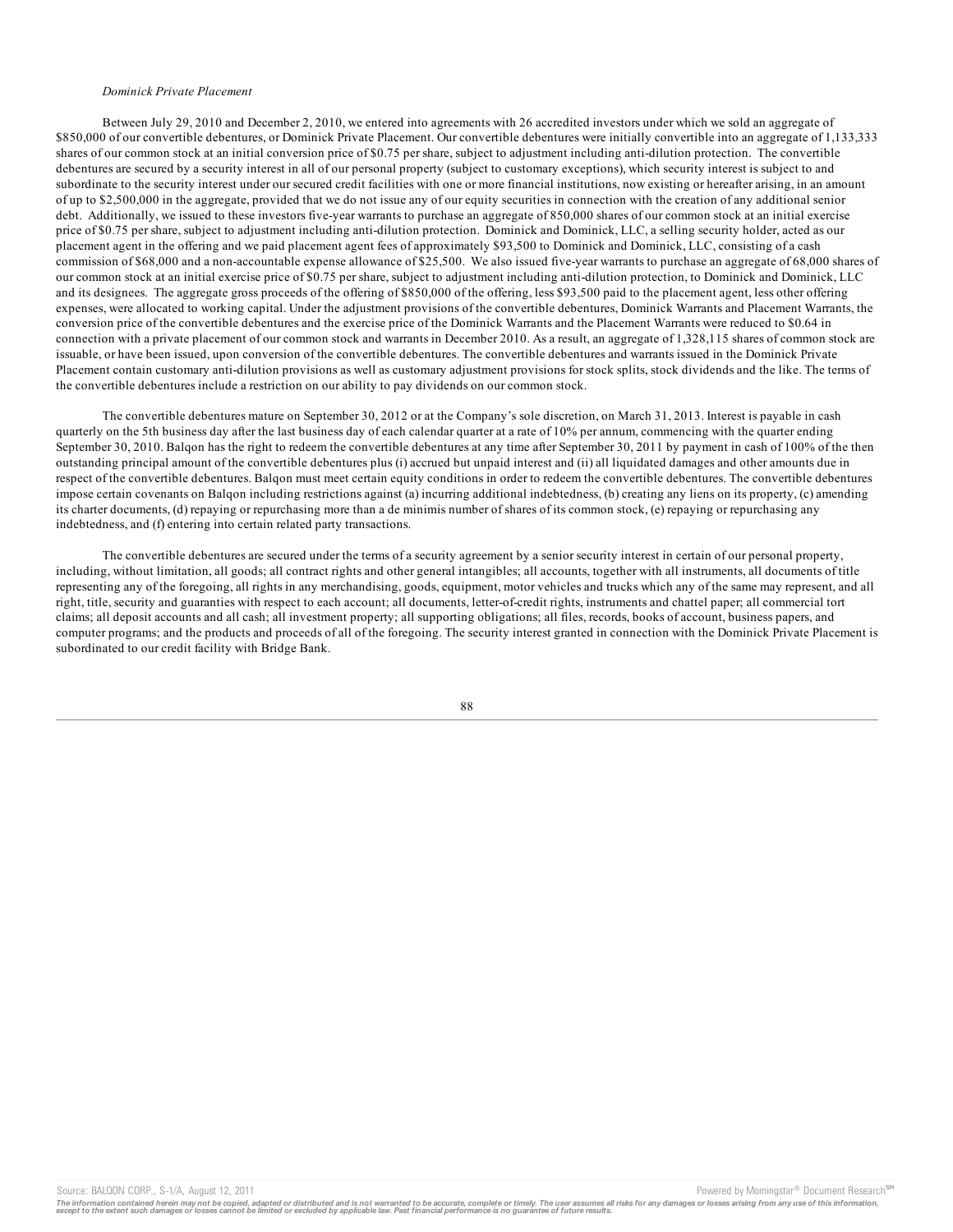#### *Registration Rights Agreements*

In connection with the private placement transactions described above, we have entered into several agreements to register for resale under the Securities Act an aggregate of 8,246,101 shares of our common stock, of which 1,000,000 shares of common stock underly convertible notes, or were issued upon conversion of convertible notes, issued in the 2009 Private Placement, 1,000,000 shares of common stock underly warrants issued in the 2009 Private Placement, 1,999,993 shares of common stock underly convertible notes, or were issued upon conversion of convertible notes, issued in the 2010 Private Placement, 1,999,993 shares of common stock underly the warrants, or were issued upon exercise of warrants, issued in the 2010 Private Placement, 1,328,115 shares of common stock underly the convertible debentures, or were issued upon conversion of the convertible debentures, issued to investors in the Dominick Private Placement, 850,000 shares of common stock underly the warrants, or were issued upon exercise of the warrants, issued to investors in the Dominick Private Placement and 68,000 shares of common stock underly the warrants issued to Dominick and Dominick LLC and its designees in connection with the Dominick Private Placement.

The following description of these registration rights agreements are qualified by reference to the complete text of those agreements, which are attached as exhibits to the registration statement of which this prospectus is a part.

We are obligated under the registration rights agreement related to the Dominick Private Placement to file, on or before July 29, 2011, a registration statement with the SEC registering all shares of common stock underlying the convertible debentures and warrants issued in the Dominick Private Placement.

The registration rights agreements that were entered into in connection with the 2009 Private Placement and the 2010 Private Placement provide that in the event of a cutback of the total number of shares of common stock eligible for inclusion in the registration statement to be filed with the SEC because of the requirements of Rule 415 under the Securities Act, the shares of common stock that are entitled to be included in the registration statement shall be allocated:

- first, to the shares relating to the 2009 Private Placement; and
- second, to the shares relating to the 2010 Private Placement.

In addition, the registration rights agreements provide for customary piggy-back registration rights whereby certain holders of shares of our common stock, or warrants to purchase shares of our common stock, can cause us to register such shares for resale in connection with our filing of a registration statement with the SEC to register shares in another offering. The registration rights agreements also contain customary representations and warranties, covenants and limitations.

#### *Indemnification and Other Matters*

The registration rights agreements we have entered to in connection with the private placement transactions described above contain various indemnification provisions in connection with the registration of the shares of common stock and the shares of common stock underlying the warrants, the convertible notes and convertible debentures issued in those private placement transactions.

89

Source: BALQON CORP., S-1/A, August 12, 2011 **Powered by Morningstar® Document Research** <sup>5M</sup>

The information contained herein may not be copied, adapted or distributed and is not warranted to be accurate, complete or timely. The user assumes all risks for any damages or losses arising from any use of this informat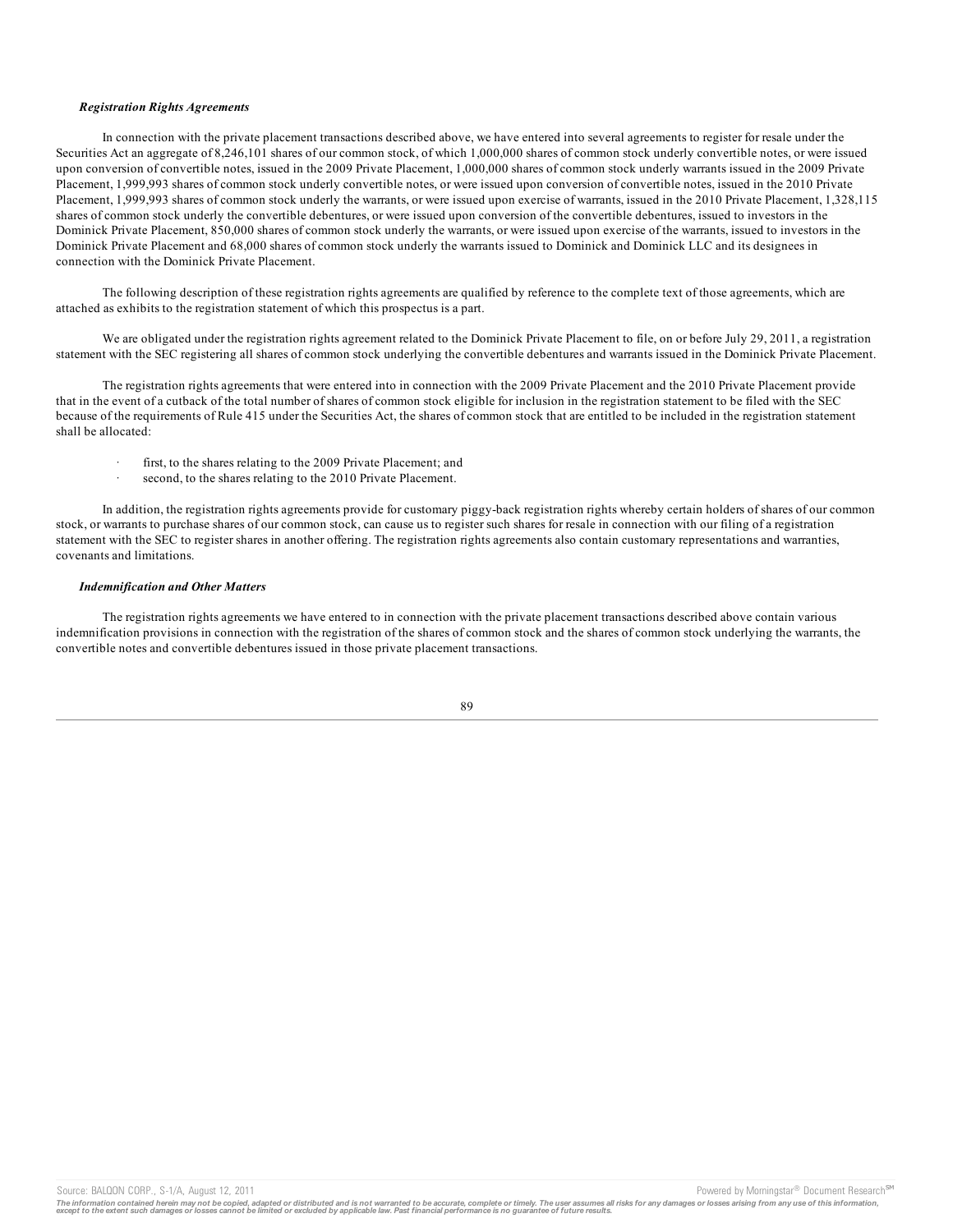### **PLAN OF DISTRIBUTION**

We are registering the shares of common stock, shares of common stock issuable upon exercise of warrants and shares of common stock issuable upon conversion of convertible notes and convertible debentures to permit the resale of these shares of common stock by the holders of such shares of common stock, warrants, convertible notes and convertible debentures, or holders from time to time after the date of this prospectus. We will not receive any of the proceeds from the sale by the selling security holders of the shares of common stock. We will bear all fees and expenses incident to our obligation to register the shares of common stock.

The selling security holders may sell all or a portion of the shares of common stock held by them and offered hereby from time to time directly or through one or more underwriters, broker-dealers or agents. If the shares of common stock are sold through underwriters or broker-dealers, the selling security holders will be responsible for underwriting discounts or commissions or agent's commissions. The shares of common stock may be sold in one or more transactions at fixed prices, at prevailing market prices at the time of the sale, at varying prices determined at the time of sale or at negotiated prices. These sales may be effected in transactions, which may involve crosses or block transactions, under one or more of the following methods:

- on any national securities exchange or quotation service on which the securities may be listed or quoted at the time of sale;
- in the over-the-counter market;
- in transactions otherwise than on these exchanges or systems or in the over-the-counter market;
- through the writing or settlement of options, whether the options are listed on an options exchange or otherwise;
- ordinary brokerage transactions and transactions in which the broker-dealer solicits purchasers;
- block trades in which the broker-dealer will attempt to sell the shares as agent but may position and resell a portion of the block as principal to facilitate the transaction;
- purchases by a broker-dealer as principal and resale by the broker-dealer for its account;
- an exchange distribution in accordance with the rules of the applicable exchange;
- privately negotiated transactions;
- short sales made after the date the registration statement, of which this prospectus forms a part, is declared effective by the SEC;
- broker-dealers may agree with the selling security holders to sell a specified number of shares at a stipulated price per share;
- a combination of any of these methods of sale; and
- any other method permitted under applicable law.

The selling security holders may also sell shares of common stock under Rule 144 promulgated under the Securities Act, if available, rather than under this prospectus. In addition, the selling security holders may transfer the shares of common stock by other means not described in this prospectus. If the selling security holders effect these transactions by selling shares of common stock to or through underwriters, broker-dealers or agents, these underwriters, broker-dealers or agents may receive commissions in the form of discounts, concessions or commissions from the selling security holders or commissions from purchasers of the shares of common stock for whom they may act as agent or to whom they may sell as principal (which discounts, concessions or commissions as to particular underwriters, broker-dealers or agents may be in excess of those customary in the types of transactions involved). In connection with sales of the shares of common stock or otherwise, the selling security holders may enter into hedging transactions with broker-dealers, which may in turn engage in short sales of the shares of common stock in the course of hedging in positions they assume. The selling security holders may also sell shares of common stock short and deliver shares of common stock covered by this prospectus to close out short positions and to return borrowed shares in connection with short sales. The selling security holders may also loan or pledge shares of common stock to broker-dealers that in turn may sell these shares.



Source: BALQON CORP., S-1/A, August 12, 2011 **Powered by Morningstar® Document Research** in Powered by Morningstar® Document Research in

The information contained herein may not be copied, adapted or distributed and is not warranted to be accurate, complete or timely. The user assumes all risks for any damages or losses arising from any use of this informat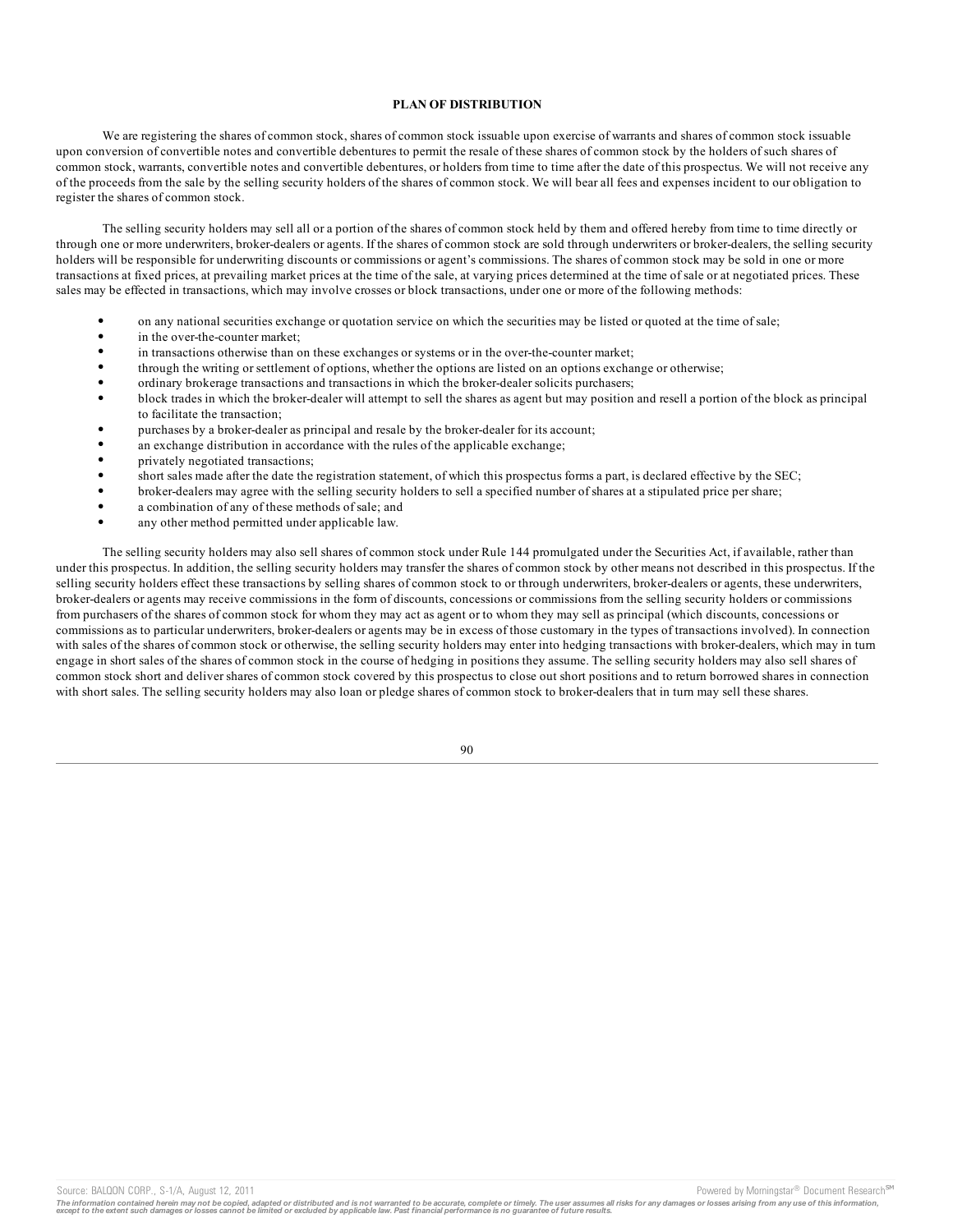The selling security holders may pledge or grant a security interest in some or all of the covertible notes, convertible debentures , warrants or shares of common stock owned by them and, if they default in the performance of their secured obligations, the pledgees or secured parties may offer and sell the shares of common stock from time to time under this prospectus or any amendment to this prospectus under Rule 424(b)(3) or other applicable provision of the Securities Act amending, if necessary, the list of selling security holders to include the pledgee, transferee or other successors in interest as selling security holders under this prospectus. The selling security holders also may transfer and donate the shares of common stock in other circumstances in which case the transferees, donees, pledgees or other successors in interest will be the selling beneficial owners for purposes of this prospectus.

To the extent required by the Securities Act and the rules and regulations thereunder, the selling security holders and any broker-dealer participating in the distribution of the shares of common stock may be deemed to be "underwriters" within the meaning of the Securities Act, and any commission paid, or any discounts or concessions allowed to, any broker-dealer may be deemed to be underwriting commissions or discounts under the Securities Act. At the time a particular offering of the shares of common stock is made, a prospectus supplement, if required, will be distributed, which will contain the aggregate amount of shares of common stock being offered and the terms of the offering, including the name or names of any broker-dealers or agents, any discounts, commissions and other terms constituting compensation from the selling security holders and any discounts, commissions or concessions allowed or reallowed or paid to broker-dealers.

Under the securities laws of some states, the shares of common stock may be sold in these states only through registered or licensed brokers or dealers. In addition, in some states the shares of common stock may not be sold unless the shares have been registered or qualified for sale in the state or an exemption from registration or qualification is available and is complied with.

There can be no assurance that any selling security holder will sell any or all of the shares of common stock registered under the registration statement, of which this prospectus forms a part.

The selling security holders and any other person participating in this distribution will be subject to applicable provisions of the Exchange Act and the rules and regulations thereunder, including to the extent applicable, Regulation M of the Exchange Act, which may limit the timing of purchases and sales of any of the shares of common stock by the selling security holders and any other participating person. To the extent applicable, Regulation M may also restrict the ability of any person engaged in the distribution of the shares of common stock to engage in market-making activities with respect to the shares of common stock. All of the foregoing may affect the marketability of the shares of common stock and the ability of any person or entity to engage in market-making activities with respect to the shares of common stock.

We will pay all expenses of the registration of the shares of common stock under the registration rights agreement, estimated to be \$ 65,850 in total, including, SEC filing fees and expenses of compliance with state securities or "blue sky" laws . However , a selling security holder will pay all underwriting discounts and selling commissions, if any. We will indemnify the selling security holders against liabilities, including some liabilities under the Securities Act in accordance with the registration rights agreements or the selling security holders will be entitled to contribution. We may be indemnified by the selling security holders against civil liabilities, including liabilities under the Securities Act that may arise from any written information furnished to us by the selling security holder specifically for use in this prospectus, in accordance with the related registration rights agreements or we may be entitled to contribution.

Once sold under the registration statement, of which this prospectus forms a part, the shares of common stock will be freely tradable in the hands of persons other than our affiliates.

91

Source: BALQON CORP., S-1/A, August 12, 2011 **Powered by Morningstar® Document Research** in Powered by Morningstar® Document Research in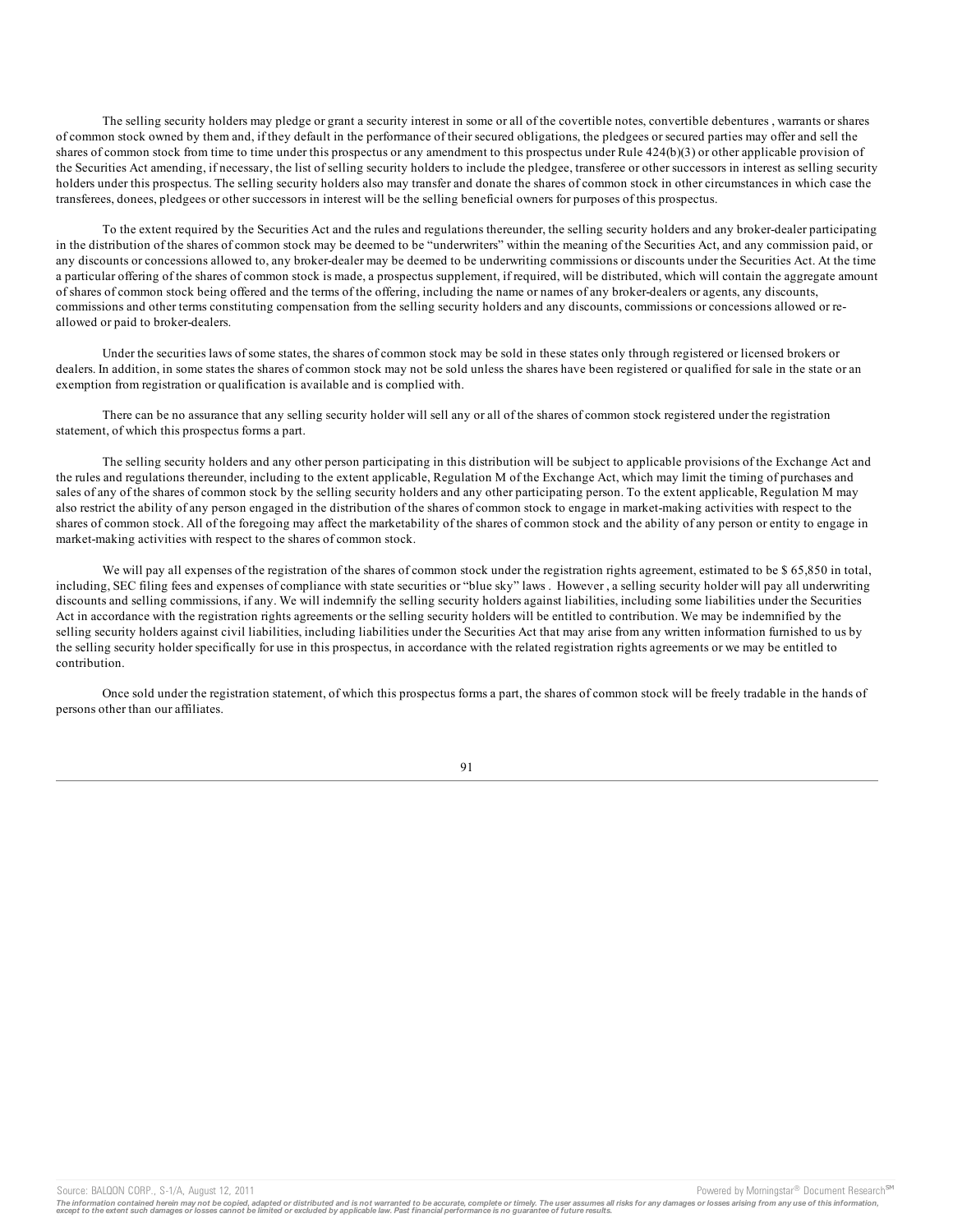### **DESCRIPTION OF CAPITAL STOCK**

Our authorized capital stock consists of 100,000,000 shares of common stock, \$0.001 par value per share, and 5,000,000 of preferred stock, \$0.001 par value per share. As of August 10 , 2011, there were 35,591, 530 shares of common stock issued and outstanding and no shares of preferred stock issued and outstanding. The following description of our capital stock does not purport to be complete and should be reviewed in conjunction with our Articles of Incorporation and our bylaws.

#### **Common Stock**

All outstanding shares of common stock are, and the common stock to be issued upon exercise of warrants and resold by the selling security holders in this offering will be, fully paid and nonassessable. The following summarizes the rights of holders of our common stock:

- · each holder of common stock is entitled to one vote per share on all matters to be voted upon generally by the stockholders;
- · subject to preferences that may apply to shares of preferred stock outstanding, the holders of common stock are entitled to receive lawful dividends as may be declared by our Board of Directors (see "Dividend Policy");
- · upon our liquidation, dissolution or winding up, the holders of shares of common stock are entitled to receive a pro rata portion of all our assets remaining for distribution after satisfaction of all our liabilities and the payment of any liquidation preference of any outstanding preferred stock;
- · there are no redemption or sinking fund provisions applicable to our common stock; and
- · there are no preemptive or conversion rights applicable to our common stock.

#### **Preferred Stock**

Our Board of Directors is authorized to issue from time to time, without stockholder authorization, in one or more designated series, any or all of our authorized but unissued shares of preferred stock with any dividend, redemption, conversion and exchange provision as may be provided in that particular series.

The rights of the holders of our common stock will be subject to, and may be adversely affected by, the rights of the holders of any preferred stock that may be issued in the future. Issuance of a new series of preferred stock, while providing desirable flexibility in connection with possible acquisitions and other corporate purposes, could have the effect of entrenching our Board of Directors and making it more difficult for a third-party to acquire, or discourage a third-party from acquiring, a majority of our outstanding voting stock. We have no present plans to issue any shares of or to designate any additional series of preferred stock.

#### **Warrants**

As of August 10 , 2011, we had outstanding warrants to purchase 14,937,755 shares of our common stock at exercise prices ranging from \$0.50– \$2.50 per share. These outstanding warrants consist of three-year warrants to purchase an aggregate of 1,782,660 shares of common stock at an exercise price of \$0.50 per share, five-year warrants to purchase an aggregate of 8,705,500 shares of common stock at an exercise price of \$0.64 per share, three-year warrants to purchase an aggregate of 50,000 shares of common stock at an exercise price of \$1.00 per share, five-year warrants to purchase an aggregate of 1,500,000 shares of common stock at an exercise price of \$1.50 per share, three-year warrants to purchase an aggregate of 2,595,000 shares of common stock at an exercise price of \$1.50 per share, and three-year warrants to purchase an aggregate of 304,595 shares of common stock at an exercise price of \$2.50 per share.

Source: BALQON CORP., S-1/A, August 12, 2011 **Powered by Morningstar® Document Research** <sup>5M</sup>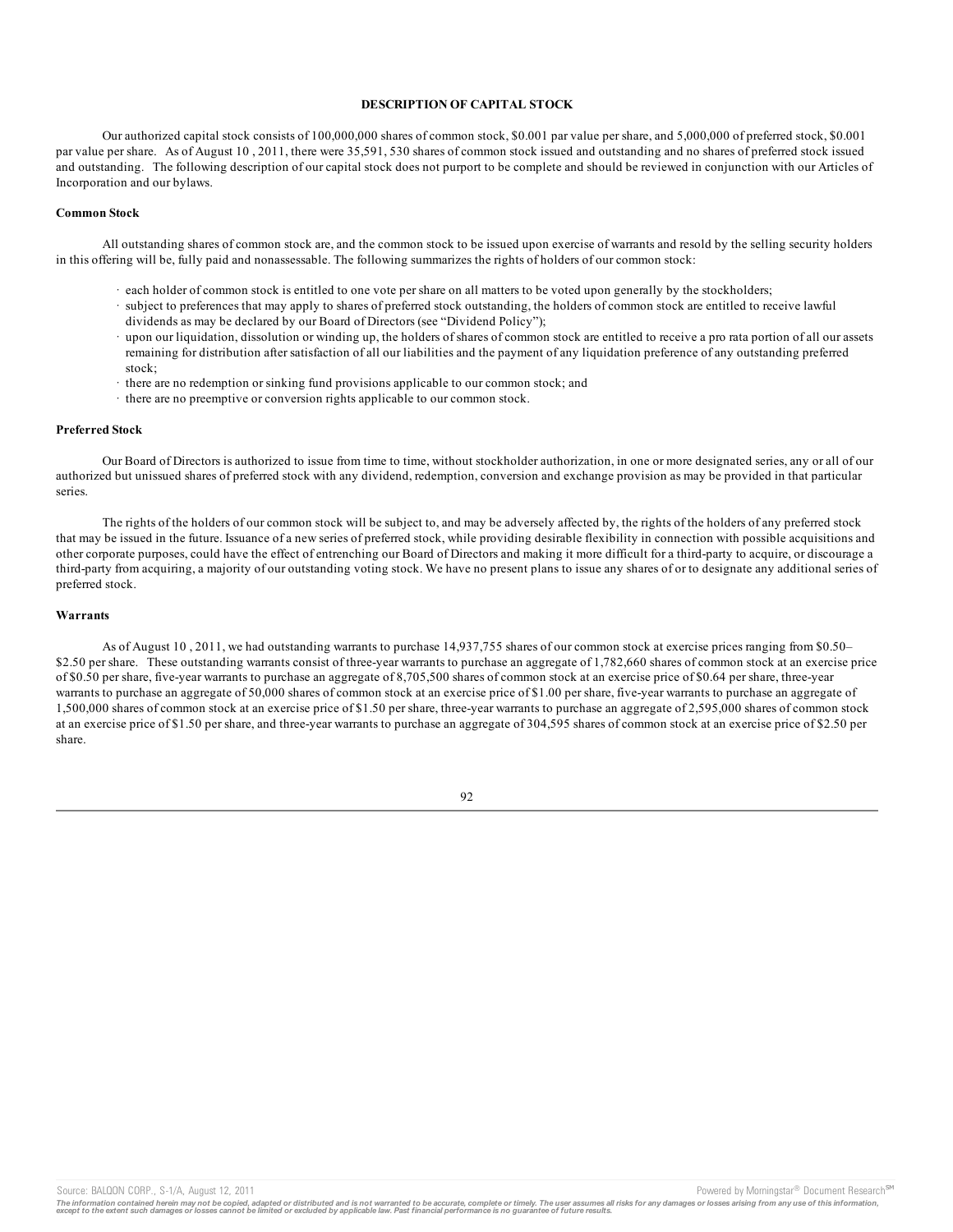### **Options**

As of August 10 , 2011, we had outstanding options to purchase 1,416,695 shares of our common stock at an exercise price of \$2.50 per share issued pursuant to our 2008 Plan.

#### **Convertible Notes**

As of August 10 , 2011, we had outstanding an aggregate of \$2,246,500 of our convertible notes which are convertible into 2,689,829 shares of common stock at conversion prices ranging from \$0.75-\$1.00. These outstanding convertible notes consist of an aggregate of \$916,500 of our convertible notes issued in the 2009 Private Placement which are convertible into an aggregate of 916,500 shares of our common stock at a conversion price of \$1.00 per share of common stock, and an aggregate of \$1,330,000 of our convertible notes issued in the 2010 Private Placement which convertible notes are convertible into an aggregate of 1,773,329 shares of our common stock at a conversion price of \$0.75 per share of common stock. The convertible notes issued in the 2009 Private Placement become due and payable on March 31, 2012. The convertible notes issued in the 2010 Private Placement become due and payable on September 1, 2012.

#### **Convertible Debentures**

As of August 10 , 2011, we had outstanding an aggregate of \$775,000 of our convertible debentures which are convertible into 1,210,929 shares of our common stock at an exercise price of \$0.64, subject to adjustment including customary anti-dilution protection as well as customary adjustment provisions for stock splits, stock dividends and the like. The convertible debentures become due and payable on September 30, 2012 or at the Company's sole discretion, on March 31, 2013. The terms of the convertible debentures include a restriction on our ability to pay dividends on our common stock.

#### **Registration Rights**

Certain holders of shares of our common stock, warrants, convertible notes and convertible debentures are entitled to rights with respect to the registration of their shares of common stock and underlying shares of common stock, respectively, under the Securities Act. These registration rights are described in "Selling Security Holders."

### **Anti-Takeover Effects of Nevada Law and Our Articles of Incorporation and Bylaws**

Certain provisions of Nevada law, our Articles of Incorporation and our bylaws contain provisions that could have the effect of delaying, deferring and discouraging another party from acquiring control of us. These provisions, which are summarized below, are expected to discourage coercive takeover practices and inadequate takeover bids. These provisions are also designed to encourage persons seeking to acquire control of Balqon Corporation to first negotiate with our Board of Directors. We believe that the benefits of increased protection of our potential ability to negotiate with an unfriendly or unsolicited acquiror outweigh the disadvantages of discouraging a proposal to acquire Balqon Corporation because negotiation of these proposals could result in an improvement of their terms.

We have classified our Board of Directors into three classes of staggered terms. Each class has a term of three years. At each annual meeting, only those directors in one class are the subject of nomination and election. A classified board of directors makes it more difficult for dissident stockholders to wage a proxy fight to elect a majority of the directors.

93

Source: BALQON CORP., S-1/A, August 12, 2011 **Powered by Morningstar® Document Research** <sup>5M</sup>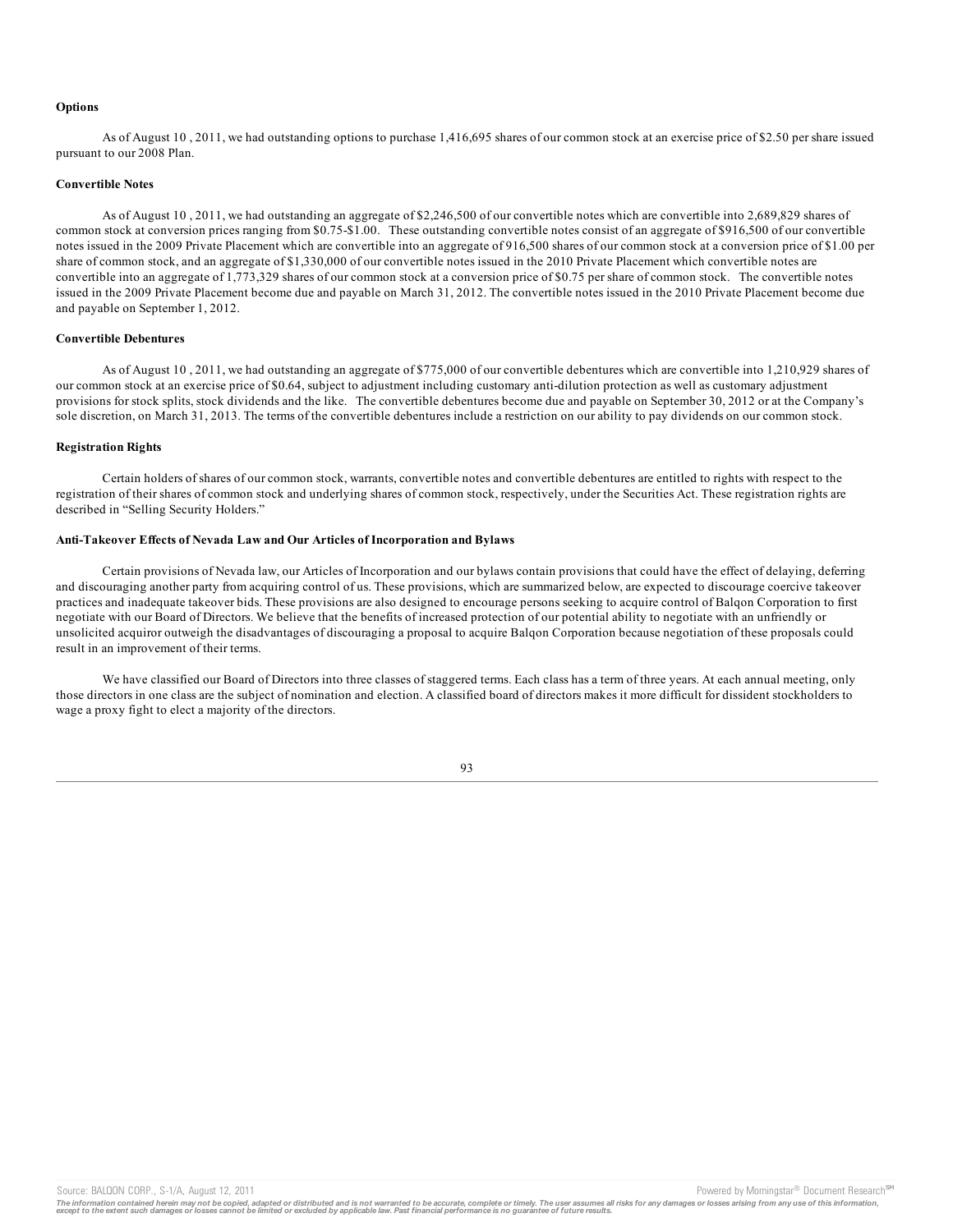The ability to authorize undesignated preferred stock makes it possible for our Board of Directors to issue preferred stock with voting or other rights or preferences that could impede the success of any attempt to acquire us. These provisions may have the effect of deferring hostile takeovers or delaying changes in control or management of Balqon Corporation.

Article Thirteenth of our Articles of Incorporation provides for protections against certain business combinations, including the sale of more than 10% of our assets to, or a merger with, a "related person" which is defined to be an individual or entity, together with its affiliates, that beneficially owns 20% or more of our common stock. These business combinations must be approved by the affirmative vote of at least two-thirds of our outstanding shares of common stock (excluding the shares of common stock held by the related person). The two-thirds voting requirement is not applicable if one of the following three conditions is met. First, the business combination was approved by our Board of Directors either prior to the related person's acquisition of 20% or more of our common stock or after such acquisition but only during such time as the related person has sought and obtained the unanimous approval of our Board of Directors of the acquisition of 20% or more of our common stock prior to such acquisition being consummated. Second, the business combination is with a corporation that is at least 50% owned by the related person and each of our stockholders receives the same type of consideration in the business combination in proportion to his or her stockholdings. Third, all of the following conditions are met: (i) the cash or fair market value of the property received by our stockholders in the business combination is not less than the highest per share price paid by the related person in acquiring any shares of our common stock or an amount which has the same or greater percentage relationship to the market price of our common stock immediately prior to the commencement of the acquisition of our common stock by the related person, but in no event in excess of two times the highest per share price paid by the related person, (ii) after becoming a related person, the related person must not have acquired any more of our common stock, received any further benefits from us or made any changes to our business; and (iii) a proxy statement in compliance with the Exchange Act must be mailed to each of our stockholders for approval of the business combination. These provisions of Article Thirteenth of our Articles of Incorporation help prevent us from becoming the target of an unwanted takeover.

In addition, we may be subject to the restrictions contained in Sections 78.378 through 78.3793 of the Nevada Revised Statutes which provide, subject to certain exceptions and conditions, that if a person acquires a "controlling interest," which is equal to either one-fifth or more but less than onethird, one-third or more but less than a majority, or a majority or more of the voting power of a corporation, that person is an "interested stockholder" and may not vote that person's shares. The effect of these restrictions may be to discourage, delay or prevent a change in control of Balqon Corporation.

### **Transfer Agent and Registrar**

The transfer agent and registrar for our common stock is Signature Stock Transfer, Inc. Its telephone number is (972) 612-4120.

94

Source: BALQON CORP., S-1/A, August 12, 2011 **Powered by Morningstar® Document Research** <sup>5M</sup>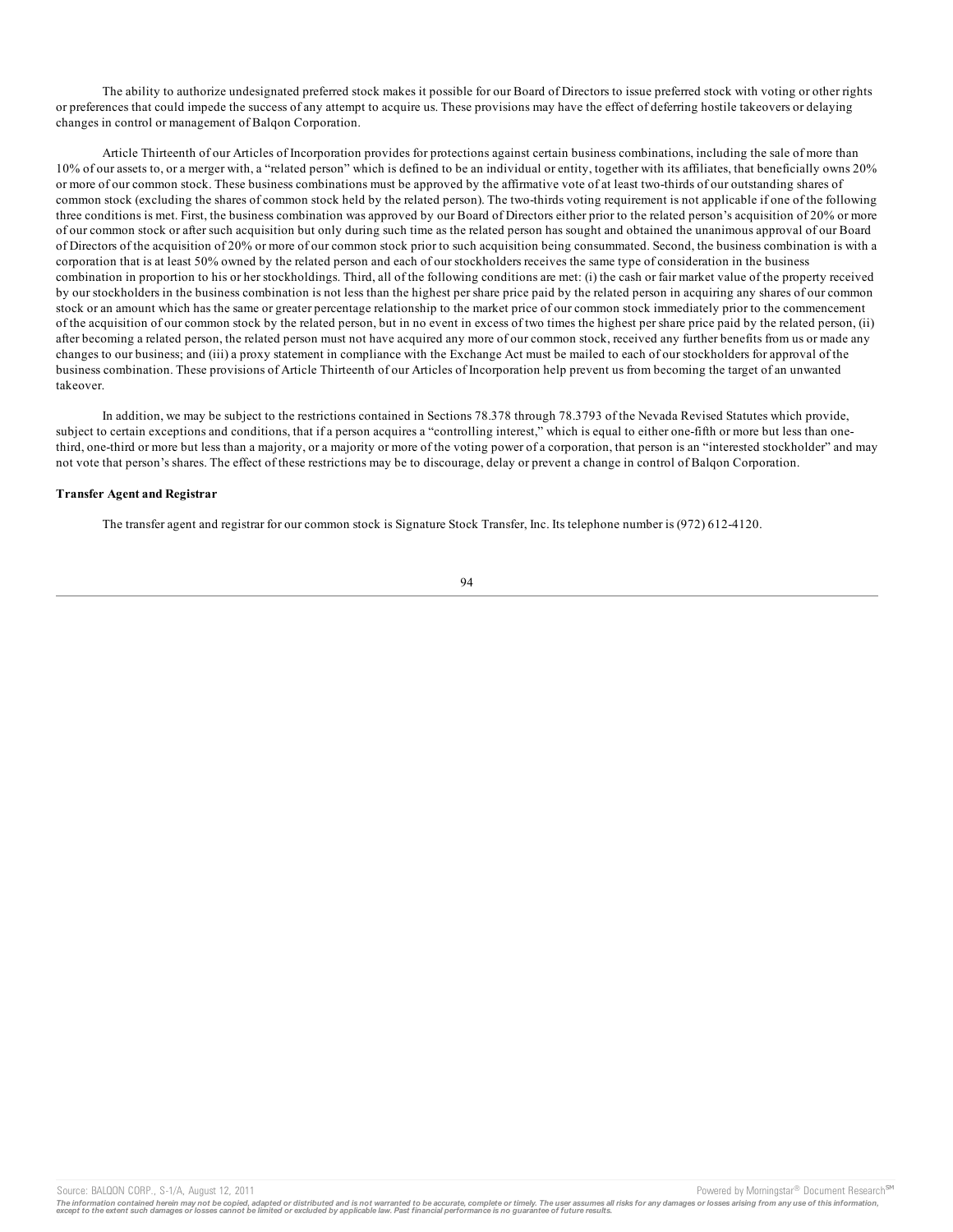### **LEGAL MATTERS**

The validity of the shares of common stock offered under this prospectus will be passed upon by Rutan & Tucker, LLP, Costa Mesa, California. Attorneys in the firm Rutan & Tucker, LLP beneficially own 70,000 shares of our common stock.

#### **EXPERTS**

Weinberg & Company, P.A., an independent registered public accounting firm, has audited our balance sheets as of December 31, 2010 and 2009, and related statements of operations, changes in shareholders' equity (deficiency) and cash flows for the years then ended. We have included our financial statements in the prospectus and elsewhere in the registration statement in reliance on Weinberg & Company, P.A.'s audit report, given on their authority as experts in accounting and auditing.

### **WHERE YOU CAN FIND MORE INFORMATION**

We have filed with the SEC a registration statement on Form S-1 under the Securities Act, and the rules and regulations promulgated under the Securities Act, with respect to the common stock offered under this prospectus. This prospectus, which constitutes a part of the registration statement, does not contain all of the information contained in the registration statement and the exhibits and schedules to the registration statement. Many of the contracts and documents described in this prospectus are filed as exhibits to the registration statements and you may review the full text of such contracts and documents by referring to such exhibits.

For further information with respect to us and the common stock offered under this prospectus, reference is made to the registration statement and its exhibits and schedules. The registration statement, including its exhibits and schedules, may be inspected without charge at the Public Reference Room maintained by the SEC at 100 F Street N.E., Washington, D.C. 20549. Copies of such documents may be obtained from the SEC upon the payment of the charges prescribed by the SEC. The public may obtain information on the operation of the Public Reference Room by calling the SEC at 1-800-SEC-0330.

The SEC maintains an Internet web site that contains reports, proxy and information statements and other information regarding issuers, such as us, that file electronically with the SEC. The SEC's Internet website address is http://www.sec.gov. Our Internet website address is http://www.balqon.com.

All trademarks or trade names referred to in this prospectus are the property of their respective owners.

Source: BALQON CORP., S-1/A, August 12, 2011 **Powered by Morningstar® Document Research** <sup>5M</sup>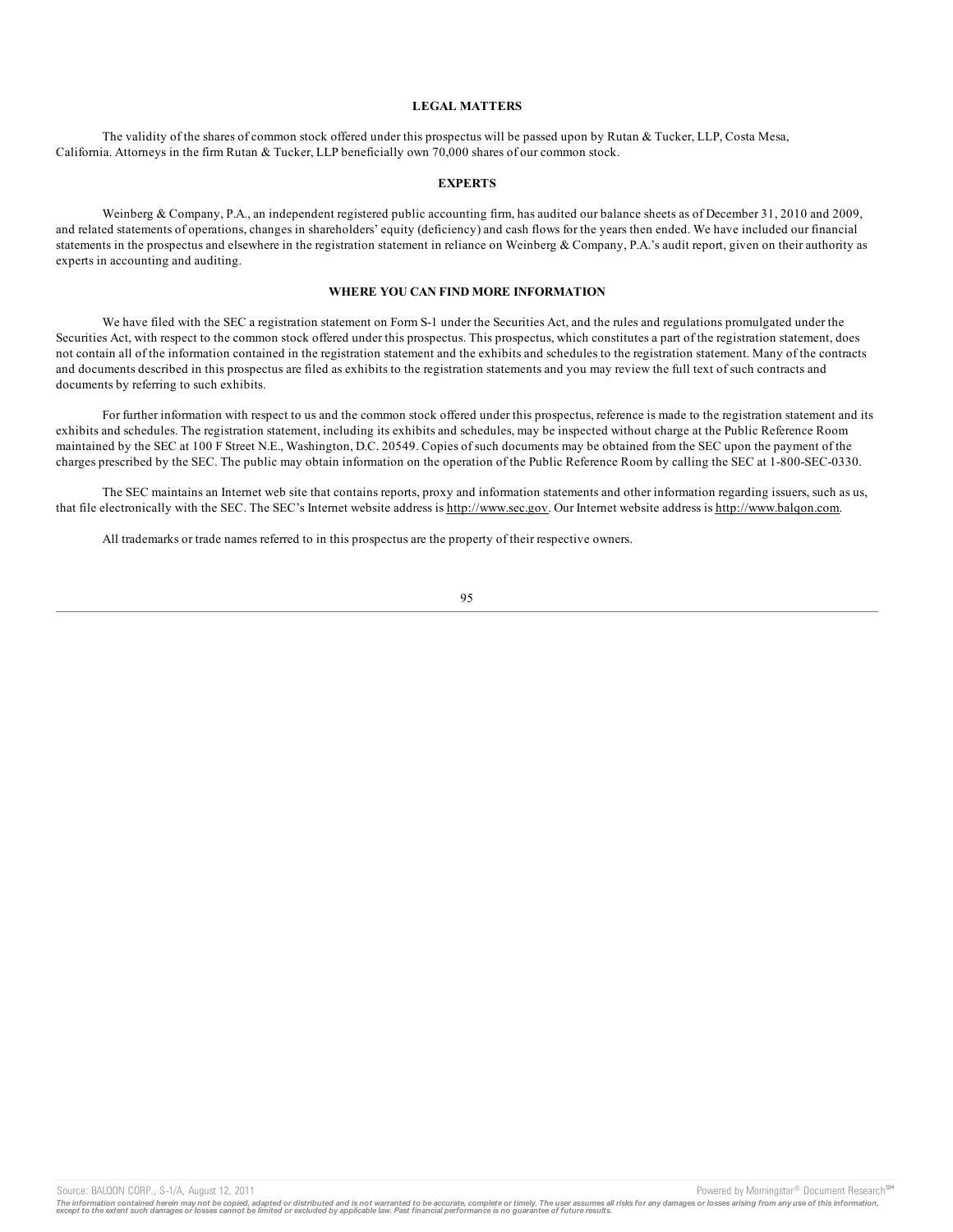## **BALQON CORPORATION INDEX TO FINANCIAL STATEMENTS**

|                                                                                                             | Page   |
|-------------------------------------------------------------------------------------------------------------|--------|
| Condensed Balance Sheets as of June 30, 2011 (unaudited) and December 31, 2010                              | $F-2$  |
| Condensed Statements of Operations for the Six Months Ended June 30, 2011 and 2010 (unaudited)              | $F-3$  |
| Condensed Statement of Shareholders' Equity (Deficiency) for the Six Months Ended June 30, 2011 (unaudited) | $F-4$  |
| Condensed Statements of Cash Flows for the Six Months Ended June 30, 2011 and June 30, 2010 (unaudited)     | $F-5$  |
| Notes to Condensed Financial Statements for Six Months Ended June 30, 2011 and 2010 (unaudited)             | $F-6$  |
| Report of Independent Registered Public Accounting Firm                                                     | $F-20$ |
| Balance Sheets as of December 31, 2010 and 2009                                                             | $F-21$ |
| Statements of Operations for the Years Ended December 31, 2010 and 2009                                     | $F-22$ |
| Statement of Shareholders' Equity (Deficiency) for the Years Ended December 31, 2010 and 2009               | $F-23$ |
| Statements of Cash Flows for the Years Ended December 31, 2010 and 2009                                     | $F-24$ |
| Notes to Financial Statements for the Years Ended December 31, 2010 and 2009                                | $F-25$ |

F-1

Source: BALQON CORP., S-1/A, August 12, 2011<br>The information contained herein may not be copied, adapted or distributed and is not warranted to be accurate, complete or timely. The user assumes all risks for any damages or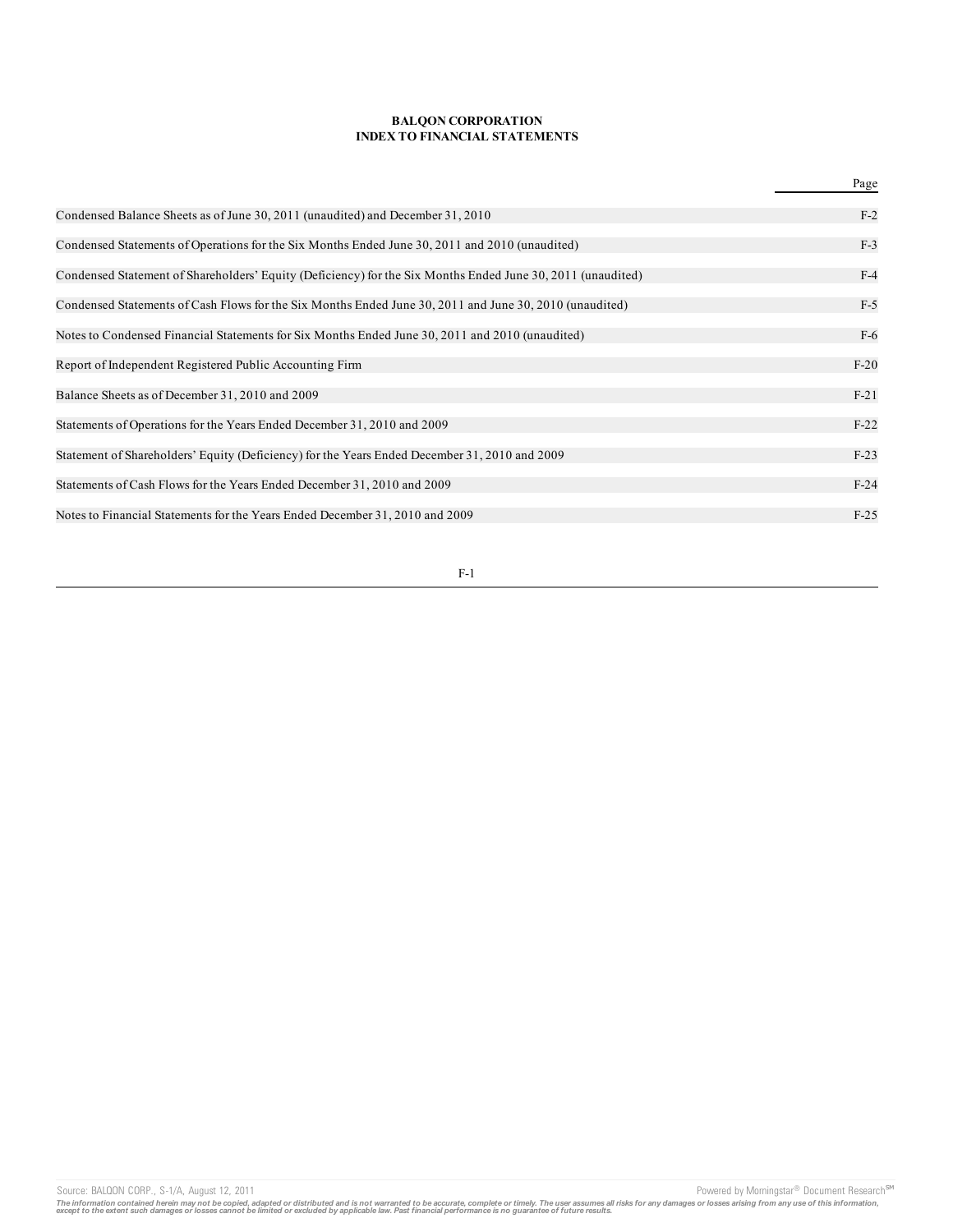## **BALQON CORPORATION CONDENSED BALANCE SHEETS**

|                                                                                                                               |              | <b>June 30,</b><br>2011 |               | December 31,<br>2010 |  |
|-------------------------------------------------------------------------------------------------------------------------------|--------------|-------------------------|---------------|----------------------|--|
|                                                                                                                               |              | (Unaudited)             |               |                      |  |
| <b>ASSETS</b>                                                                                                                 |              |                         |               |                      |  |
| <b>Current assets:</b>                                                                                                        |              |                         |               |                      |  |
| Cash and cash equivalents                                                                                                     | \$           | 353,076                 | $\mathbf S$   | 4,407,273            |  |
| Accounts receivable                                                                                                           |              | 500,954                 |               | 1,908                |  |
| Costs and estimated earnings in excess of billings on uncompleted contracts                                                   |              | 34,224                  |               | 34,224               |  |
| Inventories                                                                                                                   |              | 1,870,668               |               | 1,008,270            |  |
| Prepaid expenses                                                                                                              |              | 397,837                 |               | 70,738               |  |
| Total current assets                                                                                                          |              | 3,156,759               |               | 5,522,413            |  |
| <b>Property and equipment, net</b>                                                                                            |              | 83,385                  |               | 82,473               |  |
| Other assets:                                                                                                                 |              |                         |               |                      |  |
| Deposits                                                                                                                      |              | 14,400                  |               | 14,400               |  |
| Distribution agreement with related entity, net                                                                               |              | 1,149,988               |               | 1,403,375            |  |
| Trade secrets, net                                                                                                            |              | 15,586                  |               | 46,744               |  |
| Goodwill                                                                                                                      |              | 166,500                 |               | 166,500              |  |
| <b>Total assets</b>                                                                                                           |              | 4,586,618               | \$            | 7,235,905            |  |
| LIABILITIES AND SHAREHOLDERS' EQUITY (DEFICIENCY)                                                                             |              |                         |               |                      |  |
| <b>Current liabilities:</b>                                                                                                   |              |                         |               |                      |  |
| Accounts payable and accrued expenses                                                                                         | $\mathbb{S}$ | 1,415,836               | <sup>\$</sup> | 1,446,674            |  |
| Customer deposit                                                                                                              |              | 1,159,601               |               | 1,159,601            |  |
| Advances from shareholder                                                                                                     |              | 5,018                   |               | 5,018                |  |
| Derivative liability                                                                                                          |              | 1,054,232               |               | 955,974              |  |
| Current portion of convertible notes payable                                                                                  |              | 916,500                 |               |                      |  |
| Total current liabilities                                                                                                     |              | 4,551,187               |               | 3,567,267            |  |
| Convertible notes payable, net of discount and current portion                                                                |              | 766,420                 |               | 1,157,431            |  |
| <b>Commitments and Contingencies</b>                                                                                          |              |                         |               |                      |  |
| <b>Shareholders' Equity (Deficiency):</b>                                                                                     |              |                         |               |                      |  |
| Common stock, \$0.001 par value, 100,000,000 shares authorized,<br>35,591,530 and 34,942,514 shares issued and outstanding on |              |                         |               |                      |  |
| June 30, 2011 and December 31, 2010, respectively                                                                             |              | 35,590                  |               | 34,942               |  |
| Additional paid in capital                                                                                                    |              | 18,244,426              |               | 17,815,158           |  |
| Accumulated deficit                                                                                                           |              | (19,011,005)            |               | (15,338,893)         |  |
| Total shareholders' equity (deficiency)                                                                                       |              | (730,989)               |               | 2,511,207            |  |
| Total liabilities and shareholders' equity (deficiency)                                                                       | \$           | 4,586,618               | \$            | 7,235,905            |  |

The accompanying notes are an integral part of these condensed financial statements.

# F-2

Source: BALQON CORP., S-1/A, August 12, 2011 2011 2011 Powered by Morningstar® Document Research SM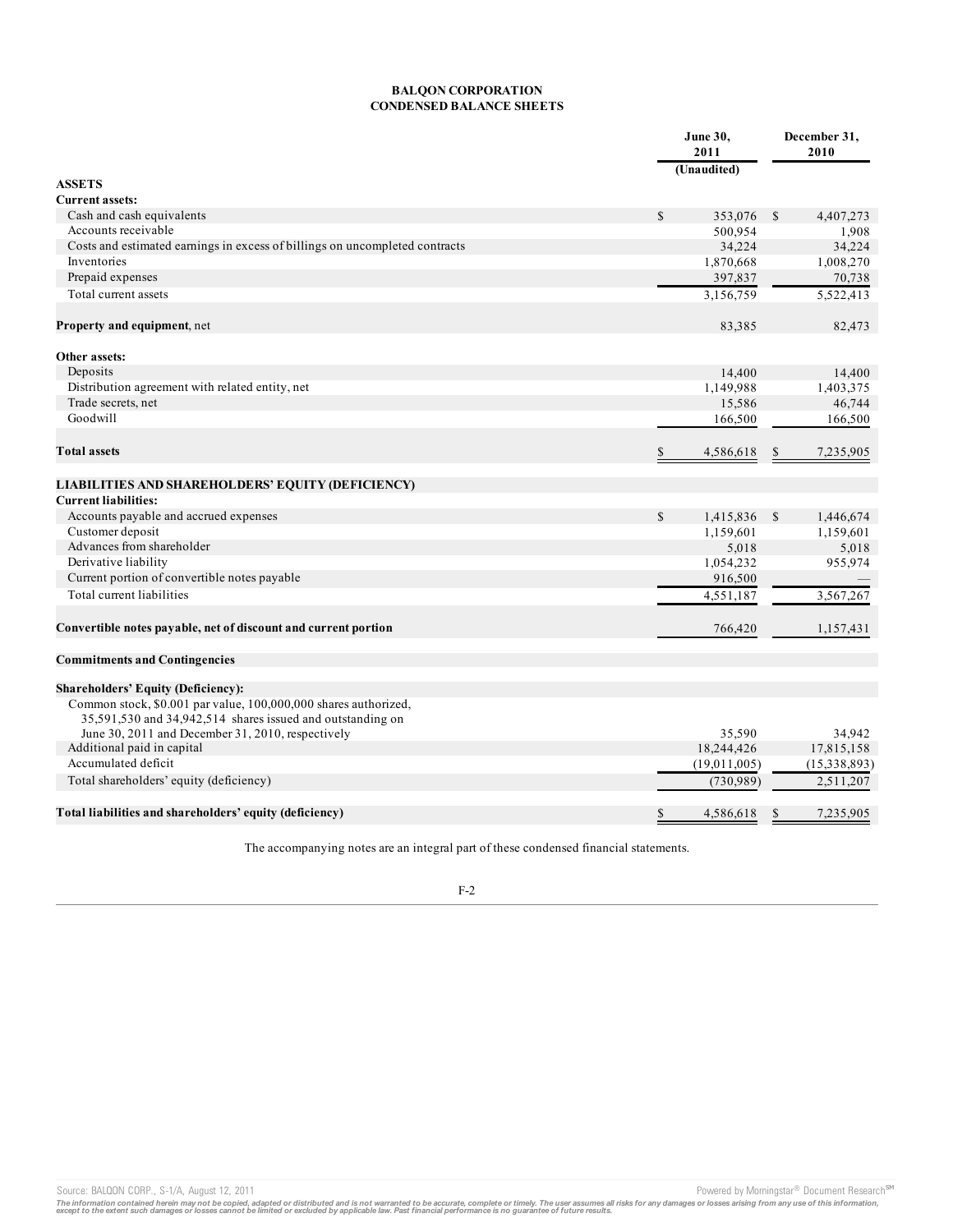## **BALQON CORPORATION CONDENSED STATEMENTS OF OPERATIONS FOR THE SIX MONTHS ENDED JUNE 2011 AND 2010 (Unaudited)**

|                                                        |                         | <b>Six Months Ended</b><br><b>June 30,</b> |
|--------------------------------------------------------|-------------------------|--------------------------------------------|
|                                                        | 2011                    | 2010                                       |
| <b>REVENUES</b>                                        | $\mathbb{S}$<br>615,606 | 542,418<br><sup>\$</sup>                   |
| <b>COSTS OF REVENUES</b>                               | 408,940                 | 496,602                                    |
| <b>GROSS PROFIT</b>                                    | 206,666                 | 45,816                                     |
| <b>OPERATING EXPENSES</b>                              |                         |                                            |
| General and administrative                             | 2,176,445               | 1,164,967                                  |
| Research and development                               | 293,724                 | 124,118                                    |
| Depreciation and amortization                          | 314,044                 | 75,035                                     |
| Total operating expenses                               | 2,784,213               | 1,364,120                                  |
| <b>LOSS FROM OPERATIONS</b>                            | (2,577,547)             | (1,318,304)                                |
| Change in fair value of derivative liabilities         | (98, 258)               |                                            |
| Interest expense                                       | (996,307)               | (472,067)                                  |
| <b>NET LOSS</b>                                        | (3,672,112)             | (1,790,371)                                |
| Net loss per share – basic and diluted                 |                         | (0.10)<br>(0.07)                           |
| Weighted average shares outstanding, basic and diluted | 35, 357, 614            | 25,647,237                                 |

The accompanying notes are an integral part of these condensed financial statements.

F-3

Source: BALQON CORP., S-1/A, August 12, 2011 2011 2011 Powered by Morningstar® Document Research SM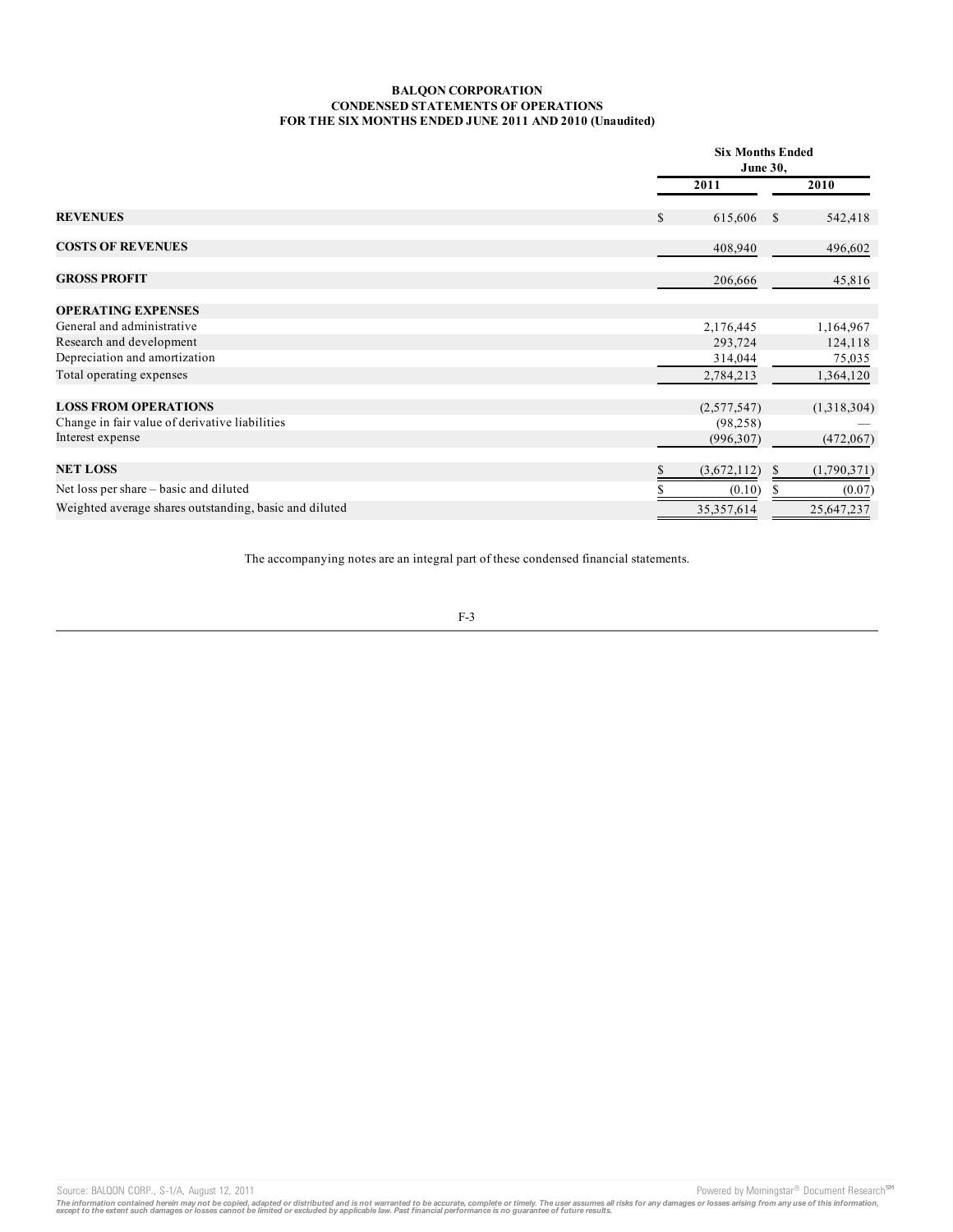## **BALQON CORPORATION CONDENSED STATEMENT OF SHAREHOLDERS' EQUITY (DEFICIENCY ) FOR THE SIX MONTHS ENDED JUNE 30, 2011 (Unaudited)**

|                                                            | <b>Common Stock,</b><br>\$0.001 Par Value |   |        |                               |                        |             |
|------------------------------------------------------------|-------------------------------------------|---|--------|-------------------------------|------------------------|-------------|
|                                                            | <b>Number</b>                             |   | Amount | Additional<br>Paid in Capital | Accumulated<br>Deficit | Total       |
| Balances, December 31, 2010                                | 34,942,514                                | Ъ | 34,942 | 17,815,158                    | $(15,338,893)$ \$      | 2,511,207   |
| Common shares issued upon conversion of<br>notes payable   | 390.684                                   |   | 390    | 296,860                       |                        | 297,250     |
| Common shares issued for cash upon exercise<br>of warrants | 258,332                                   |   | 258    | 132,408                       |                        | 132,666     |
| Net loss                                                   |                                           |   |        |                               | (3,672,112)            | (3,672,112) |
| Balances, June 30, 2011                                    | 35,591,530                                |   | 35,590 | 18,244,426                    | (19,011,005)           | (730,989)   |

The accompanying notes are an integral part of these condensed financial statements.

F-4

Source: BALQON CORP., S-1/A, August 12, 2011 2011 2011 Powered by Morningstar® Document Research SM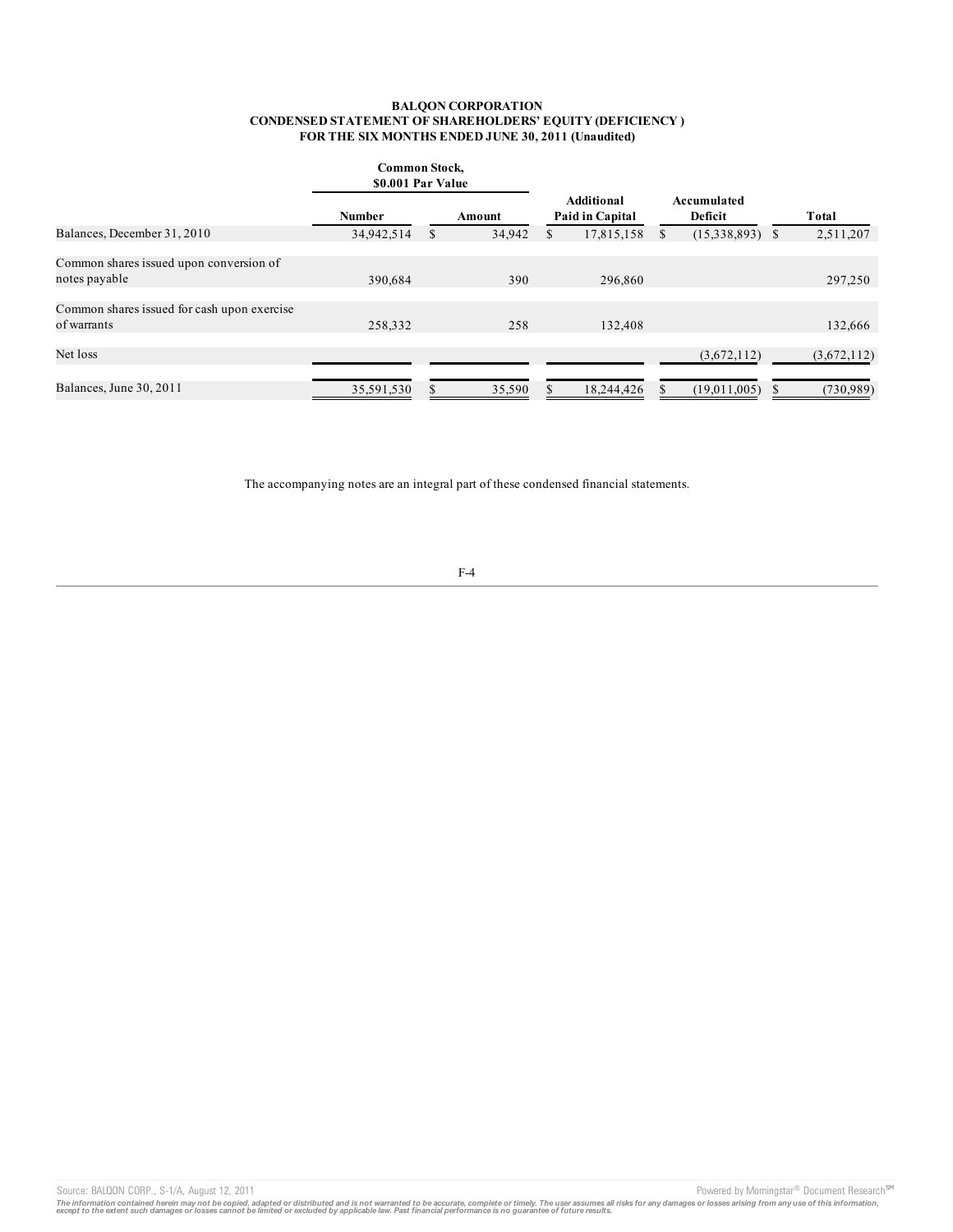## **BALQON CORPORATION CONDENSED STATEMENTS OF CASH FLOWS FOR THE SIX MONTHS ENDED JUNE 30, 2011 AND 2010 (Unaudited)**

|                                                                                                  | <b>Six Months Ended</b><br><b>June 30,</b> |                  |               |             |
|--------------------------------------------------------------------------------------------------|--------------------------------------------|------------------|---------------|-------------|
|                                                                                                  |                                            | 2011             |               | 2010        |
| Cash flows from operating activities:                                                            |                                            |                  |               |             |
| Net loss                                                                                         | \$                                         | $(3,672,112)$ \$ |               | (1,790,371) |
| Adjustments to reconcile net loss to net cash used in operating activities:                      |                                            |                  |               |             |
| Depreciation and amortization                                                                    |                                            | 314,044          |               | 75,035      |
| Fair value of common stock issued for services                                                   |                                            |                  |               | 208,000     |
| Fair value of warrants granted for services                                                      |                                            |                  |               | 19,142      |
| Change in fair value of derivative liability                                                     |                                            | 98,258           |               |             |
| Amortization of note discount                                                                    |                                            | 822,739          |               | 355,077     |
| Changes in operating assets and liabilities:                                                     |                                            |                  |               |             |
| Accounts receivable                                                                              |                                            | (499, 048)       |               | (258, 147)  |
| Costs and estimated earnings in excess of billings                                               |                                            |                  |               | (34, 224)   |
| Inventories                                                                                      |                                            | (862,398)        |               | (106, 145)  |
| Prepaid expenses                                                                                 |                                            | (327,099)        |               | (33,599)    |
| Accounts payable and accrued expenses                                                            |                                            | (30, 838)        |               | (8, 874)    |
| Billings in excess of costs and estimated earnings on                                            |                                            |                  |               |             |
| uncompleted contracts                                                                            |                                            |                  |               | (650)       |
| Net cash used in operating activities                                                            |                                            | (4, 156, 454)    |               | (1,574,756) |
|                                                                                                  |                                            |                  |               |             |
| Cash flows from investing activities:                                                            |                                            |                  |               |             |
| Acquisition of property and equipment                                                            |                                            | (30, 409)        |               | (6, 436)    |
| Net cash used in investing activities                                                            |                                            | (30, 409)        |               | (6, 436)    |
| Cash flows from financing activities:                                                            |                                            |                  |               |             |
| Proceeds from issuance of common stock upon exercise of warrants                                 |                                            | 132,666          |               |             |
| Net proceeds from bank loan                                                                      |                                            |                  |               | 132,425     |
| Proceeds from issuance of convertible notes                                                      |                                            |                  |               | 1,500,000   |
| Offering costs                                                                                   |                                            |                  |               | (100,000)   |
| Net cash provided by financing activities                                                        |                                            | 132,666          |               | 1,532,425   |
| Decrease in cash and cash equivalents                                                            |                                            | (4,054,197)      |               | (48, 767)   |
| Cash and cash equivalents, beginning of period                                                   |                                            | 4,407,273        |               | 118,635     |
| Cash and cash equivalents, end of period                                                         | \$                                         | 353,076          |               | 69,868      |
|                                                                                                  |                                            |                  | \$            |             |
| <b>Supplemental Cash Flow Information:</b>                                                       |                                            |                  |               |             |
| Income taxes paid                                                                                | \$                                         |                  | \$            |             |
| Interest paid                                                                                    | \$                                         | 178,400          | <sup>\$</sup> | 50,723      |
| Supplemental non cash financing and investing activities:                                        |                                            |                  |               |             |
| Conversion of notes payable to common stock                                                      | \$                                         | 297,250          | -S            | 15,000      |
| Fair value of beneficial conversion feature and warrants issued with unsecured convertible notes | \$                                         |                  | \$            | 1,500,000   |

The accompanying notes are an integral part of these condensed financial statements.

# F-5

Source: BALQON CORP., S-1/A, August 12, 2011 2011 2011 Powered by Morningstar® Document Research SM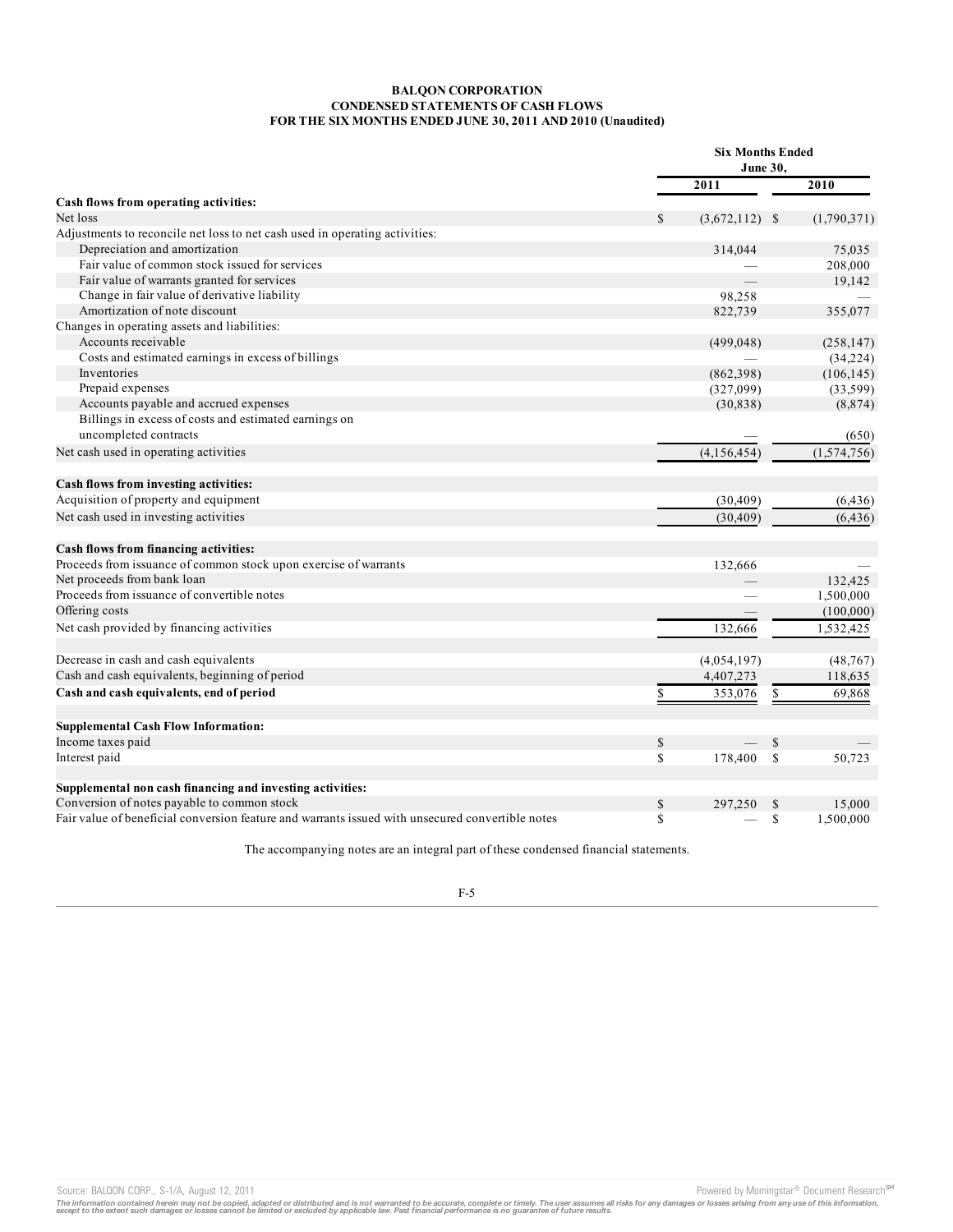#### **NOTES TO CONDENSED FINANCIAL STATEMENTS FOR THE SIX MONTHS ENDED JUNE 30, 2011 AND 2010 (Unaudited)**

#### **NOTE 1 – NATURE OF BUSINESS AND SIGNIFICANT ACCOUNTING POLICIES**

### **The Company**

Balqon Corporation, a California corporation ("Balqon California"), was incorporated on April 21, 2005 and commenced business operations in 2006. On October 24, 2008, Balqon California completed a merger with BMR Solutions, Inc., a Nevada corporation ("BMR"), with BMR being the survivor of the merger. Upon the closing, BMR changed its name to Balqon Corporation (the "Company"). The Company develops and manufactures complete drive systems and battery systems for electric vehicles, industrial equipment and renewable energy storage devices. The Company also designs and assembles electric powered yard tractors, short haul drayage tractors and inner city Class 7 and 8 delivery trucks utilizing its proprietary drive system technologies.

### **Basis of Presentation of Unaudited Financial Information**

The unaudited financial statements of the Company for the six months ended June 30, 2011 and 2010 have been prepared in accordance with accounting principles generally accepted in the United States of America ("GAAP") for interim financial information and pursuant to the requirements for reporting on Form 10-Q and Regulation S-K for scaled disclosures for smaller reporting companies. Accordingly, they do not include all the information and footnotes required by GAAP for complete financial statements. However, such information reflects all adjustments (consisting solely of normal recurring adjustments), which are, in the opinion of management, necessary for the fair presentation of the Company's financial position and results of operations. Results shown for interim periods are not necessarily indicative of the results to be obtained for a full fiscal year. The balance sheet information as of December 31, 2010 was derived from the audited financial statements included in the Company's financial statements as of and for the years ended December 31, 2010 and 2009 contained in the Company's Annual Report on Form 10-K filed with the Securities and Exchange Commission ("SEC") on April 15, 2011. These financial statements should be read in conjunction with that report.

#### **Liquidity**

For the six months ended June 30, 2011, the Company recorded a net loss of \$3,672,112 and utilized cash in operations of \$4,156,454. As of June 30, 2011, the Company had a working capital deficit of \$1,394,428 and a shareholders' deficiency of \$730,989. The Company intends to raise funds to finance operations until the Company achieves profitable operations. The Company's capital requirements for the next 12 months, as they relate to the production of its products will continue to be significant. If adequate funds are not available to satisfy either medium or long-term capital requirements, the Company's operations and liquidity could be materially adversely affected and the Company could be forced to cut back its operations.

#### **Estimates**

The preparation of financial statements in conformity with GAAP requires management to make estimates and assumptions that affect the reported amounts of assets and liabilities and disclosure of contingent assets and liabilities at the date of the financial statements and the reported amounts of revenue and expenses during the reporting period. Material estimates relate to the recognition of contract revenues and estimated costs to complete, recoverability of reported amounts of long-lived assets, and assumptions made in valuing derivative instruments and equity instruments issued for compensation. Actual results may differ from those estimates.

Source: BALQON CORP., S-1/A, August 12, 2011 **Powered by Morningstar® Document Research** Morningstar® Document Research Morningstar® Document Research

The information contained herein may not be copied, adapted or distributed and is not warranted to be accurate, complete or timely. The user assumes all risks for any damages or losses arising from any use of this informat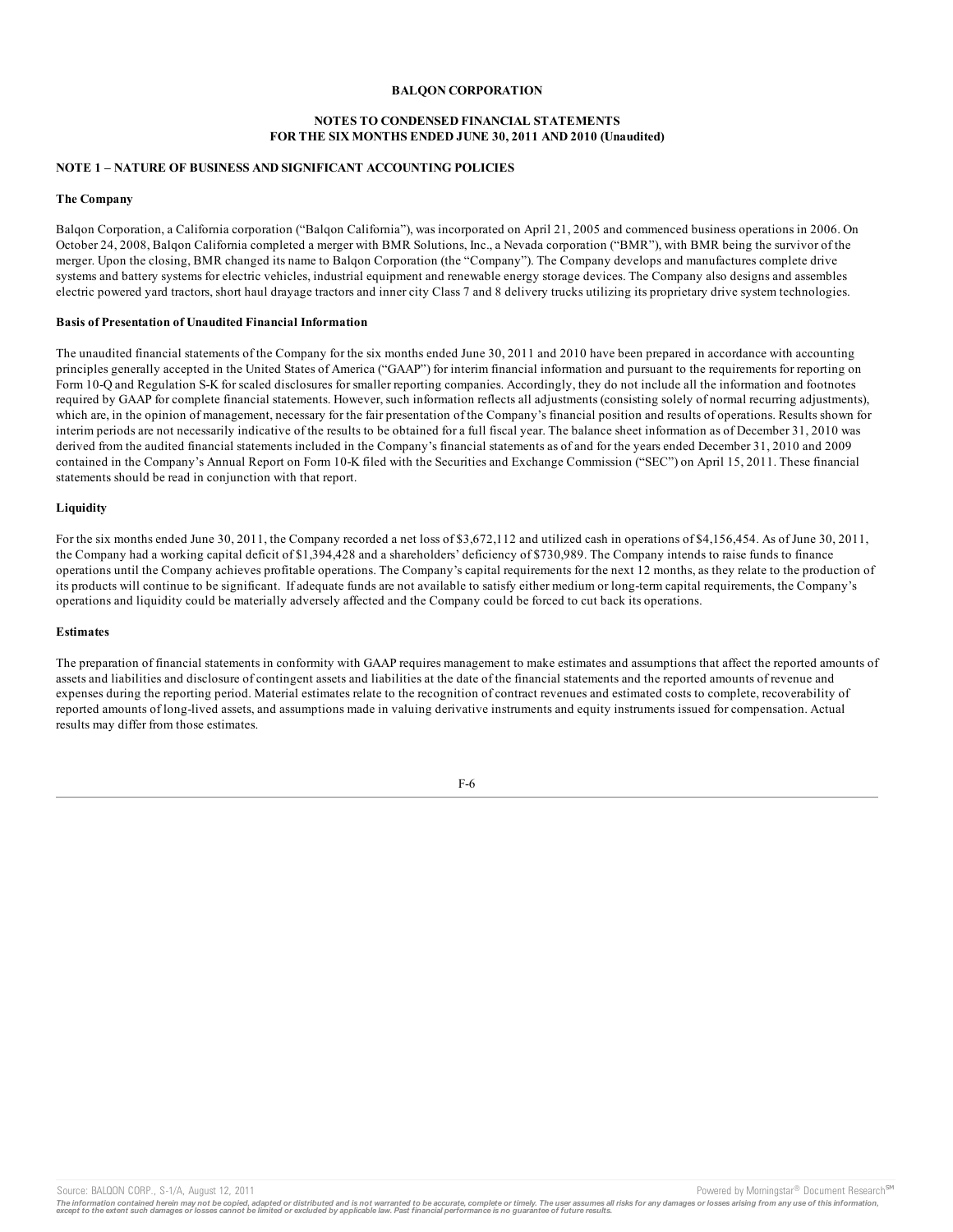#### **NOTES TO CONDENSED FINANCIAL STATEMENTS FOR THE SIX MONTHS ENDED JUNE 30, 2011 AND 2010 (Unaudited)**

### **NOTE 1 – NATURE OF BUSINESS AND SIGNIFICANT ACCOUNTING POLICIES (continued)**

#### **Revenues**

#### *Sales of Production Units and Parts*

The Company recognizes revenue from the sale of completed production units and parts when there is persuasive evidence that an arrangement exists, delivery of the product has occurred and title has passed, the selling price is both fixed and determinable, and collectability is reasonably assured, all of which generally occurs upon shipment of the Company's product or delivery of the product to the destination specified by the customer.

The Company determines whether delivery has occurred based on when title transfers and the risks and rewards of ownership have transferred to the buyer, which usually occurs when the Company places the products with the buyer's carrier. The Company regularly reviews its customers' financial positions to ensure that collectability is reasonably assured. Except for warranties, the Company has no post-sales obligations.

#### *Contract Revenue and Cost Recognition on Prototype Vehicles*

The Company recognizes revenues using the percentage-of-completion method of accounting by relating contract costs incurred to date to the total estimated costs at completion. This method is used because management considers costs to be the best available measure of progress on its contracts. Contract losses are provided for in their entirety in the period that they become known, without regard to the percentage-of-completion. The Company also recognizes as revenues costs associated with claims and unapproved change orders to the extent it is probable that such claims and change orders will result in additional contract revenue, and the amount of such additional revenue can be reliably estimated.

Contract costs include all direct material and labor costs. The asset "costs and estimated earnings in excess of billings on uncompleted contracts" represents costs incurred in excess of revenues billed. The liability "billings in excess of costs and estimated earnings on uncompleted contracts" represents billings in excess of revenues earned.

### **Inventories**

Inventories consist mainly of raw materials and are stated at the lower of cost or market. Cost is determined principally on a first-in-first-out average cost basis. Recorded inventories at June 30, 2011 do not include approximately \$2.5 million of batteries and other items held on consignment from Seven One Battery Company, an affiliate of the Company's Chairman of the Board. (See Note 3.)

#### **Goodwill and Intangible Assets**

Management performs impairment tests of goodwill and indefinite-lived intangible assets whenever an event occurs or circumstances change that indicate impairment has more likely than not occurred. Also, management performs impairment testing of goodwill and indefinite-lived intangible assets at least annually.

The Company reviews intangible assets subject to amortization at least annually to determine if any adverse conditions exist or a change in circumstances has occurred that would indicate impairment or a change in the remaining useful life. If the carrying value of an asset exceeds its undiscounted cash flows, the Company writes down the carrying value of the intangible asset to its fair value in the period identified. If the carrying value of assets is determined not to be recoverable, the Company records an impairment loss equal to the excess of the carrying value over the fair value of the assets. The

Source: BALQON CORP., S-1/A, August 12, 2011 **Powered by Morningstar® Document Research** Morningstar® Document Research

The information contained herein may not be copied, adapted or distributed and is not warranted to be accurate, complete or timely. The user assumes all risks for any damages or losses arising from any use of this informat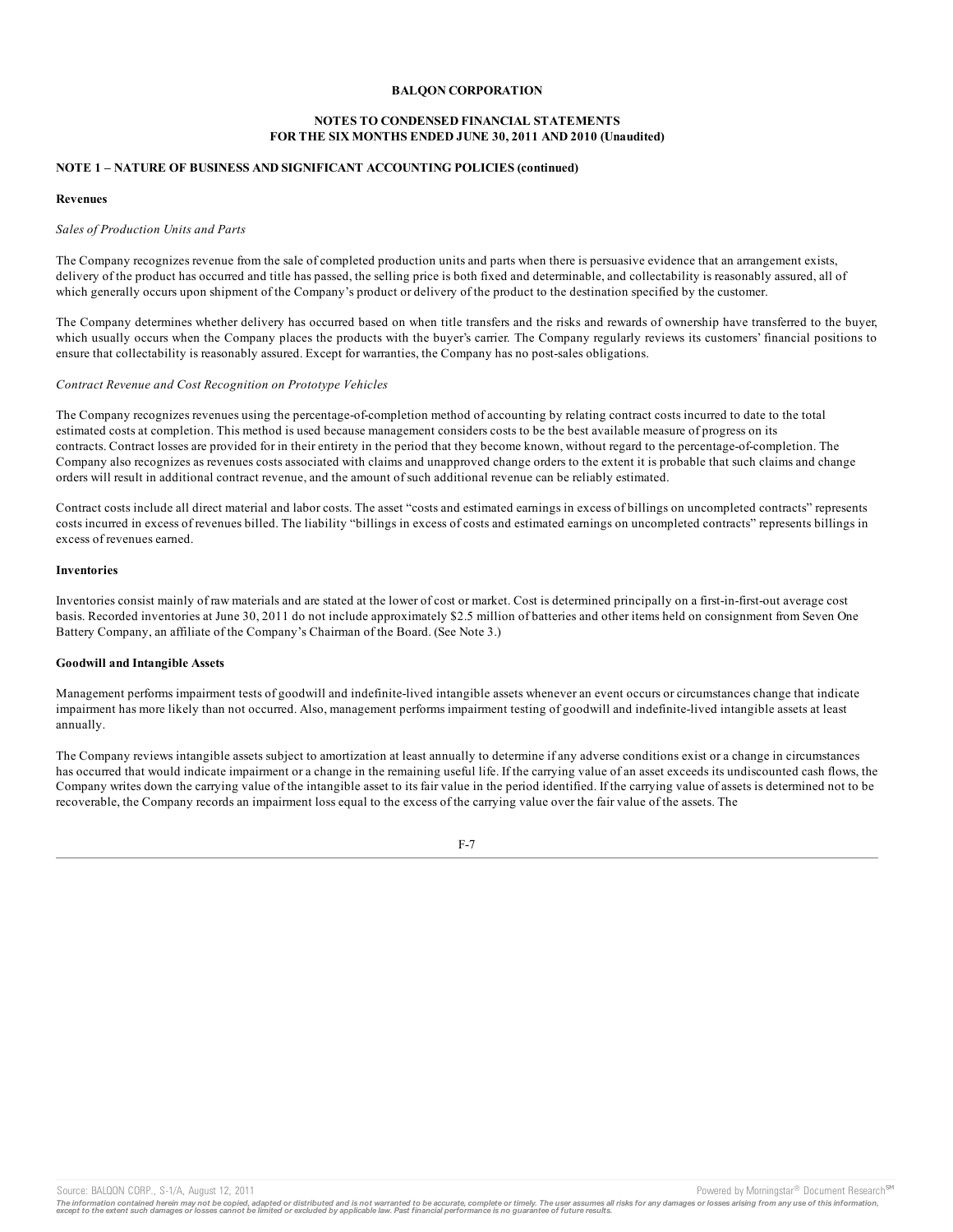#### **NOTES TO CONDENSED FINANCIAL STATEMENTS FOR THE SIX MONTHS ENDED JUNE 30, 2011 AND 2010 (Unaudited)**

### **NOTE 1 – NATURE OF BUSINESS AND SIGNIFICANT ACCOUNTING POLICIES (continued)**

#### **Goodwill and Intangible Assets (continued)**

Company's estimate of fair value is based on the best information available, in the absence of quoted market prices. The Company generally calculates fair value as the present value of estimated future cash flows that the Company expects to generate from the asset using a discounted cash flow income approach as described above. If the estimate of an intangible asset's remaining useful life is changed, the Company amortizes the remaining carrying value of the intangible asset prospectively over the revised remaining useful life. Based upon management's assessment, there were no indicators of impairment of the Company's goodwill or intangible assets at June 30, 2011 or December 31, 2010.

### **Loss Per Share**

Basic loss per share has been computed using the weighted average number of common shares outstanding and issuable during the period. Diluted loss per share is computed based on the weighted average number of common shares and all common equivalent shares outstanding during the period in which they are dilutive. Common equivalent shares consist of shares issuable upon the exercise of stock options, warrants or other convertible securities such as convertible notes. As of June 30, 2011, common stock equivalents were comprised of options exercisable into 1,416,695 shares of the Company's common stock, warrants exercisable into 15,437,755 shares of the Company's common stock and notes payable convertible into 3,900,758 shares of the Company's common stock.

## **Financial Assets and Liabilities Measured at Fair Value**

The Company uses various inputs in determining the fair value of its investments and measures these assets on a recurring basis. Financial assets recorded at fair value in the condensed balance sheets are categorized by the level of objectivity associated with the inputs used to measure their fair value.

Authoritative guidance provided by the Financial Accounting Standards Board ("FASB") defines the following levels directly related to the amount of subjectivity associated with the inputs to fair valuation of these financial assets:

- Level 1 Ouoted prices in active markets for identical assets or liabilities.
- Level 2 Inputs, other than the quoted prices in active markets, that is observable either directly or indirectly.
- Level 3 Unobservable inputs based on the Company's assumptions.

The following table presents certain investments and liabilities of the Company's financial assets measured and recorded at fair value on the Company's condensed balance sheets on a recurring basis and their level within the fair value hierarchy as of June 30, 2011.

|                                                   | AYP | evel 2 | $\Delta I$ | Total                             |
|---------------------------------------------------|-----|--------|------------|-----------------------------------|
| $\cdots$<br>Fair value of Derivative<br>-1ability | $-$ |        |            | $\sim$ $\sim$<br>$-0.54$<br>4.ZJZ |

## F-8

Source: BALQON CORP., S-1/A, August 12, 2011 **Powered by Morningstar® Document Research** <sup>5M</sup>

The information contained herein may not be copied, adapted or distributed and is not warranted to be accurate, complete or timely. The user assumes all risks for any damages or losses arising from any use of this informat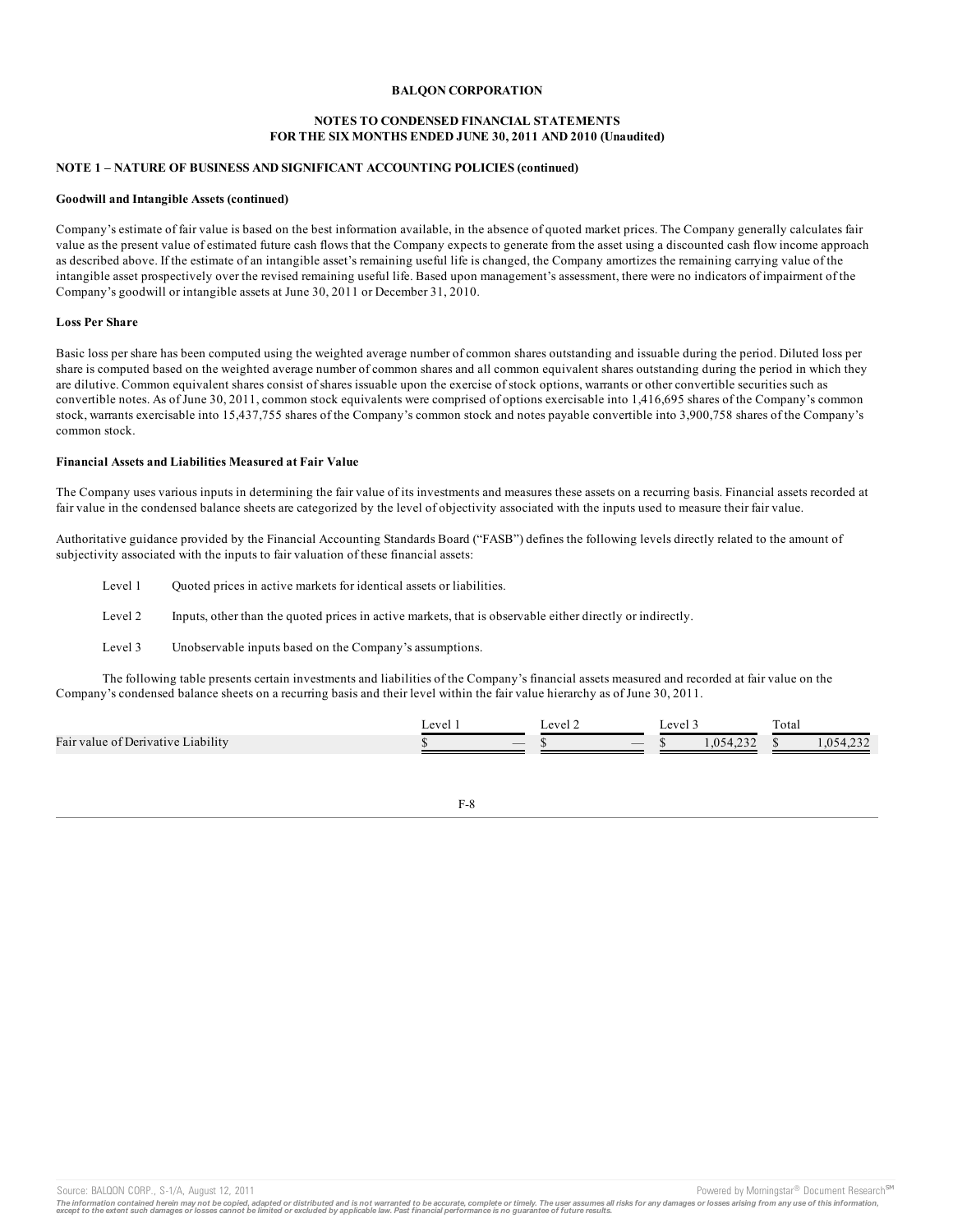### **NOTES TO CONDENSED FINANCIAL STATEMENTS FOR THE SIX MONTHS ENDED JUNE 30, 2011 AND 2010 (Unaudited)**

### **NOTE 1 – NATURE OF BUSINESS AND SIGNIFICANT ACCOUNTING POLICIES (continued)**

### **Derivative Financial Instruments**

The Company evaluates all of its financial instruments to determine if such instruments are derivatives or contain features that qualify as embedded derivatives. For derivative financial instruments that are accounted for as liabilities, the derivative instrument is initially recorded at its fair value and is then re-valued at each reporting date, with changes in the fair value reported in the statements of operations. For stock-based derivative financial instruments, the Company uses the Monte Carlo simulation model to value the derivative instruments at inception and on subsequent valuation dates. The classification of derivative instruments, including whether such instruments should be recorded as liabilities or as equity, is evaluated at the end of each reporting period. Derivative instrument liabilities are classified in the balance sheet as current or non-current based on whether or not net-cash settlement of the derivative instrument could be required within 12 months of the balance sheet date.

#### **Concentrations**

Financial instruments, which potentially subject the Company to concentrations of credit risk, consist principally of cash and unsecured accounts receivable.

The Company maintains cash balances at one bank. At times, the amount on deposit exceeds the federally insured limits. Management believes that the financial institution that holds the Company's cash is financially sound and, accordingly, minimal credit risk exists.

For the six months ended June 30, 2011, 39% of total revenues were from one customer. For the six months ended June 30, 2010, 59% of total revenues were from one customer. At June 30, 2011, 23% of accounts receivable were from one customer while 48% of accounts receivable were from another customer. At June 30, 2010, 75% of accounts receivable were from one customer.

For the six months ended June 30, 2011, 32% of costs of revenue were to one vendor. For the six months ended June 30, 2010, 67% of costs of revenue were to one vendor.

At June 30, 2011, accounts payable to the largest vendor represented 34% of accounts payable. Accounts payable to other two largest vendors represented 16% and 7%, respectively, of accounts payable at June 30, 2011. At December 31, 2010, accounts payable to the largest vendor represented 42% of accounts payable balances. Accounts payable to other two largest vendors represented 32% and 8%, respectively, of total accounts payable as of December 31, 2010.

### **Recent Accounting Pronouncements**

In May 2011, the FASB issued Accounting Standards Update ("ASU") No. 2011-4, which amends the Fair Value Measurements Topic of the Accounting Standards Codification to help achieve common fair value measurement and disclosure requirements in GAAP and International Financial Reporting Standards. ASU No. 2011-4 does not require additional fair value measurements and is not intended to establish valuation standards or affect valuation practices outside of financial reporting. The ASU is effective for interim and annual periods beginning after December 15, 2011. The Company will adopt the ASU as required. The ASU will affect the Company's fair value disclosures, but will not affect the Company's results of operations, financial condition or liquidity.



Source: BALQON CORP., S-1/A, August 12, 2011 **Powered by Morningstar® Document Research** Morningstar® Document Research

The information contained herein may not be copied, adapted or distributed and is not warranted to be accurate, complete or timely. The user assumes all risks for any damages or losses arising from any use of this informat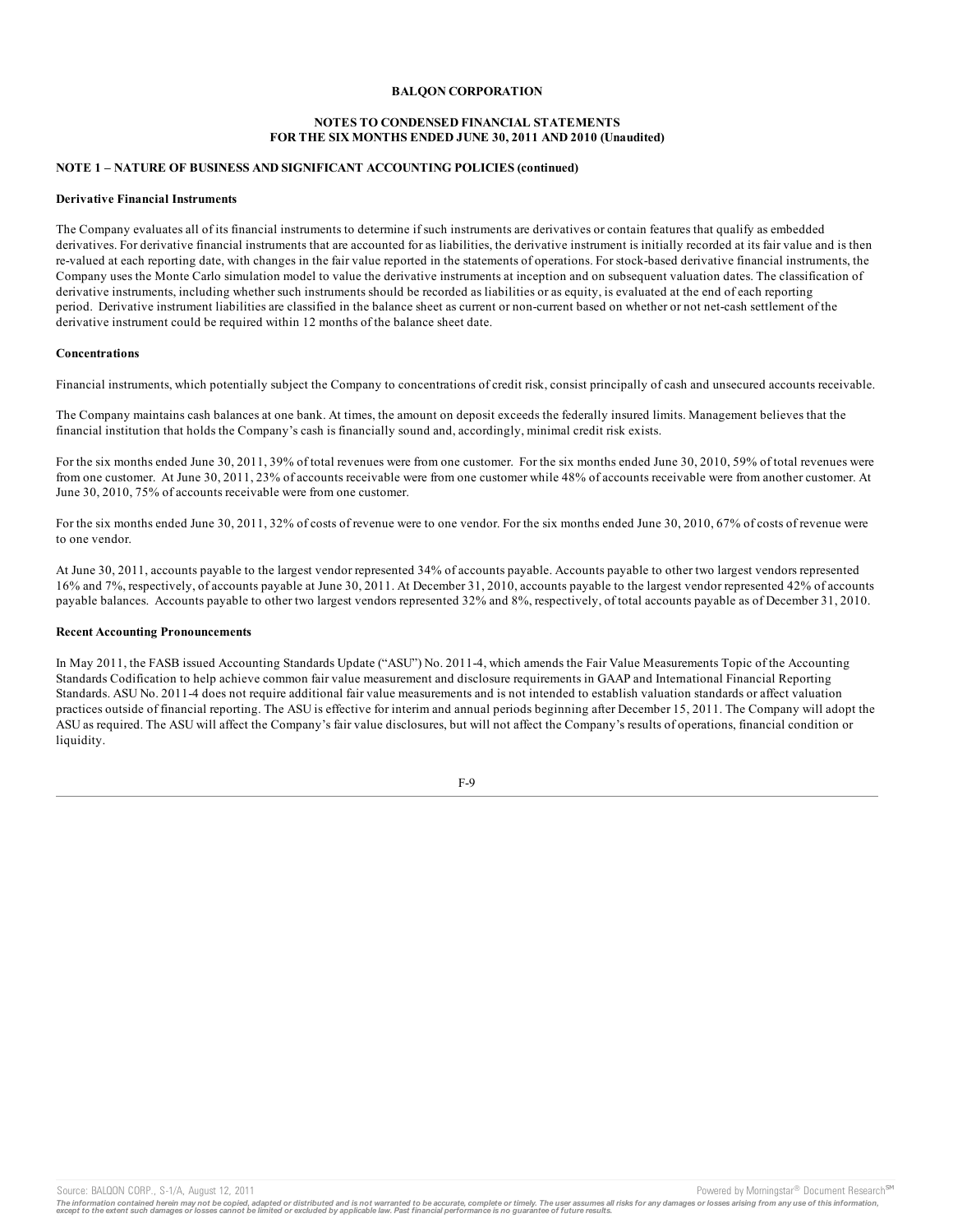#### **NOTES TO CONDENSED FINANCIAL STATEMENTS FOR THE SIX MONTHS ENDED JUNE 30, 2011 AND 2010 (Unaudited)**

### **NOTE 1 – NATURE OF BUSINESS AND SIGNIFICANT ACCOUNTING POLICIES (continued)**

### **Recent Accounting Pronouncements (continued)**

In June 2011, the FASB issued ASU No. 2011-5, which amends the Comprehensive Income Topic of the ASU. The ASU eliminates the option to present the components of other comprehensive income as part of the statement of changes in shareholders' equity, and instead requires consecutive presentation of the statement of net income and other comprehensive income either in a continuous statement of comprehensive income or in two separate but consecutive statements. ASU No. 2011-5 is effective for interim and annual periods beginning after December 15, 2011. The Company will adopt the ASU as required. The ASU will have no affect on the Company's results of operations, financial condition or liquidity.

Other recent accounting pronouncements issued by the FASB (including its Emerging Issues Task Force), the American Institute of Certified Public Accountants, and the SEC did not or are not believed by management to have a material impact on the Company's present or future financial statements.

### **NOTE 2 – PROPERTY AND EQUIPMENT**

Property and equipment consist of the following:

|                                                 | June 30, 2011<br>(Unaudited) |            | December 31,<br>2010 |           |  |
|-------------------------------------------------|------------------------------|------------|----------------------|-----------|--|
| Computer equipment and software                 |                              | 121,681    |                      | 103,675   |  |
| Office furniture                                |                              | 35,300     |                      | 28,484    |  |
| Equipment                                       |                              | 35,940     |                      | 30,352    |  |
| Leasehold improvements                          |                              | 21,711     |                      | 21,711    |  |
| Total property and equipment, cost              |                              | 214,632    |                      | 184.221   |  |
| Less: accumulated depreciation and amortization |                              | (131, 247) |                      | (101,748) |  |
| Property and equipment, net                     |                              | 83,385     |                      | 82,473    |  |

Depreciation and amortization expense on property and equipment for the six months ended June 30, 2011 and 2010 was \$29,499 and \$43,877, respectively.

## **NOTE 3 – DISTRIBUTION AGREEMENT WITH A RELATED ENTITY**

On December 14, 2010, the Company entered into a three year distribution agreement (as amended to date, the "Distribution Agreement") with Seven One Limited ("SOL"). Under the Distribution Agreement, SOL has granted the Company the right to distribute lithium iron phosphate batteries and high voltage charging systems manufacture by Seven One Battery Company (the "Products") on an exclusive basis in the United States. The Company's Chairman of the Board, Winston Chung, is the chief executive officer of SOL. As consideration for the Distribution Agreement, on December 14, 2010, the Company issued to SOL 1,375,000 shares of the Company's common stock and a five year warrant to acquire 1,500,000 shares of the Company's common stock at an exercise price of \$1.50 per share. The Company determined that the fair value of the Distribution Agreement was \$1,403,375.

$$
F-10
$$

Source: BALQON CORP., S-1/A, August 12, 2011 **Powered by Morningstar® Document Research** <sup>5M</sup>

The information contained herein may not be copied, adapted or distributed and is not warranted to be accurate, complete or timely. The user assumes all risks for any damages or losses arising from any use of this informat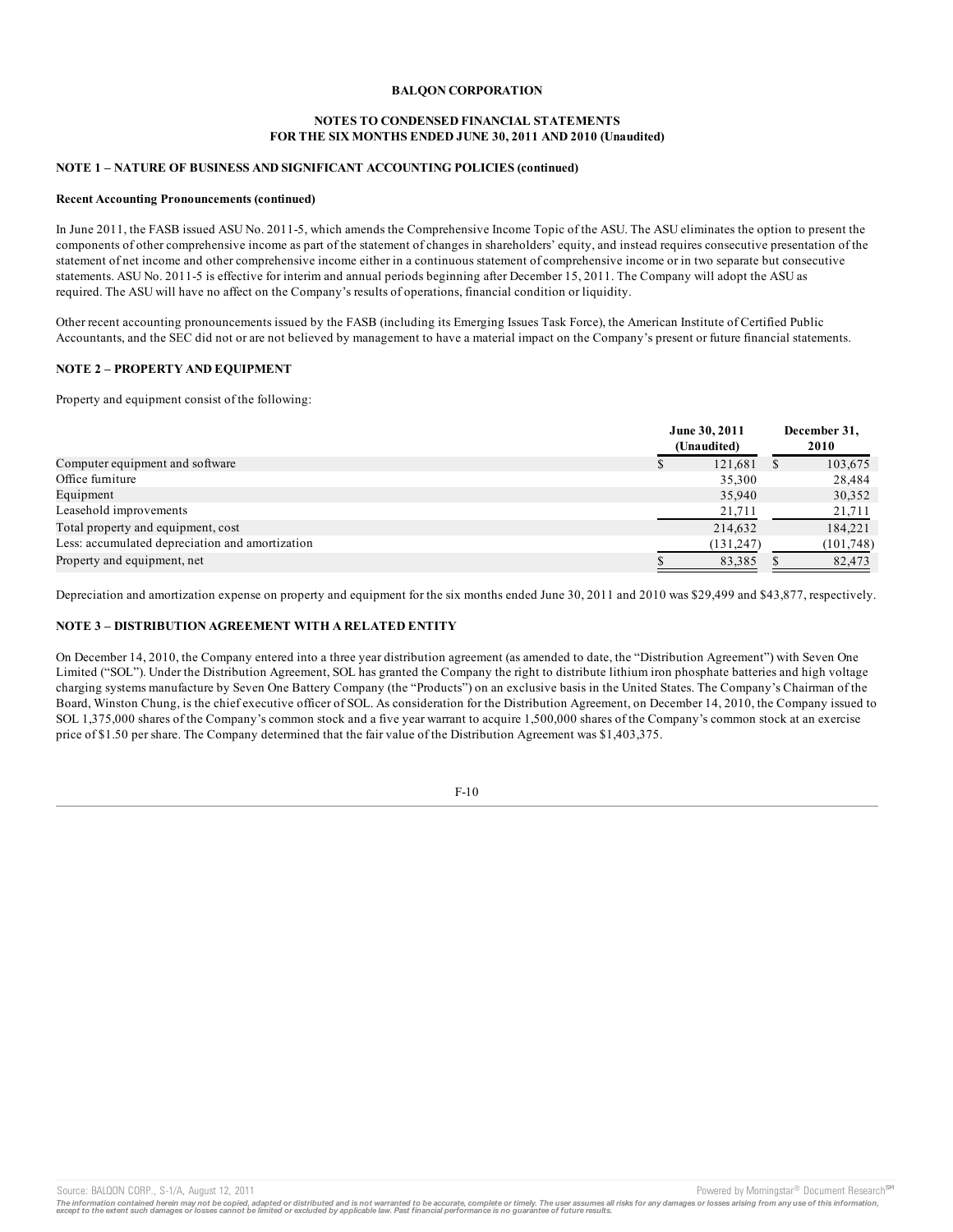### **NOTES TO CONDENSED FINANCIAL STATEMENTS FOR THE SIX MONTHS ENDED JUNE 30, 2011 AND 2010 (Unaudited)**

#### **NOTE 3 – DISTRIBUTION AGREEMENT WITH A RELATED ENTITY (continued)**

In January 2011, based on the terms of the Distribution Agreement, the Company received 3564 battery units valued at \$2,629,800 on a consignment basis. During the period ending June 30, 2011, the Company sold 203 units of these batteries with a cost of \$143,000 which amount is included in cost of revenue on the accompanying Statement of Operations. As of June 30, 2011, the Company held the remaining 3,361 units valued at \$2,487,700 on a consignment basis.

On April 13, 2011, the Company entered into an amendment to the Distribution Agreement with SOL to correctly reflect, among other things, the chain of distribution among the parties to the Distribution Agreement and the manufacturer of the Products.

The Company received a letter alleging that the Distribution Agreement infringes on the rights a certain party has under certain agreements between that party and Thunder Sky Battery Limited. The Company believes that these allegations are without merit and intends to vigorously defend against any claims brought against the Company; however, the Company could incur substantial costs and diversion of management resources defending any such claims – even if the Company is ultimately successful in the defense of such matter.

The Distribution Agreement is being amortized on a straight line basis over the three year term of the agreement.

|                                 | June 30, 2011<br>(Unaudited) |  | December 31,<br>2010 |  |
|---------------------------------|------------------------------|--|----------------------|--|
| Value of Distribution Agreement | 1.403.375                    |  | 1,403,375            |  |
| Less: accumulated amortization  | (253, 387)                   |  |                      |  |
| Distribution Agreement, net     | 1.149.988                    |  | 1,403,375            |  |

## **NOTE 4 – LOAN PAYABLE – BRIDGE BANK**

On February 25, 2009, the Company executed a Business Financing Agreement, dated February 18, 2009, with Bridge Bank, National Association (the "Lender") (the "Initial Agreement"). The Initial Agreement has been amended by Business Financing Modification Agreements dated effective February 26, 2009 and August 4, 2009, respectively (the "Modification Agreements," and together with the Initial Agreement the "Credit Agreement"). The Credit Agreement provides the Company with an accounts receivable based credit facility in the aggregate amount of up to \$2,000,000 (the "Credit Facility"). At June 30, 2011, there was no balance outstanding and \$400,763 was available under the terms of the Credit Facility. At December 31, 2010, no amounts were outstanding and \$1,526 was available under the terms of the Credit Facility.

The Credit Facility is formula-based and generally provides that the outstanding borrowings may not exceed an aggregate of 80% of eligible accounts receivable. The Company must immediately pay any advance made under the Credit Facility within 90 days of the earlier of (i) the invoice date of the receivable that substantiated the advance or (ii) the date on which the advance was made. The Credit Facility is secured by a continuing first priority security interest in all the Company's personal property (subject to customary exceptions). Interest on the Credit Facility is payable monthly, at the per annum prime rate as published by the Lender plus two percentage points, subject to a minimum rate of 6.0% per annum (6% at June 30, 2011). The Credit Agreement may be terminated at any time by either party to the Credit Agreement.

F-11

Source: BALQON CORP., S-1/A, August 12, 2011 **Powered by Morningstar® Document Research** Morningstar® Document Research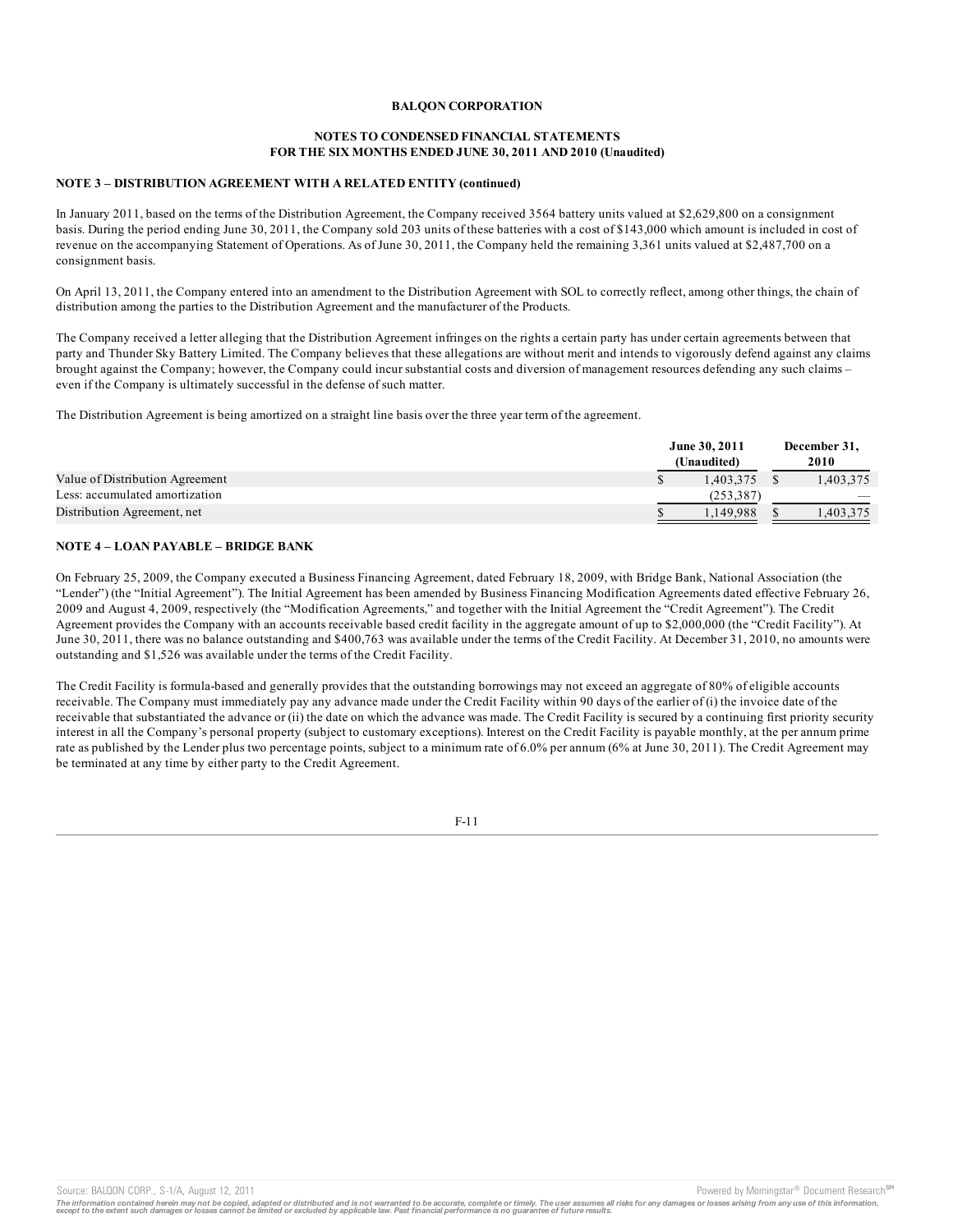## **NOTES TO CONDENSED FINANCIAL STATEMENTS FOR THE SIX MONTHS ENDED JUNE 30, 2011 AND 2010 (Unaudited)**

### **NOTE 5 –CONVERTIBLE PROMISSORY NOTES**

Convertible notes payable consist of the following as of June 30, 2011 and December 31, 2010:

|                                                                                                                             |    | June 30, 2011<br>(Unaudited) | December 31,<br>2010 |  |  |
|-----------------------------------------------------------------------------------------------------------------------------|----|------------------------------|----------------------|--|--|
| Subordinated unsecured convertible notes payable, interest at 10% per annum payable quarterly, due<br>March 31, 2012 (1)    | \$ | 916,500                      | 985,000              |  |  |
|                                                                                                                             |    |                              |                      |  |  |
| Subordinated unsecured convertible notes payable, interest at 10% per annum payable quarterly, due<br>September 1, 2012 (2) |    | 1,330,000                    | 483,750              |  |  |
|                                                                                                                             |    |                              |                      |  |  |
| Senior secured convertible notes payable, interest at 10% per annum payable quarterly, due September                        |    |                              |                      |  |  |
| 30, 2012(3)                                                                                                                 |    | 775,000                      | 850,000              |  |  |
| Convertible notes payable                                                                                                   |    | 3,021,500                    | 3,318,750            |  |  |
| Less: note discount                                                                                                         |    | (1,338,580)                  | (2,161,319)          |  |  |
| Convertible notes payable, net of note discount                                                                             |    | 1,682,920                    | 1,157,431            |  |  |
| Less: current portion of subordinated unsecured notes                                                                       |    | (916,500)                    |                      |  |  |
| Convertible notes payable, net of note discount and current portion                                                         |    | 766,420                      | 1.157.431            |  |  |
|                                                                                                                             |    |                              |                      |  |  |

(1) Between March 25, 2009 and June 19, 2009, the Company entered into agreements with 34 accredited investors for the sale by the Company of an aggregate of \$1,000,000 of 10% Unsecured Subordinated Convertible Promissory Notes which are convertible into an aggregate of 1,000,000 shares of the Company's common stock at a conversion price of \$1.00 per share of common stock, subject to adjustment. The notes are subordinated to the right to the prior payment of all Senior Indebtedness (as defined in the notes). Additionally, the Company issued three-year warrants to purchase an aggregate of 1,000,000 shares of the Company's common stock at an exercise price of \$1.50 per share. The conversion price of the notes and the exercise price of the warrants are only subject to adjustment based on stock splits, stock dividends, spin-offs, rights offerings, or recapitalization through a large, nonrecurring cash dividend. During the six months ended June 30, 2011, \$68,500 in principal amount of these notes was converted to 68,500 shares of the Company's common stock. As of June 30, 2011, \$916,500 in principal was outstanding under these notes.

The Company determined that the relative fair value of the warrants upon issuance was \$639,061. The relative fair value was determined using the methodology prescribed by current accounting guidance. The Company determined the fair value of the beneficial conversion feature was approximately \$360,939. These amounts were calculated under a Black-Scholes option pricing model using as assumptions an expected life of 3 years, an industry volatility of 54.39%, a risk free interest rate of 1.15%, and no expected dividend yield. The relative value of the warrants of \$639,061 and the beneficial conversion feature of \$360,939 was recorded by the Company as a loan discount of \$1,000,000, which the Company is amortizing to interest expense over the life of the notes. As of June 30, 2011, the unamortized balance of the note discount was \$241,589.

F-12

Source: BALQON CORP., S-1/A, August 12, 2011 **Powered by Morningstar® Document Research** in Powered by Morningstar® Document Research in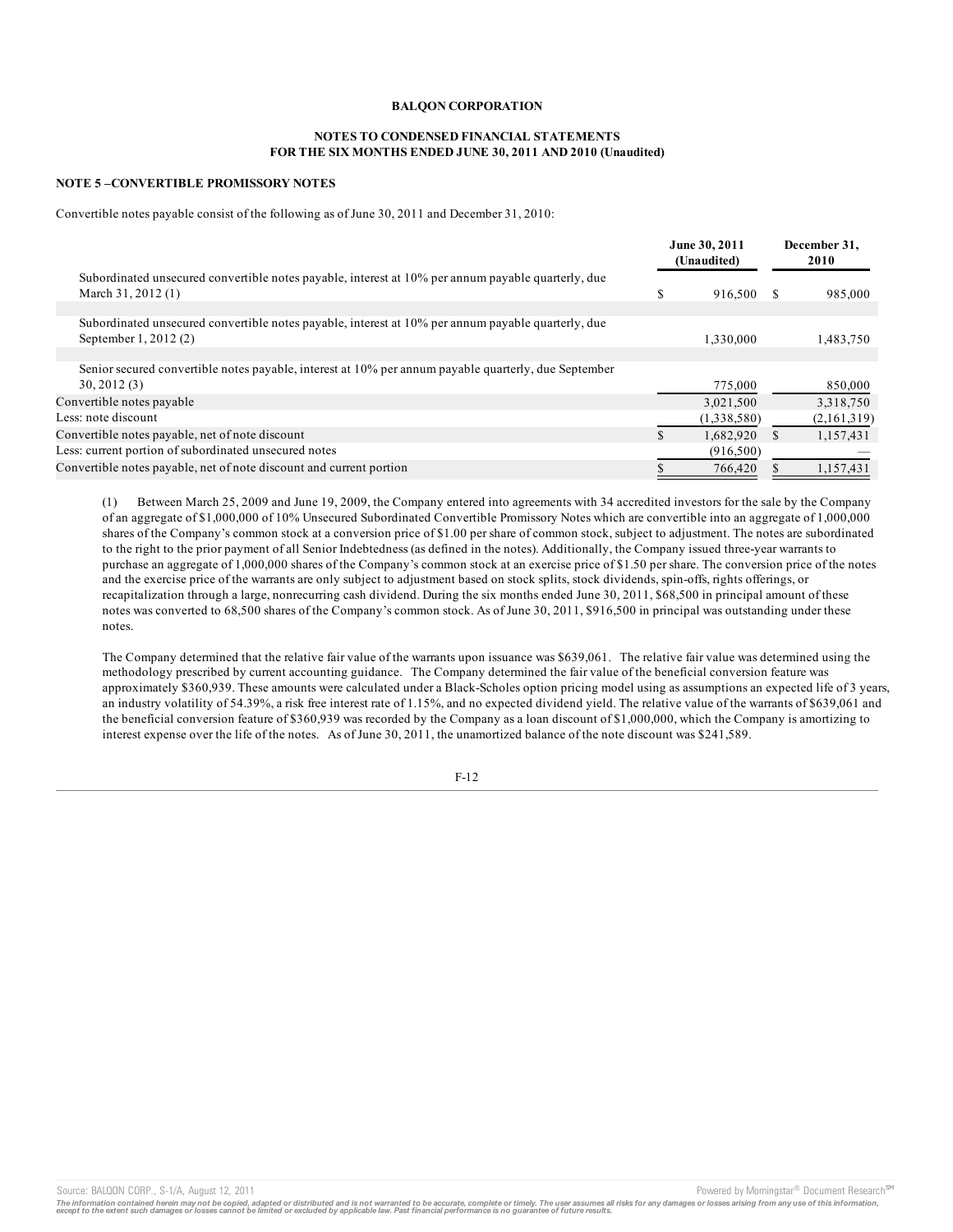#### **NOTES TO CONDENSED FINANCIAL STATEMENTS FOR THE SIX MONTHS ENDED JUNE 30, 2011 AND 2010 (Unaudited)**

### **NOTE 5 –CONVERTIBLE PROMISSORY NOTES (continued)**

( 2 ) Between February 5, 2010 and April 12, 2010, the Company entered into agreements with seven accredited investors for the sale by the Company of an aggregate of \$1,500,000 of 10% Unsecured Subordinated Convertible Promissory Notes which are convertible into an aggregate of 1,999,993 shares of the Company's common stock at a conversion price of \$0.75 per share of common stock, subject to adjustment. Additionally, the Company issued three-year warrants to purchase an aggregate of 1,999,993 shares of the Company's common stock at an exercise price of \$0.50 per share. In connection with the offering, the Company issued three year warrants to purchase 15,999 shares of its common stock at an exercise price of \$0.50 per share to two accredited investors in consideration of finder services rendered. The conversion price of the notes and the exercise price of the warrants are only subject to adjustment based on stock splits, stock dividends, spin-offs, rights offerings, or recapitalization through a large, nonrecurring cash dividend. During the six months ended June 30, 2011, \$153,750 of the principal of the notes was converted into 204,998 shares of the Company's common stock. As of June 30, 2011, \$1,330,000 in principal was outstanding under these notes.

The Company determined that the relative fair value of the warrants upon issuance was \$731,710. The relative fair value was determined using the methodology prescribed by current accounting guidance. The Company determined the fair value of the beneficial conversion feature was approximately \$768,290. These amounts were calculated under a Black-Scholes option pricing model using as assumptions an expected life of 3 years, an industry volatility of between 95% and 116%, a risk free interest rate of 1.47%, and no expected dividend yield. The relative value of the warrants of \$731,710 and the beneficial conversion feature of \$768,290 was recorded by the Company as a loan discount of \$1,500,000, which the Company is amortizing to interest expense over the life of the notes. As of June 30, 2011, the unamortized balance of the note discount was \$631,402.

(3) Between July 2010 and December 2010, the Company entered into agreements with 26 accredited investors for the sale by the Company of an aggregate of \$850,000 of 10% Senior Secured Convertible Debentures (the "Debentures") which are convertible into an aggregate of 1,133,333 shares of the Company's common stock at a conversion price of \$0.75 per share, subject to adjustment. In connection with this offering, the Company also issued to the investors warrants to purchase an aggregate of 850,000 shares of the Company's common stock at an exercise price of \$0.75 per share, subject to adjustment. The Company also issued to its placement agent warrants to purchase 68,000 shares of the Company's common stock at exercise price of \$0.75 per share, subject to the same adjustments and terms as those warrants issued to investors.

During the six months ended June 30, 2011, \$75,000 of the principal of the Debentures was converted into 117,186 shares of the Company's common stock. As of June 30, 2011, \$775,000 in principal was outstanding under these Debentures. Under the adjustment provisions of the Debentures and warrants, the conversion price of the Debentures and the exercise price of the warrants were reduced to \$0.64 in connection with a private placement of our common stock and warrants in December 2010.

The Debentures are due on September 30, 2012, or at the Company's sole discretion, on March 31, 2013 (the "Maturity Date") or such date as this Debenture is required or permitted to be repaid as provided in the agreement. The Debentures are secured under the terms of a security agreement granting the holders of the Debentures a security interest in all of the Company's personal property.

F-13

The information contained herein may not be copied, adapted or distributed and is not warranted to be accurate, complete or timely. The user assumes all risks for any damages or losses arising from any use of this informat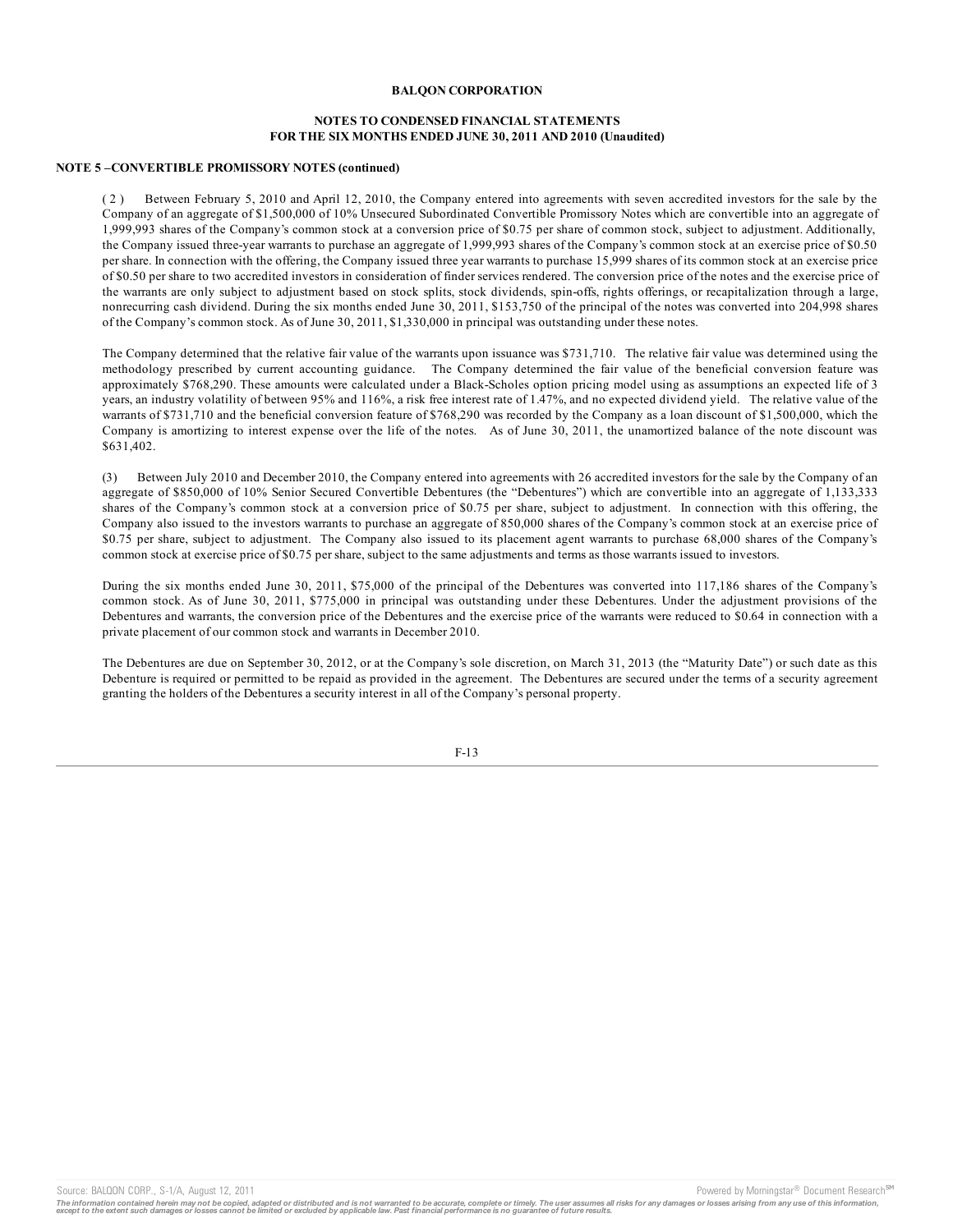### **NOTES TO CONDENSED FINANCIAL STATEMENTS FOR THE SIX MONTHS ENDED JUNE 30, 2011 AND 2010 (Unaudited)**

#### **NOTE 5 –CONVERTIBLE PROMISSORY NOTES (continued)**

Each of the agreements governing the Debentures and warrants includes an anti-dilution provision that allows for the automatic reset of the conversion or exercise price upon any future sale of common stock instruments at or below the current exercise price. The Company considered the current FASB guidance of "Determining Whether an Instrument Indexed to an Entity's Own Stock" which indicates that any adjustment to the fixed amount (either conversion price or number of shares) of the instrument regardless of the probability or whether or not within the issuers' control, means the instrument is not indexed to the issuers own stock. Accordingly, the Company determined that the conversion price of the Debentures and the exercise price of the warrants are not a fixed amount because they are subject to fluctuation based on the occurrence of future offerings or events. As a result, the Company determined that the conversion features and the warrants are not considered indexed to the Company's own stock and characterized the fair value of these warrants as derivative liabilities upon issuance.

The Company determined the aggregate fair value of the warrants issued to investors and its placement agent to be \$511,399 and the initial fair value of the embedded beneficial conversion feature of the Debentures to be \$504,440 (an aggregate amount of \$1,015,839). These amounts were determined by management with the use of an independent valuation specialist using a Monte Carlo simulation model. In accordance with current accounting guidelines, the excess of \$165,839 of derivative liability created over the face amount of the Debentures was considered to be a cost of the private placement. In addition, the Company also incurred another \$193,500 of closing costs (consisting of \$93,500 of placement agent fees and \$100,000 of legal fees directly related to the offering). As such, the Company recorded an \$850,000 valuation discount upon issuance, and in 2010, recognized private placement costs of \$358,339 for financial reporting purposes. The aggregate fair value of the derivative liabilities as of June 30, 2011 was \$1,054,232 (see Note 6).

As of June 30, 2011, the Company has amortized \$309,412 of the valuation discount, and the remaining unamortized valuation discount of \$465,588 as of June 30, 2011 has been offset against the face amount of the Debentures for financial statement purposes.

As of June 30, 2011, the total discount of \$1,338,580 is offset against the balance of the Debentures for financial statement presentation. During the six months ended June 30, 2011, amortization of loan discount was \$822,739.

### **NOTE 6 – DERIVATIVE LIABILITY**

In June 2008, the FASB issued authoritative guidance on determining whether an instrument (or embedded feature) is indexed to an entity's own stock. Under the authoritative guidance, effective January 1, 2009, instruments which do not have fixed settlement provisions are deemed to be derivative instruments. The conversion feature of the Company's Debentures (described in Note 5), and the related warrants, do not have fixed settlement provisions because their conversion and exercise prices, respectively, may be lowered if the Company issues securities at lower prices in the future. The Company was required to include the reset provisions in order to protect the holders of the Debentures from the potential dilution associated with future financings. In accordance with the FASB authoritative guidance, the conversion feature of the Debentures was separated from the host contract (i.e., the Debentures) and recognized as a derivative instrument. Both the conversion feature of the Debentures and the related warrants have been characterized as derivative liabilities to be re-measured at the end of every reporting period with the change in value reported in the statement of operations.

F-14

Source: BALQON CORP., S-1/A, August 12, 2011 **Powered by Morningstar® Document Research** <sup>5M</sup>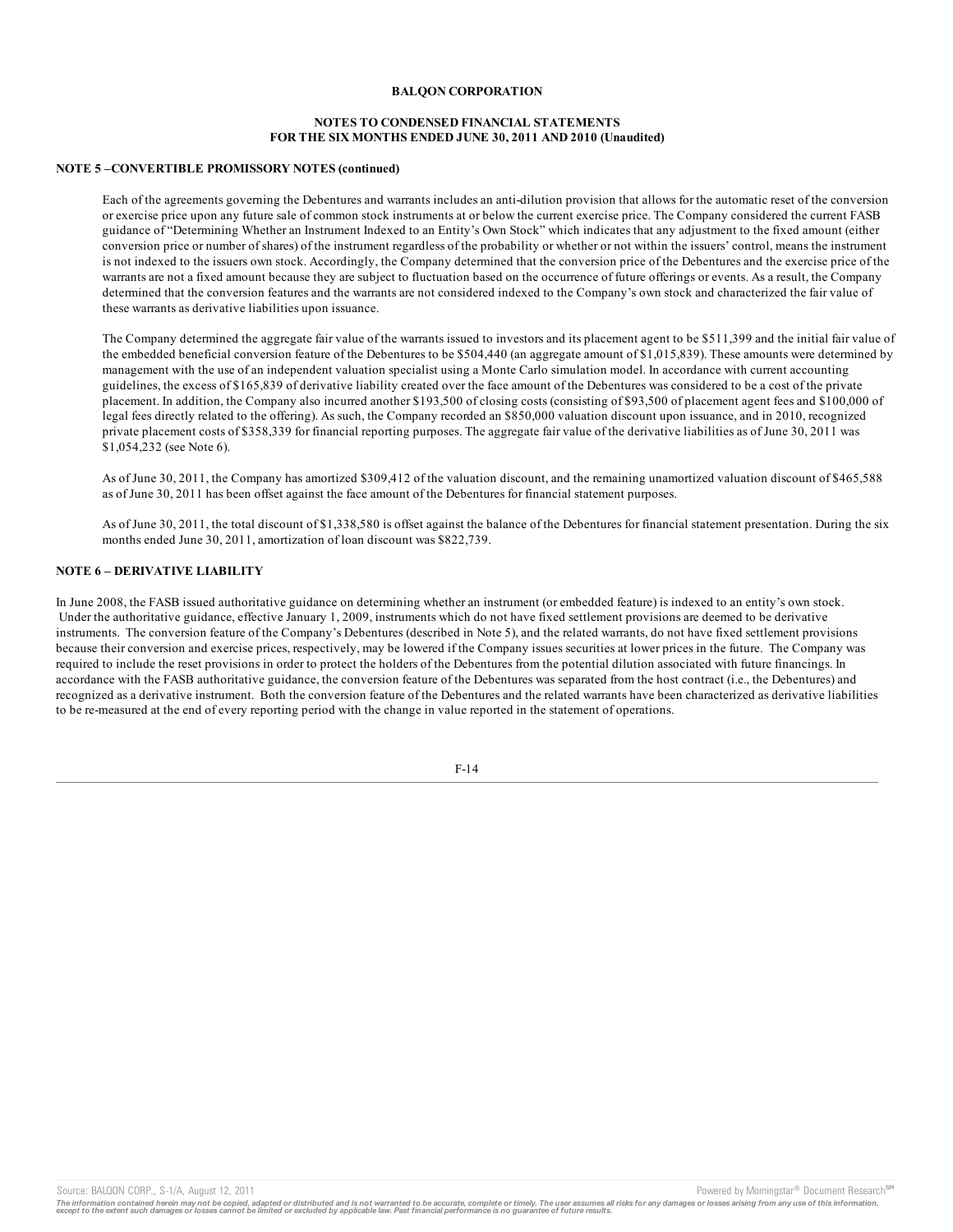#### **NOTES TO CONDENSED FINANCIAL STATEMENTS FOR THE SIX MONTHS ENDED JUNE 30, 2011 AND 2010 (Unaudited)**

# **NOTE 6 – DERIVATIVE LIABILITY (continued)**

The derivative liabilities were valued using Monte Carlo simulation model with the following assumptions:

|                          |                | December 31, |
|--------------------------|----------------|--------------|
|                          | June 30, 2011  | 2010         |
| Conversion feature:      |                |              |
| Risk-free interest rate  | 0.26%          | 1.75%        |
| Expected volatility      | 70.00%         | 90.00%       |
| Expected life (in years) | $1.25$ years   | $1.75$ years |
| Expected dividend yield  | $\theta$       | $\Omega$     |
| Warrants:                |                |              |
| Risk-free interest rate  | 1.52%          | 1.76%        |
| Expected volatility      | 106%           | 95.00%       |
| Expected life (in years) | 4.25 years     | 4.75 years   |
| Expected dividend yield  | $\overline{0}$ | $\Omega$     |
| Fair Value:              |                |              |
| Conversion feature       | 440,781        | 464,844      |
| Warrants                 | 613,451        | 491,130      |
|                          | 1,054,232      | 955,974      |

The risk-free interest rate was based on rates established by the Federal Reserve Bank. The Company uses the volatility of five comparable guideline companies to estimate volatility for its common stock. The expected life of the conversion feature of the Debentures was based on the term of the Debentures and the expected life of the warrants was determined by the expiration date of the warrants. The expected dividend yield was based on the fact that the Company has not paid dividends to its common stockholders in the past and does not expect to pay dividends to its common stockholders in the future.

As of June 30, 2011, the aggregate derivative liability of the conversion feature and the warrants was \$1,054,232. For the six months ended June 30, 2011, the Company recorded a change in fair value of the derivative liabilities of \$98,258.

## **NOTE 7 – INCOME TAXES**

At June 30, 2011, the Company had available federal and state net operating loss carryforwards to reduce future taxable income. The amounts available were approximately \$18,000,000 or federal and for state purposes. The Federal carryforward expires in 2028 and the state carryforward expires in 2018. Given the Company's history of net operating losses, management has determined that it is more likely than not the Company will be able to realize the tax benefit of the carryforwards.

Accordingly, the Company has not recognized a deferred tax asset for this benefit. Upon the attainment of taxable income by the Company, management will assess the likelihood of realizing the tax benefit associated with the use of the carryforwards and will recognize a deferred tax asset at that time.

F-15

Source: BALQON CORP., S-1/A, August 12, 2011 **Powered by Morningstar® Document Research** in Powered by Morningstar® Document Research in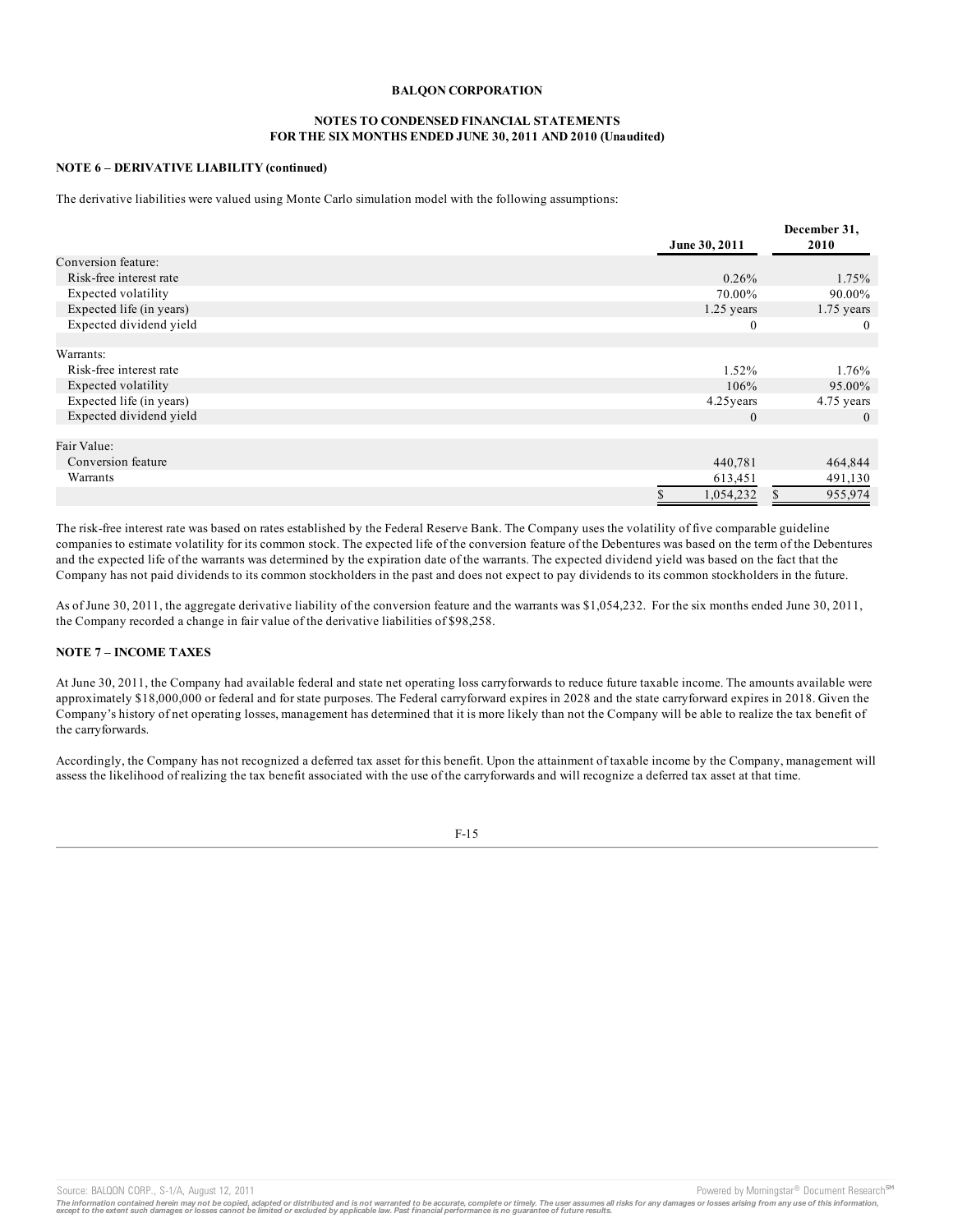#### **NOTES TO CONDENSED FINANCIAL STATEMENTS FOR THE SIX MONTHS ENDED JUNE 30, 2011 AND 2010 (Unaudited)**

### **NOTE 7 – INCOME TAXES (continued)**

Current standards require that a valuation allowance be established when it is more likely than not that all or a portion of deferred tax assets will not be realized.

Significant components of the Company's deferred income tax assets are as follows:

|                                  | June 30, 2011<br>(Unaudited) | December 31,<br>2010 |             |  |
|----------------------------------|------------------------------|----------------------|-------------|--|
| Deferred income tax asset:       |                              |                      |             |  |
| Net operating loss carry forward | 7.159.000                    |                      | 5,562,000   |  |
| Valuation allowance              | (7.159.000)                  |                      | (5,562,000) |  |
| Net deferred income tax asset    |                              |                      |             |  |

Reconciliation of the effective income tax rate to the U.S. statutory rate is as follows:

|                                              | June 30, 2011<br>(Unaudited) | December 31,<br>2010 |
|----------------------------------------------|------------------------------|----------------------|
| Tax expense at the U.S. statutory income tax | $(34.0\%)$                   | $(34.0\%)$           |
| State tax net of federal tax benefit         | $(15.8\%)$                   | $(5.8\%)$            |
| Increase in the valuation allowance          | 39.8%                        | 39.8%                |
| Effective tax rate                           | $-^{0}$                      | $-$ %                |

The Company adopted authoritative guidance which addresses the determination of whether tax benefits claimed or expected to be claimed on a tax return should be recorded in the financial statements. Under the current accounting guidelines, the Company may recognize the tax benefit from an uncertain tax position only if it is more likely than not that the tax position will be sustained on examination by the taxing authorities, based on the technical merits of the position. The tax benefits recognized in the financial statements from such a position should be measured based on the largest benefit that has a greater than 50% likelihood of being realized upon ultimate settlement. Current accounting guidelines also provide guidance on derecognition, classification, interest and penalties on income taxes, accounting in interim periods and require increased disclosures. At the date of adoption, and as of June 30, 2011 and December 31, 2010, the Company does not have a liability for unrecognized tax benefits.

# **NOTE 8 – SHAREHOLDERS' EQUITY**

## **Shares Issued Upon Conversion of Convertible Notes**

During the six months ended June 30, 2011, \$297,250 of convertible promissory notes were converted into 390,684 shares of the Company's common stock in accordance with the original terms of the conversion agreements.

## **Shares Issued Upon Exercise of Warrants**

During the six months ended June 30, 2011, the Company issued 258,332 shares of its common stock upon the exercise of outstanding warrants resulting in cash proceeds of \$132,666 to the Company.



Source: BALQON CORP., S-1/A, August 12, 2011 **Powered by Morningstar® Document Research** in Powered by Morningstar® Document Research in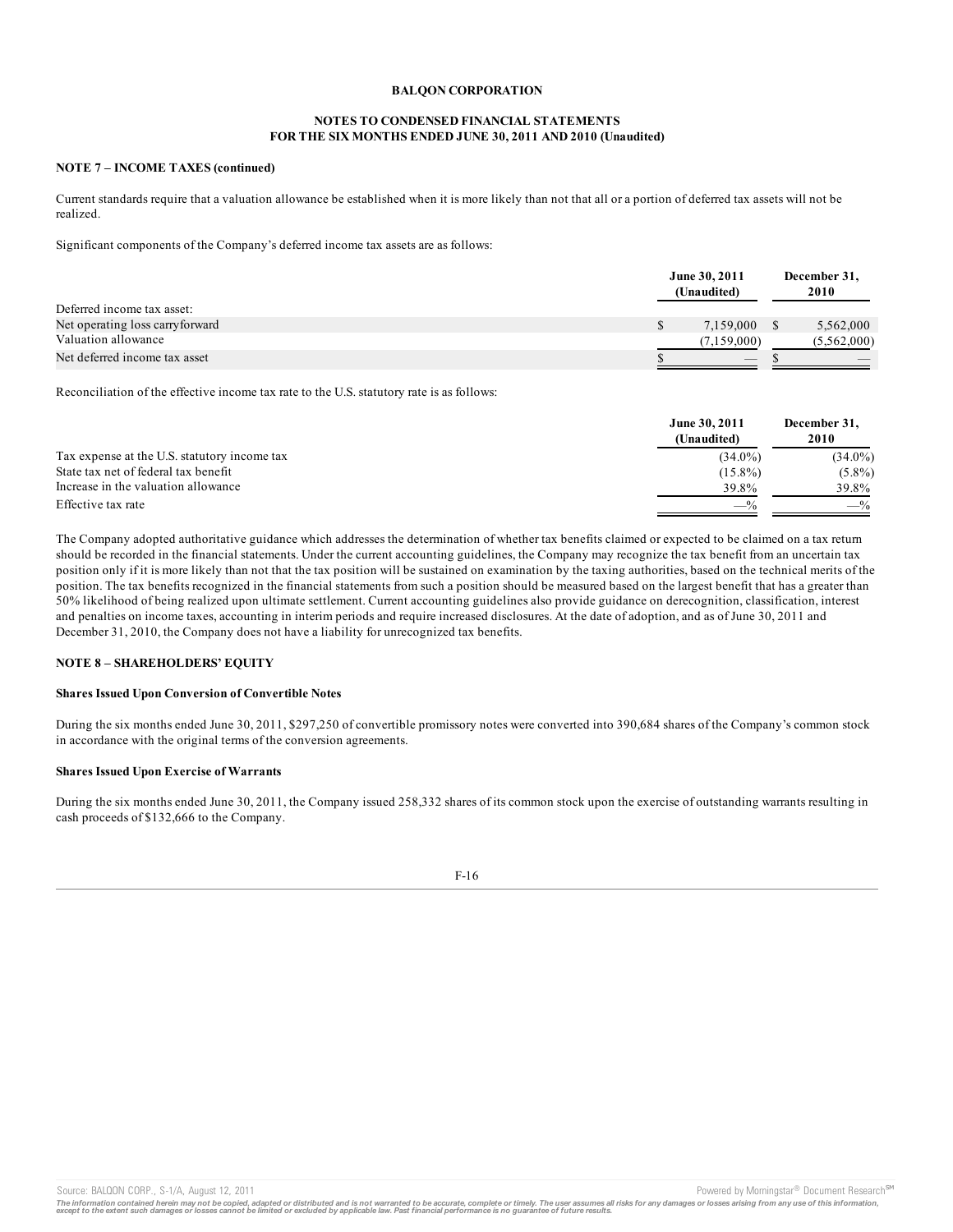## **NOTES TO CONDENSED FINANCIAL STATEMENTS FOR THE SIX MONTHS ENDED JUNE 30, 2011 AND 2010 (Unaudited)**

### **NOTE 9 – STOCK OPTIONS AND WARRANTS**

### **Stock Options**

At June 30, 2011, options shares outstanding were as follows:

|                            | <b>Shares</b> |   | Weighted<br>Average<br>Exercise<br>Price |
|----------------------------|---------------|---|------------------------------------------|
| Balance at January 1, 2011 | 3,041,728     | S | 2.25                                     |
| Granted                    | __            |   |                                          |
| Exercised                  |               |   | $\hspace{0.1mm}-\hspace{0.1mm}$          |
| Expired                    | (1,625,033)   |   | 2.03                                     |
| Balance at June 30, 2011   | 1,416,695     |   | 2.50                                     |

The following table summarizes information about stock options outstanding and exercisable as of June 30, 2011:

|               |            |             | <b>Options Outstanding</b> |                 | <b>Options Exercisable</b> |  |                       |  |
|---------------|------------|-------------|----------------------------|-----------------|----------------------------|--|-----------------------|--|
|               |            |             |                            | Weighted        |                            |  |                       |  |
|               | Number     |             | Weighted                   | Average         |                            |  |                       |  |
| Range of      | of Shares  |             | Average                    | Remaining       |                            |  | Weighted              |  |
| Exercise      | Underlying |             | Exercise                   | Contractual     | <b>Number</b>              |  | Average               |  |
| <b>Prices</b> | Options    | Price       |                            | Life (in years) | of Shares                  |  | <b>Exercise Price</b> |  |
| 2.50          | 1,416,695  | $\triangle$ | 2.50                       | 1.0             | 1,416,695                  |  | 2.50                  |  |

There was no aggregate intrinsic value of the 1,416,695 options outstanding and exercisable as of June 30, 2011 based on the trading price as of the period then ended. At June 30, 2011, all options were vested and there were no unvested options outstanding.

### **Warrants**

At June 30, 2011, warrants shares outstanding were as follows:

|                            |               | Weighted<br>Average   |
|----------------------------|---------------|-----------------------|
|                            | <b>Shares</b> | <b>Exercise Price</b> |
| Balance at January 1, 2011 | 15,929,147    | 0.96                  |
| Granted                    | 10,000        | 1.00                  |
| Exercised                  | (258, 332)    | 0.51<br><sup>S</sup>  |
| Expired                    | (243,060)     | 2.00                  |
| Balance at June 30, 2011   | 15,437,755    | 0.92                  |

F-17

Source: BALQON CORP., S-1/A, August 12, 2011 **Powered by Morningstar® Document Research** in Powered by Morningstar® Document Research in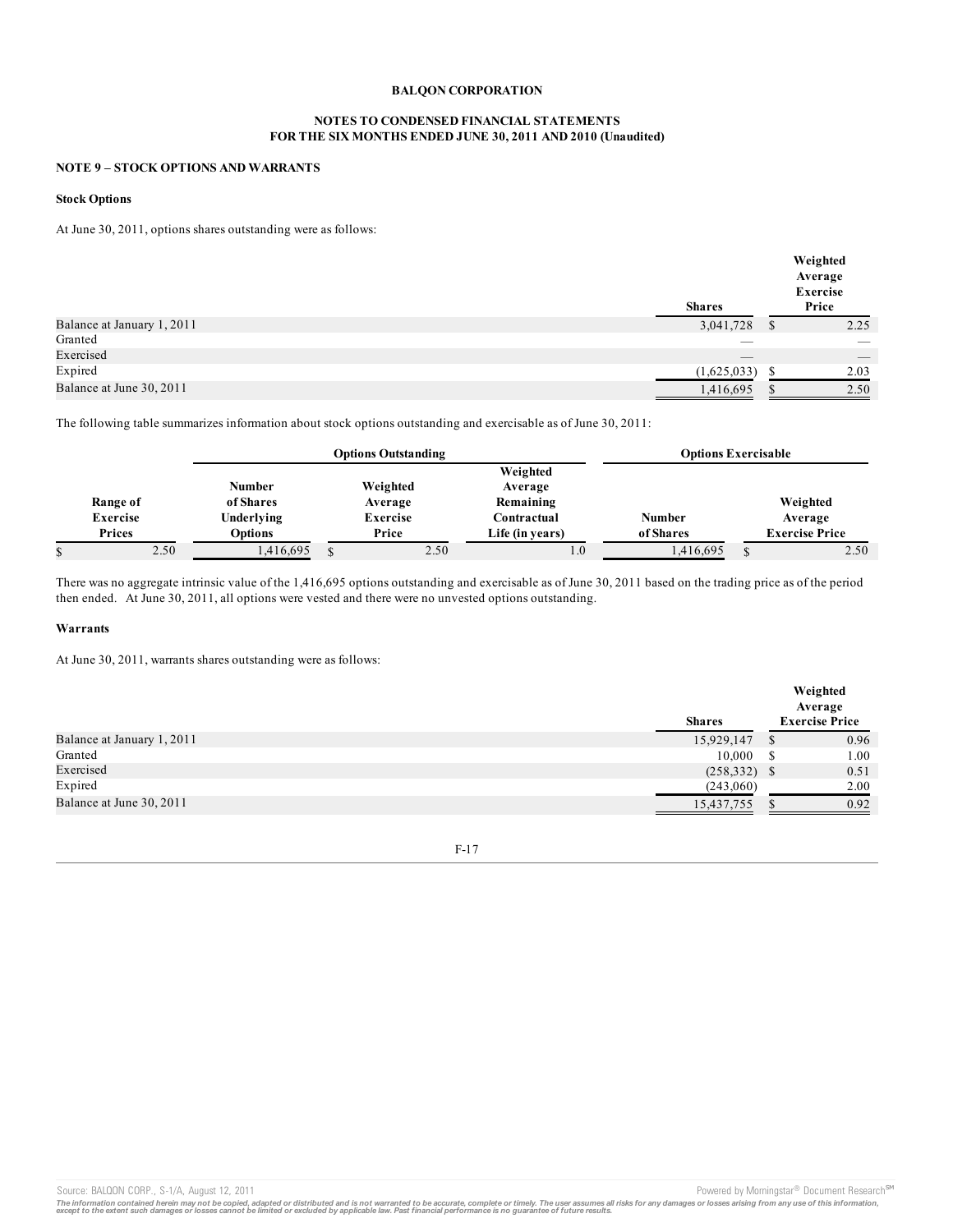### **NOTES TO CONDENSED FINANCIAL STATEMENTS FOR THE SIX MONTHS ENDED JUNE 30, 2011 AND 2010 (Unaudited)**

#### **NOTE 9 – STOCK OPTIONS AND WARRANTS (continued)**

#### **Warrants (continued)**

On March 18, 2011, the Company terminated its agreement with a third-party under which the third-party provided financial public relations services for the Company. Under that agreement, the Company may have been obligated to issue three-year warrants to purchase an indeterminate number of shares of the Company's common stock at an exercise price of \$1.00 per share based upon certain performance based benchmarks. During the six months ended June 30, 2011, the Company issued warrants to acquire 10,000 shares of its common stock pursuant to this agreement. At termination, the Company had issued warrants to purchase an aggregate of 50,000 shares of its common stock pursuant to this agreement.

During the six months ended June 30, 2011, the Company issued 258,332 shares of its common stock upon the exercise of outstanding warrants resulting in cash proceeds of \$132,666 to the Company.

The following table summarizes information about stock warrants outstanding and exercisable as of June 30, 2011:

|                                |                                                      | Warrants Outstanding                            |                                                                    | <b>Warrants Exercisable</b> |                                              |
|--------------------------------|------------------------------------------------------|-------------------------------------------------|--------------------------------------------------------------------|-----------------------------|----------------------------------------------|
| Range of<br>Exercise<br>Prices | <b>Number</b><br>of Shares<br>Underlying<br>Warrants | Weighted<br>Average<br><b>Exercise</b><br>Price | Weighted<br>Average<br>Remaining<br>Contractual<br>Life (in years) | <b>Number</b><br>of Shares  | Weighted<br>Average<br><b>Exercise Price</b> |
| \$0.50                         | 1.782.660                                            | \$0.50                                          | 1.2                                                                | 1,782,660                   | \$0.50                                       |
| \$0.64                         | 8,705,500                                            | \$0.64                                          | 4.3                                                                | 8,705,500                   | \$0.64                                       |
| \$1.00                         | 50,000                                               | \$1.00                                          | 2.3                                                                | 50,000                      | \$1.00                                       |
| \$1.50                         | 4,595,000                                            | \$1.50                                          | 0.83                                                               | 4,595,000                   | \$1.50                                       |
| \$2.50                         | 304,595                                              | \$2.50                                          | 0.7                                                                | 304,595                     | \$2.50                                       |
|                                | 15,437,755                                           |                                                 |                                                                    | 15,437,755                  |                                              |

As of June 30, 2011, the aggregate intrinsic value of the warrants outstanding and exercisable was \$2,661,849.

#### **NOTE 10 – COMMITMENTS AND CONTINGENCIES**

#### **City of Los Angeles Agreement**

On June 26, 2008, the Company entered into an agreement with the City of Los Angeles to manufacture and deliver 20 electric yard tractors, 5 short-haul electric tractors, and associated equipment including chargers, batteries and controllers for a total of \$5,383,750. As of June 30, 2011, the Company had delivered 14 electric yard tractors and one short-haul electric tractor to the City of Los Angeles. The Company expects to deliver the remaining 6 electric yard tractors, 4 short-haul electric tractors and associated equipment to the City of Los Angeles by December 31, 2011. Included in the Company's backlog at June 30, 2011, is \$1,979,725 attributable to the 10 electric vehicles and associated parts the Company is required to deliver under this agreement.

F-18

Source: BALQON CORP., S-1/A, August 12, 2011 **Powered by Morningstar® Document Research** in Powered by Morningstar® Document Research in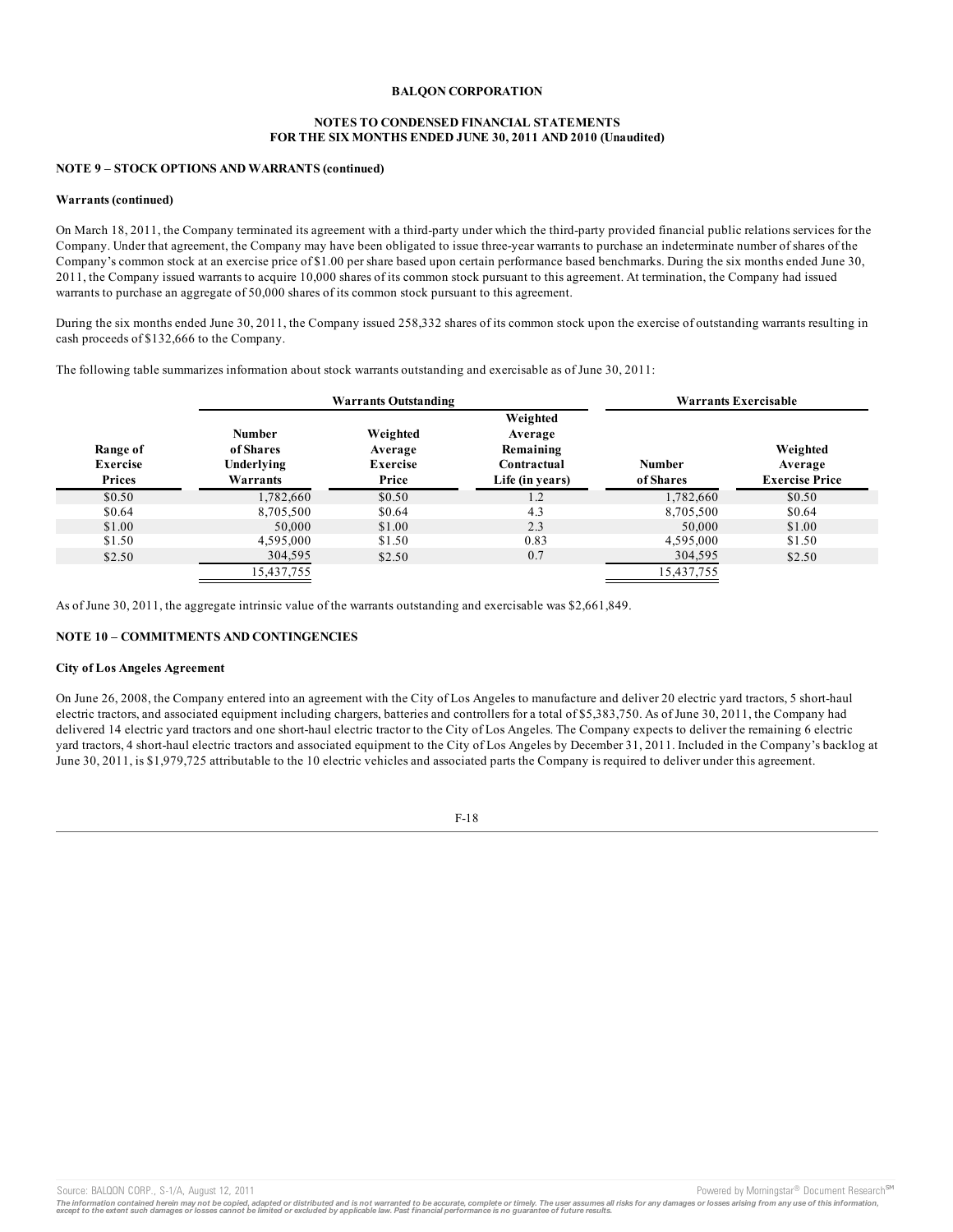#### **NOTES TO CONDENSED FINANCIAL STATEMENTS FOR THE SIX MONTHS ENDED JUNE 30, 2011 AND 2010 (Unaudited)**

### **NOTE 10 – COMMITMENTS AND CONTINGENCIES (continued)**

#### **City of Los Angeles Agreement (continued)**

During 2009, under the terms of the Company's agreement with the City of Los Angeles, the Company requested and was issued an advance payment in the amount of \$1,159,601. This advance payment was recorded as a customer deposit. This customer deposit will be applied against the Company's final invoices under its purchase order for 25 electric vehicles discussed above.

Under its agreement with the City of Los Angeles, the Company agreed to move its research and production facilities to the City of Los Angeles and also agreed to pay the City of Los Angeles a royalty fee of \$1,000 per electric vehicle it sells to a purchaser other than the City of Los Angeles or the South Coast Air Quality Management District.

### **Electric Drive System Purchase Order With Related Entity**

On January 25, 2011, the Company entered into an agreement with Winston Global Energy ("WGE"), a related entity, whereby WGE agreed to purchase 300 electric drive systems from the Company at an aggregate purchase price of \$15.9 million (the "WGE Purchase Order"). Under the terms of the WGE Purchase Order, the Company agreed to deliver the electric drive systems to WGE by July 25, 2012. During the six months ended June 30, 2011, a significant portion of the Company's production efforts were focused on designing an electric drive system configuration that can be integrated into 14 to 30 passenger minibuses in connection with the WGE Purchase Order. As of July 25, 2011, the Company has delivered one electric drive system under the WGE Purchase Order and is working with WGE to ensure that it can be integrated into the mini-bus chassis specified by WGE.

### **NOTE 11 – SUBSEQUENT EVENTS**

On July 29, 2011, the Company entered into a certain Amendment No. 2 to Registration Rights Agreement with SOL (" Amendment "). The Company's Chairman of the Board, Winston Chung, is the Chief Executive Officer of SOL. The Amendment is effective as of June 30, 2011 and amends a Registration Rights Agreement between the Company and SOL , dated December 14, 2011 and previously amended on April 13, 2011. Under the terms of the Amendment, the parties agreed to eliminate the shares of common stock the Company issued to SOL in December 2010 from the total number of shares of common stock that we must register with the SEC. In addition, the parties agreed to extend the date by which the Company must file a registration statement with the SEC covering shares of common stock issuable upon exercise of warrants to purchase shares of the Company's common stock issued to SOL in December 2010 from June 30, 2011 to such date as the Company and SOL mutually agree, or if the parties are unable to agree to a specific date, on such date as may be determined by the Company provided that the date is no later than six months after the date SOL advises the Company in writing of its request that the Company file a registration statement with the SEC covering the shares to be registered.

F-19

Source: BALQON CORP., S-1/A, August 12, 2011 **Properties and August 2018** Powered by Morningstar® Document Research <sup>sw</sup>

The information contained herein may not be copied, adapted or distributed and is not warranted to be accurate, complete or timely. The user assumes all risks for any damages or losses arising from any use of this informat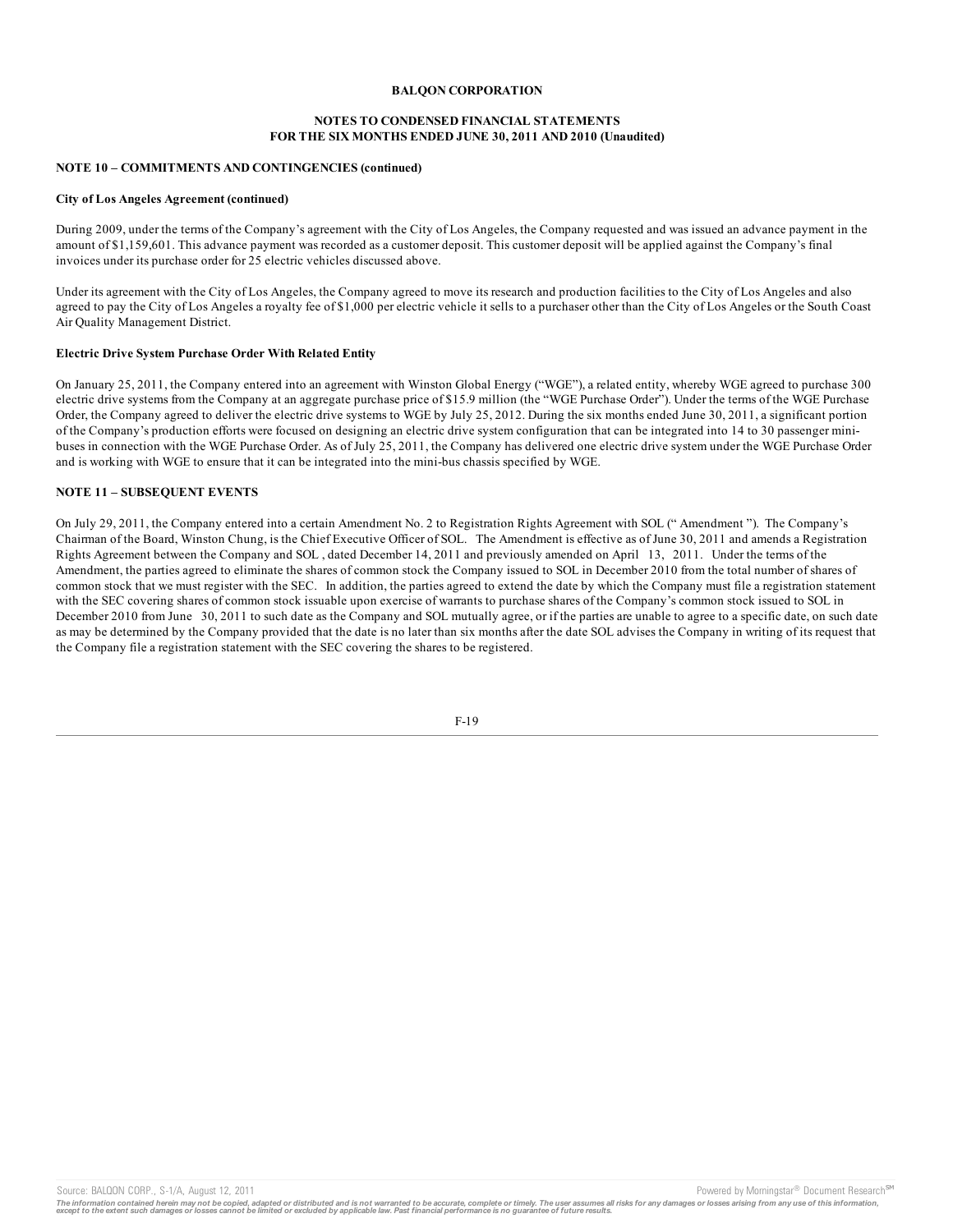# **REPORT OF INDEPENDENT REGISTERED PUBLIC ACCOUNTING FIRM**

To the Stockholders of Balqon Corporation Harbor City, California

We have audited the accompanying balance sheets of Balqon Corporation (the "Company") as of December 31, 2010 and 2009, and the related statements of operations, shareholders' equity (deficiency) and cash flows for the years then ended. These financial statements are the responsibility of the Company's management. Our responsibility is to express an opinion on these financial statements based on our audits.

We conducted our audits in accordance with standards of the Public Company Accounting Oversight Board (United States). Those standards require that we plan and perform the audits to obtain reasonable assurance about whether the financial statements are free of material misstatement. The Company is not required to have, nor were we engaged to perform, an audit of its internal control over financial reporting. Our audits included consideration of internal control over financial reporting as a basis for designing audit procedures that are appropriate in the circumstances, but not for the purpose of expressing an opinion on the effectiveness of the Company's internal control over financial reporting. Accordingly, we express no such opinion. An audit includes examining, on a test basis, evidence supporting the amounts and disclosures in the financial statements. An audit also includes assessing the accounting principles used and significant estimates made by management, as well as evaluating the overall financial statement presentation. We believe that our audits provide a reasonable basis for our opinion.

In our opinion, the financial statements referred to above present fairly, in all material respects, the financial position of the Company as of December 31, 2010 and 2009, and the results of its operations and its cash flows for the years then ended, in conformity with accounting principles generally accepted in the United States of America.

/s/Weinberg & Company, P.A.

Los Angeles, California April 15, 2011

F-20

Source: BALQON CORP., S-1/A, August 12, 2011 **Powered by Morningstar® Document Research** in Powered by Morningstar® Document Research in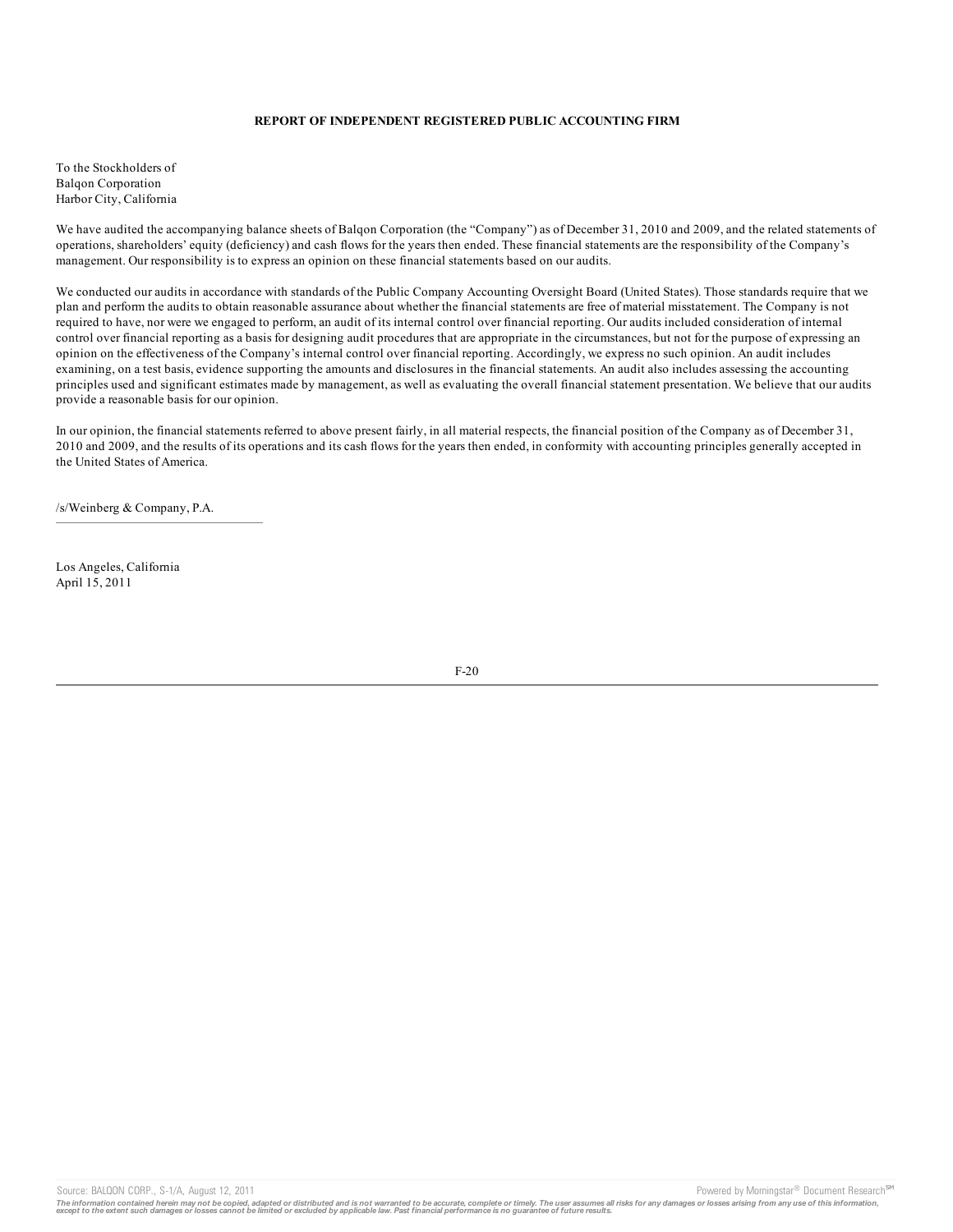## **BALQON CORPORATION BALANCE SHEETS**

|                                                                                                             |    | December 31,<br>2010 |               | December 31,<br>2009 |  |
|-------------------------------------------------------------------------------------------------------------|----|----------------------|---------------|----------------------|--|
| <b>ASSETS</b>                                                                                               |    |                      |               |                      |  |
| <b>Current assets:</b>                                                                                      |    |                      |               |                      |  |
| Cash and cash equivalents                                                                                   | \$ | 4,407,273            | \$            | 118,635              |  |
| Accounts receivable                                                                                         |    | 1.908                |               | 167,925              |  |
| Costs and estimated earnings in excess of billings on uncompleted contracts                                 |    | 34,224               |               |                      |  |
| Inventories                                                                                                 |    | 1,008,270            |               | 1,002,748            |  |
| Prepaid expenses                                                                                            |    | 70,738               |               | 53,382               |  |
| <b>Total current assets</b>                                                                                 |    | 5,522,413            |               | 1,342,690            |  |
| Property and equipment, net                                                                                 |    | 82,473               |               | 122,251              |  |
| Other assets:                                                                                               |    |                      |               |                      |  |
| Deposits                                                                                                    |    | 14,400               |               | 14,400               |  |
| Distribution agreement with related entity                                                                  |    | 1,403,375            |               |                      |  |
| Trade secrets, net                                                                                          |    | 46,744               |               | 109,063              |  |
| Goodwill                                                                                                    |    | 166,500              |               | 166,500              |  |
| <b>Total assets</b>                                                                                         |    | 7,235,905            |               | 1,754,904            |  |
| LIABILITIES AND SHAREHOLDERS' EQUITY (DEFICIENCY)                                                           |    |                      |               |                      |  |
| <b>Current liabilities:</b>                                                                                 |    |                      |               |                      |  |
| Accounts payable and accrued expenses                                                                       | \$ | 1,446,674            | <sup>\$</sup> | 1,587,388            |  |
| Customer deposit                                                                                            |    | 1,159,601            |               | 1,159,601            |  |
| Loan payable                                                                                                |    |                      |               | 128,150              |  |
| Notes payable to related parties                                                                            |    |                      |               | 25,000               |  |
| Advances from shareholder                                                                                   |    | 5,018                |               | 5,018                |  |
| Derivative liability                                                                                        |    | 955,974              |               |                      |  |
| Billings in excess of costs and estimated earnings on uncompleted contracts                                 |    |                      |               | 650                  |  |
| <b>Total current liabilities</b>                                                                            |    | 3,567,267            |               | 2,905,807            |  |
| Convertible notes payable, net of discount                                                                  |    | 1,157,431            |               | 209,510              |  |
| <b>Commitments and Contingencies</b>                                                                        |    |                      |               |                      |  |
| <b>Shareholders' Equity (Deficiency):</b>                                                                   |    |                      |               |                      |  |
| Common stock, \$0.001 par value, 100,000,000 shares authorized, 34,942,514 and 25,518,348 shares issued and |    |                      |               |                      |  |
| outstanding as of December 31, 2010 and 2009, respectively<br>Additional paid in capital                    |    | 34,942               |               | 25,518               |  |
| Accumulated deficit                                                                                         |    | 17,815,158           |               | 9,650,329            |  |
|                                                                                                             |    | (15,338,893)         |               | (11,036,260)         |  |
| Total shareholders' equity (deficiency)                                                                     |    | 2,511,207            |               | (1,360,413)          |  |
| Total liabilities and shareholders' equity (deficiency)                                                     |    | 7,235,905            |               | 1,754,904            |  |

The accompanying notes are an integral part of these financial statements.

# F-21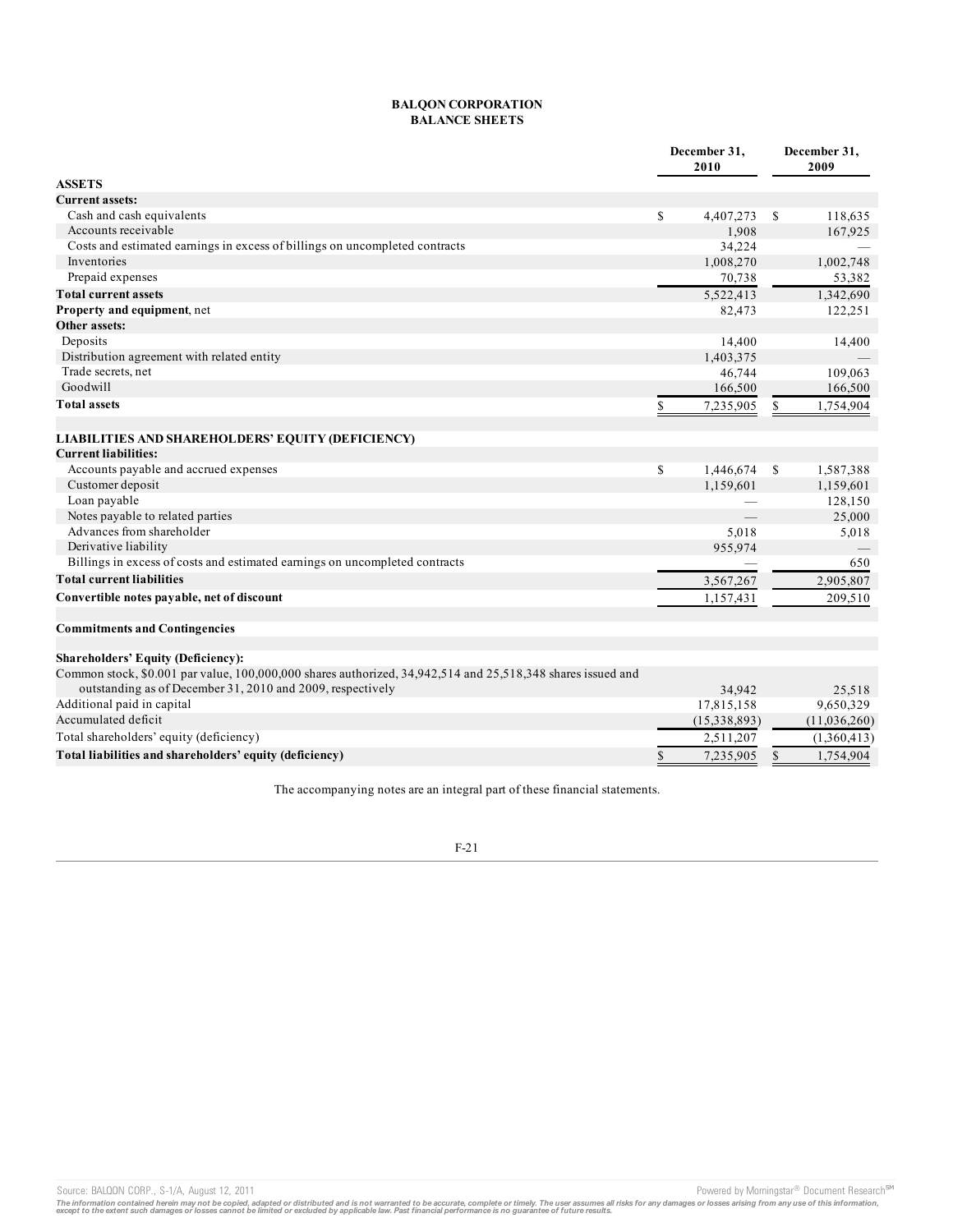## **BALQON CORPORATION STATEMENTS OF OPERATIONS**

|                                                        |               | <b>Years Ended</b><br>December 31, |
|--------------------------------------------------------|---------------|------------------------------------|
|                                                        | 2010          | 2009                               |
| <b>REVENUES</b>                                        | 677,745<br>\$ | 3,598,752<br><sup>\$</sup>         |
| <b>COSTS OF REVENUES</b>                               | 611,328       | 3,488,797                          |
| <b>GROSS PROFIT</b>                                    | 66,417        | 109,955                            |
| <b>OPERATING EXPENSES</b>                              |               |                                    |
| General and administrative                             | 2,418,681     | 2,525,225                          |
| Research and development                               | 270,134       | 167,195                            |
| Depreciation and amortization                          | 108,457       | 100,104                            |
| Total operating expenses                               | 2,797,272     | 2,792,524                          |
| <b>LOSS FROM OPERATIONS</b>                            | (2,730,855)   | (2,682,569)                        |
| Costs of private placement                             | (359, 339)    |                                    |
| Change in fair value of derivative liabilities         | 59,865        |                                    |
| Interest expense                                       | (1,272,304)   | (332, 836)                         |
| <b>NET LOSS</b>                                        | (4,302,633)   | (3,015,405)<br>S                   |
| Net loss per share – basic and diluted                 | (0.17)        | (0.12)<br>\$.                      |
| Weighted average shares outstanding, basic and diluted | 26,072,140    | 25,518,348                         |

The accompanying notes are an integral part of these financial statements.

F-22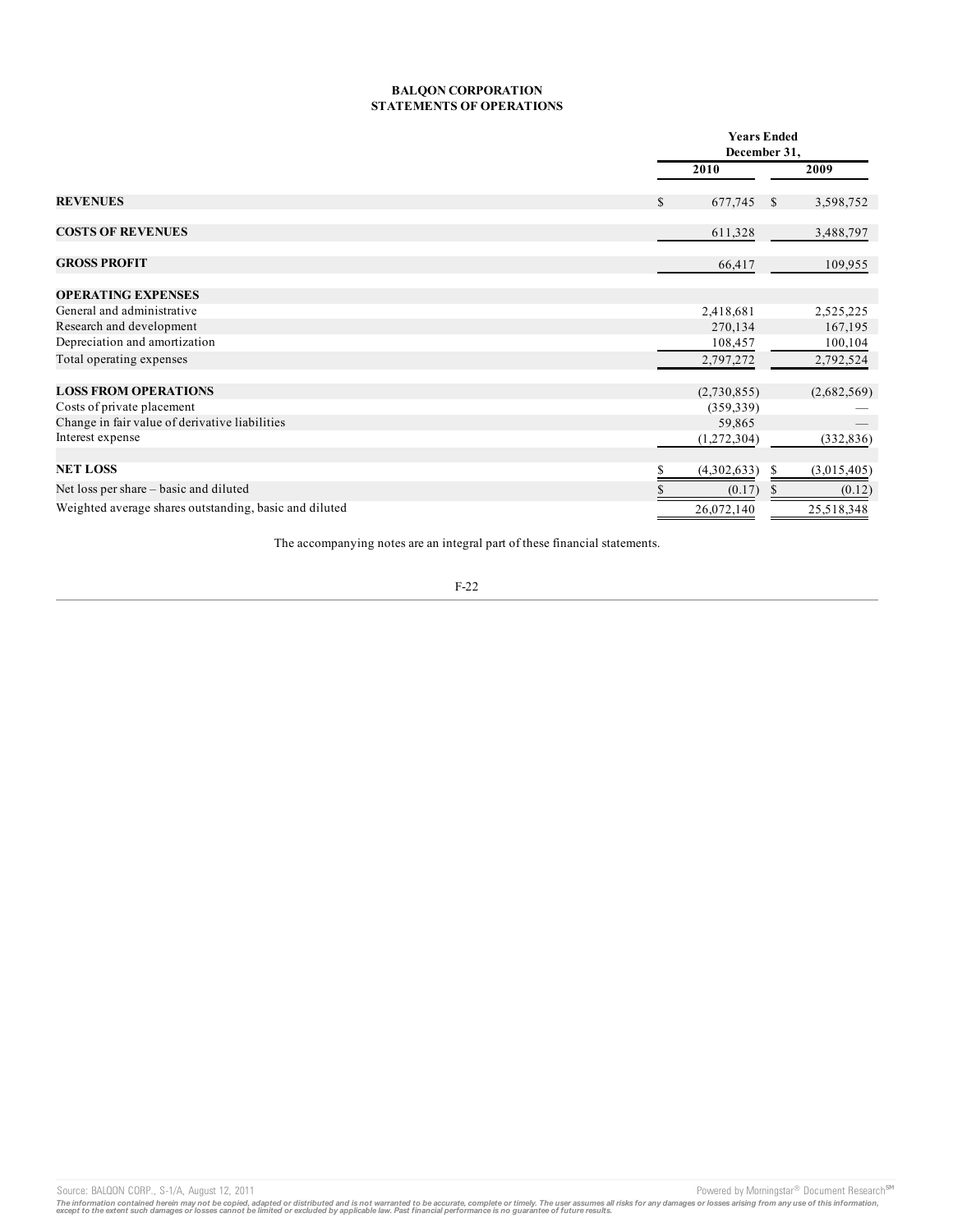## **BALQON CORPORATION STATEMENTS OF SHAREHOLDERS' EQUITY (DEFICIENCY) FOR THE YEARS ENDED DECEMBER 31, 2010 AND 2009**

|                                                                                           | Common Stock,<br>\$0.001 Par Value |              | Additional<br>Accumulated |                        |              |                  |       |             |  |
|-------------------------------------------------------------------------------------------|------------------------------------|--------------|---------------------------|------------------------|--------------|------------------|-------|-------------|--|
|                                                                                           | <b>Number</b>                      |              | Amount                    | <b>Paid in Capital</b> |              | Deficit          | Total |             |  |
| Balances, January 1, 2009                                                                 | 25,518,348                         | $\mathbb{S}$ | 25,518                    | \$<br>8,650,329        | $\mathbb{S}$ | $(8,020,855)$ \$ |       | 654,992     |  |
| Fair value of beneficial conversion feature and<br>warrants issued with convertible notes |                                    |              |                           | 1.000.000              |              |                  |       | 1,000,000   |  |
| Net loss                                                                                  |                                    |              |                           |                        |              | (3,015,405)      |       | (3,015,405) |  |
| Balances, December 31, 2009                                                               | 25,518,348                         |              | 25,518                    | 9,650,329              |              | (11,036,260)     |       | (1,360,413) |  |
| Fair value of shares issued for services                                                  | 200,000                            |              | 200                       | 207,800                |              |                  |       | 208,000     |  |
| Fair value of beneficial conversion feature and<br>warrants issued with convertible notes |                                    |              |                           | 1,500,000              |              |                  |       | 1,500,000   |  |
| Conversion of notes payable into common<br>shares                                         | 36.666                             |              | 37                        | 31,213                 |              |                  |       | 31,250      |  |
| Fair value of warrants issued for services                                                |                                    |              |                           | 31,628                 |              |                  |       | 31,628      |  |
| Common stock issued for cash                                                              | 7,812,500                          |              | 7,812                     | 4,992,188              |              |                  |       | 5,000,000   |  |
| Fair value of common stock issued in<br>connection with distribution agreement            | 1,375,000                          |              | 1,375                     | 878,625                |              |                  |       | 880,000     |  |
| Fair value of warrants issued in connection<br>with distribution agreement                |                                    |              |                           | 523,375                |              |                  |       | 523,375     |  |
| Net loss                                                                                  |                                    |              |                           |                        |              | (4,302,633)      |       | (4,302,633) |  |
| Balances, December 31, 2010                                                               | 34,942,514                         |              | 34,942                    | 17,815,158             | S            | (15,338,893)     | \$    | 2,511,207   |  |

The accompanying notes are an integral part of these financial statements.

F-23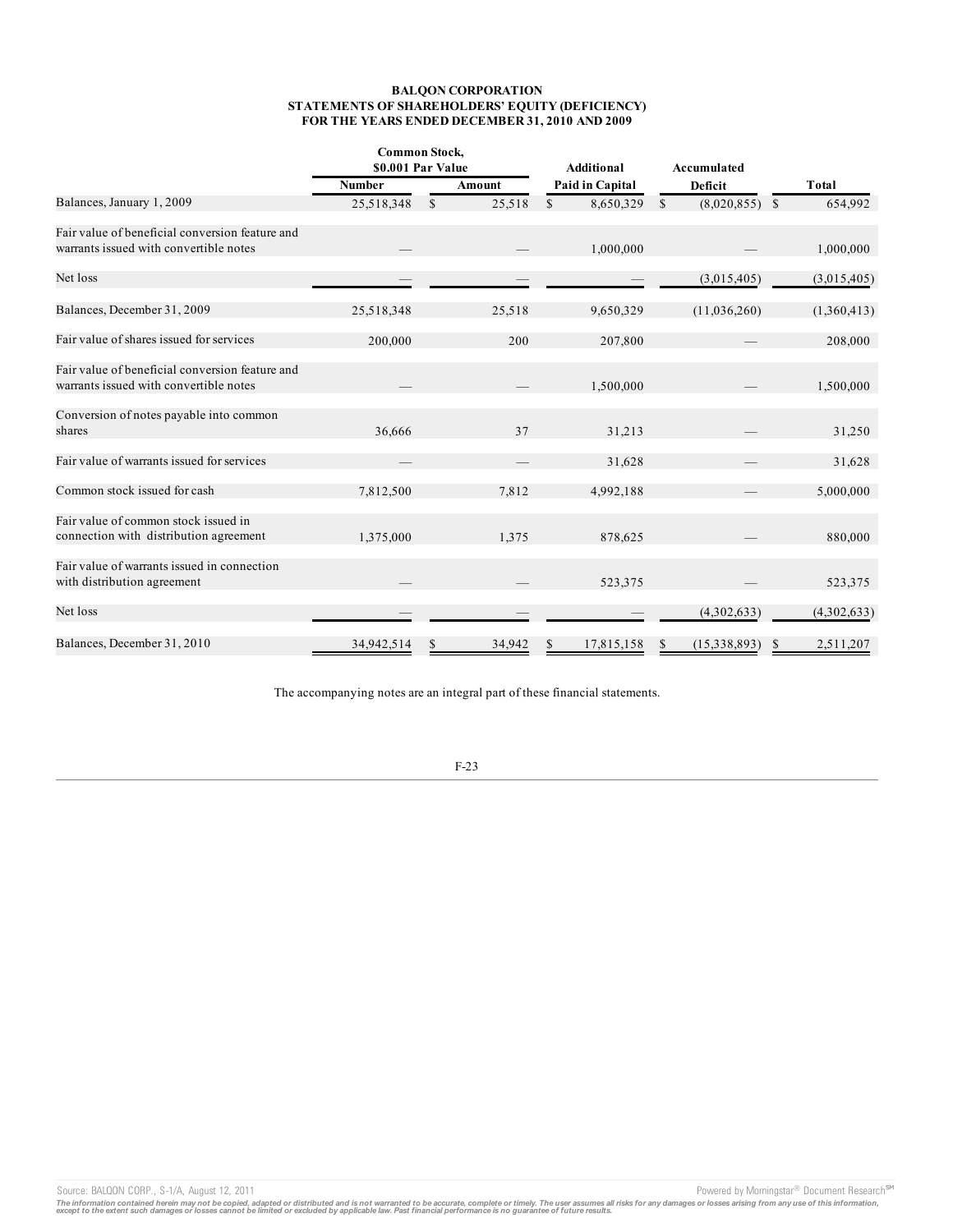## **BALQON CORPORATION STATEMENTS OF CASH FLOWS**

|                                                                                                       | <b>Years Ended</b><br>December 31, |                  |    |               |
|-------------------------------------------------------------------------------------------------------|------------------------------------|------------------|----|---------------|
|                                                                                                       |                                    | 2010             |    | 2009          |
| Cash flow from operating activities:                                                                  |                                    |                  |    |               |
| Net loss                                                                                              |                                    | $(4,302,633)$ \$ |    | (3,015,405)   |
| Adjustments to reconcile net loss to net cash used in operating activities:                           |                                    |                  |    |               |
| Depreciation and amortization                                                                         |                                    | 108,457          |    | 100,104       |
| Fair value of common stock issued for services                                                        |                                    | 208,000          |    |               |
| Fair value of options and warrants granted for services                                               |                                    | 31,628           |    |               |
| Cost of private placement                                                                             |                                    | 359,339          |    |               |
| Change in fair value of derivative liability                                                          |                                    | (59, 865)        |    |               |
| Amortization of note discount                                                                         |                                    | 979,171          |    | 209,510       |
| Changes in operating assets and liabilities:                                                          |                                    |                  |    |               |
| Accounts receivable                                                                                   |                                    | 166,017          |    | (167, 925)    |
| Costs and estimated earnings in excess of billings                                                    |                                    | (34, 224)        |    |               |
| Inventories                                                                                           |                                    | (5,522)          |    | 156,853       |
| Prepaid expenses                                                                                      |                                    | (17,356)         |    | (10, 362)     |
| Deposits                                                                                              |                                    |                  |    | 19,241        |
| Accounts payable and accrued expenses                                                                 |                                    | (140, 714)       |    | 361,581       |
| Customer advances                                                                                     |                                    |                  |    | 1,159,601     |
| Billings in excess of costs and estimated earnings on uncompleted contracts                           |                                    | (650)            |    | (1,954)       |
|                                                                                                       |                                    |                  |    |               |
| Net cash used in operating activities                                                                 |                                    | (2,708,352)      |    | (1, 188, 756) |
| Cash flows from investing activities:                                                                 |                                    |                  |    |               |
| Acquisition of furniture, equipment and software                                                      |                                    | (6,360)          |    | (70, 640)     |
| Net cash used in investing activities                                                                 |                                    | (6,360)          |    | (70,640)      |
|                                                                                                       |                                    |                  |    |               |
| Cash flows from financing activities:                                                                 |                                    |                  |    |               |
| Net proceeds (repayment) from Bank loan                                                               |                                    | (128, 150)       |    | 128,150       |
| Payment of notes payable, related parties                                                             |                                    | (25,000)         |    | (75, 875)     |
| Proceeds from issuance of convertible notes, net                                                      |                                    | 2,156,500        |    | 1,000,000     |
| Proceeds from sale of common stock                                                                    |                                    | 5,000,000        |    |               |
| Advances from shareholder                                                                             |                                    |                  |    | (29, 859)     |
| Net cash provided by financing activities                                                             |                                    | 7,003,350        |    | 1,022,416     |
| Increase (decrease) in cash and cash equivalents                                                      |                                    | 4,288,638        |    | (236,980)     |
| Cash and cash equivalents, beginning of year                                                          |                                    | 118,635          |    | 355,615       |
| Cash and cash equivalents, end of year                                                                | \$                                 | 4,407,273        | \$ | 118,635       |
|                                                                                                       |                                    |                  |    |               |
| Supplemental cash flow information:                                                                   |                                    |                  |    |               |
| <b>Interest Paid</b>                                                                                  | \$                                 | 234.659          | \$ | 91,029        |
| Income taxes Paid                                                                                     | \$                                 |                  | \$ |               |
| Supplemental non cash financing and investing activities:                                             |                                    |                  |    |               |
| Fair value of beneficial conversion feature and warrants issued with unsecured convertible notes      | \$                                 | 1,500,000        | \$ | 1,000,000     |
| Fair value of beneficial conversion feature and warrants issued with Senior Secured convertible notes | \$                                 | 850,000          | \$ |               |
| Conversion of notes payable to common stock                                                           | \$                                 | 31,250           | \$ |               |
| Fair value of common stock and warrants issued for distribution agreement                             | \$                                 | 1,403,375        | \$ |               |

The accompanying notes are an integral part of these financial statements.

F-24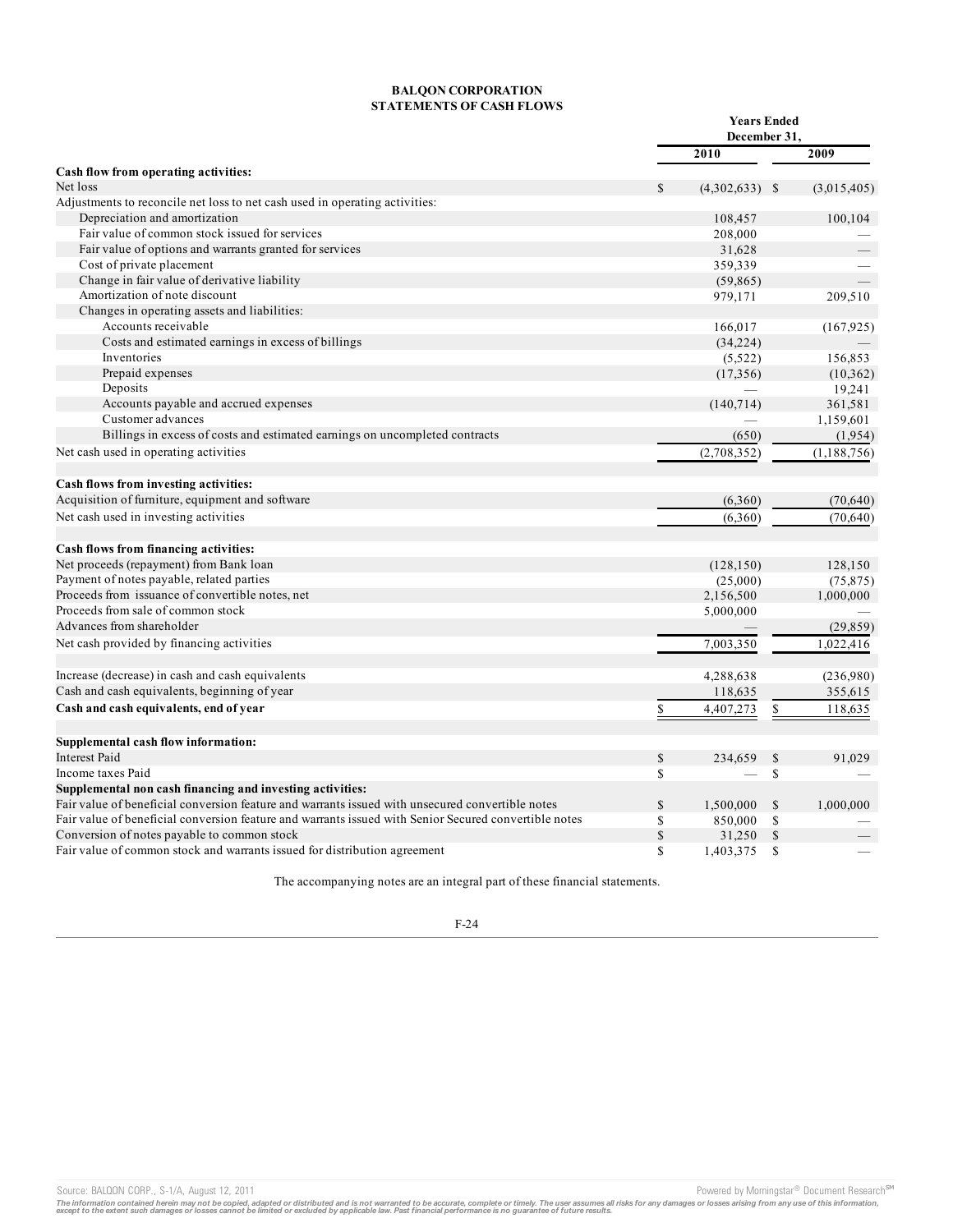#### **NOTES TO FINANCIAL STATEMENTS FOR THE YEARS ENDED DECEMBER 31, 2010 AND 2009**

#### **NOTE 1 – NATURE OF BUSINESS AND SIGNIFICANT ACCOUNTING POLICIES**

#### **The Company**

Balqon Corporation, a California corporation ("Balqon California"), was incorporated on April 21, 2005 and commenced business operations in 2006. On October 24, 2008, Balqon California completed a merger with BMR Solutions, Inc., a Nevada corporation ("BMR"). Upon the closing, BMR changed its name to Balqon Corporation (the "Company"). The Company develops and manufactures complete drive systems and battery systems for electric vehicles, industrial equipment and renewable energy storage devices. The Company also designs and assembles electric powered yard tractors, short haul drayage tractors and inner city Class 7 and 8 delivery trucks utilizing its proprietary drive system technologies.

#### **Estimates**

The preparation of financial statements in conformity with generally accepted accounting principles ("GAAP") requires management to make estimates and assumptions that affect the reported amounts of assets and liabilities and disclosure of contingent assets and liabilities at the date of the financial statements and the reported amounts of revenue and expenses during the reporting period. Material estimates relate to the recognition of contract revenues and estimated costs to complete contracts in process, and recoverability of reported amounts of long-lived assets. Actual results may differ from those estimates.

#### **Revenues**

## *Contract Revenue and Cost Recognition on Prototype Vehicles*

The Company recognizes revenues using the percentage-of-completion method of accounting by relating contract costs incurred to date to the total estimated costs at completion. This method is used because management considers costs to be the best available measure of progress on its contracts. Contract losses are provided for in their entirety in the period that they become known, without regard to the percentage-of-completion. The Company also recognizes as revenues costs associated with claims and unapproved change orders to the extent it is probable that such claims and change orders will result in additional contract revenue, and the amount of such additional revenue can be reliably estimated.

Contract costs include all direct material and labor costs. The liability "billings in excess of costs and estimated earnings on uncompleted contracts" represents billings in excess of revenues earned.

The Company accounted for a grant from the City of Los Angeles ("City of Los Angeles Grant") pursuant to current accounting guidelines, which provide that revenues for cost-reimbursement contract are recorded as costs are incurred and include estimated earned fees in the proportion that costs incurred to date bear to total estimated costs.

### *Sales of Production Units and Parts*

The Company recognizes revenue from the sale of completed production units and parts when there is persuasive evidence that an arrangement exists, delivery of the product has occurred and title has passed, the selling price is both fixed and determinable, and collectability is reasonably assured, all of which generally occurs upon shipment of the Company's product or delivery of the product to the destination specified by the customer.

The Company determines whether delivery has occurred based on when title transfers and the risks and rewards of ownership have transferred to the buyer, which usually occurs when the Company places the products with the buyer's carrier. The Company regularly reviews its customers' financial positions to ensure that collectability is reasonably assured. Except for warranties, the Company has no post-sales obligations.



Source: BALQON CORP., S-1/A, August 12, 2011 **Powered by Morningstar® Document Research** Morningstar® Document Research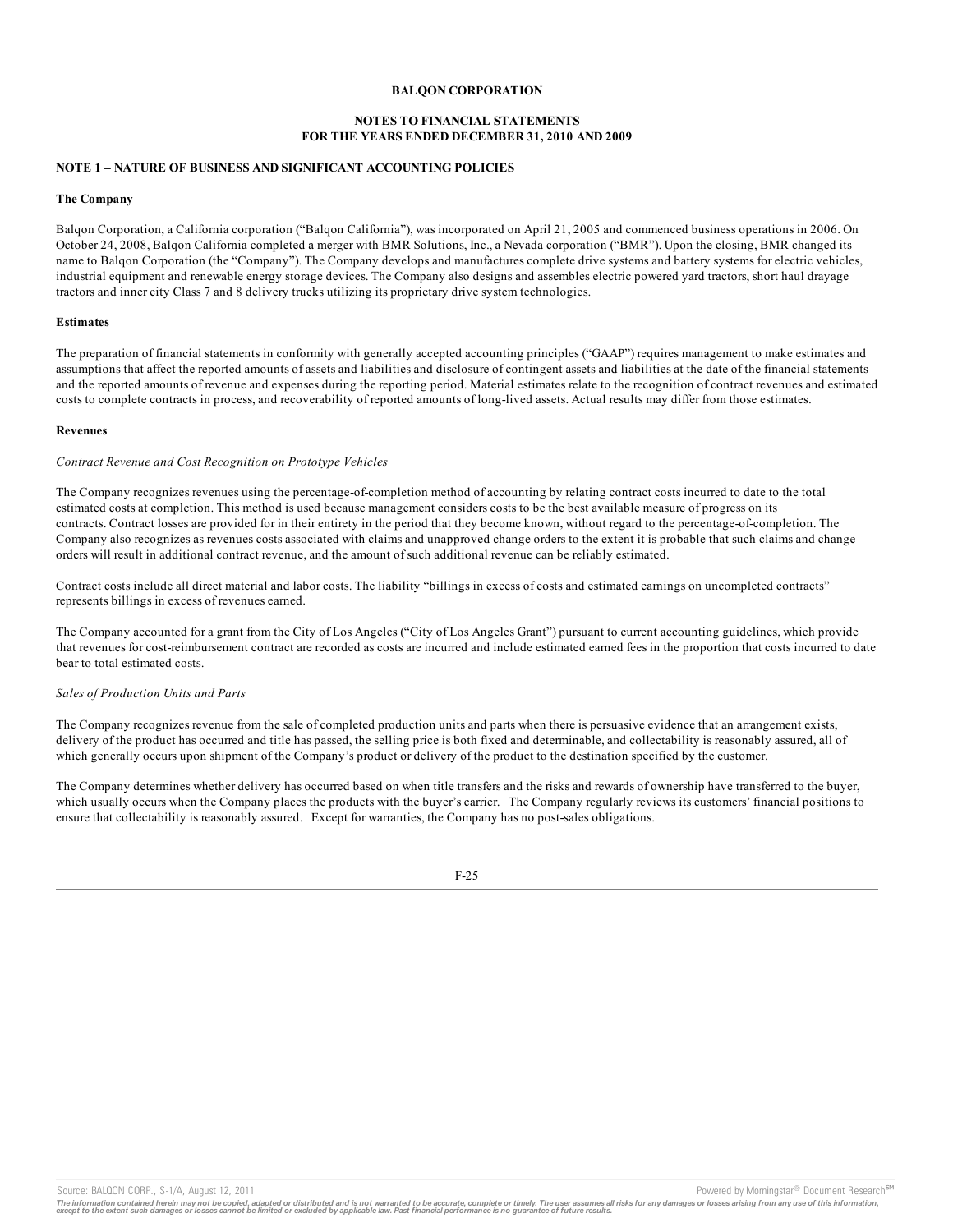#### **NOTES TO FINANCIAL STATEMENTS FOR THE YEARS ENDED DECEMBER 31, 2010 AND 2009**

#### **NOTE 1 – NATURE OF BUSINESS AND SIGNIFICANT ACCOUNTING POLICIES (continued)**

#### **Product Warranties**

The Company provides limited warranties for parts and labor at no cost to its customers within a specified time period after the sale. The Company estimates the actual historical warranty claims coupled with an analysis of unfulfilled claims at the balance sheet date. As of December 31, 2010, the Company had no warranty reserve nor did the Company incur warranty expenses during the years ended December 31, 2010 or 2009.

#### **Cash and Cash Equivalents**

The Company considers all highly liquid instruments with maturity of three months or less at the time of issuance to be cash equivalents.

#### **Accounts Receivable**

Trade receivables are recorded at net realizable value consisting of the carrying amount less an allowance for uncollectible accounts, as needed.

The Company uses the allowance method to account for uncollectible trade receivable balances. Under the allowance method, if needed, an estimate of uncollectible customer balances is made based upon specific account balances that are considered uncollectible. Factors used to establish an allowance include the credit quality and payment history of the customer. As of December 31, 2010 and December 31, 2009, management deemed that there was no allowance for doubtful accounts considered necessary.

#### **Inventories**

Inventories are stated at the lower of cost or market. Cost is determined principally on a first-in-first-out average cost basis. Inventories consist of the following:

|               | December 31,<br>2010 |                          | December 31,<br>2009 |
|---------------|----------------------|--------------------------|----------------------|
| Raw materials | ,008,270             | S                        | 948,583              |
| In-transit    |                      | $\overline{\phantom{a}}$ | 54,165               |
| Total         | .008.270             |                          | .002,748             |

#### **Property and Equipment**

Property and equipment are stated at cost, net of accumulated depreciation and amortization. The cost of property and equipment is depreciated or amortized on the straight-line method over the following estimated useful lives:

| Computer equipment and software | 3 years   |
|---------------------------------|-----------|
| Furniture                       | 3 years   |
| Machinery                       | 3-5 years |

Leasehold improvements are amortized using the straight-line method over the shorter of the estimated useful life of the asset or the lease term.

Source: BALQON CORP., S-1/A, August 12, 2011 **Powered by Morningstar® Document Research** in Powered by Morningstar® Document Research in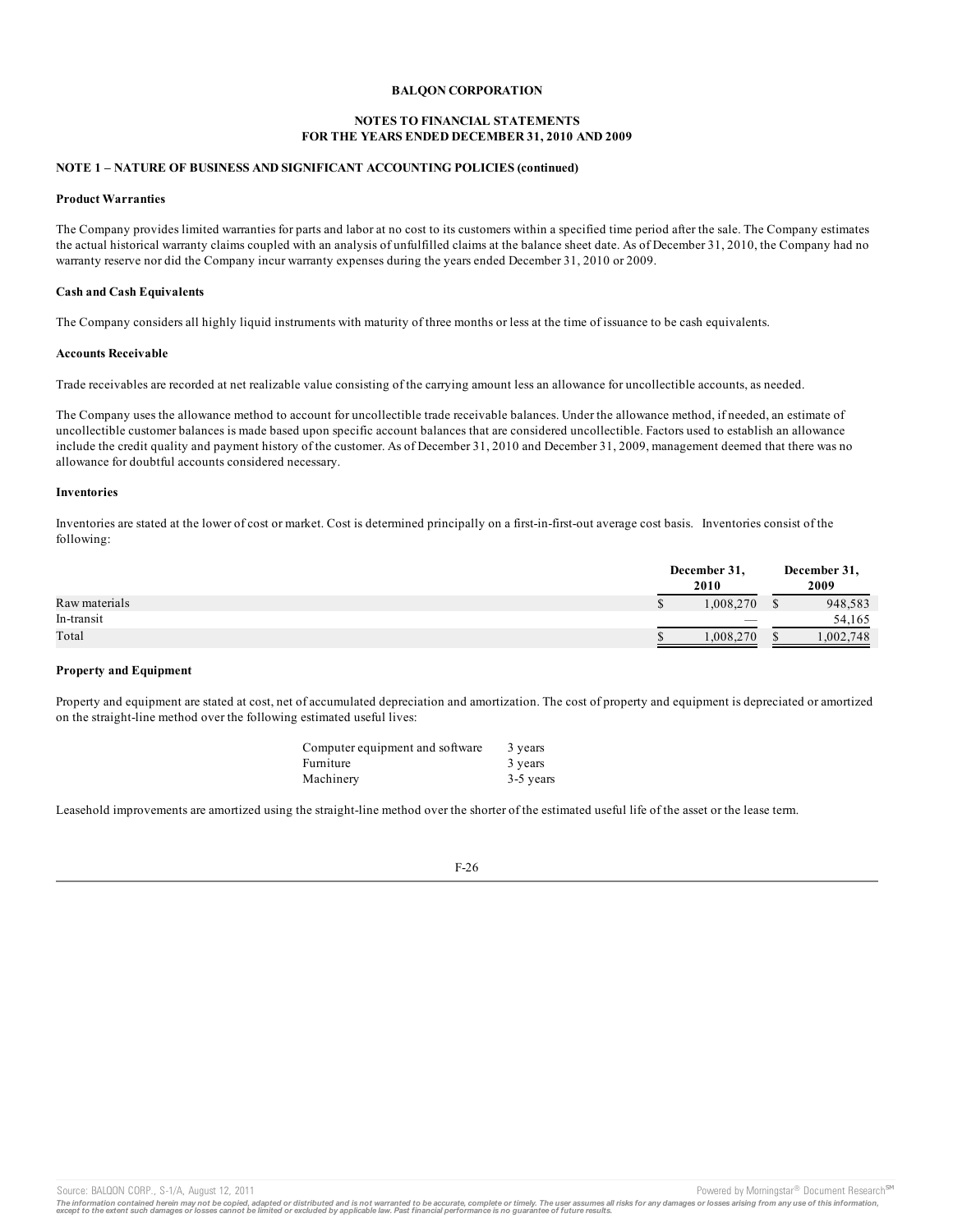#### **NOTES TO FINANCIAL STATEMENTS FOR THE YEARS ENDED DECEMBER 31, 2010 AND 2009**

## **NOTE 1 – NATURE OF BUSINESS AND SIGNIFICANT ACCOUNTING POLICIES (continued)**

#### **Goodwill and Intangible Assets**

Management performs impairment tests of goodwill and indefinite-lived intangible assets whenever an event occurs or circumstances change that indicate impairment has more likely than not occurred. Also, management performs impairment testing of goodwill and indefinite-lived intangible assets at least annually.

Management tests goodwill for impairment at the reporting unit level. The Company has only one reporting unit. At the time of goodwill impairment testing, management determines fair value through the use of a discounted cash flow valuation model incorporating discount rates commensurate with the risks involved with its reporting unit. If the calculated fair value is less than the current carrying value, impairment of the Company may exist. The use of a discounted cash flow valuation model to determine estimated fair value is common practice in impairment testing in the absence of available domestic and international transactional market evidence to determine the fair value. The key assumptions used in the discounted cash flow valuation model for impairment testing include discount rates, growth rates, cash flow projections and terminal value rates. Discount rates are set by using the Weighted Average Cost of Capital ("WACC") methodology. The WACC methodology considers market and industry data as well as Company-specific risk factors for each reporting unit in determining the appropriate discount rates to be used. The discount rate utilized is indicative of the return an investor would expect to receive for investing in such a business. Operational management, considering industry and Company-specific historical and projected data, develops growth rates and cash flow projections for the Company. Terminal value rate determination follows common methodology of capturing the present value of perpetual cash flow estimates beyond the last projected period assuming a constant WACC and low long-term growth rates. As an indicator that each reporting unit has been valued appropriately through the use of the discounted cash flow valuation model, the aggregate fair value of all reporting units is reconciled to the total market capitalization of the Company. The discounted cash flow valuation methodology and calculations was used in the 2010 impairment testing.

The Company reviews intangible assets subject to amortization at least annually to determine if any adverse conditions exist or a change in circumstances has occurred that would indicate impairment or a change in the remaining useful life. If the carrying value of an asset exceeds its undiscounted cash flows, the Company writes down the carrying value of the intangible asset to its fair value in the period identified. If the carrying value of assets is determined not to be recoverable, the Company records an impairment loss equal to the excess of the carrying value over the fair value of the assets. The Company's estimate of fair value is based on the best information available, in the absence of quoted market prices. The Company generally calculates fair value as the present value of estimated future cash flows that the Company expects to generate from the asset using a discounted cash flow income approach as described above. If the estimate of an intangible asset's remaining useful life is changed, the Company amortizes the remaining carrying value of the intangible asset prospectively over the revised remaining useful life.

F-27

Source: BALQON CORP., S-1/A, August 12, 2011 **Powered by Morningstar® Document Research** Morningstar® Document Research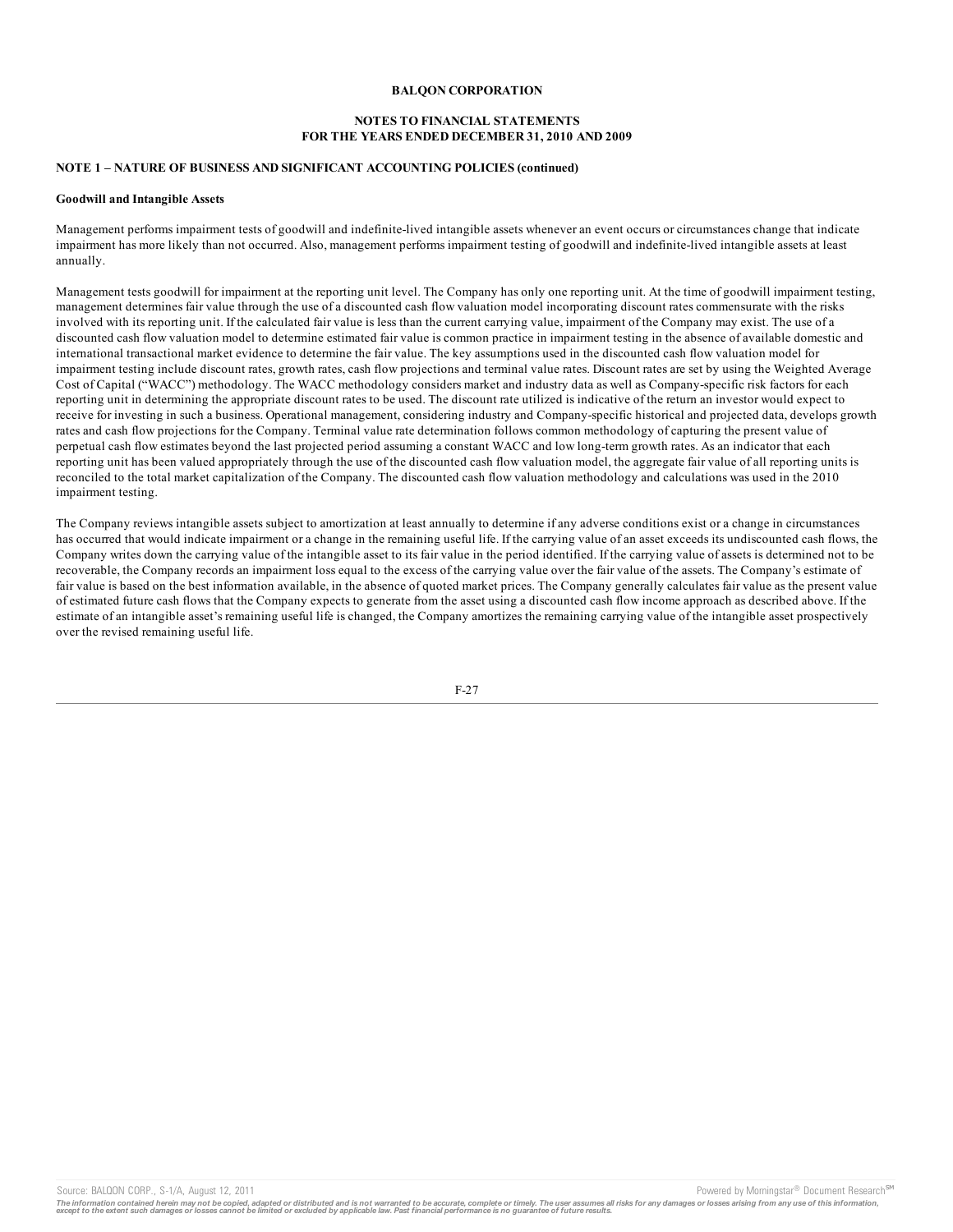#### **NOTES TO FINANCIAL STATEMENTS FOR THE YEARS ENDED DECEMBER 31, 2010 AND 2009 NOTE 1 – NATURE OF BUSINESS AND SIGNIFICANT ACCOUNTING POLICIES (continued)**

#### **Goodwill and Intangible Assets (continued)**

The amounts of intangible assets and accumulated amortization for the year ended December 31, 2010 and December 31, 2009 are as follows:

|                              | December 31,<br>2010 |      | December 31,<br>2009 |
|------------------------------|----------------------|------|----------------------|
| Amortized intangible assets: |                      |      |                      |
| Distribution agreement       | 1,403,375            | - \$ |                      |
| Trade secrets                | 186.965              |      | 186,965              |
| Accumulated amortization     | (140, 221)           |      | (77.902)             |
| Totals                       | 1,450,119            |      | 109,063              |

The distribution agreement and the trade secrets are being amortized over a three year period under the straight-line method. Amortization expense for the years ended December 31, 2010 and 2009 was \$62,319 and \$62,322, respectively. Amortization expense over the remaining amortization period is estimated to be as follows:

| Year Ending December 31, |   |         |
|--------------------------|---|---------|
| 2011                     | S | 514.536 |
| 2012                     |   | 467.792 |
| 2013                     |   | 467.792 |

During the year ended December 31, 2010 and the fourth quarter of the year ended December 31, 2009 (the Company's first measurement period), the Company determined that there were no indicators of impairment of its recorded goodwill or intangibles.

#### **Impairment of Long-Lived Assets**

The Financial Accounting Standards Board ("FASB") has established guidelines regarding when impairment losses on long-lived assets, which include property and equipment, should be recognized and how impairment losses should be measured. The guidelines also provides a single accounting model for long-lived assets to be disposed of and significantly changes the criteria that would have to be met to classify an asset as held-for-sale. The Company periodically reviews, at least annually, such assets for possible impairment and expected losses. If any losses are determined to exist they are recorded in the period when such impairment is determined. Based upon management's assessment, there were no indicators of impairment of the Company's long lived assets during the years ended December 31, 2010 and 2009.

#### **Income Taxes**

Income taxes are recognized for the amount of taxes payable or refundable for the current year and deferred tax liabilities and assets are recognized for the future tax consequences of transactions that have been recognized in the Company's financial statements or tax returns. A valuation allowance is provided when it is more likely than not that some portion or the entire deferred tax asset will not be realized.

F-28

Source: BALQON CORP., S-1/A, August 12, 2011 **Powered by Morningstar<sup>®</sup> Document Research<sup>™</sup>** 

The information contained herein may not be copied, adapted or distributed and is not warranted to be accurate, complete or timely. The user assumes all risks for any damages or losses arising from any use of this informat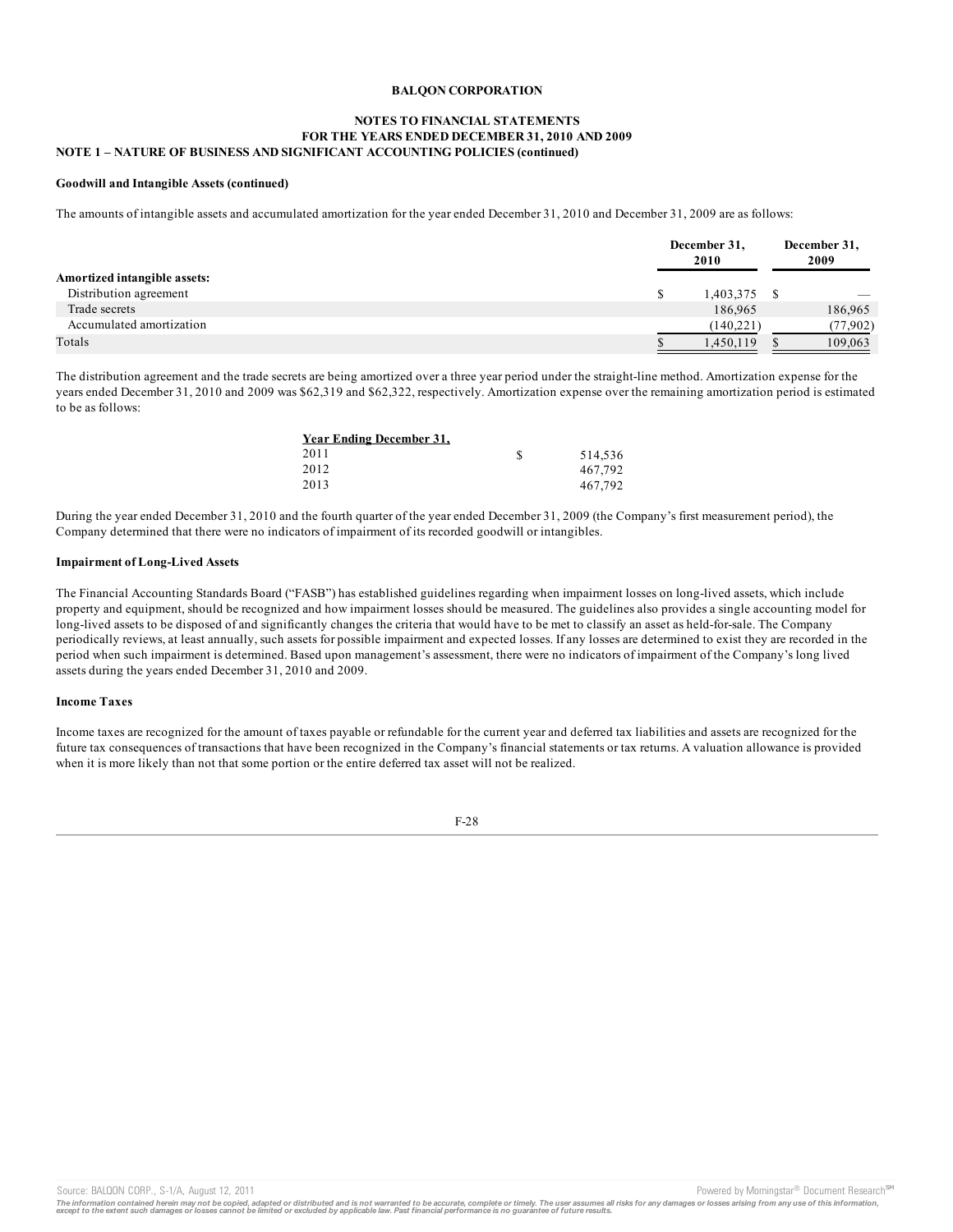#### **NOTES TO FINANCIAL STATEMENTS FOR THE YEARS ENDED DECEMBER 31, 2010 AND 2009**

### **NOTE 1 – NATURE OF BUSINESS AND SIGNIFICANT ACCOUNTING POLICIES (continued)**

#### **Loss Per Share**

Basic loss per share has been computed using the weighted average number of common shares outstanding and issuable during the period. Diluted loss per share is computed based on the weighted average number of common shares and all common equivalent shares outstanding during the period in which they are dilutive. Common equivalent shares consist of shares issuable upon the exercise of stock options, warrants or other convertible securities such as convertible notes. As of December 31, 2010, the weighted average common shares outstanding totaled 26,072,140. As of December 31, 2010, common stock equivalents were comprised of options exercisable into 3,041,728 shares of the Company's common stock, warrants exercisable into 15,929,147 shares of the Company's common stock and notes payable convertible into 4,291,442 shares of the Company's common stock. As of December 31, 2009, the weighted average common shares outstanding totaled 25,518,348. As of December 31, 2009, common stock equivalents were comprised of options exercisable into 4,562,592 shares of the Company's common stock, warrants exercisable into 3,947,247 shares of the Company's common stock and notes convertible into 1,000,000 shares of the Company's common stock. For the years ended December 31, 2010 and 2009, common stock equivalent shares have been excluded from the calculation of loss per share as their effect is anti-dilutive.

#### **Stock-Based Compensation**

The Company periodically issues stock instruments, including shares of its common stock, stock options, and warrants to purchase shares of its common stock to employees and non-employees in non-capital raising transactions for services and for financing costs. The Company accounts for stock option awards issued and vesting to employees in accordance with authorization guidance of the FASB whereas the value of stock-based compensation is measured at the grant date, based on the fair value of the award, and is recognized as expense over the requisite service period. Options to purchase shares of the Company's common stock vest and expire according to the terms established at the grant date.

The Company accounts for stock options and warrant grants issued and vesting to non-employees in accordance with the authoritative guidance of the FASB whereas the value of the stock compensation is based upon the measurement date as determined at either (a) the date at which a performance commitment is reached, or (b) at the date at which the necessary performance to earn the equity instruments is complete.

### **Financial Assets and Liabilities Measured at Fair Value**

The Company uses various inputs in determining the fair value of its investments and measures these assets on a recurring basis. Financial assets recorded at fair value in the consolidated balance sheets are categorized by the level of objectivity associated with the inputs used to measure their fair value. Authoritative guidance provided by the FASB defines the following levels directly related to the amount of subjectivity associated with the inputs to fair valuation of these financial assets:

- Level 1 Quoted prices in active markets for identical assets or liabilities.
- Level 2 Inputs, other than the quoted prices in active markets, that are observable either directly or indirectly.
- Level 3 Unobservable inputs based on the Company's assumptions.

F-29

Source: BALQON CORP., S-1/A, August 12, 2011 **Powered by Morningstar® Document Research** <sup>5M</sup>

The information contained herein may not be copied, adapted or distributed and is not warranted to be accurate, complete or timely. The user assumes all risks for any damages or losses arising from any use of this informat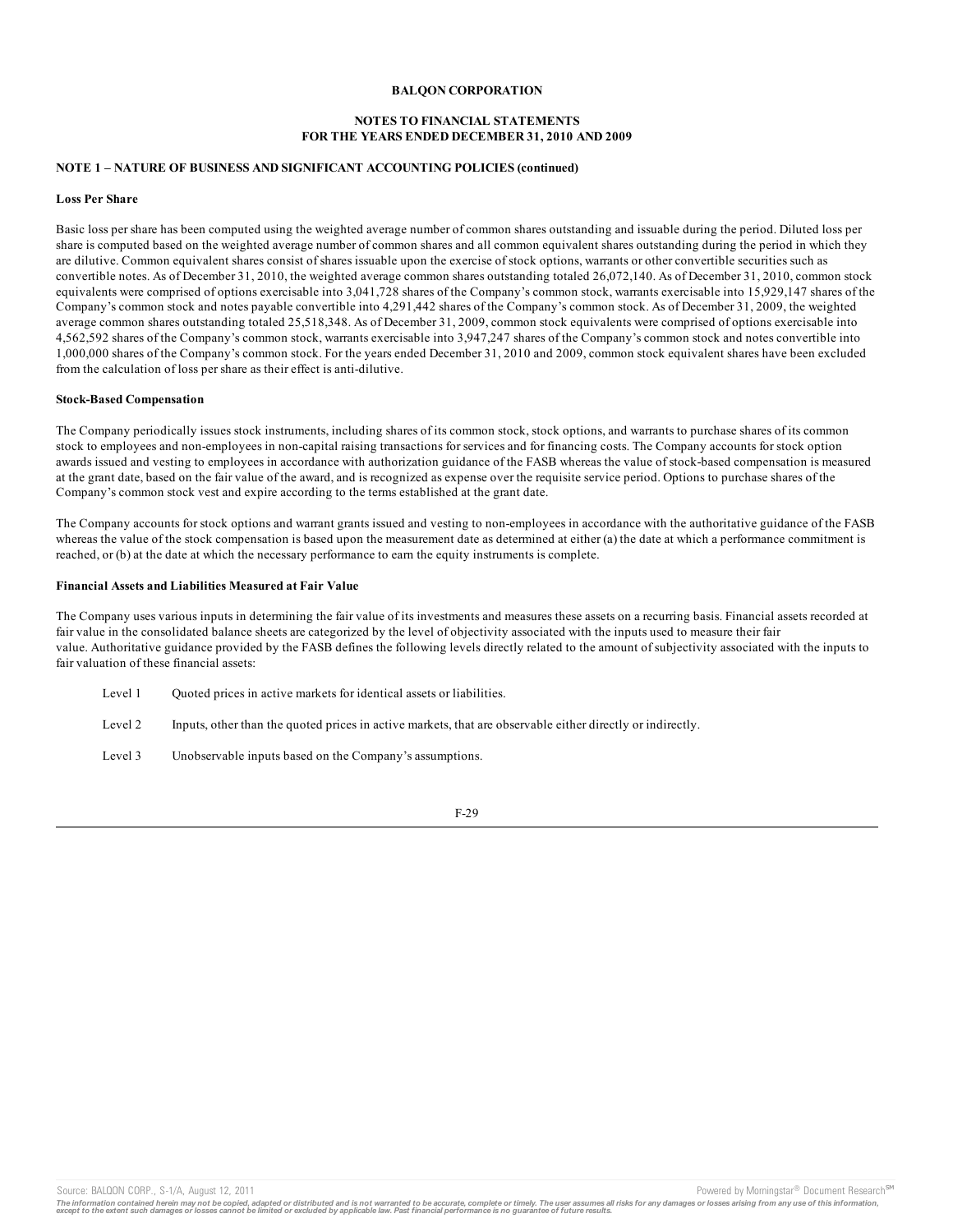#### **NOTES TO FINANCIAL STATEMENTS FOR THE YEARS ENDED DECEMBER 31, 2010 AND 2009**

### **NOTE 1 – NATURE OF BUSINESS AND SIGNIFICANT ACCOUNTING POLICIES (continued)**

### **Financial Assets and Liabilities Measured at Fair Value (continued)**

The following table presents certain investments and liabilities of the Company's financial assets measured and recorded at fair value on the Company's condensed balance sheets on a recurring basis and their level within the fair value hierarchy as of December 30, 2010.

| Fair value<br>at Derivative<br>4.401 http:/ | ATP |                          | AYP | لم برجم | Total          |
|---------------------------------------------|-----|--------------------------|-----|---------|----------------|
|                                             |     | $\overline{\phantom{a}}$ |     | .       | $\sim$ $ \sim$ |

#### **Derivative Financial Instruments**

The Company evaluates all of its financial instruments to determine if such instruments are derivatives or contain features that qualify as embedded derivatives. For derivative financial instruments that are accounted for as liabilities, the derivative instrument is initially recorded at its fair value and is then re-valued at each reporting date, with changes in the fair value reported in the statements of operations. For stock-based derivative financial instruments, the Company uses the Monte Carlo simulation model to value the derivative instruments at inception and on subsequent valuation dates. The classification of derivative instruments, including whether such instruments should be recorded as liabilities or as equity, is evaluated at the end of each reporting period. Derivative instrument liabilities are classified in the balance sheet as current or non-current based on whether or not net-cash settlement of the derivative instrument could be required within 12 months of the balance sheet date.

#### **Concentrations**

Financial instruments, which potentially subject the Company to concentrations of credit risk, consist principally of cash and unsecured accounts receivable.

The Company maintains cash balances at one bank. At times, the amount on deposit exceeds the federally insured limits. Management believes that the financial institution that holds the Company's cash is financially sound and, accordingly, minimal credit risk exists. As of December 31, 2010 the Company had \$4,157,273 in excess of insured limits maintained at such bank. As of December 31, 2009 the Company did not have any amount in excess of insured limits maintained at the bank.

For the years ended December 31, 2010 and 2009, 47% and 91%, respectively, of total revenues were from one customer, the City of Los Angeles.

For the year ended December 31, 2010, 27%, 12% and 6%, respectively, of costs of revenue were to three vendors. At December 31, 2010, accounts payable to the largest vendor represented 42% of total accounts payable balances. Accounts payable to other two largest vendors represented 32% and 8%, respectively, of total accounts payable as of December 31, 2010.

For the year ended December 31, 2009, 20%, 18% and 10%, respectively, of costs of revenue were to three vendors. At December 31, 2009, accounts payable to the largest vendor represented 12% of total accounts payable balances. Accounts payable to other two largest vendors represented 11% and 2%, respectively, of total accounts payable at December 31, 2009.

## **Research and Development Costs**

The Company accounts for research and development costs by expensing costs as they are incurred.

| I<br>i<br>-<br>×<br>۰, |
|------------------------|
|------------------------|

Source: BALQON CORP., S-1/A, August 12, 2011 **Powered by Morningstar® Document Research** Morningstar® Document Research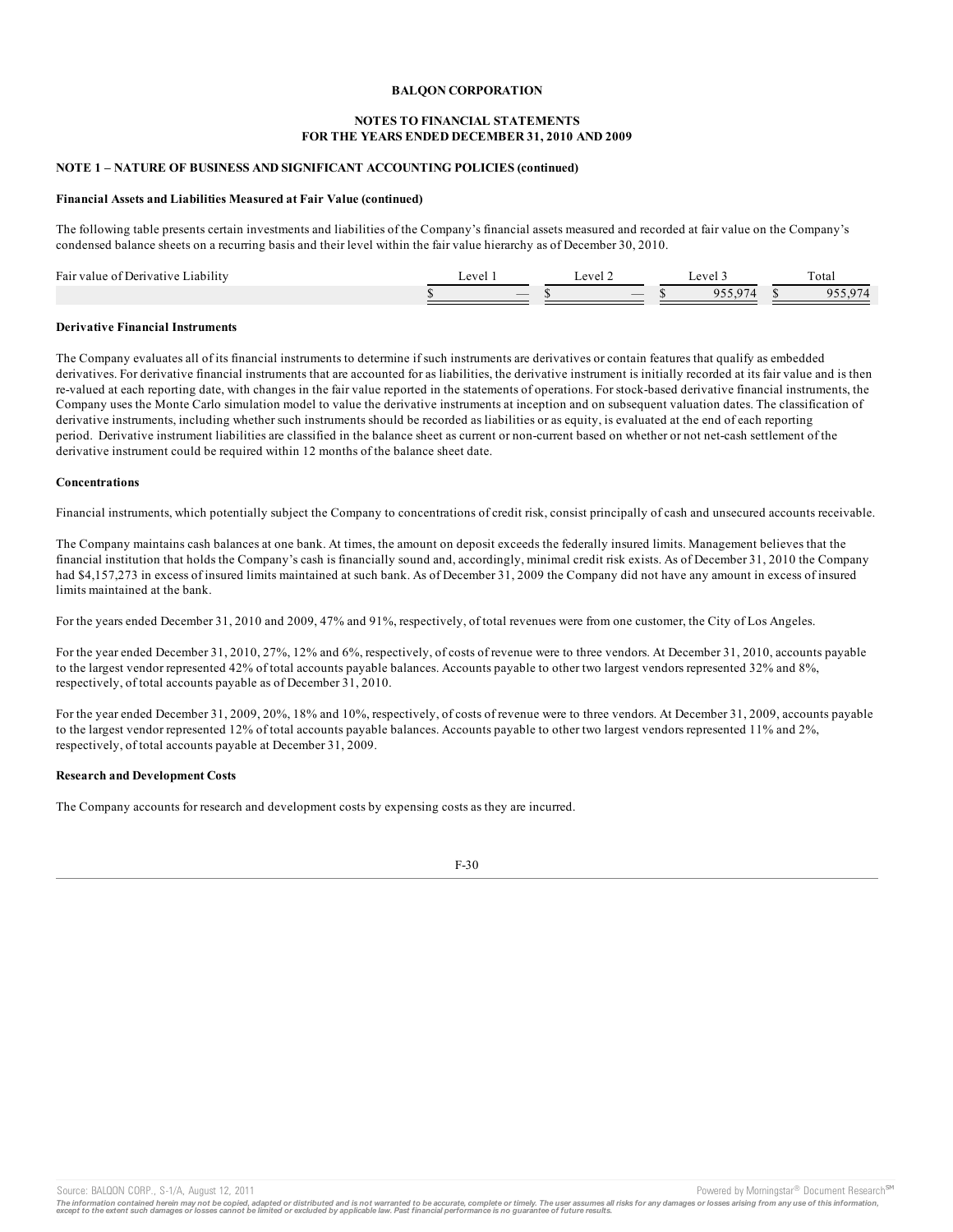#### **NOTES TO FINANCIAL STATEMENTS FOR THE YEARS ENDED DECEMBER 31, 2010 AND 2009**

### **NOTE 1 – NATURE OF BUSINESS AND SIGNIFICANT ACCOUNTING POLICIES (continued)**

#### **Recent Accounting Pronouncements**

In April 2010, the FASB issued new accounting guidance in applying the milestone method of revenue recognition to research or development arrangements. Under this guidance, management may recognize revenue contingent upon the achievement of a milestone in its entirety, in the period in which the milestone is achieved, only if the milestone meets all the criteria within the guidance to be considered substantive. This standard is effective on a prospective basis for research and development milestones achieved in fiscal years, beginning on or after September 15, 2010. Early adoption was permitted; however, adoption of this guidance as of a date other than January 1, 2011 would have required the Company to apply this guidance retrospectively effective as of January 1, 2010 and would have require disclosure of the effect of this guidance as applied to all previously reported interim periods in the fiscal year of adoption. As the Company implemented this standard on January 1, 2011, the effect of this guidance will be limited transactions consummated after that date. The Company does not expect adoption of this standard to have a material impact on its financial position or results of operations as it has no material research and development arrangements which will be accounted for under the milestone method.

In January 2010 the FASB issued guidance to amend the disclosure requirements related to recurring and nonrecurring fair value measurements. The guidance requires new disclosures on the transfers of assets and liabilities between Level 1 (quoted prices in active market for identical assets or liabilities) and level 2 (significant other observable inputs) of the fair value measurement hierarchy, including the reasons and the timing of the transfers. Additionally, the guidance requires a roll forward of activities on purchases, sales, issuance, and settlements of the assets and liabilities measured using significant unobservable inputs (Level 3 fair value measurements). The guidance became effective for the Company with the reporting period beginning January 1, 2010, except for the disclosure on the roll forward activities for Level 3 fair value measurements, which became effective for the Company January 1, 2011. Other than requiring additional disclosures, adoption of this new guidance will not have a material impact on the Company's financial statements.

In October 2009, a new accounting consensus was issued for multiple-deliverable revenue arrangements. This consensus amends existing revenue recognition accounting standards. This consensus provides accounting principles and application guidance on whether multiple deliverables exist, how the arrangement should be separated and the consideration allocated. This guidance eliminates the requirement to establish the fair value of undelivered products and services and instead provides for separate revenue recognition based upon management's estimate of the selling price for an undelivered item when there is no other means to determine the fair value of that undelivered item. Previously the existing accounting consensus required that the fair value of the undelivered item be the price of the item either sold in a separate transaction between unrelated third parties or the price charged for each item when the item is sold separately by the vendor. Under the existing accounting consensus, if the fair value of all of the elements in the arrangement was not determinable, then revenue was deferred until all of the items were delivered or fair value was determined. This new approach is effective prospectively for revenue arrangements entered into or materially modified in fiscal years beginning on or after September 15, 2010. The Company is in the process of evaluating whether the adoption of this standard will have a material effect on its financial position, results of operations or cash flows.

Other recent accounting pronouncements issued by the FASB (including its Emerging Issues Task Force), the American Institute of Certified Public Accountants ("AICPA"), and the SEC did not or are not believed by management to have a material impact on the Company's present or future financial statements.

F-31

Source: BALQON CORP., S-1/A, August 12, 2011 **Powered by Morningstar® Document Research** in Powered by Morningstar® Document Research in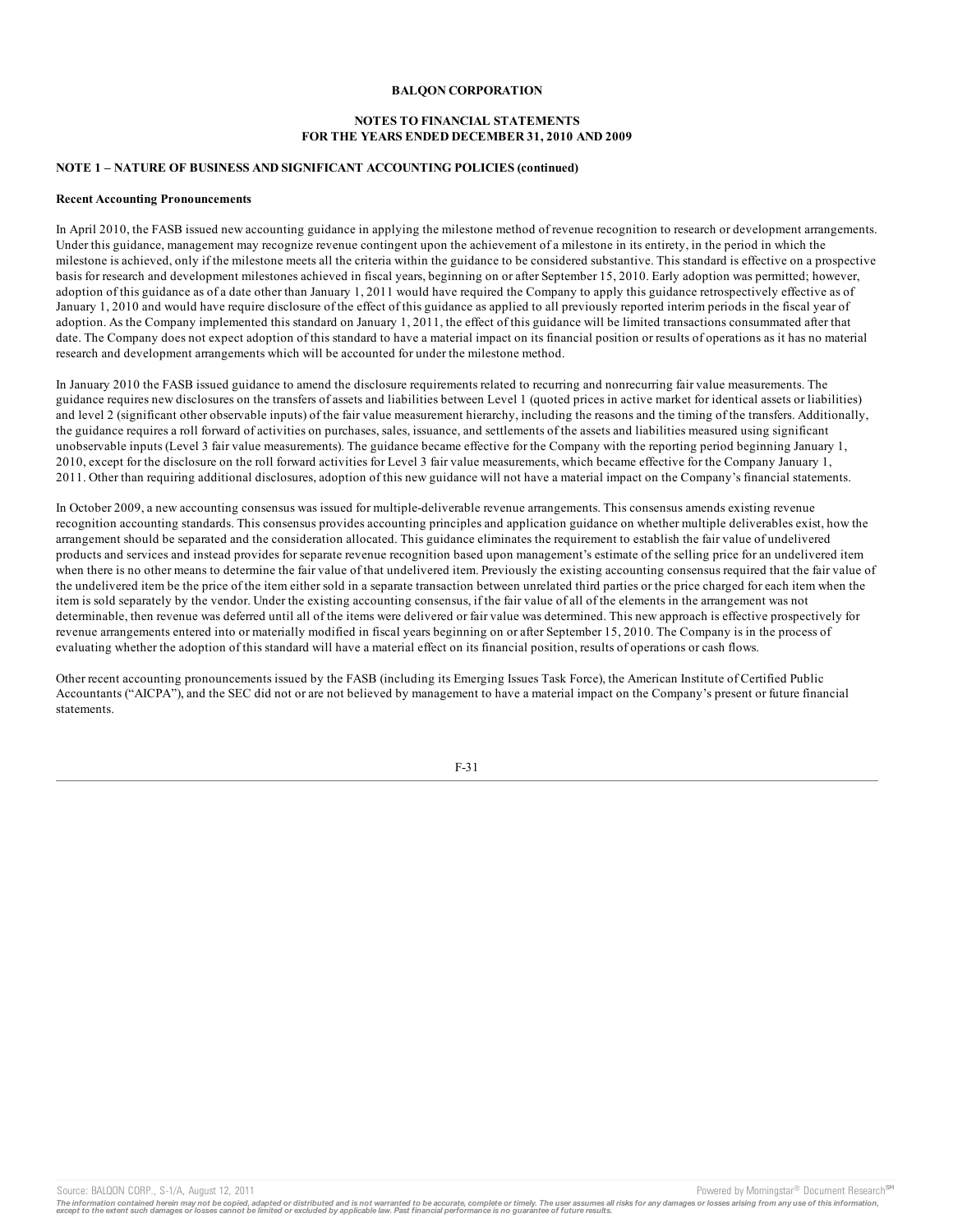### **NOTES TO FINANCIAL STATEMENTS FOR THE YEARS ENDED DECEMBER 31, 2010 AND 2009**

## **NOTE 2 – COSTS AND ESTIMATED EARNINGS ON UNCOMPLETED CONTRACTS**

In May 2009, the Company received a grant of up to \$400,000 from the City of Los Angeles to reimburse the Company for costs incurred in connection with the installation, demonstration and evaluation of lithium powered battery packs in two of the Company's heavy-duty electric vehicles. Reimbursement of up to \$360,000 of the costs incurred shall be payable to the Company upon the delivery of a Nautilus E30 and a Nautilus E20 installed with lithium batteries to the City of Los Angeles for testing, and reimbursement of up to \$40,000 of the costs incurred shall be payable to the Company upon completion of testing required under the terms of the grant.

This contract is being accounted for under the percentage of completion method. At December 31, 2010 and 2009, the contract was estimated to be approximately 99% and 90% complete, respectively.

The asset, "costs in excess of billings and estimated earnings on uncompleted contracts" and the liability, "billings in excess of costs and estimated earnings on uncompleted contracts," represents costs incurred or billings in excess of revenue recognized as of December 31, 2010 and 2009 as follows:

|                                                                             | December 31.<br>2010 | December 31.<br>2009 |
|-----------------------------------------------------------------------------|----------------------|----------------------|
| Costs incurred on uncompleted contracts                                     | 394.224              | 359,350              |
| Estimated earnings                                                          |                      |                      |
|                                                                             | 394.224              | 359,350              |
| Less, billings to date                                                      | 360,000              | 360,000              |
|                                                                             | 34,224               | (650)                |
| Included in accompanying balance sheets under the following captions:       |                      |                      |
| Costs and estimated earnings in excess of billings on uncompleted contracts | 34.244               |                      |
| Billings in excess of costs and estimated earnings on uncompleted contracts | ___                  | 650                  |

## **NOTE 3 - PROPERTY AND EQUIPMENT**

Property and equipment consisted of the following:

|                                                 | December 31,<br>2010 | December 31,<br>2009 |  |
|-------------------------------------------------|----------------------|----------------------|--|
| Computer equipment and software                 | 103.675              | 100.742              |  |
| Office furniture                                | 28.484               | 27,704               |  |
| Equipment                                       | 30.352               | 27,704               |  |
| Leasehold improvements                          | 21,711               | 21,711               |  |
| Total property and equipment, cost              | 184.221              | 177,861              |  |
| Less: accumulated depreciation and amortization | (101,748)            | (55,610)             |  |
| Property and equipment, net                     | 82,473               | 122,251              |  |

Depreciation expense for the years ended December 31, 2010 and 2009 was \$46,138 and \$37,782, respectively.

F-32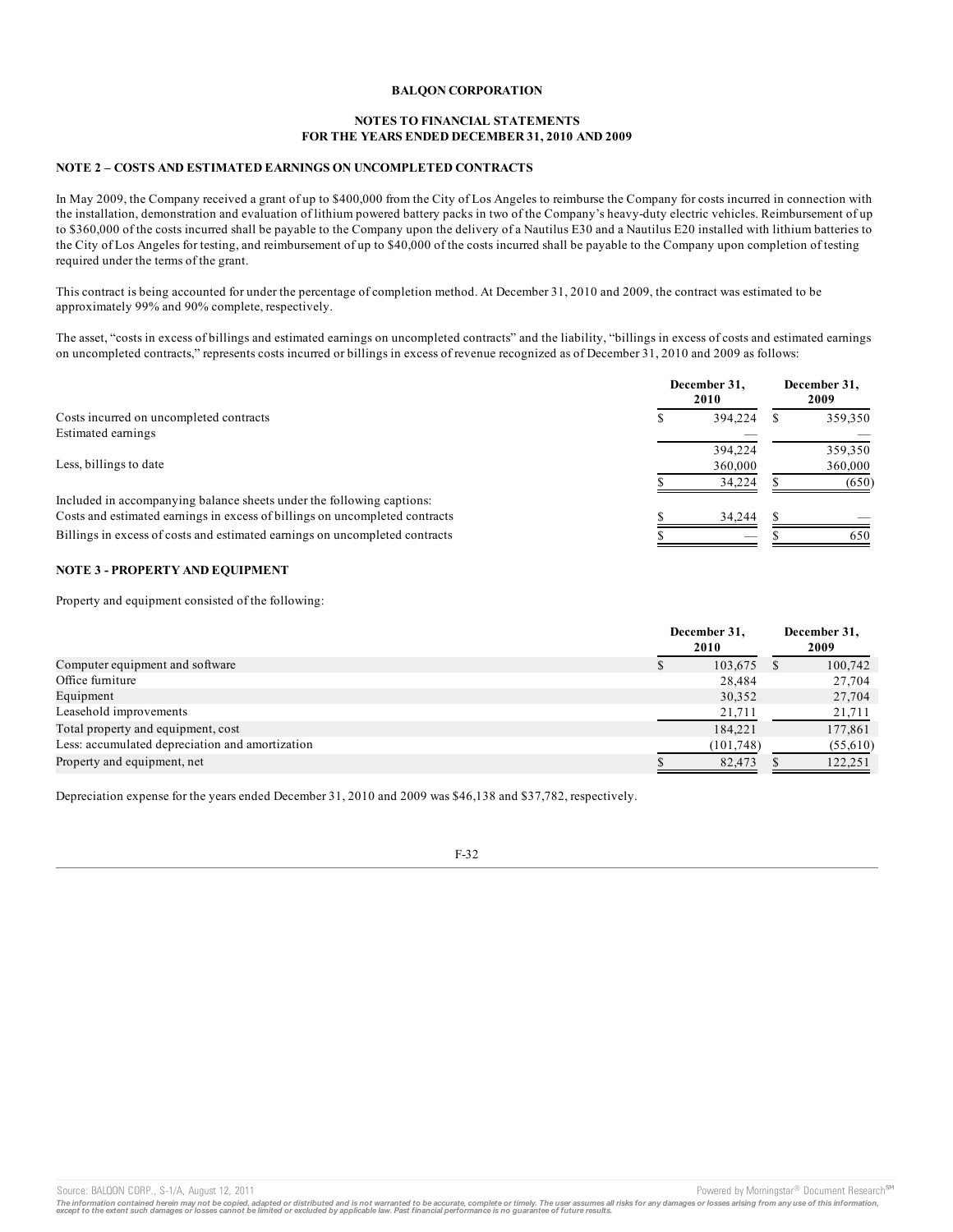### **NOTES TO FINANCIAL STATEMENTS FOR THE YEARS ENDED DECEMBER 31, 2010 AND 2009**

## **NOTE 4 – DISTRIBUTION AGREEMENT WITH A RELATED ENTITY**

On December 14, 2010, the Company entered into a three year distribution agreement (as amended to date, the "Distribution Agreement") with Seven One Limited ("SOL"). Under the Distribution Agreement, SOL has granted the Company the right to distribute lithium iron phosphate batteries and high voltage charging systems manufacture by Seven One Battery Company (the "Products") on an exclusive basis in the United States. Seven One Battery Company has granted SOL an exclusive right to distribute the Products in the United States. On December 14, 2011, Winston Chung, the chief executive officer of SOL, was appointed as the Chairman of the Board of Directors of the Company. As consideration for the Distribution Agreement, the Company issued to SOL 1,375,000 shares of its common stock and a five year warrant to acquire 1,500.000 shares of the Company's common stock at an exercise price of \$1.50 per share.

The Company determined that the fair value of the Distribution Agreement was \$1,403,375. The value was based upon a fair value of \$880,000 of the 1,375,000 shares of common stock issued (based on the pricing of a simultaneous private placement at \$0.64 per share) and a fair value of the warrants of \$523,375. The fair value of the warrants was determined based upon a Black-Scholes option pricing model using as assumptions an expected life of five years, an industry volatility of 95%, a risk free interest rate of 0.83%, and no expected dividend yield.

The Distribution Agreement will be amortized on a straight line basis over the three year term of the agreement (See note 12).

### **NOTE 5 – NOTES PAYABLE—RELATED PARTY**

Note payable to related party consisted of a note to a shareholder issued in connection with the acquisition of Electric Motorsports, LLC. The balance outstanding on the note was \$25,000 as of December 31, 2009. The note was unsecured, interest bearing at the prime rate per annum, and was paid in full on December 15, 2010.

## **NOTE 6 – LOAN PAYABLE**

On February 25, 2009, the Company executed a Business Financing Agreement, dated February 18, 2009, with Bridge Bank, National Association (the "Lender") (the "Initial Agreement"). The initial agreement has been amended by Business Financing Modification Agreements dated effective February 26, 2009 and August 4, 2009, respectively (the "Modification Agreements," and together with the Initial Agreement the "Credit Agreement"). The Credit Agreement provides the Company with an accounts receivable based credit facility in the aggregate amount of up to \$2,000,000 (the "Credit Facility"). At December 31, 2010, no amounts were outstanding and \$1,526 was available under the terms of the Credit Facility. At December 31, 2009, \$128,150 was outstanding and \$6,190 was available under the terms of the Credit Facility.

The Credit Facility is formula-based and generally provides that the outstanding borrowings may not exceed an aggregate of 80% of eligible accounts receivable. The Company must immediately pay any advance made under the Credit Facility within 90 days of the earlier of (i) the invoice date of the receivable that substantiated the advance or (ii) the date on which the advance was made. The Credit Facility is secured by a continuing first priority security interest in all the Company's personal property (subject to customary exceptions). Interest on the Credit Facility is payable monthly, at the per annum prime rate as published by the Lender plus two percentage points, subject to a minimum rate of 6.0% per annum at December 31, 2010 and 2009, respectively. The Credit Agreement may be terminated at any time by either party to the Credit Agreement.

F-33

Source: BALQON CORP., S-1/A, August 12, 2011 **Powered by Morningstar® Document Research** in Powered by Morningstar® Document Research in

The information contained herein may not be copied, adapted or distributed and is not warranted to be accurate, complete or timely. The user assumes all risks for any damages or losses arising from any use of this informat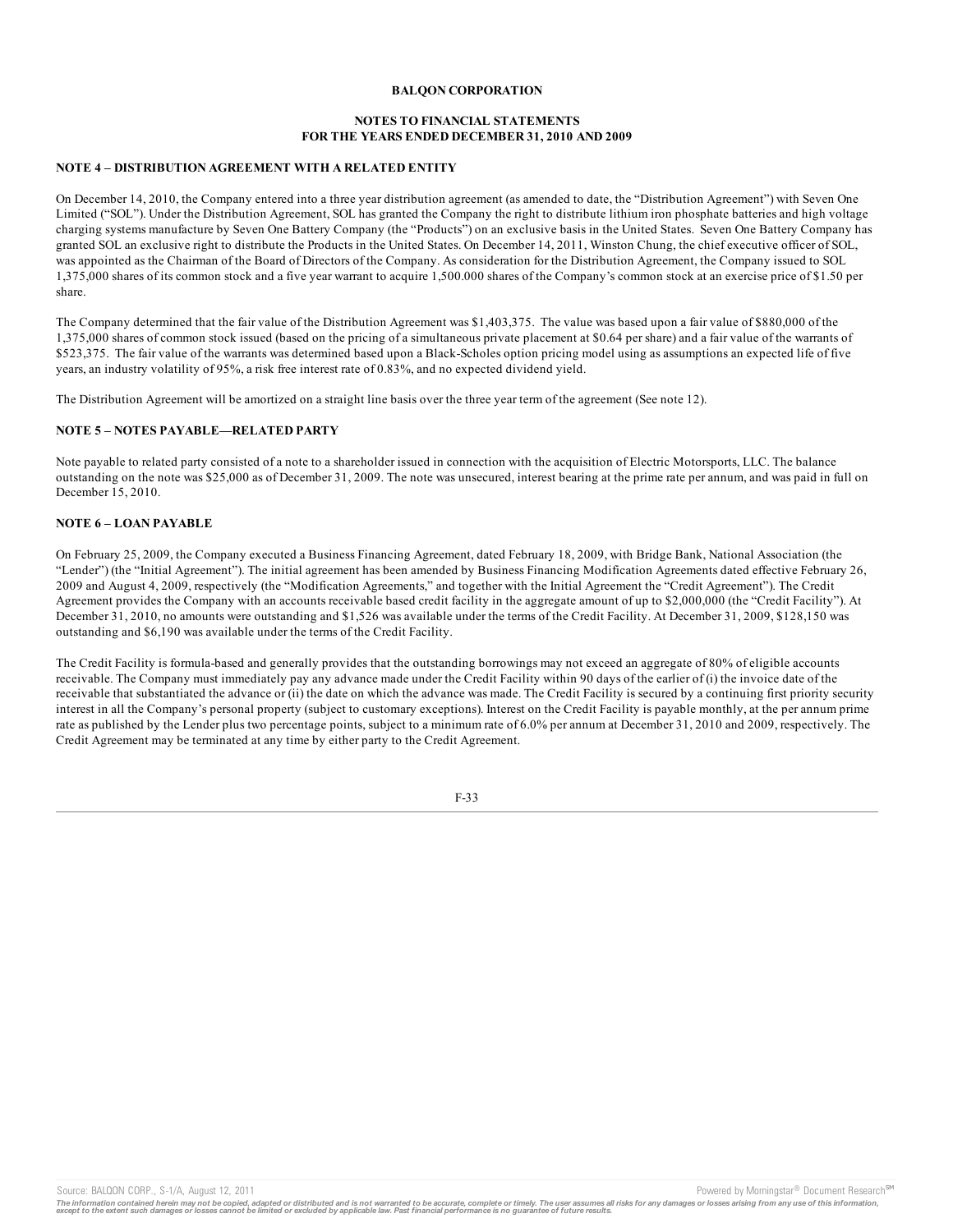### **NOTES TO FINANCIAL STATEMENTS FOR THE YEARS ENDED DECEMBER 31, 2010 AND 2009**

## **NOTE 7 – CONVERTIBLE NOTES PAYABLE**

| Convertible notes payable consist of the following as of December 31, 2010 and 2009:                 | December 31,<br>2010 | December 31.<br>2009 |
|------------------------------------------------------------------------------------------------------|----------------------|----------------------|
| Subordinated unsecured convertible notes payable, interest at 10% per annum payable quarterly, due   |                      |                      |
| March 31, 2012 (1)                                                                                   | 985.000              | 1,000,000            |
| Subordinated unsecured convertible notes payable, interest at 10% per annum payable quarterly, due   |                      |                      |
| September 1, 2012 (2)                                                                                | 1.483.750            |                      |
| Senior secured convertible notes payable, interest at 10% per annum payable quarterly, due September |                      |                      |
| 30, 2012(3)                                                                                          | 850,000              |                      |
| Convertible notes payable                                                                            | 3,318,750            | 1,000,000            |
| Less: note discount                                                                                  | (2,161,319)          | (790, 490)           |
| Convertible notes payable, net of discounts                                                          | 1,157,431            | 209,510              |

(1) Between March 25, 2009 and June 19, 2009, the Company entered into agreements with 34 accredited investors for the sale by the Company of an aggregate of \$1,000,000 of 10% Unsecured Subordinated Convertible Promissory Notes which are convertible into an aggregate of 1,000,000 shares of the Company's common stock at a conversion price of \$1.00 per share of common stock, subject to adjustment. The notes are subordinated to the right to the prior payment of all Senior Indebtedness (as defined in the Notes). Additionally, the Company issued three-year warrants to purchase an aggregate of 1,000,000 shares of the Company's common stock at an exercise price of \$1.50 per share. The conversion price of the notes and the exercise price of the warrants are only subject to adjustment based on stock splits, stock dividends, spin-offs, rights offerings, or recapitalization through a large, nonrecurring cash dividend. During the year ended December 31, 2010, \$15,000 in principal amount of these notes was converted to 15,000 shares of the company's common stock. As of December 31, 2010, \$985,000 in principal was outstanding under these notes.

The Company determined that the relative fair value of the warrants upon issuance was \$639,061. The relative fair value was determined using the methodology prescribed by current accounting guidance. The Company determined the initial fair value of the beneficial conversion feature was approximately \$360,939. These amounts were calculated under a Black-Scholes option pricing model using as assumptions an expected life of 3 years, an industry volatility of 54.39%, a risk free interest rate of 1.15%, and no expected dividend yield. The relative value of the warrants of \$639,061 and the beneficial conversion feature of \$360,939 was recorded by the Company as a loan discount of \$1,000,000, which the Company is amortizing to interest expense over the life of the notes. As of December 31, 2010, the unamortized balance of the note discount was \$432,606.

(2) Between February 5, 2010 and April 12, 2010, the Company entered into agreements with seven accredited investors for the sale by the Company of an aggregate of \$1,500,000 of 10% Unsecured Subordinated Convertible Promissory Notes which are convertible into an aggregate of 1,999,993 shares of the Company's common stock at a conversion price of \$0.75 per share of common stock, subject to adjustment. Additionally, the Company issued three-year warrants to purchase an aggregate of 1,999,993 shares of the Company's common stock at an exercise price of \$0.50 per share. In connection with the offering, the Company issued three year warrants to purchase 15,999 shares of its common stock at an exercise price of \$0.50 per share to two accredited investors in consideration of finder services rendered. The conversion price of the notes and the exercise price of the warrants are only subject to adjustment based on stock splits, stock dividends, spin-offs, rights offerings, or recapitalization through a large, nonrecurring cash dividend. During the year ended December 31, 2010, \$16,250 of the principal of the notes was converted into 21,667 shares of the Company's common stock.

F-34

Source: BALQON CORP., S-1/A, August 12, 2011 **Powered by Morningstar® Document Research** and the second powered by Morningstar<sup>®</sup> Document Research in

The information contained herein may not be copied, adapted or distributed and is not warranted to be accurate, complete or timely. The user assumes all risks for any damages or losses arising from any use of this informat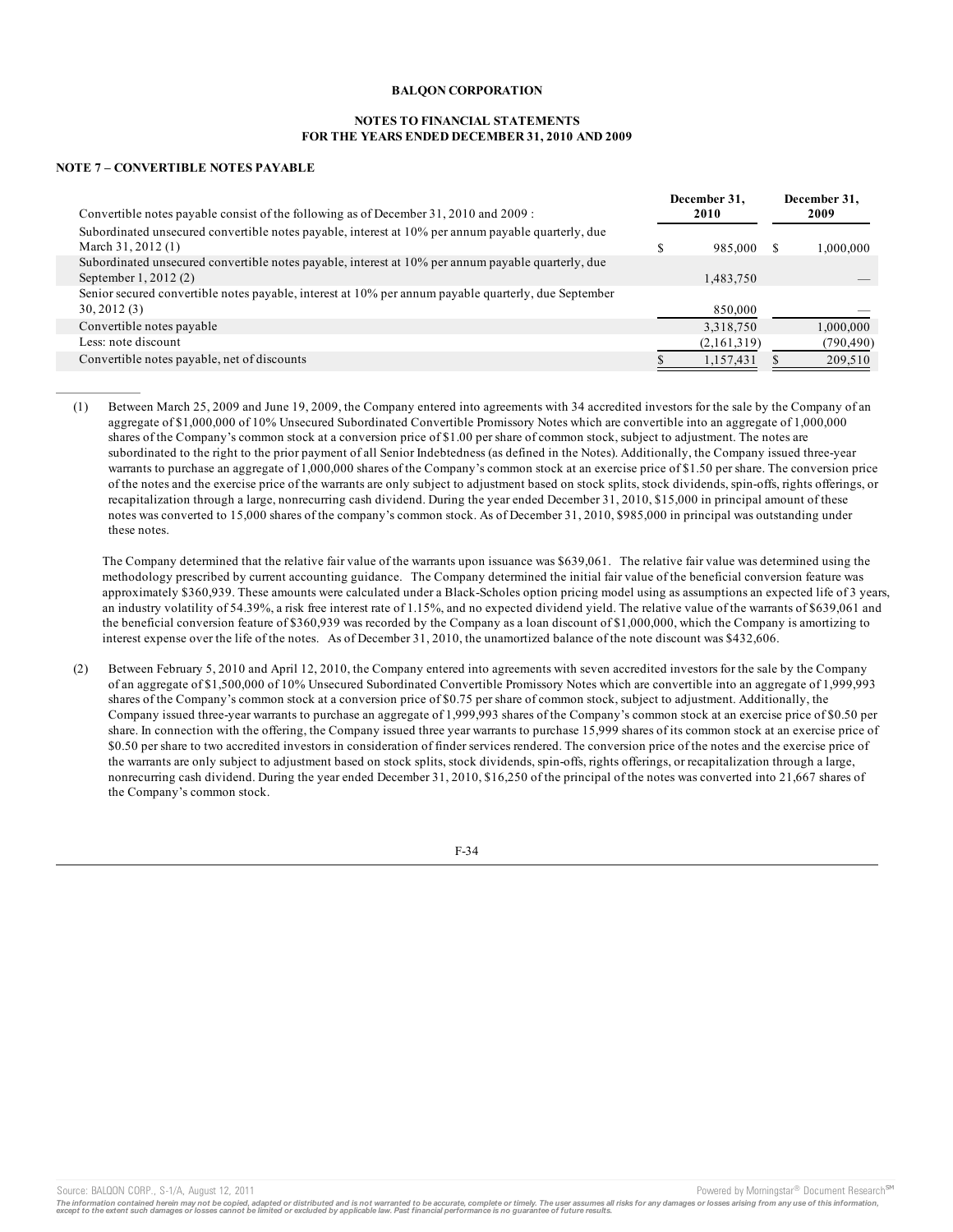#### **NOTES TO FINANCIAL STATEMENTS FOR THE YEARS ENDED DECEMBER 31, 2010 AND 2009**

#### **NOTE 7 – CONVERTIBLE NOTES PAYABLE (continued)**

The Company determined that the relative fair value of the warrants upon issuance was \$731,710. The relative fair value was determined using the methodology prescribed by current accounting guidance. The Company determined the initial fair value of the beneficial conversion feature was approximately \$768,290. These amounts were calculated under a Black-Scholes option pricing model using as assumptions an expected life of 3 years, an industry volatility of between 95% and 116%, a risk free interest rate of 1.47%, and no expected dividend yield. The relative value of the warrants of \$731,710 and the beneficial conversion feature of \$768,290 was recorded by the Company as a loan discount of \$1,500,000, which the Company is amortizing to interest expense over the life of the notes. As of December 31, 2010, the unamortized balance of the note discount was \$1,007,628.

(3) Between July 2010 and December 2010, the Company entered into agreements with 26 accredited investors for the sale by the Company of an aggregate of \$850,000 of 10% Senior Secured Convertible Debentures (the "Debentures") which are convertible into an aggregate of 1,133,333 shares of the Company's common stock at a conversion price of \$0.75 per share, subject to adjustment. In connection with this offering, the Company also issued to the investors warrants to purchase an aggregate of 850,000 shares of the Company's common stock at an exercise price of \$0.75 per share, subject to adjustment.

The Company also issued to its placement agent warrants to purchase 68,000 shares of the Company's common stock at exercise price of \$0.75 per share, subject to the same adjustments and terms as those warrants issued to investors. The Debentures are due on September 30, 2012, or at the Company's sole discretion, on March 31, 2013 (the "Maturity Date") or such date as this Debenture is required or permitted to be repaid as provided in the agreement. The Debentures are secured under the terms of a security agreement granting the holders of the Debentures a security interest in all of the Company's personal property.

Each of the agreements governing the Debentures and warrant includes an anti-dilution provision that allows for the automatic reset of the conversion or exercise price upon any future sale of common stock instruments at or below the current exercise price. The Company considered the current FASB guidance of "Determining Whether an Instrument Indexed to an Entity's Own Stock" which indicates that any adjustment to the fixed amount (either conversion price or number of shares) of the instrument regardless of the probability or whether or not within the issuers' control, means the instrument is not indexed to the issuers own stock. Accordingly, the Company determined that the conversion price of the Debentures and the exercise price of the warrants are not a fixed amount because they are subject to fluctuation based on the occurrence of future offerings or events. As a result, the Company determined that the conversion features and the warrants are not considered indexed to the Company's own stock and characterized the fair value of these warrants as derivative liabilities upon issuance.

$$
F-35
$$

The information contained herein may not be copied, adapted or distributed and is not warranted to be accurate, complete or timely. The user assumes all risks for any damages or losses arising from any use of this informat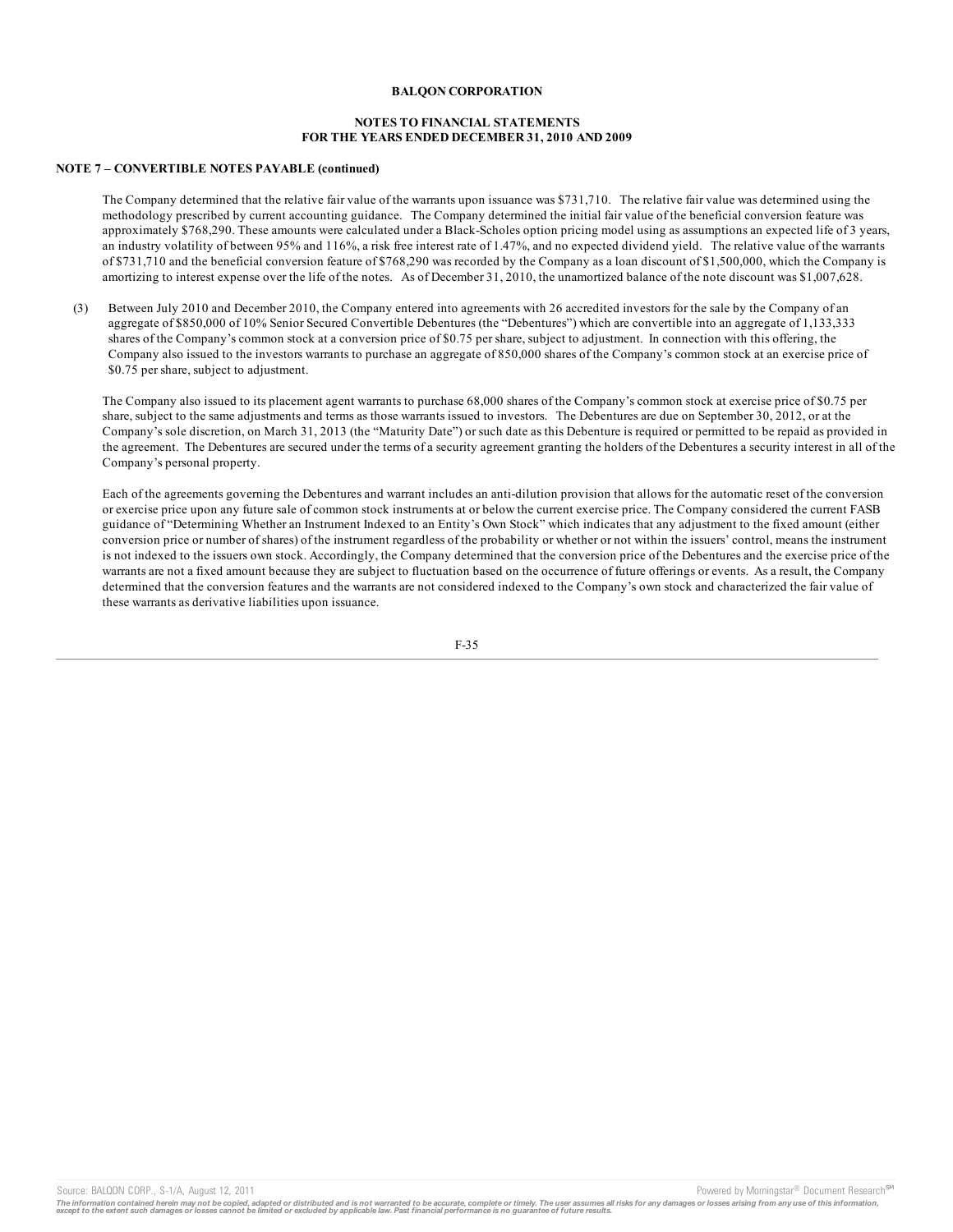### **NOTES TO FINANCIAL STATEMENTS FOR THE YEARS ENDED DECEMBER 31, 2010 AND 2009**

### **NOTE 7 – CONVERTIBLE NOTES PAYABLE (continued)**

The Company determined the aggregate fair value of the warrants issued to investors and its placement agent to be \$511,399 and the initial fair value of the embedded beneficial conversion feature of the Debentures to be \$504,440 (an aggregate amount of \$1,015,839). These amounts were determined by management with the use of an independent valuation specialist using a Monte Carlo simulation model. In accordance with current accounting guidelines, as the amount of Debt discount to be recognized is limited to the amount of proceeds allocated to the Debentures, the excess of \$165,839 of derivative liability created over the face amount of the note was considered to be a cost of the private placement. In addition, the Company also incurred another \$193,500 of closing costs (consisting of \$93,500 of placement agent fees and \$100,000 of legal fees directly related to the offering). As such, the Company recorded an \$850,000 valuation discount upon issuance, and recognized private placement costs of \$358,339 for financial reporting purposes. As of December 31, 2010, the Company has amortized \$128,915 of the valuation discount, and the remaining unamortized valuation discount of \$721,085 as of December 31, 2010 has been offset against the face amount of the notes for financial statement purposes. The aggregate fair value of the derivative liabilities as of December 31, 2010 was \$955,974 (see Note 8).

As of December 31, 2010 the total discount of \$2,161,319 is offset against the balance of the convertible notes for financial statement presentation. At December 31, 2009 the total discount of \$790,490 is offset against the balance of the convertible notes for financial statement presentation. During the years ended December 31, 2010 and 2009, amortization of loan discount was \$979,171 and \$209,510, respectively.

## **NOTE 8 – DERIVATIVE LIABILITY**

In June 2008, the FASB issued authoritative guidance on determining whether an instrument (or embedded feature) is indexed to an entity's own stock. Under the authoritative guidance, effective January 1, 2009, instruments which do not have fixed settlement provisions are deemed to be derivative instruments. The conversion feature of the Company's Debentures (described in Note 7), and the related warrants, do not have fixed settlement provisions because their conversion and exercise prices, respectively, may be lowered if the Company issues securities at lower prices in the future. The Company was required to include the reset provisions in order to protect the holders of the Debentures from the potential dilution associated with future financings. In accordance with the FASB authoritative guidance, the conversion feature of the Debentures was separated from the host contract (i.e., the Debentures) and recognized as a derivative instrument. Both the conversion feature of the Debentures and the related warrants have been characterized as derivative liabilities to be re-measured at the end of every reporting period with the change in value reported in the statement of operations.

$$
F-36
$$

Source: BALQON CORP., S-1/A, August 12, 2011 **Powered by Morningstar® Document Research** in Powered by Morningstar® Document Research in

The information contained herein may not be copied, adapted or distributed and is not warranted to be accurate, complete or timely. The user assumes all risks for any damages or losses arising from any use of this informat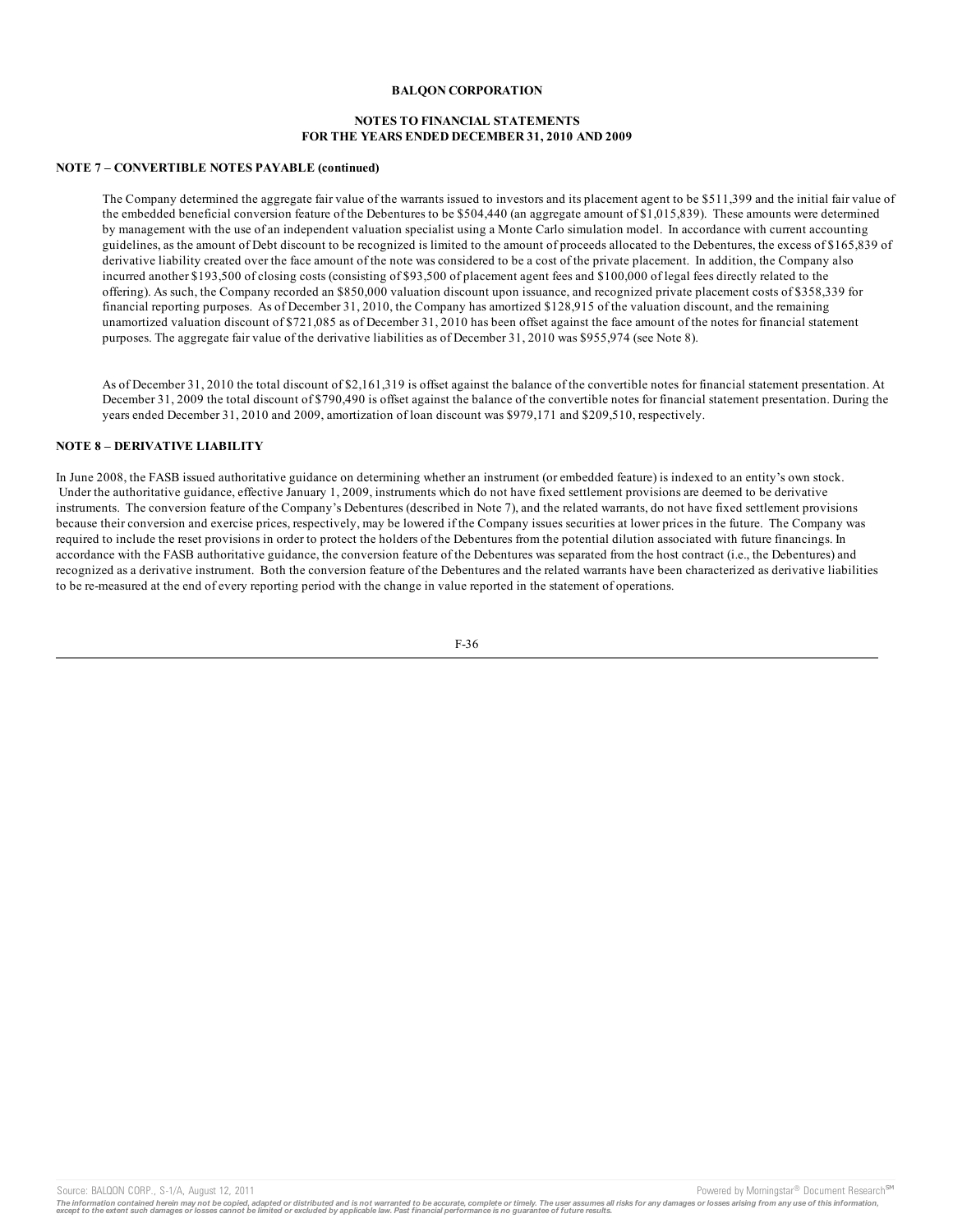#### **NOTES TO FINANCIAL STATEMENTS FOR THE YEARS ENDED DECEMBER 31, 2010 AND 2009**

# **NOTE 8 – DERIVATIVE LIABILITY (continued)**

The derivative liabilities were valued using simulation model with the following assumptions:

|                          | December 31,<br>2010 | <b>Upon Issuance</b> |
|--------------------------|----------------------|----------------------|
| Conversion feature:      |                      |                      |
| Risk-free interest rate  | 1.75%                | $0.72\% - 0.42\%$    |
| Expected volatility      | 90%                  | $115\% - 101\%$      |
| Expected life (in years) | $1.75$ years         | $2.17$ years         |
| Expected dividend yield  | $\mathbf{0}$         | $\bf{0}$             |
| Warrants:                |                      |                      |
| Risk-free interest rate  | 1.76%                | $1.89\% - 1.17\%$    |
| Expected volatility      | 95%                  | 95%                  |
| Expected life (in years) | 4.75 years           | $4.88 - 5.17$ years  |
| Expected dividend yield  | $\mathbf{0}$         | $\Omega$             |
| Fair Value:              |                      |                      |
| Conversion feature       | 464,844              | 504,440              |
| Warrants                 | 491,130              | 511,399              |
|                          | 955,974              | \$<br>1,015,839      |

The risk-free interest rate was based on rates established by the Federal Reserve Bank. The Company uses the volatility of five comparable guideline companies to estimate volatility for its common stock. The expected life of the conversion feature of the notes was based on the term of the notes and the expected life of the warrants was determined by the expiration date of the warrants. The expected dividend yield was based on the fact that the Company has not paid dividends to its common stockholders in the past and does not expect to pay dividends to its common stockholders in the future.

As of December 31, 2010, the aggregate derivative liability of the conversion feature and the warrants was \$955,974. For the year ended December 31, 2010, the Company recorded a gain on the change in fair value of the derivative liabilities of \$59,865. As of December 31, 2009, no derivative instruments were recorded.

## **NOTE 9 – INCOME TAXES**

At December 31, 2010 and 2009, the Company had available Federal and state net operating loss carryforwards to reduce future taxable income. The amounts available were approximately \$10,657,000 for federal and for state purposes. The Federal carryforward expires in 2028 and the state carryforward expires in 2018.

Given the Company's history of net operating losses, management has determined that it is more likely than not the Company will be able to realize the tax benefit of the carryforwards.

Accordingly, the Company has not recognized a deferred tax asset for this benefit. Upon the attainment of taxable income by the Company, management will assess the likelihood of realizing the tax benefit associated with the use of the carryforwards and will recognize a deferred tax asset at that time.

#### F-37

Source: BALQON CORP., S-1/A, August 12, 2011 **Powered by Morningstar® Document Research** in Powered by Morningstar® Document Research in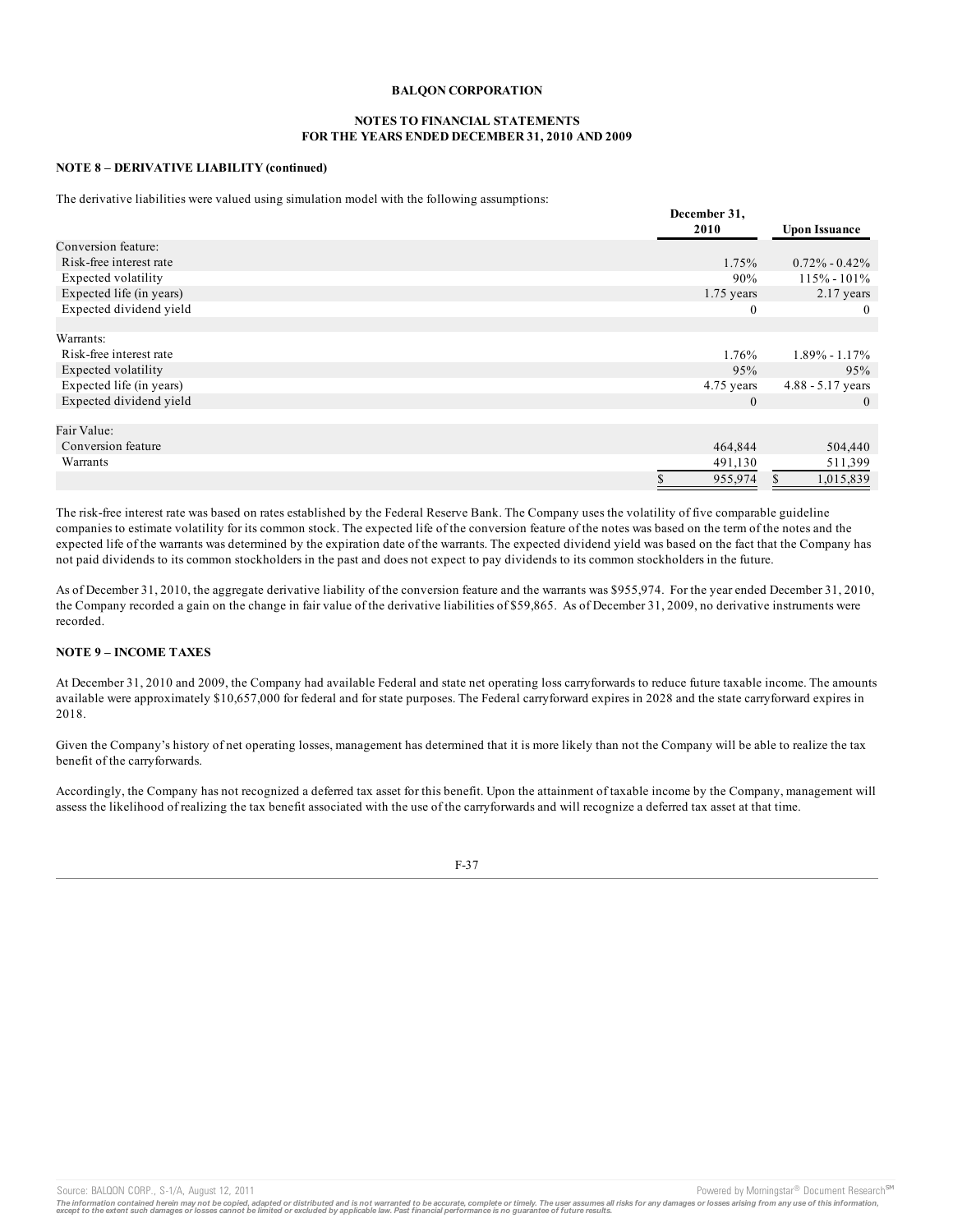#### **NOTES TO FINANCIAL STATEMENTS FOR THE YEARS ENDED DECEMBER 31, 2010 AND 2009**

### **NOTE 9 – INCOME TAXES (continued)**

Current standards require that a valuation allowance be established when it is more likely than not that all or a portion of deferred tax assets will not be realized.

Significant components of the Company's deferred income tax assets are as follows:

|                                  | December 31,<br>2010 | December 31,<br>2009 |
|----------------------------------|----------------------|----------------------|
| Deferred income tax asset:       |                      |                      |
| Net operating loss carry forward | 5.562.000            | 4,374,000            |
| Valuation allowance              | (5,562,000)          | (4,374,000)          |
| Net deferred income tax asset    |                      |                      |

Reconciliation of the effective income tax rate to the U.S. statutory rate is as follows:

|                                              |                            | <b>Year Ended December 31.</b> |  |  |
|----------------------------------------------|----------------------------|--------------------------------|--|--|
|                                              | 2010                       | 2009                           |  |  |
| Tax expense at the U.S. statutory income tax | $(34.0\%)$                 | $(34.0\%)$                     |  |  |
| State tax net of federal tax benefit         | $(5.8\%)$                  | $(5.8\%)$                      |  |  |
| ncrease in the valuation allowance           | 39.8%                      | 39.8%                          |  |  |
| Effective tax rate                           | $-$ <sup>0</sup> / $\cdot$ | $-$ %                          |  |  |

The Company adopted authoritative guidance issued by the GAAP which addresses the determination of whether tax benefits claimed or expected to be claimed on a tax return should be recorded in the financial statements. Under the current accounting guidelines, the Company may recognize the tax benefit from an uncertain tax position only if it is more likely than not that the tax position will be sustained on examination by the taxing authorities, based on the technical merits of the position. The tax benefits recognized in the financial statements from such a position should be measured based on the largest benefit that has a greater than 50% likelihood of being realized upon ultimate settlement. Current accounting guidelines also provide guidance on derecognition, classification, interest and penalties on income taxes, accounting in interim periods and require increased disclosures. At the date of adoption, and as of December 31, 2010, the Company does not have a liability for unrecognized tax benefits.

## **NOTE 10 – SHAREHOLDERS' EQUITY**

### **Shares Issued For Services**

On February 2, 2010, the Company issued 200,000 shares of its common stock valued at \$208,000, to an accredited investor in consideration of consulting services rendered between January 1 and June 30, 2010.

### **Shares Issued For Cash**

In December 2010, the Company raised an aggregate \$5,000,000 through the issuance of 7,812,500 shares of its common stock, plus warrants to purchase 7,812,500 shares of common stock at \$0.64 per share, to an investor and related party. The warrants expire six years from the date of issue.

F-38

Source: BALQON CORP., S-1/A, August 12, 2011 **Powered by Morningstar® Document Research** stream of the second stream of the second stream of the second stream of the second stream of the second stream of the second stream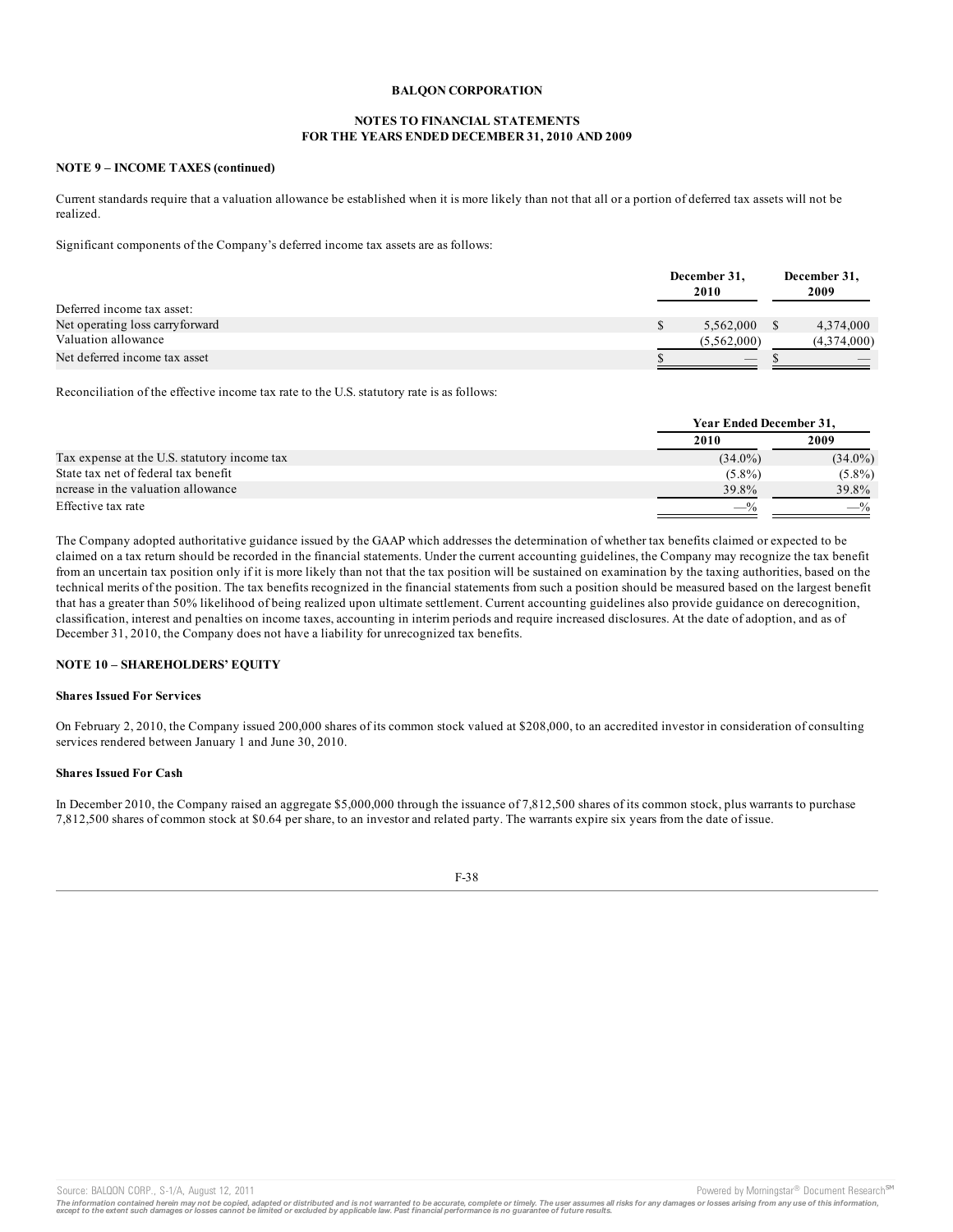#### **NOTES TO FINANCIAL STATEMENTS FOR THE YEARS ENDED DECEMBER 31, 2010 AND 2009**

## **NOTE 10 – SHAREHOLDERS' EQUITY (continued)**

## **Shares Issued Upon Conversion of Convertible Notes**

During the year ended December 31, 2010, \$31,250 of unsecured 10% subordinated convertible promissory notes were converted into 36,666 shares of the Company's common stock.

### **NOTE 11 – STOCK OPTIONS AND WARRANTS**

### **Stock Options**

At December 31, 2010, options to purchase common shares were outstanding as follows:

|                              | <b>Shares</b>            | Weighted<br>Average<br>Exercise<br>Price |
|------------------------------|--------------------------|------------------------------------------|
| Balance at January 1, 2009   | 4,562,592                | \$<br>2.00                               |
| Granted                      | __                       | __                                       |
| Exercised                    |                          | $\hspace{0.1mm}-\hspace{0.1mm}$          |
| Cancelled                    | __                       | __                                       |
| Balance at December 31, 2009 | 4,562,592                | \$<br>2.00                               |
| Granted                      |                          |                                          |
| Exercised                    | $\overline{\phantom{a}}$ |                                          |
| Cancelled                    | (1,520,864)              | \$<br>1.50                               |
| Balance at December 31, 2010 | 3,041,728                | 2.25                                     |

The following table summarizes information about stock options outstanding and exercisable as of December 31, 2010:

|                                       | <b>Options Outstanding</b>                          |                                          | <b>Options Exercisable</b>                                         |                            |                                              |
|---------------------------------------|-----------------------------------------------------|------------------------------------------|--------------------------------------------------------------------|----------------------------|----------------------------------------------|
| Range of<br>Exercise<br><b>Prices</b> | <b>Number</b><br>of Shares<br>Underlying<br>Options | Weighted<br>Average<br>Exercise<br>Price | Weighted<br>Average<br>Remaining<br>Contractual<br>Life (in years) | <b>Number</b><br>of Shares | Weighted<br>Average<br><b>Exercise Price</b> |
| \$2.00                                | 1,520,864                                           | \$2.00                                   | 0.50                                                               | 1,520,864                  | \$2.00                                       |
| \$2.50                                | 1,520,864                                           | \$2.50                                   | 1.52                                                               | 1,520,864                  | \$2.50                                       |
|                                       | 3,041,728                                           |                                          |                                                                    | 3,041,728                  |                                              |

There was no aggregate intrinsic value of the 3,041,728 options outstanding and exercisable as of December 31, 2010 based on the trading price as of the period then ended. As of December 31, 2010, all options were vested and there were no unvested options outstanding.

F-39

Source: BALQON CORP., S-1/A, August 12, 2011 **Powered by Morningstar® Document Research** in Powered by Morningstar® Document Research in

The information contained herein may not be copied, adapted or distributed and is not warranted to be accurate, complete or timely. The user assumes all risks for any damages or losses arising from any use of this informat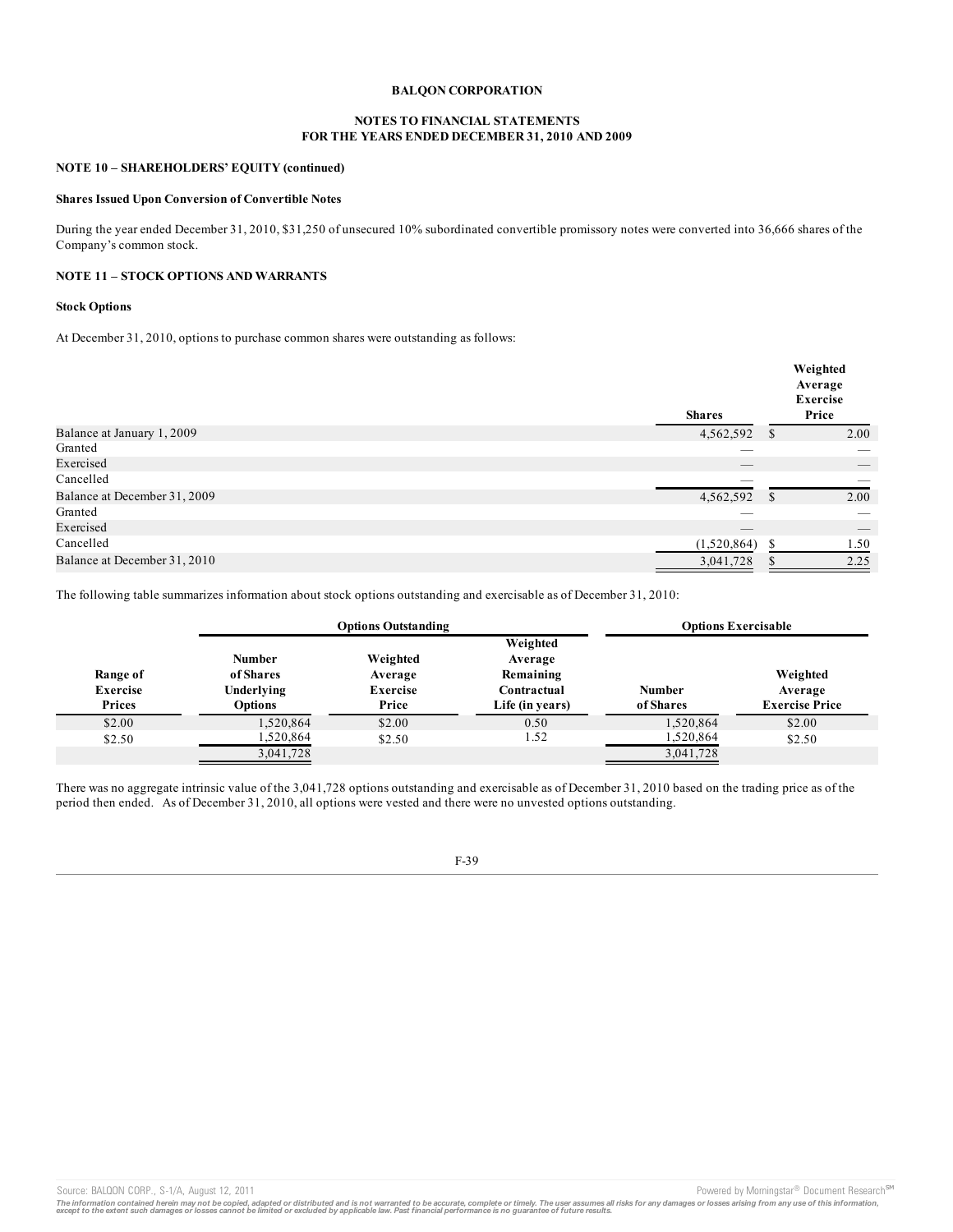### **NOTES TO FINANCIAL STATEMENTS FOR THE YEARS ENDED DECEMBER 31, 2010 AND 2009**

#### **NOTE 11 – STOCK OPTIONS AND WARRANTS (continued)**

#### **Warrants**

At December 31, 2010, warrants shares outstanding were as follows:

|                              |               | Weighted<br>Average      |
|------------------------------|---------------|--------------------------|
|                              | <b>Shares</b> | <b>Exercise Price</b>    |
| Balance at January 1, 2009   | 3,008,778     | \$1.50                   |
| Granted                      | 1,000,000     | \$1.50                   |
| Exercised                    |               |                          |
| Cancelled                    | (61, 531)     | $\overline{\phantom{a}}$ |
| Balance at December 31, 2009 | 3,947,247     | \$1.50                   |
| Granted                      | 12,286,492    | $$0.50 - $1.50$          |
| Exercised                    |               |                          |
| Cancelled                    | (304, 592)    | $$1.50 - $2.00$          |
| Balance at December 31, 2010 | 15,929,147    | \$0.96                   |

During March and June 2009, the Company raised an aggregate of \$1,000,000 through the issuance of its 10% Unsecured Subordinated Convertible Promissory Notes (see Note 7). In connection with this offering, the Company also issued three-year warrants to purchase an aggregate of 1,000,000 shares of common stock at an exercise price of \$1.50 per share.

Between February 5, 2010 and April 12, 2010, the Company raised an aggregate of \$1,500,000 through the issuance of its 10% Unsecured Subordinated Convertible Promissory Notes (see Note 7). In connection with this offering, the Company also issued three-year warrants to purchase an aggregate of 1,999,993 shares of common stock at an exercise price of \$0.50 per share. In connection with the sale of certain of the 10% Unsecured Subordinated Convertible Promissory Notes, the Company issued three year warrants to purchase 15,999 shares of its common stock at an exercise price of \$0.50 per share to two accredited investors in consideration of finder services rendered.

In May 2010, the Company entered into an agreement for financial public relations services pursuant to which the Company may issue three-year warrants to purchase an indeterminate number of shares of common stock of the Company at an exercise price of \$1.00 per share based upon certain performance based benchmarks.

Through December 31, 2010, the Company had issued warrants valued at \$31,628 to purchase 40,000 shares of its common stock pursuant to this agreement.

Between July 29, 2010, and December 2, 2010, the Company raised an aggregate of \$850,000 through the issuance of its 10% Senior Secured Convertible Debentures (see Note 7). In connection with this offering, the Company also issued to the investors five year warrants to purchase an aggregate of 850,000 shares of the Company's common stock at an exercise price of \$0.75 per share, subject to adjustment. The Company also issued five-year placement agent warrants to purchase an aggregate of 68,000 shares of the Company's common stock at an exercise price of \$0.75 per share in connection with the offering.

In December 2010, in connection with the sale of common stock and warrants for cash, the Company issued a six year warrant to purchase up to 7,812,500 shares of the Company's common stock at \$0.64 per share.

F-40

Source: BALQON CORP., S-1/A, August 12, 2011 **Powered by Morningstar® Document Research** <sup>5M</sup>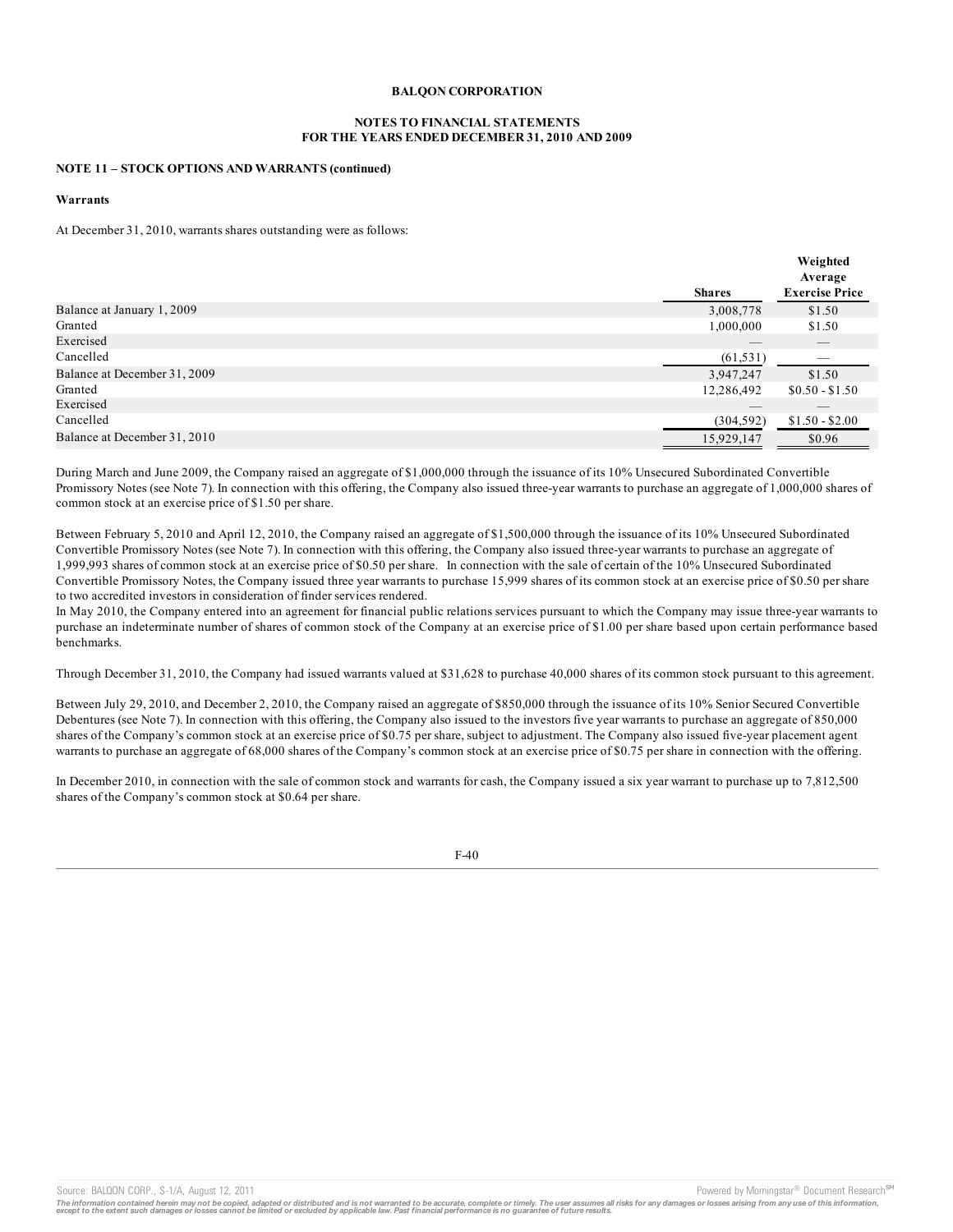#### **NOTES TO FINANCIAL STATEMENTS FOR THE YEARS ENDED DECEMBER 31, 2010 AND 2009**

### **NOTE 11 – STOCK OPTIONS AND WARRANTS (continued)**

#### **Warrants (continued)**

In December 2010, in connection with the Distribution Agreement, the Company issued a five year warrant to purchase up to 1,500,000 shares of the Company's common stock at \$1.50 per share.

The following table summarizes information about stock warrants outstanding and exercisable as of December 31, 2010:

|                                | <b>Warrants Outstanding</b>                          |                                          | <b>Warrants Exercisable</b>                                        |                            |                                              |
|--------------------------------|------------------------------------------------------|------------------------------------------|--------------------------------------------------------------------|----------------------------|----------------------------------------------|
| Range of<br>Exercise<br>Prices | <b>Number</b><br>of Shares<br>Underlying<br>Warrants | Weighted<br>Average<br>Exercise<br>Price | Weighted<br>Average<br>Remaining<br>Contractual<br>Life (in years) | <b>Number</b><br>of Shares | Weighted<br>Average<br><b>Exercise Price</b> |
| \$0.50                         | 2,015,992                                            | \$0.50                                   | 1.7                                                                | 2,015,992                  | \$0.50                                       |
| \$0.64                         | 8.730.500                                            | \$0.64                                   | 5.0                                                                | 8,730,500                  | \$0.64                                       |
| \$1.00                         | 40,000                                               | \$1.00                                   | 2.7                                                                | 40,000                     | \$1.00                                       |
| \$1.50                         | 4,595,000                                            | \$1.50                                   | 2.7                                                                | 4,595,000                  | \$1.50                                       |
| \$2.00                         | 243,060                                              | \$2.00                                   | 0.5                                                                | 243,060                    | \$2.00                                       |
| \$2.50                         | 304,595                                              | \$2.50                                   | 1.4                                                                | 304,595                    | \$2.50                                       |
|                                | 15,929,147                                           |                                          |                                                                    | 15,929,147                 |                                              |

As of December 31, 2010, the aggregate intrinsic value of the warrants outstanding and exercisable was \$1,068,518.

## **NOTE 12 – COMMITMENTS AND CONTINGENCIES**

### **City of Los Angeles Agreement**

On September 26, 2008, the Company entered into an agreement with the City of Los Angeles to manufacture and deliver 20 electric yard tractors, 5 shorthaul electric tractors, and associated equipment including chargers, batteries and controllers for a total of \$5,383,750. As of December 31, 2010, the Company had delivered 14 electric yard tractors and one short-haul electric tractor to the City of Los Angeles. The Company expects to deliver the remaining 6 electric yard tractors, 4 short-haul electric tractors and associated equipment to the City of Los Angeles by December 31, 2011.

Under its agreement with the City of Los Angeles, the Company agreed to move its research and production facilities to the City of Los Angeles and also agreed to pay the City of Los Angeles a royalty fee of \$1,000 per electric vehicle it sells to a purchaser other than the City of Los Angeles or the AQMD.

During 2009, under the terms of the Company's agreement with the City of Los Angeles, the Company requested and was issued an advance payment in the amount of \$1,159,601. This advance payment was recorded as a customer deposit. This customer deposit will be applied against the Company's final invoices under its purchase order for 25 electric vehicles.

As of December 31, 2010, the Company had a sales backlog of \$2,640,429 of which \$1,979,725 was attributable to the 10 electric vehicles and associated parts the Company is required to deliver under its agreement with the City of Los Angeles.

### F-41

Source: BALQON CORP., S-1/A, August 12, 2011 **Powered by Morningstar® Document Research** in Powered by Morningstar® Document Research in

The information contained herein may not be copied, adapted or distributed and is not warranted to be accurate, complete or timely. The user assumes all risks for any damages or losses arising from any use of this informat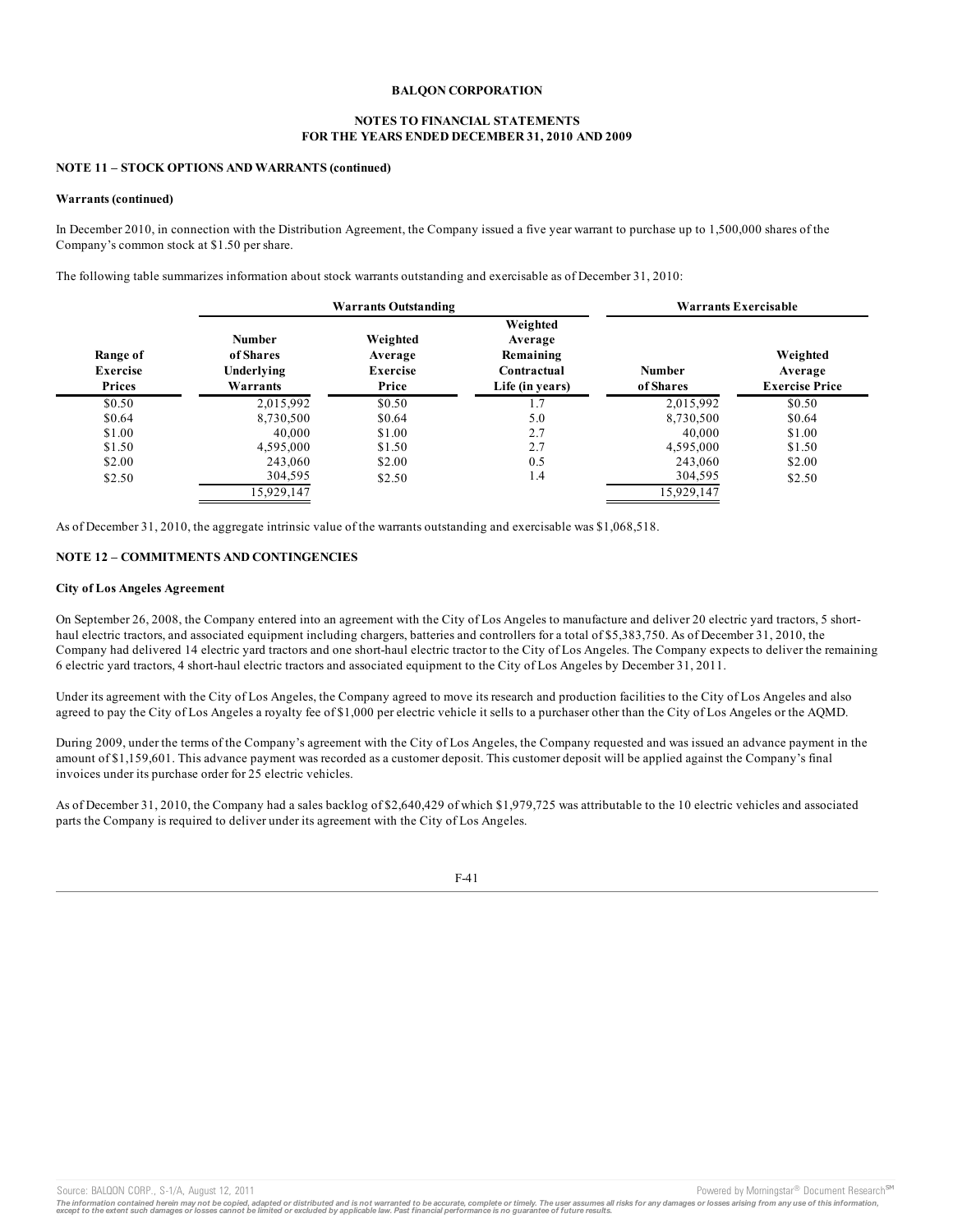#### **NOTES TO FINANCIAL STATEMENTS FOR THE YEARS ENDED DECEMBER 31, 2010 AND 2009**

### **NOTE 12 – COMMITMENTS AND CONTINGENCIES (continued)**

## **Employment Agreements**

On October 24, 2008, the Company signed an at will employment agreement with its CEO. The employment agreement is effective October 24, 2008 and provides for, among other items, the CEO to receive compensation of \$250,000 per year with an increase to \$300,000 per year after the second anniversary of the effective date of the employment agreement.

On October 24, 2008, the Company signed an at will employment agreement with its Vice President Engineering. The employment agreement is effective October 24, 2008 and provides for, among other items, the Vice President Engineering to receive compensation of \$150,000 per year with an increase to \$175,000 per year after the second anniversary of the effective date of the agreement.

On March 27, 2009, the Company signed an at will employment agreement with its Vice President Research and Development. The employment agreement is effective October 24, 2008 and provides for, among other items, the Vice President Research and Development to receive compensation of \$150,000 per year with an increase to \$175,000 and \$200,000 per year after the second and third anniversary, respectively, of the effective date of the agreement.

### **City of Los Angeles Grant**

In May 2009, the Company received a grant of up to \$400,000 from the City of Los Angeles to reimburse the Company for costs it incurs in connection with the installation, demonstration and evaluation of lithium powered battery packs in two of the Company's zero emissions Nautilus vehicles. Reimbursement of up to \$360,000 of the costs incurred shall be payable to the Company upon the delivery of a Nautilus E30 and a Nautilus E20 installed with lithium batteries to the City of Los Angeles for testing, and reimbursement of up to \$40,000 of the costs incurred shall be payable to the Company upon completion of testing required under the terms of the grant. Upon completion of the testing of these two vehicles, one Nautilus E20 and one Nautilus E30, the City of Los Angles will have the right to purchase these test vehicles against its existing purchase order with the Company. In June 2009, the Company completed assembly of a Nautilus E30 retrofitted with 280 kilowatt hours ("kWh") lithium battery packs, and an initial testing of this Nautilus E30 demonstrated a range of over 150 miles on a single charge under unloaded conditions. As of November 13, 2009, the Company has retrofitted 5 Nautilus E20s with 140 kWh lithium battery packs, and initial testing of this Nautilus E20 demonstrated a range of over 95 miles on a single charge under unloaded conditions.

As of December 31, 2010 and 2009, the Company has invoiced the City of Los Angeles \$360,000 in accordance with the City of Los Angeles grant. During the years ended December 31, 2010 and 2009, the Company incurred \$394,224 and \$359,350, respectively, of costs related to the City of Los Angeles grant and recognized the same amount as revenue. As of December 31, 2010, costs in excess of billings of \$34,224 are reflected as an asset in the Company's balance sheet. As of December 31, 2009, billings in excess of cost equal to \$650 are reflected as a liability in the Company's balance sheet. (See Note 2).

F-42

The information contained herein may not be copied, adapted or distributed and is not warranted to be accurate, complete or timely. The user assumes all risks for any damages or losses arising from any use of this informat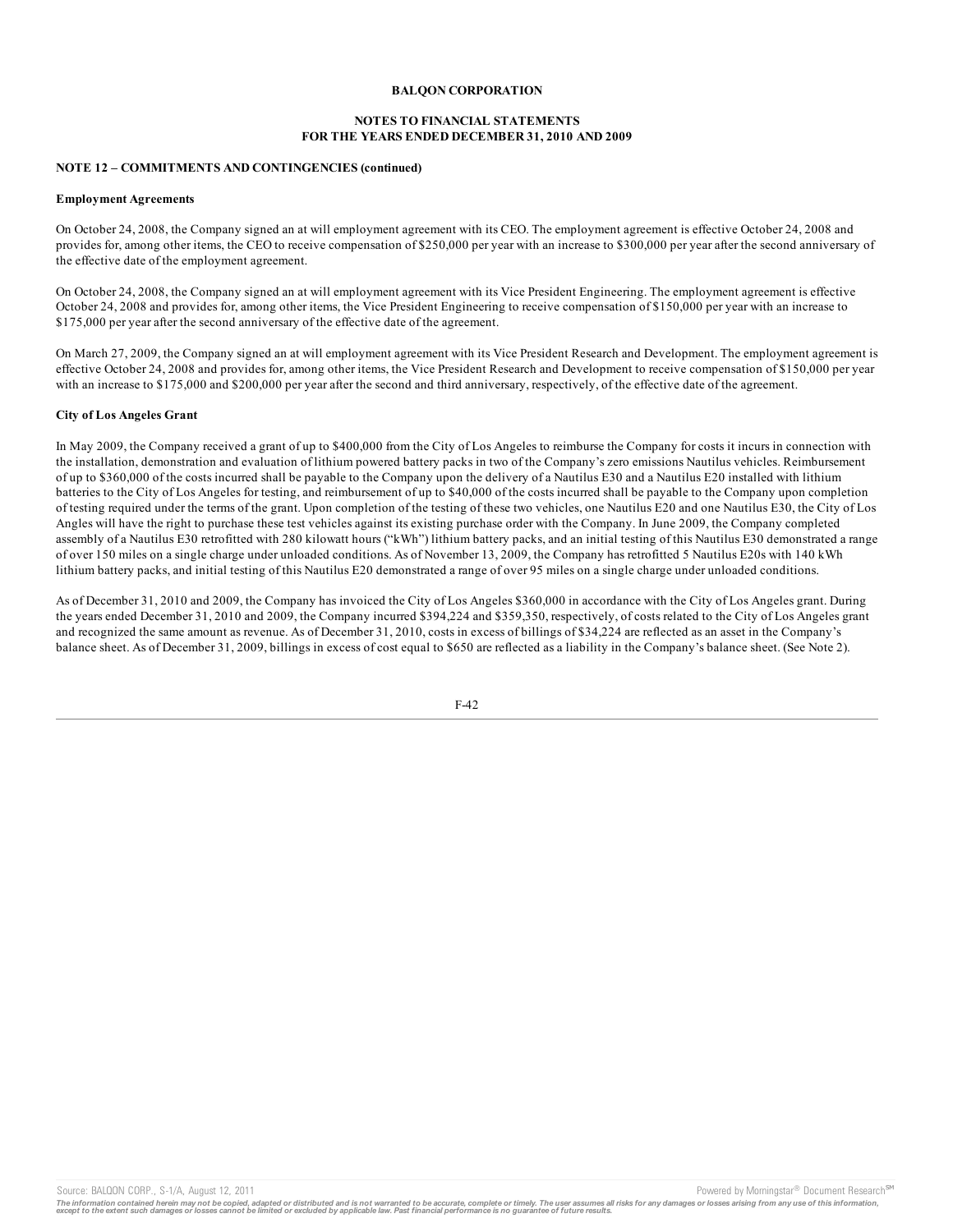#### **NOTES TO FINANCIAL STATEMENTS FOR THE YEARS ENDED DECEMBER 31, 2010 AND 2009**

#### **NOTE 12 – COMMITMENTS AND CONTINGENCIES (continued)**

#### **Autocar Agreement**

In 2009, the Company entered into an agreement (the "Autocar Agreement") with Autocar, LLC ("Autocar"), a manufacturer and marketer of severe service heavy-duty trucks, under which the Company agreed with Autocar to collaborate on the development, marketing and sale of on-road Class 7 and Class 8 zero emissions electric trucks to be used in short-haul drayage and trash hauling applications (the "Autocar Truck"). Under the terms of the Autocar Agreement, the Company agreed to purchase Department of Transportation compliant chassis designed for cab-over-engine-heavy-duty vehicles (the "Autocar Chassis") exclusively from Autocar for a period of at least three years. The Autocar Agreement is for an initial term commencing on June 9, 2009 and ending 36 months after the first sale of an Autocar Truck by us to an end user (the "First Sale"). After the initial term, the Autocar Agreement will automatically continue for successive one-year terms until it is terminated at the end of its term by either party giving the other party notice of termination at least 60 days prior to the end of the applicable term. Under the Autocar Agreement, the Company agreed to purchase: a minimum of 50 Autocar Chassis during the first 12-month period after the First Sale (with at least 5 Autocar Chassis being purchased by December 9, 2009), a minimum of 75 Autocar Chassis during the second 12 month period after the First Sale, and a minimum of 112 Autocar Chassis during the third 12-month period after the First Sale. The Company purchased 5 Autocar Chassis prior to December 9, 2009. As of December 31, 2010, the First Sale under the Autocar Agreement had not been made.

#### **Investor Relations Agreement**

In May 2010, the Company entered into an agreement for financial public relations services pursuant to which the Company may issue three-year warrants to purchase an indeterminate number of shares of common stock of the Company at an exercise price of \$1.00 per share based upon certain performance based benchmarks. Through December 31, 2010, the Company had issued warrants valued at \$31,628 to purchase 40,000 shares of its common stock pursuant to this agreement. This agreement was terminated by the Company on March 18, 2011, at which time the Company had issued warrants to purchase 50,000 shares of its common stock pursuant to this agreement.

## **Leases**

The Company previously leased facilities located in Santa Ana, California under a lease that expired on May 31, 2009. At expiration, the lease for the Santa Ana facility had a monthly payment of \$3,206. On July18, 2008, the Company entered into a three-year lease of a manufacturing facility located in Harbor City, California that expires on July 31, 2011. As of December 31, 2010, the lease had a base monthly rent of \$10,540.

The lease was amended on February 3, 2011, to increase the amount of space and extend the lease expiration date to July 31, 2012. Effective March 1, 2011, the base monthly rent under the lease increased from \$10,540 to \$14,353.

Rent expense for the years ended December 31, 2010 and 2009 was \$129,260 and \$138,509, respectively.

$$
F-43
$$

Source: BALQON CORP., S-1/A, August 12, 2011 **Powered by Morningstar® Document Research** in Powered by Morningstar® Document Research in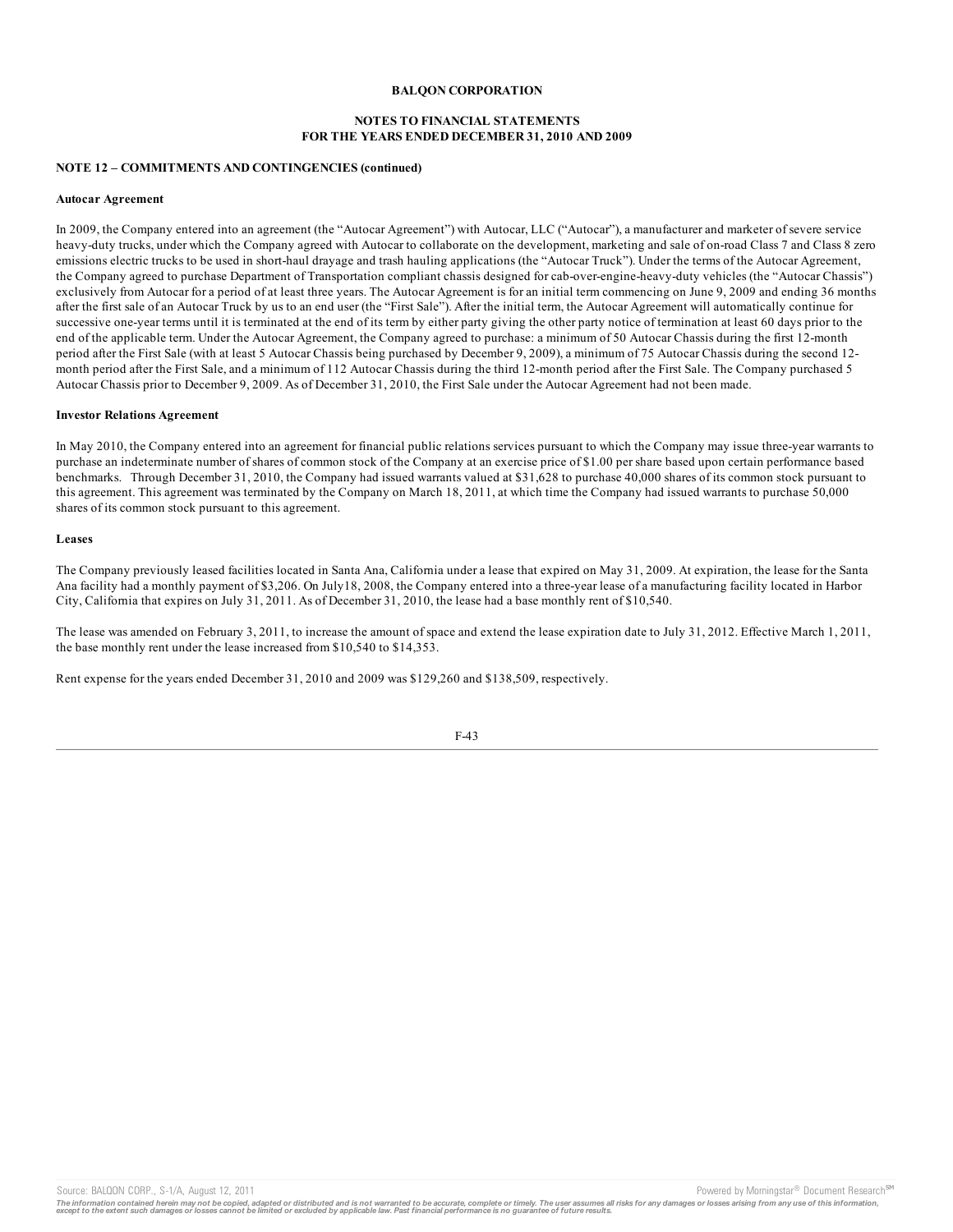### **NOTES TO FINANCIAL STATEMENTS FOR THE YEARS ENDED DECEMBER 31, 2010 AND 2009**

#### **NOTE 12 – COMMITMENTS AND CONTINGENCIES (continued)**

#### **Leases (continued)**

The future minimum rental payments required under the non-cancelable operating leases described above as of December 31, 2010 and 2009 are as follows:

| <b>Years ending December 31:</b> |   |         |
|----------------------------------|---|---------|
| 2011                             | S | 126,490 |
| 2012                             | S | 164,610 |
| 2013                             | S | 100.471 |

#### **Registration Rights Agreements**

In connection with the private placement transactions consummated between March 2009 and December 2010, the Company entered into certain registration rights agreements (collectively, the "Registration Rights Agreements"). Under the Registration Rights Agreements, the Company is obligated to register for resale shares of common stock and certain shares of common stock underlying the convertible notes and warrants issued in the private placement transactions consummated between March 2009 and December 2010. Under the terms of the Registration Rights Agreements, the Company will not be subject to liquidated damages for not complying with its obligations under the Registration Rights Agreements in a timely manner.

#### **Distribution Agreement**

The Company received a letter from alleging that the Distribution Agreement infringes on the rights a certain party has under certain agreements between that party and Winston Battery Limited (formerly known as Thunder Sky Battery Limited). The Company believes that these allegations are without merit and intends to vigorously defend against any claims brought against the Company; however, the Company could incur substantial costs and diversion of management resources defending any such claims – even if the Company is ultimately successful in the defense of such matter.

### **NOTE 13 - SUBSEQUENT EVENTS**

On January 25, 2011, the Company entered into an agreement with Winston Global Energy ("WGE"), a related entity, whereby WGE agreed to purchase 300 electric drive systems from the Company at an aggregate purchase price of \$15.9 million (the "Purchase Order"). Under the terms of the Purchase Order, the Company agreed to deliver the electric drive systems to WGE by July 25, 2012.

On February 3, 2011, the Company entered into an amendment to the Lease Agreement governing its facility in Harbor City, California. Under the amendment to the Lease Agreement, the term of the lease was extended from July 31, 2011 to July 31, 2012 and the amount of space available under the lease was increased. Effective March 1, 2011, the base monthly rent under the lease increased from \$10,540 to \$14,353.

F-44

Source: BALQON CORP., S-1/A, August 12, 2011 **Powered by Morningstar® Document Research** <sup>5M</sup>

The information contained herein may not be copied, adapted or distributed and is not warranted to be accurate, complete or timely. The user assumes all risks for any damages or losses arising from any use of this informat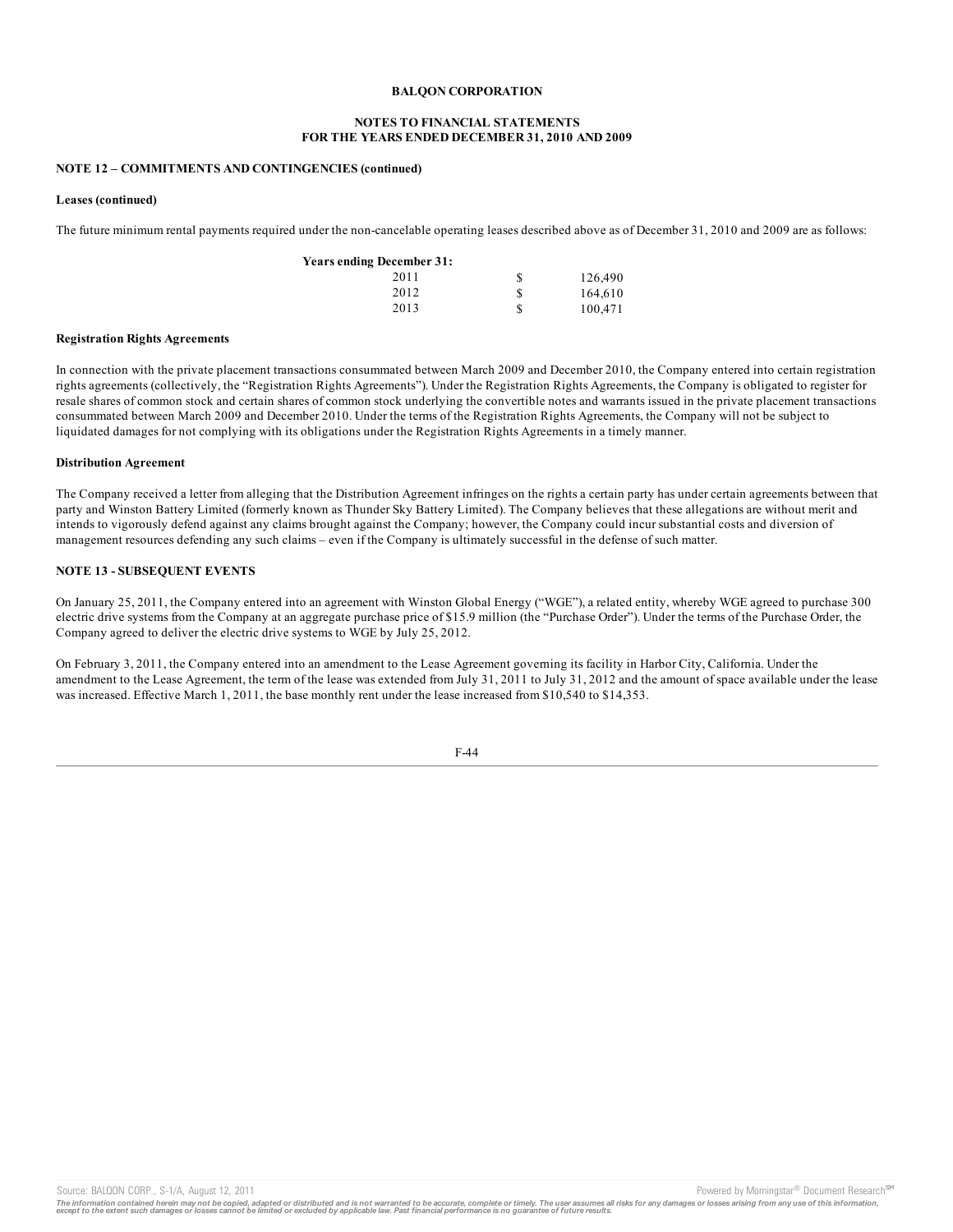#### **NOTES TO FINANCIAL STATEMENTS FOR THE YEARS ENDED DECEMBER 31, 2010 AND 2009**

#### **NOTE 13 - SUBSEQUENT EVENTS (continued)**

On March 18, 2011, the Company terminated its agreement for financial public relations services under which the Company may have been obligated to issue three-year warrants to purchase an indeterminate number of shares of common stock of the Company at an exercise price of \$1.00 per share based upon certain performance based benchmarks. At termination, the Company had issued warrants to purchase 50,000 shares of its common stock pursuant to this agreement.

In March 2011, the Company delivered 3 Nautilus XE20s yard tractors and battery chargers to T&K Logistics, Inc. ("T&K"). T&K is the provider of logistics services to Ford Motor Company and the manager of on-site transportation of trailers and containers at Ford Motor Company's assembly plant in Wayne, Michigan. This equipment was delivered under the terms of a lease agreement that requires payments to the Company of \$3,695 per vehicle over a period of thirty-six months.

As of April 12, 2011, the Company had a backlog of approximately \$18,540,429. The Company's backlog consists primarily of a \$15.9 million order from WGE, an affiliate of the Company's Chairman of the Board, for 300 electric drive systems. Our backlog also includes our agreement to deliver 6 additional Nautilus XE20 electric yard tractors and 4 additional Nautilus XE30 electric short haul tractors (and associated equipment) under its outstanding purchase order from the City of Los Angeles and its agreement to deliver 7 Nautilus XE20 electric yard tractors for use at Ford Motor Company's assembly plant under a leasing arrangement with T&K Logistics.

On April 13 2011, the Company entered into an amendment to the Distribution Agreement with SOL to correctly reflect, among other things, the chain of distribution among the parties to the Distribution Agreement and the manufacturer of the Products.

Subsequent to December 31, 2010, \$297,250 of our convertible notes were converted into 390,684 shares of our common stock in accordance with the original terms of the applicable note agreements. In addition, 258,332 shares of our common stock were issued upon the exercise of outstanding warrant agreements resulting in cash proceeds of \$132,666 to the Company.

F-45

Source: BALQON CORP., S-1/A, August 12, 2011 **Powered by Morningstar® Document Research** <sup>5M</sup>

The information contained herein may not be copied, adapted or distributed and is not warranted to be accurate, complete or timely. The user assumes all risks for any damages or losses arising from any use of this informat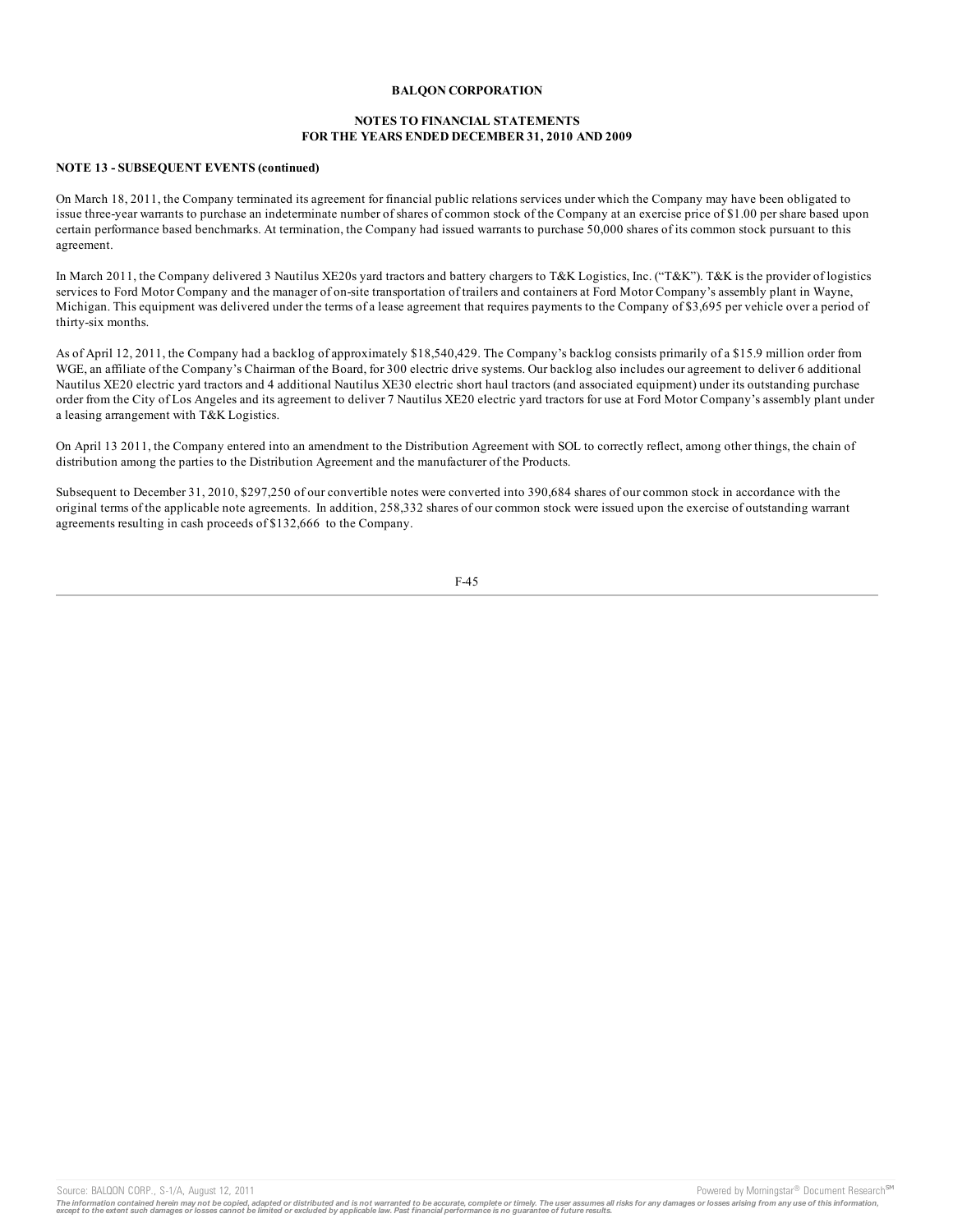**PROSPECTUS**

**, 2011**

We have not authorized any dealer, salesman or other person to give any information or to make any representation other than those contained in this prospectus and any accompanying supplement to this prospectus. You must not rely upon any information or representation not contained in this prospectus or any accompanying prospectus supplement. This prospectus and any accompanying supplement to this prospectus do not constitute an offer to sell or the solicitation of an offer to buy any securities other than the registered securities to which they relate, nor do this prospectus and any accompanying supplement to this prospectus constitute an offer to sell or the solicitation of an offer to buy securities in any jurisdiction to any person to whom it is unlawful to make such offer or solicitation in such jurisdiction. The information contained in this prospectus and any accompanying supplement to this prospectus is accurate as of the dates on their covers. When we deliver this prospectus or a supplement or make a sale pursuant to this prospectus or a supplement, we are not implying that the information is current as of the date of the delivery or sale.

Source: BALQON CORP., S-1/A, August 12, 2011 **Powered by Morningstar® Document Research** <sup>5M</sup>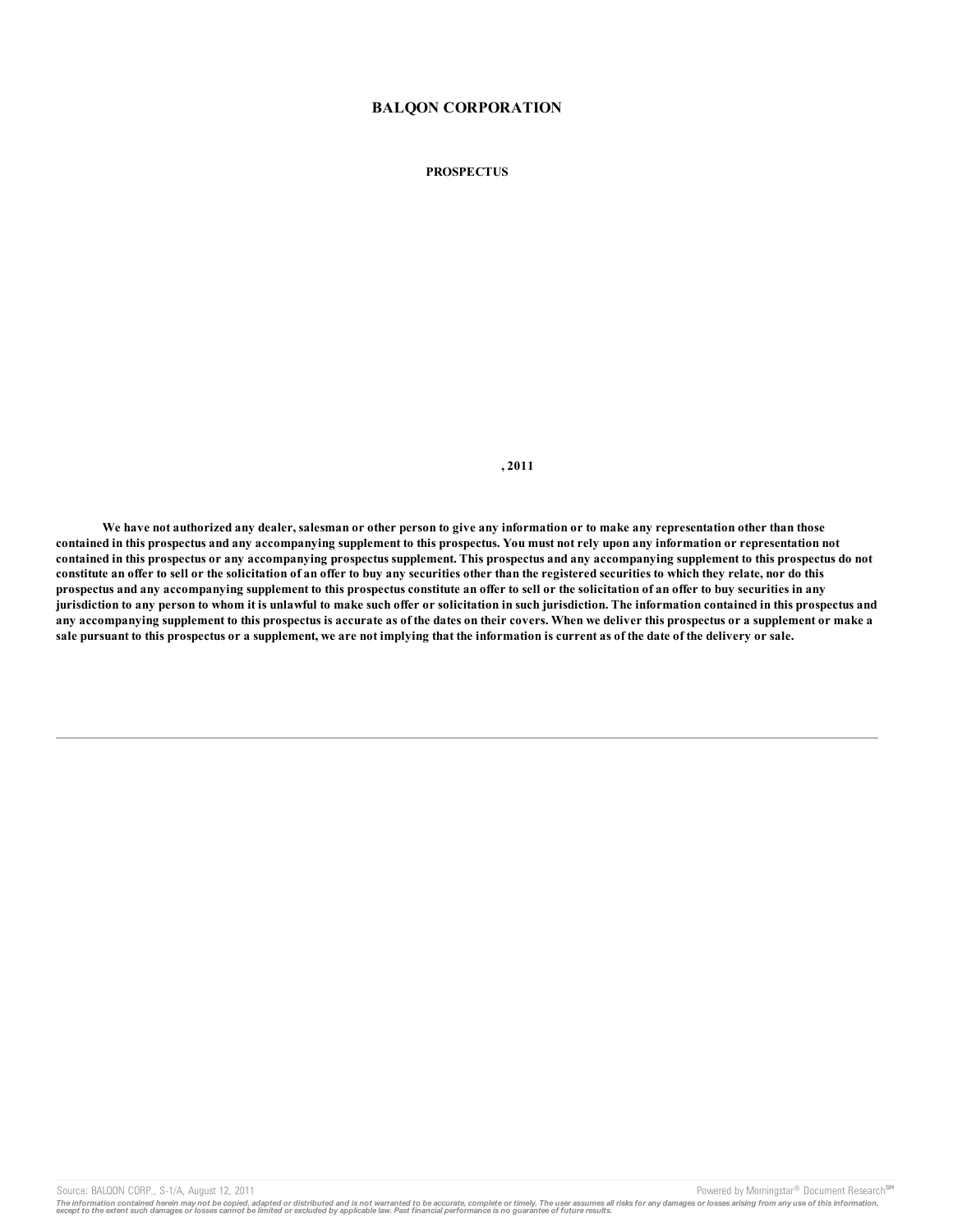#### **PART II**

### **INFORMATION NOT REQUIRED IN PROSPECTUS**

### **ITEM 13. OTHER EXPENSES OF ISSUANCE AND DISTRIBUTION**

The following table sets forth all expenses to be paid by us in connection with this offering. All amounts shown are estimates except for the SEC registration fee.

| <b>SEC</b> Registration           | 850                             |
|-----------------------------------|---------------------------------|
| <b>FINRA Fees</b>                 |                                 |
| Accounting Fees and Expenses      | 5,000                           |
| Legal Fees and Expenses           | 50,000                          |
| Blue Sky Fees and Expenses        | $\hspace{0.1mm}-\hspace{0.1mm}$ |
| Placement Agent Fees and Expenses | $\overline{\phantom{a}}$        |
| Printing Costs                    | 5,000                           |
| Miscellaneous Expenses            | 5,000                           |
| Total                             | 65,850                          |

## **ITEM 14. INDEMNIFICATION OF DIRECTORS AND OFFICERS**

Our Articles of Incorporation and bylaws provide that we shall, to the fullest extent permitted by Nevada Revised Statutes Section 78.751, indemnify all persons that we have power to indemnify under that section against all expenses, liabilities or other matters covered by that section, and that this indemnification is not exclusive of any other indemnification rights to which those persons may be entitled. Indemnification under this provision is as to actions both in an official capacity and in another capacity while holding office. Indemnification continues as to a person who has ceased to be a director, officer, employee or agent and extends to the benefit of the heirs, executors and administrators of such a person. Section 78.751 of the Nevada Revised Statutes provides that the expenses of our officers and directors incurred in defending a civil or criminal action, suit or proceeding must be paid by us as they are incurred and in advance of the final disposition of the action, suit or proceeding, upon receipt of an undertaking by or on behalf of the director or officer to repay the amount if it is ultimately determined by a court of competent jurisdiction that the director or officer is not entitled to indemnification.

Our Articles of Incorporation also provide that our directors shall not be liable to us or our stockholders for monetary damages for breach of fiduciary duty as a director, except to the extent required under the Nevada Revised Statutes. Any amendment, modification or repeal of this provision by our stockholders would not adversely affect any right or protection of any director in respect of any act or omission occurring prior to the time of such amendment, modification or repeal. Our Articles of Incorporation do not, however, eliminate or limit a director's liability for any act or omission involving intentional misconduct, fraud or a knowing violation of law, or the payment of unlawful distributions to stockholders. Furthermore, they do not limit liability for claims against a director arising out of the director's responsibilities under the federal securities laws or any other law. However, we have purchased directors' and officers' liability insurance to protect our directors and executive officers against liability under circumstances specified in the policy.

Source: BALQON CORP., S-1/A, August 12, 2011 **Powered by Morningstar® Document Research** <sup>5M</sup>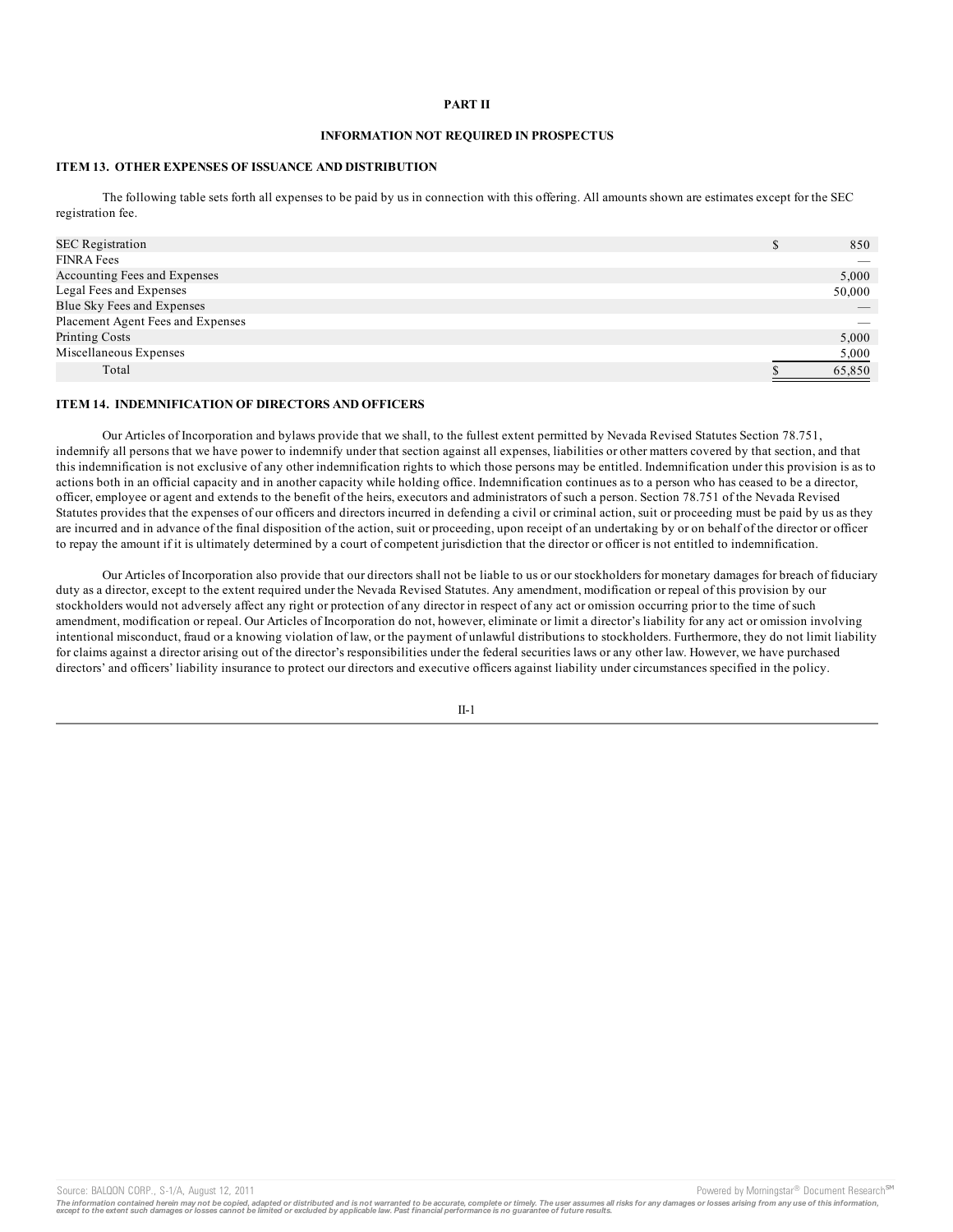Section 2115 of the California General Corporation Law, or the California Code, provides that corporations such as us that are incorporated in jurisdictions other than California (in our case, Nevada) and that meet various tests are subject to several provisions of the California Code, to the exclusion of the law of the jurisdiction in which the corporation is incorporated. We believe that we meet the tests contained in Section 2115. Consequently, we are subject to, among other provisions of the California Code, Section 317 which governs indemnification of directors, officers and others. Section 317 generally eliminates the personal liability of a director for monetary damages in an action brought by or in the right of the company for breach of a director's duties to the company or our stockholders except for liability:

- for acts or omissions that involve intentional misconduct or a knowing and culpable violation of law;
- for acts or omissions that a director believes to be contrary to the best interests of Balqon Corporation or our shareholders or that involve the absence of good faith on the part of the directors;
- for any transaction for which a director derived an improper personal benefit;
- for acts or omissions that show a reckless disregard for the director's duty to Balqon Corporation or our shareholders in circumstances in which the director was aware, or should have been aware, or the ordinary course of performing a director's duties, of a risk of serious injury to Balqon Corporation or our stockholders;
- for acts or omissions that constitute an unexcused pattern of inattention that amounts to an abdication of the director's duty to Balgon Corporation; and
- for engaging in transactions described in the California Code or California case law that result in liability, or approving the same kinds of transactions.

We have entered into separate indemnification agreements with each of our directors and executive officers that provide the maximum indemnity allowed to directors and executive officers by applicable law and which allow for certain procedural protections. We also maintain directors and officers insurance to insure such persons against certain liabilities.

These indemnification provisions and the indemnification agreements that we have entered into between us and our directors and executive officers may be sufficiently broad to permit indemnification of our directors and executive officers for liabilities (including reimbursement of expenses incurred) arising under the Securities Act.

To the extent indemnification for liabilities arising under the Securities Act may be permitted to directors, officers and controlling persons of Balqon Corporation under the foregoing provisions, or otherwise, we have been advised that in the opinion of the SEC such indemnification is against public policy as expressed in the Securities Act, and is, therefore, unenforceable. In the event that a claim for indemnification against such liabilities (other than the payment by the registrant of expenses incurred or paid by a director, officer or controlling person of the registrant in the successful defense of any action, suit or proceeding) is asserted by such director, officer or controlling person in connection with the securities being registered, the registrant will, unless in the opinion of its counsel the matter has been settled by controlling precedent, submit to a court of appropriate jurisdiction the question of whether such indemnification by it is against public policy as expressed in the Securities Act and will be governed by the final adjudication of such issue.

The inclusion of the above provisions in our Articles of Incorporation, our bylaws and in our indemnification agreements with our officers and directors may have the effect of reducing the likelihood of derivative litigation against our directors and may discourage or deter stockholders or management from bringing a lawsuit against our directors for breach of their duty of care, even though such an action, if successful, might otherwise have benefited us and our stockholders. At present, there is no litigation or proceeding pending involving a director of ours as to which indemnification is being sought, nor are we aware of any threatened litigation that may result in claims for indemnification by any of our directors.

II-2

Source: BALQON CORP., S-1/A, August 12, 2011 **Powered by Morningstar® Document Research** <sup>5M</sup>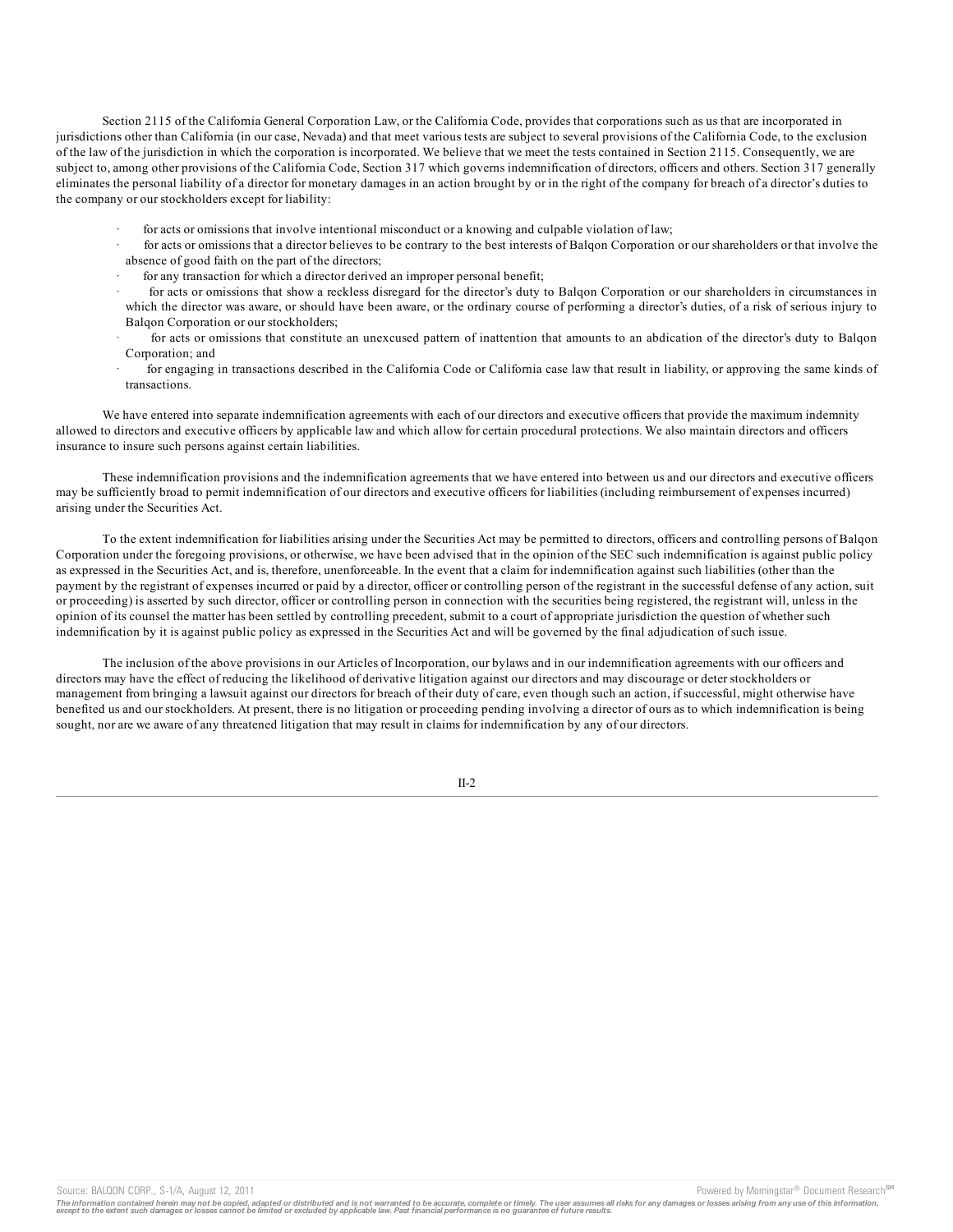Reference is made to the following documents filed as exhibits to this registration statement regarding relevant indemnification provisions described above and elsewhere herein.

| Document                             | Exhibit<br><b>Number</b> |
|--------------------------------------|--------------------------|
| Articles of Incorporation            | 3.1                      |
| <b>Bylaws</b>                        | 3.2                      |
| Form of Indemnification Agreement    | 10.3                     |
| <b>Registration Rights Agreement</b> | 4.5                      |
| Registration Rights Agreement        | 4.8                      |
| <b>Registration Rights Agreement</b> | 4.12                     |

#### **ITEM 15. RECENT SALES OF UNREGISTERED SECURITIES.**

#### **Sales of Unregistered Securities Prior to the Merger Transaction**

On October 24, 2008, immediately preceding the closing of the Merger Transaction, we issued warrants to purchase an aggregate of 184,598 shares of common stock (the "BMR Warrants") to seven accredited investors in consideration of services provided. One-third of the BMR Warrants had an exercise price of \$1.50 per share and expired on October 24, 2009, one-third of the BMR Warrants had an exercise price of \$2.00 per share and expired on October 24, 2010 and one-third of the BMR Warrants have an exercise price of \$2.50 per share and expire on October 24, 2011.

The issuances of our securities described above were made in reliance upon the exemption from registration available under Section 4(2) of the Securities Act, among others, as transactions not involving a public offering. This exemption was claimed on the basis that these transactions did not involve any public offering and the purchasers in each offering were accredited or sophisticated and had sufficient access to the kind of information registration would provide. In each case, appropriate investment representations were obtained and certificates representing the securities were issued with restrictive legends. Each investor was given adequate access to sufficient information about us to make an informed investment decision. There were no commissions paid on the sale of the issuance of securities described above.

#### **Merger Transaction**

On October 24, 2008, in connection with the Merger Transaction, we issued an aggregate of 23,908,348 shares of our common stock to the shareholders of Balqon California. In addition, the holders of warrants to acquire an aggregate of 2,614,180 shares of common stock of Balqon California were deemed to hold warrants to acquire an equal number of shares of our common stock upon completion of the Merger Transaction. Of the Warrants issued to Balqon California, (i) warrants to purchase 243,060 shares had an exercise price of \$1.50 per share and expired on June 30, 2010; (ii) warrants to purchase 243,060 shares have an exercise price of \$2.00 per share and expire on June 30, 2011; (iii) warrants to purchase 243,060 shares have an exercise price of \$2.50 per share and expire on June 30, 2012; (iv) warrants to purchase 500,000 shares have an exercise price of \$1.50 per share and expire in July 2011; (v) warrants to purchase 810,000 shares have an exercise price of \$1.50 per share and expire in September 2011; and (vi) warrants to purchase 575,000 shares have an exercise price of \$1.50 per share and expire in October 2011. In connection with the Merger Transaction, we also issued under our 2008 Plan options to purchase an aggregate of 4,562,592 shares of our common stock to certain of our directors and employees who held options to purchase an equal number of shares of Balqon California's common stock immediately prior to the completion of the Merger Transaction.

$$
II-3
$$

Source: BALQON CORP., S-1/A, August 12, 2011 **Powered by Morningstar® Document Research** Morningstar® Document Research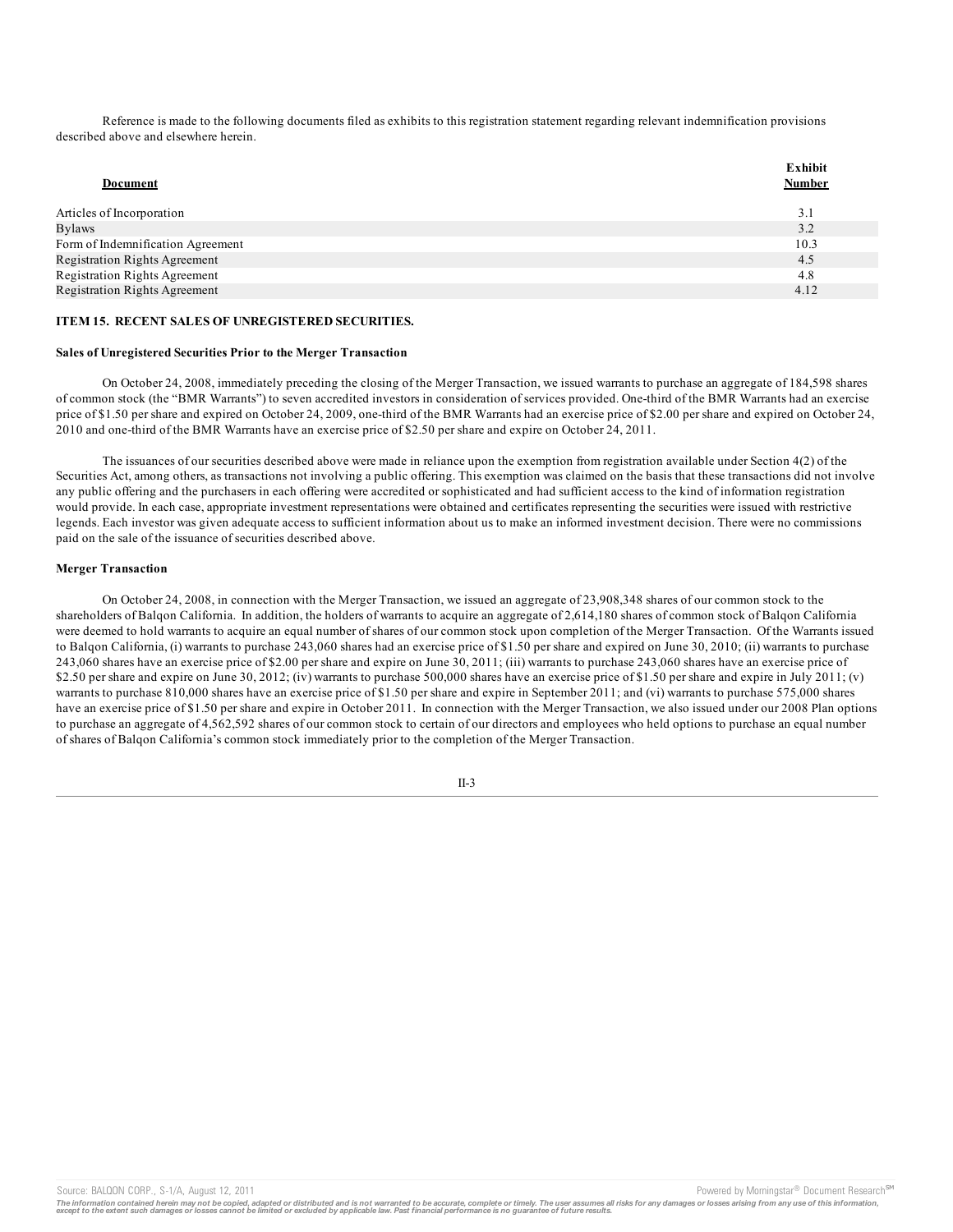The issuances of our securities described above were made in reliance upon the exemption from registration available under Section 4(2) of the Securities Act, among others, as transactions not involving a public offering. This exemption was claimed on the basis that these transactions did not involve any public offering and the purchasers in each offering were accredited or sophisticated and had sufficient access to the kind of information registration would provide. In each case, appropriate investment representations were obtained and certificates representing the securities were issued with restrictive legends. Each investor was given adequate access to sufficient information about us to make an informed investment decision. There were no commissions paid on the sale of the issuance of securities described above.

#### **Sales of Unregistered Securities After Consummation of the Merger Transaction**

On December 22, 2008, we entered into an agreement with 10 accredited investors for the sale by us of an aggregate of 210,000 shares of our common stock at a purchase price of \$1.00 per share for total aggregate proceeds of \$210,000. Additionally, we issued three-year warrants to purchase an aggregate of 210,000 shares of common stock at an exercise price of \$1.50 per share. The proceeds of \$210,000 were allocated to working capital.

During March and June 2009, we entered into agreements with 34 accredited investors for the sale by us of an aggregate of \$1,000,000 of 10% Unsecured Subordinated Convertible Promissory Notes which are convertible into an aggregate of 1,000,000 shares of our common stock at a conversion price of \$1.00 per share of common stock. Additionally, we issued three-year warrants to purchase an aggregate of 1,000,000 shares of common stock at an exercise price of \$1.50 per share. The proceeds of \$1,000,000 were allocated to working capital.

On February 2, 2010, we issued 200,000 shares of our common stock to one accredited investor in consideration of consulting services (for investor relations) to be rendered between February 2010 and August 2010.

Between February 5, 2010 and April 12, 2010, we entered into agreements with 11 accredited investors for the sale by us of an aggregate of \$1,500,000 of 10% Unsecured Subordinated Convertible Promissory Notes which were initially convertible into an aggregate of 1,999,993 shares of our common stock at a conversion price of \$0.75 per share of common stock, subject to adjustment. Additionally, we issued to these investors three-year warrants to purchase an aggregate of 1,999,993 shares of common stock at an exercise price of \$0.50 per share, subject to adjustment. The proceeds of \$1,500,000 are allocated to working capital. In connection with the sale of certain of the 10% Unsecured Subordinated Convertible Promissory Notes, we (i) paid \$12,000 in finder's fees and (ii) issued three year warrants to purchase 15,999 shares of our common stock at an exercise price of \$0.50 per share to two accredited investors in consideration of finder services rendered. In addition, on March 5, 2010, in connection with the sale of \$500,000 in principal amount of our 10% Unsecured Subordinated Convertible Promissory Notes, we granted to a certain accredited investor a right to buy, on or before May 15, 2010, up to an additional \$500,000 in principal amount of our 10% Unsecured Subordinated Convertible Promissory Notes convertible into up to 666,666 shares of common stock at a conversion price of \$0.75 per share and warrants exercisable into 666,666 shares of common stock at an exercise price of \$0.50 per share for an aggregate purchase price of \$500,000, which right was not exercised on or before May 15, 2010. In addition, on April 5, 2010, in connection with the sale of an aggregate of \$150,000 in principal amount of our 10% Unsecured Subordinated Convertible Promissory Notes, we granted to three accredited investors the right to buy, on or before May 15, 2010, an aggregate of up to an additional \$150,000 in principal amount of our 10% Unsecured Subordinated Convertible Promissory Notes convertible into up to 199,998 shares of common stock at a conversion price of \$0.75 per share and warrants exercisable into 199,998 shares of common stock at an exercise price of \$0.50 per share for an aggregate purchase price of \$150,000, which right was not exercised on or before May 15, 2010.

II-4

Source: BALQON CORP., S-1/A, August 12, 2011 **Powered by Morningstar® Document Research** <sup>5M</sup>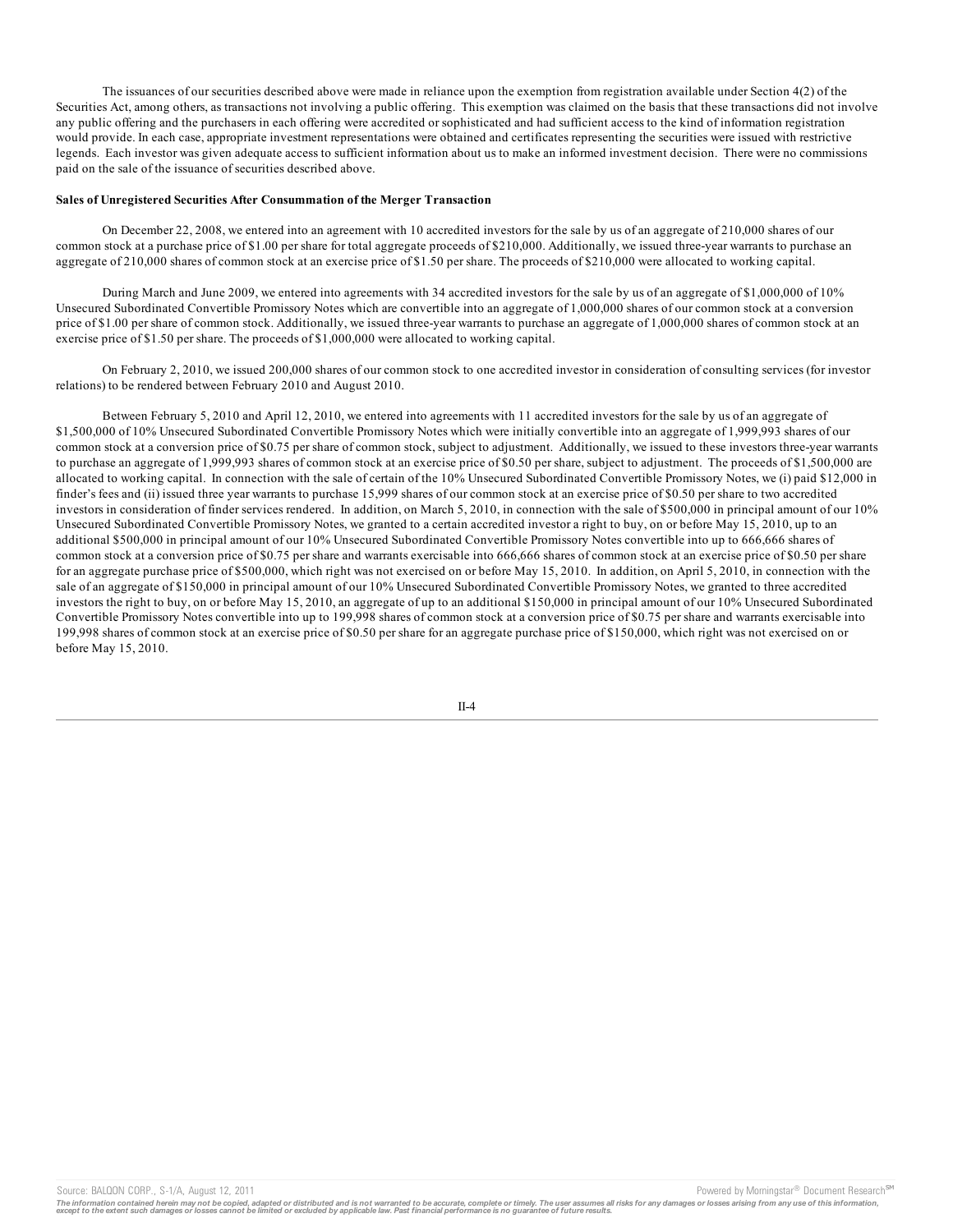On the 17th of each month beginning on May 17, 2010 and ending on February 17, 2011, we issued warrants to purchase 5,000 shares of our common stock at an exercise price of \$1.00 per share to one accredited investor in consideration of investor relations to be rendered between each such date of issuance and the one month anniversary of such date, respectively.

Between July 29, 2010 and December 2, 2010, we entered into agreements with 26 accredited investors under which we sold an aggregate of \$850,000 of 10% Senior Secured Convertible Debentures which were initially convertible into an aggregate of 1,133,333 shares of our common stock at a conversion price of \$0.75 per share, subject to adjustment. The 10% Senior Secured Convertible Debentures are secured by a security interest in all of our personal property (subject to customary exceptions), which security interest is subject to and subordinate to the security interest under secured credit facilities with one or more financial institution, now existing or hereafter arising, in an amount of up to \$2,500,000 in the aggregate, provided that we do not issue any of our equity securities in connection with the creation of any additional senior debt. Additionally, we issued to these investors five-year warrants to purchase an aggregate of 850,000 shares of our common stock at an exercise price of \$0.75 per share, subject to adjustment. In connection with the offering, we paid placement agent fees of approximately \$93,500, consisting of a cash commission of \$68,000 and a non-accountable expense allowance of \$25,500. We also issued five-year warrants to purchase an aggregate of 68,000 shares of our common stock at an exercise price of \$0.75 per share (subject to adjustment) to the placement agent and its designees. The aggregate gross proceeds of \$850,000 of the offering, less \$93,500 paid to the placement agent, less other offering expenses, were allocated to working capital.

On December 14, 2010, we issued 7,812,500 shares of our common stock and a five-year warrant to purchase up to 7,812,500 shares of our common stock at an exercise price of \$0.64 per share to Seven One Limited, an accredited investor, for an aggregate purchase price of \$5,000,000 in a private offering. The aggregate gross proceeds of \$5,000,000 were allocated to working capital. On December 14, 2010, we also entered into the Distribution Agreement with Seven One Limited under which we issued to Seven One Limited 1,375,000 shares of our common stock and a five-year warrant to purchase up to 1,500,000 shares of our common stock at an exercise price of \$1.50 per share in consideration of our appointment as distributor under the Distribution Agreement.

The issuances of our securities described above were made in reliance upon the exemption from registration available under Section 4(2) of the Securities Act, among others, as transactions not involving a public offering. This exemption was claimed on the basis that these transactions did not involve any public offering and the purchasers in each offering were accredited or sophisticated and had sufficient access to the kind of information registration would provide. In each case, appropriate investment representations were obtained and certificates representing the securities were issued with restrictive legends. Each investor was given adequate access to sufficient information about us to make an informed investment decision. Except as set forth above, there were no commissions paid on the sale of the issuance of securities described above.

#### **Sales of Unregistered Securities by Balqon California Prior to the Merger Transaction**

In June 2008, Balqon California issued options to purchase 4,166,751 shares of common stock to Balwinder Samra in consideration of services rendered.

In June 2008, Balqon California issued 333,340 shares of common stock and options to purchase 83,334 shares of common stock to Henry Velasquez in consideration of engineering and design consulting services rendered.

II-5

Source: BALQON CORP., S-1/A, August 12, 2011 **Powered by Morningstar® Document Research** <sup>5M</sup>

The information contained herein may not be copied, adapted or distributed and is not warranted to be accurate, complete or timely. The user assumes all risks for any damages or losses arising from any use of this informat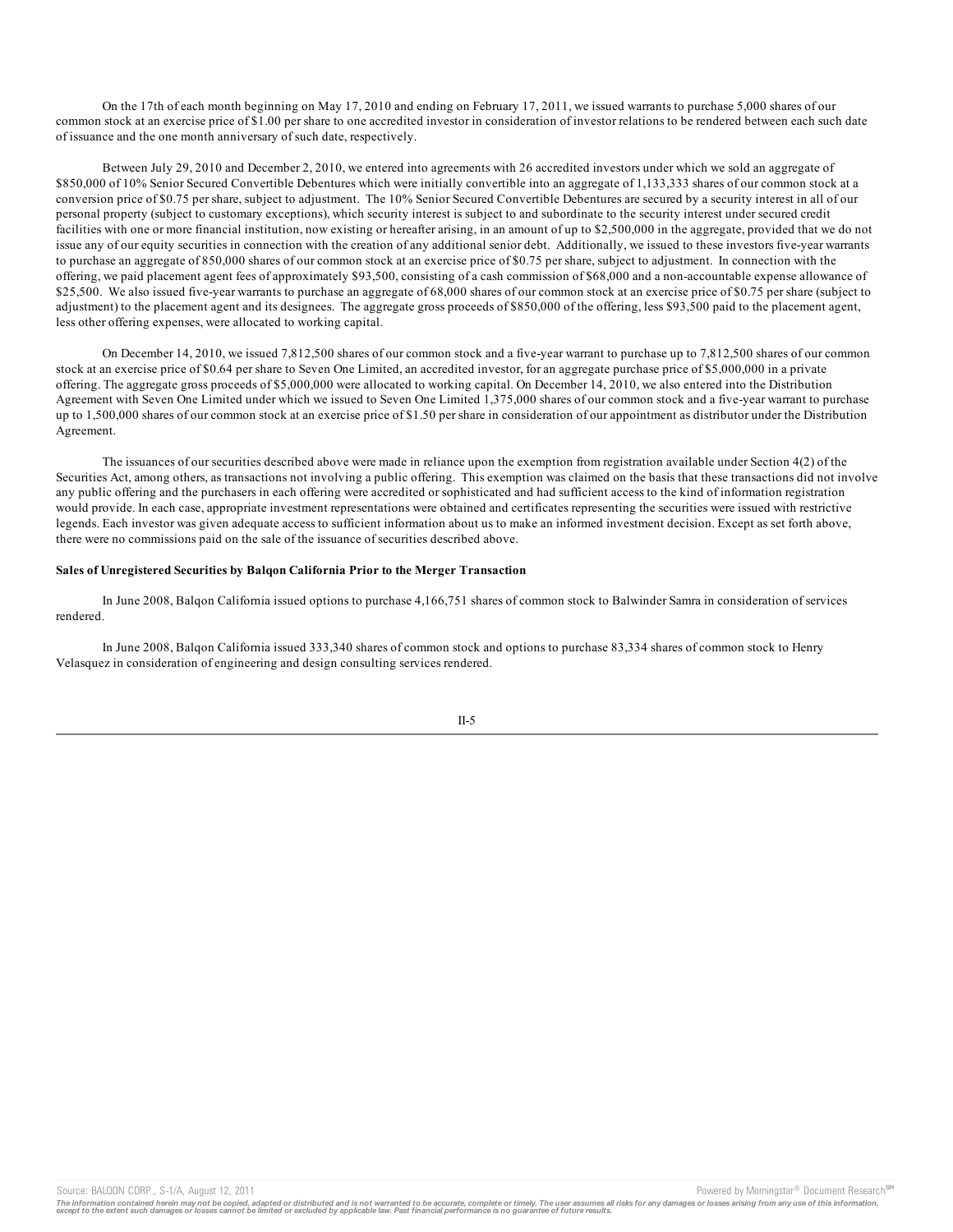In June 2008, Balqon California issued 1,250,025 shares of common stock and options to purchase 312,507 shares of common stock to Amarpal Samra in consideration of business strategy consulting services rendered.

In June 2008, Balqon California issued 2,916,725 shares of common stock and warrants to purchase 729,180 shares of common stock to Marlin Financial in consideration of business strategy and financial advisory services rendered.

In August 2008, Balqon California issued 832,910 shares of common stock to four accredited investors in consideration of services provided.

The issuances of Balqon California's securities described above were made in reliance upon the exemption from registration available under Section 4(2) of the Securities Act, among others, as transactions not involving a public offering. This exemption was claimed on the basis that these transactions did not involve any public offering and the purchasers in each offering were accredited or sophisticated and had sufficient access to the kind of information registration would provide. In each case, appropriate investment representations were obtained and certificates representing the securities were issued with restrictive legends. Each investor was given adequate access to sufficient information about Balqon California to make an informed investment decision. There were no commissions paid on the sale or issuance of the securities described above.

### **ITEM 16. EXHIBITS AND FINANCIAL STATEMENT SCHEDULES.**

#### **(a) Exhibits.**

| Exhibit<br>Number | Description                                                                                                                                                                                                      |
|-------------------|------------------------------------------------------------------------------------------------------------------------------------------------------------------------------------------------------------------|
| 2.1               | Agreement and Plan of Merger, dated September 15, 2008, among the Registrant, Balgon California and a newly-created, wholly-owned<br>subsidiary of the Registrant, Balgon Acquisition Corp. $(1)(\%)(\# \# \#)$  |
| 2.2               | Amendment No. 1 to Agreement and Plan of Merger, dated October 15, 2008, among the Registrant, Balqon California and a newly-created,<br>wholly-owned subsidiary of the Registrant, Balgon Acquisition Corp. (2) |
| 2.3               | Asset Purchase Agreement, dated September 9, 2008, by and between Electric MotorSports, LLC and Balgon California (7)(%)(###)                                                                                    |
| 3.1               | Articles of Incorporation of the Registrant (3)                                                                                                                                                                  |
| 3.2               | Bylaws of the Registrant (3)                                                                                                                                                                                     |
| 3.3               | Certificate of Change (17)                                                                                                                                                                                       |
| 3.4               | Articles of Merger (18)                                                                                                                                                                                          |
| 4.1               | Article Thirteenth of the Articles of Incorporation of the Registrant (contained in Exhibit 3.1 to this Registration Statement) (3)                                                                              |
| 4.2               | Sections 2 and 6 of the Bylaws of the Registrant (contained in Exhibit 3.2 to this Registration Statement) (3)                                                                                                   |

II-6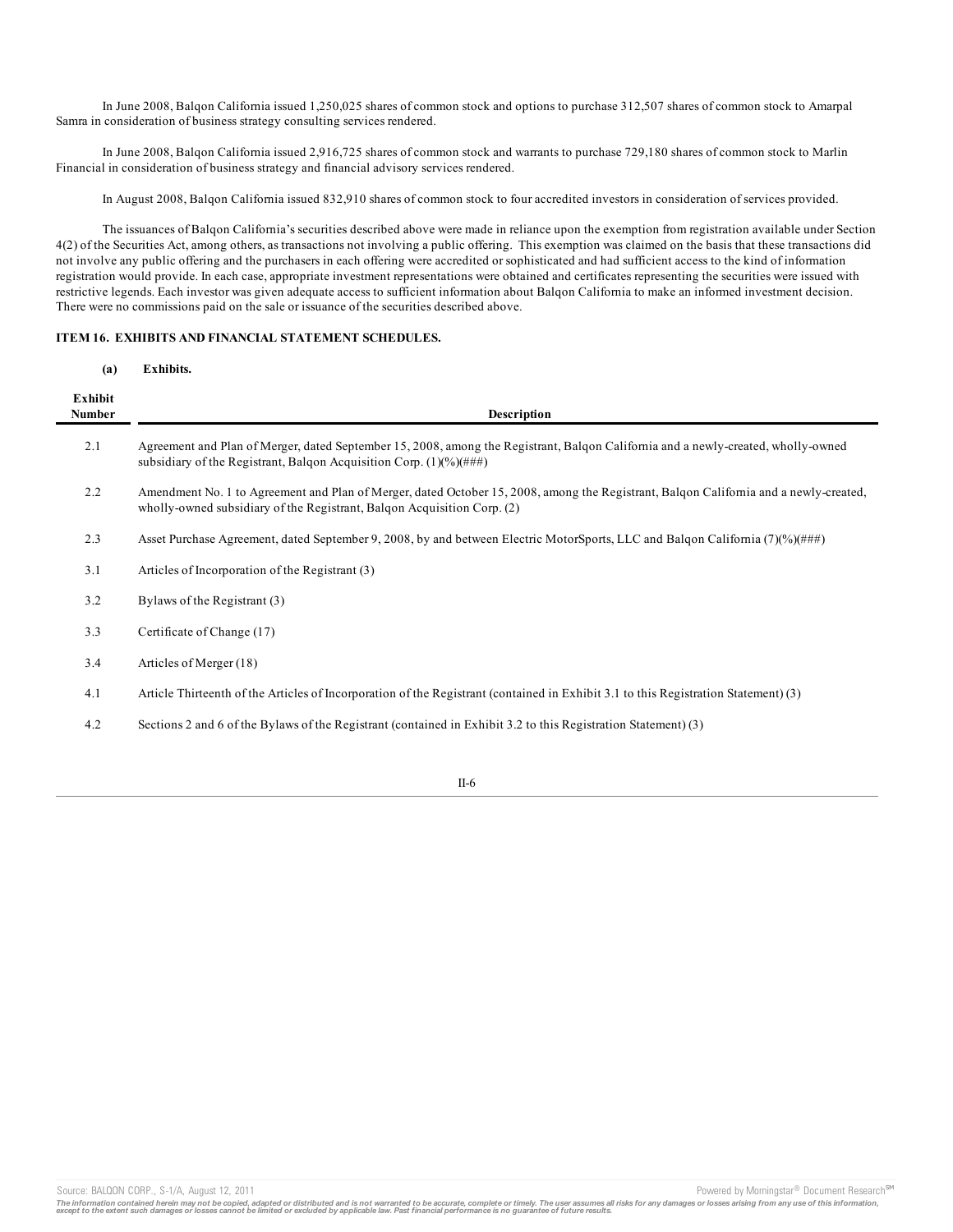| Exhibit<br><b>Number</b> | Description                                                                                                                                                                                                        |
|--------------------------|--------------------------------------------------------------------------------------------------------------------------------------------------------------------------------------------------------------------|
| 4.3                      | Form of 10% Unsecured Subordinated Convertible Promissory Notes issued by the Registrant to the investors in the 2009 Private Placement<br>in the aggregate principal amount of $$1,000,000(7)$                    |
| 4.4                      | Form of Warrants issued by the Registrant to the investors in the 2009 Private Placement to purchase an aggregate of 1,000,000 shares of<br>common stock (7)                                                       |
| 4.5                      | Form of Registration Rights Agreements entered into between the Registrant and the investors in the 2009 Private Placement (20)                                                                                    |
| 4.6                      | Form of 10% Unsecured Subordinated Convertible Promissory Notes issued by the Registrant to the investors in the 2010 Private Placement<br>in the aggregate principal amount of $$1,500,000(13)$                   |
| 4.7                      | Form of Warrants issued by the Registrant to the investors in the 2010 Private Placement to purchase an aggregate of 1,999,993 shares of<br>common stock (13)                                                      |
| 4.8                      | Form of Registration Rights Agreements entered into between the Registrant and the investors in the 2010 Private Placement (20)                                                                                    |
| 4.9                      | Form of 10% Senior Secured Subordinated Convertible Debentures issued by the Registrant to the investors in the Dominick Private<br>Placement in the aggregate principal amount of \$850,000 (15)                  |
| 4.10                     | Form of Warrants to purchase an aggregate of 850,000 shares of common stock (subject to adjustment) issued by the Registrant to the<br>investors in the Dominick Private Placement (15)                            |
| 4.11                     | Form of Common Stock Placement Warrants to purchase 68,000 shares of common stock issued by the Registrant to the placement agent and<br>its assignees in the Dominick Private Placement (15)                      |
| 4.12                     | Registration Rights Agreement entered into between the Registrant and the investors in the Dominick Private Placement (20)                                                                                         |
| 5.1                      | Opinion of Rutan & Tucker, LLP (*)                                                                                                                                                                                 |
| 10.1                     | Balgon Corporation 2008 Stock Incentive Plan (11)(#)                                                                                                                                                               |
| 10.2                     | Form of Stock Option Agreement under 2008 Stock Incentive Plan $(4)(\#)$                                                                                                                                           |
| 10.3                     | Form of Indemnification Agreement for officers and directors $(4)(\#)$                                                                                                                                             |
| 10.4                     | Employment Agreement, dated October 24, 2008, by and between Balwinder Samra and the Registrant $(4)(\#)$                                                                                                          |
| 10.5                     | Employment Agreement, dated October 24, 2008, by and between Henry Velasquez and the Registrant $(4)(\#)$                                                                                                          |
| 10.6                     | Purchase Agreement, dated June 26, 2008, between the City of Los Angeles and Balqon California (8)(##)                                                                                                             |
| 10.7                     | Lease Agreement for 1420 240th Street, Harbor City, California 90710, between Allan D. and Gloria G. Singer, Trustees for the U.D.T. Trust<br>dated June 6, 1984 and Balqon California dated June 17, 2008 (8)(##) |

II-7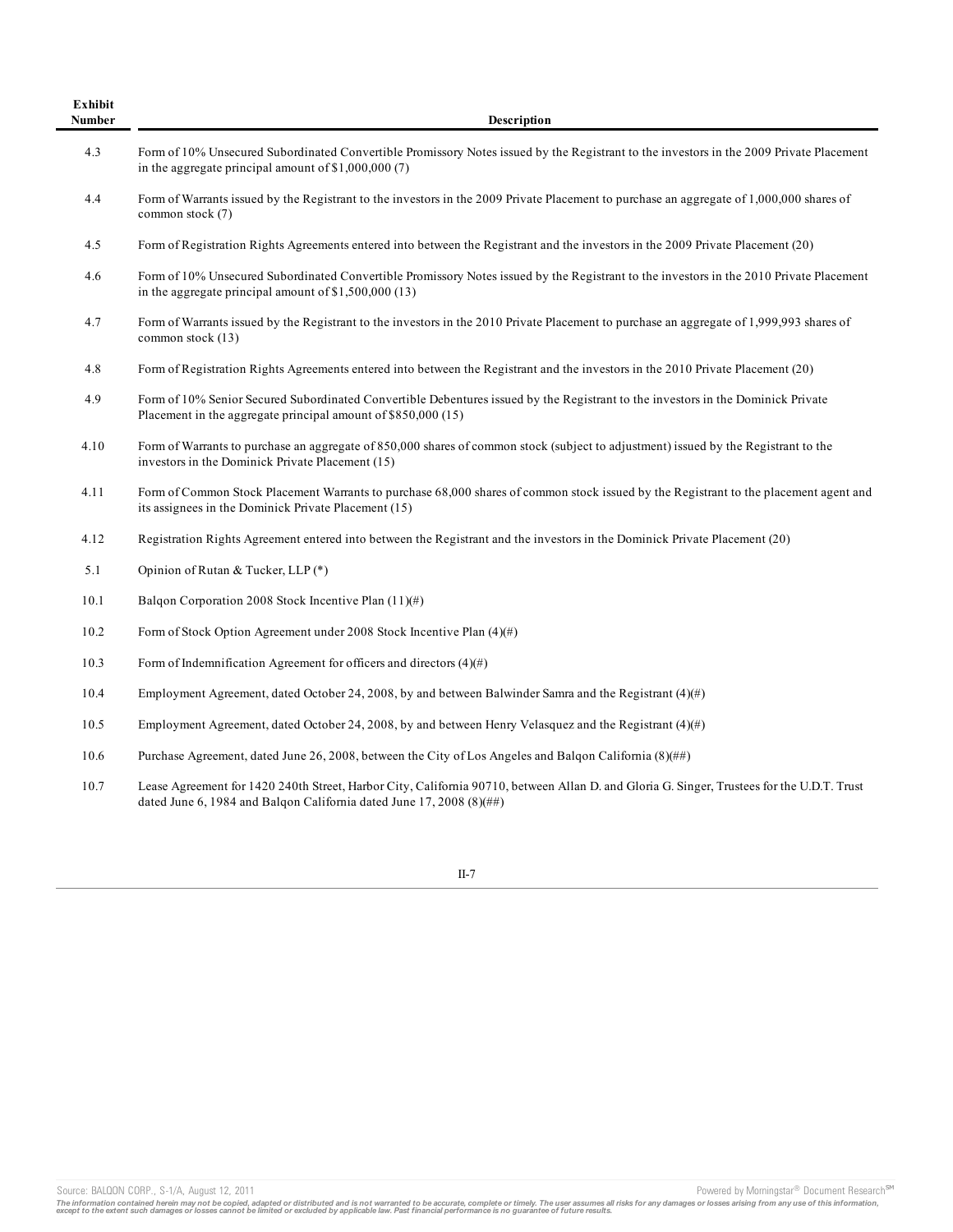| Exhibit<br><b>Number</b> | Description                                                                                                                                                                                                                                                                                                                                                                                                                                                                                                         |
|--------------------------|---------------------------------------------------------------------------------------------------------------------------------------------------------------------------------------------------------------------------------------------------------------------------------------------------------------------------------------------------------------------------------------------------------------------------------------------------------------------------------------------------------------------|
| 10.8                     | Business Financing Agreement, dated February 18, 2009, between Bridge Bank, National Association and the Registrant (6)                                                                                                                                                                                                                                                                                                                                                                                             |
| 10.9                     | Business Financing Modification Agreement, dated February 26, 2009, between Bridge Bank, National Association and the Registrant (6)                                                                                                                                                                                                                                                                                                                                                                                |
| 10.10                    | Promissory Note, dated September 9, 2009, in the amount of \$100,000, issued to Electric MotorSports, LLC (7)                                                                                                                                                                                                                                                                                                                                                                                                       |
| 10.11                    | Employment Agreement, dated October 24, 2008, by and between Robert Gruenwald and the Registrant $(7)(\#)$                                                                                                                                                                                                                                                                                                                                                                                                          |
| 10.12                    | Stock and Warrant Purchase Agreement, dated August 28, 2008, by and between Marlin Financial Group, Inc. and Balqon California (8)                                                                                                                                                                                                                                                                                                                                                                                  |
| 10.13                    | Amendment No. 1 to Stock and Warrant Purchase Agreement, dated March 30, 2009, by and between Marlin Financial Group, Inc. and the<br>Registrant (7)                                                                                                                                                                                                                                                                                                                                                                |
| 10.14                    | Amendment No. 2 to Stock and Warrant Purchase Agreement, dated May 20, 2009, by and between Marlin Financial Group, Inc. and the<br>Registrant (8)                                                                                                                                                                                                                                                                                                                                                                  |
| 10.15                    | Converter Agreement, dated June 9, 2009, by and between Balgon Corporation and Autocar, LLC (9)                                                                                                                                                                                                                                                                                                                                                                                                                     |
| 10.16                    | Business Financing Modification Agreement, dated effective August 4, 2009, by and between the Registrant and Bridge Bank, National<br>Association (10)                                                                                                                                                                                                                                                                                                                                                              |
| 10.17                    | Supplemental Agreement, dated October 6, 2009, by and between Balgon Corporation and Autocar, LLC. (12)                                                                                                                                                                                                                                                                                                                                                                                                             |
| 10.18                    | Form of Warrants issued by Balgon California to certain security holders to purchase an aggregate of 810,000 shares of common stock $(4)(\# \#)$                                                                                                                                                                                                                                                                                                                                                                    |
| 10.19                    | Form of Warrants issued by Balgon California to certain security holders to purchase an aggregate of 575,000 shares of common stock $(4)(\# \#)$                                                                                                                                                                                                                                                                                                                                                                    |
| 10.20                    | Form of Warrant to purchase common stock issued by Balgon California to Marlin Financial Group, Inc. to purchase an aggregate of 729,280<br>shares of common stock (one-third of these warrants were exercisable at an exercise price of \$1.50 per share until June 30, 2010, one-third of<br>these warrants were exercisable at an exercise price of \$2.00 per share until June 30, 2011, and one-third of these warrants are exercisable at an<br>exercise price of \$2.50 per share until June 30, 2012) $(4)$ |
| 10.21                    | Form of Warrants issued by the Registrant to certain security holders to purchase an aggregate of 184,598 shares of common stock (one-third<br>of these warrants were exercisable at an exercise price of \$1.50 per share until October 14, 2009, one-third of these warrants were exercisable<br>at an exercise price of \$2.00 per share until October 14, 2010, and one-third of these warrants are exercisable at an exercise price of \$2.50 per<br>share until October 14, 2011) $(4)(\# \#)$                |

10.22 Form of Warrants issued by the Registrant to certain security holders to purchase an aggregate of 210,000 shares of common stock (5)

II-8

 $\overline{\phantom{0}}$ 

Source: BALQON CORP., S-1/A, August 12, 2011<br>The information contained herein may not be copied, adapted or distributed and is not warranted to be accurate, complete or timely. The user assumes all risks for any damages or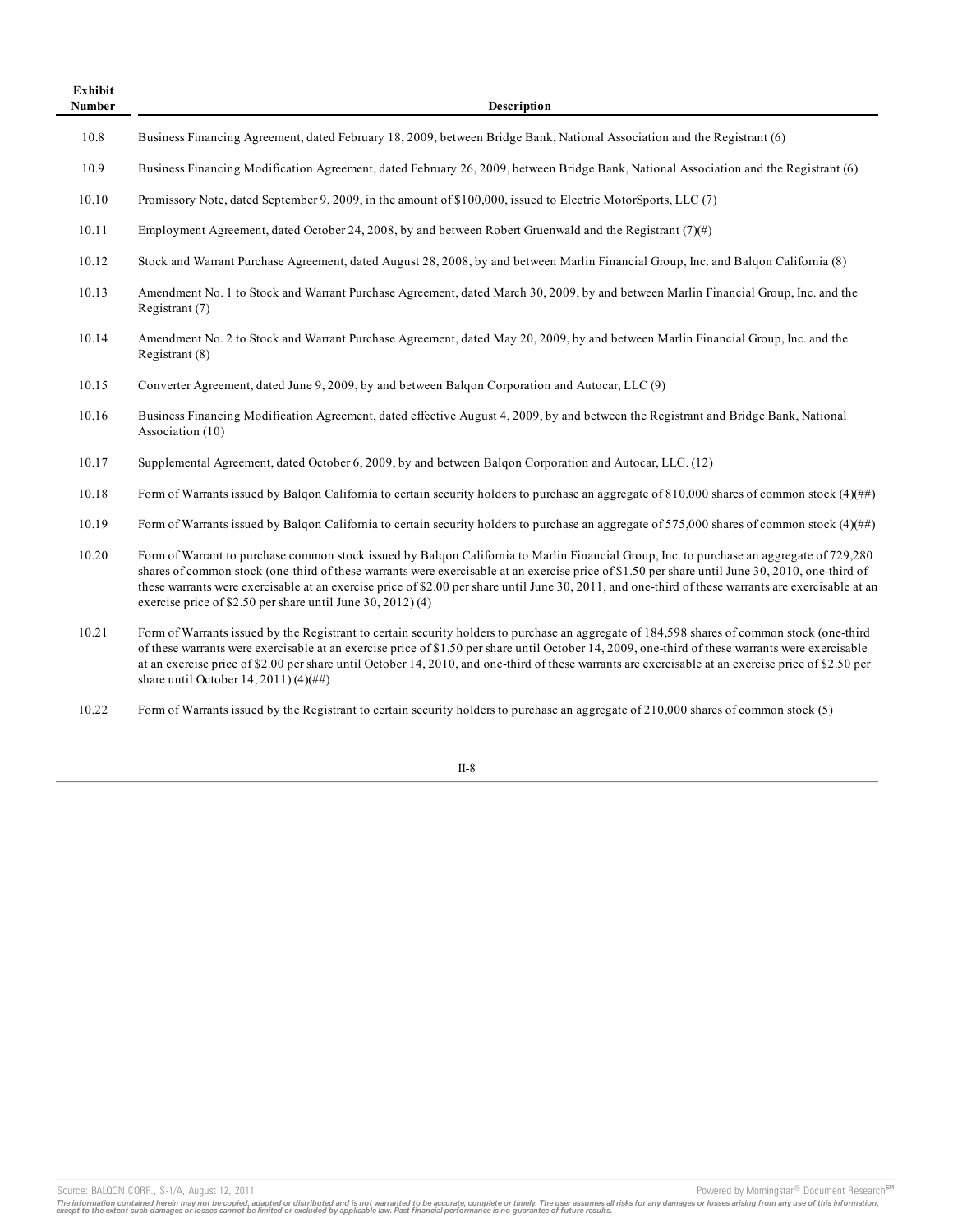| Exhibit<br><b>Number</b> | <b>Description</b>                                                                                                                                                                                    |
|--------------------------|-------------------------------------------------------------------------------------------------------------------------------------------------------------------------------------------------------|
| 10.23                    | Form of 10% Unsecured Subordinated Convertible Promissory Notes issued to certain security holders in the aggregate principal amount of<br>\$1,000,000(7)                                             |
| 10.24                    | Form of Warrants issued by the Registrant to certain security holders to purchase an aggregate of 1,000,000 shares of common stock (7)                                                                |
| 10.25                    | Form of 10% Unsecured Subordinated Convertible Promissory Notes issued to certain security holders in the aggregate principal amount of<br>\$1,500,000(13)                                            |
| 10.26                    | Form of Warrants issued by the Registrant to certain security holders to purchase an aggregate of 1,999,993 shares of common stock (13)                                                               |
| 10.27                    | Form of Warrants issued by the Registrant to certain security holders to purchase an aggregate of 15,999 shares of common stock in<br>consideration of finder services (14)                           |
| 10.28                    | Form of 10% Senior Secured Subordinated Convertible Debenture issued by the Registrant to certain security holders in the aggregate<br>principal amount of \$850,000 (15)                             |
| 10.29                    | Form of Warrants to purchase an aggregate of 850,000 shares of common stock (subject to adjustment) issued by the Registrant to certain<br>security holders (15)                                      |
| 10.30                    | Form of Common Stock Placement Warrants to purchase 68,000 shares of common stock issued by the Registrant (15)                                                                                       |
| 10.31                    | Security Agreement, dated July 29, 2010, between the Registrant, the holders of the Registrant's 10% Senior Secured Subordinated<br>Convertible Debenture and CitizensTrust, as collateral agent (15) |
| 10.32                    | Securities Purchase Agreement, dated December 14, 2010, by and between Balqon Corporation and Seven One Limited (16)(###)                                                                             |
| 10.33                    | Distribution Agreement, dated December 14, 2010, by and between Balgon Corporation and Seven One Limited (16)(###)                                                                                    |
| 10.34                    | Amendment No. 1 to Distribution Agreement, dated April 13, 2011, by and between Balgon Corporation and Seven One Limited (18)                                                                         |
| 10.35                    | Form of Warrant issued by Balqon Corporation on December 14, 2010 to Seven One Limited (16)                                                                                                           |
| 10.36                    | Form of Distribution Warrant issued by Balqon Corporation on December 14, 2010 to Seven One Limited (16)                                                                                              |
| 10.37                    | Registration Rights Agreement, dated December 14, 2010, by and between Balqon Corporation and Seven One Limited (16)                                                                                  |
| 10.38                    | Amendment No. 1 to Registration Rights Agreement, dated April 13, 2011, between Balqon Corporation and Seven One Limited (18)                                                                         |
| 10.39                    | Form of Warrants issued by the Registrant to certain security holders to purchase an aggregate of 50,000 shares of common stock in<br>consideration of investor relations services (18)               |
| 10.40                    | Purchase Order, dated January 25, 2011, between Winston Global Energy and Balgon Corporation. (18)(###)                                                                                               |
| 10.41                    | First Amendment to Lease for 1420 240th Street, Harbor City, California 90710, between Allan D. and Gloria G. Singer, Trustees for the                                                                |

II-9

U.D.T. Trust dated June 6, 1984 and Balqon California dated February 3, 2011 (18)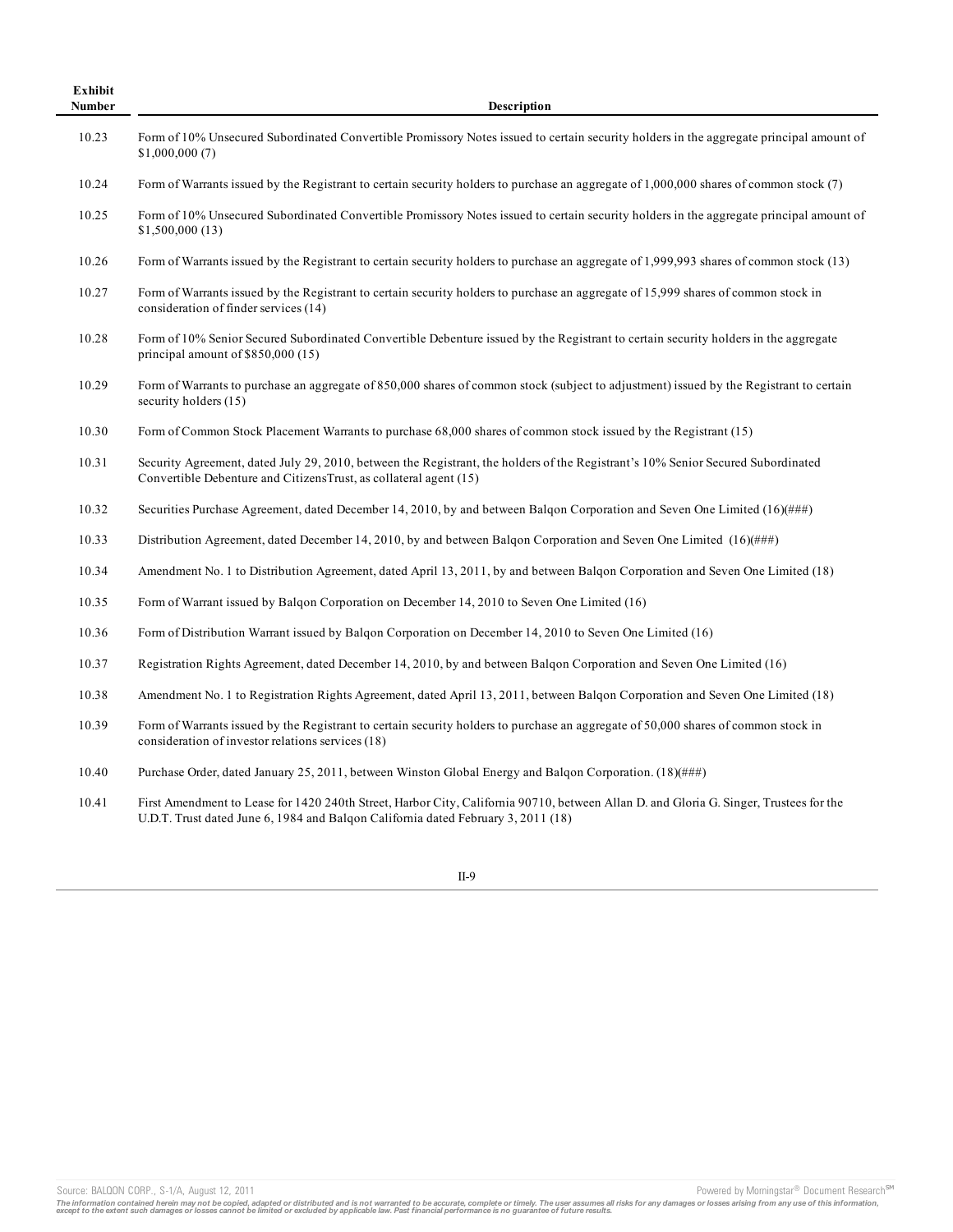| Exhibit       |                    |
|---------------|--------------------|
| <b>Number</b> | <b>Description</b> |
|               |                    |

10.42 Amendment No. 2 to Registration Rights Agreement, dated effective June 30, 2011, between Balqon Corporation and Seven One Limited (19)

14.1 Code of Ethics (4)

14.2 Code of Ethics for Chief Executive Officer and Senior Financial Officers(4)

16.1 Letter on Change in Certifying Accountant (4)

23.1 Consent of Rutan & Tucker, LLP (contained in Exhibit 5.1) (\*)

- 23.2 Consent of Weinberg & Company, P.A., Independent Registered Public Accounting Firm (**\***)
- 24.1 Power of Attorney (included on signature page to the initial filing of this Registration Statement)

101.1 Interactive Data File (19)

(\*) Filed herewith.

- (%) The schedules to the agreement have not been filed.
- (#) Management contract or compensatory plan, contract or arrangement.
- (##) The rights and obligations of Balqon California under this agreement were assumed by the Registrant in connection with the Merger Transaction.  $(\# \# \#)$  The agreement contains certain representations and warranties made by the parties thereto. The assertions embodied in such representations and warranties are not necessarily assertions of fact, but a mechanism for the parties to allocate risk. Accordingly, investors should not rely on the representation and warranties as characterizations of the actual state of facts or for any other purpose at the time they were made or otherwise. The agreements are not intended as a document for investors to obtain factual information about the current state of affairs of the parties to the agreement. Rather, investors should look to other disclosures contained in Balqon Corporation's reports under the Exchange Act.
- (1) Filed as an exhibit to the Registrant's current report on Form 8-K filed with the Securities and Exchange Commission on September 19, 2008.
- (2) Filed as an exhibit to the Registrant's current report on Form 8-K filed with the Securities and Exchange Commission on October 21, 2008.
- (3) Filed as an exhibit to the Registrant's Registration Statement on Form SB-2 filed with the Securities and Exchange Commission on September 19, 2006.
- (4) Filed as an exhibit to the Registrant's current report on Form 8-K filed with the Securities and Exchange Commission on October 30, 2008. (5) Filed as an exhibit to the Registrant's Registration Statement on Form S-1 filed with the Securities and Exchange Commission on December 23,

2008.

(6) Filed as an exhibit to the Registrant's Current Report on Form 8-K filed with the Securities and Exchange Commission on March 3, 2009.

(7) Filed as an exhibit to the Registrant's Annual Report on Form 10-K filed with the Securities and Exchange Commission on March 31, 2009.

(8) Filed as an exhibit to the Registrant's Amendment No. 1 to Annual Report on Form 10-K filed with the Securities and Exchange Commission on May 22, 2009.

- (13) Filed as an exhibit to the Registrant's Annual Report on Form 10-K filed with the Securities and Exchange Commission on March 31, 2010.
- (14) Filed as an exhibit to the Registrant's Quarterly Report on Form 10-Q filed with the Securities and Exchange Commission on May 17, 2010.
- (15) Filed as an exhibit to the Registrant's Quarterly Report on Form 10-Q filed with the Securities and Exchange Commission on August 16, 2010.
- (16) Filed as an exhibit to the Registrant's Current Report on Form 8-K filed with the Securities and Exchange Commission on December 17, 2010.
- (17) Filed as an exhibit to the Registrant's Quarterly Report on Form 10-Q filed with the Securities and Exchange Commission on August 14, 2008.
- (18) Filed as an exhibit to the Registrant's Annual Report on Form 10-K filed with the Securities and Exchange Commission on April 15, 2011.
- (19) Filed as an exhibit to the Registrant's Quarterly Report on Form 10-Q filed with the Securities and Exchange Commission on July 29, 2011.
- (20) Filed as an exhibit to the initial filing of this Registration Statement on Form S-1 filed with the Securities and Exchange Commission on July 29, 2011.

II-10

Source: BALQON CORP., S-1/A, August 12, 2011 **Powered by Morningstar® Document Research** Morningstar® Document Research

<sup>(9)</sup> Filed as an exhibit to the Registrant's Current Report on Form 8-K filed with the Securities and Exchange Commission on June 15, 2009.

<sup>(10)</sup> Filed as an exhibit to the Registrant's Quarterly Report on Form 10-Q filed with the Securities and Exchange Commission August 14, 2009.

<sup>(11)</sup> Filed as Annex A to the Registrant's definitive Proxy Statement filed with the Securities and Exchange Commission on October 9, 2009.

<sup>(12)</sup> Filed as an exhibit to the Registrant's Current Report on Form 8-K filed with the Securities and Exchange Commission on October 13, 2009.

The information contained herein may not be copied, adapted or distributed and is not warranted to be accurate, complete or timely. The user assumes all risks for any damages or losses arising from any use of this informat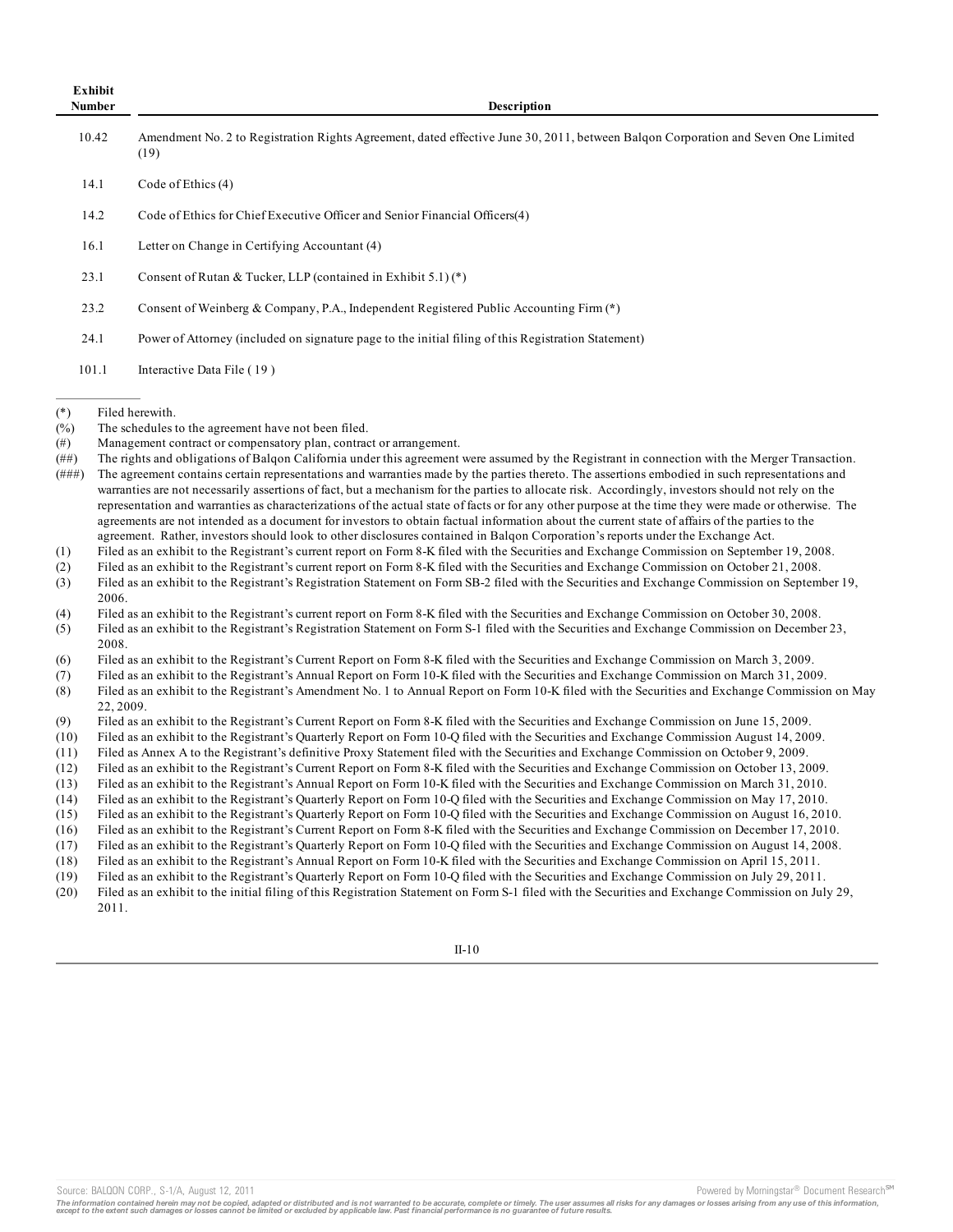#### **ITEM 17. UNDERTAKINGS**

The undersigned registrant hereby undertakes:

- (1) To file, during any period in which offers or sales are being made, a post-effective amendment to this registration statement:
	- (i) To include any prospectus required by Section  $10(a)(3)$  of the Securities Act of 1933;

(ii) To reflect in the prospectus any facts or events arising after the effective date of the registration statement (or the most recent posteffective amendment thereof) which, individually or in the aggregate, represent a fundamental change in the information set forth in the registration statement. Notwithstanding the foregoing, any increase or decrease in volume of securities offered (if the total dollar value of securities offered would not exceed that which was registered) and any deviation from the low or high end of the estimated maximum offering range may be reflected in the form of prospectus filed with the Commission pursuant to Rule 424(b) if, in the aggregate, the changes in volume and price represent no more than a 20 percent change in the maximum aggregate offering price set forth in the "Calculation of Registration fee" table in the effective registration statement; and

(iii) To include any material information with respect to the plan of distribution not previously disclosed in the registration statement or any material change to such information in the registration statement.

(2) That, for the purpose of determining any liability under the Securities Act of 1933, each such post-effective amendment shall be deemed to be a new registration statement relating to the securities offered therein, and the offering of such securities at that time shall be deemed to be the initial bona fide offering thereof.

(3) To remove from registration by means of a post-effective amendment any of the securities being registered which remain unsold at the termination of the offering.

The undersigned Registrant hereby undertakes that for the purpose of determining liability under the Securities Act of 1933 to any purchaser, if the Registrant is subject to Rule 430C, each prospectus filed pursuant to Rule 424(b) as part of a registration statement relating to an offering, other than registration statements relying on Rule 430B or other than prospectuses filed in reliance on Rule 430A, shall be deemed to be part of and included in the registration statement as of the date it is first used after effectiveness. *Provided, however,* that no statement made in a registration statement or prospectus that is part of the registration statement or made in a document incorporated or deemed incorporated by reference into the registration statement or prospectus that is part of the registration statement will, as to a purchaser with a time of contract of sale prior to such first use, supersede or modify any statement that was made in the registration statement or prospectus that was part of the registration statement or made in any such document immediately prior to such date of first use.

Insofar as indemnification for liabilities arising under the Securities Act of 1933 may be permitted to directors, officers and controlling persons of the small business issuer pursuant to the foregoing provisions, or otherwise, the small business issuer has been advised that in the opinion of the Securities and Exchange Commission such indemnification is against public policy as expressed in the Securities Act of 1933and is, therefore, unenforceable. In the event that a claim for indemnification against such liabilities (other than the payment by the Registrant of expenses incurred or paid by a director, officer or controlling person of the Registrant in the successful defense of any action, suit or proceeding) is asserted by such director, officer or controlling person in connection with the securities being registered, the Registrant will, unless in the opinion of its counsel the matter has been settled by controlling precedent, submit to a court of appropriate jurisdiction the question whether such indemnification by it is against public policy as expressed in the Securities Act of 1933 and will be governed by the final adjudication of such issue.

II-11

Source: BALQON CORP., S-1/A, August 12, 2011 **Powered by Morningstar® Document Research** <sup>5M</sup>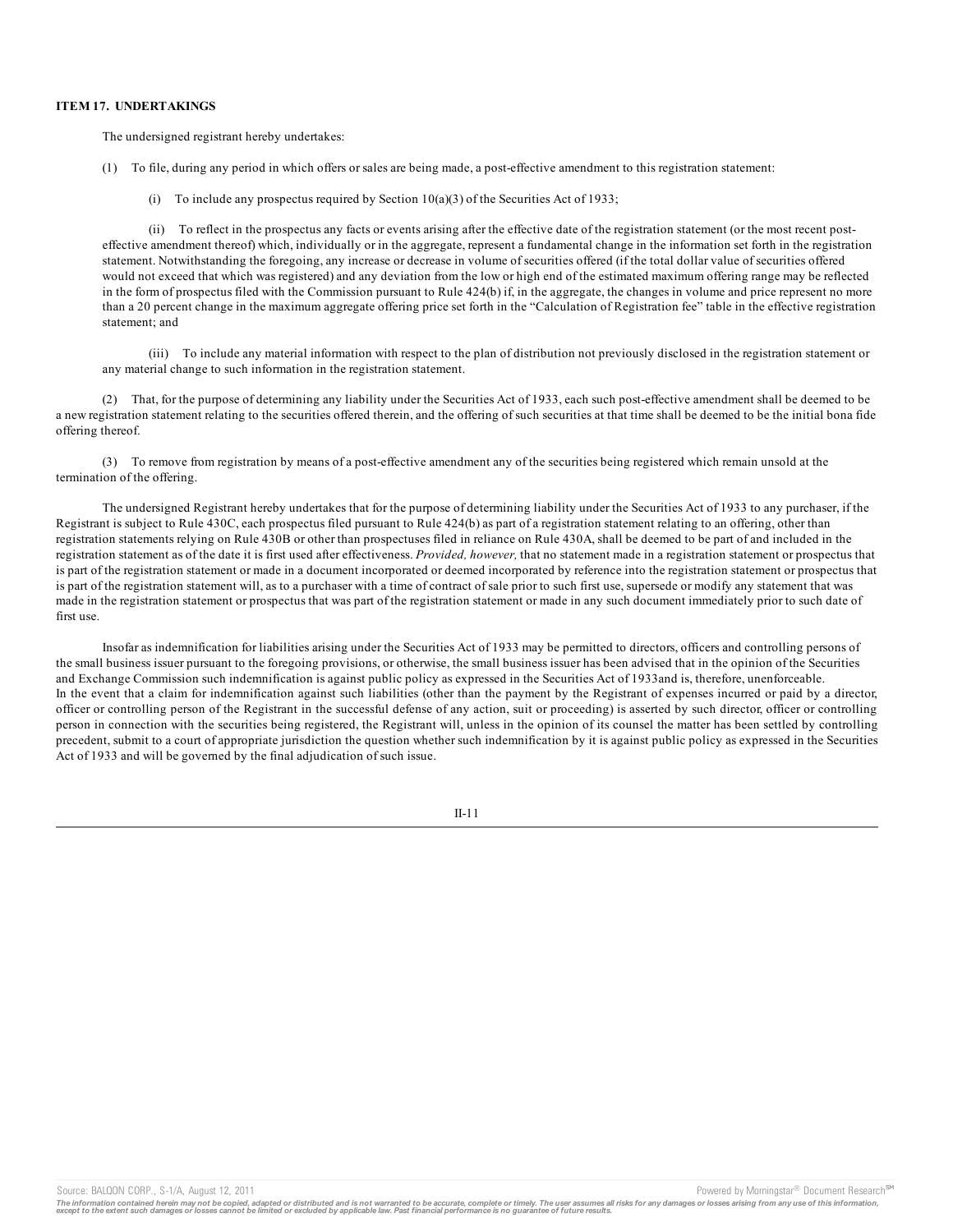### **SIGNATURES**

In accordance with the requirements of the Securities Act of 1933, the registrant certifies that it has reasonable grounds to believe that it meets all of the requirements for filing on Form S-1 and authorized this registration statement to be signed on its behalf by the undersigned, in the city of Harbor City, State of California, on August 11 , 2011.

## BALQON CORPORATION

By: /s/ BALWINDER SAMRA

Balwinder Samra President and Chief Executive Officer

Pursuant to the requirements of the Securities Act of 1933, this registration statement has been signed by the following persons in the capacities and on the dates indicated.

| Name                   | Title                                                                | Date            |  |
|------------------------|----------------------------------------------------------------------|-----------------|--|
| /s/ BALWINDER SAMRA    | President, Chief Executive Officer and Director (principal executive | August 11, 2011 |  |
| <b>Balwinder Samra</b> | officer)                                                             |                 |  |
| /s/ ROBERT MIRANDA     | Chief Financial Officer (principal financial officer and principal   | August 11, 2011 |  |
| Robert Miranda         | accounting officer)                                                  |                 |  |
| /s/ HENRY VELASQUEZ    | Director                                                             | August 11, 2011 |  |
| Henry Velasquez        |                                                                      |                 |  |
|                        | Director                                                             |                 |  |
| Winston Chung          |                                                                      |                 |  |

II-12

Source: BALQON CORP., S-1/A, August 12, 2011 2011 2011 Powered by Morningstar® Document Research Morningstar® Document Research

The information contained herein may not be copied, adapted or distributed and is not warranted to be accurate, complete or timely. The user assumes all risks for any damages or losses arising from any use of this informat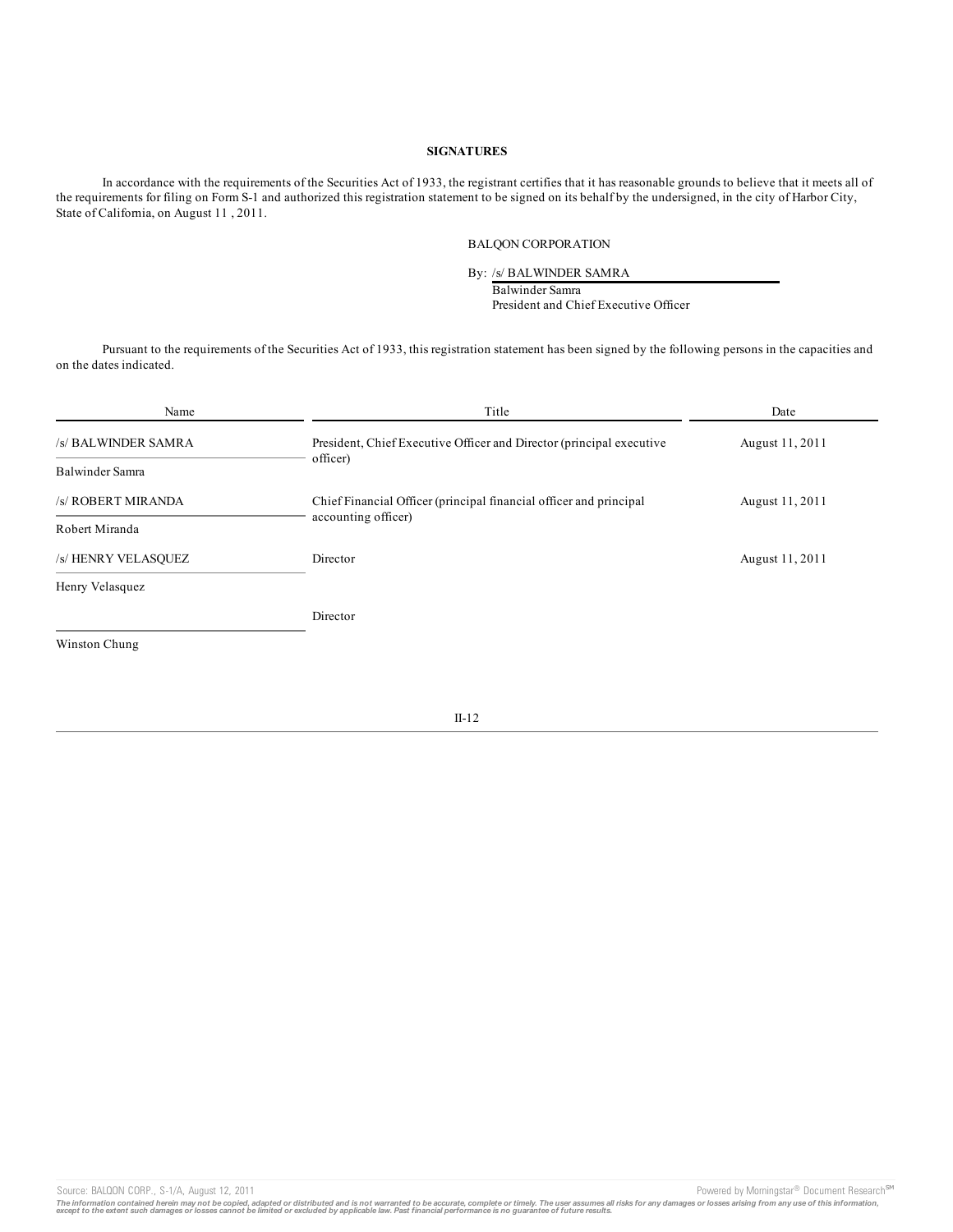# **INDEX TO EXHIBITS**

| Exhibit<br>Number | <b>Description</b>                                                                 |
|-------------------|------------------------------------------------------------------------------------|
| 5.1               | Opinion of Rutan & Tucker, LLP                                                     |
| 23.2              | Consent of Weinberg & Company, P.A., Independent Registered Public Accounting Firm |
|                   |                                                                                    |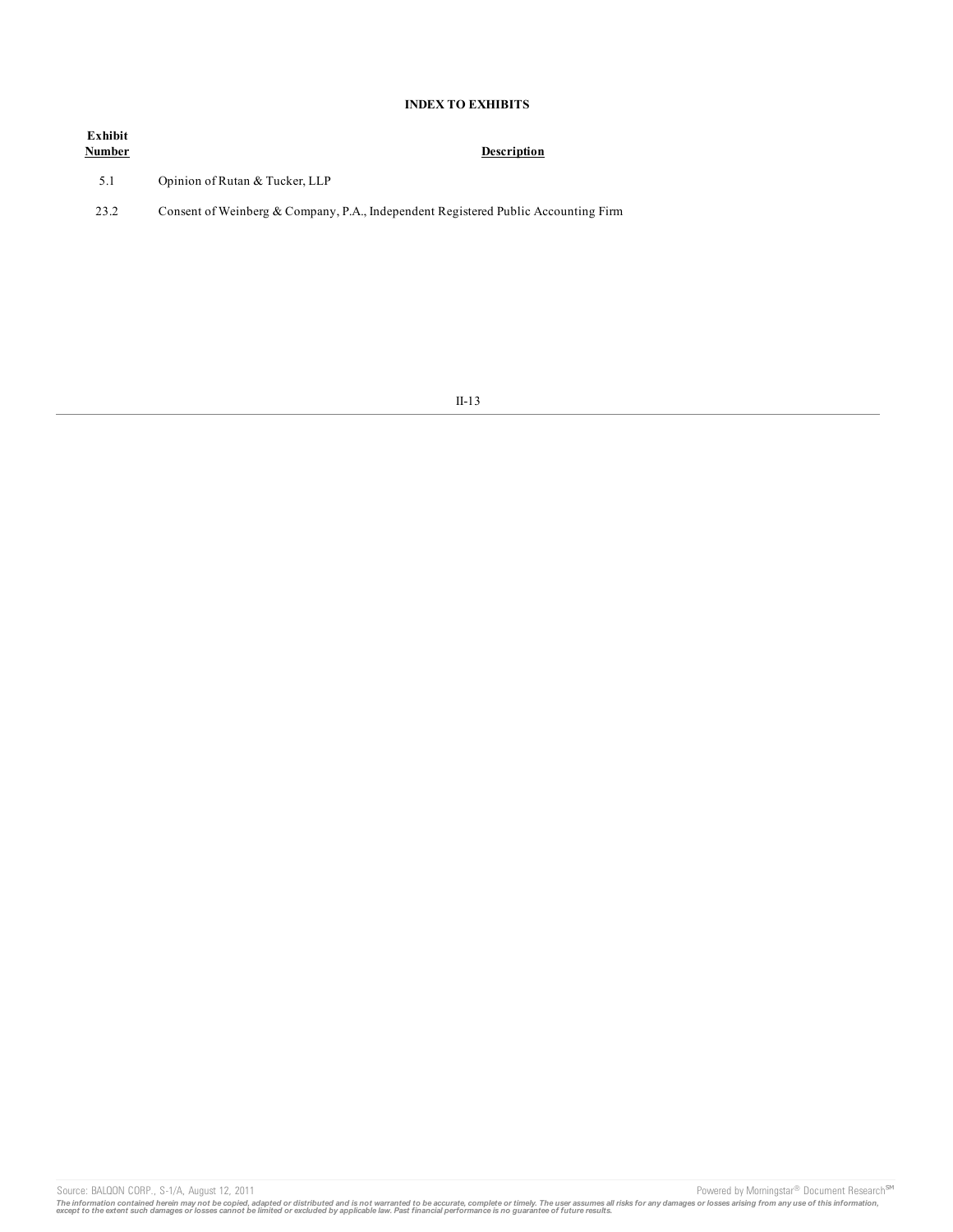**Rutan & Tucker, LLP**

611 Anton Boulevard, Suite 1400 Costa Mesa, California 92626

August 11, 2011

Balqon Corporation 1420 240th St. Harbor City, CA 90710

Re:

Registration Statement on Form S-1 (Registration No. 333-175913) Registering 8,246,101 Shares of Common Stock

### Ladies and Gentlemen:

We have acted as counsel to Balqon Corporation, a Nevada corporation (the "Company"), in connection with the pre-effective Amendment to a registration statement on Form S-1 to which this opinion is an exhibit (the "Registration Statement") with respect to the offer and sale by the persons and entities named in the Registration Statement (the "Selling Security Holders") of up to an aggregate of 8,246,101 shares of the Company's common stock, \$0.001 par value per share (the "Shares"), comprising the following:

- (i) 685,682 Shares (the "Common Shares");
- (ii) 3,659,661 Shares (the "Warrant Shares") that are issuable upon exercise of outstanding warrants (the "Warrants") as described in the Registration Statement;
- (iii) 2,689,829 Shares (the "Note Shares") that are issuable upon conversion of outstanding 10% Unsecured Subordinated Convertible Promissory Notes (the "Notes") as described in the Registration Statement; and
- (iv) 1,210,929 Shares (the "Debenture Shares" and collectively with the Warrant Shares and the Note Shares, the "Underlying Shares") that are issuable upon conversion of outstanding 10% Senior Secured Subordinated Convertible Debentures (the "Debentures") as described in the Registration Statement.

We are familiar with the corporate actions taken and proposed to be taken by the Company in connection with the authorization, issuance and sale of the Shares and have made such other legal and factual inquiries as we deem necessary for purposes of rendering this opinion. We have relied upon certificates and other assurances of officers of the Company and others as to factual matters; we have not independently verified such matters. We have assumed the genuineness of all signatures, the authenticity of all documents submitted to us as originals, the conformity to original documents of all documents submitted to us as copies and the authenticity of the originals of such copied documents. We have also assumed that the Common Shares are evidenced by appropriate certificates that have been properly executed and delivered and that the Underlying Shares will be evidenced by appropriate certificates that have been properly executed and delivered.

Based on the foregoing and in reliance thereon, and subject to the qualifications and limitations set forth below, we are of the opinion that the Common Shares and the Underlying Shares have been duly authorized and, with respect to the Common Shares, validly issued, fully paid and non-assessable and, with respect to the Underlying Shares, when issued upon exercise of the Warrants or upon conversion of the Notes or the Debentures in accordance with their respective terms, including payment of the applicable exercise or conversion price, will be validly issued, fully paid and non-assessable.

You have informed us that the Selling Security Holders may sell the Shares from time to time on a delayed or continuous basis. This opinion is limited to the Nevada General Corporation Law ("NGCL"), including the statutory provisions of the NGCL, all applicable provisions of the Constitution of the State of Nevada and all reported judicial decisions interpreting these laws, and federal law, exclusive of state securities and blue sky laws, rules and regulations.

We hereby consent to the use of our name under the caption "Legal Matters" in the prospectus forming a part of the Registration Statement and to the filing of this opinion as Exhibit 5.1 to the Registration Statement. In giving this consent, we do not admit that we are within the category of persons whose consent is required under Section 7 of the Securities Act of 1933, as amended, or the General Rules and Regulations of the Securities and Exchange Commission.

Respectfully Submitted,

/s/ Rutan & Tucker, LLP

Source: BALQON CORP., S-1/A, August 12, 2011 **Powered by Morningstar® Document Research** <sup>5M</sup>

The information contained herein may not be copied, adapted or distributed and is not warranted to be accurate, complete or timely. The user assumes all risks for any damages or losses arising from any use of this informat